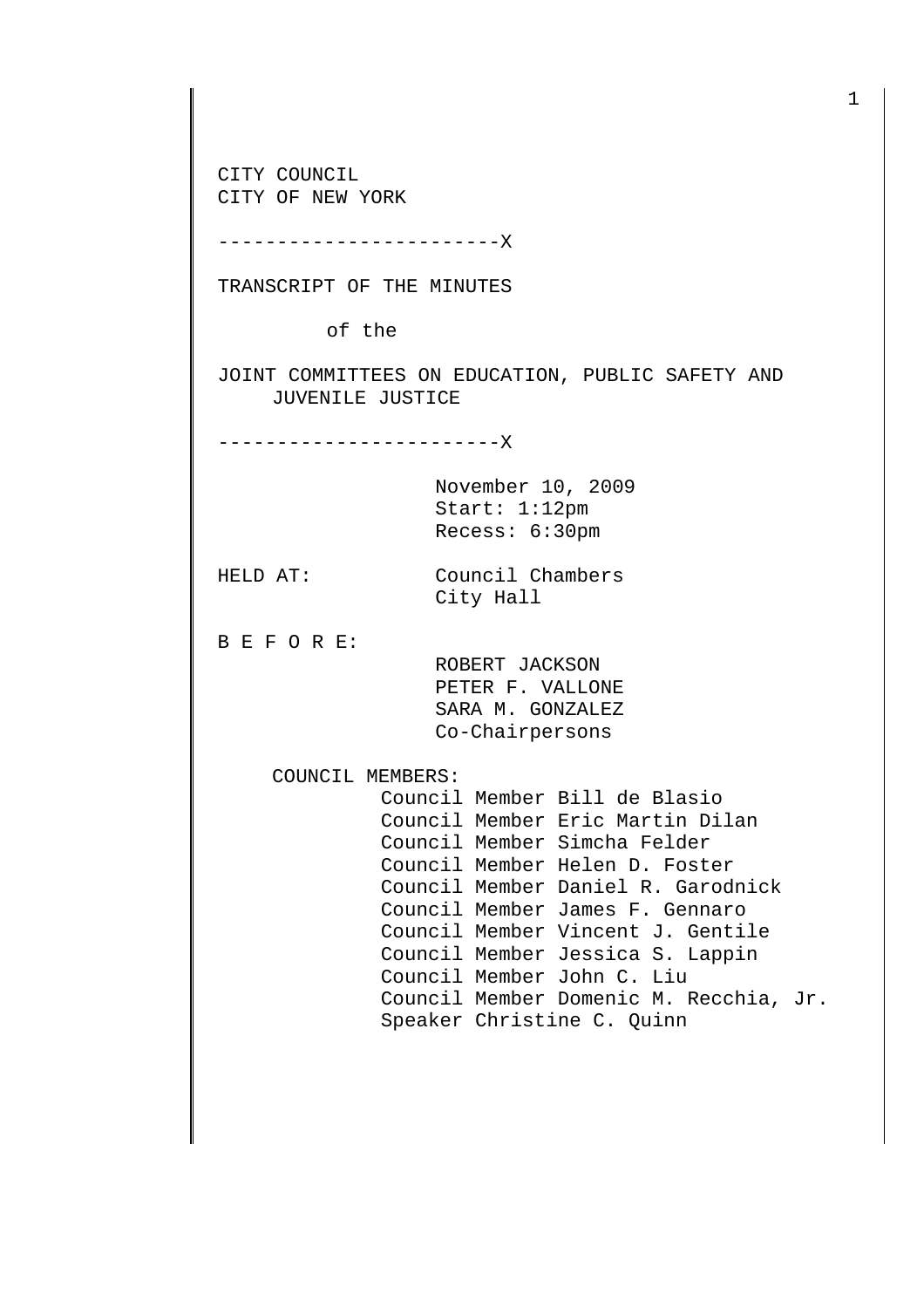A P P E A R A N C E S (CONTINUED)

Elayna Konstan Chief Executive Officer Office of School and Youth Development New York City Department of Education

Michael Best General Counsel Department of Education

James Secreto, Assistant Chief Commanding Officer of the School Safety Division New York City Police Department

Jack Donohue, Deputy Chief Commanding Officer, Office of Management Analysis and Planning New York City Police Department

Gregory Floyd President Local 237, Teamsters Union

Holly Thomas Assistant Counsel NAACP Legal Defense and Educational Fund, New York

Donna Lieberman Executive Director New York Civil Liberties Union

Edward Josey President NAACP, Staten Island

Brian Lombrowski President Community Alliance for the Ethical Treatment of Youth

Liz Sullivan Education Program Director National Economic and Social Rights Initiative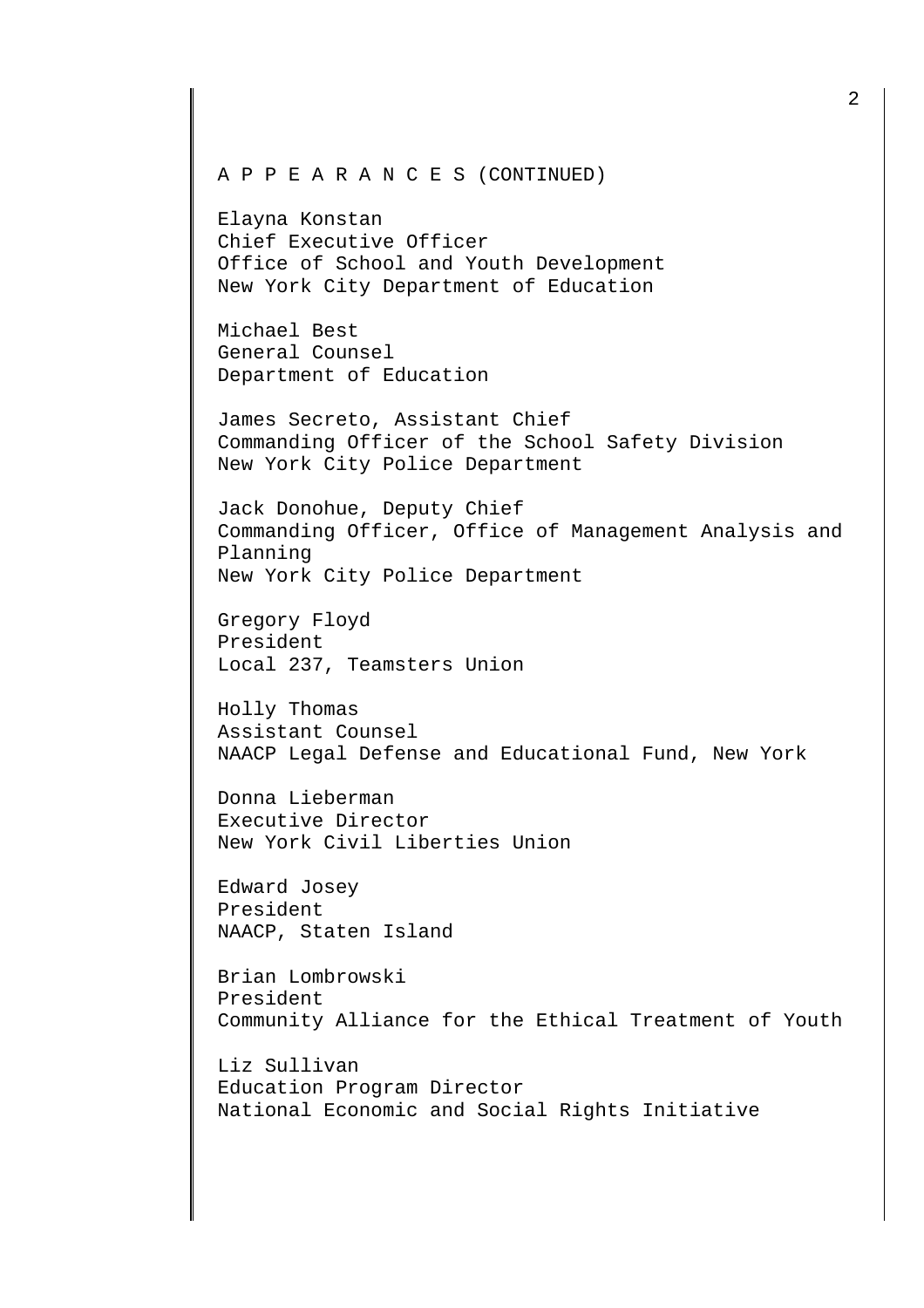## A P P E A R A N C E S (CONTINUED)

Rudy Ofor Representative New York Civil Liberties Union

Michael Mulgrew President United Federation of Teachers

Stephen Cruz Student (Senior) Robert F. Kennedy High School

Carlos Cruz Father of Stephen Cruz

Jeffrey Rothman Attorney New York Civil Liberties Union

Leesha Harbigan Member, DRUM (Desis Rising Up and Moving) Member, Urban Youth Collaborative

Robert Moore Senior, Bushwick School for Social Justice Youth Leader Make the Road New York, Urban Youth Collaborative.

Adama Wendt Student Youth Adult Borough Center, Wilson Campus

Chastity Serriano Senior, Bushwick School for Social Justice Youth Leader Make the Road New York, Urban Youth Collaborative.

Miguel Rodriguez Graduate, New Explorers High School for Film Humanities Organizer, Yaya Network Youth Leader, Sisters and Brothers United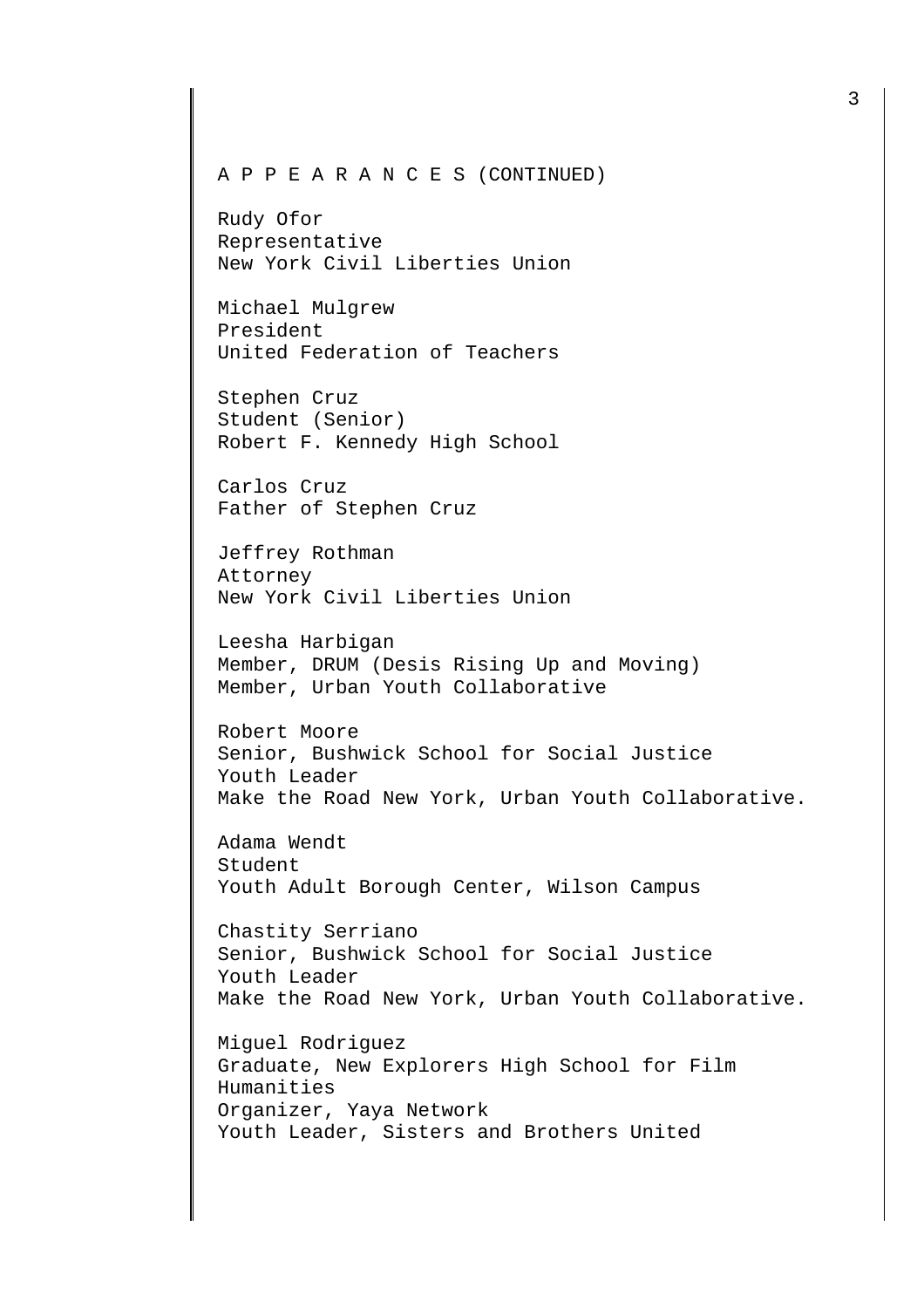```
A P P E A R A N C E S (CONTINUED)
```
Ysidis Santana Student, Marble Hill High School for International Studies Youth Leader, Sisters and Brothers United

Manny de la Cruz Core Leader, Sisters and Brothers United Member, Urban Youth Collaborative Student, Urban Assembly School for Applied Math and Science

Arcadio Javier Guerrero Student (junior), Urban Assembly School for Applied Math and Science Youth Leader, Sisters and Brothers United Member, Urban Youth Collaborative

Jody Gopaul Student (senior), DeWitt Clinton High School Youth Leader, Sisters and Brothers United

Nicki Hamilton Youth Leader Sisters and Brother United

Yoshira Cividanes Student (junior), Community School for Social Justice Member, Sisters and Brother United

Fatima Student (senior), DeWitt Clinton High School Leader, Sisters and Brother United

Dr. Shirley H. Smith Member (former), Community Education Council Member, Community Board Two

Minerva Morales Member New York City Coalition of Educational Justice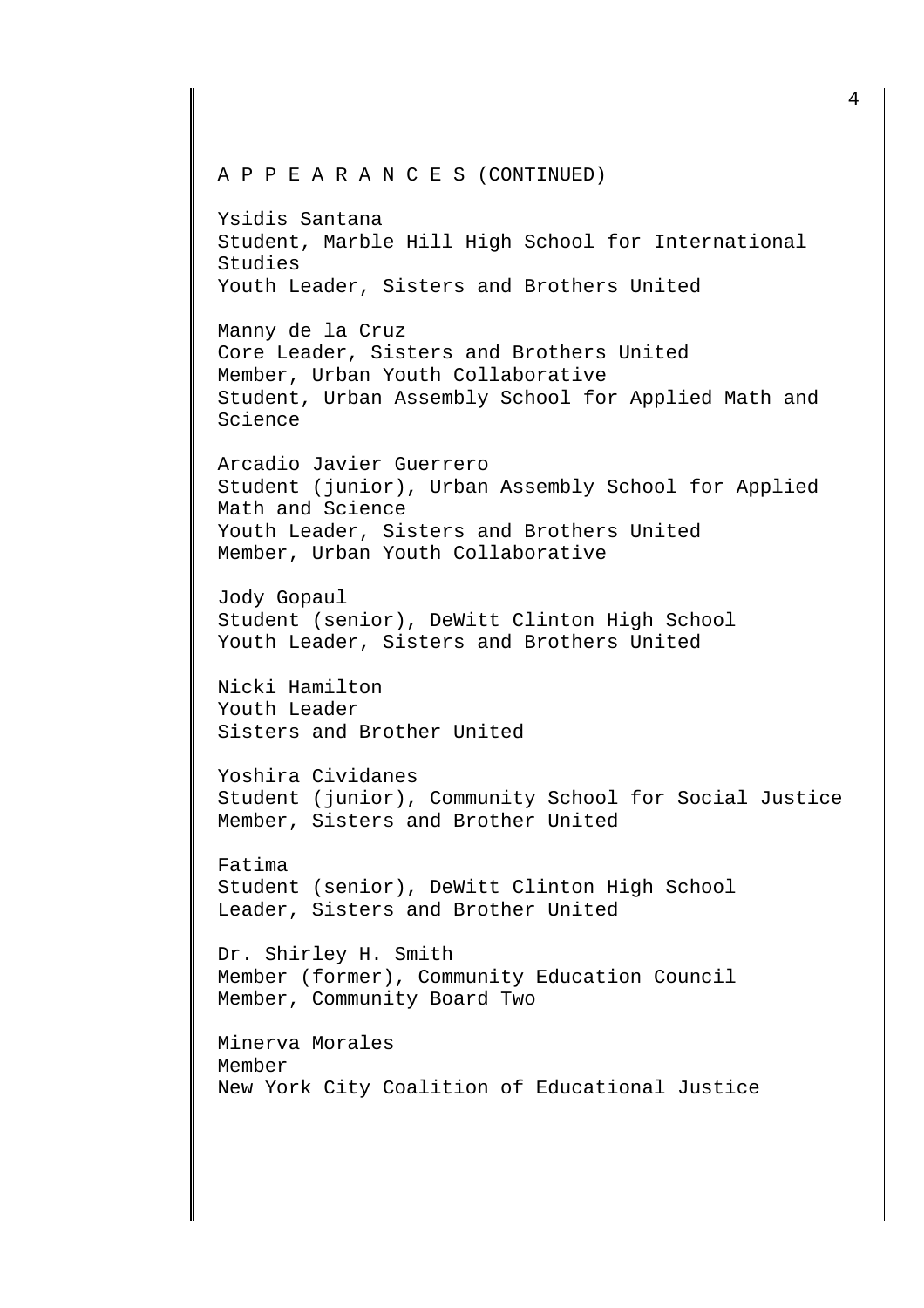A P P E A R A N C E S (CONTINUED)

Kirsten Reyes Student (fifth grade) PS306, The Bronx

Tammy Green Brown Parent

Brian Favors Teacher, Bushwick Community High School Director, Sanco for Community Empowerment

William Jusino Principal Progress High School

Nancy Rosenbloom Attorney Legal Aid Society

Tara Foster Attorney, Education Rights Project Queens Legal Services (of Legal Services, NYC)

Nelson Marr Education Attorney Legal Services NYC, Bronx

Chris Tan Project Director, Juvenile Justice Project Advocates for Children

Scarlet Spence Student Urban Assembly School for Performing Arts

Stephanie Hernandez Student Franklin K. Lane High School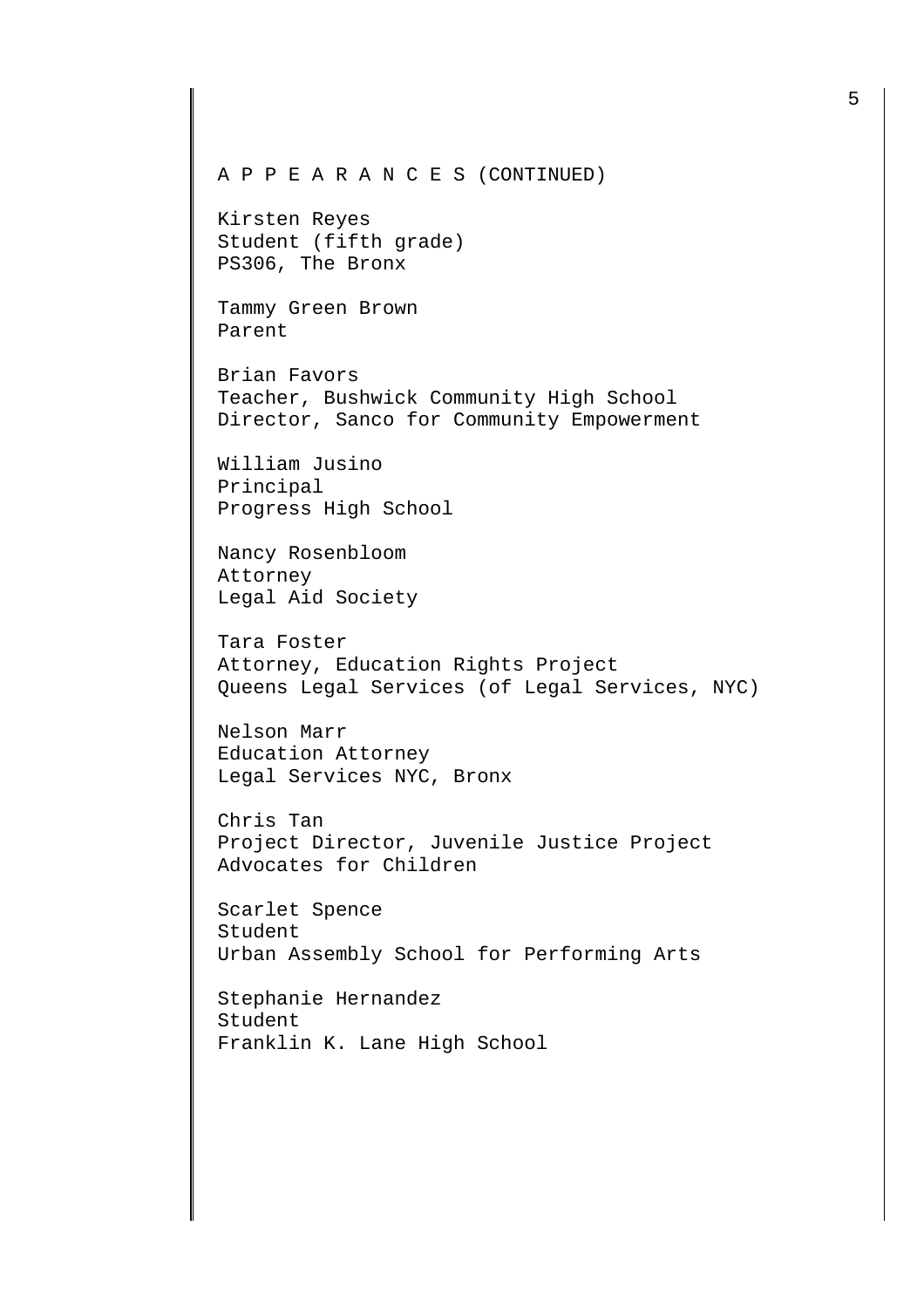A P P E A R A N C E S (CONTINUED)

Elizabeth Reynoso Student Brooklyn Lab

Jerome Jones Student Franklin K. Lane

Kalina Gonzalez Student, Franklin K. Lane Member, Future of Tomorrow, Urban Youth Collaborative

6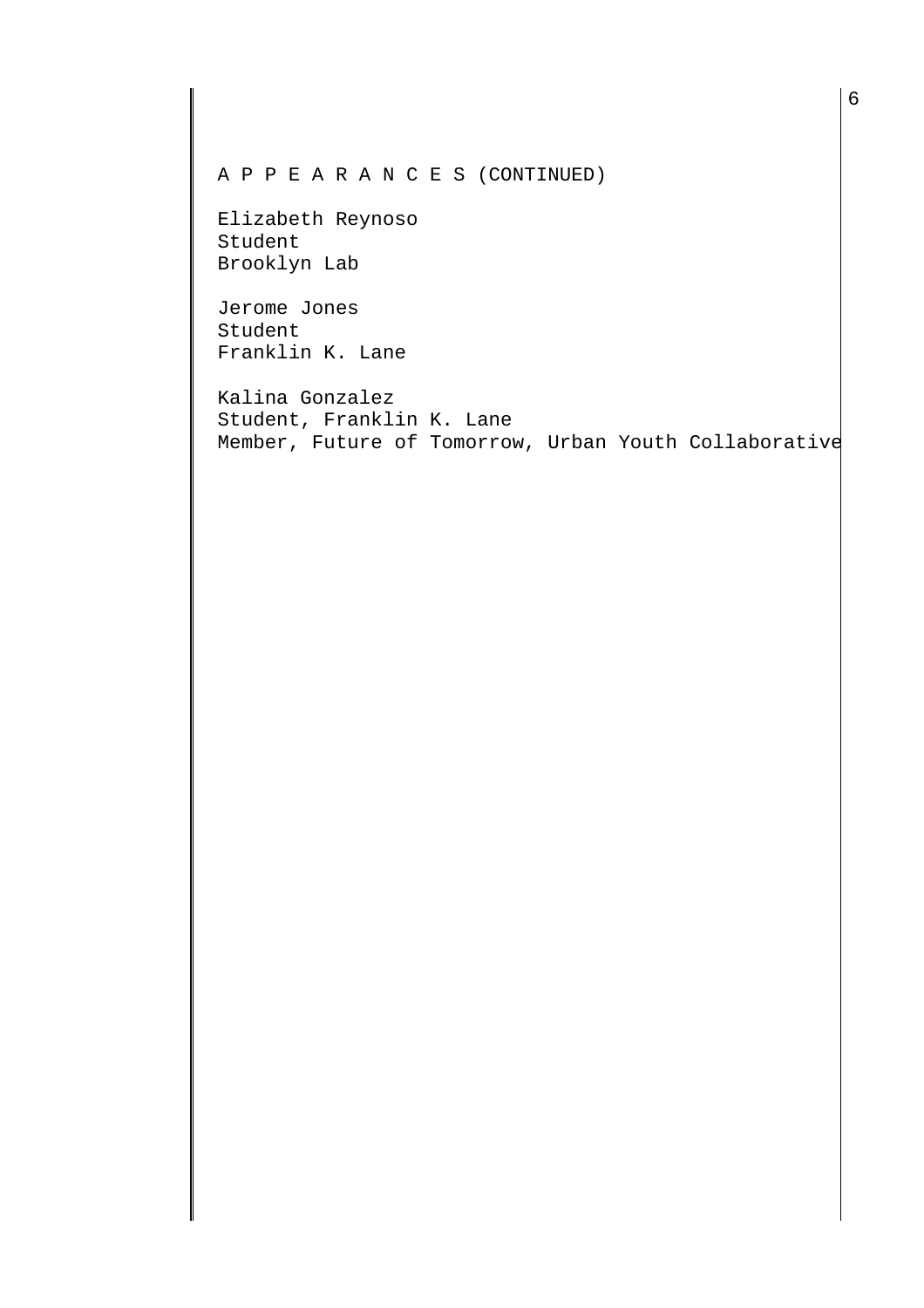| $\mathbf 1$ | 7<br>COMMITTEES ON EDUC, PUB SAFETY, JUVE JUSTICE  |
|-------------|----------------------------------------------------|
| 2           | [gavel]                                            |
| 3           | SERGEANT-AT-ARMS: [off mic] Quiet,                 |
| 4           | please. Find seats.                                |
| 5           | CHAIRPERSON JACKSON: Good                          |
| 6           | afternoon, everyone, and welcome to today's joint  |
| 7           | hearing on proposed Intro Numbers 816-A, by the    |
| 8           | Education, Public Safety and Juvenile Justice      |
| $\mathsf 9$ | Committees. My name is Robert Jackson, I Chair     |
| 10          | the Education Committee, my, we're joined by our   |
| 11          | colleague Peter Vallone, Jr., to my right here,    |
| 12          | who Chairs the Public Safety Committee, and to our |
| 13          | colleague, Sara Gonzalez, who chairs the Juvenile  |
| 14          | Justice, Justice Committee. This is a bill that I  |
| 15          | sponsored that would amend the City Charter and    |
| 16          | Administrative Code of the City of New York, in    |
| 17          | order to increase transparency with respects to    |
| 18          | school discipline and school safety agents. I      |
| 19          | just want to take a few opening, make a few        |
| 20          | opening remarks, and then we move on to opening    |
| 21          | statements from my colleague Peter Vallone, Jr.,   |
| 22          | Chair of the Public Safety, and Sara Gonzalez,     |
| 23          | Chair of the Juvenile Justice Committee, and from  |
| 24          | Speaker Quinn, who will be joining us. Proposed    |
| 25          | Intro 816-A would require the Department of        |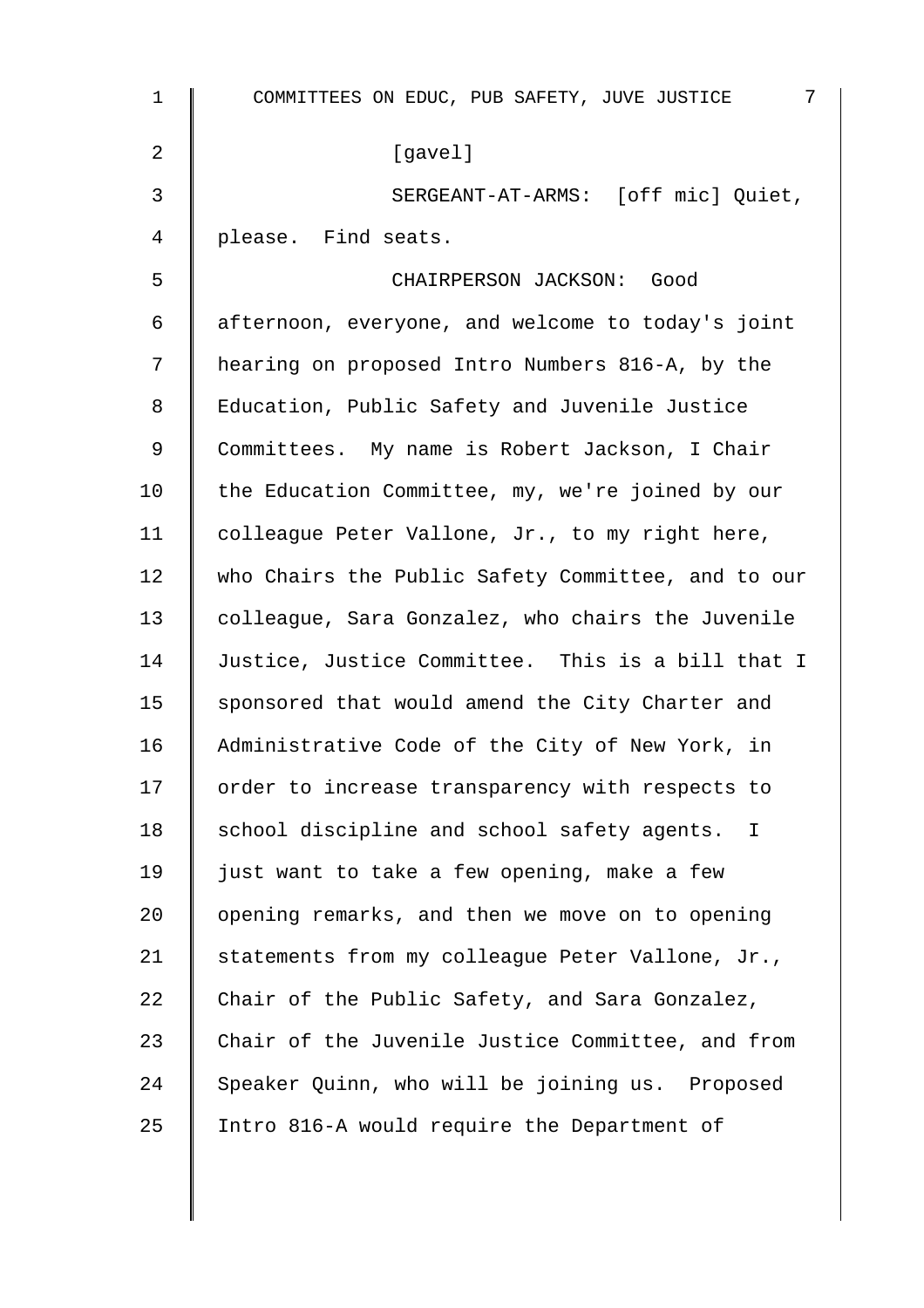1 COMMITTEES ON EDUC, PUB SAFETY, JUVE JUSTICE 8 2 | Education and the Police Department to provide 3 information regarding school discipline and school 4 Safety agents to the City Council. The bill would 5 | require four main things: first, it would require 6  $\parallel$  the Department of Education to report to the City 7 | Council on a quarterly basis the quantity and 8 Severity of student discipline actions, such as 9 | principal and superintendent suspensions; second, 10 | it would require the New York City Police 11 Department to report to the City Council on the 12 | number and type of complaints received against 13 | school safety agents; third, the bill would 14  $\parallel$  require the NYPD to make a, to make quarterly 15 Teports to the City Council on the number of 16 Students arrested and/or issued summonses in  $17$  school; finally, the bill would raise awareness of 18 the process for making complaints against school 19  $\parallel$  safety agents, by requiring 3-1-1 operators to 20  $\parallel$  inform any caller seeking to make a complaint 21  $\parallel$  against a school safety agent, that complaints are 22  $\parallel$  to be lodged with the NYPD Internal Affairs 23 Sureau; it would also require the New York Police 24 Department and the Department of Education to 25  $\parallel$  inform the public how to make a complaint, by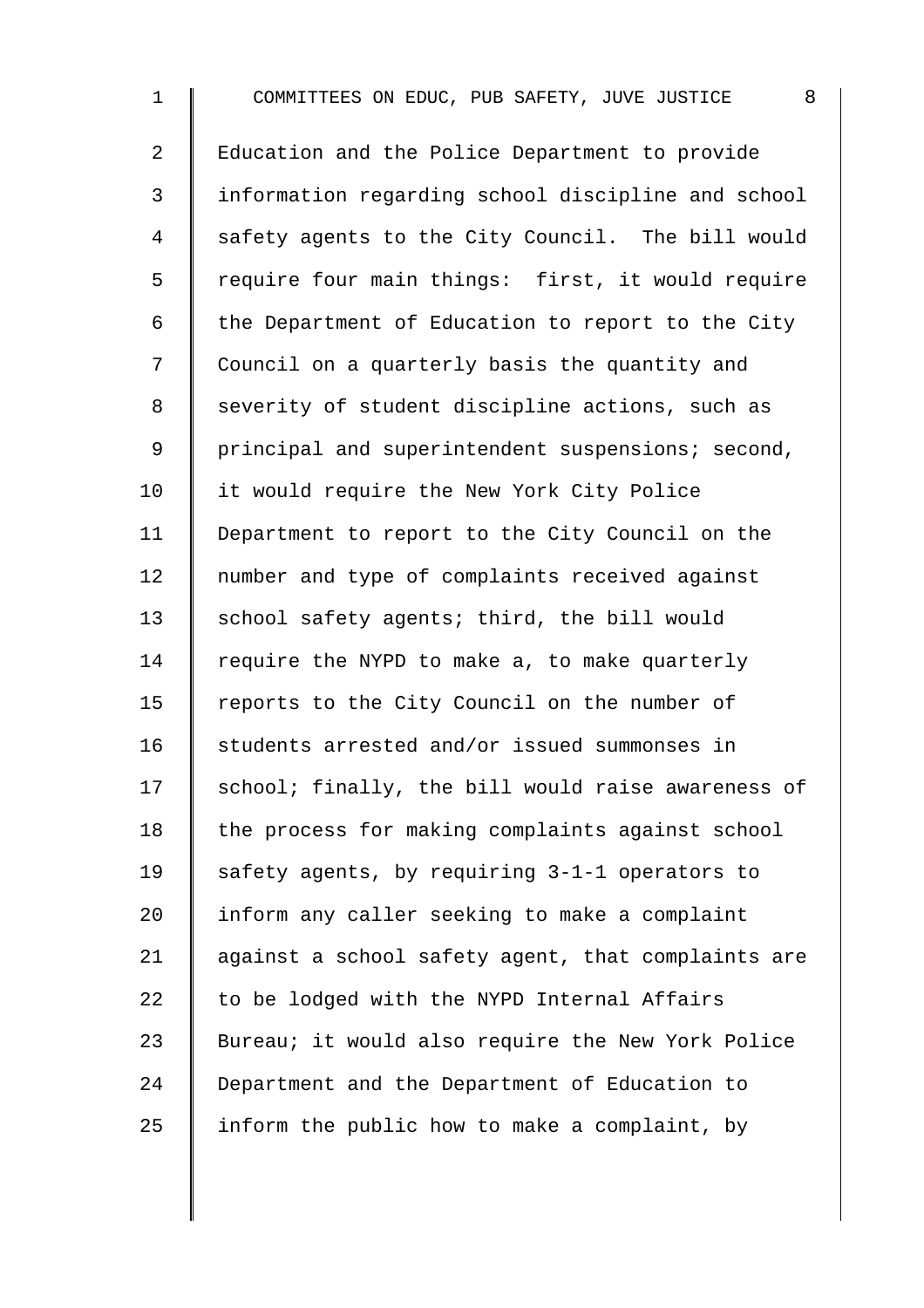1 COMMITTEES ON EDUC, PUB SAFETY, JUVE JUSTICE 9 2 posting instructions on the first page of each of 3 | their websites, and posting a sign in each police 4 | precinct, and each Department of Education school 5 building, explaining that individuals may call 3-  $6 \parallel 1$ -1 to make a complaint against a school safety 7 | agent. Everyone is concerned about safety in 8 Schools for students and staff alike. Since the 9 | New York City Police Department first assumed 10 | primary control of school safety and security in 11 | 1998, the administration has reported decreases in 12 | total crime committed in our schools. However, 13 there are still too many situations reported by 14 students and advocates in which students feel 15 | harassed or threatened at school, often, by the 16 very people who are supposed to protect them. Too 17 | often, typical adolescent behavior that would be 18 Treated far differently outside of school can 19 become criminalized when it occurs inside a 20  $\parallel$  school. With that in mind, it is incumbent upon 21 us to ensure that schools remain environments that 22  $\parallel$  are conducive to teaching and learning, not 23 | institutions that feel like prisons. As I said at 24 | our last joint hearing on school safety in October 25  $\parallel$  of 2007, I'm concerned that an aggressive and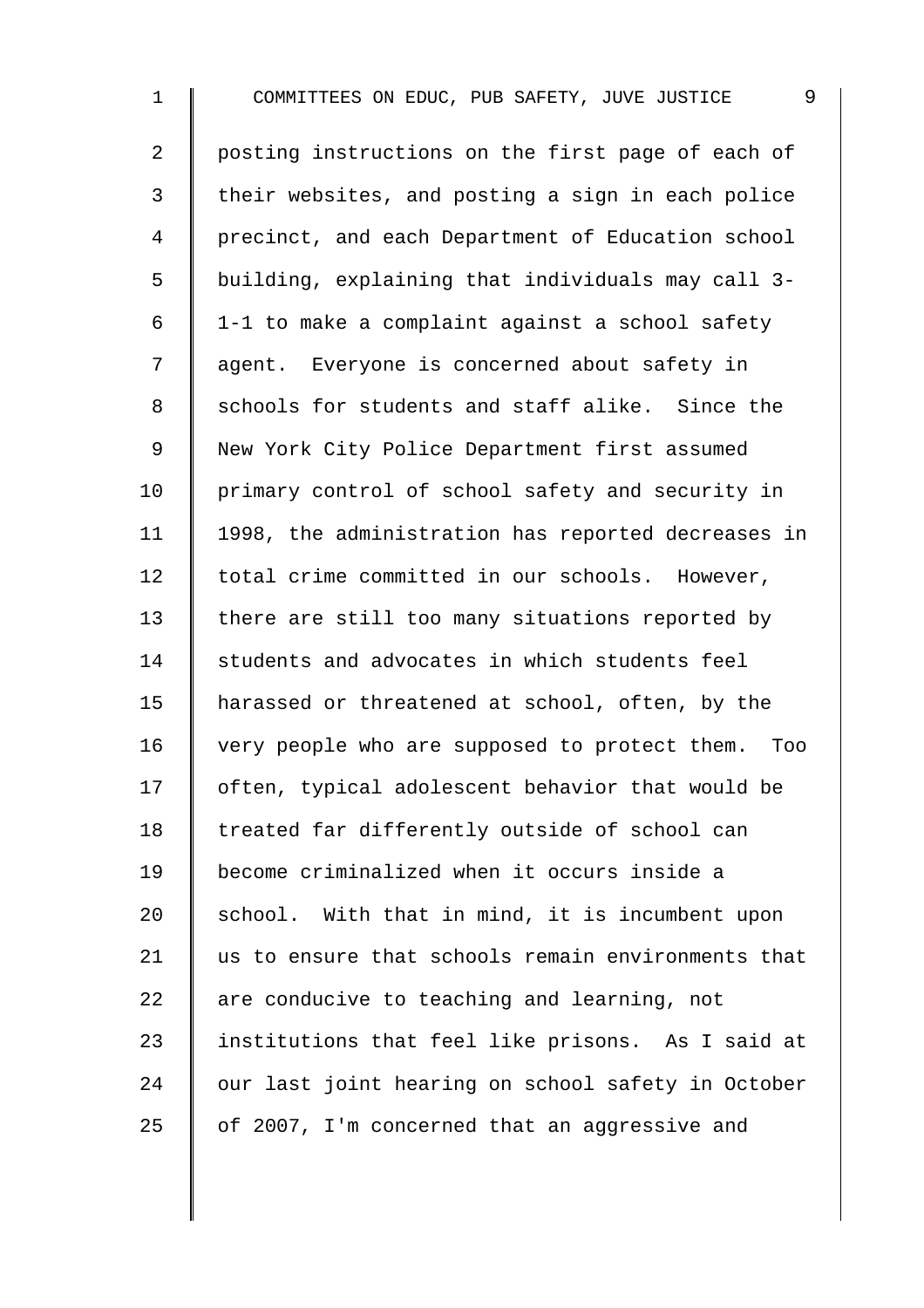1 COMMITTEES ON EDUC, PUB SAFETY, JUVE JUSTICE 10 2 strictly punitive approach causes tension and 3 conflict in schools, and has a negative impact on 4 the learning environment, and subsequently on 5 Student achievement. I'm still concerned that 6 we're not using enough proactive strategies, like 7 | conflict resolution, and mediation programs, and 8 | other methods of teaching students how to resolve 9 disputes nonviolently, to prevent violence from 10 | occurring in schools in the first place. I still 11 | believe that we need policies that are balanced 12 | between protecting students and nurturing them, to 13 ensure that all New York City public school 14 children are able to enjoy the safe and supportive 15 | learning environment to which they are entitled.  $16$  I also believe that this bill is a necessary first  $17$  step to achieving that safe and supportive 18 learning environments for all students, since it 19 Will provide some of, some transparency around 20  $\parallel$  student safety and discipline, that is sorely 21 | lacking right now. Today, we'd like to get 22 Feedback on proposed Intro Number 816-A, as well 23  $\parallel$  as hear ideas on how to improve both safety and 24 Supports in our schools' learning environments. 25 Everyone who wishes to testify today must fill out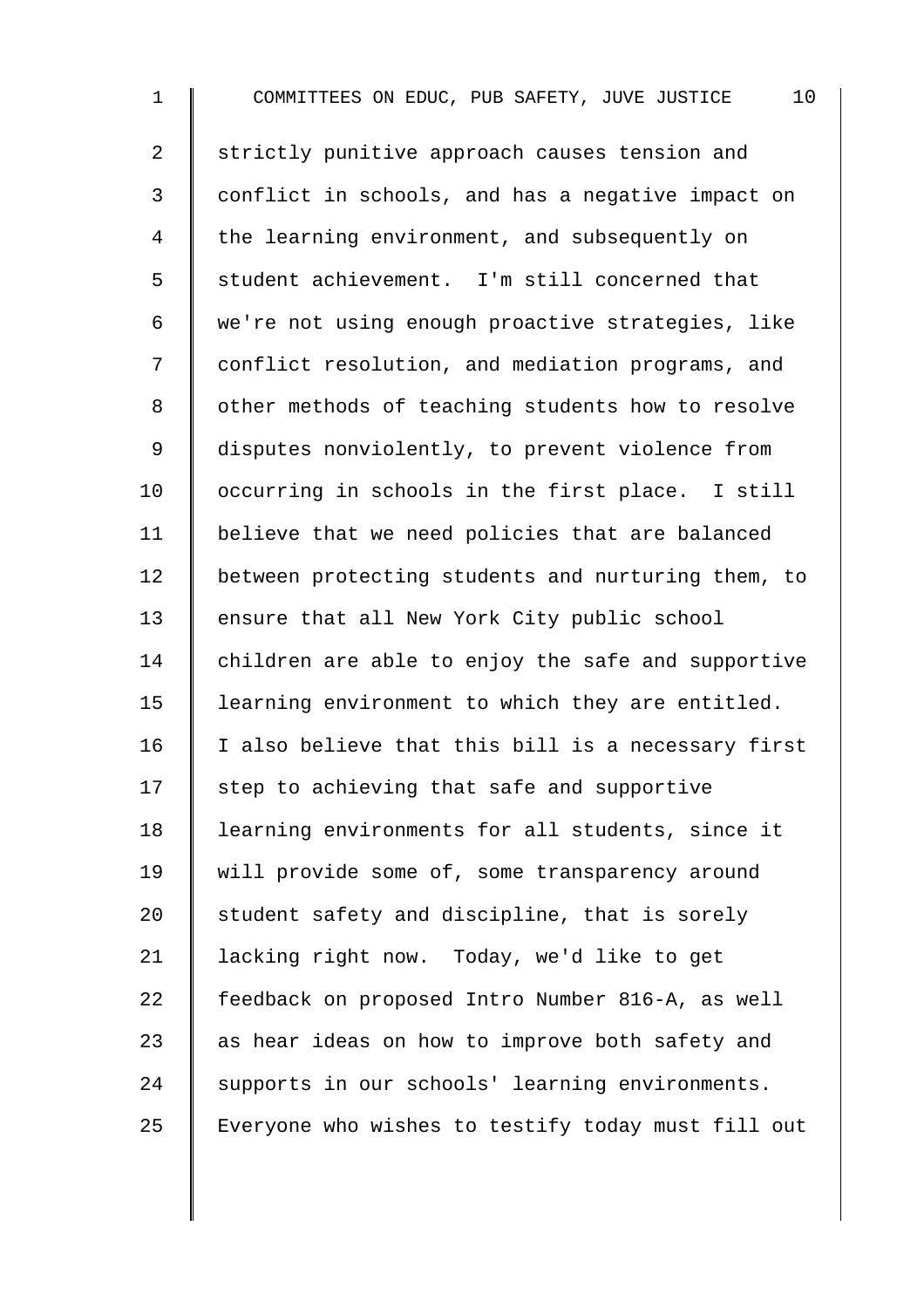| $\mathbf{1}$   | 11<br>COMMITTEES ON EDUC, PUB SAFETY, JUVE JUSTICE |
|----------------|----------------------------------------------------|
| $\overline{a}$ | a witness slip at the Sergeant-of-Arms in the      |
| 3              | front of the room, and please indicate on your     |
| 4              | witness slip whether you are here to testify in    |
| 5              | favor or in opposition to proposed Intro Number    |
| 6              | 816-A. And I want to point out, however, that we   |
| 7              | will not be voting on the bill today, as this is   |
| 8              | just the first hearing. To allow as many people    |
| 9              | as possible to testify, testimony will be limited  |
| 10             | to three minutes per person. And also because we   |
| 11             | have members from three different committees here  |
| 12             | today, and two agencies to question, I ask our     |
| 13             | colleagues to limit their questioning to no more   |
| 14             | than five minutes total so we can move forward.    |
| 15             | I'd now like to turn to our colleague Peter        |
| 16             | Vallone, Jr., the Chair of the Public Safety       |
| 17             | Committee, for his opening statements.             |
| 18             | CHAIRPERSON VALLONE: Thank you,                    |
| 19             | Mr. Chair, it's an honor to do this with you and   |
| 20             | Sara. We've been joined by Simcha Felder, thank    |
| 21             | you Mr. Council Member. Welcome everyone, it's     |
| 22             | clear from the amount of committees involved here  |
| 23             | and the amount of people in the room, and the      |
| 24             | amount of people at the, at the witness table,     |
| 25             | that this is a topic of interest to many, many     |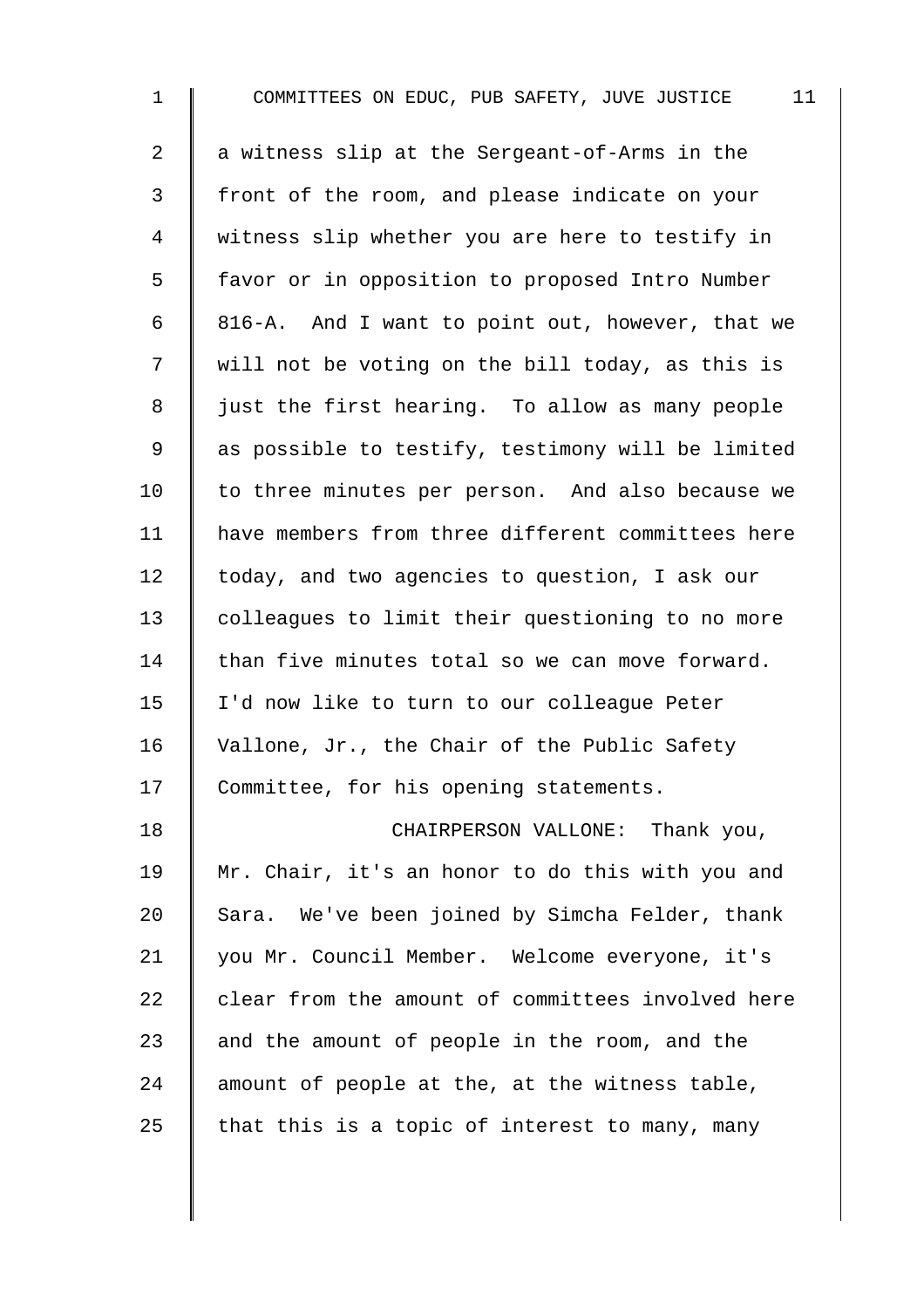1 COMMITTEES ON EDUC, PUB SAFETY, JUVE JUSTICE 12 2 | people. I have been personally involved in school 3 Safety for time now, as Public Safety Chair, as a 4 member of Robert Jackson's Education Committee, 5 and probably most importantly, as the father of  $6 \parallel$  two girls who have spent eight years in our public 7 Schools. The City Council sponsored at my request 8 | two bills already, one which facilitated the 9 introduction, the installation of security cameras 10 at schools, which has been very helpful; and the 11 | second, which pertains to today's hearing, in 12 | 2005, which mandated that the DOE for the first 13 time provide information to the public on the 14 amount of crimes in individual schools. As a 15 | parent, prior to that law, you could find out 16 about the amount of, you could find out about what 17 was on school lunch menus on the web, but not 18 about the amount of crime in any individual 19 School. So we passed that law in 2005, and 20 unfortunately it is not being completely complied 21 | with, and I can't wait to ask questions about 22  $\parallel$  that. The information, my bill requires the 23  $\parallel$  information be broken down by category of crime, 24  $\parallel$  and by school. The MMR, once a year, breaks down  $25$  crime by school but not by category. And the DOE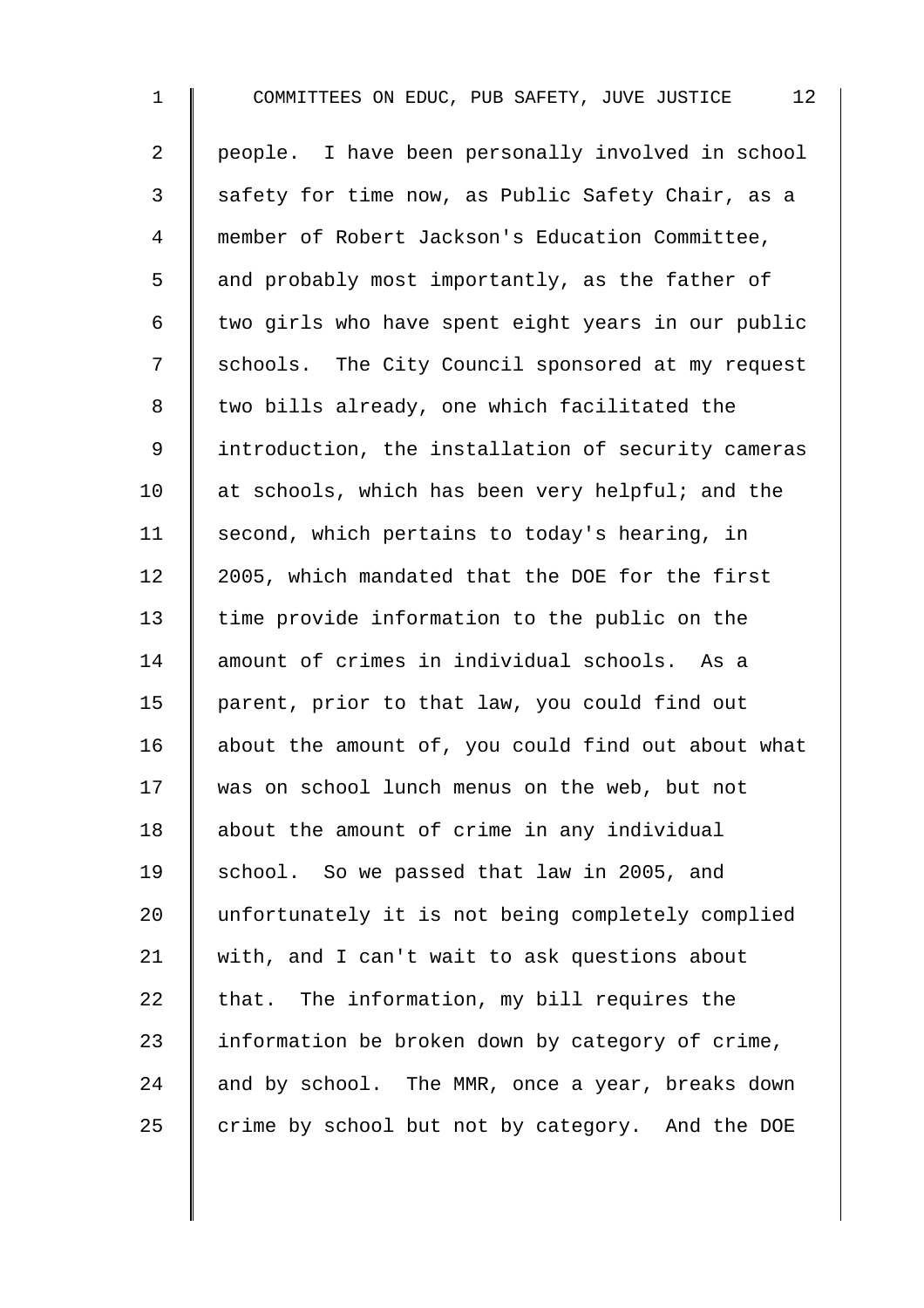1 COMMITTEES ON EDUC, PUB SAFETY, JUVE JUSTICE 13 2 website at one point had a link to a site which 3 | broke down crime by category, but not by school, 4 and that link no longer exists. So, that will be 5 very interesting to hear the DOE talk about why 6  $\parallel$  they're not complying with the law, because this 7 | law is very similar, and if you're not going to 8 comply with that one, we'll have some problems 9 | with this one also. We are here today to speak 10 about the relationship between NYPD school safety 11 | officers, the students and the teachers and the 12  $\parallel$  other staff at the DOE. Many people were here 13 when we discussed these issues at a prior hearing, 14 I think it was 2007, on this very topic, and many 15  $\parallel$  of us are still confused, as to exactly what 16 happens in school when an incident occurs. The  $17$  | police are apparently in charge when there's a  $18$  | crime, the schools are apparently in charge when 19 it's not a crime. Who determines whether it's a 20  $\parallel$  crime? Who knows? We all work together, that was 21 | basically the testimony a few years ago, and we 22  $\parallel$  look forward to finding out whether that's been 23 given some more clarification. Today we're 24  $\parallel$  talking about a bill introduced by Chair Jackson, 25 which will provide much greater transparency. We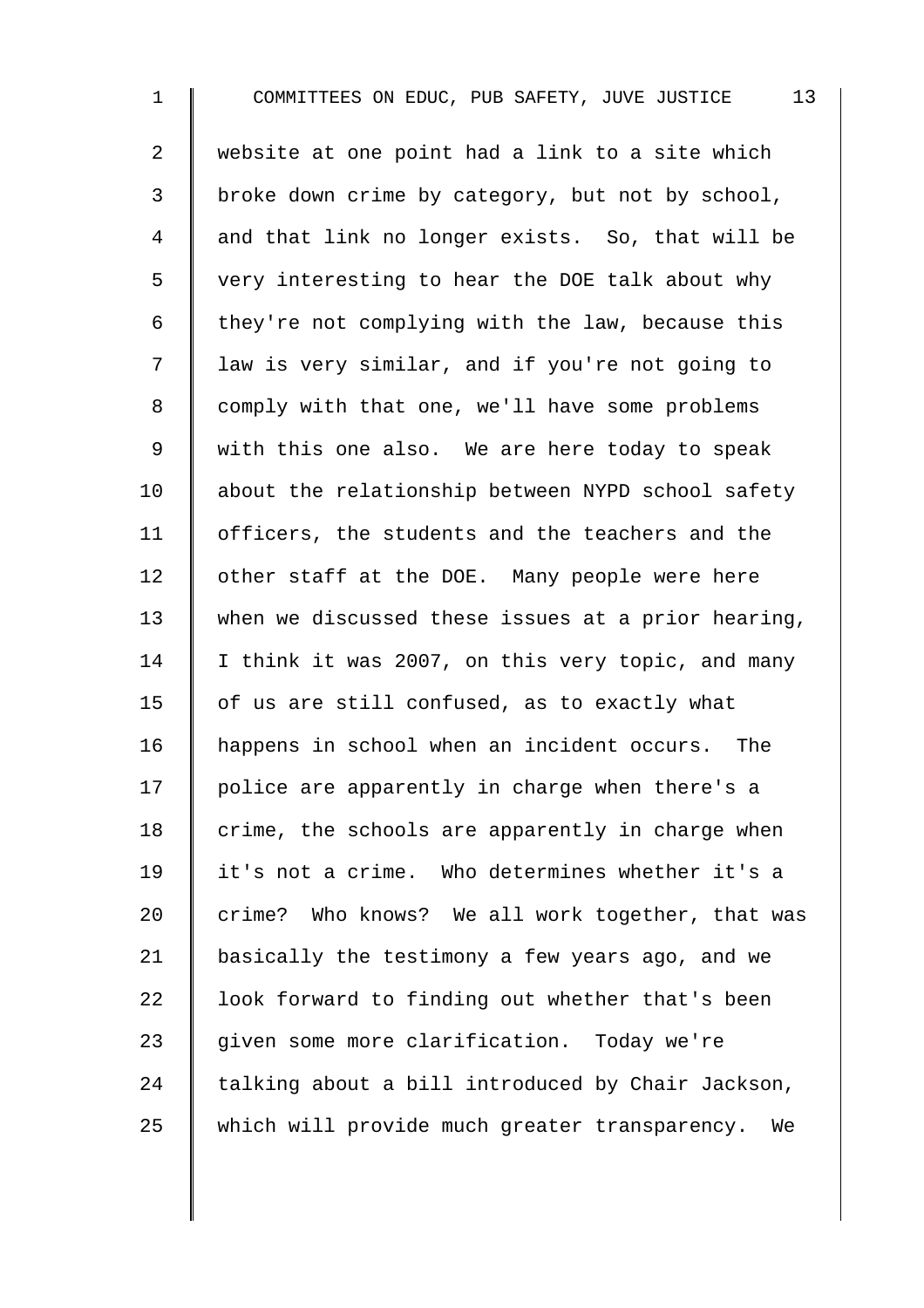1 COMMITTEES ON EDUC, PUB SAFETY, JUVE JUSTICE 14 2 all understand that schools need to be welcoming 3 | places where our kids can learn, but first and 4 | foremost they need to be safe, safe environments. 5 There's been continued improvement thanks to our  $6 \parallel$  police department in the safety of our schools. 7 | In 2009, there was a decrease of 13 percent in the 8 Seven most violent crimes in schools compared to 9 | '08, which in turn showed a decrease from the 10 previous year. Any violence in school is too 11  $\parallel$  much, but we can all be hopeful about the gains 12 we've made. It's the Council's job, however, to 13 do oversight, and that's what we're doing here 14 today, and that's what this bill will provide, a 15 way for us to do oversight by getting needed 16 Information. We've got lots of interested 17 | parties, so I will end now and turn to our co-18 chair, Sara Gonzalez. 19 CHAIRPERSON GONZALEZ: Thank you, 20 Chairs Vallone and Jackson. I am Sara Gonzalez, 21  $\parallel$  and I'm the Chair of the Juvenile Justice 22 Committee. I would also like to welcome all of 23 | you here today. I will keep my remarks short as I

24 understand we have many witnesses to get to. The

 $25$  | issue of school safety is linked to juvenile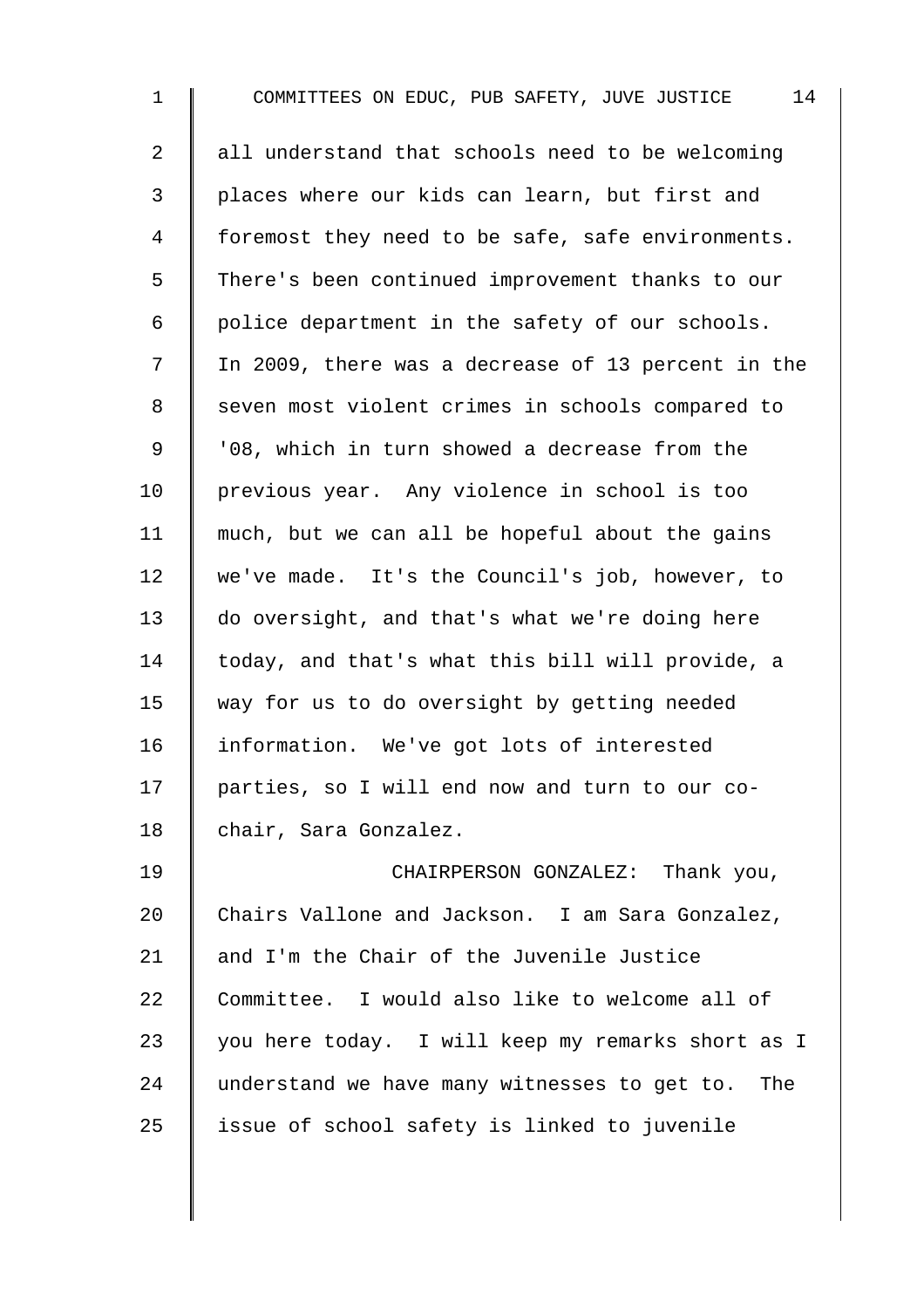1 COMMITTEES ON EDUC, PUB SAFETY, JUVE JUSTICE 15 2 | justice. Unfortunately, some of our City's 3 Students are, or have been involved in, the 4 juvenile justice system. And some of those were 5 introduced into the system as a result of 6 Something that occurred in school. Additionally, 7 I increases in the use of discipline for minor 8 | infractions may cause already struggling students 9 | to get even further behind and become more 10 detached from school. This increases the 11 likelihood that a child will drop out of school 12 and engage in delinquent behavior. There is no 13 question that everyone benefits from safer 14 Schools; however, minority and low income students 15 | are disproportionately affected by the 16 criminalization of school discipline. Research 17 Shows that students of color are more likely to 18 Teceive higher penalties for minor infractions and 19 | are disproportionately targeted for punishment. 20  $\parallel$  This disparate impact is reflected in the fact 21  $\parallel$  that over 95 percent of the youth entering the 22 City's DJJ detention facilities are Africa-23 American or Latino. The bill we are hearing today 24 will provide more information to the public  $25$  regarding school discipline, which we will enable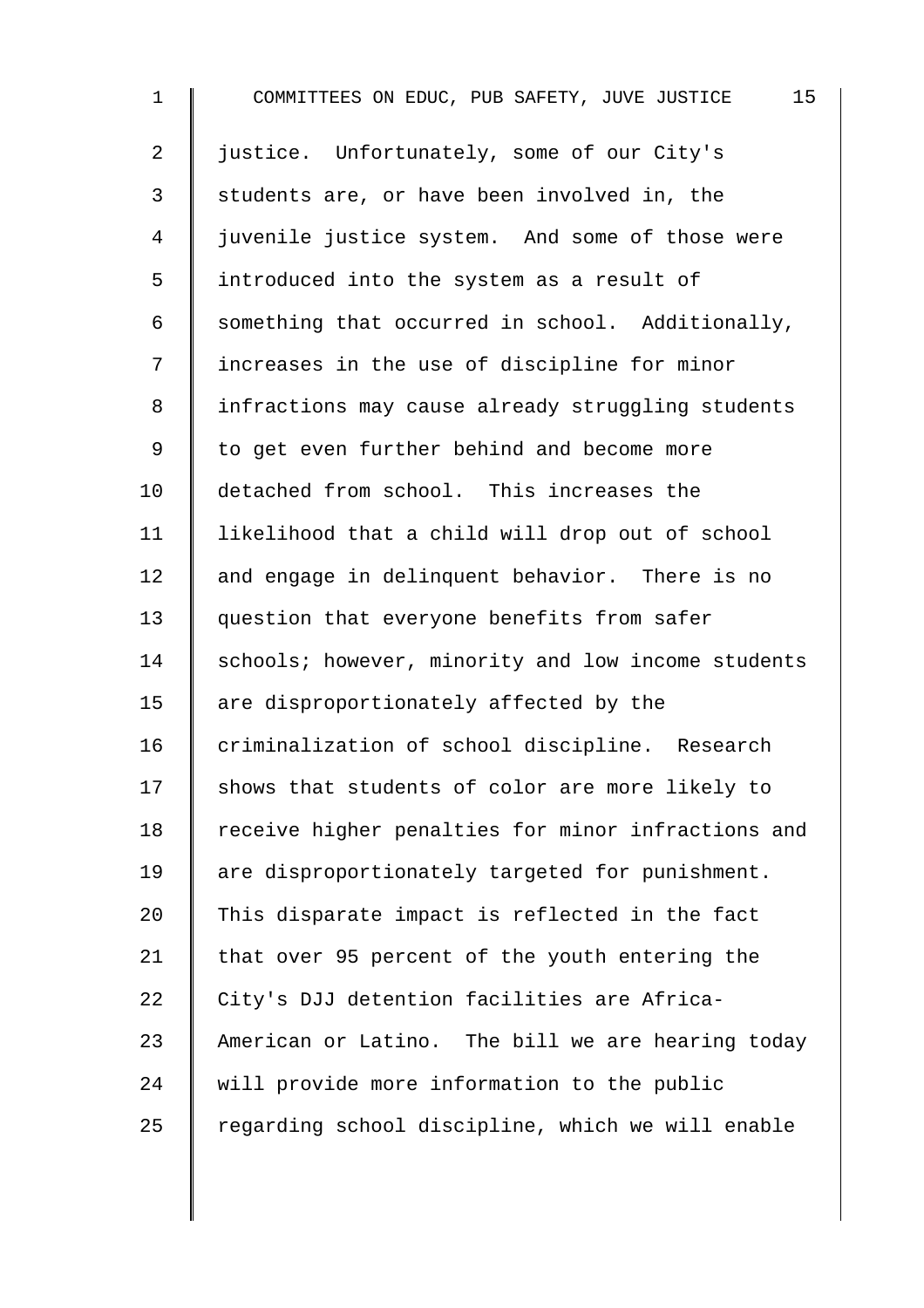| $\mathbf 1$    | 16<br>COMMITTEES ON EDUC, PUB SAFETY, JUVE JUSTICE |
|----------------|----------------------------------------------------|
| 2              | to, us to evaluate how we're doing, and to make    |
| 3              | better decisions about this issue as a whole. I    |
| $\overline{4}$ | am deeply concerned about the way that safety and  |
| 5              | discipline are handled in our City's schools. I    |
| 6              | think more information and transparency will       |
| 7              | benefit parents and children, so I look forward to |
| 8              | hearing from all of our panels today. Children do  |
| $\mathsf 9$    | deviate from their characters, and it is important |
| 10             | that we keep an eye on this. And I just want to    |
| 11             | say as Chair of Juvenile Justice Committee, it is  |
| 12             | so significant that we look and we prepare for the |
| 13             | future, and respect security. Thank you.           |
| 14             | CHAIRPERSON JACKSON: Thank you,                    |
| 15             | Council Member. Okay. We have witnesses from the   |
| 16             | Department of Education and the New York City      |
| 17             | Police Department: Elayna Konstan, Department of   |
| 18             | Education; Michael Best, Department of Education;  |
| 19             | Assistant Chief James Secreto from the New York    |
| 20             | City Police Department; and Deputy Chief Donohue   |
| 21             | from the Police Department. I don't know who's     |
| 22             | decided to go first. Could you please, if you      |
| 23             | don't mind, everyone identify themselves and what  |
| 24             | position you hold with your agencies, if you don't |
| 25             | mind.<br>So.                                       |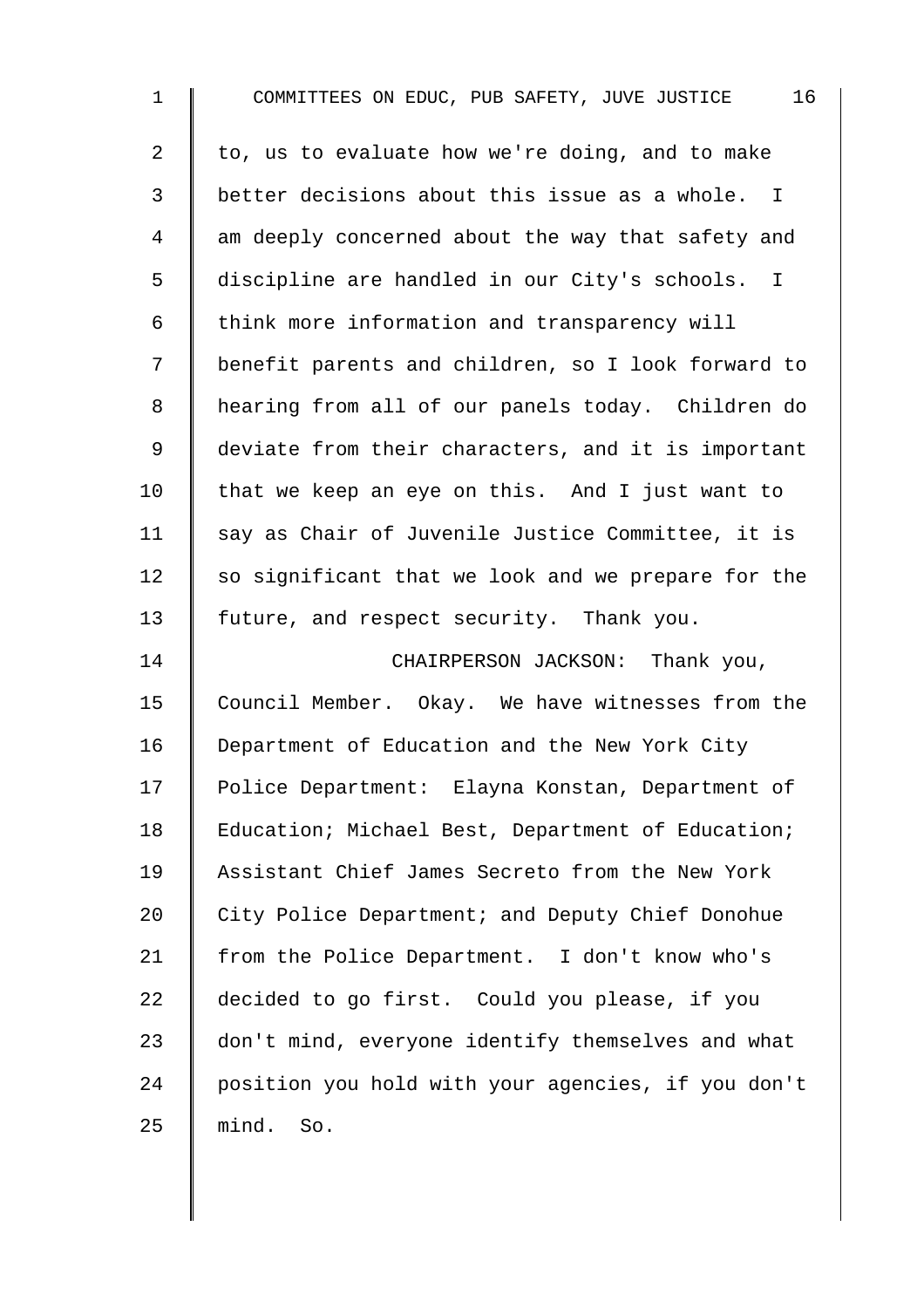| $\mathbf 1$    | 17<br>COMMITTEES ON EDUC, PUB SAFETY, JUVE JUSTICE |
|----------------|----------------------------------------------------|
| $\overline{a}$ | ELAYNA KONSTAN: Good afternoon,                    |
| 3              | everyone. I'm Elayna Konstan from the Department   |
| 4              | of Ed, the Chief Executive Office of the Office of |
| 5              | School and Youth Development. Good afternoon,      |
| 6              | Chair Jackson, Chair Vallone and Chair Gonzalez,   |
| 7              | and members of the Education, Juvenile Justice and |
| 8              | Public Safety Committees. As I just said, my name  |
| 9              | is Elayna Konstan, and I'm joined here today with  |
| 10             | our Department of Education's General Counsel,     |
| 11             | Michael Best. Thank you for the opportunity to     |
| 12             | appear before you to update you on our work on     |
| 13             | school safety, and to share our thoughts regarding |
| 14             | the proposed Intro Number 816-A, also known as     |
| 15             | "The School Safety Bill." I come before you as an  |
| 16             | educator who has served for 37 years in the New    |
| 17             | York City public schools, as a special education   |
| 18             | teacher, a school based supervisor, a district     |
| 19             | supervisor of clinical services, a director        |
| 20             | instruction for a high school superintendency, and |
| 21             | a deputy superintendent. I'm a graduate of the     |
| 22             | New York City public schools, and so was my son    |
| 23             | who attended New York City schools, as well. From  |
| 24             | both personal and professional experience, I know  |
| 25             | that safe and orderly environments are a necessary |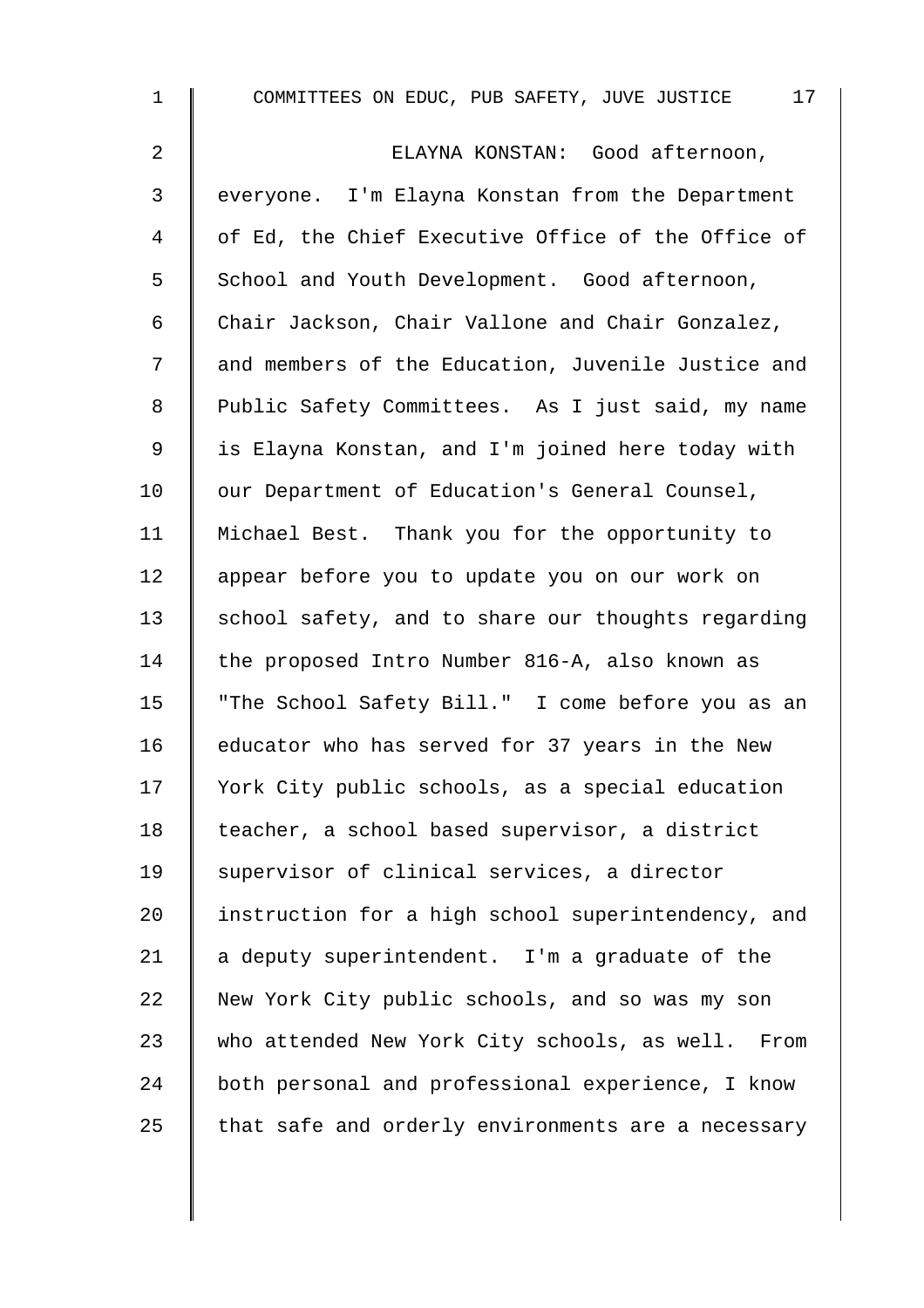| $\mathbf 1$    | COMMITTEES ON EDUC, PUB SAFETY, JUVE JUSTICE<br>18 |
|----------------|----------------------------------------------------|
| $\overline{a}$ | precondition for effective teaching and learning.  |
| 3              | This is why the Department has made school safety  |
| 4              | a key priority in our efforts to improve student   |
| 5              | achievement. Over the course of this               |
| 6              | administration, DOE representatives have had       |
| 7              | several opportunities to testify on the topic of   |
| 8              | school safety. On each occasion, we were able to   |
| 9              | report that our schools were safer than during our |
| 10             | previous appearances. Today is no exception.       |
| 11             | According to our colleagues at NYPD, during the    |
| 12             | 2007/2008 school year, we achieved record low      |
| 13             | level of crime in our schools. And in '08/'09,     |
| 14             | crimes were lower still, with a 7.7 percent        |
| 15             | reduction in violent crimes, and a 20 percent      |
| 16             | reduction in total crime in schools citywide, over |
| 17             | the prior year. When we look at our impact         |
| 18             | schools, total crime went down 45.2 percent, and   |
| 19             | violent crime decreased by a remarkable 46.7       |
| 20             | percent over the prior school year. And while      |
| 21             | it's only November, we are on track to achieve     |
| 22             | record levels of safety in our school for a third  |
| 23             | consecutive year. To put this into perspective,    |
| 24             | the level of crime in our schools has decreased so |
| 25             | dramatically, that the handful of schools          |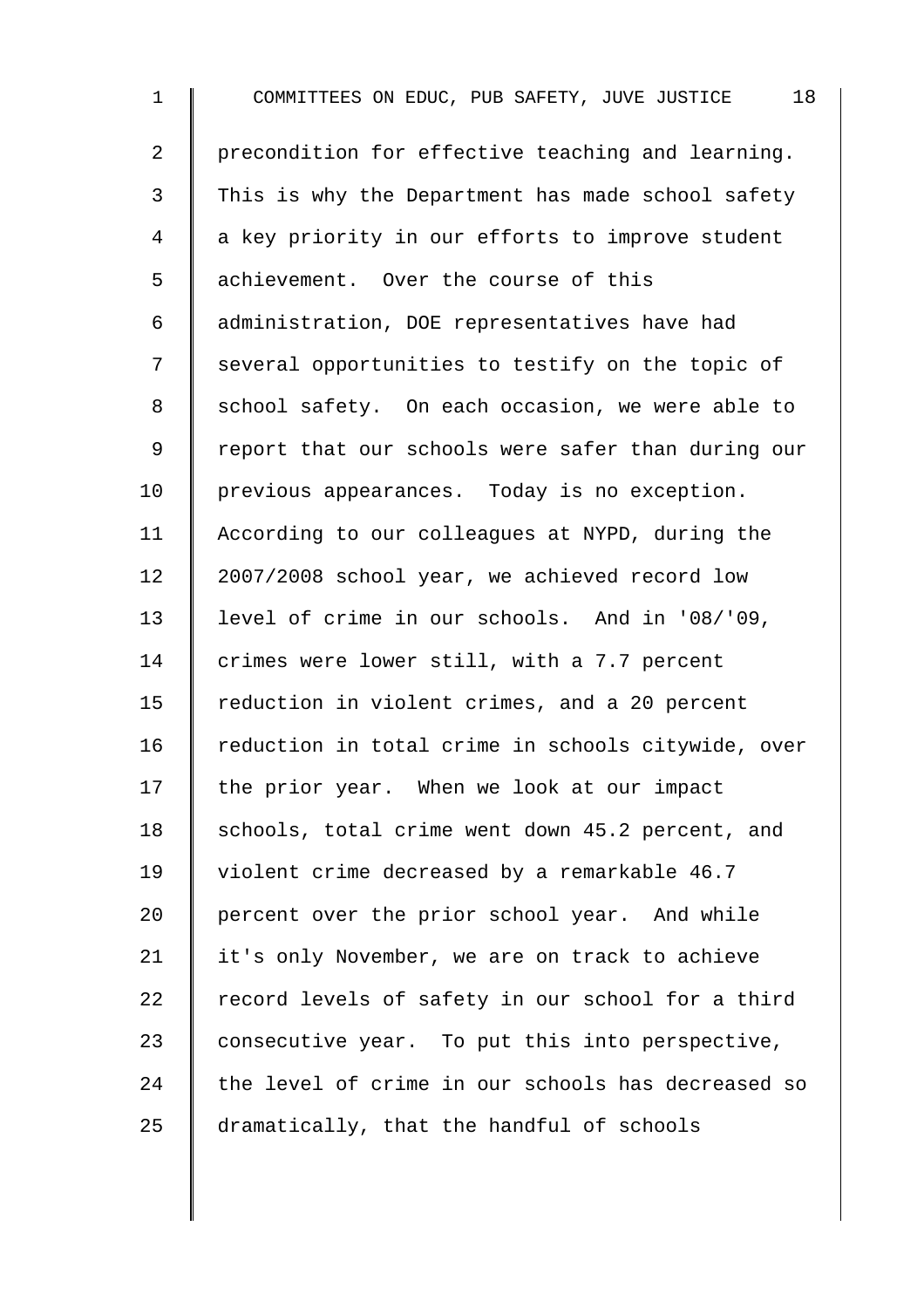1 COMMITTEES ON EDUC, PUB SAFETY, JUVE JUSTICE 19 2 | experiencing the largest number of violent crimes 3 | today, would not have been included among the most 4 | violent by any measure, since we began the impact 5 | program in 2004. Our schools report similar  $6$   $\parallel$  trends in the most serious levels of disciplinary 7 | infractions. From 2006/7 to 2007/8, our schools 8 | experienced a 13.5 percent decrease in level five 9 | infractions, the most serious level of school 10 based incidents. In 2008/'09, schools reported an 11 | additional 9.3 percent decrease in level fives 12 | over the previous year. And perhaps most 13 Temarkably, these decreases in serious incidents 14 developed concurrently with an overall increase in 15 Teporting. School staff are reporting and  $16$  recording more of the incidents that they witness 17 among students, and even so, the most serious of 18 | these infractions have been consistently and 19  $\parallel$  steadily decreasing. While we are justifiably 20  $\parallel$  proud of these accomplishments, we know that there 21  $\parallel$  is always more work to do, and we appreciate your 22 attention on this important issue. It's, it is 23  $\parallel$  worth nothing that we have achieved theses 24 I improvements in school safety through our strong  $25$  and successful partnership with NYPD, through our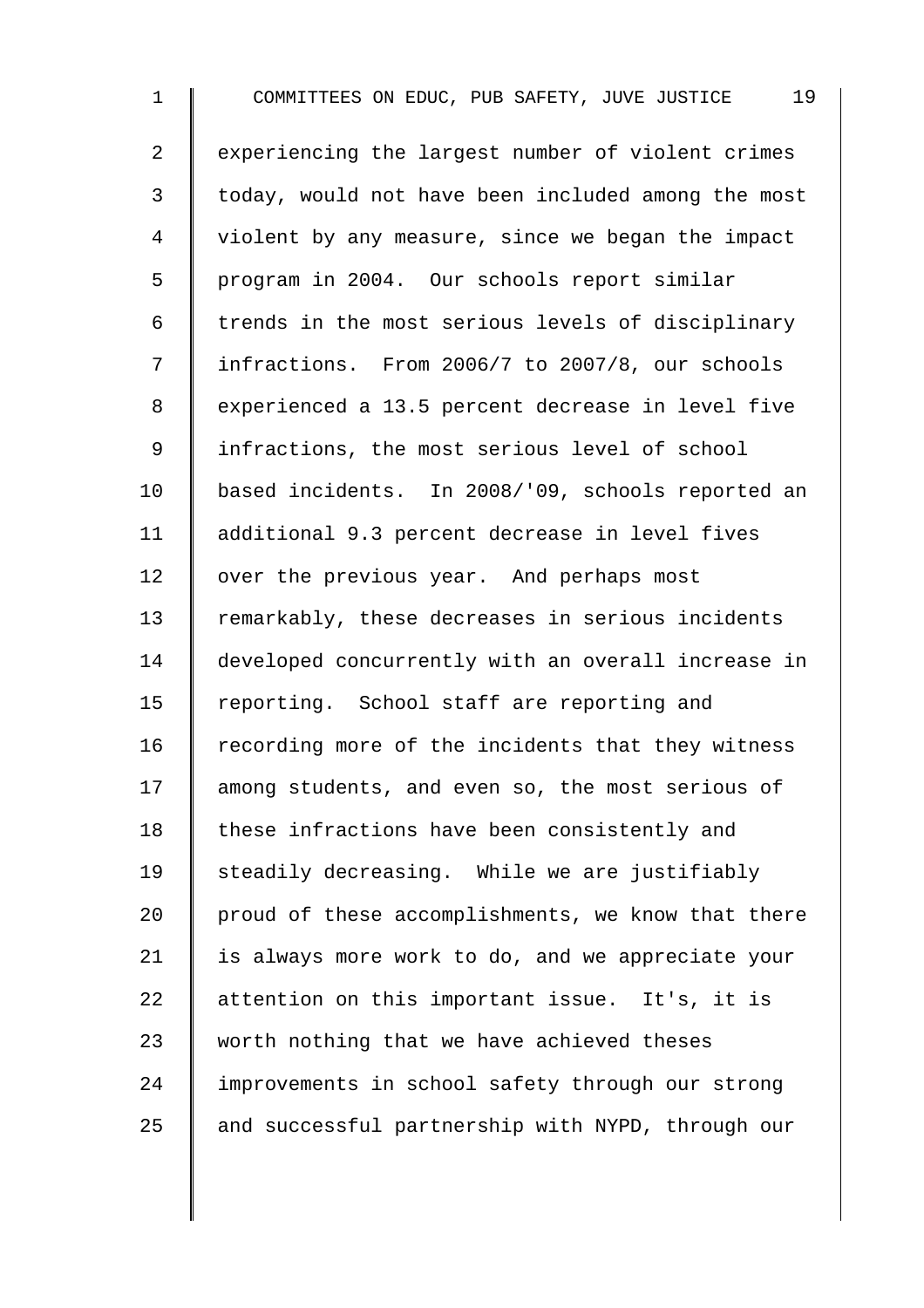| $\mathbf 1$    | COMMITTEES ON EDUC, PUB SAFETY, JUVE JUSTICE<br>20 |
|----------------|----------------------------------------------------|
| $\overline{2}$ | concentrated efforts of our outstanding educators  |
| 3              | and administrators, through innovations of         |
| $\overline{4}$ | social/emotional education, through                |
| 5              | developmentally appropriate guidance support,      |
| 6              | meaningful student engagement, and consistent      |
| 7              | enforcement of the citywide standards of           |
| $\,8\,$        | discipline and intervention measures, commonly     |
| $\mathsf 9$    | known as the "Discipline Code." Our approach to    |
| 10             | creating a safe and supportive environment is      |
| 11             | grounded in the belief that safety is the          |
| 12             | responsibility of the entire school community.     |
| 13             | Each year, the Discipline Code is shared with all  |
| 14             | students, parents and staff members. It outlines   |
| 15             | clear expectations for behavior and equally clear  |
| 16             | consequences if those standards are not met.<br>We |
| 17             | seek public feedback on the code every year, and   |
| 18             | have made changes annually based on the feedback,  |
| 19             | including extensive input from our students.<br>In |
| 20             | delineating consequences for the Discipline Code,  |
| 21             | the Code addresses two simultaneous goals:         |
| 22             | holding students accountable for their behavior,   |
| 23             | and turning negative incidents into an opportunity |
| 24             | for growth, by providing a range of guidance       |
| 25             | supports to improve behavior and foster success.   |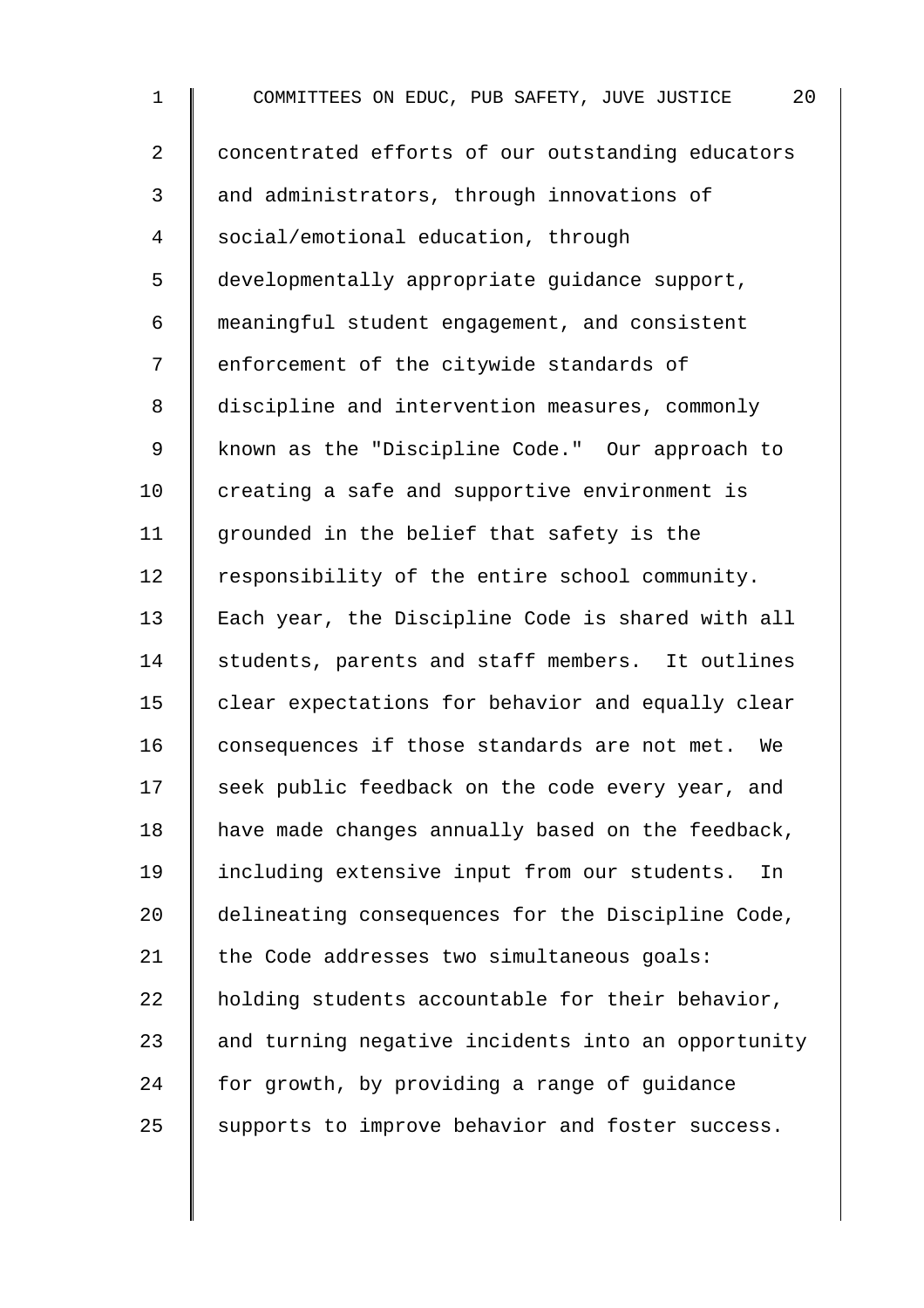1 COMMITTEES ON EDUC, PUB SAFETY, JUVE JUSTICE 21 2 Consistent and equitable implementation of the 3 Discipline Code has been a critical factor in 4 improving the climate and culture of our schools. 5 We have also made considerable progress in finding  $6 \parallel$  ways to accurately collect and publicly share 7 | information about school safety, while protecting  $8$  | the privacy rights of our students and families. 9 Since I last testified, and in direct response to  $10$  | your request during that hearing, we have made 11 | significant upgrades to our system that support 12 Tracking of student suspension data. These 13 upgrades will allow us to disaggregate demographic 14 characteristics such as race, sex and grade level, 15  $\parallel$  at the time of the disciplinary action. We 16 Tecently finished a first school year pilot of  $17$  this system, and will be able to share district 18 data from that pilot once it has been reviewed for 19 accuracy. And as you know, we work closely with 20  $\parallel$  our partners in NYPD and the Mayor's Office of the 21 Criminal Justice Coordinator, to analyze school 22  $\parallel$  based crime data, which we do publish on the DOE 23 website. The propo bill presents us with yet 24 another opportunity to share critical information  $25$  about school safety with the Council and with the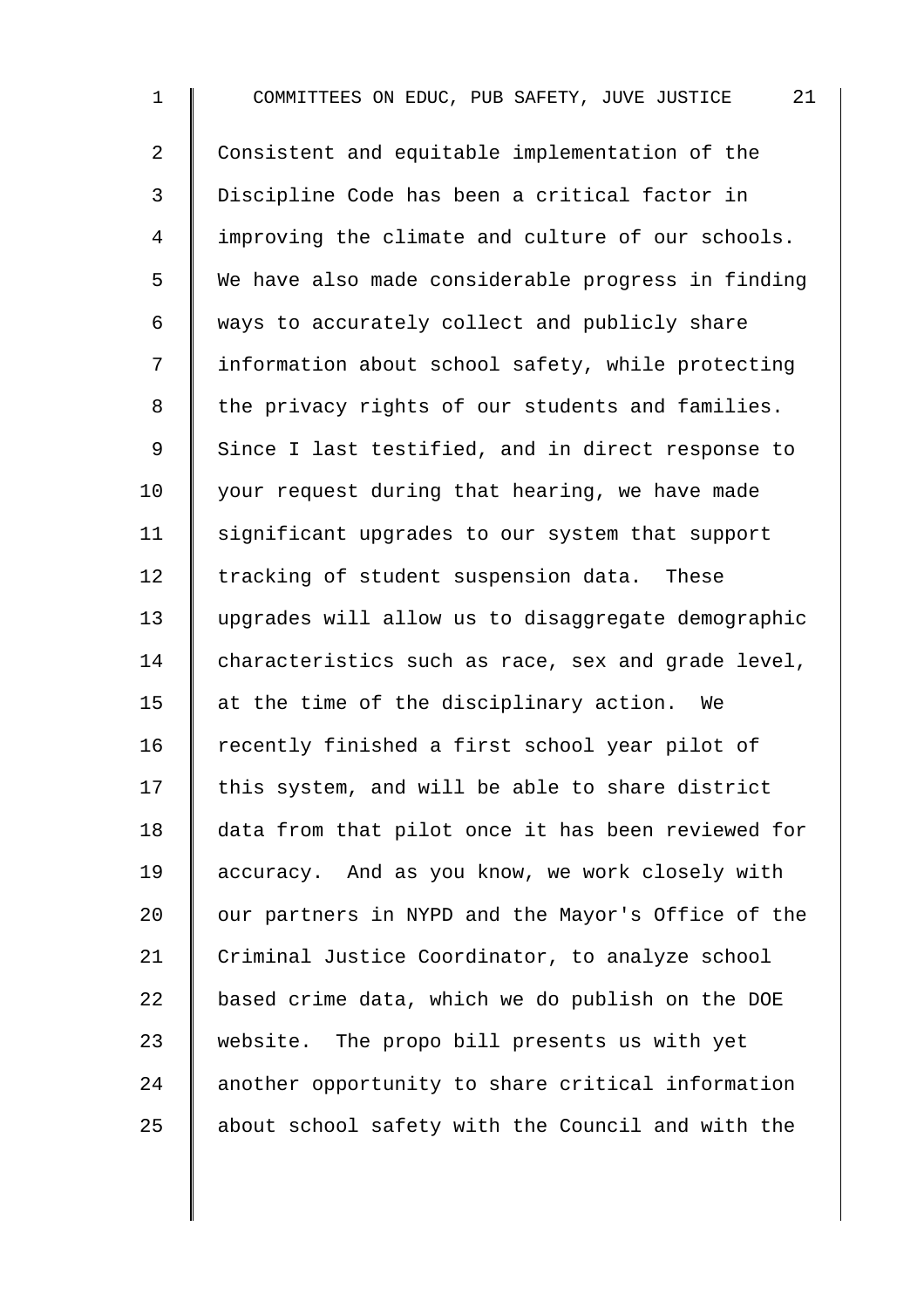| $\mathbf 1$    | 22<br>COMMITTEES ON EDUC, PUB SAFETY, JUVE JUSTICE |
|----------------|----------------------------------------------------|
| $\overline{2}$ | public. The proposed bill will further enable us   |
| 3              | to understand the factors that support healthy,    |
| $\overline{4}$ | productive and safe educational environments. It   |
| 5              | will also help us to build on our progress in      |
| 6              | improving student safety, to ensure that all       |
| 7              | parents feel confident about the wellbeing of      |
| 8              | their children in our schools. At the same time,   |
| 9              | we are obligated by local, state and federal law   |
| 10             | to maintain students and families privacy rights,  |
| 11             | without res--with respect to education records     |
| 12             | which cannot be released without explicit written  |
| 13             | consent. Revised regulations for the federal       |
| 14             | Family Education Records Privacy Act, or FERPA,    |
| 15             | released last December, strengthen our obligation  |
| 16             | to ensure that students' identifying information   |
| 17             | is not disclosed, and reinforced the position that |
| 18             | data can be considered identifying even when we do |
| 19             | not explicitly list names, students' names or      |
| 20             | identifying number. Under the new FERPA            |
| 21             | regulation, providing demographic data that could  |
| 22             | allow any member of the school community to        |
| 23             | identify a student is akin to identifying that     |
| 24             | student, and is prohibited. It is essential that   |
| 25             | young people involved in disciplinary incidents    |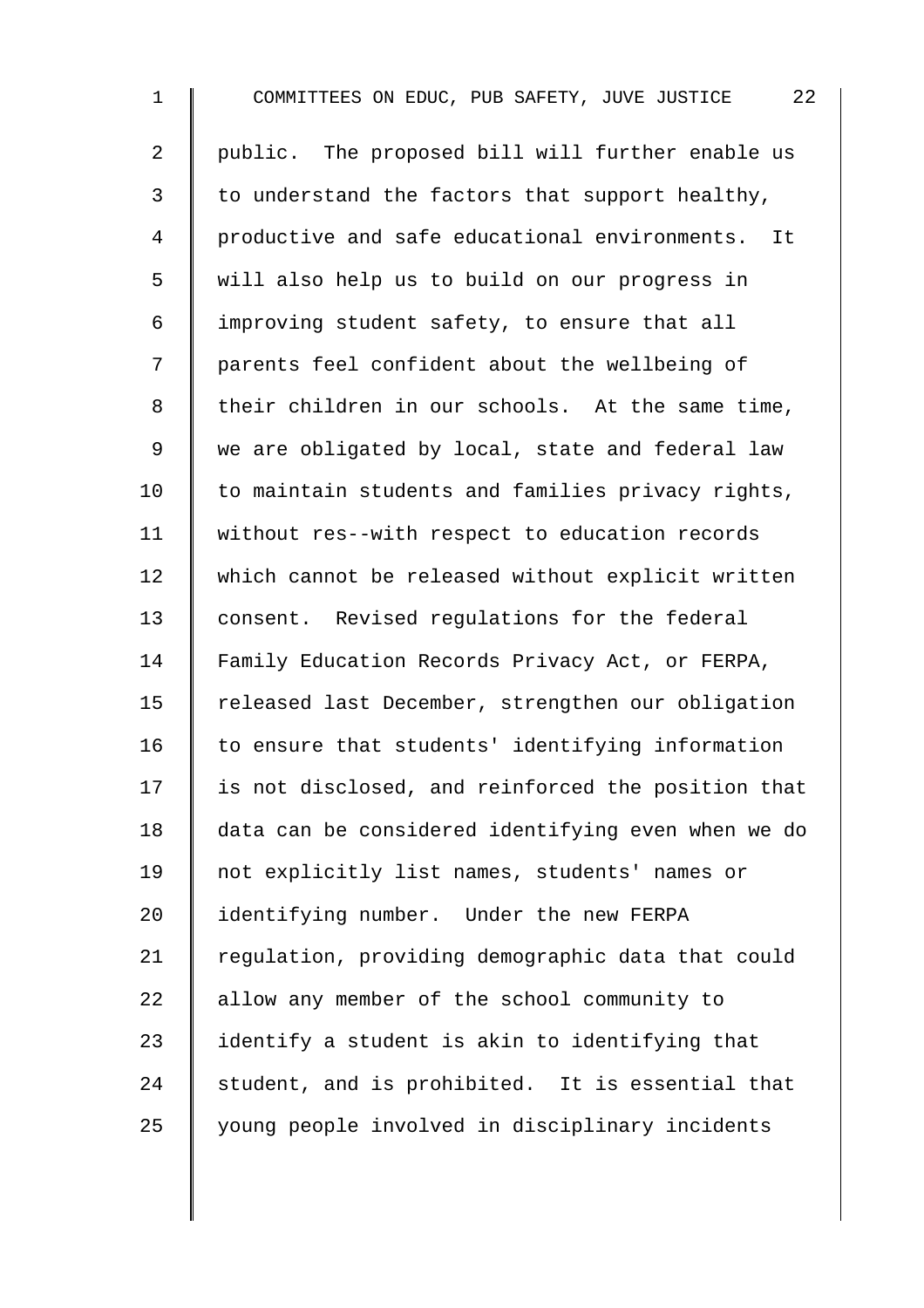1 COMMITTEES ON EDUC, PUB SAFETY, JUVE JUSTICE 23 2 | have the opportunity to turn their behavior around 3 and succeed in school. And parents whose child 4 has ever been disciplined in school, from a 5 S serious infraction down to a small misstep, knows 6  $\parallel$  how important it is that their child's right to 7 | privacy in this matter is protected. And so we 8 work hard to balance the critical importance of 9 | transparency with our equally important 10 Tesponsibility to maintain confidentiality of 11 | student records. Given this balance, we propose 12 Some adjustments to the reporting requirements of 13 the bill, to ensure that Council Members and the 14 public receive the largest possible data set 15 Without violating FERPA. We have already shared  $16$  some of these recommendations with the Council, 17 and look forward to continuing to work with you on 18 | these specifications. As you'll likely know, 19 education scholars have found that in school 20 districts of all types and sizes nationwide, low 21 income students, students of color and students  $22$   $\parallel$  with the greatest academic needs are 23 disproportionately punished for involvement in 24 incidents. Research on how school systems can  $25$  sustainably address this apparent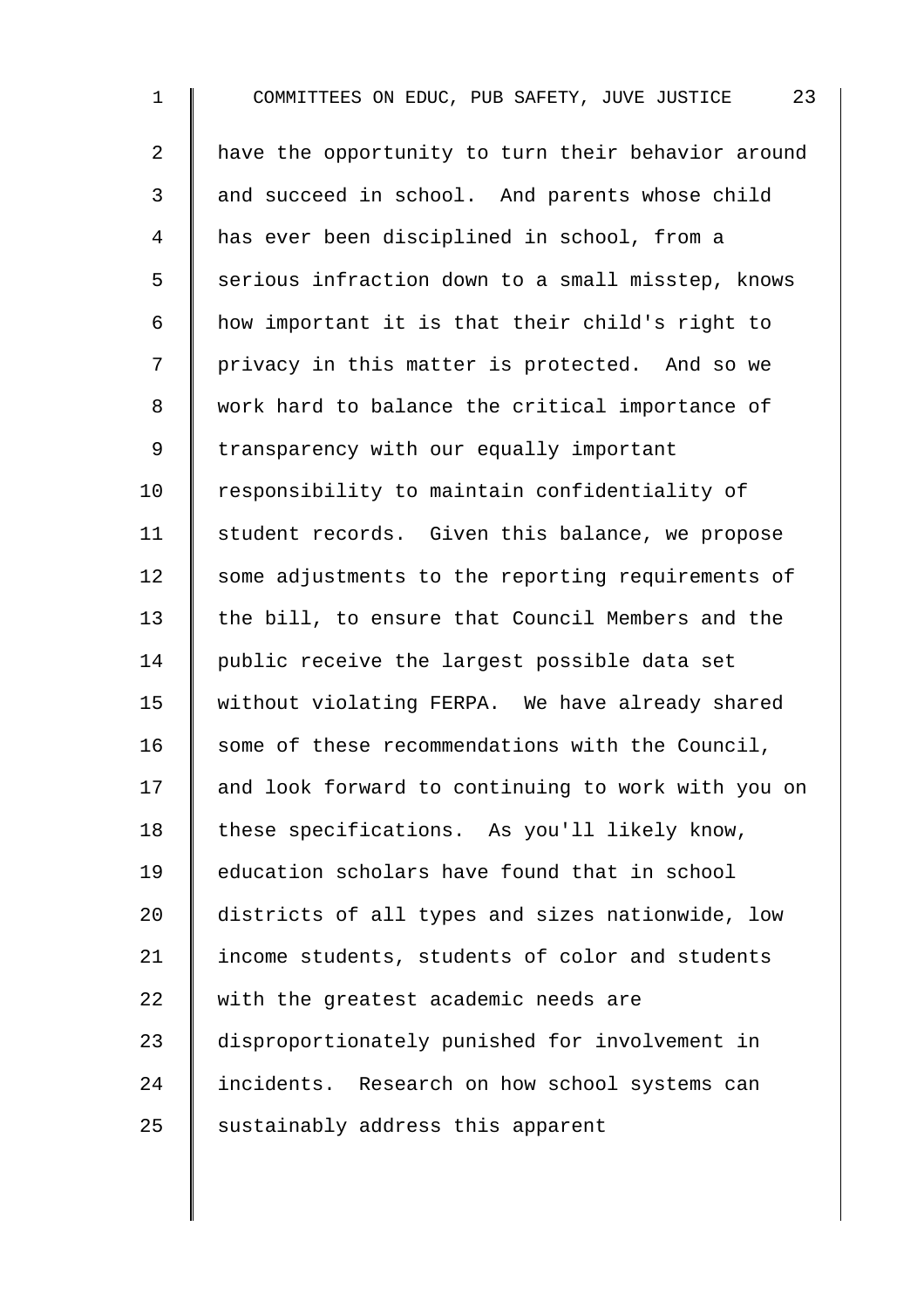1 COMMITTEES ON EDUC, PUB SAFETY, JUVE JUSTICE 24 2 disproportionality remains in its early stages. 3 We believe that analyzing and releasing 4 demographic data about discipline issue will help 5 || us better evaluate how that trend exists, in New 6 York City. And just as we have made significant 7 || gains in closing the academic achievement gap 8 | between black and Latino students and their white 9 | and Asian peers, we will utilize promising 10 Tesearch based practices to help us understand and 11 | close any version of this disciplinary gap that 12 | might exist in our schools. As currently written, 13 Intro Number 816-A proposes the releaser of 14 disciplinary data disaggregated by students' race 15 or ethnicity, sex, age, special education 16 classification and the infraction codes 17 | identifying the category of incident that led to 18 disciplinary action. To meet the goal of this 19 bill, the Department proposes to release 20 disciplinary data disaggregated by students' race 21 | or ethnicity, sex, grade level, whether or not the 22 Student received special education services, and 23  $\parallel$  the infraction codes identifying the category of 24  $\parallel$  incident that led to the disciplinary action. 25 While we are committed to transparency in this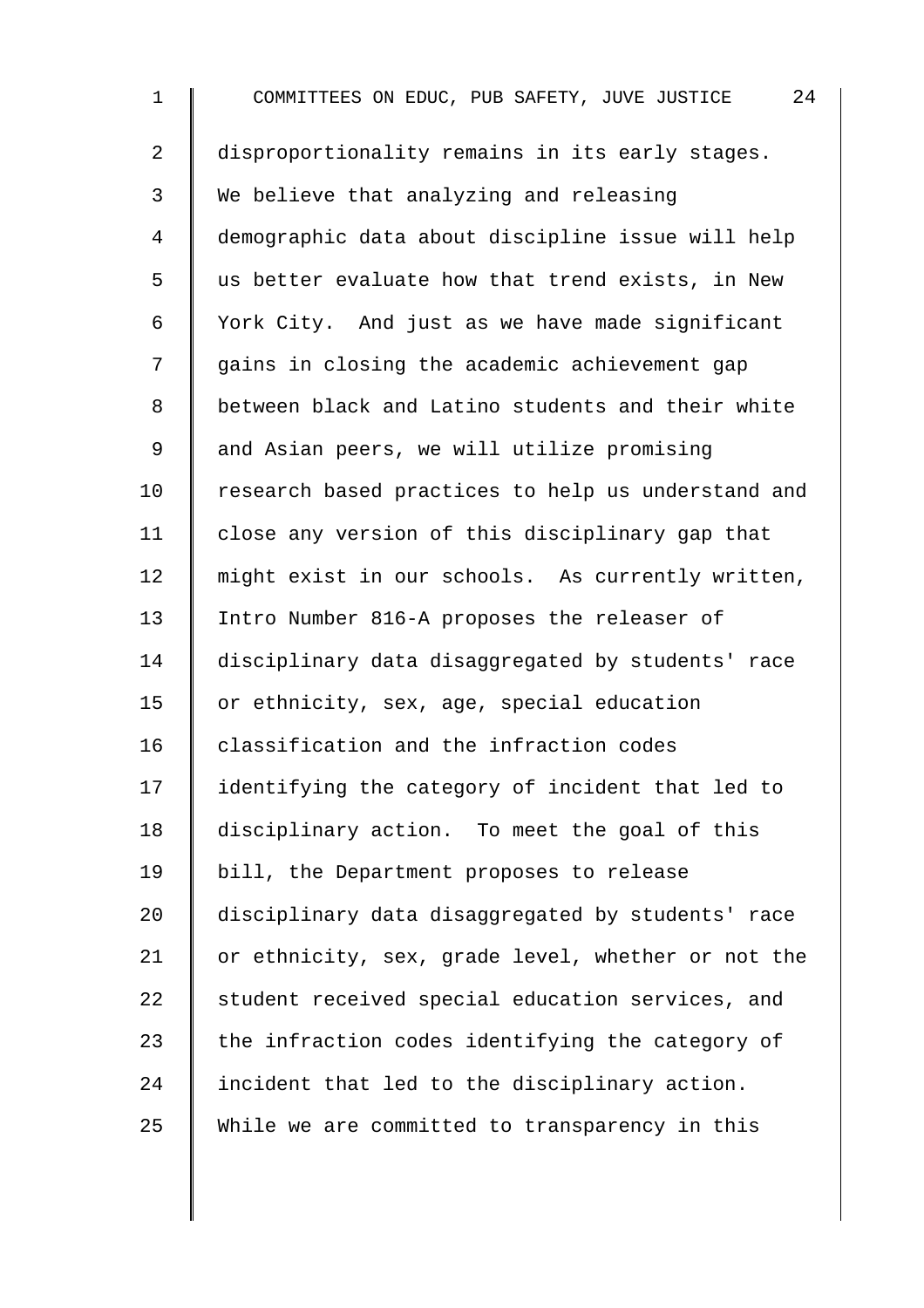1 COMMITTEES ON EDUC, PUB SAFETY, JUVE JUSTICE 25 2  $\parallel$  area, we must remain cognizant that including 3 these demographic categories significantly 4 increases the likelihood that a member of the 5 S school community could identify an individual 6 young person involved in these incidents. To 7 maximize transparency, and support understanding 8 | of this critical information, while protecting our 9 Students privacy rights, we propose to release 10  $\parallel$  this data set at the district level annually, 11 | rather than at the school level. Separate from  $12$  the aforementioned data on disciplinary actions, 13 the proposed bill also asks the Department to  $14$  share data on school discharges and transfer that 15 | result in disciplinary actions. This aspect of 16  $\parallel$  the act presents a different kind of challenge,  $17$   $\parallel$  one is that both philosophical and practical. The 18 | fact is that in 2006 to present, only two students 19 have been expelled from the New York City public 20  $\parallel$  school system, in both cases as a result of 21 Seriously violent disciplinary infractions. As a 22 System, we focus on providing opportunities for 23  $\parallel$  students to grow, change and excel in a variety of 24 educational contexts and environments. We are 25  $\parallel$  confident that our strategy of integrating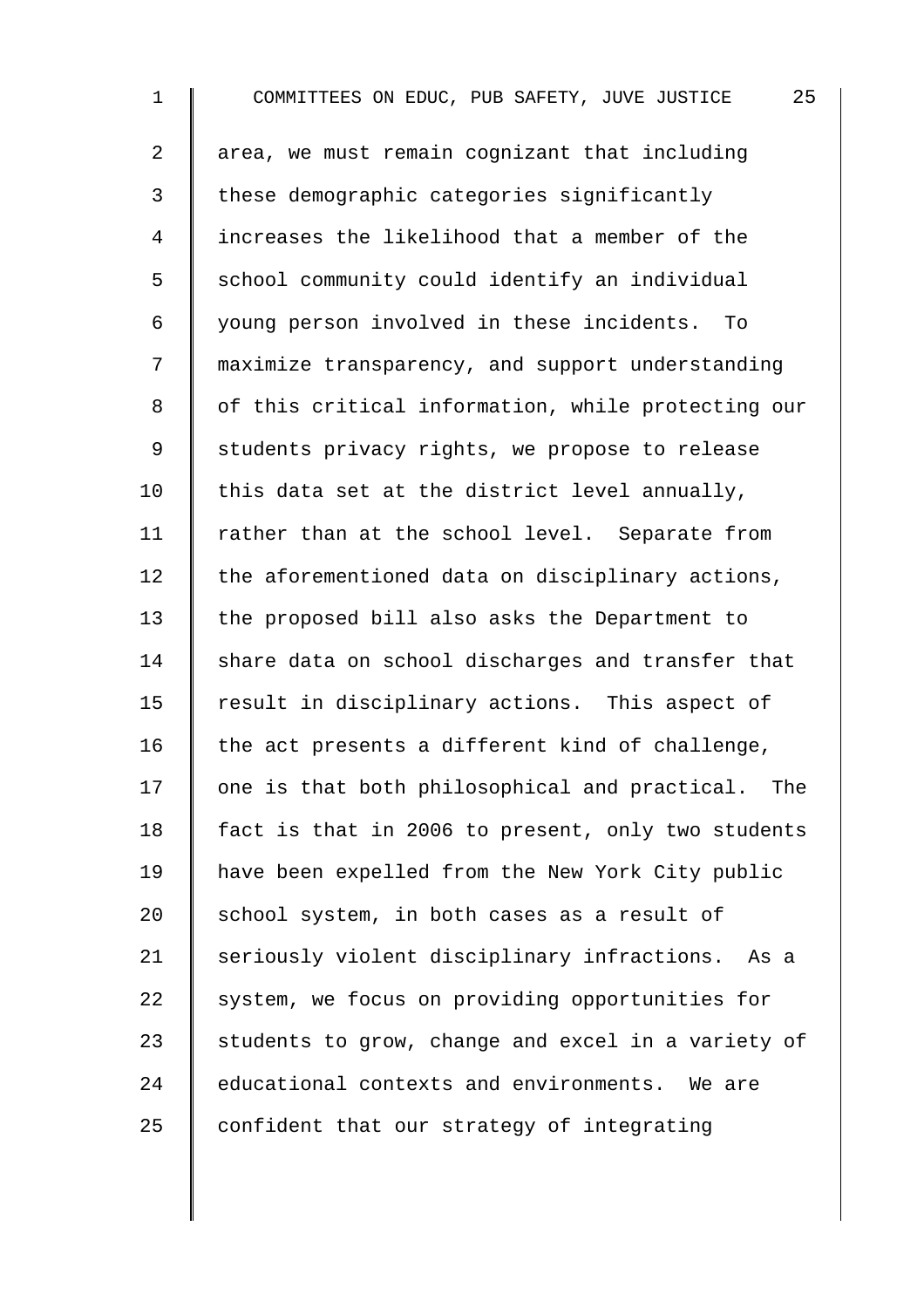1 COMMITTEES ON EDUC, PUB SAFETY, JUVE JUSTICE 26 2 | opportunities for engagement with accountability 3 | for individual behavior, and the provision of 4 | student support services, is effective because it 5 | has yielded remarkable results in reducing 6 | recidivism. For three consecutive years, fully 85 7 | percent of our students who receive a 8 | superintendent suspension did not commit another 9 | offense serious enough to warrant a second. And 10 during that same three year period, an additional 11 | eleven percent of those students who received a 12 second suspension never committed a third. 96 13 percent of our students who receive superintendent 14 Suspensions are only suspended once or twice. 15  $\parallel$  Separate from multiple suspensions, the bill asks 16 about transfers. To ensure that transfers never 17 | occur without fully considering how the school has 18 attempted to meet the students' needs, New York 19 State law requires a separate hearing, independent 20  $\parallel$  of the disciplinary hearing, if a principal seeks 21  $\parallel$  to transfer a student. Specifically, State Ed Law  $22$  | 3214 permits a principal to initiate involuntary 23  $\parallel$  transfers in cases where it is believed that a 24  $\parallel$  pupil would benefit from the transfer, and this is  $25$   $\parallel$  quote, "or when the pupil would receive an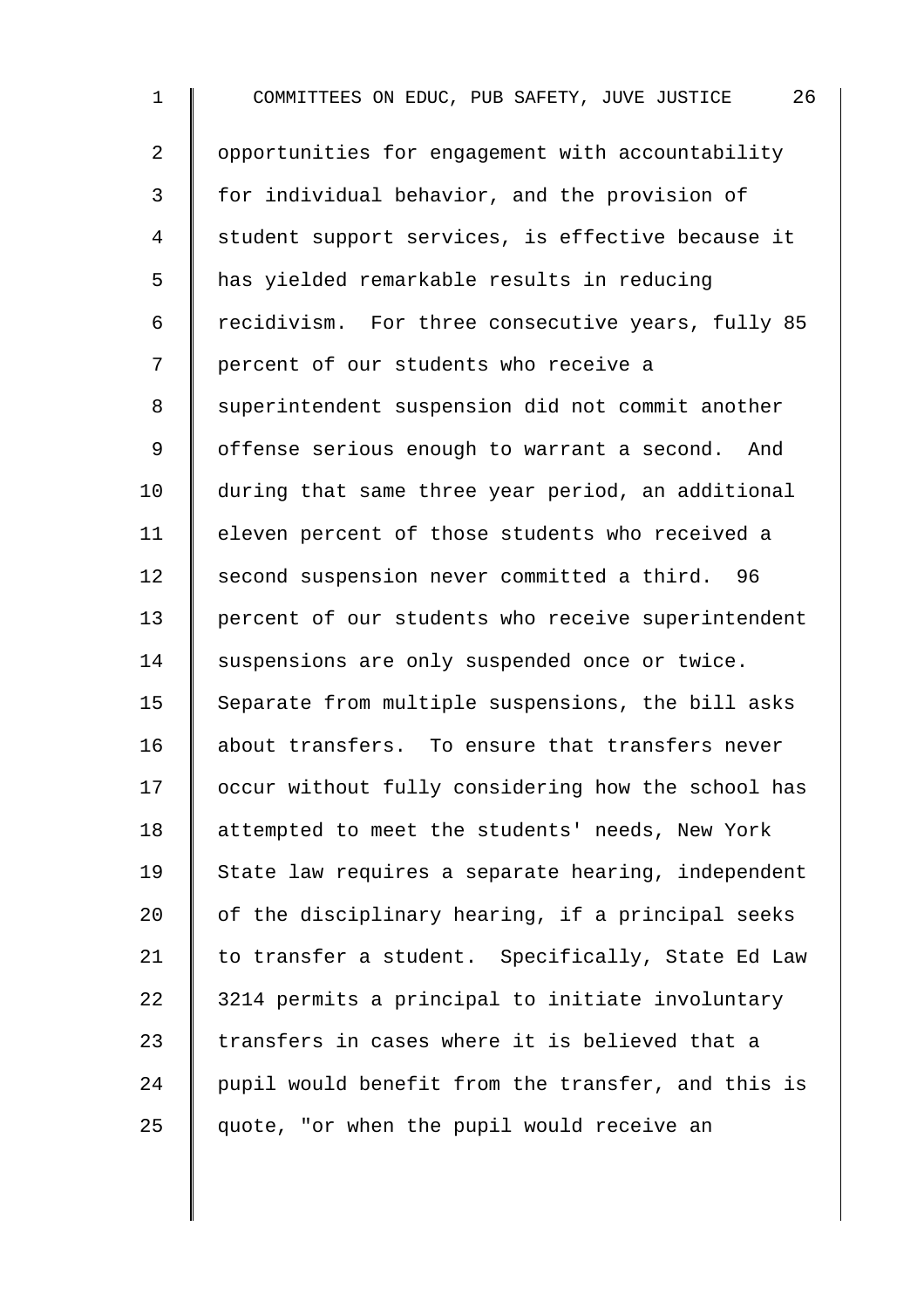1 COMMITTEES ON EDUC, PUB SAFETY, JUVE JUSTICE 27 2 adequate and appropriate education in another 3 School program or facility." In such cases, 4 however, the principal must initiate a special,  $5 \parallel$  separate hearing, to request an involuntary 6 | transfer. The process of a principal requesting 7 | and a student receiving an involuntary transfer is 8 exceedingly rare. In 2007/8 only 57 transfers in 9 | the entire New York City school system were 10 assigned to students, through this independent 11 | hearing. And in '08/'09, the number was only 55. 12 Somewhat more often, though still quite rare, a 13 parent may request a voluntary transfer subsequent 14 to a disciplinary suspension, if he or she 15 believed that a student would benefit from a fresh  $16$  start, or be better served in another educational 17 | setting. And yet only 531 voluntary transfers, 18 Tepresenting just 3.9 percent of the students 19 | involved in these suspensions, occurred last 20 School year. By every measure, our disciplinary 21 Systems ensure that we give our students extensive 22 | opportunities to recover from infractions, to 23 Succeed academically, to develop socially and  $24$  emotionally, and to graduate. The Department has 25 established clear protocols to protect each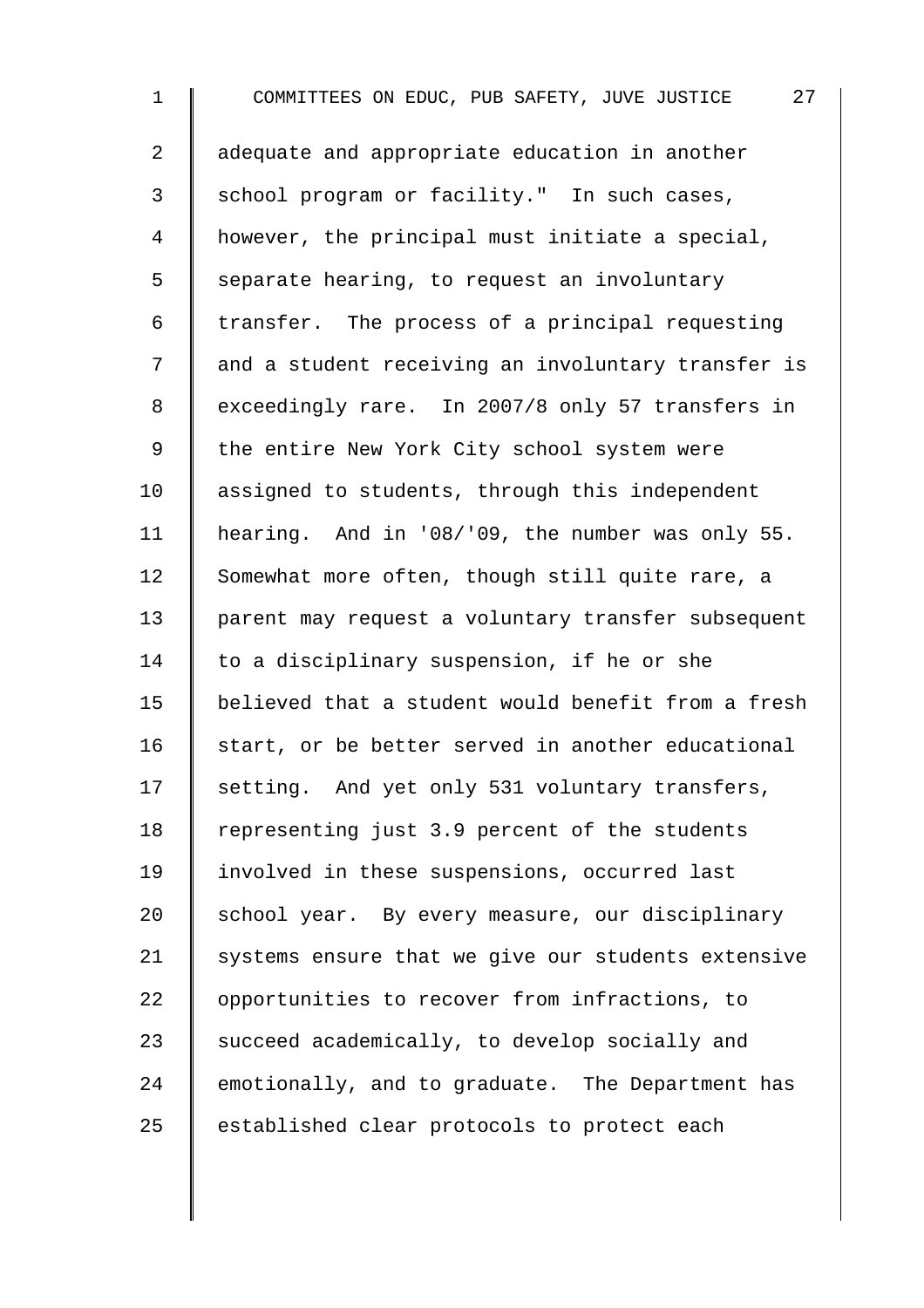1 COMMITTEES ON EDUC, PUB SAFETY, JUVE JUSTICE 28 2 student's right to remain in school through age 3 || 21. We are required to give notice to students 4 and their parents of the right to remain in  $5 \parallel$  school, and schools must schedule a meeting, 6 | called a "planning interview," before a school 7  $\parallel$  may, a student may be discharged. Students who 8 | are over compulsory school age, and have been 9 | absent long term, can only be discharged following 10 | outreach and a scheduled planning interview. I 11  $\parallel$  share these details to illustrate a critical 12 point. Our policy on student discharges is very 13 clear. We make every effort to reengage students 14 regardless of the context. Students are not 15 discharged as a result of disciplinary actions, 16  $\parallel$  except in the rarest, most egregious cases, 17 | resulting in two expulsions over the past three 18 school years. Even those students who are 19 discharged after a planning interview have the 20  $\parallel$  right to reenroll through age 21. For virtually 21  $\parallel$  all students, the discharge process I have just 22 described is completely separate from the 23 discipline process. We are deeply committed to 24 providing all students with a safe, supportive  $25$  declimate and culture in which to learn and grow, so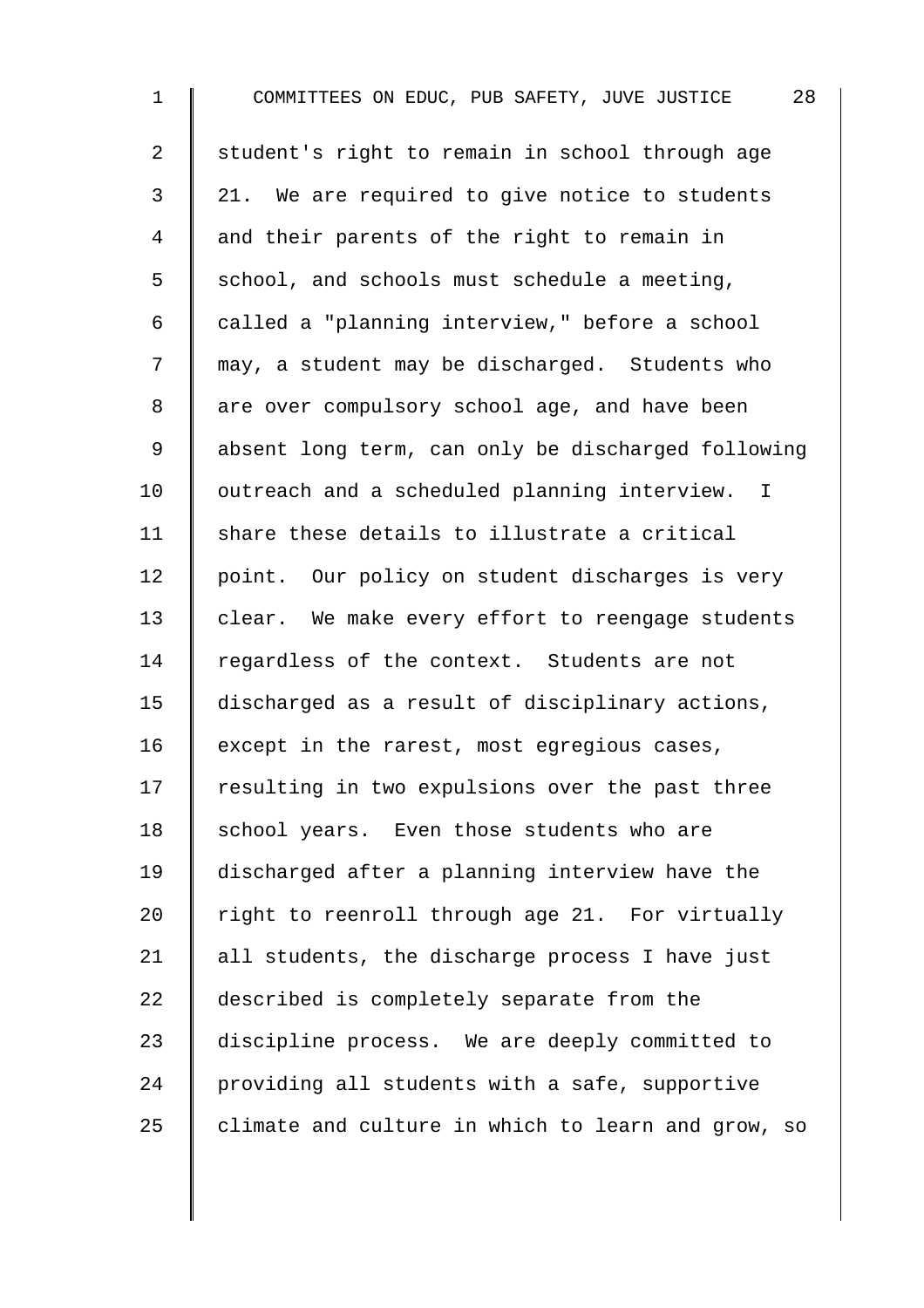1 COMMITTEES ON EDUC, PUB SAFETY, JUVE JUSTICE 29 2 they can succeed and graduate. We are equally 3 committed to addressing the academic, social and 4 **e**motional needs of students who exhibit 5 challenging behaviors. And we are invested in 6 | openly sharing information that will illuminate 7 | our areas of progress and our targets for growth. 8 We work hard to ensure that our code is enforced 9 | equitably, while recognizing that appropriate 10 | boundaries must be established, and disciplinary 11 | actions must be taken when students violate 12 Community expectations, endanger themselves, their 13 peers or the adults who support them. We remain 14 | focused on the twin goals of supporting student 15 | successful achievement and development, and 16 | building the capacity of school staff to create 17 and foster success, while allowing for course 18 correction when a student needs additional 19 Support. Thank you for your time today, we look 20 forward to your ongoing support of school safety, 21 and to working with the Council to modify Intro 22 Number 816-A so that it can become yet another 23 effective tool in our efforts to continue to 24 improve school safety and indeed New York City 25  $\parallel$  public schools as a whole. I'm happy to answer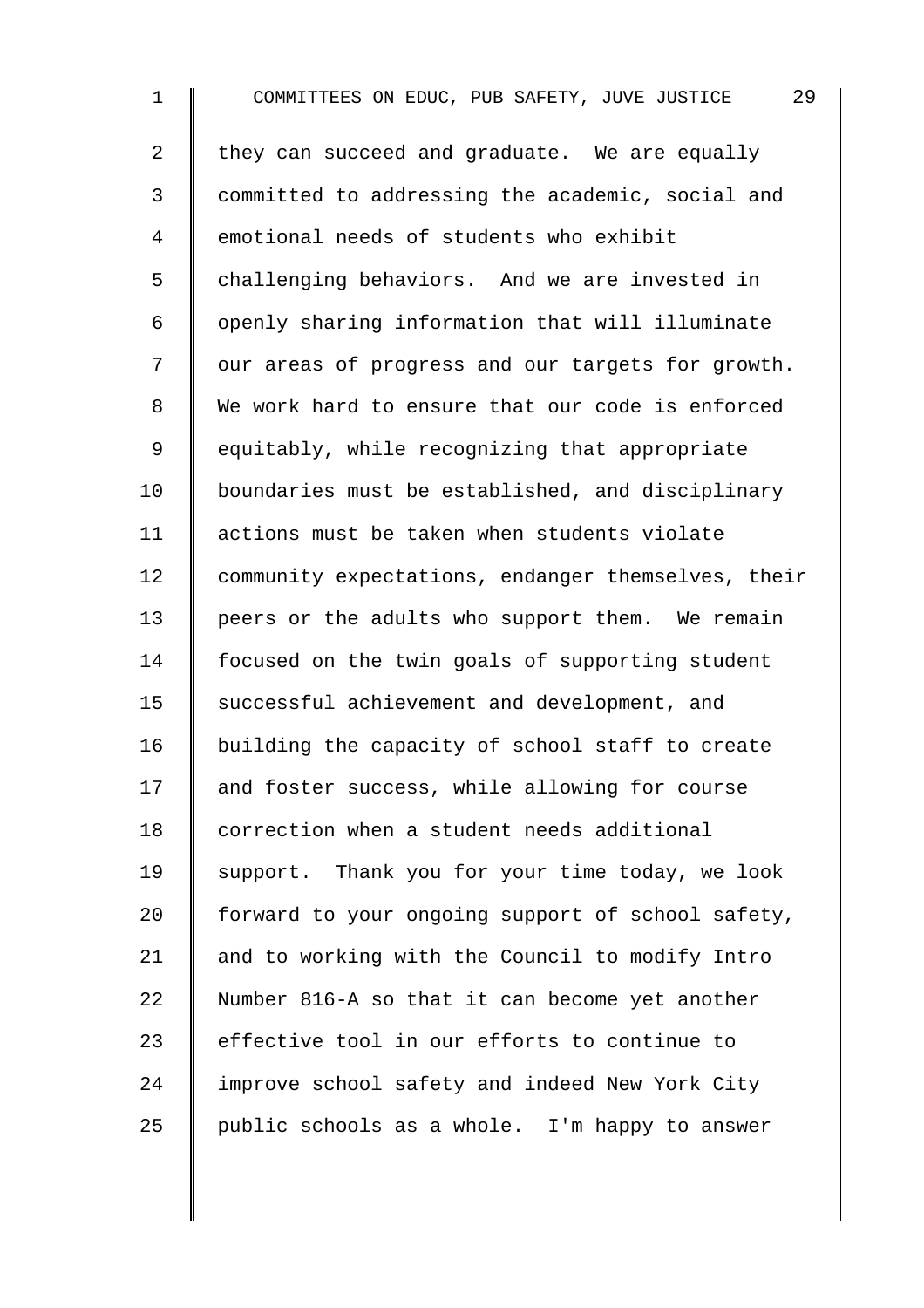| $\mathbf 1$    | 30<br>COMMITTEES ON EDUC, PUB SAFETY, JUVE JUSTICE |
|----------------|----------------------------------------------------|
| $\overline{2}$ | any questions later.                               |
| 3              | CHAIRPERSON JACKSON: Thank you.                    |
| 4              | We're going to hear the remarks from the NYPD, and |
| 5              | then we are entertaining questions from both       |
| 6              | agencies. We've been joined by our colleague,      |
| 7              | Speaker Christine Quinn, and our colleague Helen   |
| 8              | Diane Foster of The Bronx. And with that we'll     |
| 9              | turn to NYPD, I believe Assistant Chief? Who's     |
| 10             | going to give the testimony? Could you just        |
| 11             | identify your other colleagues that are present at |
| 12             | the, at the dais with you, if you don't mind.      |
| 13             | JAMES SECRETO: Okay. I'm                           |
| 14             | Assistant Chief James Secreto, I'm the Commanding  |
| 15             | Officer of the School Safety Division. With me is  |
| 16             | Deputy Chief Jack Donohue, he's the, yes, he's the |
| 17             | Commanding Officer of OMAP, which is the Office of |
| 18             | Management Analysis and Planning. I have my boss,  |
| 19             | Chief Douglas Ziegler, the Chief of Community      |
| 20             | Affairs, and my Executive Officer, Vincent Coogan, |
| 21             | also a Deputy Chief in School Safety. Good         |
| 22             | afternoon, Committee Chairs, members of the        |
| 23             | Council. Again, I'm Assistant Chief James          |
| 24             | Secreto, again I'm here with Chief Jack Donohue,   |
| 25             | Commanding Officer of the Office of Management,    |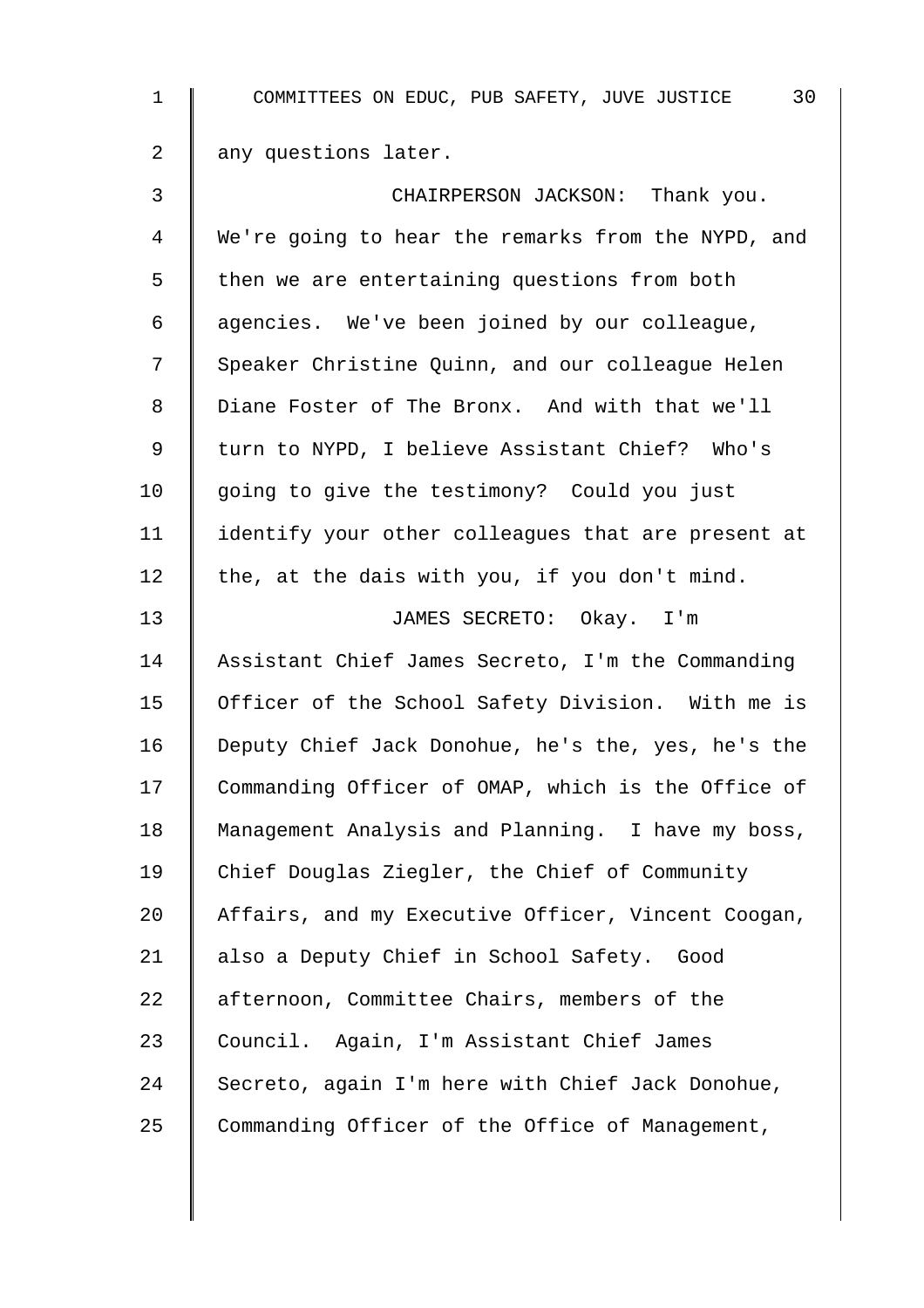1 COMMITTEES ON EDUC, PUB SAFETY, JUVE JUSTICE 31 2 Analysis and Planning. One behalf of Commissioner 3 Raymond Kelly, we would like to thank you for this 4 | opportunity to provide our comments regarding the 5 | bill before you today, Intro 816-A. It has been 6  $\parallel$  almost eleven years since the functions of the 7 | Board of Education's Division of School Safety 8 | were transferred to the Police Department, giving 9 The Police Department the responsibility for 10 managing school security personnel, and 11 designating school safety agents, or SSAs, to be 12 employees of the Police Department. We have 13 previously discussed with you the reasons for that 14 change, and the level of crime that dangerously 15 compromise the safety and security of the City's 16  $\parallel$  public schools at that time, to the ultimate 17 detriment of the educational mission. Our mutual  $18$  | goal was to provide the highest level of safety 19 and security for students and school personnel, by 20 utilizing the Police Department's expertise, 21 | experience and resources in reducing crime and 22 disorder in the schools. We believe that together 23  $\parallel$  the Police Department and the Department of  $24$  | Education have succeeded. We note the striking  $25$  | improvement in the safety of our schools, the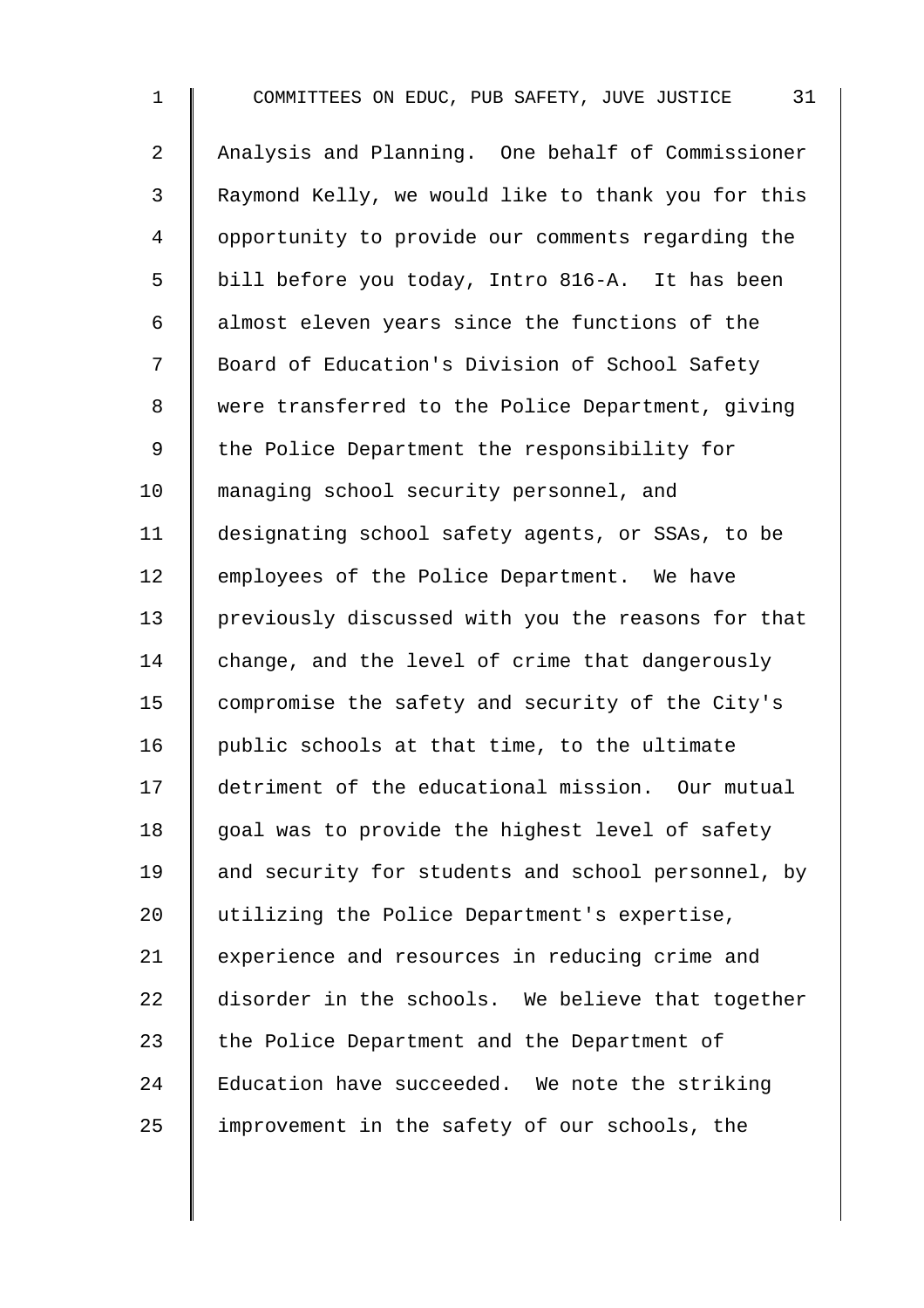1 COMMITTEES ON EDUC, PUB SAFETY, JUVE JUSTICE 32 2 I increased professionalism of the school safety 3 agent cadre, more accurate reporting of crime in 4 Schools, and the significantly higher level of 5 | confidence in the security of their schools among  $6 \parallel$  students, educators and parents. From the 7 1999/2000 school year, to the 2008/2009 school 8 year, total crime in the schools decreased by 34 9 | percent. Since the 2001/2002 school year, violent 10 crime in schools decreased by 25 percent. And the 11 Seven major index felonies decreased by 33 12 percent. Further, non-criminal incidents, such as 13 A harassment, disorderly conduct and trespassing, 14 which can also seriously disrupt the tone of a 15 | school, dropped 44 percent; and possession of 16 weapons and dangerous instruments dropped 43 17 | percent. These decreases are matched by the 18 current year's experience. Since the beginning of 19 | the current school year, total crime has decreased 20  $\parallel$  by another 27 percent; violent crime, 22 percent; 21 and the seven major index felonies have decreased  $22$  by 24 percent. Non-criminal incidents have 23 dropped 29 percent, and possession of weapons and 24 dangerous instruments dropped by 32 percent.  $25$   $\parallel$  These dramatic decreases are of course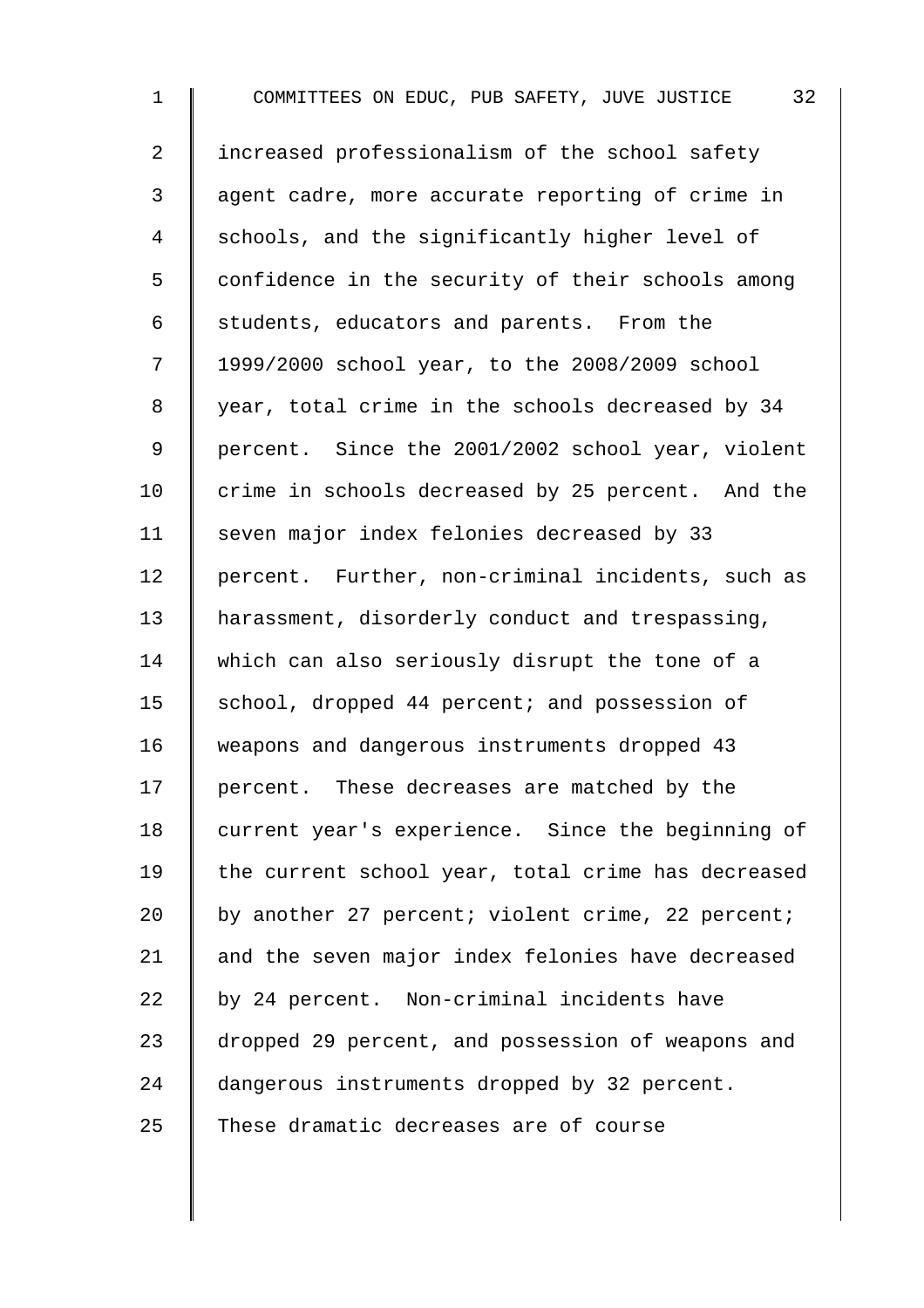| $\mathbf 1$    | 33<br>COMMITTEES ON EDUC, PUB SAFETY, JUVE JUSTICE |
|----------------|----------------------------------------------------|
| $\overline{a}$ | attributable to the hard work of many people, from |
| $\mathsf{3}$   | both the NYPD and the DOE, with strong             |
| $\overline{4}$ | participation and assistance of students and their |
| 5              | parents. But it is clear that the school safety    |
| 6              | agents are the backbone of school security. At     |
| 7              | the time of the transfer eleven years ago, there   |
| 8              | were 3,041 active school safety agents. Today,     |
| 9              | the division is made up of 5,249 SSAs, a 73        |
| 10             | percent increase. Approximately 70 percent of      |
| 11             | those school safety agents are women, and          |
| 12             | approximately 93 percent are black or Hispanic.    |
| 13             | Virtually all our school safety agents are City    |
| 14             | residents, and many SSAs are themselves parents    |
| 15             | with children in the City's public schools.        |
| 16             | School safety agents are responsible for           |
| 17             | patrolling designated areas of the school, and in  |
| 18             | the immediate vicinity to maintain the order       |
| 19             | necessary to further the educational process.      |
| 20             | This may include challenging unauthorized          |
| 21             | visitors, removing unruly students, and taking     |
| 22             | enforcement action when necessary and appropriate. |
| 23             | We have previously discussed with you the          |
| 24             | qualifications and training of SSAs, describing    |
| 25             | the a comprehensive 14 week training course they   |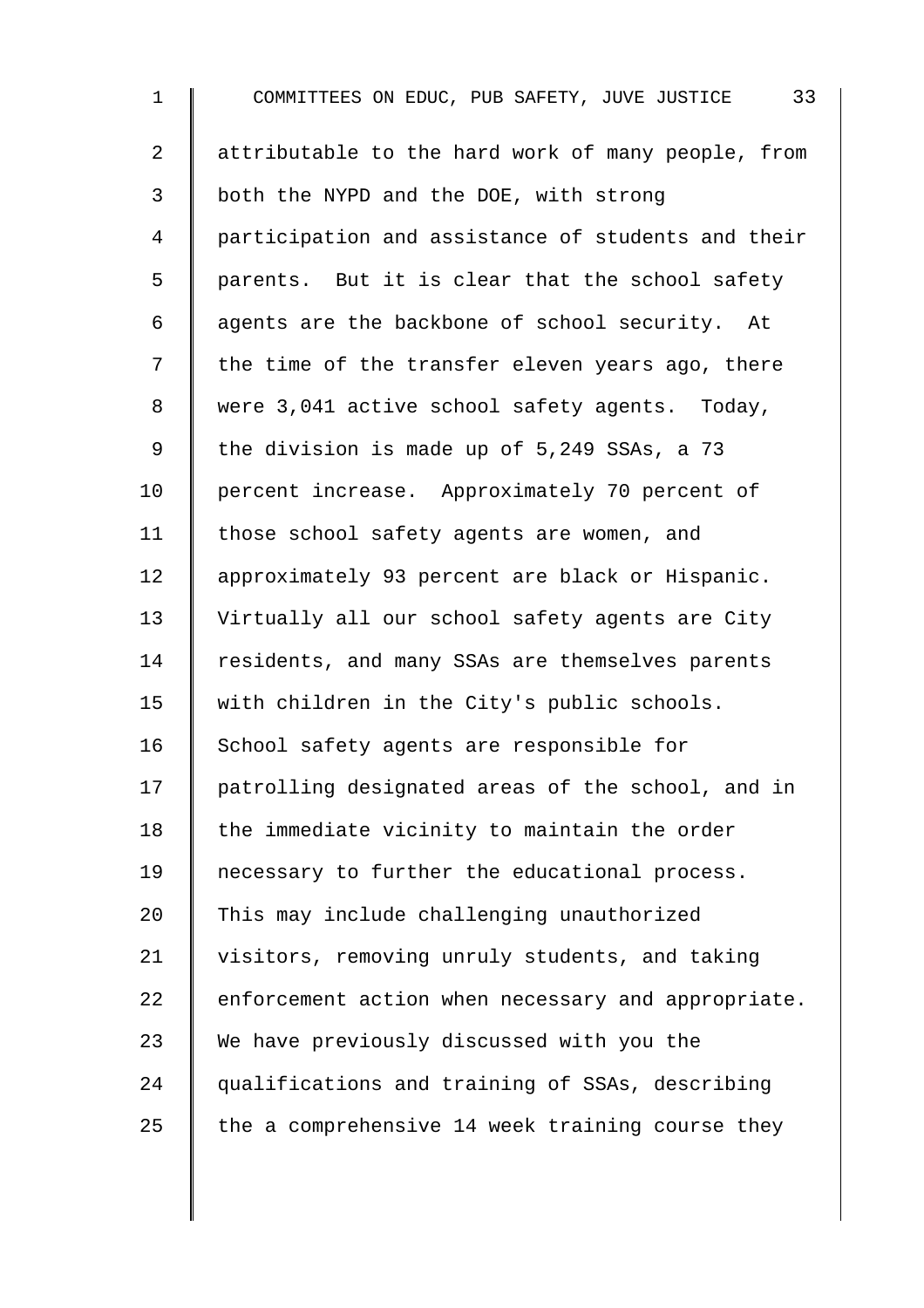1 COMMITTEES ON EDUC, PUB SAFETY, JUVE JUSTICE 34 2  $\parallel$  receive upon hire, as well as the dynamic in-3 Service training program we conduct. School 4 safety agents are an integral part of the school 5 Community, and our confidence in their  $6 \parallel$  professionalism is supported by the most recent 7 | citywide public school survey conducted by the 8 DOE, reflecting the view of the people most 9 | involved in the school, in the life of the school:  $10$  the students, teachers and parents. The survey 11 | revealed that 76 percent of students, and 92 12 | percent of teachers feel safe in their schools. 13 And that 93 percent of parents feel that their 14 children are safe at school. The majority of all 15 three groups, 74 percent of students, 82 percent 16 | teachers, and 95 percent of parents, also feel 17 | that SSAs help to promote a safe and respectful 18 environment in their schools. With this in mind, 19 we would like to turn to the bill before you 20 today, composed of three major elements affecting 21 the Police Department: quarterly reporting 22  $\parallel$  regarding complaints against school safety agents; 23  $\parallel$  a public education campaign inviting the filing of 24 complaints against school safety agents; and 25 guarterly reporting regarding certain categories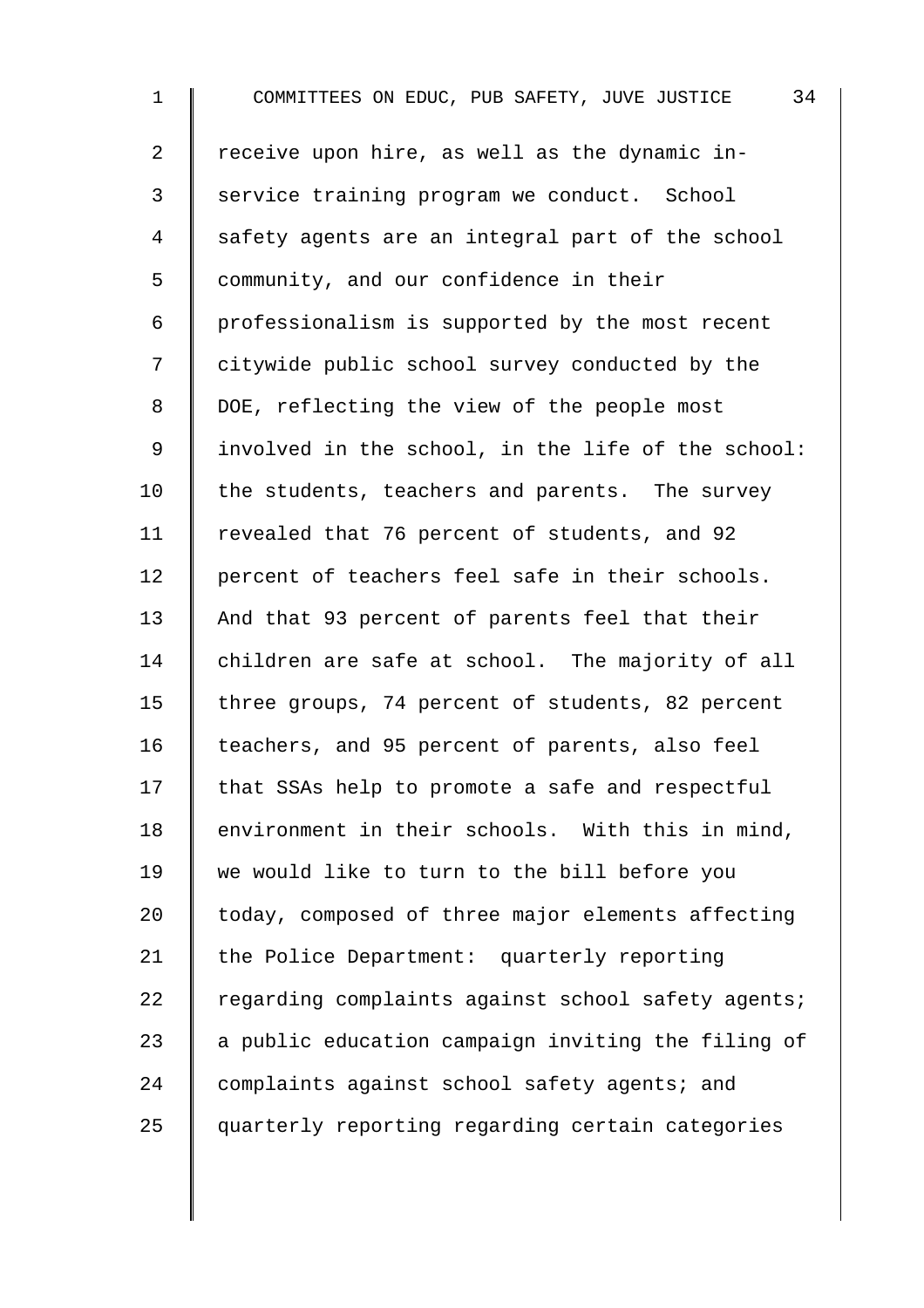| $\mathbf 1$    | 35<br>COMMITTEES ON EDUC, PUB SAFETY, JUVE JUSTICE |
|----------------|----------------------------------------------------|
| $\overline{2}$ | of information for criminal and non-criminal       |
| $\mathsf{3}$   | incidents. We will first discuss the provisions    |
| $\overline{4}$ | of the bill, which are directed in particular to   |
| 5              | school safety agents. Intro 816-A selects one      |
| $\epsilon$     | distinct category of City employee--school safety  |
| 7              | agent--for treatment and oversight unlike that     |
| 8              | directed to any other City's other 245,000         |
| $\mathsf 9$    | civilian employees. Even beyond that given to      |
| 10             | other agencies' uniformed officers. It's           |
| 11             | provisions are modeled in large part on the        |
| 12             | special scrutiny given only to the NYPD's police   |
| 13             | officers. We respectfully oppose this portion of   |
| 14             | the legislation as unnecessary, counterproductive  |
| 15             | and potentially damaging to the fabric of our      |
| 16             | school communities, and urge the Council to        |
| 17             | refrain from enacting these provisions as drafted. |
| 18             | We understand the Council's interest in how the    |
| 19             | Police Department handles complaints against       |
| 20             | school safety agents, and have provided to the     |
| 21             | Council a full description of how complaints are   |
| 22             | made, and how they are investigated once they are  |
| 23             | made. Briefly, all complaints against civilian     |
| 24             | members of the service are reported to the         |
| 25             | Internal Affairs Bureau, and are then assigned for |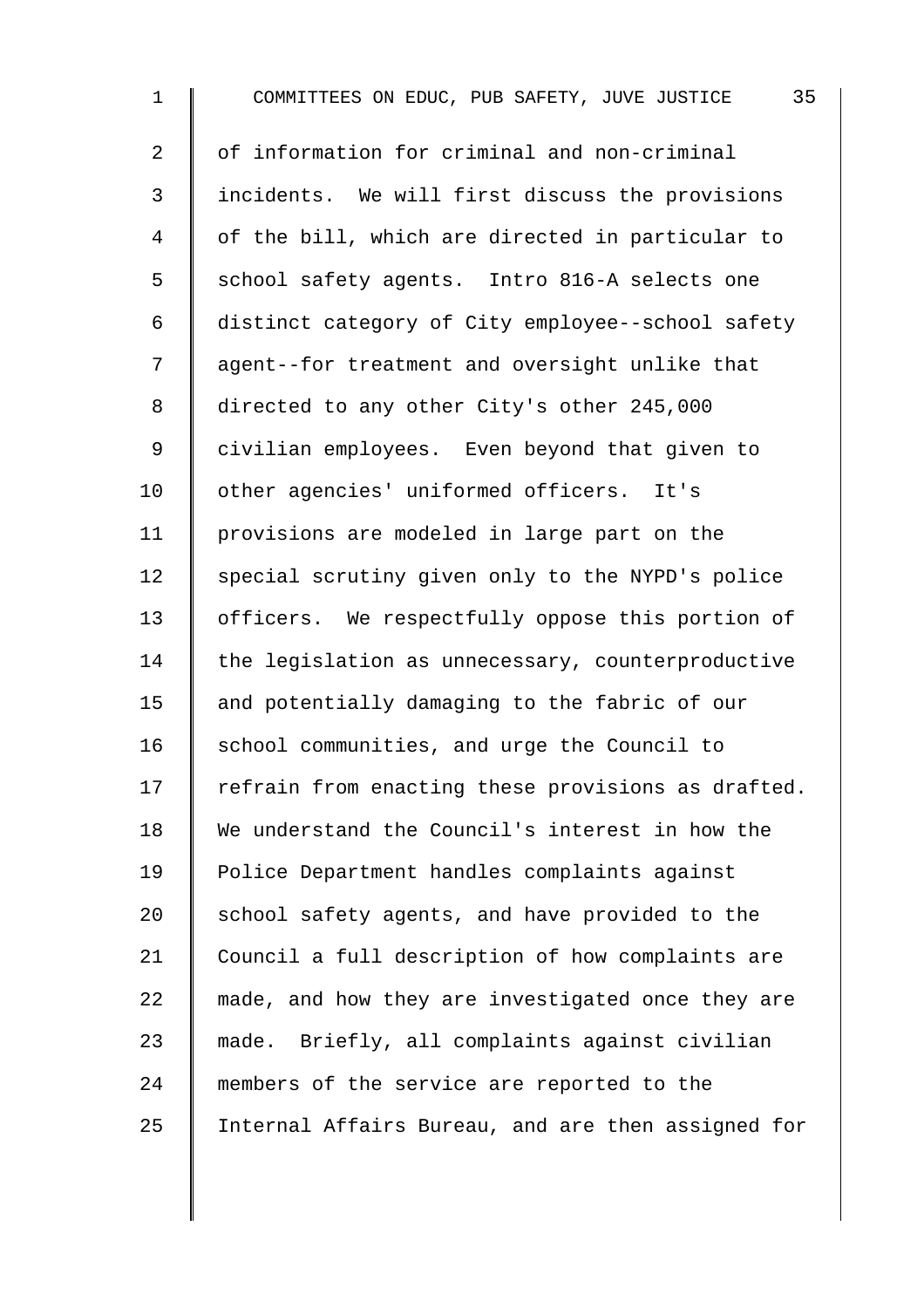| $\mathbf 1$    | 36<br>COMMITTEES ON EDUC, PUB SAFETY, JUVE JUSTICE |
|----------------|----------------------------------------------------|
| $\overline{2}$ | investigation depending upon the seriousness of    |
| $\mathsf{3}$   | the complaint. The most serious complaints of      |
| $\overline{4}$ | corruption and serious misconduct are retained by  |
| 5              | IAB for investigation. Other complaints are        |
| 6              | investigated by either the School Safety           |
| 7              | Division's Investigations Unit, or the local       |
| 8              | Integrity Control Officer. Through our             |
| $\mathsf 9$    | discussions with the Council's staff, we learned   |
| 10             | that there was some confusion when individuals     |
| 11             | seeking to make a complaint against an SSA called  |
| 12             | the City's general service and complaint number,   |
| 13             | 3-1-1. We appreciated receiving this information   |
| 14             | and we solved the problem by working with the      |
| 15             | Department of Information Technology and           |
| 16             | Telecommunications to ensure that every such       |
| 17             | complaint is referred to the Internal Affairs      |
| 18             | Bureau, which is again the proper entity within    |
| 19             | the Police Department to receive it. But we must   |
| 20             | strongly disagree with what seems to be a premise  |
| 21             | underlying Intro 816-A, that the public must be    |
| 22             | further educated as to how to make a complaint     |
| 23             | against a school safety agent. We have seen no     |
| 24             | actual evidence that a public education campaign   |
| 25             | to this effect is necessary.<br>Instead, we have   |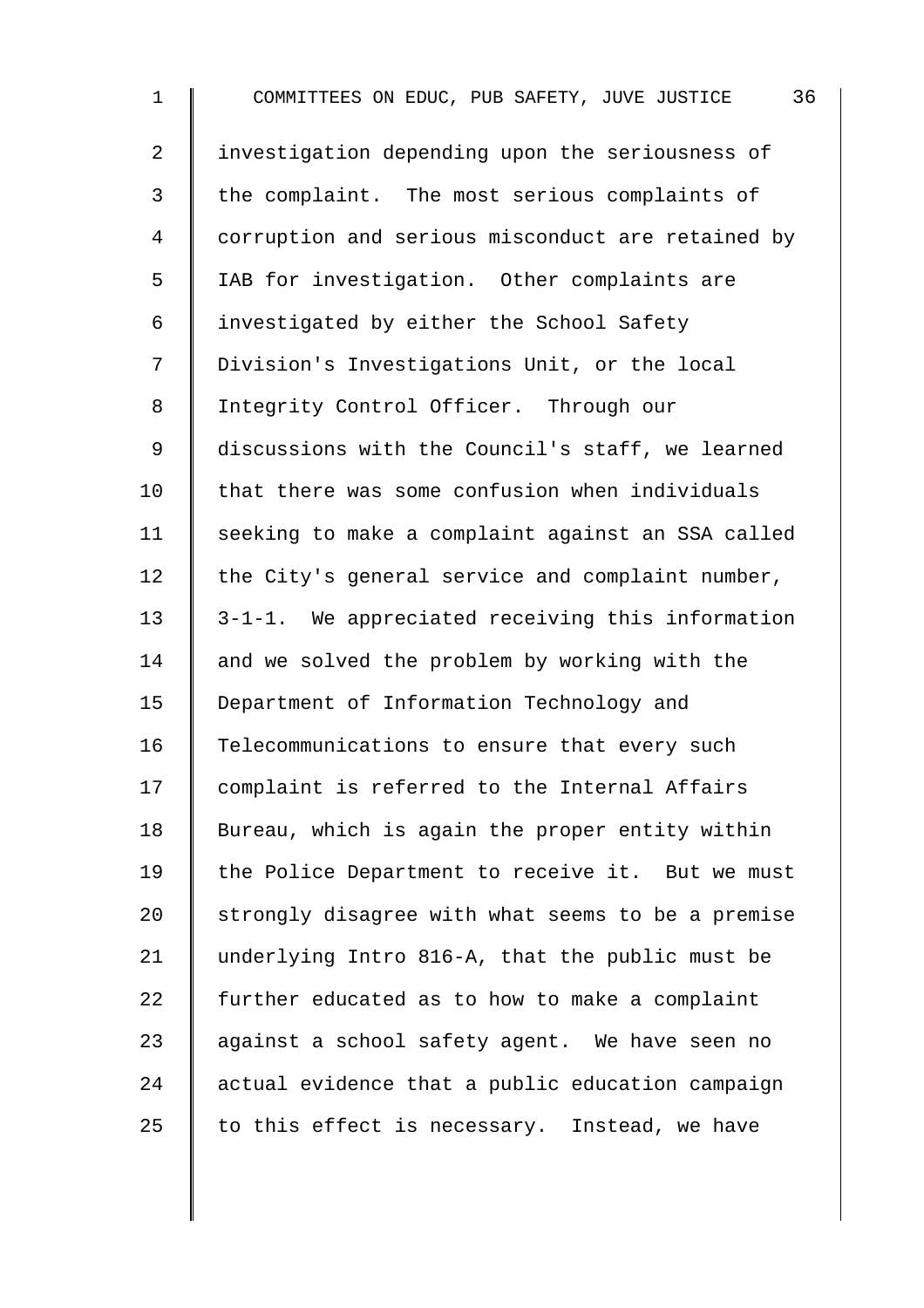1 COMMITTEES ON EDUC, PUB SAFETY, JUVE JUSTICE 37 2 | witnessed a highly publicized effort by the New 3 York Civil Liberties Union over the last several 4 years to encourage complaints against schools 5 | based NYPD personnel. This effort which continues 6 unabated, even included an offer of cash prizes,  $7 \parallel$  topping out at \$1,000 in a 2006 contest entitled, 8 Who Runs Your School, the Principal or the 9 | Police?" During the 2008 calendar year, there 10 were 1,159 complaints of misconduct or other types 11 | of incidents involving school safety agents. 12 However, the use of this overall number is 13 misleading if one intends to focus on what we 14 think of as of the types of complaints handled by 15 | the Civilian Complaint Review Board. Of the total 16 mumber of incidents involving school safety 17 | agents, 174, or 15 percent, actually allege 18 | unnecessary force, abuse of authority, 19 discourtesy, or offensive language. This is also 20 known as FADO. The rest reflected a variety of 21 misconduct allegations or personal situations 22 which might be found among the employees of any 23  $\parallel$  large entity, whether public or private, and which  $24$  are not contemplated by the bill. We would also  $25$  note that our thorough internal investigation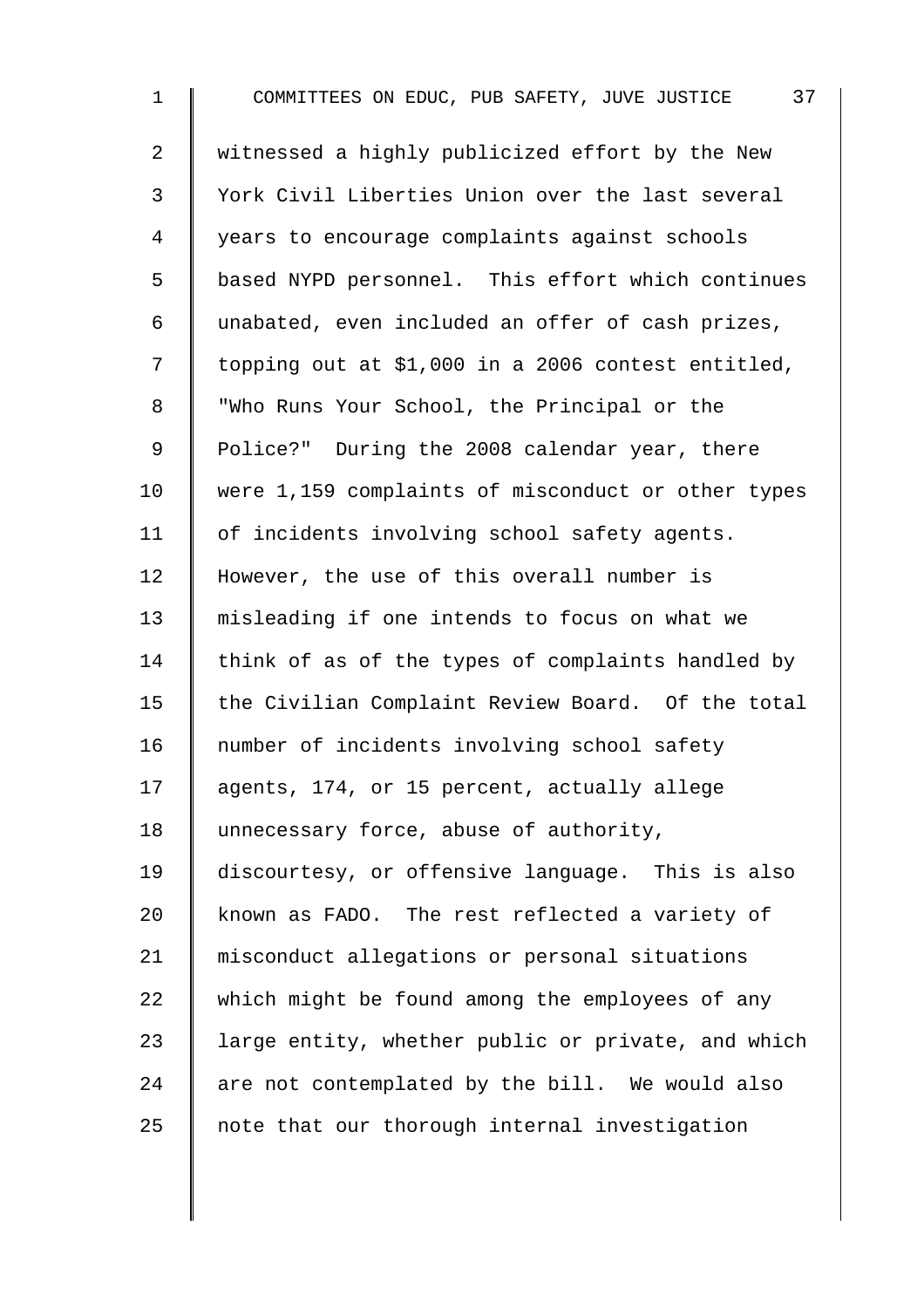1 COMMITTEES ON EDUC, PUB SAFETY, JUVE JUSTICE 38 2 | process resolves every complaint on the merits and 3 I in an timely manner, including findings of 4 Substantiation at a rate higher than those reached 5 | in CCRB cases. When the Council has requested 6 information in its oversight capacity regarding 7 | the investigation of complaints against SSAs, we 8 | have provided it, and will continue to respond to 9 Such requests for information to the degree 10 | practicable. Further, the steps envisioned by the 11 bill, to prominently advertise in schools and on 12  $\parallel$  our websites, the ability to call 3-1-1 to make a 13 complaint against SSAs, can be seen as an 14 I invitation to drive a wedge between school safety 15 | agents and the rest of the school community. This  $16$  type of campaign invites students who may be the 17 Subjects of necessary action by SSAs to make  $18$  | retaliatory complaints in a manner that can serve  $19$  to chill the very actions that are necessary to 20 keep the school safe and orderly. Unlike the 21 usually transitory encounters between police  $22$   $\parallel$  officers and those who file complaints against 23  $\parallel$  them, students and SSAs coexist in a close  $24$  | environment on a day-to-day basis where there is a 25  $\parallel$  real risk that students could misuse the complaint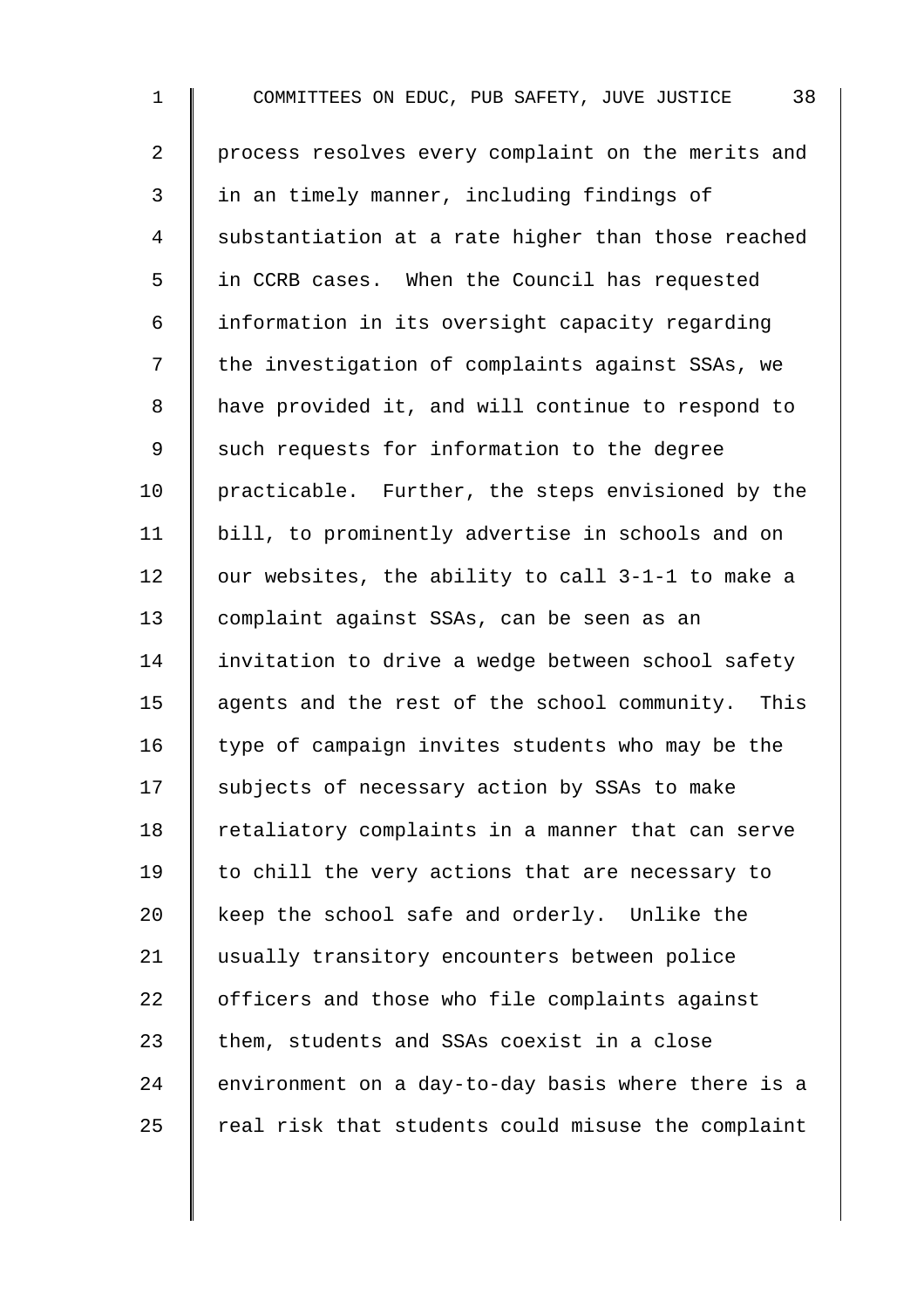1 COMMITTEES ON EDUC, PUB SAFETY, JUVE JUSTICE 39 2 | process in order to affect the ongoing performance  $3 \parallel$  of the SSA in their school. We suggest that there 4 is nothing to be gained by further publicizing a 5  $\parallel$  telephone number, 3-1-1, which is already firmly 6  $\parallel$  in the public consciousness as the way to make 7 | complaints about City employees and services, 8 While there is much to be lost in the relationship 9 | between school safety agents and the rest of the  $10$  school community. With respect to the language of 11  $\parallel$  the bill itself, the public education component 12 would require 3-1-1 operators to transfer the call 13 to the Internal Affairs Bureau upon consent of the 14 caller. However, the 3-1-1 system is not designed 15  $\parallel$  to function in this manner. When a caller to 3-1-16 | 1 seeks to make a complaint against a school 17 safety agent, or any other civilian employee of 18  $\parallel$  the NYPD, the 3-1-1 operator records the complaint 19 and forwards it to IAB through an electronic data 20 Transfer. In emergency situations, the  $3-1-1$ 21 | operator will immediately transfer the call to 9-22  $\parallel$  1-1. Of course, the caller always has the option 23 | of calling IAB's action desk directly in order to 24 make a complaint. In addition, some of the  $25$  specific data points regarding complaints, which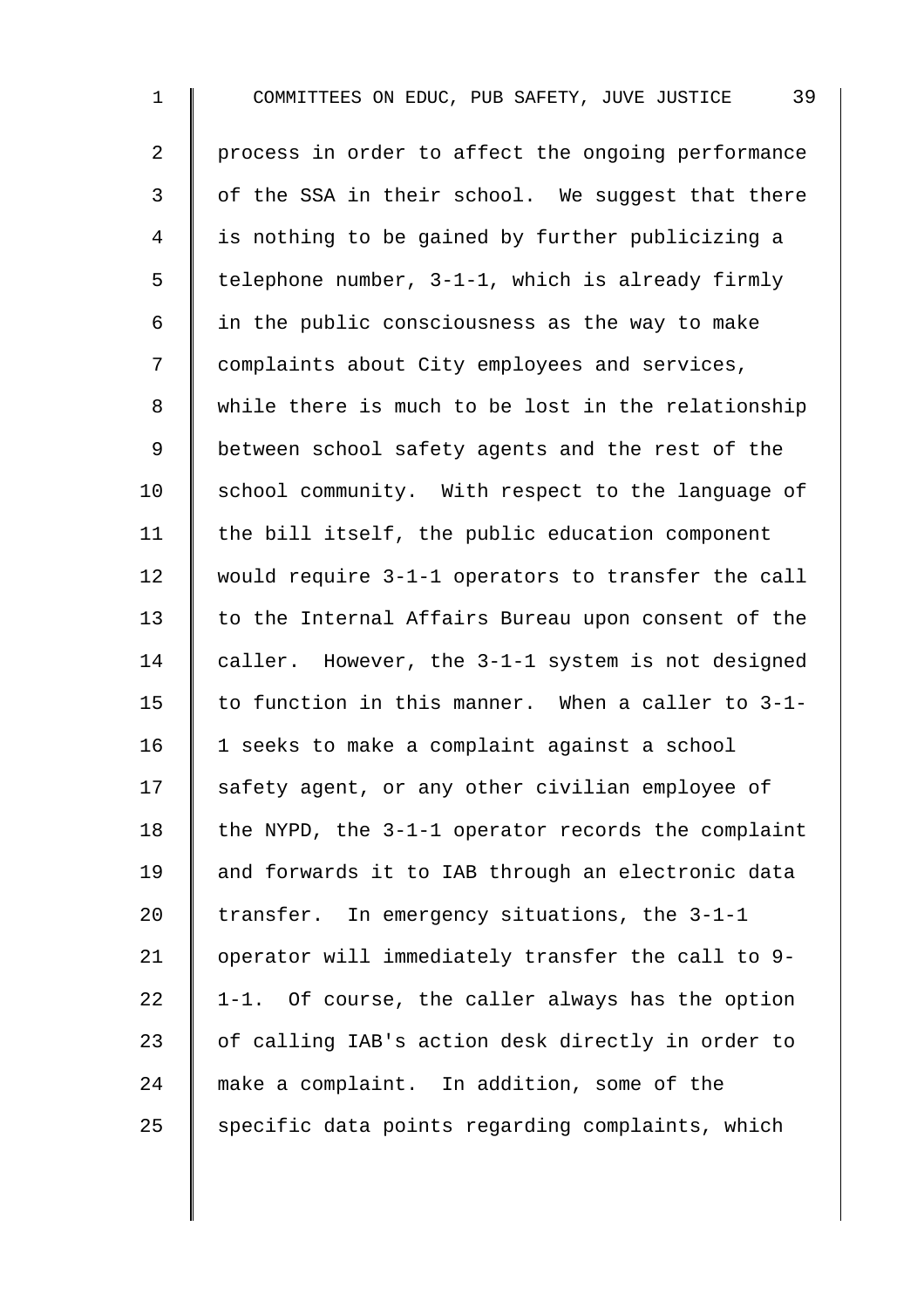1 COMMITTEES ON EDUC, PUB SAFETY, JUVE JUSTICE 40 2 would be required by Intro 816-A, are not 3 currently collected and would require new record 4 keeping system. For example, segregating 5 complaints by school district and tabulating the 6  $\parallel$  number of days a complaint has been pending. 7 | Perhaps most problematic, the requirement that the 8 | Council receive a report regarding each school 9 Safety agent, individually identified, receiving 10 | more than one complaint, would likely result in 11 | that information being shared throughout the 12  $\parallel$  school community; notwithstanding whether the 13 | subject complaints were substantiated or 14 unfounded. This provision in particular goes 15 beyond what we believe is a fair understanding of 16 the Council's oversight role. In order to gage  $17$  the practical impact of these portions of the bill 18 directed to school safety agents, we note the 19 | tremendous increase in CCRB complaints which 20 | occurred after 311 was mobilized to accept. This 21 | increase in complaints was however accompanied by 22  $\parallel$  a large decrease in the number of complaints going 23  $\parallel$  to full investigation or substantive conclusion. 24 In the analogous situation presented by Intro 816-25  $\parallel$  A, we believe that the bill's combination of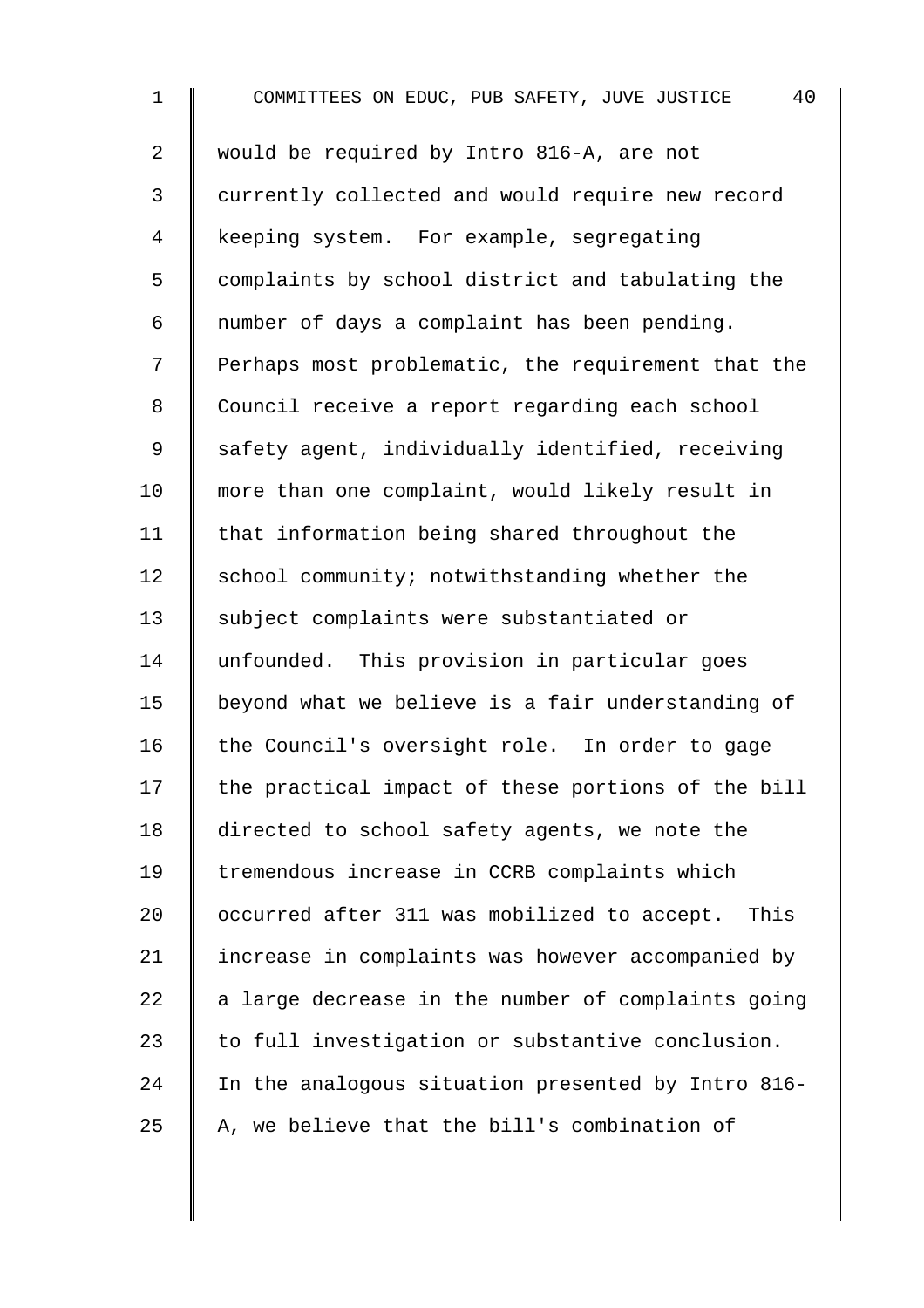1 COMMITTEES ON EDUC, PUB SAFETY, JUVE JUSTICE 41 2 Tecordkeeping requirements and solicitation of 3 complaints would result in a dramatic increase in 4 | complaints filed, each of which would have to be 5 investigated. The bill would also demand an 6 | increase in the personnel and other resources 7 needed to fulfill its information sharing function 8 | requiring a redesign of our internal databases in 9 | order to collect and maintain the required 10 I information in the format desired. The overall 11 effect of the bill would be to consume the 12 Fesources that would otherwise be devoted to 13 fighting crime and maintaining order in the 14 Schools. At a time when it is a challenge to 15 maintain our core mission in the face of fiscal  $16$  constraints and a depleted workforce, it would be 17 | counterproductive to impose new recordkeeping 18 | burdens on our agency. We have similar concerns 19 Tegarding the second major portion of the bill 20 affecting the Police Department, requiring a 21 | quarterly report of selected activity in schools. 22 There is already posted on the DOE's website  $23$  school-by-school reporting of the number of major 24 crimes, other crimes and non-criminal incidents. 25 The bill would require reporting of information,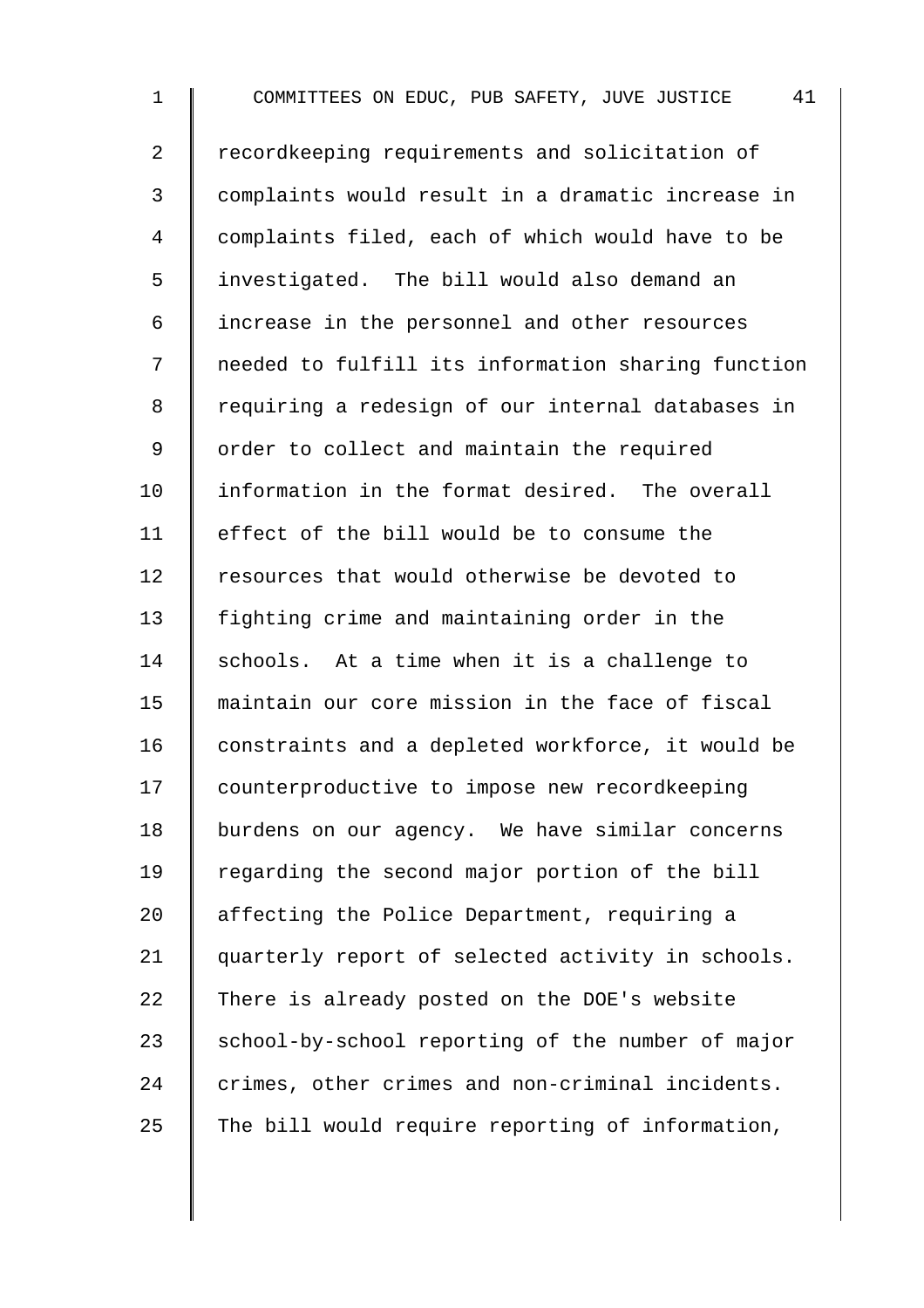1 COMMITTEES ON EDUC, PUB SAFETY, JUVE JUSTICE 42 2 | which is not centrally collected, which we suqqest 3 would not serve a demonstrated need, and could 4 | violate the provisions, the privacy provisions of 5 | the Family Court Act. For example, because the 6 numbers of students arrested and/or summoned is so 7 Small, providing demographic data and student 8 | status in each case could serve to specifically 9 | identify the student involved. In addition, 10 | requiring the Police Department to report on 11  $\parallel$  student status is not practicable, since this data 12 | is not relevant to the police action taken, and 13 would not be reflected in our reports. The bill 14 also seeks a report on the number of incidents 15 | that arose due to metal detector or magnetometer  $16$  scanning, which implies that there is something  $17$  | inherently problematic in the use of scanning. 18 The use of scanning equipment in schools was begun 19 in 1988 by the Board of Education's Division of 20 School Safety. The program has been significantly 21 | expanded and improved since the NYPD undertook 22  $\parallel$  this responsibility, encompassing full time 23  $\parallel$  scanning, part time scanning, and unannounced  $24$  scanning. There are, at a minimum, two lines for  $25$  scanning, one for male students, one for female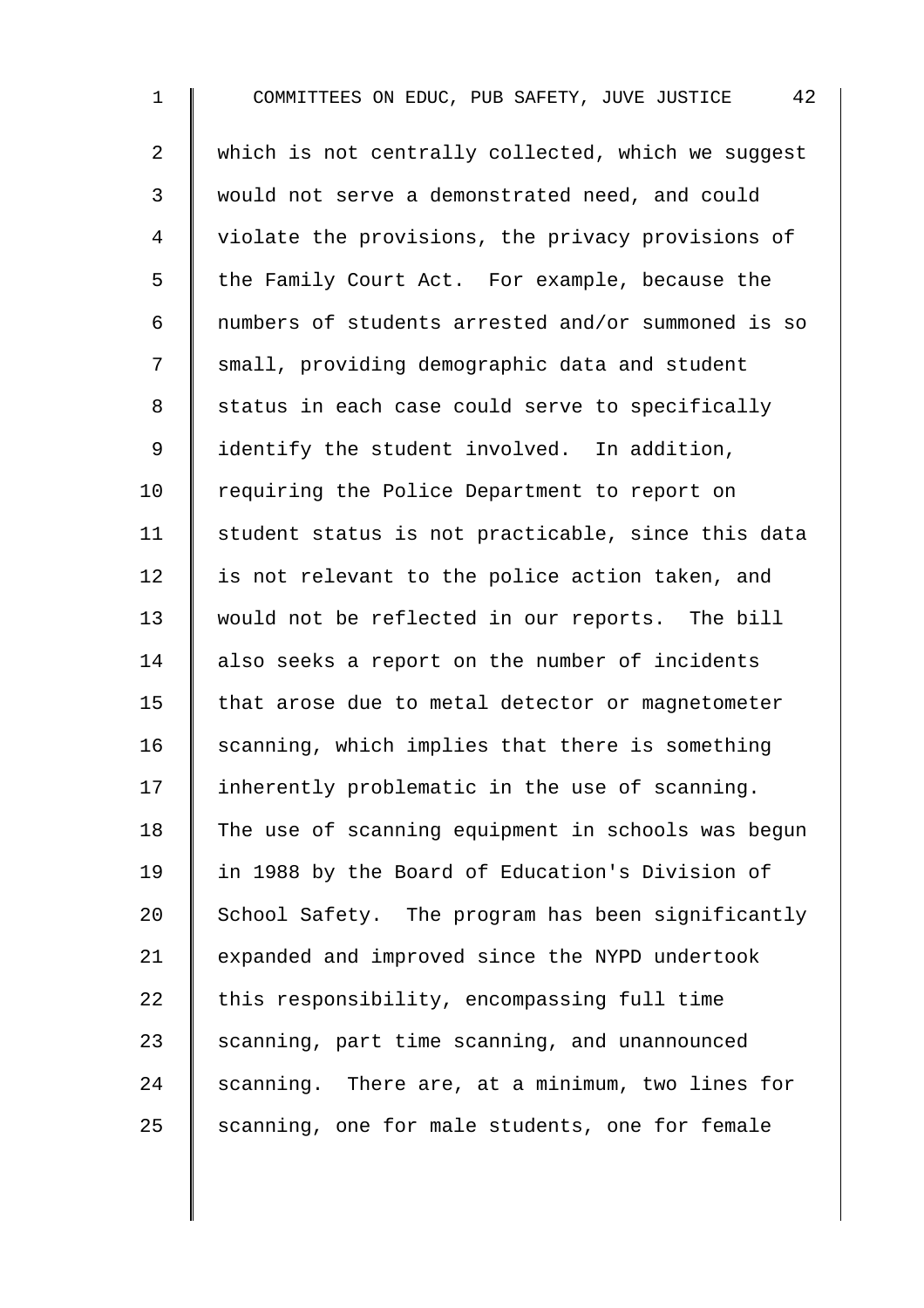1 COMMITTEES ON EDUC, PUB SAFETY, JUVE JUSTICE 43 2 students, with a school safety agent of the same 3 gender managing the process, and conducting 4 handheld magnetometer screening as necessary. The 5 I use of scanning routinely results in the discovery  $6$  and seizure of hundreds of dangerous weapons each 7 year, primarily bladed instruments, as well as the 8 | recovery of other weapons in the immediate 9 | vicinity of the school, which have been discarded  $10$  | there during scanning days. While we acknowledge 11 | that scanning can be inconvenient and may result 12  $\parallel$  in some delay to the start of the school day, we 13 firmly believe that scanning in general, and 14 Sespecially unannounced scanning, is an invaluable  $15$  tool for the protection of students and school 16 | personnel alike. For example, according to 17 | published reports, in 1996, there were 126 guns 18 Tecovered from the City's public school students. 19 | During the last school year, there were six, and 20  $\parallel$  so far this year we've recovered two quns in the 21 | City's schools. In closing, we would like to  $22$  share with you our estimate of the fiscal impact 23  $\parallel$  of Intro 816-A. Were the bill to be enacted, it 24 would require the addition of more than 100 member 25  $\parallel$  of the Police Department to handle the anticipated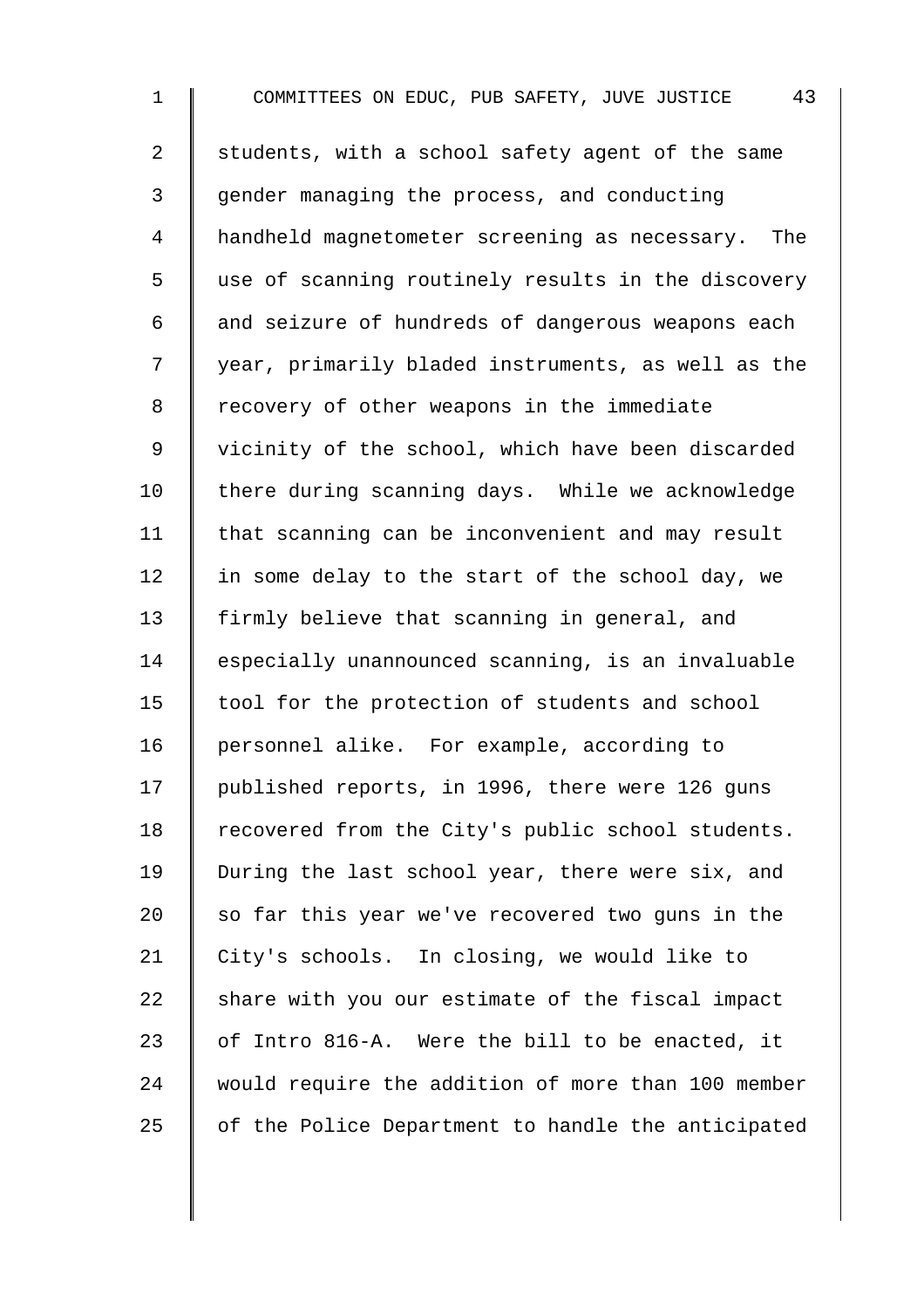1 COMMITTEES ON EDUC, PUB SAFETY, JUVE JUSTICE 44 2 | increase in complaint receipt and investigation,  $3 \parallel$  and to fulfill the record keeping 4 | responsibilities. In addition, it would take away  $5 \parallel$  from their duties, the fulltime equivalent of 102 6 School safety agents, for the purpose of 7 | participating in the investigative process. At a 8 | time when the City's resources are under severe 9 Strain, we suggest that enactment of Intro 816-A 10 as written would compromise our ability to 11 maintain safety and security in the City's public 12 schools. We have and will continue to provide 13 | information to the Council, which it seeks in its 14 | oversight role. And we welcome a continuation of 15  $\parallel$  the dialogue we have had regarding the language of 16 Intro 816-A. We will also continue our strong 17 | partnership with the Department of Education to 18 | build upon the gains we've made in ensuring the 19 best possible education for our children, in the 20  $\parallel$  safest possible environment. Thank you, and we 21 would be pleased to answer any questions that you 22  $\parallel$  may have. 23 CHAIRPERSON JACKSON: Thank you,

24 Assistant Chief James Secreto, and let me turn to 25 | our Speaker, Christine Quinn for comments.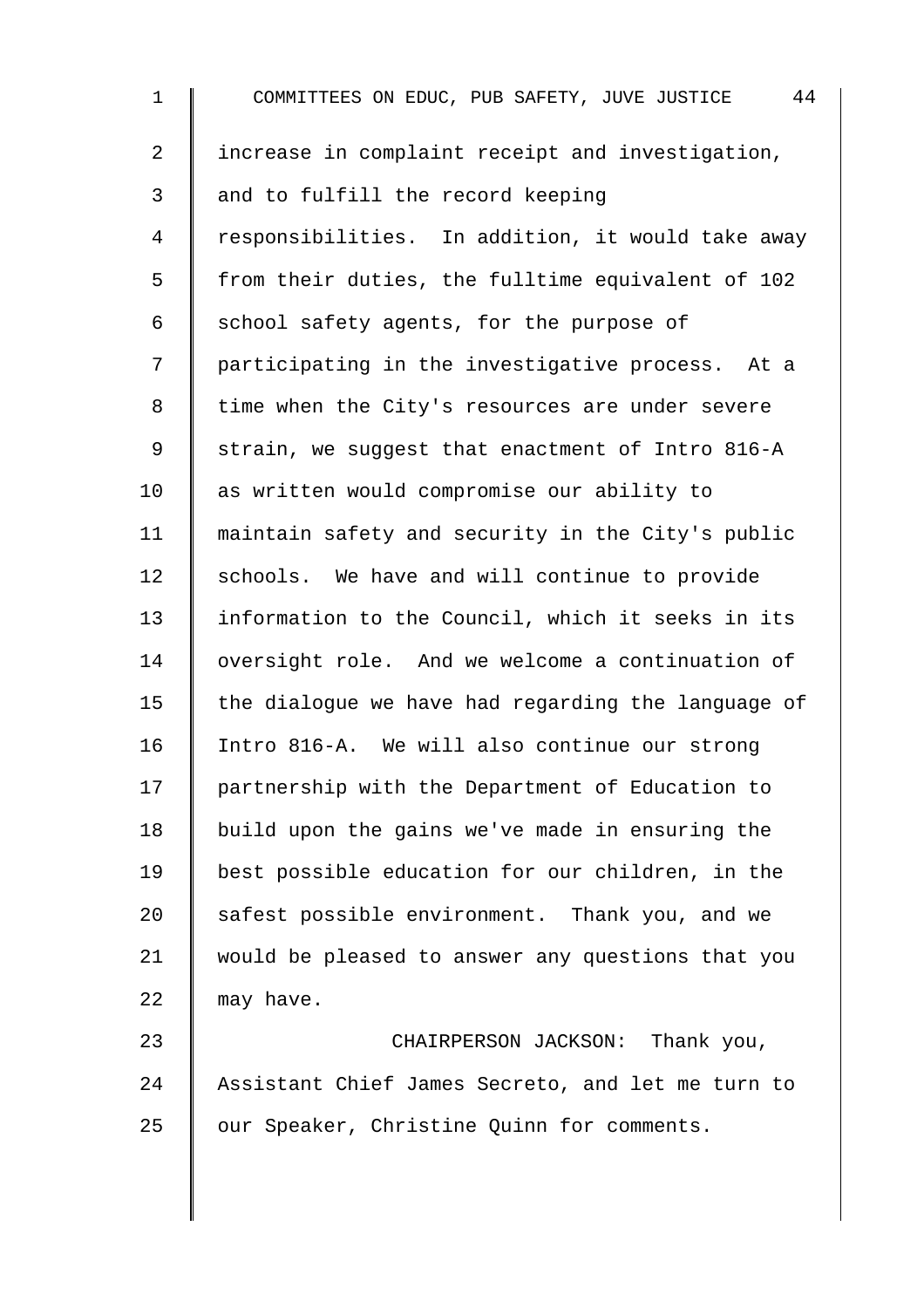| 1              | 45<br>COMMITTEES ON EDUC, PUB SAFETY, JUVE JUSTICE |
|----------------|----------------------------------------------------|
| $\overline{2}$ | SPEAKER QUINN: Thank you. Thank                    |
| 3              | you. Thank you.                                    |
| 4              | SERGEANT-AT-ARMS: [off mic] Quiet,                 |
| 5              | please.                                            |
| 6              | SPEAKER QUINN: And thank you                       |
| 7              | everyone who is here to either testify or answer   |
| 8              | question, there's a lot of hats if you turn around |
| 9              | and look at the piano there, it's kind of a funny  |
| 10             | picture. Thank you, Chairperson Jackson and        |
| 11             | Chairperson Vallone for giving me this opportunity |
| 12             | to make an opening statement. I just want to say   |
| 13             | I've been here for some of the testimony, I'm      |
| 14             | going to step out and come back later on,          |
| 15             | particularly to listen to some of the students'    |
| 16             | testimony. So, I apologize for jumping in and      |
| 17             | out. I'm happy to be able to take part in the      |
| 18             | different parts of today's hearings, because the   |
| 19             | issues that are part of today's legislation are    |
| 20             | ones that my staff has been working on for quite   |
| 21             | some time. I want to thank the Council Members     |
| 22             | who've been working with us on this, particularly  |
| 23             | Chairperson Vallone, and in--really, really want   |
| 24             | to thank Council Member Jackson, he and his staff  |
| 25             | have been working very hard with us on this. I     |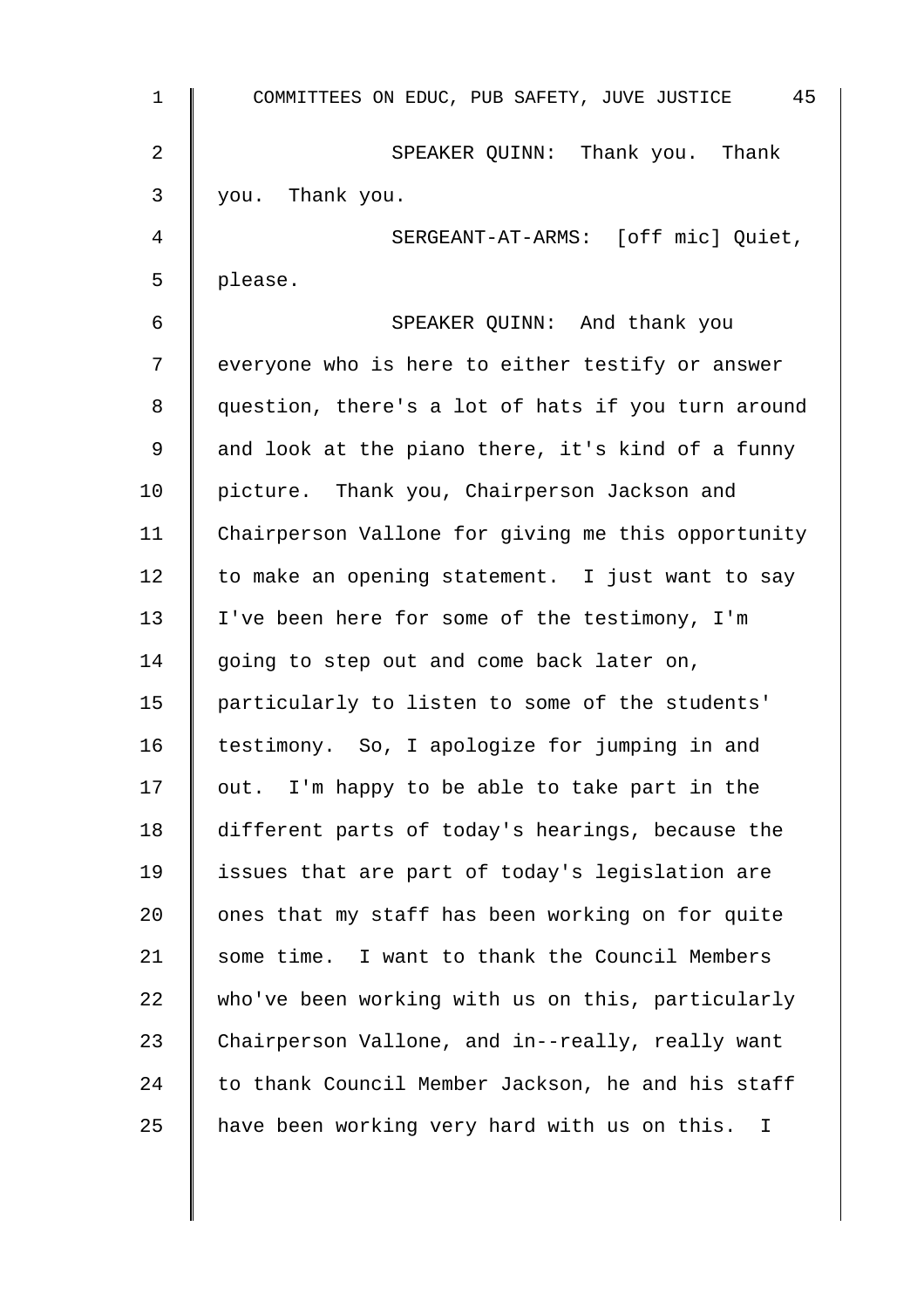1 COMMITTEES ON EDUC, PUB SAFETY, JUVE JUSTICE 46 2 | also want to thank the Department of Education and  $3 \parallel$  the Police Department for the time they have given 4 || us, as well as the many advocates and students in 5 | the room today, all of your feedback--all of your 6 | feedback and suggestions have helped us ask the 7 | right questions, move this issue forward, and also  $8 \parallel$  get us to the place of this hearing today. I also 9 || want to thank Chairperson Gonzalez, the Chair of 10 our Juvenile Justice Committee, this is an issue 11  $\parallel$  that intersects a number of different committees, 12  $\parallel$  and I want to thank her and her staff for their 13 work as well. As all of us have been involved in 14  $\parallel$  looking at the issue of school safety, a very 15 | positive thing has become very clear: that there 16  $\parallel$  are a lot of people who care very deeply about 17 | keeping our schools, our students, and our 18 | teachers safe, so that everyone involved in our  $19$  school has the opportunity to do their very best. 20  $\parallel$  The NYPD and the Department of Education should be 21 commended for bringing the level of crimes in our 22  $\parallel$  schools to historic lows. We're lucky to have 23  $\parallel$  people who are taking this issue seriously. 24 Teachers and principals and the other staff in our  $25$  schools also deserve tremendous credit for making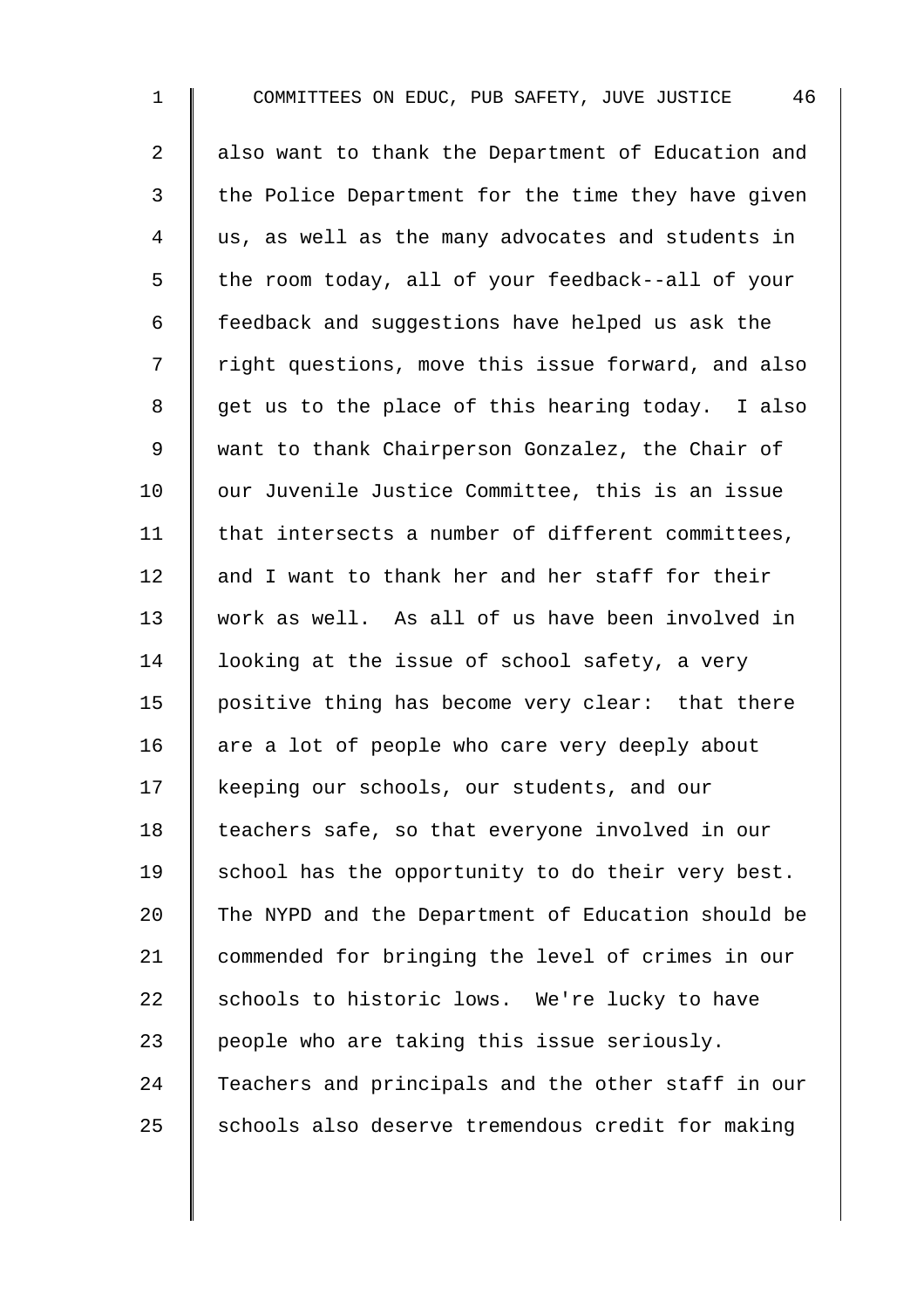1 COMMITTEES ON EDUC, PUB SAFETY, JUVE JUSTICE 47 2  $\parallel$  this partnership with the Police Department work. 3 We're very lucky to have advocates who are doing 4 everything they can to improve our educational 5 | process. And we are even more lucky to have  $6 \parallel$  students who are incredibly committed to their own 7 | school communities who have stepped forward to 8 | tell their own stories, and stories at times which 9 | I know have been difficult for them to tell. 10 That's why I look forward to coming back and 11 | hearing from the students later on today. So the 12 question isn't whether we have the commitment on 13 all levels to create safe, quality schools. The 14 question is are we doing everything we can to be 15 | responsive to the needs of parents and students  $16$  that depend on us to be able to access education. 17 Vou know, over and over, in a lot of different 18 | areas, the biggest complaint that my colleagues 19 and I, and I know Chairs Gonzalez, Vallone and 20 Jackson would back this up, the biggest complaint 21 we hear from parents and students is the lack of  $22$  transparency. And all due respect, Assistant 23 Chief, some of the statements you made underscore 24 that need for transparency. You said the  $3-1-1$ 25 problem has been solved, how do we know that? You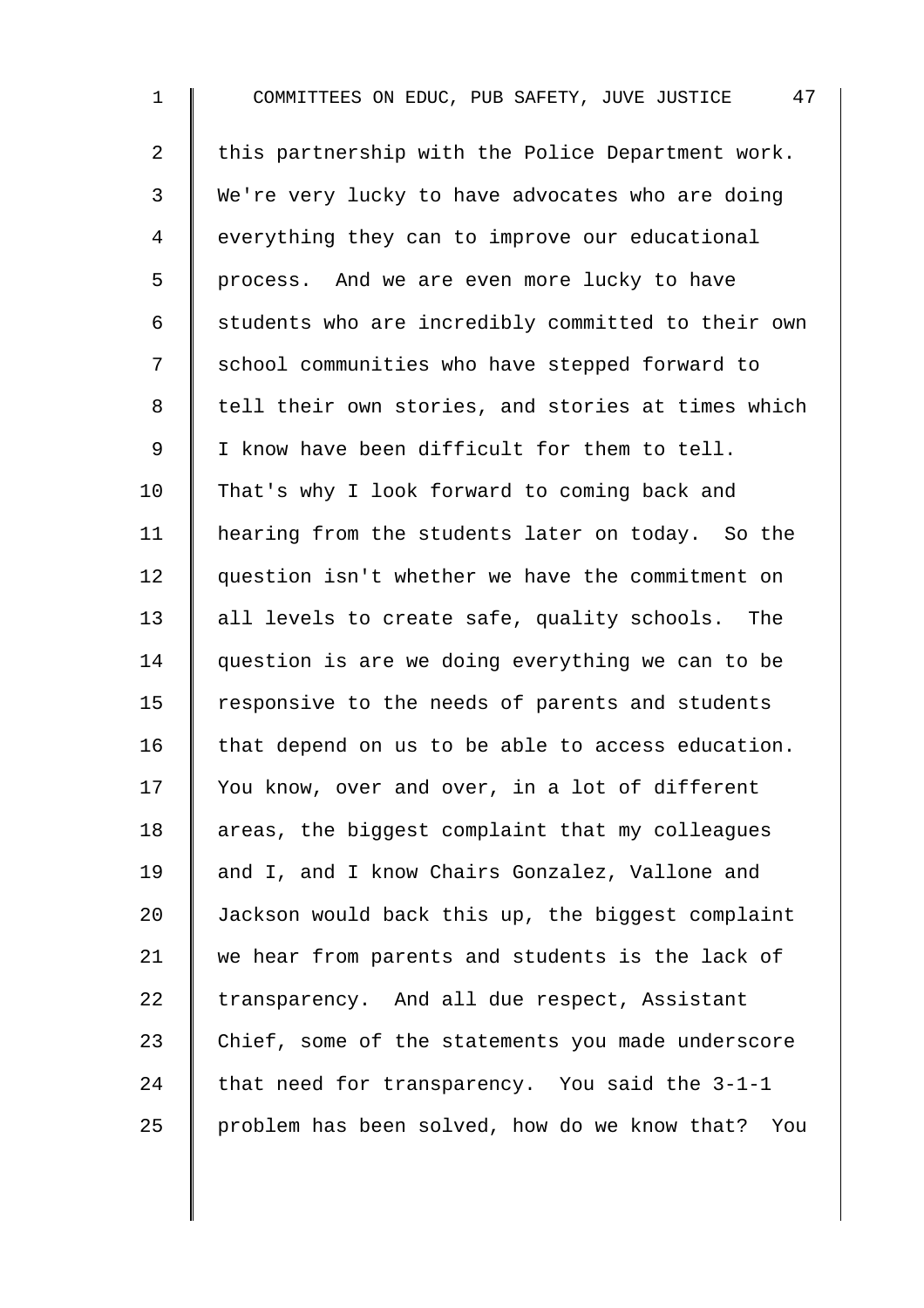1 COMMITTEES ON EDUC, PUB SAFETY, JUVE JUSTICE 48 2 said that your complaints within IAB are handled 3 in a timely fashion. You later on went to say, 4 | but to keep the records that would tell us how  $5 \parallel$  long, is too burdensome on the Department. We 6  $\parallel$  can't simultaneously know as a City that things 7 | are happening quickly and efficiently, but as a 8 | government, be unable to keep the records and make 9 | them accessible, so the public knows that, and 10 doesn't have to take our collective word as 11 government for it. The public tells us they need 12  $\parallel$  this kind of information to be more accessible. 13 You don't have to look around for a lot of 14 examples. My staff and I have heard it over and 15 | over again. My staff's looked at the website for 16 various agencies involved in school safety. And 17 We've found that information is frequently 18 | incomplete, and provided in a non-uniform manner, 19 which can cause confusion. And when the public is 20  $\parallel$  confused about public safety, that creates the 21 very wedge we are afraid to create. Uniformity in 22  $\parallel$  this type of information is critical to 23 | understanding how we keep everyone safe. Some 24 I information can be found on New York State sites, 25  $\parallel$  and some if available on DOE and other City sites.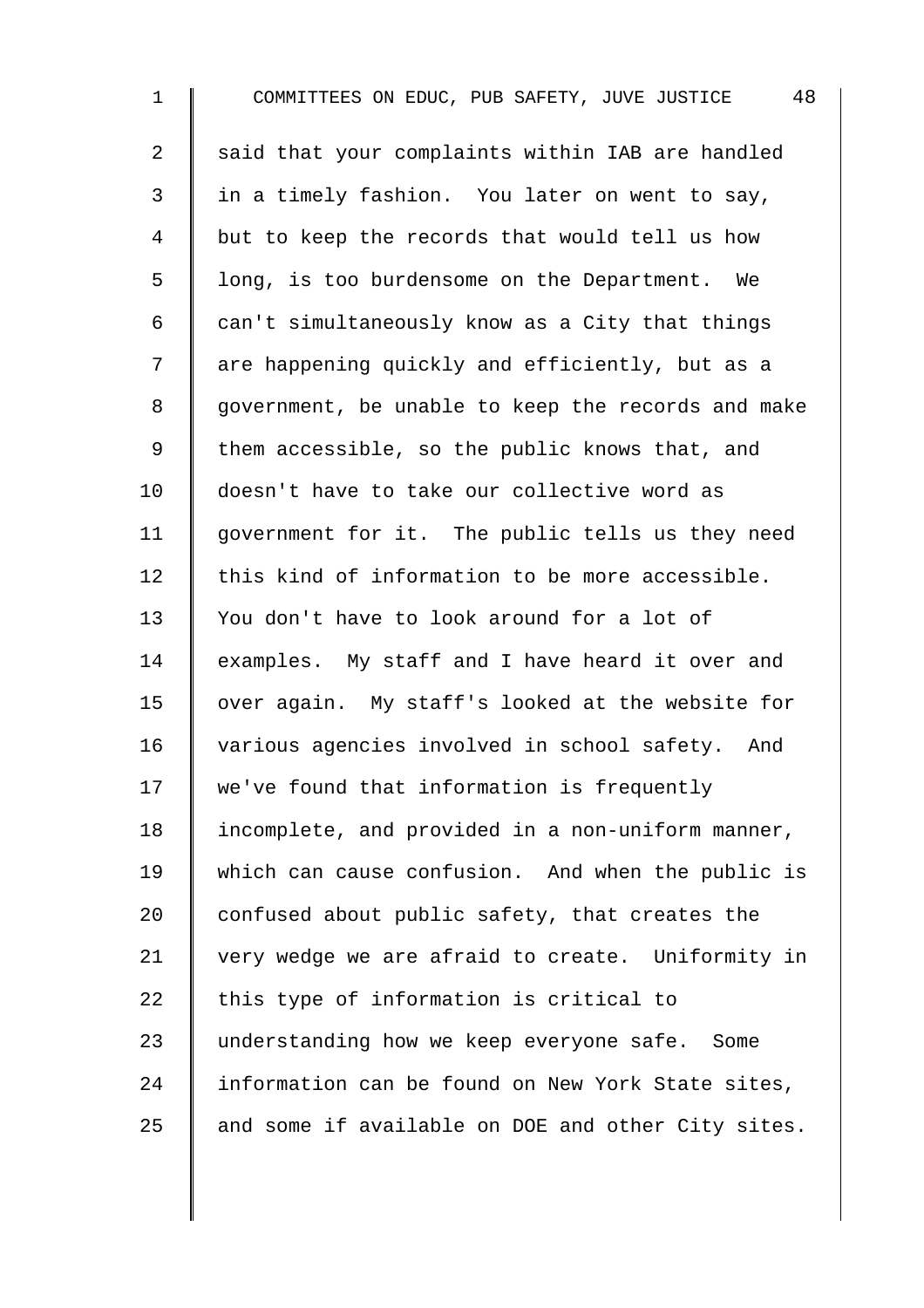1 COMMITTEES ON EDUC, PUB SAFETY, JUVE JUSTICE 49 2 | Again, a lack of consistency. Some information is 3 || available for certain years but not for other 4 | years. These gaps and inconsistencies are exactly 5 what we are working to try to fix through this 6 hearing and ultimately through legislation. Now, 7 | today what we're talking about is how can we 8 | improve the school safety situation, and also how 9 can we give the best information to those inside 10  $\parallel$  and outside of the system? I just want to say, I 11 | believe the vast majority of school safety agents 12  $\parallel$  are doing a terrific job. That's why I'm not 13 | afraid to have the information be publicly 14 accessible, because I believe it will stand up to 15 the scrutiny of anyone in the City, and we'll be 16  $\parallel$  able to identify those few folks, which is true in 17 | any and very industry, who have lost their way and 18 | need guidance, assistance, or maybe, you know, 19 more significant actions than that. Today, in our 20 efforts, our bill is focused on providing more 21 | information, and clearer information, in three 22 areas: discipline in schools, crime in schools  $23$  and complaints about school safety agents. Let me 24 say a word about this again. I want to be clear, 25  $\parallel$  'cause I just said that the vast majority of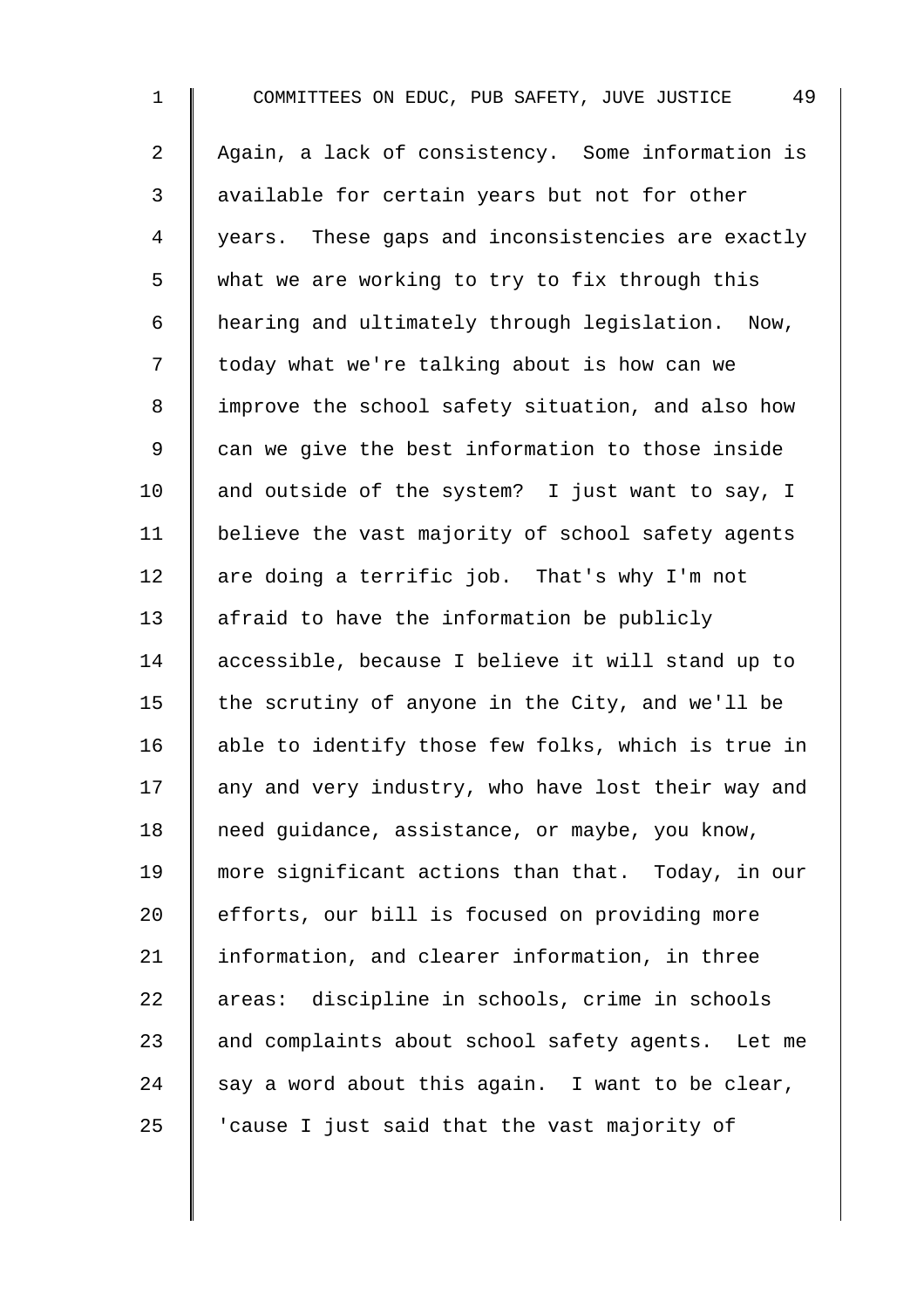1 COMMITTEES ON EDUC, PUB SAFETY, JUVE JUSTICE 50 2 School safety agents are dedicated professionals 3 working with the only goal of protecting our 4 children and our teachers. At the same time, I 5 | believe that just as accurate and detailed 6 | reporting about crime and discipline in our 7 | schools will be a valuable tool for the City, so 8 will public information about the number of 9 | complaints against school safety agents. We've 10 | heard it time and again, if you don't monitor it, 11 | if you don't measure it, you can't manage it. 12 That underscores the efforts here today. All of 13 these components together will provide us with a 14 clearer picture of safety and discipline in our 15  $\parallel$  schools. We can use this ultimately to identify 16  $\parallel$  and solve any problems that may occur. Let me 17 | just end with two points. One, Assistant Chief, 18  $\parallel$  and I'm sorry I won't be able to stay for all of 19 your questioning, you did mention a fiscal impact 20 | of 100 police officers. I know this is going to 21 shock you, we think that's extremely high. So we 22  $\parallel$  would like to see--and in the meetings we've had 23 W with police, your Department has certainly said 24  $\parallel$  you thought it would be a large number of  $25$  | officers. We have not to-date been provided with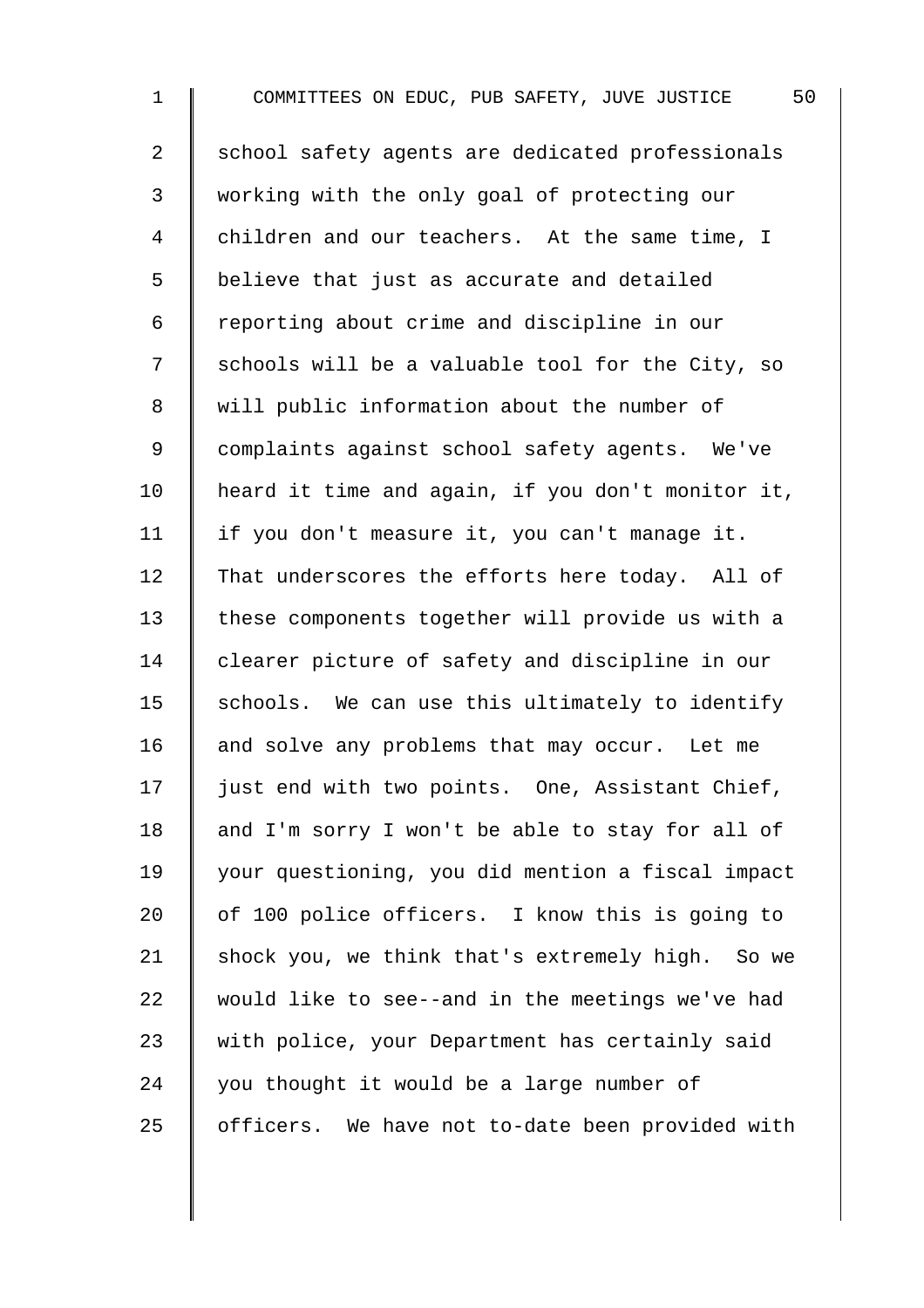1 COMMITTEES ON EDUC, PUB SAFETY, JUVE JUSTICE 51 2 the exact economic analysis and crosstabs to work, 3 and hours that led you to the 100 number. So we 4 would like in writing and then a follow up in a 5 meeting, to get all of that information, so we can 6  $\parallel$  go through it with you. If we're wrong, we're 7 | wrong, but go through it with you and see how we 8 | think perhaps it fleshes out differently than your 9 | number. So, I'll look forward to getting that?  $10$  Great, thank you very much. Let me also say, 11 | these are significant issues we're working on, and 12 | important issues, and the Department of Education 13 and the Police Department are right to raise  $14$  specific concerns that we not have unintended 15 consequences. So we look forward, under the 16 | leadership of Chairs Gonzalez, Vallone and 17 Jackson, to working with everyone who has concerns 18 | about this issue, to get to a piece of legislation 19 | that isn't just right in concept, but is right in 20  $\parallel$  every cross of a t and dot of the i, to make sure 21 we can move forward in a system that is fair to 22  $\parallel$  everyone who is impacted by school safety; which 23  $\parallel$  is really everyone in the City of New York, but 24 first and foremost children, the parents, and the 25 staff in our schools. Let me say we are, have a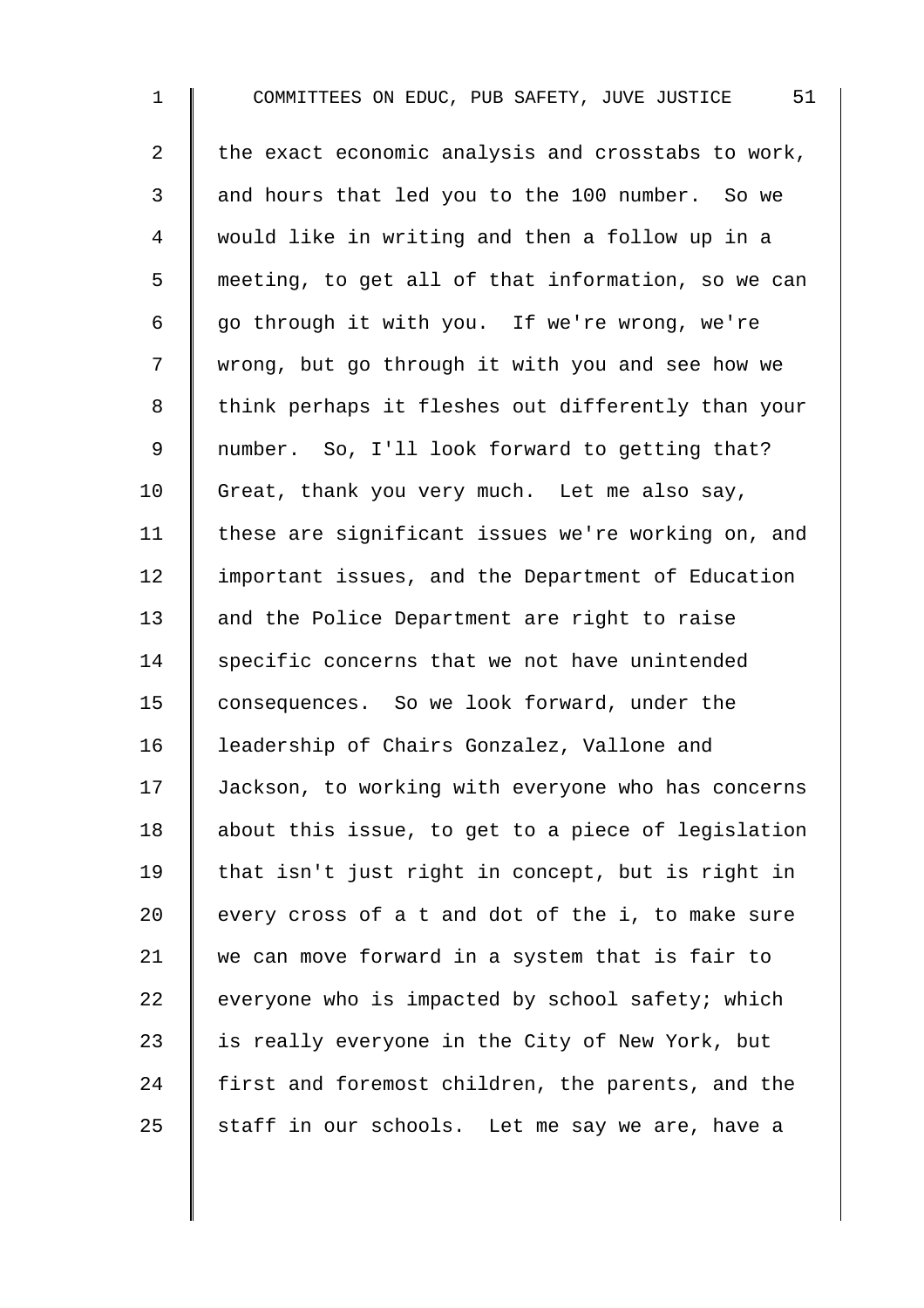| $\mathbf{1}$   | 52<br>COMMITTEES ON EDUC, PUB SAFETY, JUVE JUSTICE |
|----------------|----------------------------------------------------|
| $\overline{a}$ | lot of folks at today's hearing, which is a great  |
| 3              | thing. There's still about 100 people who don't    |
| 4              | have a place to sit. We apologize for that. We     |
| 5              | have opened the Committee Room, which is to my     |
| 6              | left, there are seats in there. We're working on   |
| 7              | getting, you know, TV screens, etc., so you can    |
| 8              | also see the hearing. But we are going to have to  |
| $\mathsf 9$    | ask folks, if you don't have a seat, to go into    |
| 10             | the Committee Room, because we don't want the Fire |
| 11             | Department to come in and shut us down, 'cause     |
| 12             | that would just be embarrassing with so many high  |
| 13             | ranking police officers here. So, thank you for    |
| 14             | allowing me the opening statement, and thank you   |
| 15             | my colleagues.                                     |
| 16             | CHAIRPERSON JACKSON:<br>Thank you,                 |
| 17             | Speaker Christine Quinn. We've been joined by our  |
| 18             | colleagues [applause] we've been joined by our     |
| 19             | colleagues Vincent Gentile of Brooklyn, Domenic    |
| 20             | Recchia of Brooklyn, and Dan Garodnick of          |
| 21             | Manhattan. Ladies and gents that are currently     |
| 22             | here, if you have an empty seat that's next to     |
| 23             | you, and either your coat or your bags are on      |
| 24             | there, can you please remove that so that          |
| 25             | individuals that want to attend can attend the     |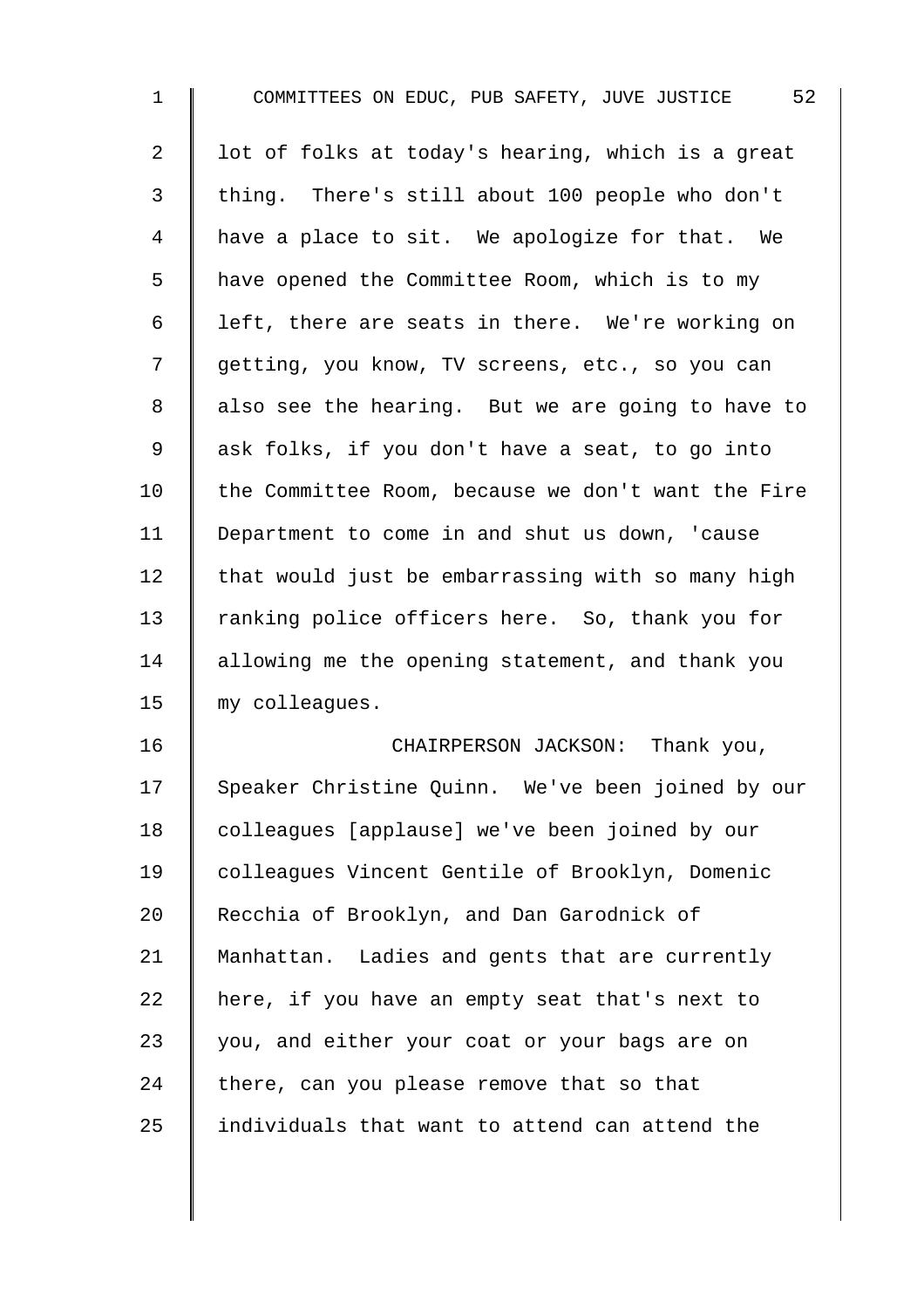1 COMMITTEES ON EDUC, PUB SAFETY, JUVE JUSTICE 53 2 | hearings. We would like to be able to have 3 everyone witness the ceremonies rather than listen 4 to the testimony. So, Sergeant-of-Arms, where  $5 \parallel$  there's an open seat, if there are people waiting,  $6 \parallel$  please escort those individuals to that open seat. 7  $\parallel$  Okay? With that--with that, let me just ask a 8 | couple of questions, and it depends on up to 9 | either NYPD or DOE who wants to respond to the 10 question. I'll leave that to either one or both 11 | of you. Since the last hearing, which was, I 12 believe in October of 2007, we have learned that 13 the original 1998 memorandum of understanding, 14 commonly termed MOU, was extended in 2003. My 15 question is, is that MOU still in effect today, 16  $\parallel$  and does it currently govern the relationship 17 between the Department of Education and the New 18 | York City Police Department? 19 MICHAEL BEST: The answer to that 20  $\parallel$  is yes. 21 | CHAIRPERSON JACKSON: Okay. And 22 when does this MOU expire, if at all? 23 MICHAEL BEST: It was extended 24 without an expiration date, so until and unless 25  $\parallel$  the Mayor of the City and the Schools Chancellor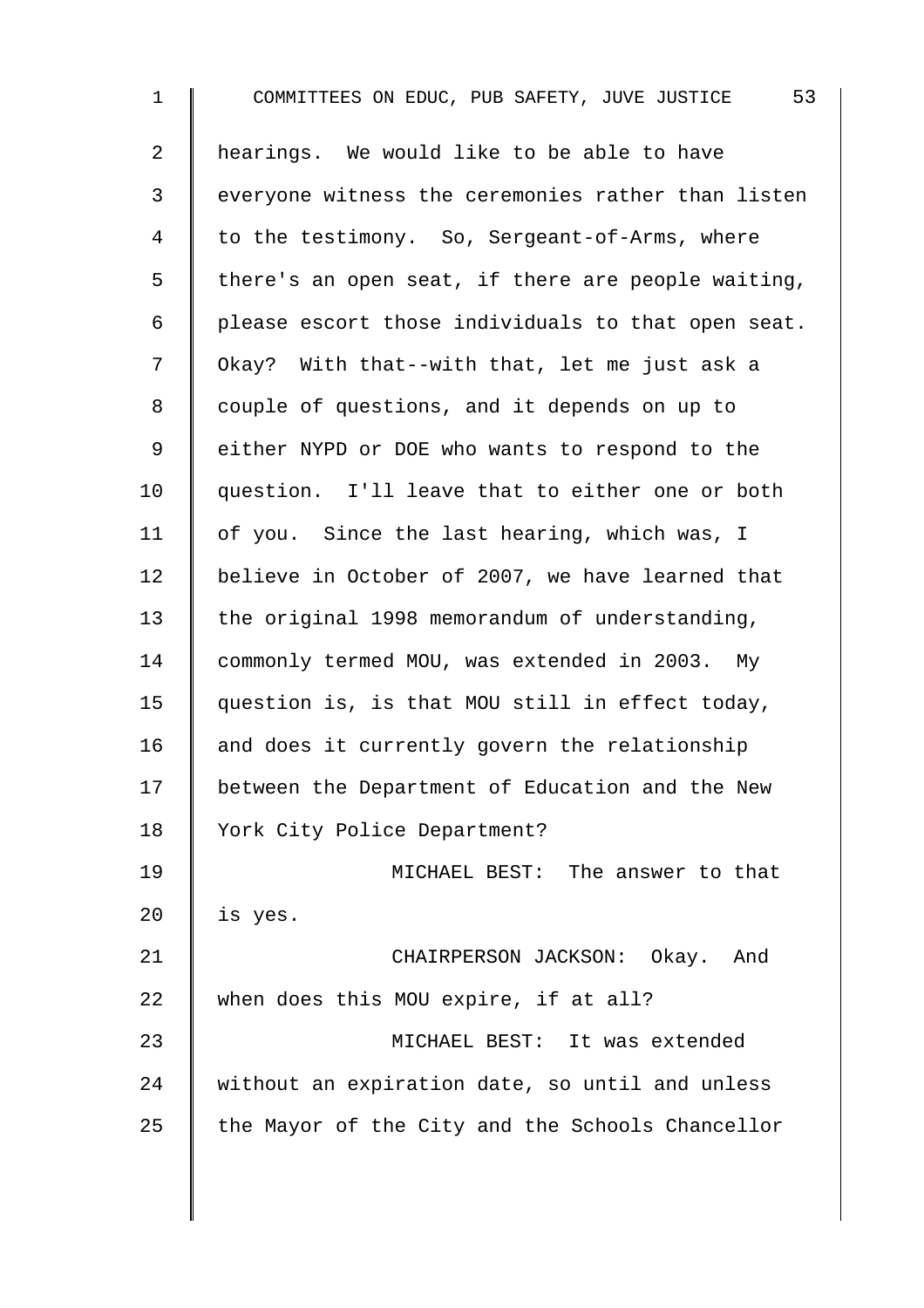1 COMMITTEES ON EDUC, PUB SAFETY, JUVE JUSTICE 54 2  $\parallel$  agree that it's not going to be in effect anymore, 3 I it remains in effect. 4 **CHAIRPERSON JACKSON:** Okay. Now, 5 did the extended MOU alter any of the terms of the 6 previous MOU? 7 || MICHAEL BEST: Not really. Other  $8 \parallel$  than extending it, it extended on basically the 9 same terms, it was a very, it's a very brief 10 | document, which we can provide to the Committee is 11 need be, extending the MOU. 12 **No. 2** CHAIRPERSON JACKSON: Okay. Now--13 was the MOU extended based on an evaluation by a 14 | joint committee comprised, designees of the Mayor 15  $\parallel$  and the Chancellor, because I believe that's what 16 was referred to in the original 1998 MOU. And if  $17$  so, who was part of that joint committee that made 18  $\parallel$  recommendations or did a review of, as per the 19 | original MOU? 20 MICHAEL BEST: Well, Chairman, I 21  $\parallel$  believe the MOU, the decision to extend the MOU 22 was made by the Mayor and the Schools Chancellor 23 who signed the extension. I believe that in the,  $24$  in the years before Mayor Bloomberg took office, 25  $\parallel$  there were in fact evaluations done by a joint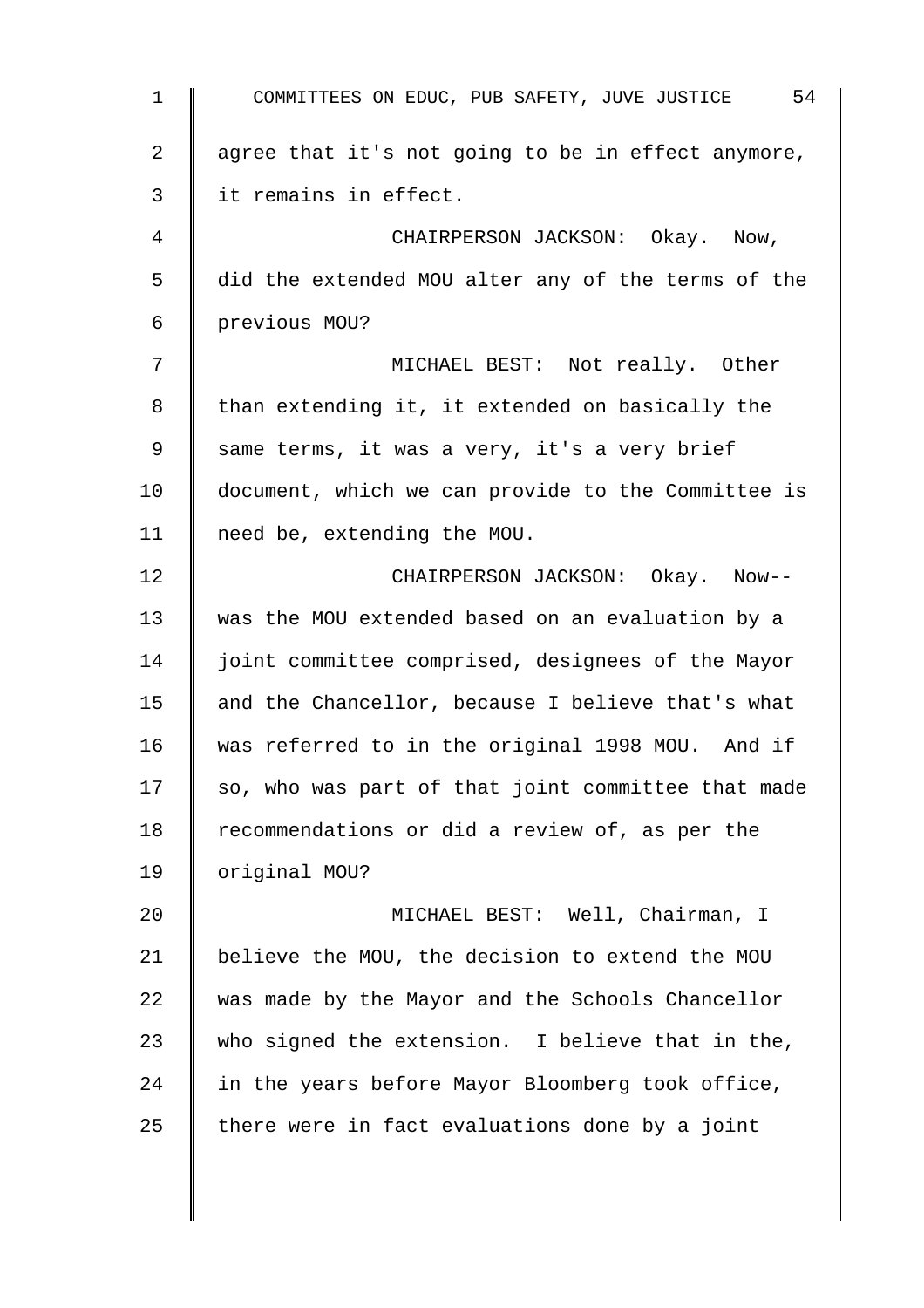1 COMMITTEES ON EDUC, PUB SAFETY, JUVE JUSTICE 55 2 | committee, and that the joint committee had 3 representations as outlined in the MOU, 4 | representatives I believe of the Mayor's office of  $5 \parallel$  the Criminal Justice Coordinator's office, the 6 | Board of Education, in the pre-marital control 7 | days, and I believe the Police Department, at 8 | least attended those meetings, but I don't recall 9 exactly. It was, you know, it was extended at the 10 very--very close to the beginning of the Mayor's 11 | term. And so I believe that it was done after, 12 after I knew reports had come out back then, and a 13 decision was made that in fact it made sense to 14 extend the MOU. 15 CHAIRPERSON JACKSON: Was that done 16 | in consultation with the City Council? Or any 17 | other body outside of the Department of Education 18 and NYPD? 19 MICHAEL BEST: I don't believe that 20 there was consultation with the Council at the 21 | time that decision was made, no. 22 **CHAIRPERSON JACKSON:** Now it's my 23  $\parallel$  under--24 MICHAEL BEST: But to be, but to be  $25$  | fair, I'm not entirely sure of that. I don't know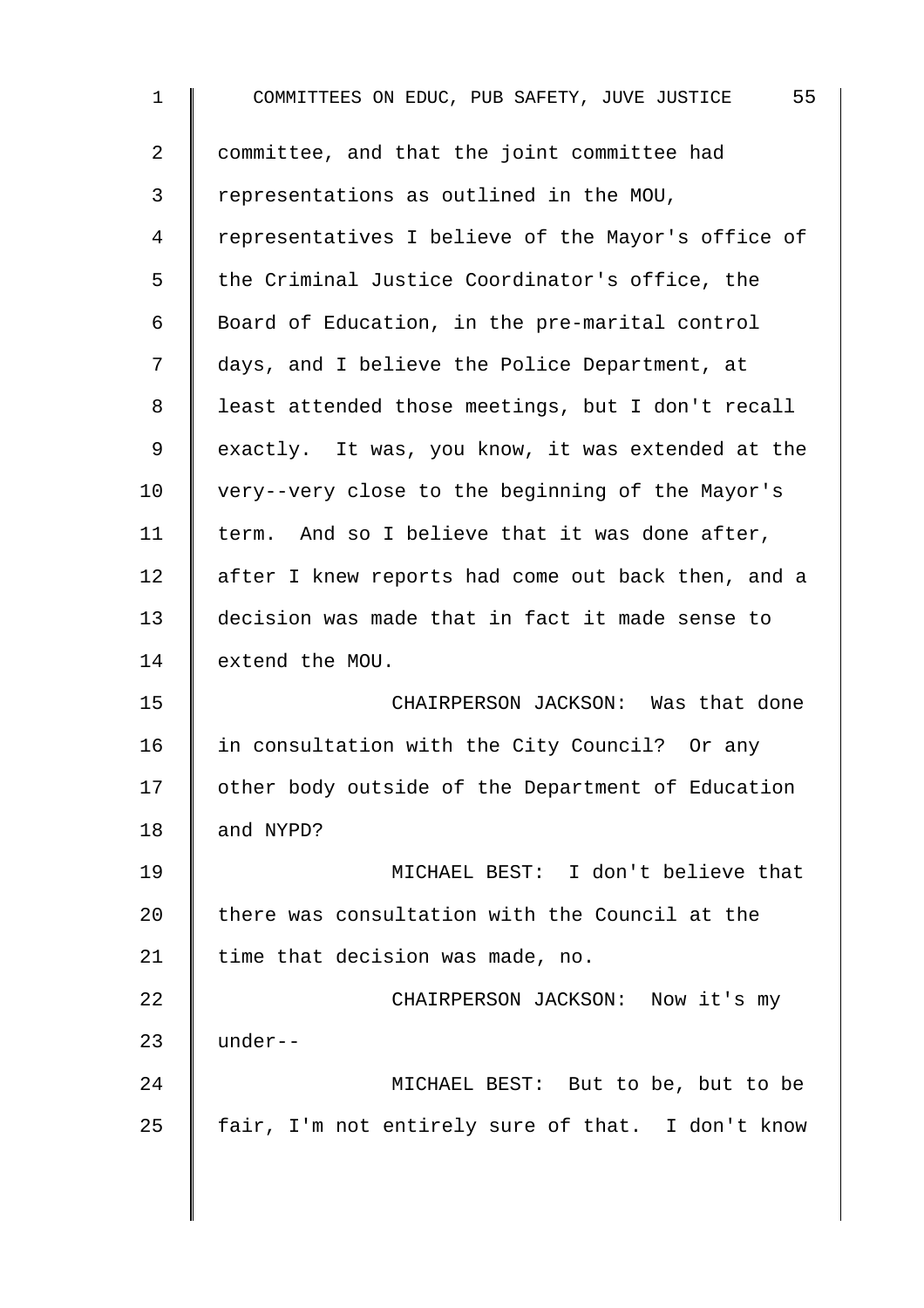1 COMMITTEES ON EDUC, PUB SAFETY, JUVE JUSTICE 56 2 I if discussions were had with the Council about it 3 happening, so I don't want to misrepresent the 4 extent of my knowledge on that. 5 CHAIRPERSON JACKSON: Now, I 6 believe we received a copy of this--we received, I 7 | believe, a copy of the letter of agreement from 8 | the New York Civil Liberties Union, that was 9 Signed by Michael Bloomberg, Mayor; Joe Klein, 10 Chancellor; and approved as to the form by Acting 11 Corporate Counsel, I guess Freelander [phonetic], 12 | I believe the name was, signature appears. And 13  $\parallel$  it's agreed to as of 1/22/03, January, and it says 14 There that the memorandum may be amended or 15 | terminated hereafter by written agreement of the 16 undersigned parties. So, in essence, the Mayor 17 and the Chancellor would have to agree to amend or 18 | terminate the agreement. 19 MICHAEL BEST: That is what it 20 says, yes, Chairman. 21 | CHAIRPERSON JACKSON: Now,  $22$  | hereafter, I mean, this was dated January 2003 and 23 | the Mayor took office January, I think,  $2^{nd}$ , or 24 whenever the first day of January 2002 was, that's 25  $\parallel$  about a year after he took, became the Mayor of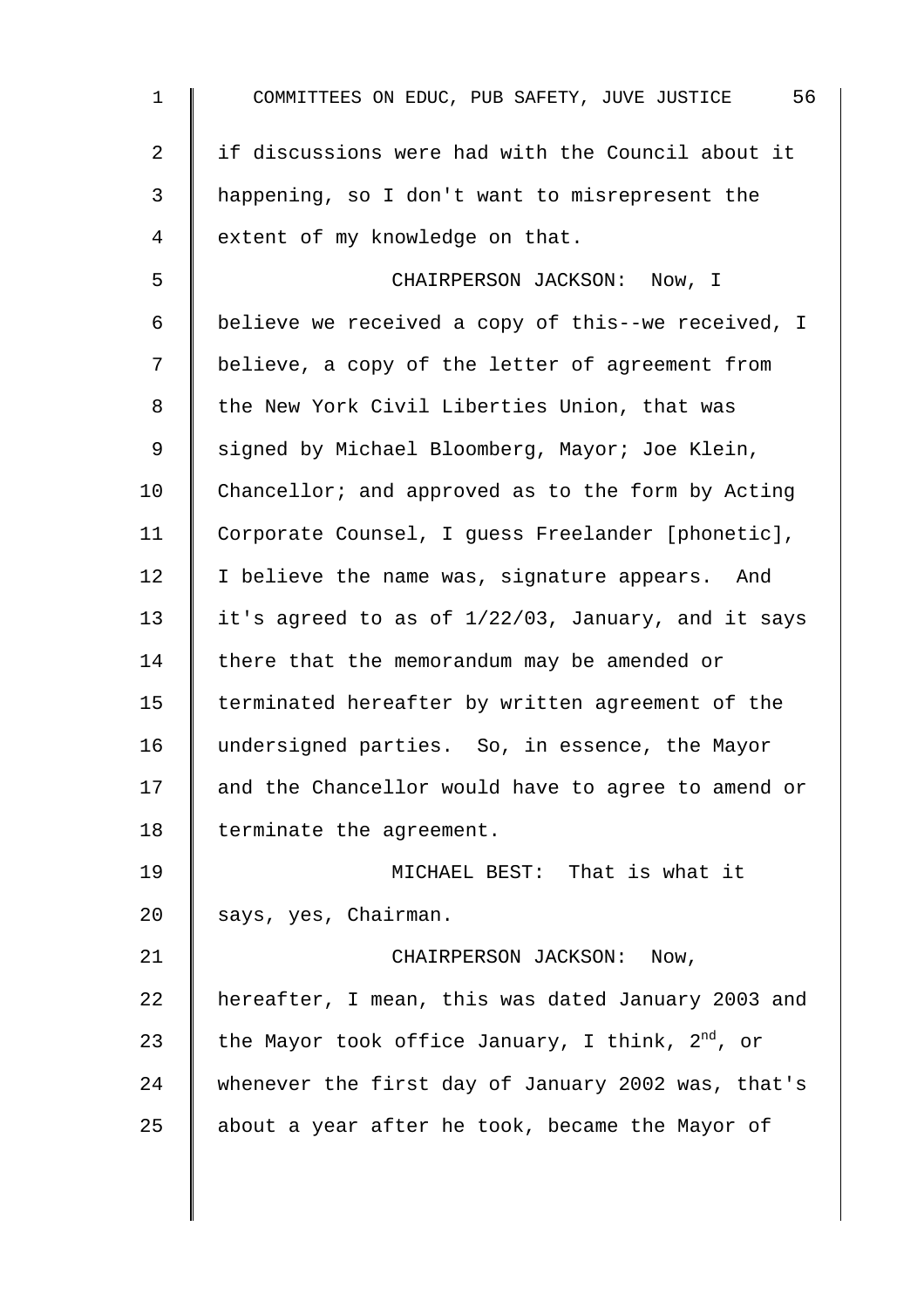| $\mathbf 1$    | 57<br>COMMITTEES ON EDUC, PUB SAFETY, JUVE JUSTICE   |
|----------------|------------------------------------------------------|
| $\overline{a}$ | the City of New York. Now, subsequent to this        |
| 3              | amendment, were there any review of the MOU or       |
| 4              | review of the, of the policies and procedures by     |
| 5              | any committee whatsoever, and making                 |
| 6              | recommendations for amendments and/or changes to     |
| 7              | the MOU of 1998? Because basically the January       |
| 8              | 22 <sup>nd</sup> 2003 is just basically a paragraph. |
| 9              | MICHAEL BEST: Well, there are                        |
| 10             | regular meetings among, of a School Safety           |
| 11             | Committee, which includes the Department of          |
| 12             | Education, the Police Department and the Mayor's     |
| 13             | Office of the Criminal Justice Coordinator, that     |
| 14             | regularly reviews the data that, regarding school    |
| 15             | safety, that is published, the level of, you know,   |
| 16             | the incidents in the schools. There was a lot of     |
| 17             | discussion of things like the impact schools back    |
| 18             | when that was going on. And, you know, there are     |
| 19             | a number of things that get done. So, it's,          |
| 20             | there's a fairly regular meeting of a Committee of   |
| 21             | interagency personnel who deal with this issue.      |
| 22             | CHAIRPERSON JACKSON: Now, does                       |
| 23             | that committee, did that committee come out of the   |
| 24             | 1998 memorandum of understanding, or is that a       |
| 25             | separate committee not related to this MOU?          |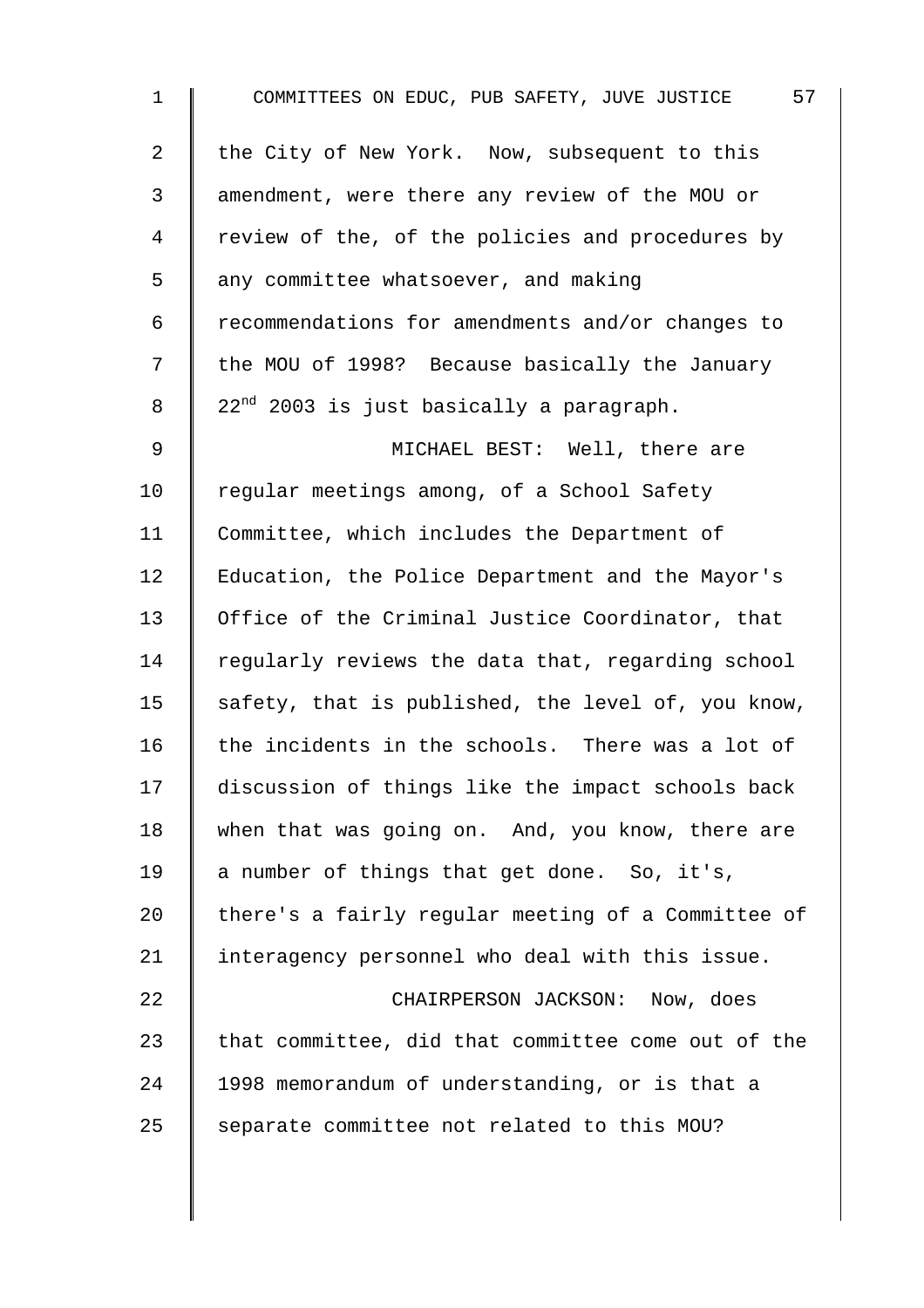1 COMMITTEES ON EDUC, PUB SAFETY, JUVE JUSTICE 58 2 MICHAEL BEST: I would say it comes  $3 \parallel$  out of the, the 1998 memorandum of understanding, 4 which established the idea of a committee, and  $5 \parallel$  that has continued throughout the Bloomberg 6 Administration. 7 || CHAIRPERSON JACKSON: And is, what  $8 \parallel$  is the name of the committee, if you don't mind? 9 MICHAEL BEST: I think it's 10 | referred to as the School Safety Committee. 11 | CHAIRPERSON JACKSON: Okay, so, 12 | make an assumption that's a citywide School Safety 13 Committee? 14 || MICHAEL BEST: I--15 CHAIRPERSON JACKSON: For DOE? I 16 mean-- 17 || MICHAEL BEST: Forgive me, 18 Chairman, I'm-- 19 CHAIRPERSON JACKSON: Because there 20 | are School Safety Committees at every--21 | MICHAEL BEST: Oh, right. 22 **CHAIRPERSON JACKSON:** --location in 23 | every school. 24 || MICHAEL BEST: It's a very 25 different, it's a different thing than the, than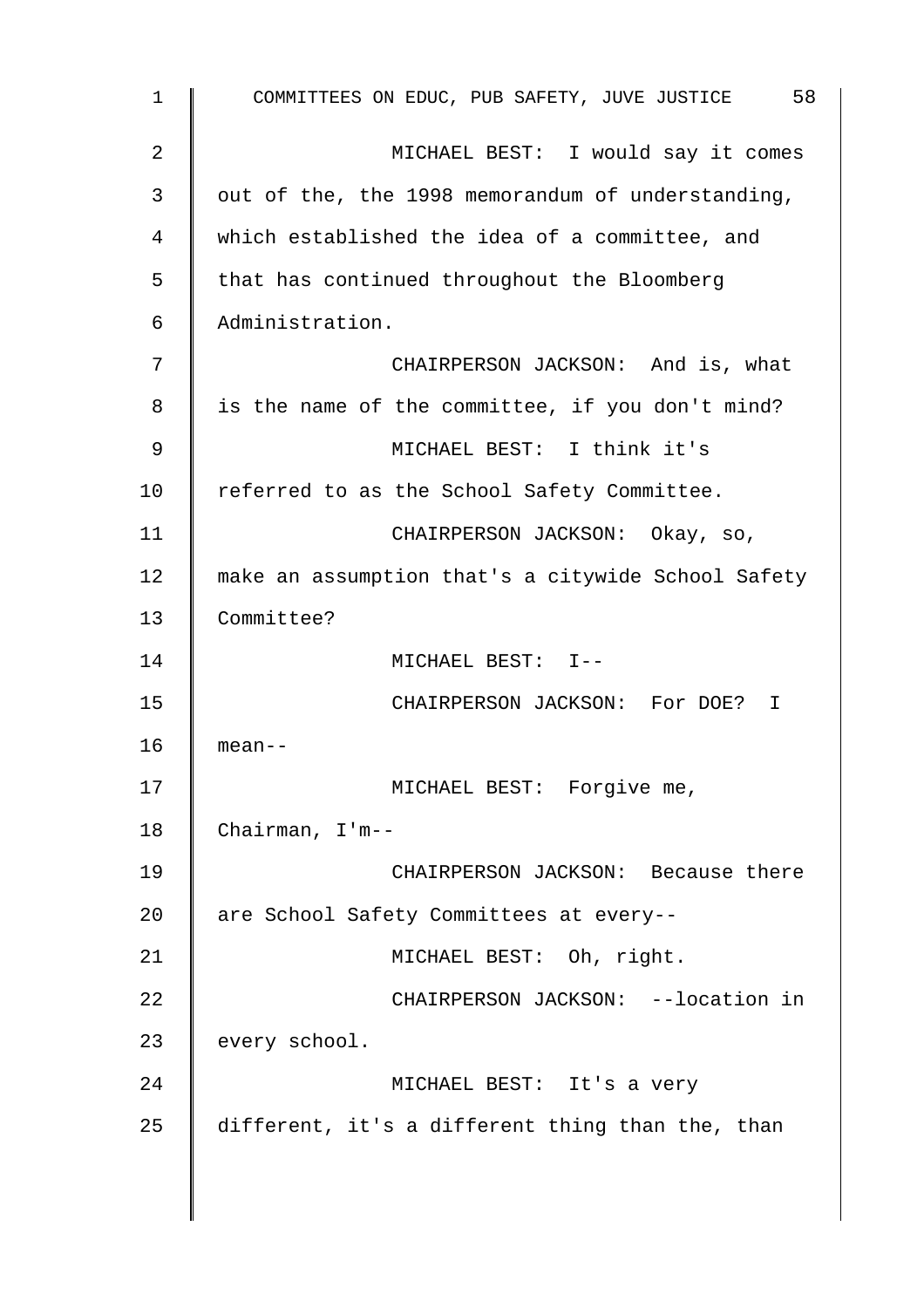| $\mathbf{1}$   | 59<br>COMMITTEES ON EDUC, PUB SAFETY, JUVE JUSTICE  |
|----------------|-----------------------------------------------------|
| $\overline{a}$ | the local school safety committee at a school.      |
| 3              | This is a school, just, it's a committee of         |
| $\overline{4}$ | representatives of the Department of Education,     |
| 5              | the Police Department and the Mayor's Office of     |
| 6              | the Criminal Justice Coordinator, which talk about  |
| 7              | systemic issues related to the, to school safety,   |
| 8              | including sometimes individual schools and issues   |
| 9              | there, and sometimes issues across the entire       |
| 10             | system, or districts, or parts of the system.       |
| 11             | CHAIRPERSON JACKSON: And do you                     |
| 12             | know how often does that committee meet? Are        |
| 13             | there minutes of the meeting? Are there             |
| 14             | announcement of the meeting? And, you know, I'm     |
| 15             | trying to determine, you know--                     |
| 16             | MICHAEL BEST: It's, I believe that                  |
| 17             | on a--it roughly meets every couple of weeks.<br>It |
| 18             | is not a public body, in the sense of, you know,    |
| 19             | the, say the Council or the, or a, or the City      |
| $20 \,$        | Planning Commission, or a, a body that would be     |
| 21             | covered by the Public Officers Law and the Open     |
| 22             | Meetings Law. It's an internal committee that's     |
| 23             | contemplated by the MOU to discuss matters          |
| 24             | pertaining to school safety. And that's what it     |
| 25             | does. So it's not a, it's not a, it doesn't meet    |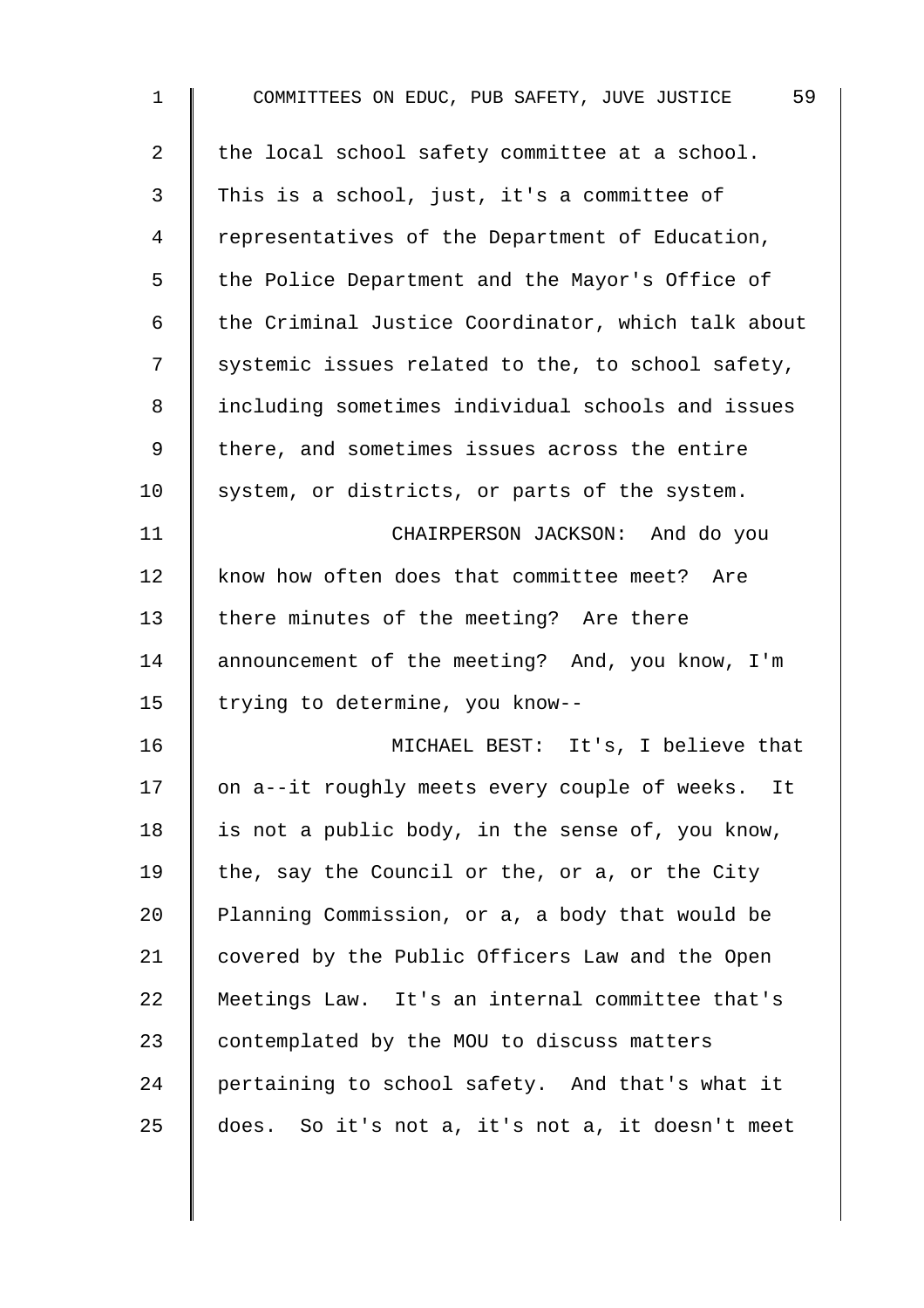| $\mathbf 1$    | 60<br>COMMITTEES ON EDUC, PUB SAFETY, JUVE JUSTICE |
|----------------|----------------------------------------------------|
| $\overline{2}$ | in a public forum, as the Council does, for        |
| 3              | instance.                                          |
| 4              | CHAIRPERSON JACKSON: Are there                     |
| 5              | formal agendas of the meeting? Are there minutes   |
| 6              | recorded? I'm trying to understand this            |
| 7              | committee, the makeup of it, you described, that   |
| 8              | it, and I would like to, if you don't mind, to     |
| 9              | please present to, to this committee meeting, the  |
| 10             | names of the individuals that are members of it.   |
| 11             | Because is it, for example, is it the same         |
| 12             | individuals? Or it's whoever is assigned at that   |
| 13             | particular moment. Is there any continuity of the  |
| 14             | individuals so that there is understanding about   |
| 15             | what's being discussed? Are there minutes? Are     |
| 16             | there agendas? What are the results of those       |
| 17             | particular meetings? So forth and so on. In        |
| 18             | essence, I want to know, and I think everybody     |
| 19             | wants to know, when do they meet? Are there        |
| 20             | announcements of it? Are there results that come   |
| 21             | out of there that are implemented by NYPD or DOE?  |
| 22             | That type of transparency.                         |
| 23             | ELAYNA KONSTAN: As a member of                     |
| 24             | that committee, I can talk a little bit about the, |
| 25             | about the consistency of the members who are on    |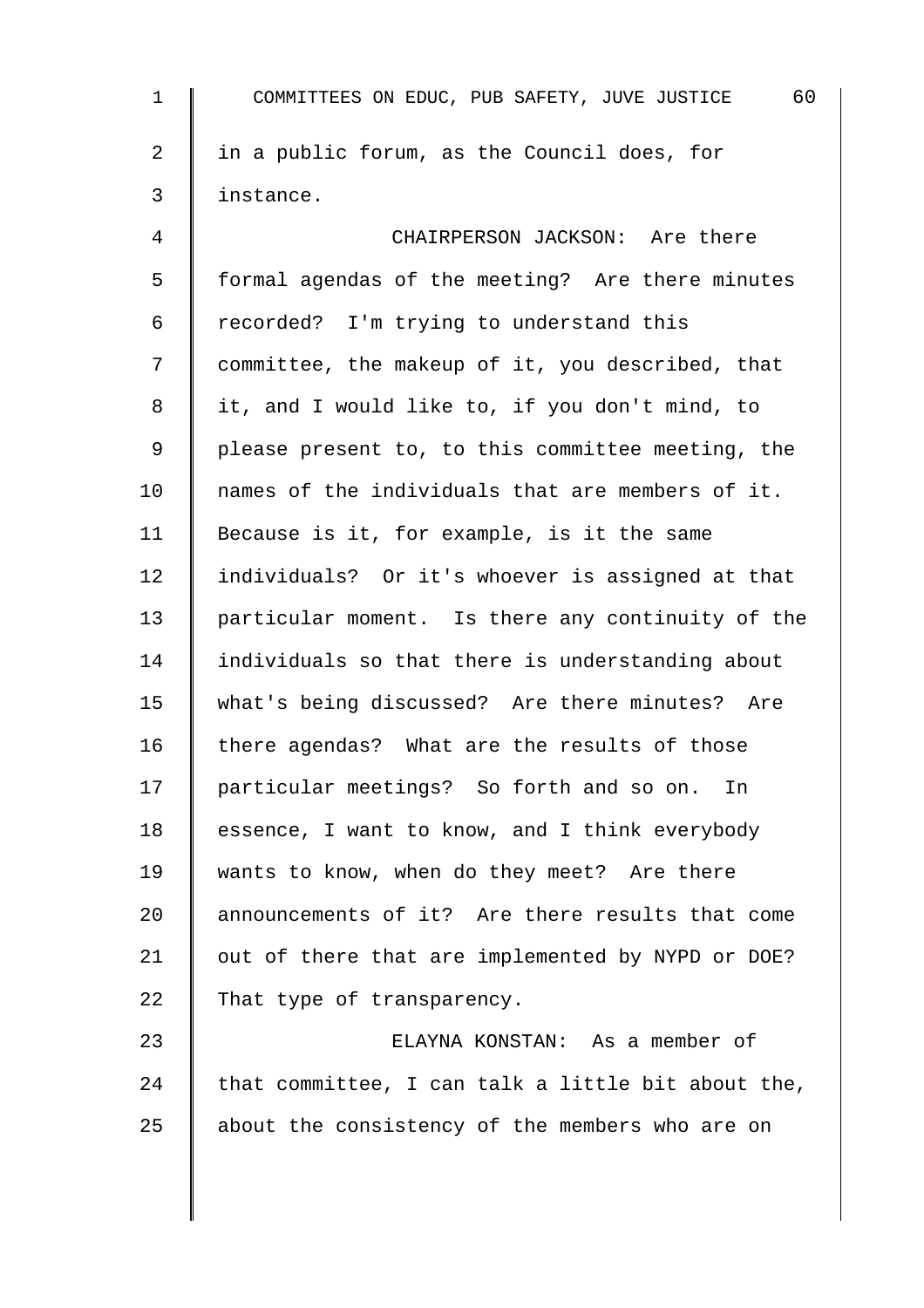| $\mathbf 1$ | COMMITTEES ON EDUC, PUB SAFETY, JUVE JUSTICE 61    |
|-------------|----------------------------------------------------|
| 2           | that committee. We do meet every two weeks, we     |
| 3           | have agendas, it is an internal meeting, as Mike   |
| 4           | Best indicated. So there aren't public             |
| 5           | announcements about this meting. At the end of     |
| 6           | each year, there is an internal annual report from |
| 7           | this committee, which is used to then, just talk   |
| 8           | about publicly the information of, about school    |
| 9           | safety, and data that comes out annually. So, it   |
| 10          | is a regular meeting, the members of the committee |
| 11          | are consistent, and we can certainly get that, who |
| 12          | is on that committee to you.                       |
| 13          | CHAIRPERSON JACKSON: How many                      |
| 14          | people are on the committee? Three? Four?          |
| 15          | ELAYNA KONSTAN: Oh, no, it's--I                    |
| 16          | don't have the exact number--                      |
| 17          | CHAIRPERSON JACKSON:                               |
| 18          | Approximately.                                     |
| 19          | ELAYNA KONSTAN: I'm trying to go                   |
| 20          | around the table, it could be around, ten, twelve, |
| 21          | fifteen people.                                    |
| 22          | CHAIRPERSON JACKSON: And you said                  |
| 23          | you meet every two weeks.                          |
| 24          | ELAYNA KONSTAN: We meet every two                  |
| 25          | weeks, barring holidays.                           |
|             |                                                    |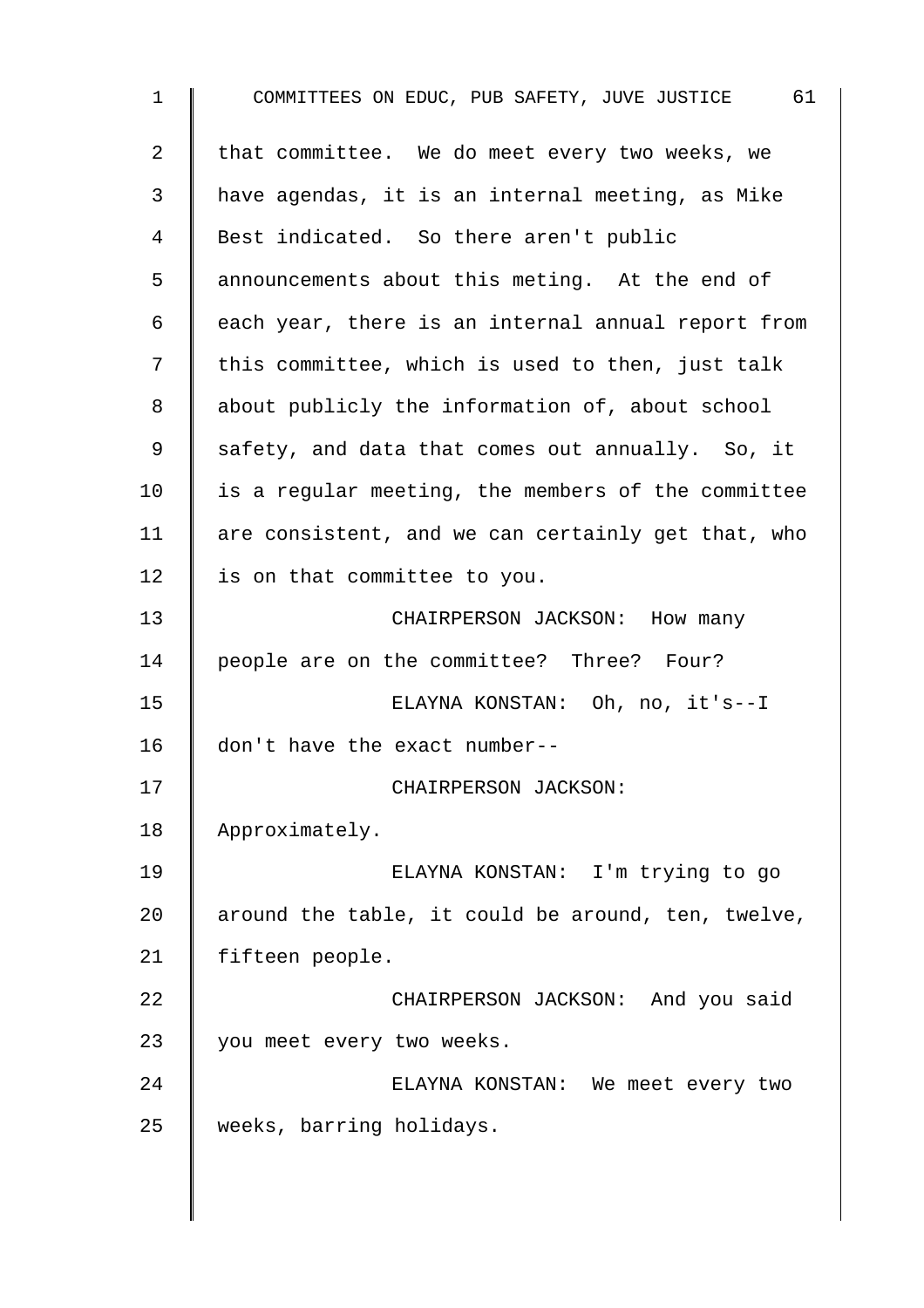| $\mathbf{1}$ | COMMITTEES ON EDUC, PUB SAFETY, JUVE JUSTICE 62   |
|--------------|---------------------------------------------------|
| 2            | CHAIRPERSON JACKSON: Is there a                   |
| 3            | specific day of the week? Is it a Tuesday or      |
| 4            | Wednesday, is it at 8:00 o'clock in the morning?  |
| 5            | ELAYNA KONSTAN: We usually try to                 |
| 6            | make them Monday, we try to make them Mondays,    |
| 7            | it's usually around 10:00 or 11:00. If there's a  |
| 8            | holiday, we try to make up that time. We think    |
| 9            | that that consistency is important, so that we    |
| 10           | continue to look at crime data trends, and look   |
| 11           | at, at how we can collectively support school who |
| 12           | may have, who may be showing different patterns.  |
| 13           | CHAIRPERSON JACKSON: And on an                    |
| 14           | average, how long do the meetings last? I mean,   |
| 15           | not 15 minutes.                                   |
| 16           | ELAYNA KONSTAN: About an hour-and-                |
| 17           | a-half to two hours.                              |
| 18           | CHAIRPERSON JACKSON: Okay. Okay.                  |
| 19           | Okay. And is CSA the Council of Supervisors and   |
| 20           | Administrators, or United Federation of Teachers, |
| 21           | or DC37, any of the schools' unions involved?     |
| 22           | What about the local 237 of the Teamsters, are    |
| 23           | they involved in these meetings? Or is it all     |
| 24           | management aspects of DOE and NYPD?               |
| 25           | ELAYNA KONSTAN: These are the                     |
|              |                                                   |
|              |                                                   |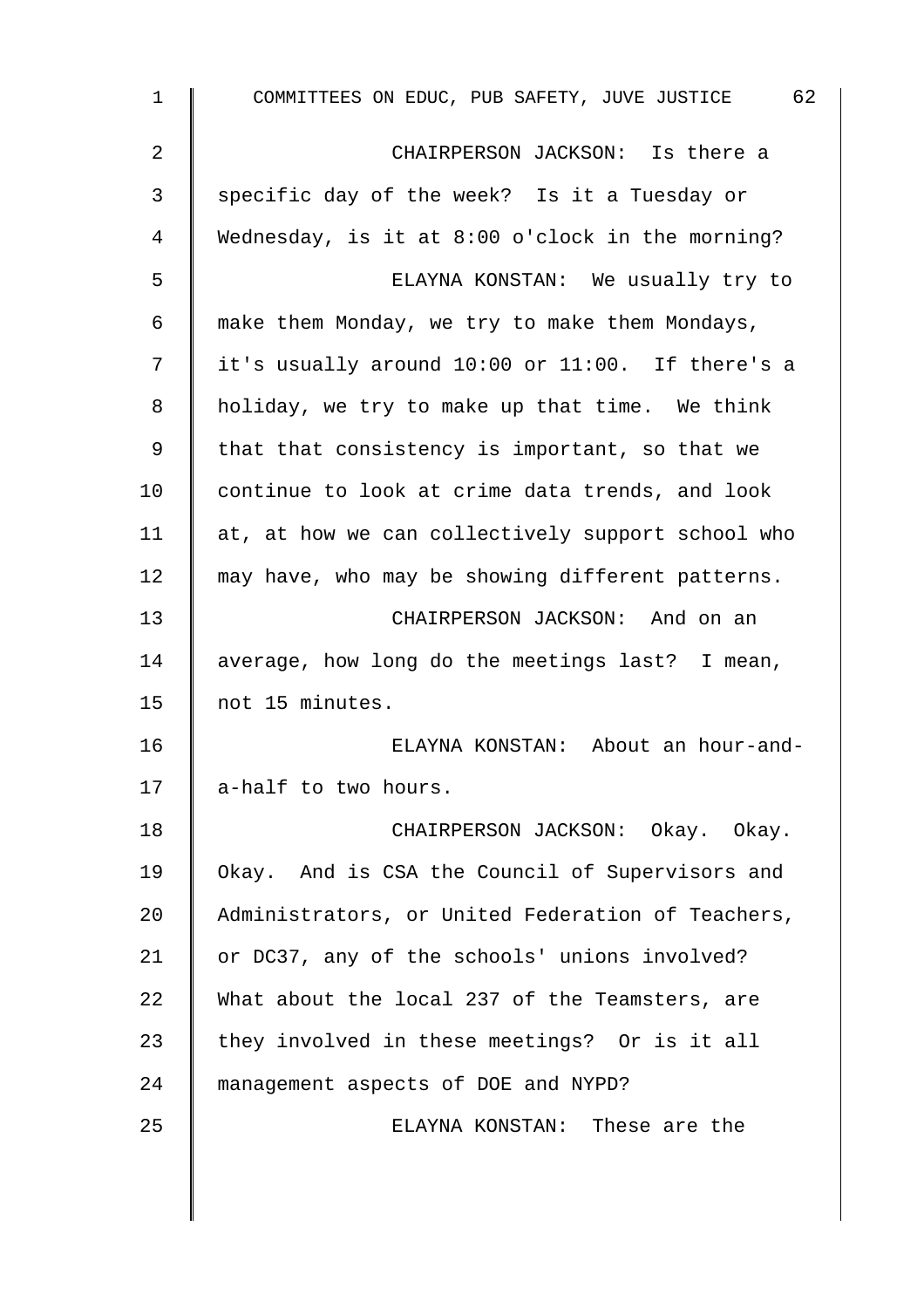| $\mathbf 1$ | 63<br>COMMITTEES ON EDUC, PUB SAFETY, JUVE JUSTICE |
|-------------|----------------------------------------------------|
| 2           | agencies that Mr. Best mentioned, the DOE,         |
| 3           | management, NYPD, NYPD School Safety Division, the |
| 4           | Mayor's Office of Criminal Justice Coordinator. I  |
| 5           | can speak for the DOE in terms of other meetings   |
| 6           | that we hold with the UFT and the CSA regarding    |
| 7           | school safety issues. And those occur on a         |
| 8           | monthly basis. But those are separate from those   |
| 9           | meetings you just, this School Safety Committee    |
| 10          | meeting, we just referred to.                      |
| 11          | CHAIRPERSON JACKSON: And you said                  |
| 12          | that those meetings, either with the, you meet     |
| 13          | with the unions on about a monthly basis, did you  |
| 14          | say?                                               |
| 15          | ELAYNA KONSTAN: Speaking for the                   |
| 16          | DOE, yes, we do.                                   |
| 17          | CHAIRPERSON JACKSON: And is that a                 |
| 18          | collective meeting with the various unions, or is  |
| 19          | it individualized union meetings?                  |
| 20          | ELAYNA KONSTAN: It's individual.                   |
| 21          | CHAIRPERSON JACKSON: And that's an                 |
| 22          | ongoing or as per request of either party?         |
| 23          | ELAYNA KONSTAN: We try to make it                  |
| 24          | every month.                                       |
| 25          | CHAIRPERSON JACKSON: Okay. And                     |
|             |                                                    |
|             |                                                    |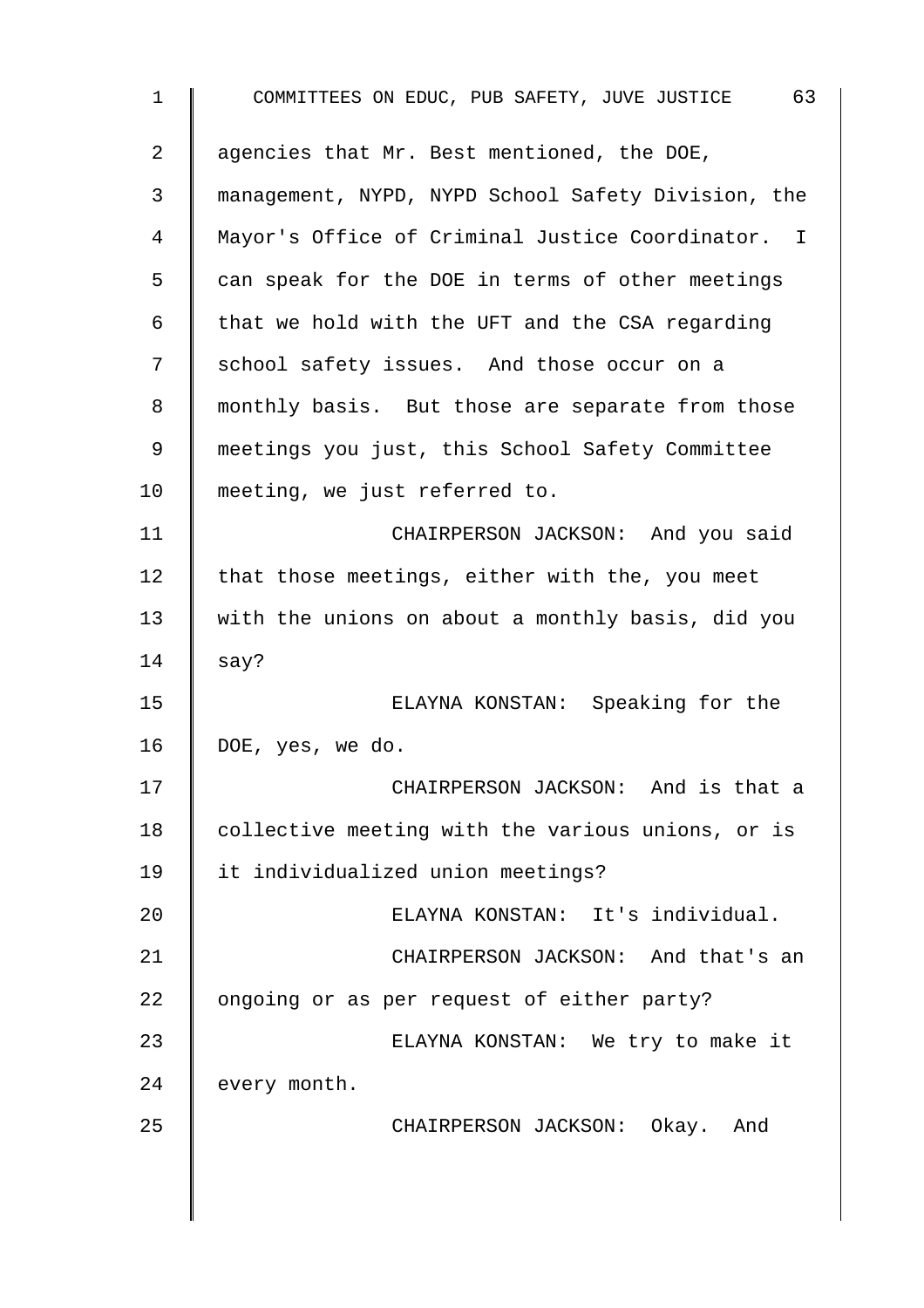| 1  | COMMITTEES ON EDUC, PUB SAFETY, JUVE JUSTICE 64    |
|----|----------------------------------------------------|
| 2  | one of the things in the MOU of 1998 basically     |
| 3  | says that, that the 1988 memo grants that the      |
| 4  | joint committee the authority to resolve disputes  |
| 5  | between the principal and NYPD personnel regarding |
| 6  | school safety matters. Is that addressed at all    |
| 7  | by, at any aspect of this particular body?         |
| 8  | JAMES SECRETO: Yeah, Chief Secreto                 |
| 9  | here.                                              |
| 10 | CHAIRPERSON JACKSON: Sure, Chief.                  |
| 11 | JAMES SECRETO: We, we do touch on                  |
| 12 | that, but they're not, the principals' union is    |
| 13 | not in attendance at that meeting. But I do        |
| 14 | personally meet with the CSA board once a month.   |
| 15 | And that--going back to the, the hearings of two   |
| 16 | years ago, that's really something that came out   |
| 17 | of those hearings. We forged a relationship in     |
| 18 | the aftermath of the Council hearings, and we've   |
| 19 | been meeting once a month since that last set of   |
| 20 | hearings.                                          |
| 21 | CHAIRPERSON JACKSON: And that once                 |
| 22 | a month meeting, is that a normal scheduled        |
| 23 | meeting, and like do you meet on a certain--?      |
| 24 | JAMES SECRETO: Well, it's                          |
| 25 | flexible, if, you know, if--I believe we're        |
|    |                                                    |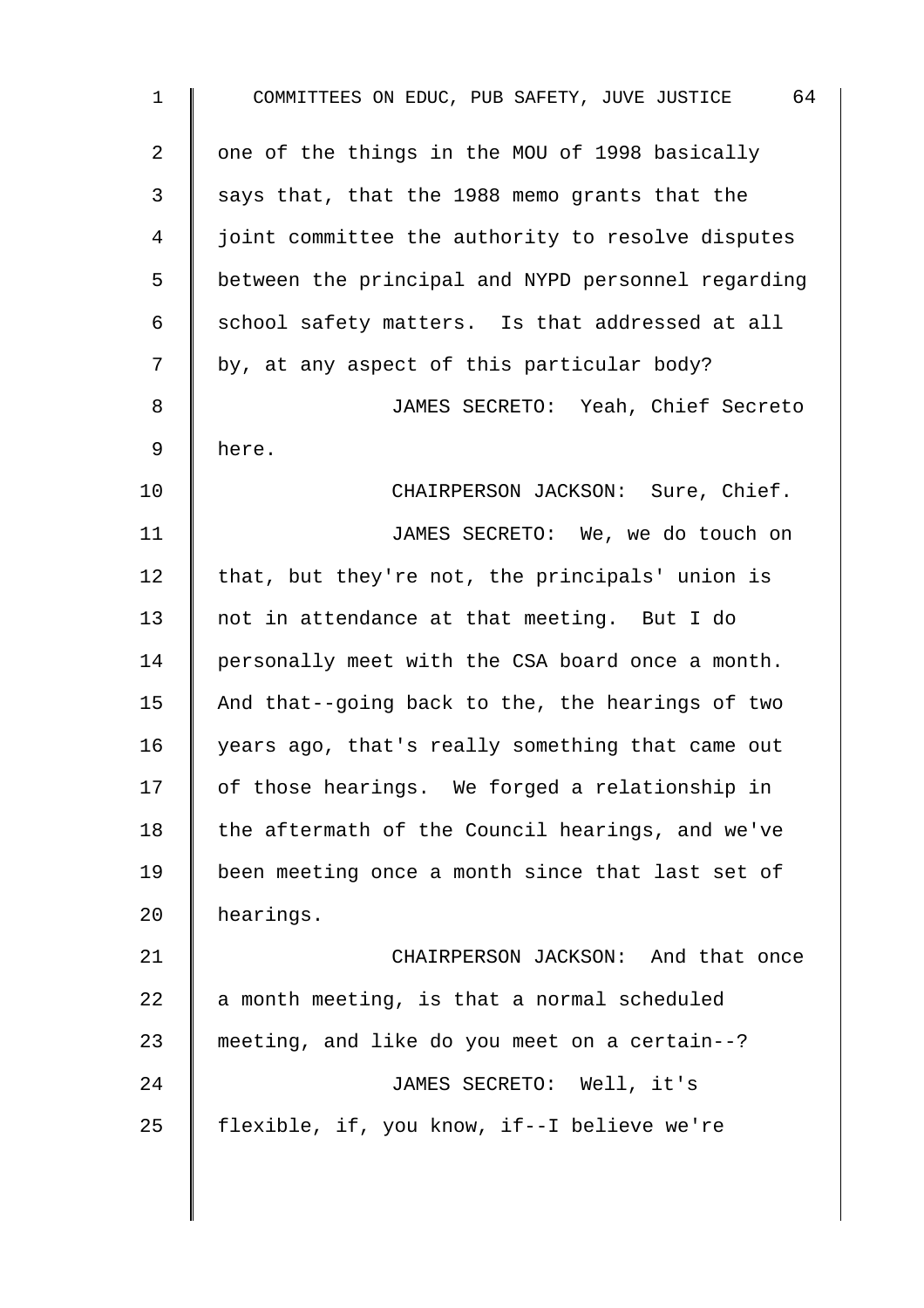| $\mathbf 1$    | 65<br>COMMITTEES ON EDUC, PUB SAFETY, JUVE JUSTICE |
|----------------|----------------------------------------------------|
| $\overline{a}$ | meeting Thursday. But, you know, we usually meet   |
| 3              | at least once a month, and we've also taken our    |
| 4              | show on the road, so to speak. We've gone to       |
| 5              | different boroughs, addressing various districts   |
| 6              | of principals to kind of answer any concerns that  |
| 7              | they've had. And if there is a complaint against   |
| 8              | an agent, we've also described a mechanism that    |
| 9              | they have to make that complaint, and we've been   |
| 10             | very responsive to addressing those concerns.      |
| 11             | CHAIRPERSON JACKSON: Based on the                  |
| 12             | my questioning or this particular matter,          |
| 13             | regarding the MOU of 1998 and the subsequent       |
| 14             | amendment, does NYPD and/or Department of          |
| 15             | Education feel that the MOU, knowing that the      |
| 16             | contents talks specifically about certain things,  |
| 17             | should be updated to actually reflect the reality  |
| 18             | that we're existing in today, or do you feel that  |
| 19             | this memorandum of understanding is suffice as     |
| 20             | it's so written. Because quite frankly, when I     |
| 21             | look at an MOU, I would assume that it's, it's--   |
| 22             | the implementation of it is being followed as per  |
| 23             | the written agreement. So, I'd like to hear both   |
| 24             | comments, or someone to comment on that.           |
| 25             | MICHAEL BEST: Well, I think that                   |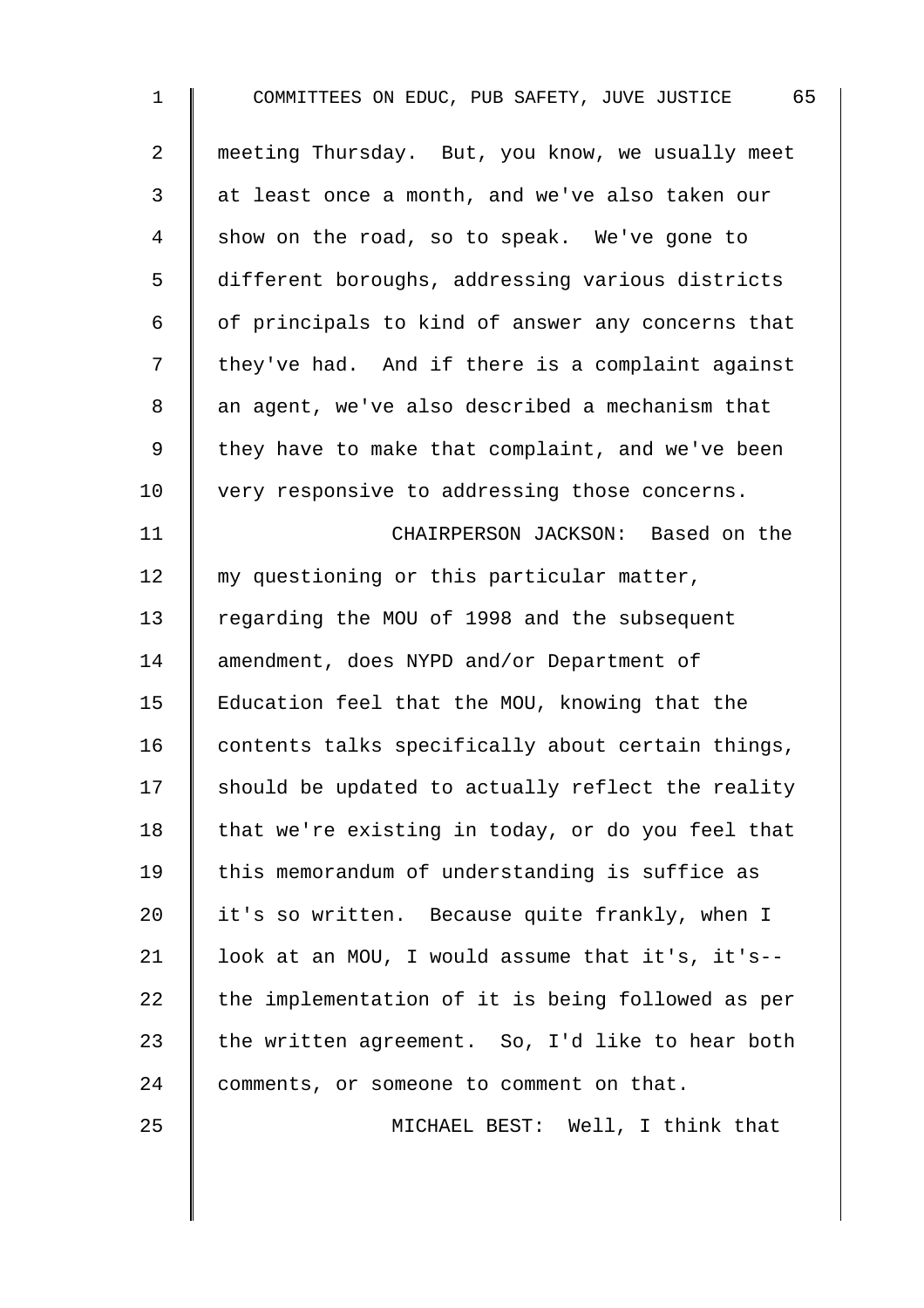| $\mathbf 1$    | 66<br>COMMITTEES ON EDUC, PUB SAFETY, JUVE JUSTICE |
|----------------|----------------------------------------------------|
| $\overline{a}$ | we believe the MOU has served the City well, both, |
| 3              | and the students of the City well. And that it's,  |
| 4              | we don't really see a great need at this point to  |
| 5              | change it. The relationship in our view, based on  |
| 6              | the statistics that both Ms. Konstan and Chief     |
| 7              | Secreto have spoken about, demonstrate, we think,  |
| 8              | a great level of success in reducing criminal      |
| 9              | incidents in the school, and the schools are far   |
| 10             | safer now as a result of the partnership we have   |
| 11             | with the, with the Police Department, so that we   |
| 12             | think that the, the way it's been working under    |
| 13             | the MOU has actually been quite good.              |
| 14             | CHAIRPERSON JACKSON: Okay, but you                 |
| 15             | know, Counsel Best that the MOU refers to a joint  |
| 16             | committee.                                         |
| 17             | MICHAEL BEST: Yes.                                 |
| 18             | CHAIRPERSON JACKSON: Is there                      |
| 19             | practically, in reality, a joint committee?        |
| 20             | MICHAEL BEST: I believe that, yes,                 |
| 21             | the joint committee, the School Safety Committee   |
| 22             | that Ms. Konstan and I were, and the Chief were    |
| 23             | talking about a few minutes ago, fulfills that     |
| 24             | need.                                              |
| 25             | CHAIRPERSON JACKSON: Is the,                       |
|                |                                                    |
|                |                                                    |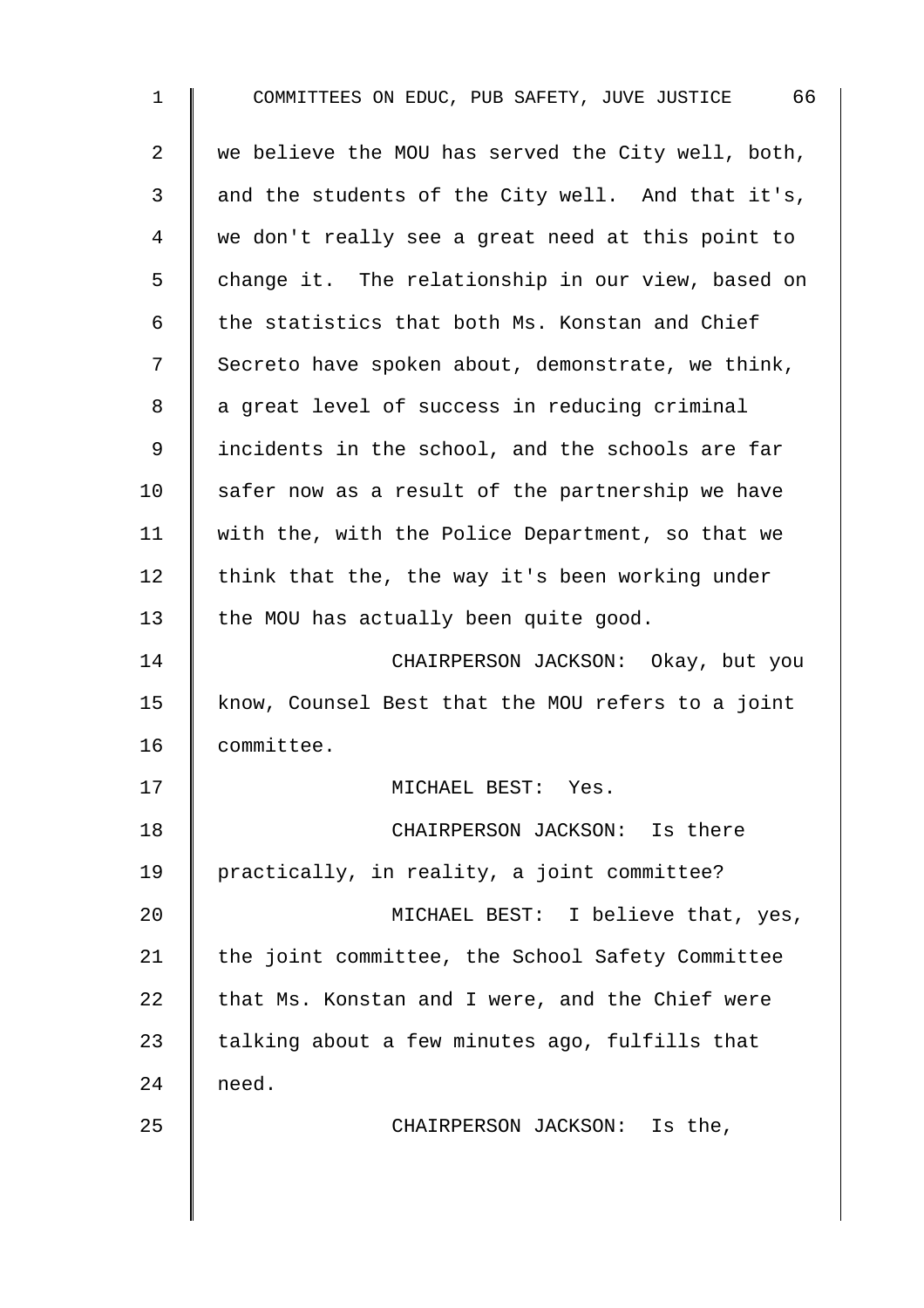| $\mathbf 1$    | 67<br>COMMITTEES ON EDUC, PUB SAFETY, JUVE JUSTICE |
|----------------|----------------------------------------------------|
| $\overline{a}$ | fulfills the need of the joint committee.          |
| 3              | MICHAEL BEST: That's correct.                      |
| 4              | CHAIRPERSON JACKSON: Let me turn                   |
| 5              | to our, my colleague who's co-chairing this        |
| 6              | meeting, Peter Vallone, Jr., for some questions.   |
| 7              | CHAIRPERSON VALLONE: I'm only                      |
| 8              | going to ask two or three, in deference to our     |
| 9              | colleagues. We've been joined by Jessica Lappin,   |
| 10             | Dan Garodnick, Comptroller-elect Liu, and some     |
| 11             | others will be coming in and out. We passed a law  |
| 12             | in 2005--first of all let me commend you all for   |
| 13             | the job you guys have been doing in our schools.   |
| 14             | As I said, I had two daughters that went,          |
| 15             | kindergarten to eighth grade, was never in fear    |
| 16             | for their safety at all, thanks to the work that   |
| 17             | all of you do. But as always, we can do better,    |
| 18             | and that's what this hearing's about. So, we       |
| 19             | passed a law in 2005, which reads, "The Department |
| 20             | of Education shall make available to the public    |
| 21             | reports about criminal and seriously disruptive    |
| 22             | behavior in schools. They shall include an         |
| 23             | annual, in this annual report, the information for |
| 24             | each school, including the total amount of major   |
| 25             | felony crime by category, the total amount of      |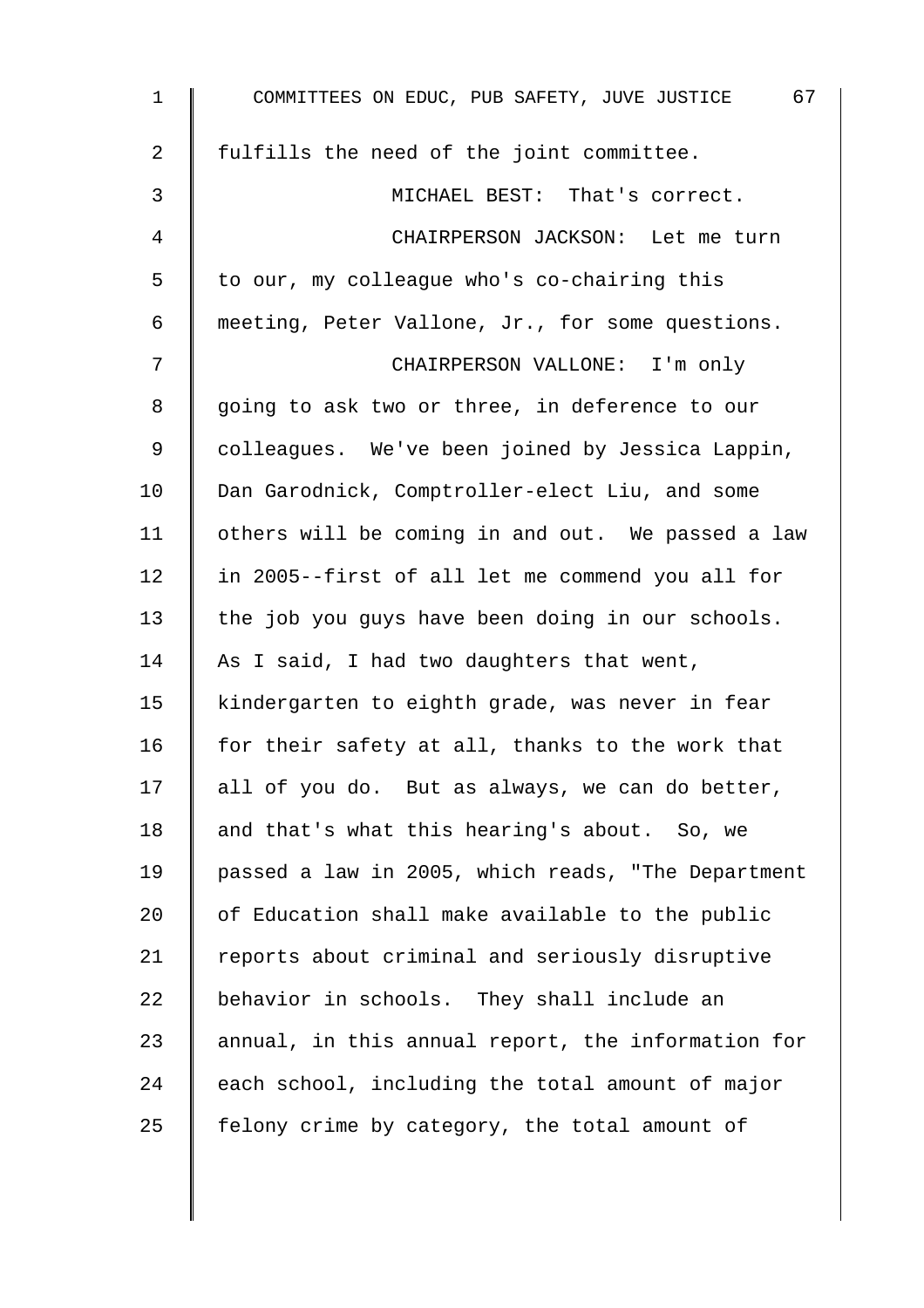| $\mathbf 1$    | COMMITTEES ON EDUC, PUB SAFETY, JUVE JUSTICE 68    |
|----------------|----------------------------------------------------|
| $\overline{a}$ | other crime, and the total amount of non-criminal  |
| $\mathfrak{Z}$ | incidents. DOE shall make this report available    |
| $\overline{4}$ | on its website, and on the school report cards for |
| 5              | each school that it operates. The report shall be  |
| 6              | available on paper form at all schools and all     |
| 7              | district and regional offices, provided to the     |
| 8              | public on request." How has the DOE been           |
| $\mathsf 9$    | complying with that law that we passed here in     |
| 10             | 2005?                                              |
| 11             | ELAYNA KONSTAN: So we do make                      |
| 12             | public on our website, the criminal incidents that |
| 13             | happen in our schools, but it's by building,       |
| 14             | because the way in which the data we receive from  |
| 15             | NPYD is by building. So, if a school is the only   |
| 16             | school in that building, that school's crime data  |
| 17             | would be representative of that school. But if a   |
| 18             | school, if it's a campus, and there is more than   |
| 19             | one school on that building--                      |
| 20             | CHAIRPERSON VALLONE: That's fine,                  |
| 21             | that's fine. Move on, though, so it's school or    |
| 22             | building, which the law contemplates, continue.    |
| 23             | ELAYNA KONSTAN: Right.                             |
| 24             | CHAIRPERSON VALLONE: Well, let me,                 |
| 25             | let me stop there. On the website, when it did     |
|                |                                                    |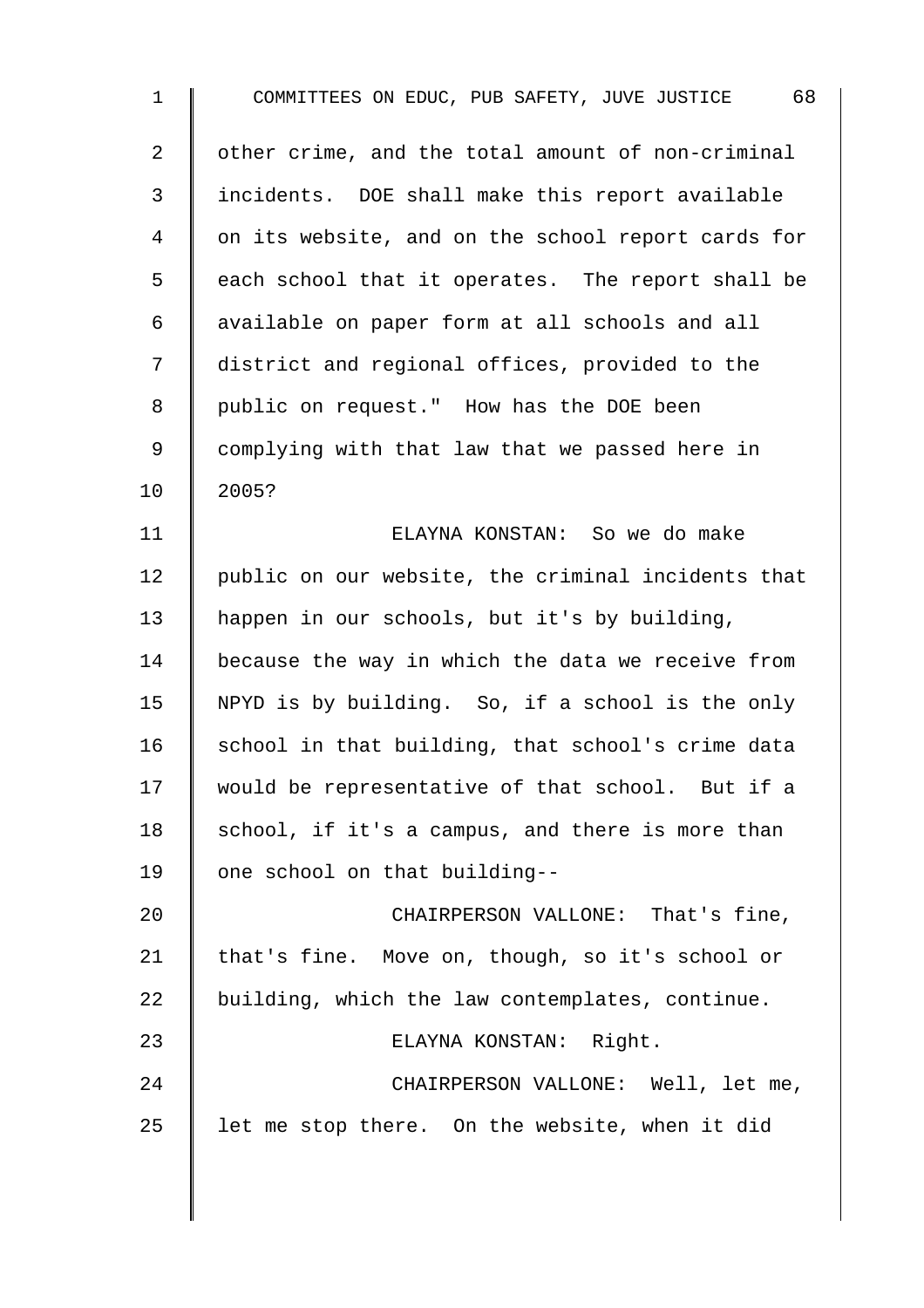| 1  | 69<br>COMMITTEES ON EDUC, PUB SAFETY, JUVE JUSTICE |
|----|----------------------------------------------------|
| 2  | exist, you did not break it down by any of these   |
| 3  | categories, it was total amount of crime by school |
| 4  | or building. In fact, today when we searched, it   |
| 5  | did not exist, there was no link from the DOE      |
| 6  | website to this information. So, number one, it    |
| 7  | didn't provide the information that the law        |
| 8  | requests, and number two it no longer exists, so   |
| 9  | please address that.                               |
| 10 | ELAYNA KONSTAN: I'm sorry you                      |
| 11 | couldn't find the link, I have the link here for   |
| 12 | you, which I can share now, or share with you      |
| 13 | later.                                             |
| 14 | CHAIRPERSON VALLONE: Is it on the                  |
| 15 | DOE website?                                       |
| 16 | ELAYNA KONSTAN: Yeah, yeah. It                     |
| 17 | is.                                                |
| 18 | CHAIRPERSON VALLONE: Well, my well                 |
| 19 | trained staff couldn't find it, so--               |
| 20 | ELAYNA KONSTAN: So, so I'll give                   |
| 21 | this to you later or say it now?                   |
| 22 | CHAIRPERSON VALLONE: No, let me,                   |
| 23 | let me hear it now, thanks.                        |
| 24 | ELAYNA KONSTAN: Okay, so it's                      |
| 25 | http//schools.nyc.gov/ourschools/schoolsafety.htm. |
|    |                                                    |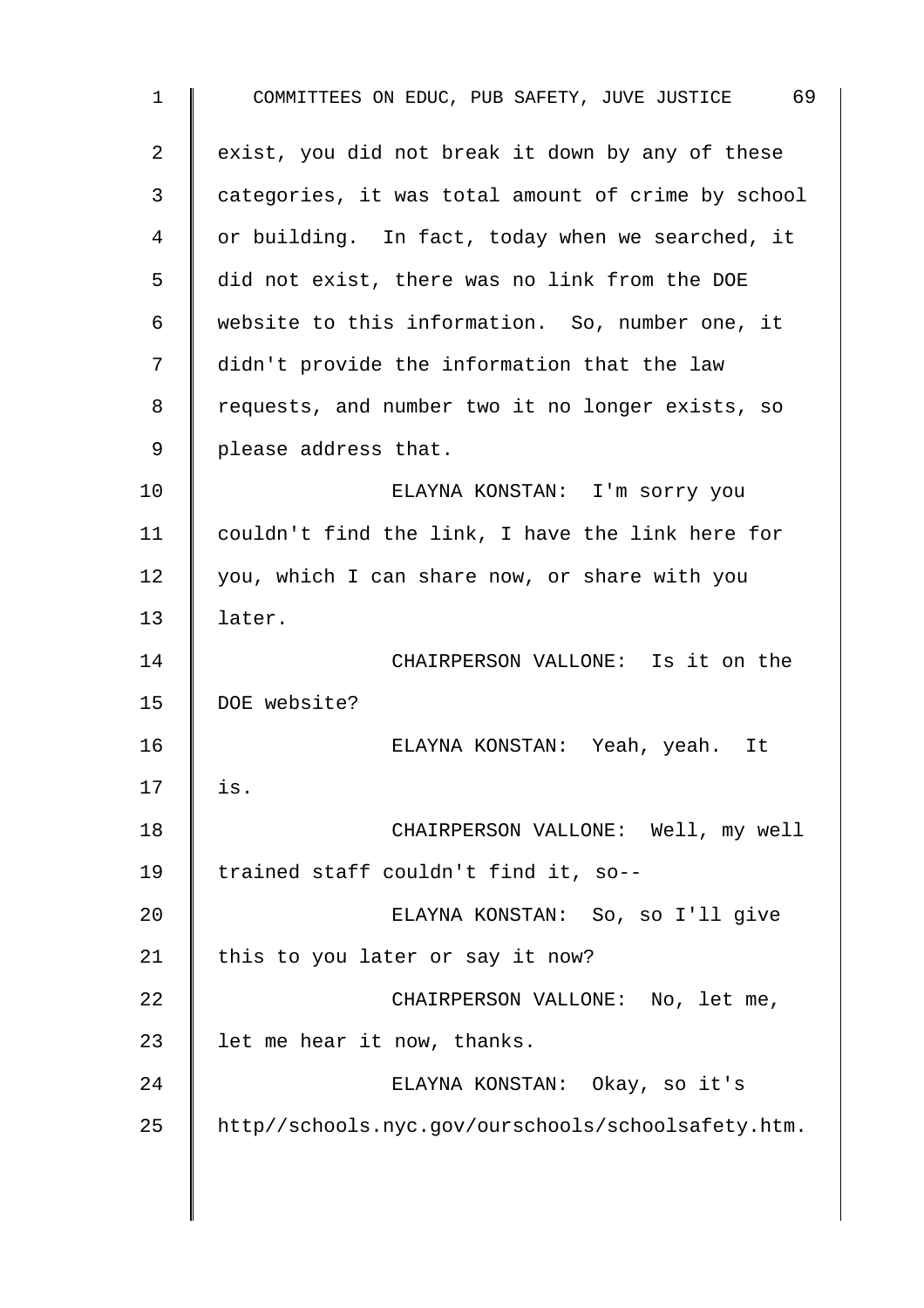| 1  | 70<br>COMMITTEES ON EDUC, PUB SAFETY, JUVE JUSTICE  |
|----|-----------------------------------------------------|
| 2  | I'll also share with you after.                     |
| 3  | CHAIRPERSON VALLONE: Would you                      |
| 4  | actually know where that is on the website?         |
| 5  | ELAYNA KONSTAN: Somebody gave that                  |
| 6  | to me. [laughs]                                     |
| 7  | CHAIRPERSON VALLONE: Okay, right.                   |
| 8  | ELAYNA KONSTAN: So that I could                     |
| 9  | cite it here for you.                               |
| 10 | CHAIRPERSON VALLONE: Alright. How                   |
| 11 | do you get from the home page to "ourschools"?      |
| 12 | ELAYNA KONSTAN: I'll have to get                    |
| 13 | that to you, 'cause I don't have that off the top   |
| 14 | of my head.                                         |
| 15 | CHAIRPERSON VALLONE: Okay, well,                    |
| 16 | if it does exist, it's very, very difficult to      |
| 17 | find. So other than putting that information, not   |
| 18 | broken down as required by law, on the website,     |
| 19 | which is very difficult to find, how else have you  |
| 20 | been complying with the law that exists?            |
| 21 | ELAYNA KONSTAN: We also, in                         |
| 22 | addition to publicizing school crime, we also send  |
| 23 | to the New York State's State Education Department  |
| 24 | every year the violence and disruptive incidents,   |
| 25 | which Chair, which Speaker Quinn mentioned.<br>That |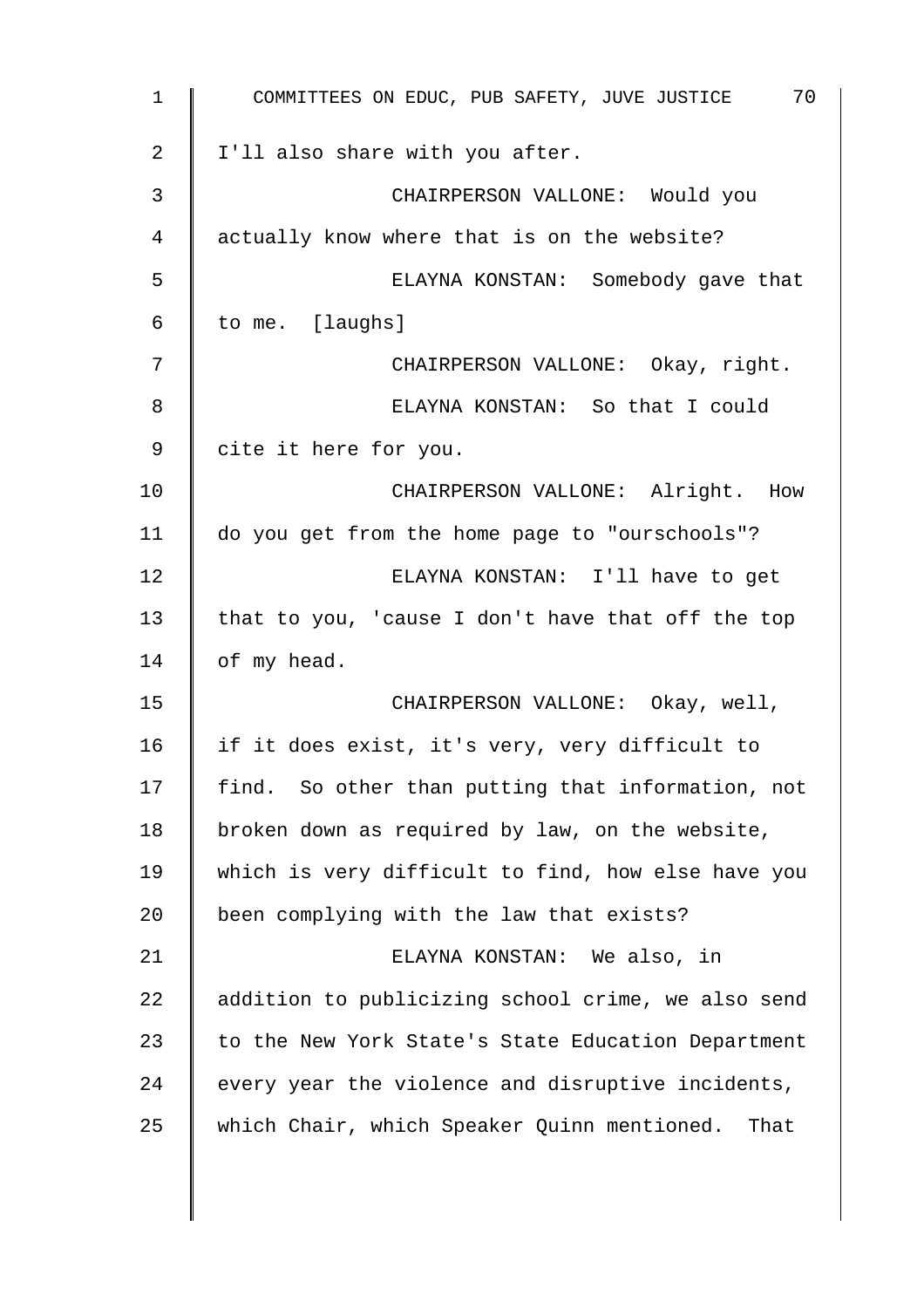| 71<br>COMMITTEES ON EDUC, PUB SAFETY, JUVE JUSTICE |
|----------------------------------------------------|
| is on the SED website, and that is by school buil- |
| -that is by school, not by school building, so     |
| that's by school, because that involves the        |
| incident data not crime data, so that is also      |
| public on the SED website. We also put statistics  |
| about our suspensions on our annual school report  |
| card, and there's lost of other data about         |
| schools, in terms of their quality review and      |
| their progress report that's also on our website.  |
| CHAIRPERSON VALLONE: Have you put                  |
| down anywhere the information required by this law |
| in one location? Does it exist on your website?    |
| Well, no. Does it exist on the school report       |
| card? Does it exist on, in paper form somewhere    |
| that the public can request it, as required by     |
| this law?                                          |
| ELAYNA KONSTAN: I hear the                         |
| concern, and perhaps we could work with the        |
| Council on figuring out ways to make those links   |
| more accessible and to link to other places to     |
| make it easier for the public to find it.          |
| CHAIRPERSON VALLONE: Okay. That                    |
| is important, because this law also requires       |
| reporting, and if we pass it and don't get         |
|                                                    |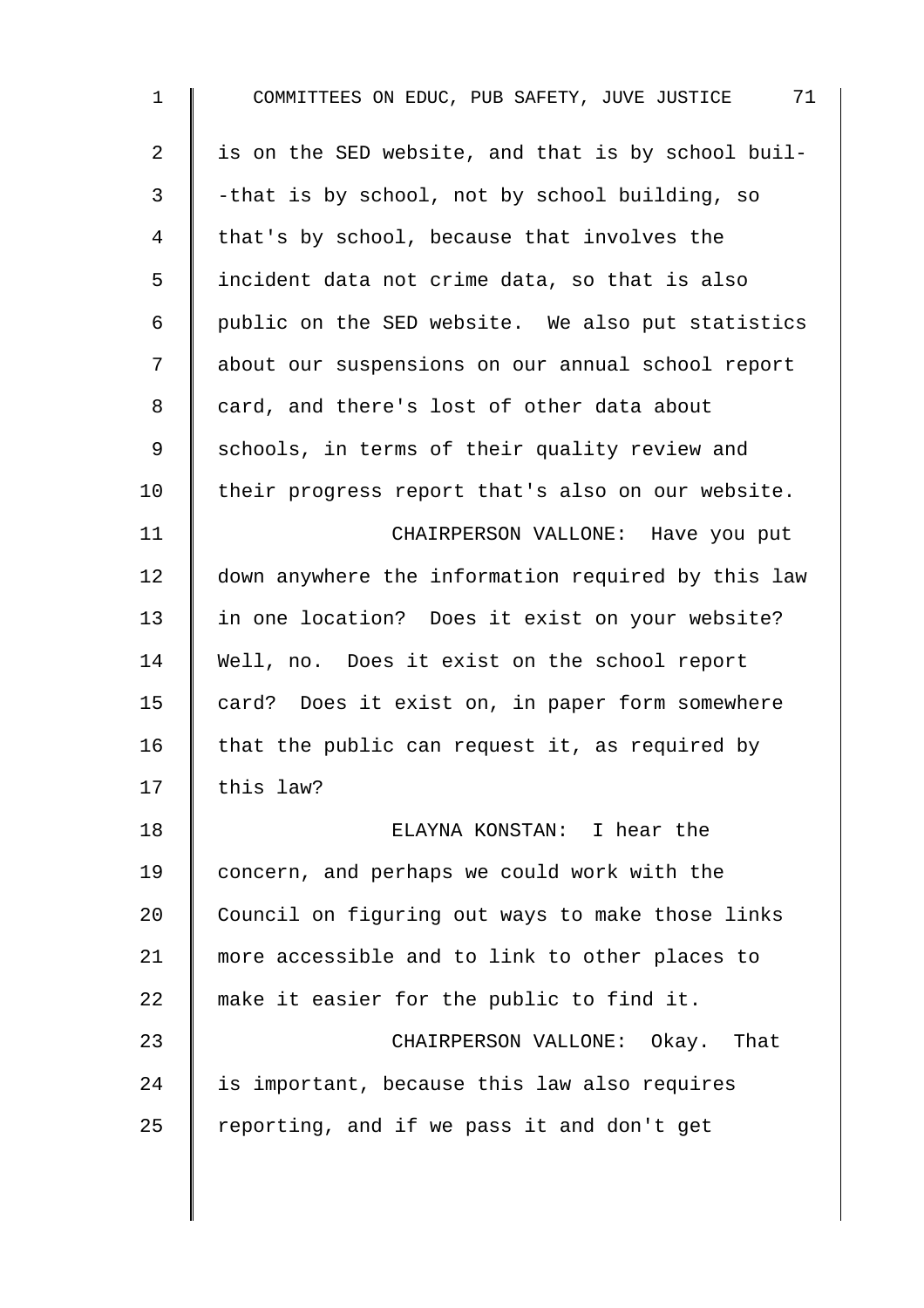1 COMMITTEES ON EDUC, PUB SAFETY, JUVE JUSTICE 72 2 compliance, we haven't really made much progress,  $3 \parallel$  so that's why I'm harping on that. Plus this is a 4 | very good law we passed, and it was for parents. 5 Before we passed the law, you could get 6 information regarding the racial breakdown of who 7 | eats what lunches at the schools, as a parent, but 8 || not the amount of crime in school, and still it's 9 | very, very difficult to find. And that's an 10 important, that's important information for 11 | parents to have. The Police Department, you 12 | brought up some legitimate concerns. We would 13  $\parallel$  love to have heard them before today, but they 14 were legitimate regarding manpower, which always, 15 it always takes manpower when it comes to giving 16 I us more information. However, much of the 17 Information that we're requesting is already 18 | compiled by, in the report that you give to the 19 State, or that the DOE gives to the State, but 20  $\parallel$  they get that information from you. So, does your 21 manpower estimate take that into consideration?  $22$  Why would it take so much more effort to get that 23 | information to us, when most of it is already 24  $\parallel$  given to the State?

25 MICHAEL BEST: I think we didn't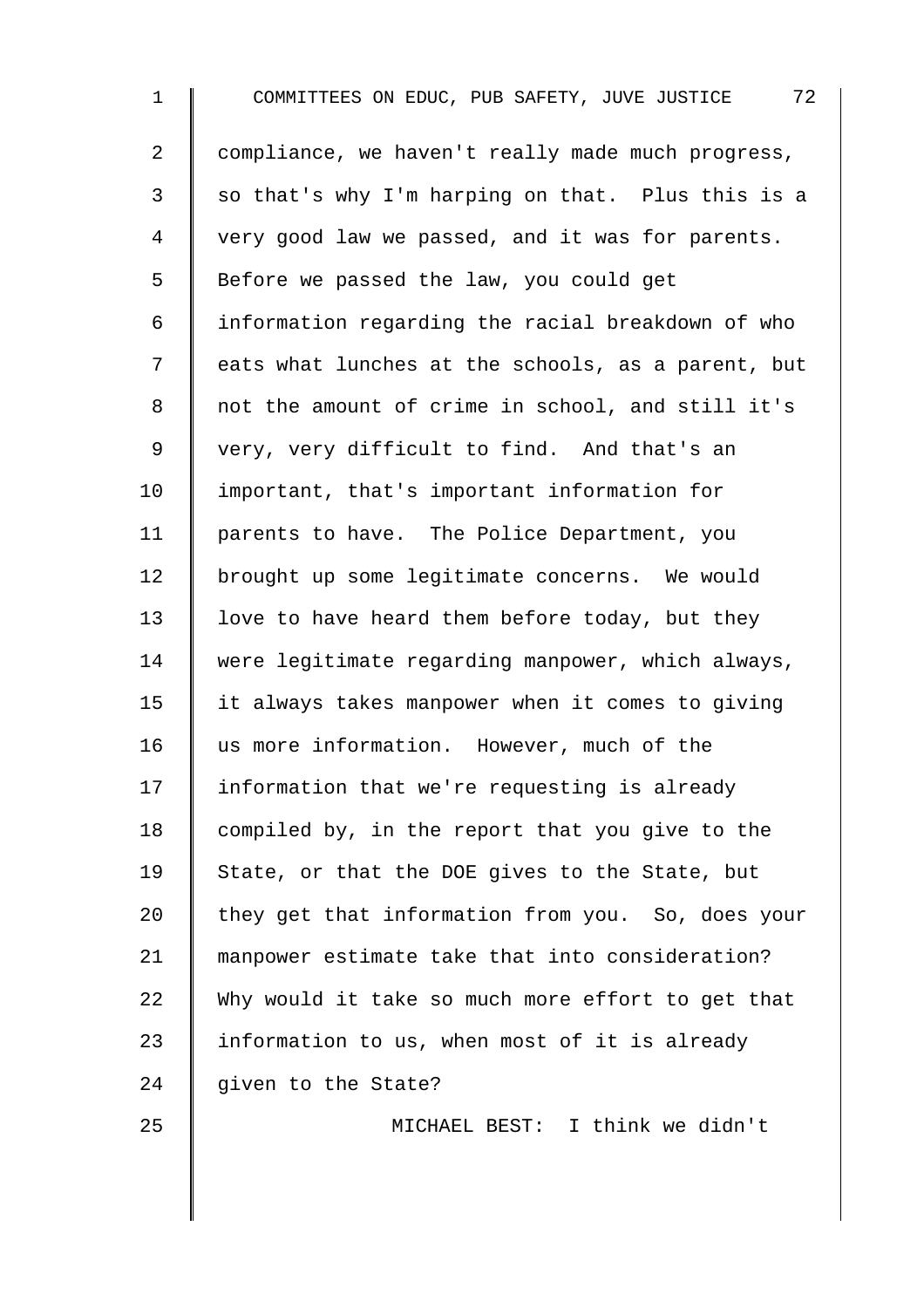1 COMMITTEES ON EDUC, PUB SAFETY, JUVE JUSTICE 73 2 make a distinction between the information that 3 we're providing regarding crime in the schools 4 and, and what is contemplated underneath the Intro 5 | today. The Intro today, as we, as Chief Secreto 6 brought up in the, in the, his opening remarks, 7 | really calls into, or does--demands the creation 8 | of what is essentially an analog to the Civilian 9 Complaint Review Board, inside the New York City 10 | Police Department's existing information systems. 11  $\parallel$  So, I would like to just draw the distinction 12  $\parallel$  between the crime data, which is one element, 13 which we do share reqularly, frequently, and 14 consistently with our colleagues in the DOE, and 15  $\parallel$  the information that's in 816-A. 816-A really 16 drives down to a, a degree of specificity on CCRB 17  $\parallel$  type complaints--the force, abuse of authority, 18 discourtesy and offensive language complaints. 19 Back in 1993, when the CCRB was divested from the 20 New York City Police Department and created its 21 | own entity, they took those reporting systems with 22  $\parallel$  them, and it's not the way we currently capture 23  $\parallel$  the information in our recording systems. 24 CHAIRPERSON VALLONE: I have not 25 doubt about that. And we've had problems with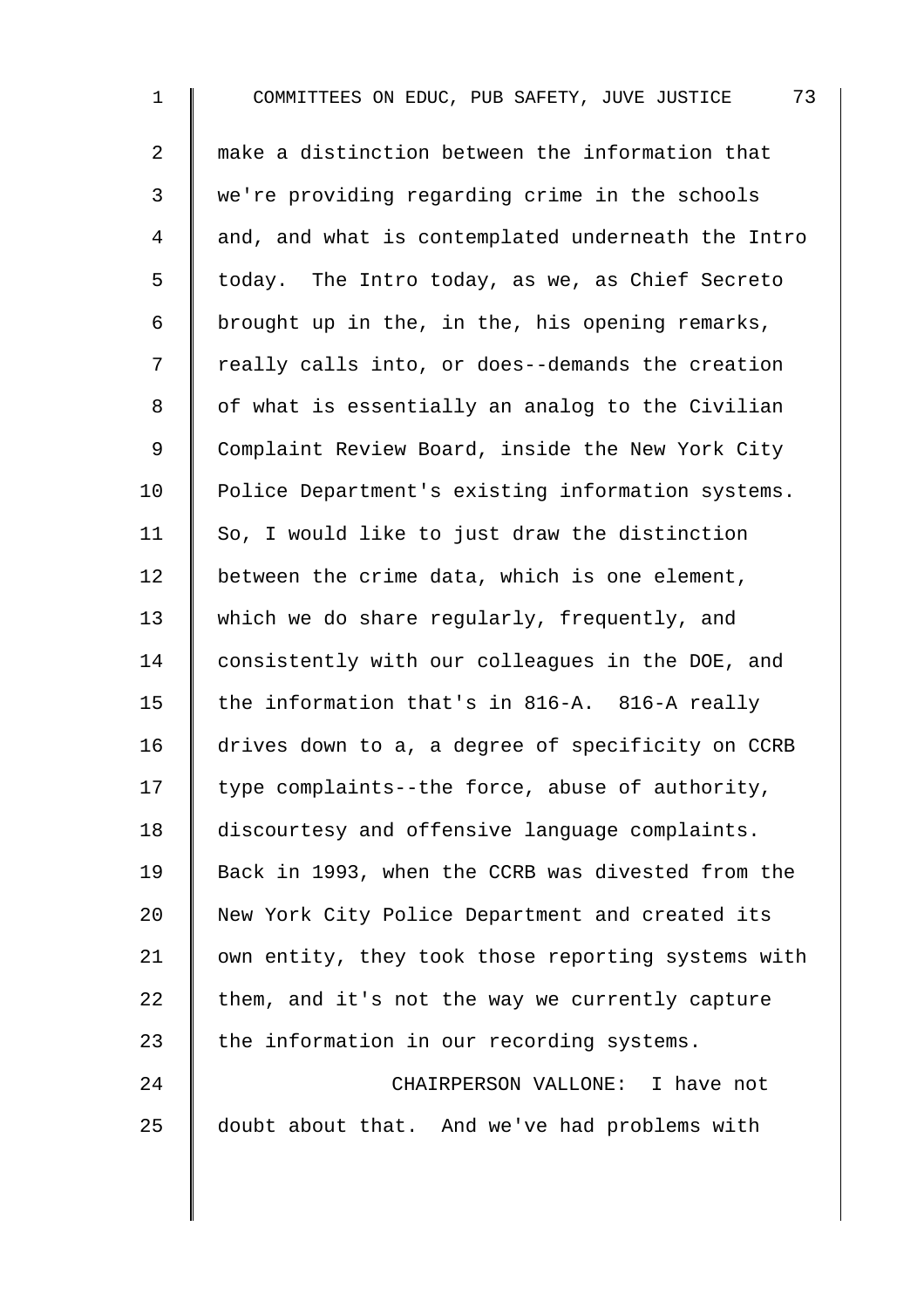1 COMMITTEES ON EDUC, PUB SAFETY, JUVE JUSTICE 74 2  $\parallel$  that before, the fact that you don't capture the 3 I information as well as we think you should. The 4 information you give to Albany, while it may be  $5 \parallel$  just crimes, the complaint reports, or the reports 6  $\parallel$  that are filled out on each one of these crimes, 7 | contain most of the information that we're looking 8 for. But it's not captured anywhere, just sits on 9 | that report some place. So yes, you do have to go  $10$  through it manually now, and get that information 11 | to us. But that's not the way it should be. It's 12  $\parallel$  the same situation we came up against with my 13 crime in parks bill. You guys still have to go  $14$  through all the complaint reports manually to see 15 what crime occurred in a park, because it doesn't 16  $\parallel$  get captured anywhere. So, once again we have to  $17$  | recommend that you, you know, the best police 18 department in the world, with the best technology, 19 Comstat, real time crime center, please do a 20 better job of capturing this information so it 21 won't take this much manpower to get us the  $22$  | information we need to do oversight. Last 23  $\parallel$  question, 'cause I mean, I have a thousand more, 24 but I do want to get to everyone else who's been  $25$  waiting, and plus there are a lot of people who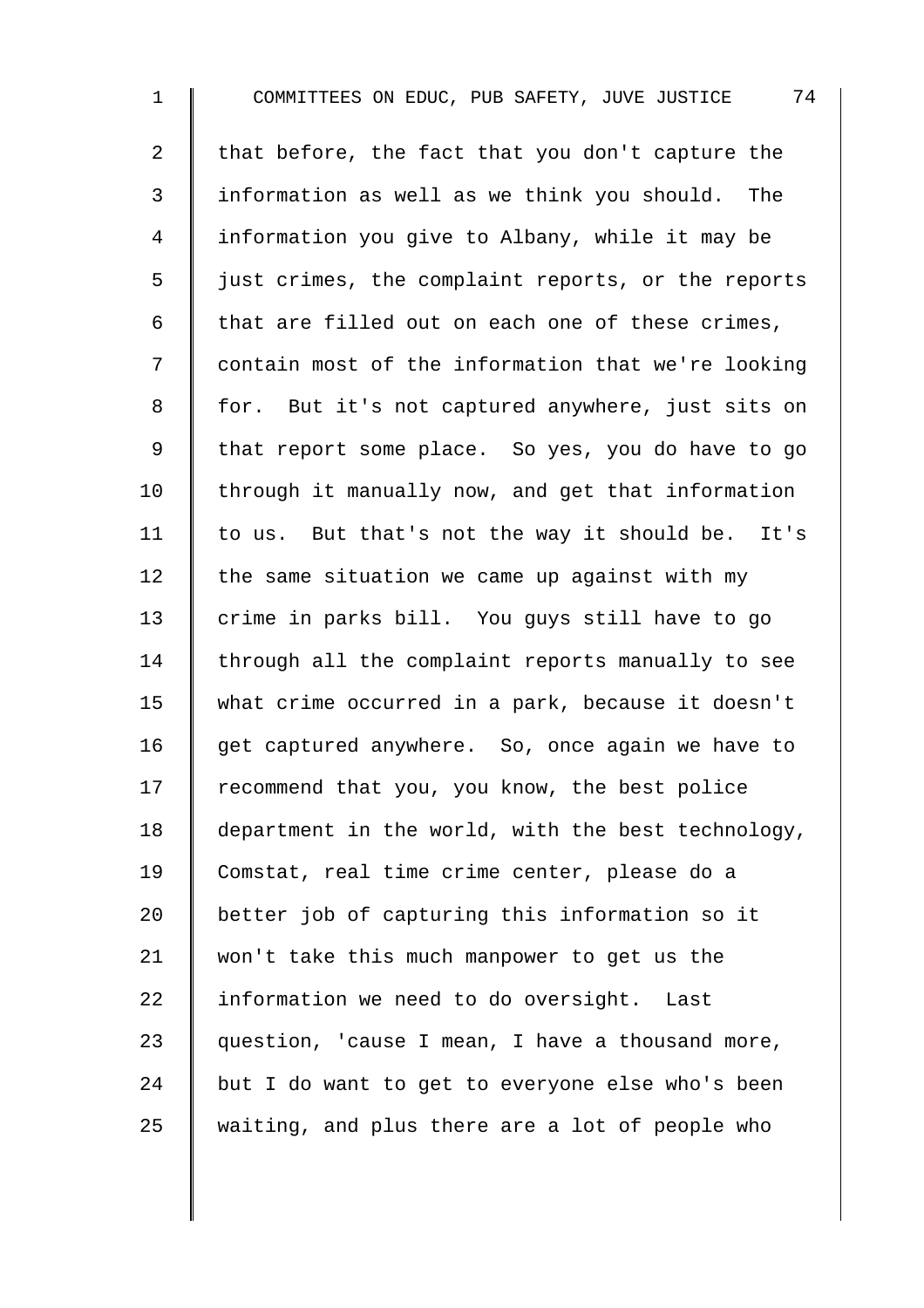1 COMMITTEES ON EDUC, PUB SAFETY, JUVE JUSTICE 75 2 | need to testify. You mentioned a few times in DOE 3 | testimony that you wanted to give out disciplinary 4 action information, in fact you have a pilot 5 | program on it by district. And we understand your  $6 \parallel$  privacy concerns. That won't do much good for the 7 | parents, and how do you, how do you analyze, how  $8 \parallel$  do you compare the privacy concerns with this, 9 When--in relation to what you give to the State? 10 | You give the State information broken down by 11 | school. And in fact, you provided information on 12  $\parallel$  crimes by school on the website at one point, and 13 maybe you still do. But you want to give this 14 Information out by district, not by school. Why 15 do you have a concern about this and not about the  $16$  criminal information, when it comes to privacy 17 concerns?

18 MICHAEL BEST: The State, I don't 19 | believe the State information, Chairman Vallone, 20 Includes demographic information that would allow 21 I identification of individual students. And the 22  $\parallel$  concern we have, and we want to work with all 23 There Committees on this, as we have been working 24 with the Committees to try to come up with 25  $\parallel$  language that will work. But we're making the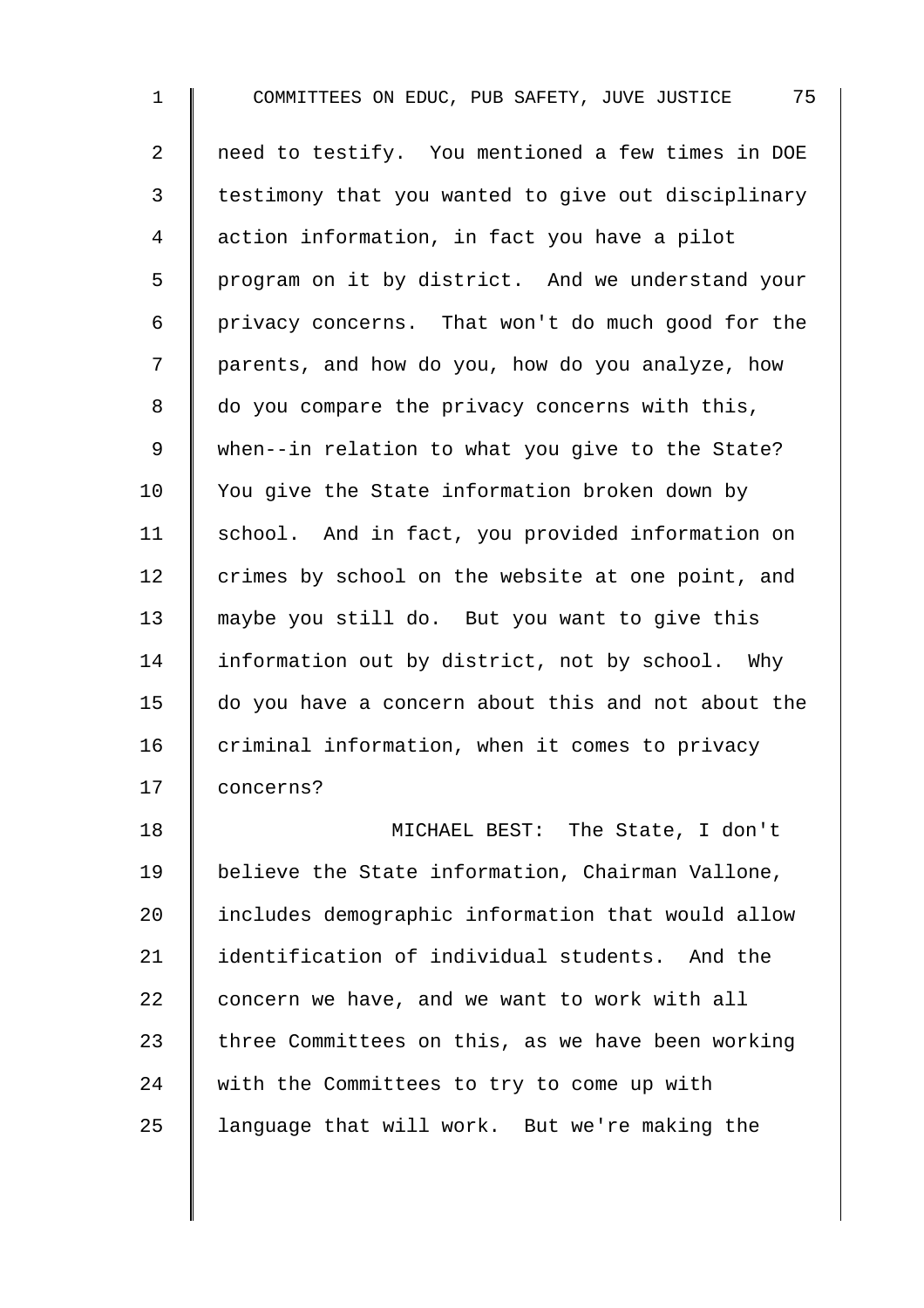1 COMMITTEES ON EDUC, PUB SAFETY, JUVE JUSTICE 76 2 Suggestion because we're very concerned about the 3 way that the federal government has changed the 4 Family and Educational Rights and Privacy Act, 5 Records Privacy Act, or FERPA. They enacted at 6 the end of last, the end of '08, new regulations 7 which expanded the privacy, the way that they 8 | consider, considered information to be 9 | identifiable, in such a way that if somebody in  $10$  | the school community could identify based on the--11 | even if there's no name, or number, the 12 demographic and other information from data, or 13 | even from separate data streams, could figure out 14 who individual kids are, their view is, and 15  $\parallel$  they've put it into binding federal regulations, 16  $\parallel$  that the, we're prohibited, school districts are 17 prohibited from disclosing it. And so we have to 18  $\parallel$  be very careful about trying to come up with a way  $19$  to provide the Committees and also the, the public 20  $\parallel$  the information that we agree would be a good idea 21  $\parallel$  to disclose, with balancing what the federal  $22$  | government is now mandating for us in terms of 23 privacy protections. So, we're, we want to work 24 with the, with all three Committees to do this, 25  $\parallel$  and we've been trying to do so, and we will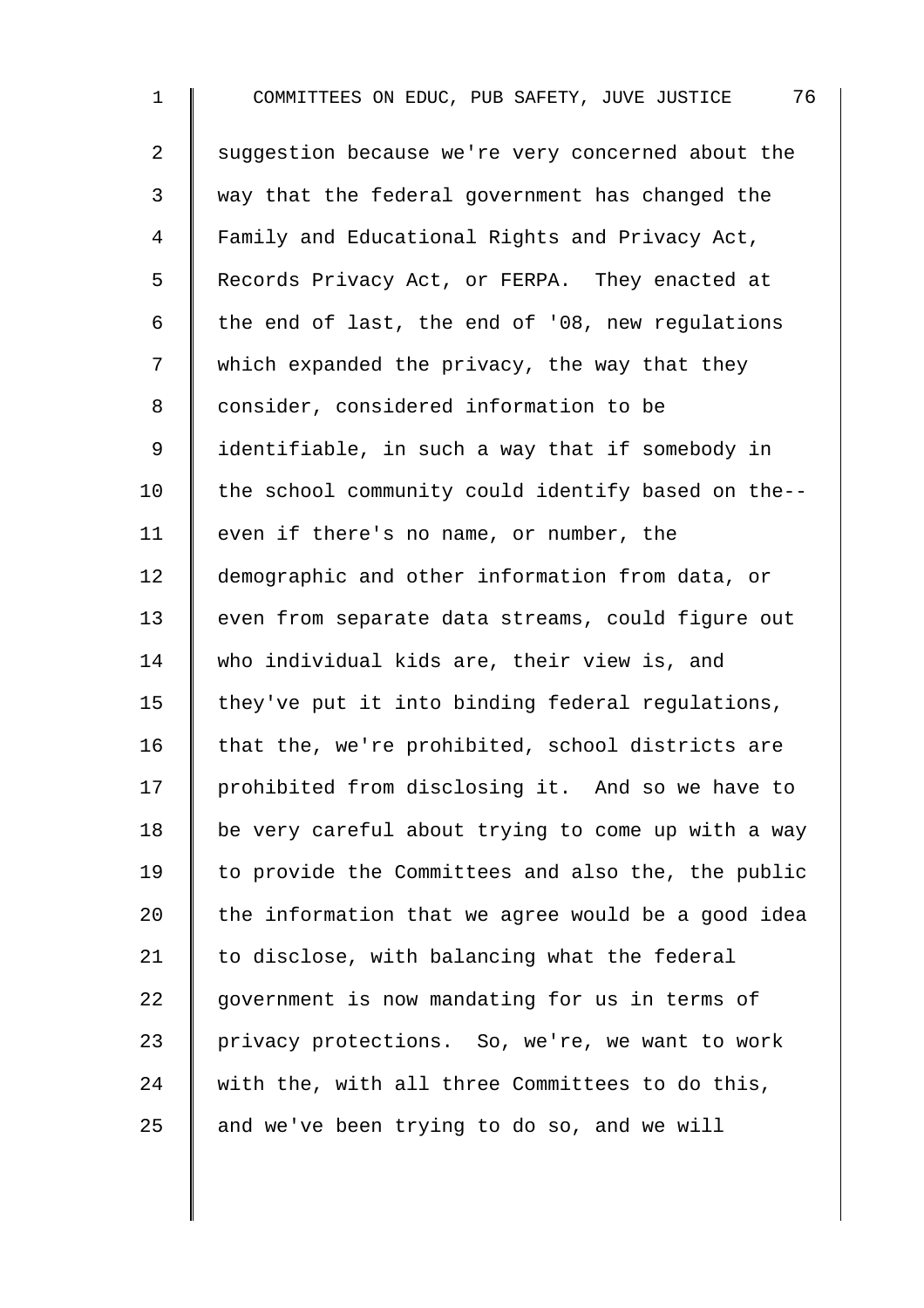| $\mathbf 1$    | 77<br>COMMITTEES ON EDUC, PUB SAFETY, JUVE JUSTICE   |
|----------------|------------------------------------------------------|
| $\overline{a}$ | continue to, but it's a serious concern for us.      |
| $\mathfrak{Z}$ | CHAIRPERSON VALLONE: I understand                    |
| 4              | you're trying to comply with the law, that the       |
| 5              | information you give to the State, though, is very   |
| 6              | specific, sometimes there's one crime with a gun     |
| 7              | in a certain school, so it's not all that            |
| 8              | difficult to determine who that person is,           |
| 9              | regarding privacy rights. But we'll work through     |
| 10             | that with you, because again the information is      |
| 11             | not just for us to do oversight, that's important,   |
| 12             | but it's for parents like myself to get that         |
| 13             | information and make informed judgments on what      |
| 14             | schools to send their kids to, and what problems     |
| 15             | exist in the schools that their kids actually are    |
| 16             | going to. So let me now, let me now turn to co-      |
| 17             | chair Sara Gonzalez for some questions.              |
| 18             | CHAIRPERSON GONZALEZ: --to--Oh.                      |
| 19             | [background noise]                                   |
| 20             | CHAIRPERSON VALLONE: John Liu,                       |
| 21             | Comptroller-elect, you can ask some questions.       |
| 22             | COUNCIL MEMBER LIU: Thank you, Mr.                   |
| 23             | Chairman, thank you, Council Member Gonzalez.<br>And |
| 24             | I want to thank our officials from the NYPD and      |
| 25             | Department of Education for joining us today at      |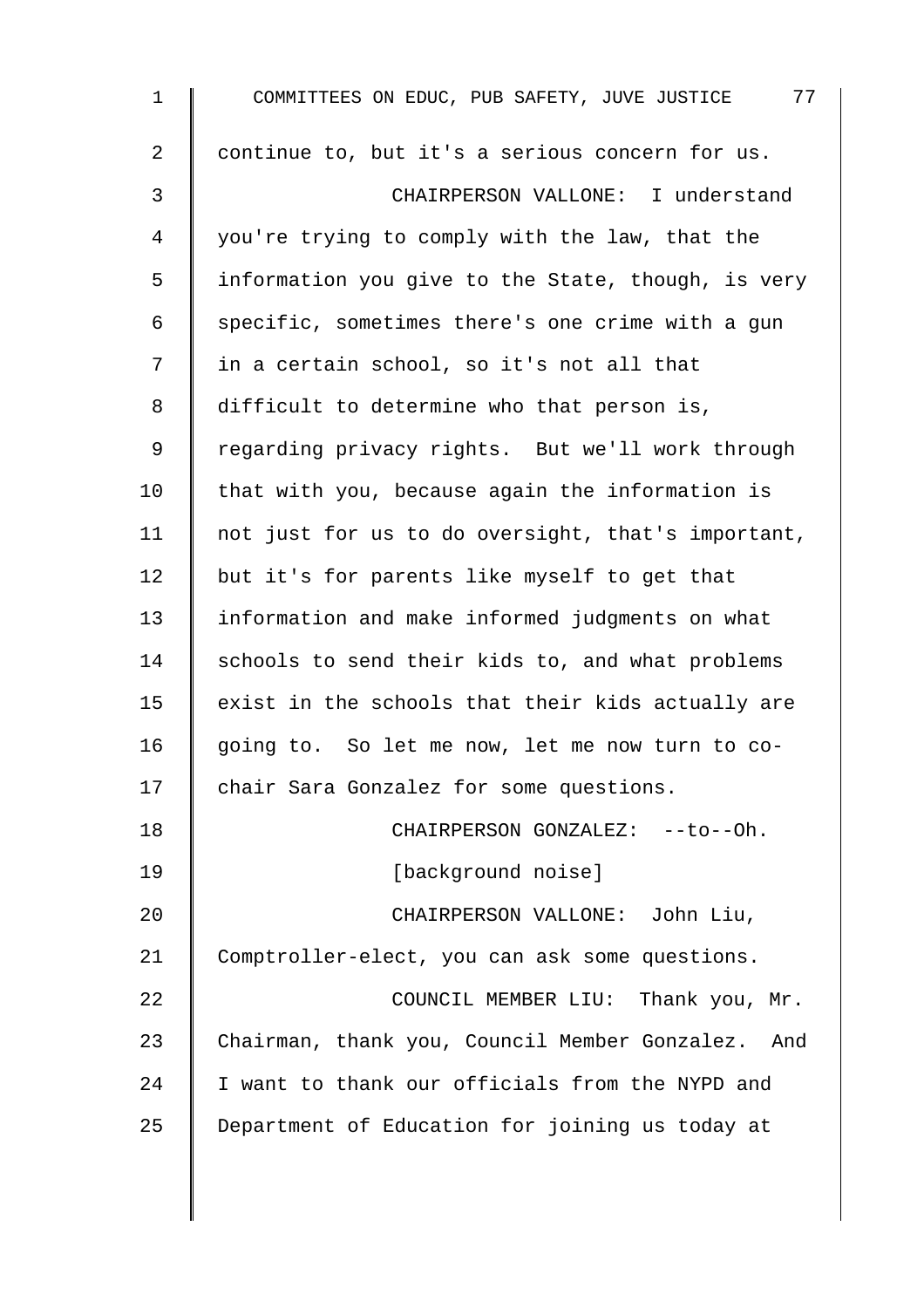1 COMMITTEES ON EDUC, PUB SAFETY, JUVE JUSTICE 78 2  $\parallel$  this important hearing. It's been a long time 3 | coming and I think over the years we have seen 4 more concern about what's happening with our  $5 \parallel$  schools, inside our schools. I do appreciate the 6 NYPD's testimony today, the statistics clearly are 7 | compelling and there's not question that the NYPD 8 a has been doing a fine job, as is expected of New 9 | York's finest. The question that I have, though,  $10$  | is not that, not whether the NYPD has been doing a 11 | good job, with officer, with uniformed officers as 12 well as school security agents. Obviously, 13 whenever you elevate, significantly elevate the 14 | police presence anywhere, the crime statistics 15 will go down. I don't think that's rocket 16  $\parallel$  science, I think we understand that that's 17  $\parallel$  expected. The question that I have, and this has 18 | come up in previous hearings, is who's in charge 19 inside the school? Is it the Department of 20 **Education or is it the NYPD?** The last time we 21 | held a hearing here, it was unclear, there was no  $22$  clear answer from the Administration. So I would 23  $\parallel$  pose this question to Ms. Konstan and perhaps Mr. 24 Best, if you'd like to chime in, on, you know, 25 who's in charge when an incident occurs inside a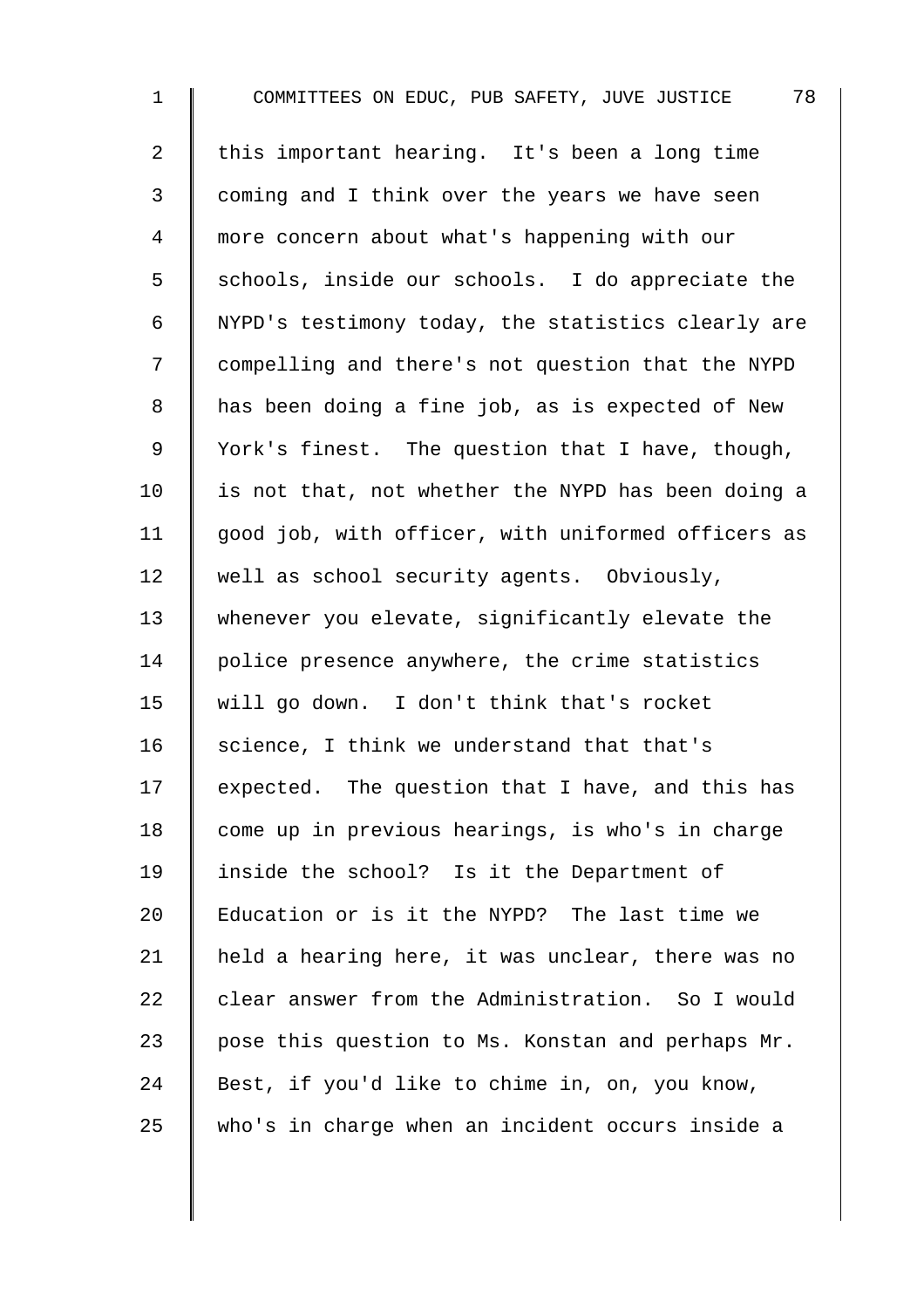| $\mathbf 1$    | 79<br>COMMITTEES ON EDUC, PUB SAFETY, JUVE JUSTICE |
|----------------|----------------------------------------------------|
| 2              | school, that necessitates the actions of SSAs or   |
| $\mathfrak{Z}$ | the local police being called in. And I            |
| 4              | understand that at some point, the control passes  |
| 5              | from the Department of Education to the NYPD.      |
| 6              | Could you just quickly explain exactly who's in    |
| 7              | control at what point and when it changes?         |
| 8              | CHAIRPERSON VALLONE: And you don't                 |
| 9              | qualify for the \$1,000 cash award for answering   |
| 10             | the question, just--[laughter]                     |
| 11             | ELAYNA KONSTAN: I think as Chief                   |
| 12             | Secreto talked about in his testimony in October,  |
| 13             | and he said this eloquently, the principal is the  |
| 14             | CEO of his or her school. The principal is in      |
| 15             | charge. And when there is a crime, under penal     |
| 16             | law, we need to, as you said, pass that over to    |
| 17             | School Safety, because then the police need to     |
| 18             | take over, because a crime has been committed.     |
| 19             | But the principal is clearly in charge of his or   |
| 20             | her school.                                        |
| 21             | COUNCIL MEMBER LIU: Well, who--                    |
| 22             | remember there was that incident where the         |
| 23             | principal got arrested. And obviously there was a  |
| 24             | question as to whether in fact a crime had been    |
| 25             | committed. So, I mean, I think, I mean, with all   |
|                |                                                    |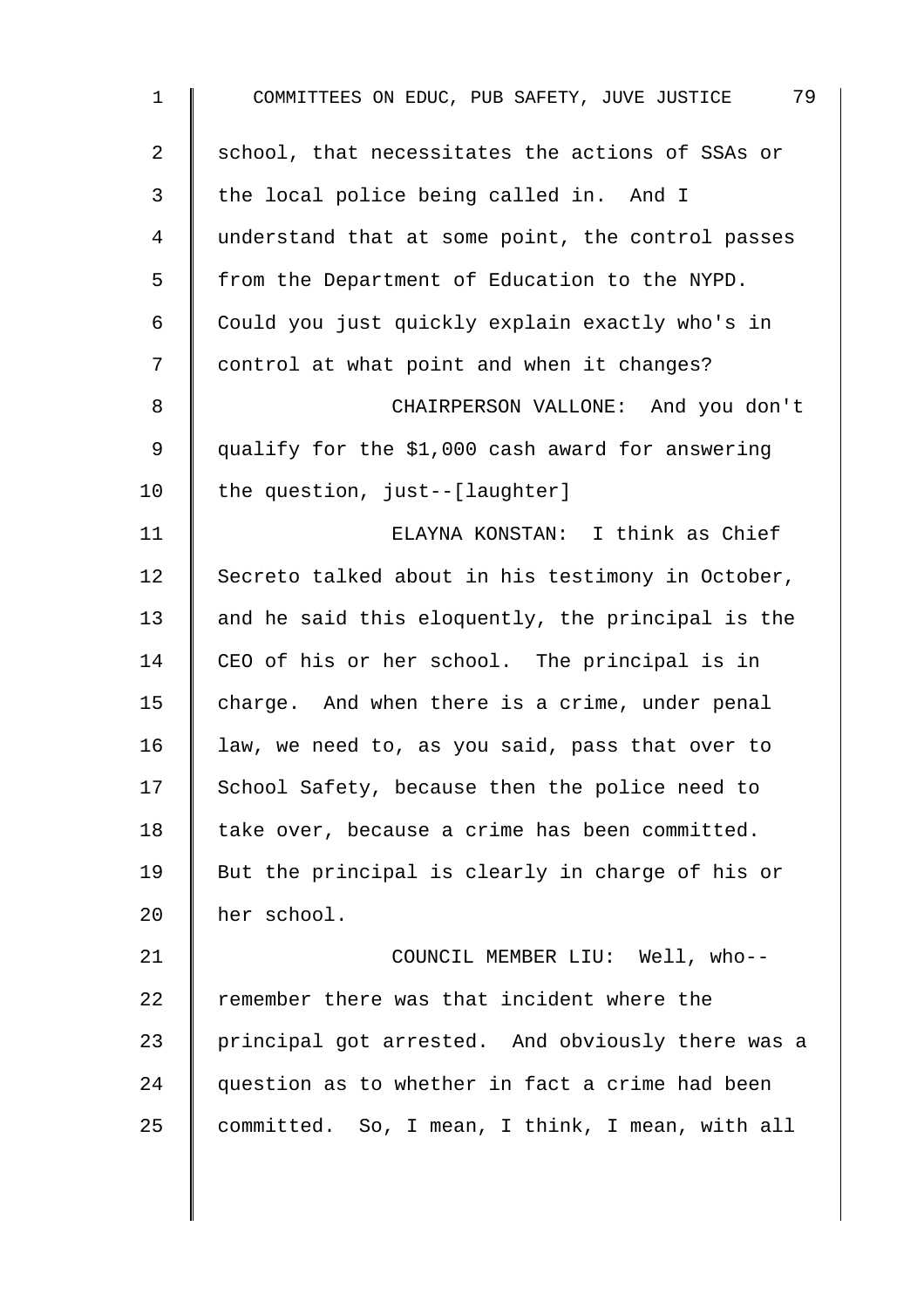1 COMMITTEES ON EDUC, PUB SAFETY, JUVE JUSTICE 80 2  $\parallel$  due respect I'm not getting any more clarity than  $3 \parallel$  the last time we held this hearing, which is that 4 it's still unclear. I mean, at some point, 5  $\parallel$  somebody, there may be suspicion, but a crime has  $6 \parallel$  not actually, or nobody has necessarily been 7 charged with a crime. And in fact the crime 8 hasn't been occurred, hasn't been determined to 9 | actually have occurred until there's a judicial 10 | process or an adjudicating process that takes 11 place. So, I--it doesn't, you know, maybe I'm 12 | being naïve, Mr. Chairman, but it doesn't help me 13  $\parallel$  to hear that when a crime occurs, then that's when 14 the police take over. Do you mean when a 15 Suspected crime has occurred, and who makes that 16 determination that, that a crime may have 17 | happened, that there is suspicion of a crime? Is 18  $\parallel$  that the SSA? Could that be a teacher? Could 19 | that be the principal? A student? I mean, you 20  $\parallel$  know--21 | JAMES SECRETO: Okay, Councilman  $22$  Liu, I'm going to try and answer your question. 23 As I stated again two years ago, that principal is 24  $\parallel$  in charge of the school. And when it comes to 25 | issues of education--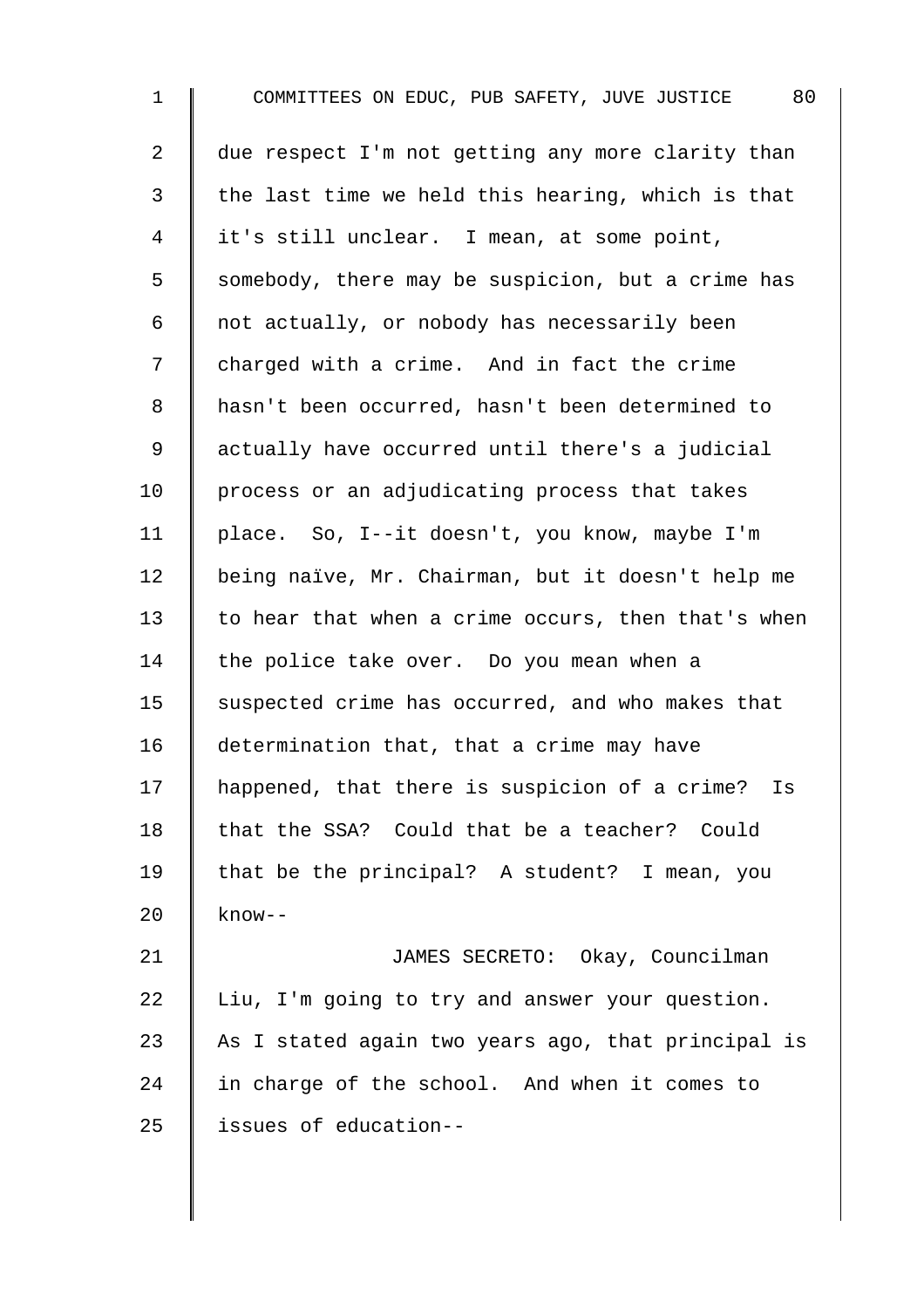| 1              | 81<br>COMMITTEES ON EDUC, PUB SAFETY, JUVE JUSTICE |
|----------------|----------------------------------------------------|
| $\overline{2}$ | COUNCIL MEMBER LIU: If the                         |
| 3              | principal's in charge, how could the principal get |
| 4              | arrested?                                          |
| 5              | JAMES SECRETO: Well--[applause]                    |
| 6              | COUNCIL MEMBER LIU: I mean, I                      |
| 7              | don't understand that.                             |
| 8              | CHAIRPERSON JACKSON: Ladies--I got                 |
| 9              | it, I have it. Ladies and gents, please, we want   |
| 10             | to be able to hear questions and answers and we're |
| 11             | going to ask people not to applaud or boo because  |
| 12             | this is not a win/loss situation. We're trying to  |
| 13             | come and bring about transparency and              |
| 14             | accountability with all parties working together.  |
| 15             | So I'm going to ask you to keep, keep your         |
| 16             | applause to yourself at the moment. Thank you.     |
| 17             | COUNCIL MEMBER LIU: Thank you, Mr.                 |
| 18             | Chairman.                                          |
| 19             | JAMES SECRETO: Okay, with that not                 |
| 20             | withstanding, when there is issues of crime and    |
| 21             | safety, that's the Police Department. Now we have  |
| 22             | procedures in our patrol guide that also address   |
| 23             | whether, when there's a conflict, as to whether or |
| 24             | not it is a crime, whether it's not a crime.       |
| 25             | We're, our agents, our police officers, are        |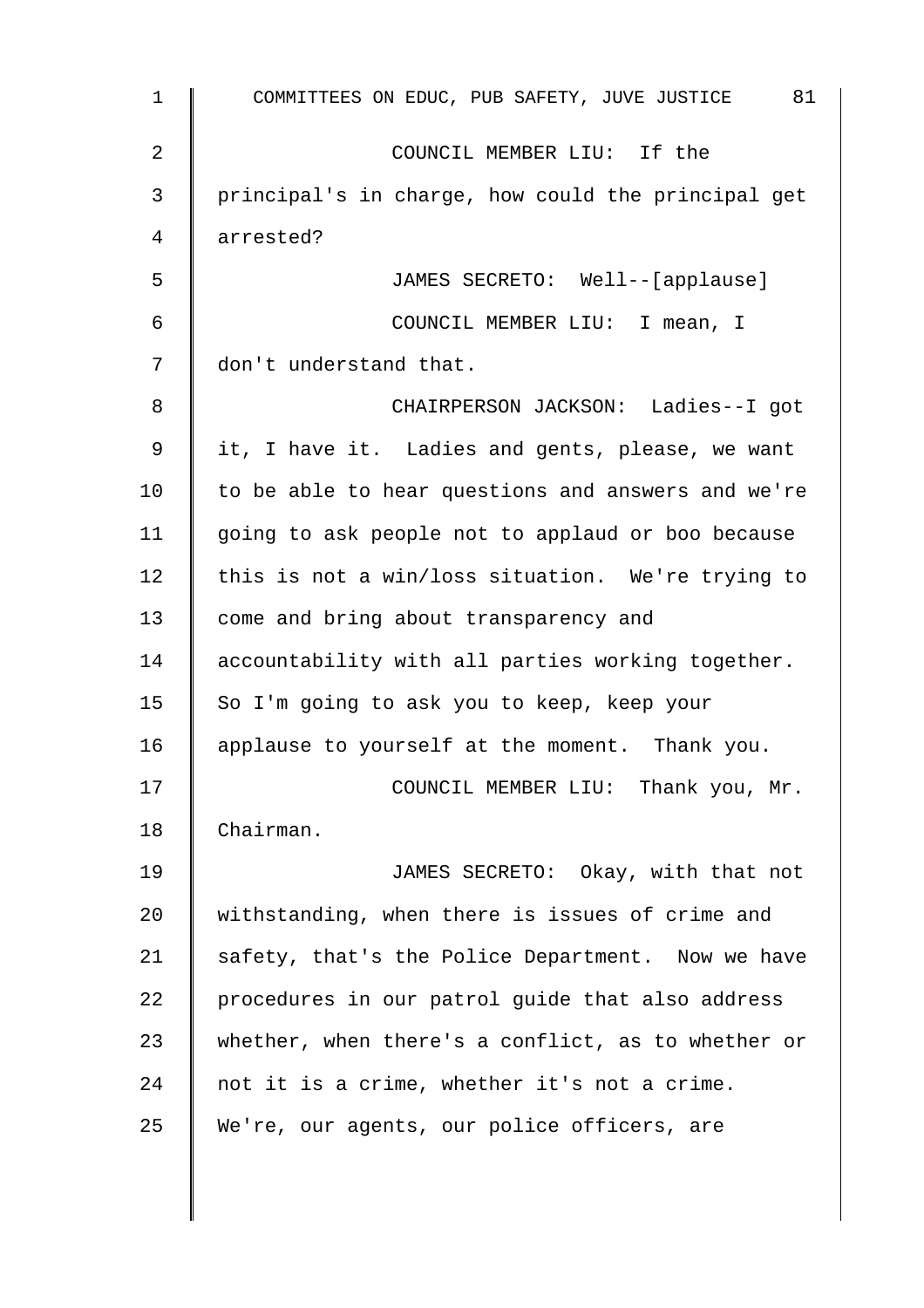1 COMMITTEES ON EDUC, PUB SAFETY, JUVE JUSTICE 82 2  $\parallel$  trained in the powers of arrest, probable cause. 3 When there's probable cause to, to believe that a 4 crime has been committed, the Police Department 5 makes that call. There's also a procedure that if 6 | there is a dispute with the school administration,  $7 \parallel$  as to whether or not this is a, in fact a crime,  $8$  | the procedure calls for us to call the sergeant, 9 | the patrol sergeant, or in our case the school  $10$  sergeant would be equally responsible to come, and 11 make that determination. The sergeant will make 12  $\parallel$  the determination if this is in fact a crime or 13 not, if the probable cause does exist. And then 14 | if there's still any kind of dispute on behalf of 15  $\parallel$  DOE, then they are to consult with their legal 16 | people. But the Police Department is charged with 17 || making that decision. 18 **I** COUNCIL MEMBER LIU: So, the Police 19 Department itself, the local precinct commander, 20  $\parallel$  or the commander of the division, makes the 21 determination that a suspected crime has occurred, 22  $\parallel$  and at that point the police take over. 23 JAMES SECRETO: It's not even a 24 precinct command, it's the patrol sergeant will 25  $\parallel$  come to the scene--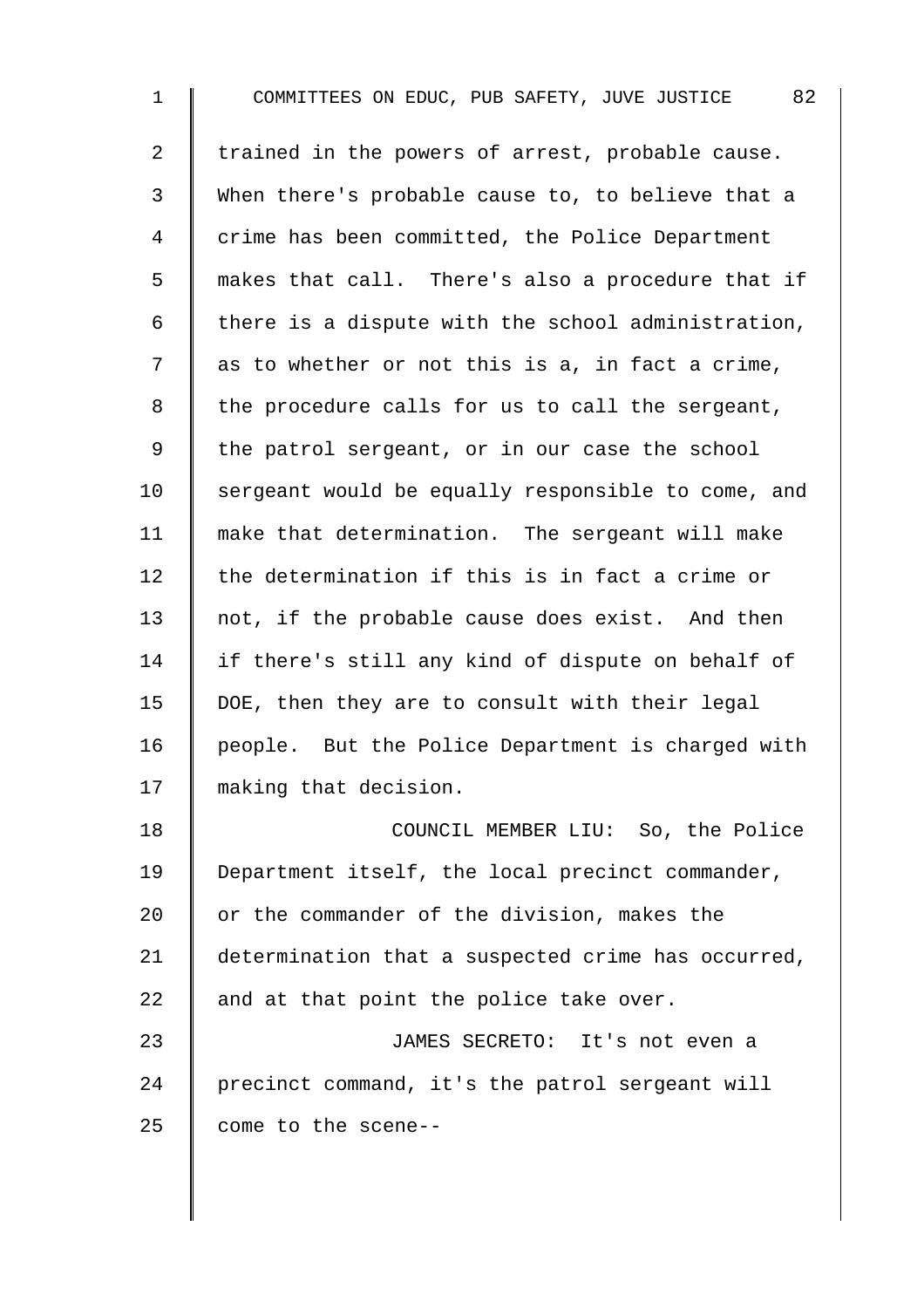| $\mathbf 1$ | 83<br>COMMITTEES ON EDUC, PUB SAFETY, JUVE JUSTICE |
|-------------|----------------------------------------------------|
| 2           | COUNCIL MEMBER LIU: Okay.                          |
| 3           | JAMES SECRETO: --verify the                        |
| 4           | arrest. If the patrol sergeant says that this is   |
| 5           | a crime, then it's a crime, and then there's       |
| 6           | another avenue that the DOE can take in our        |
| 7           | procedures, and that's to consult with their       |
| 8           | legal.                                             |
| $\mathsf 9$ | COUNCIL MEMBER LIU: Okay. But,                     |
| 10          | you know, Chief, I mean, obviously police action   |
| 11          | takes place well before that. And, you know, I     |
| 12          | think, I think the problem here is, and we tried   |
| 13          | as best as we can through this proposed            |
| 14          | legislation, to make remedies legislatively, but   |
| 15          | also to really, you know, implore upon, impress    |
| 16          | upon you, the reality that's happening in our      |
| 17          | schools. I think, I don't think people are here    |
| 18          | in such large numbers because this is a non-       |
| 19          | issues, it's a very real issue. It's a very real   |
| 20          | issue that can't simply be discarded by throwing   |
| 21          | out what I think is a little bit of an absurd      |
| 22          | budget impact. And I'm very happy that Speaker     |
| 23          | Quinn has asked for that detailed analysis as to   |
| 24          | what the impact on the budget would be. But the    |
| 25          | fact of the matter is it's a very real problem     |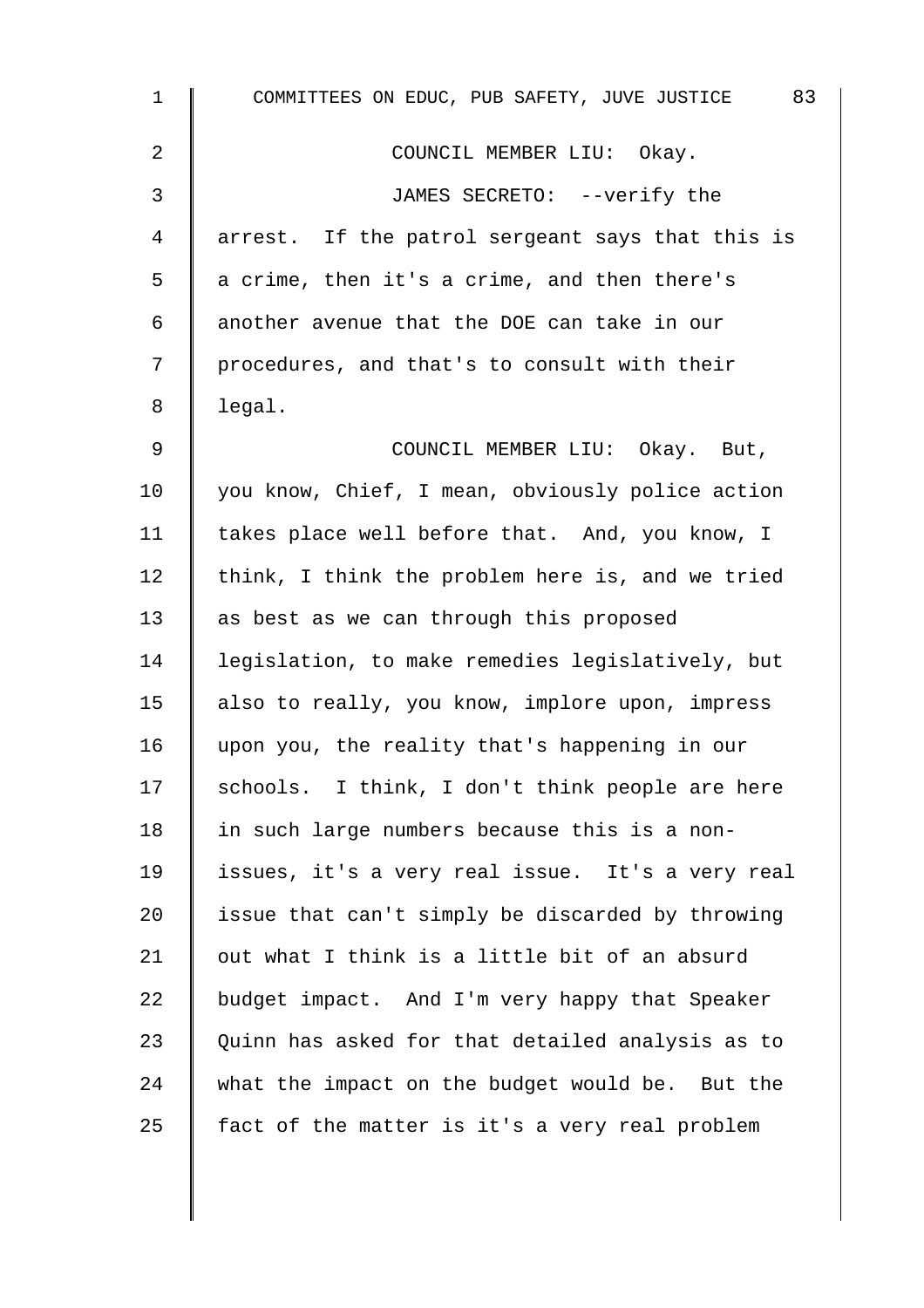1 COMMITTEES ON EDUC, PUB SAFETY, JUVE JUSTICE 84 2 Ithat we have. And when the Department of 3 Education testifies that safe and orderly 4 environments are a necessary precondition for  $5 \parallel$  effective teaching and learning, I think the  $6$   $\parallel$  ambiguity with respect to enforcement actions 7 | taking place inside the schools, it's leading to 8 an environment that is not necessarily safe and 9 | orderly where all the kids are feeling safe, and  $10$  | that they are in a true learning environment. I 11 | think some of the presence, the police presence in  $12$   $\parallel$  the schools, have an adverse impact on the 13  $\parallel$  students as well as the teachers. And, you know, 14 I think it's, in many cases, the SSAs get caught 15  $\parallel$  in the middle, because they have a, they have 16 directives from upstairs, they've got to deal with 17 Some students which, who are disorderly, and need 18  $\parallel$  to be controlled; but there are lots of students 19 who are minding their own business, or you know, 20  $\parallel$  in a formative stage of their lives where they're 21  $\parallel$  not posing any danger to other people, and yet  $22$  they are being arrested in some cases, or actions 23  $\parallel$  or words are being said against these students,  $24$  that take away from the learning environment 25  $\parallel$  inside a school. So, you know, I think I have a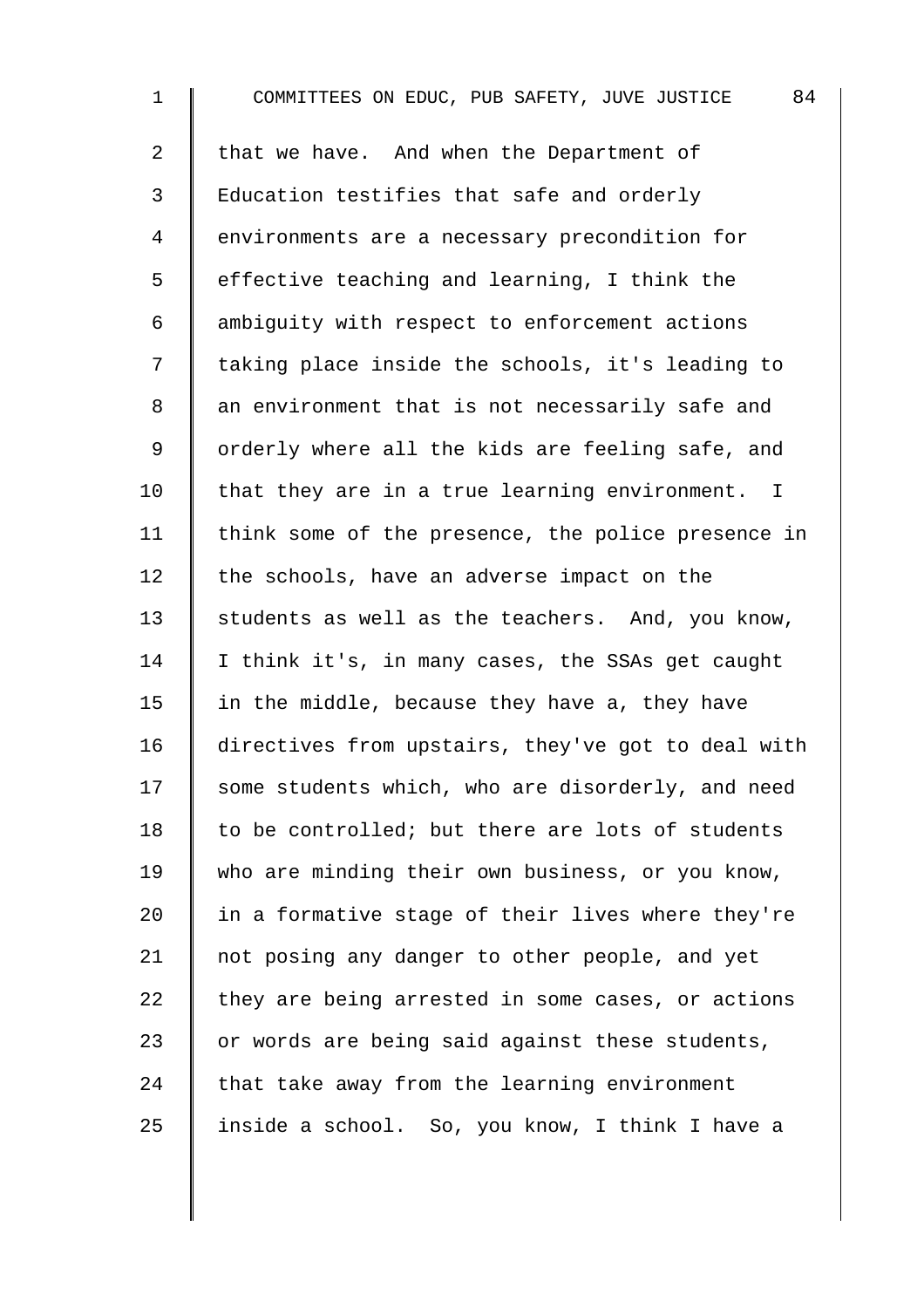| $\mathbf 1$    | COMMITTEES ON EDUC, PUB SAFETY, JUVE JUSTICE 85    |
|----------------|----------------------------------------------------|
| $\overline{2}$ | limited amount of time, 'cause we've got a lot of  |
| 3              | people testifying, but the issue is very real and  |
| $\overline{4}$ | I would ask the NYPD to really, you know, for the- |
| 5              | -as a first step, you could really clarify exactly |
| 6              | what is supposed to happen inside a school, who's  |
| 7              | responsible. Because even based on your            |
| 8              | testimony, you know, I got to say, it's still not  |
| 9              | clear to me exactly what happens when a school,    |
| 10             | when a student is walking in a hallway or in on a  |
| 11             | staircase or in the cafeteria, and at what point,  |
| 12             | you know, who's going to have the final say if     |
| 13             | something happens. With that, I'll yield the       |
| 14             | floor to Mr. Chairman.                             |
| 15             | CHAIRPERSON VALLONE: Thank you.                    |
| 16             | COUNCIL MEMBER LIU: But I think                    |
| 17             | this is a very real issue.                         |
| 18             | CHAIRPERSON VALLONE: Thank you,                    |
| 19             | Council Member Liu, we'll go to Chair Gonzalez.    |
| 20             | CHAIRPERSON GONZALEZ: Thank you.                   |
| 21             | What is the number of students that have been      |
| 22             | arrested due to an incident that occurred in a     |
| 23             | school that have been detained at a DJJ facility?  |
| 24             | JAMES SECRETO: Yeah, Councilwoman                  |
| 25             | Gonzalez, I, again, I have the arrest numbers, but |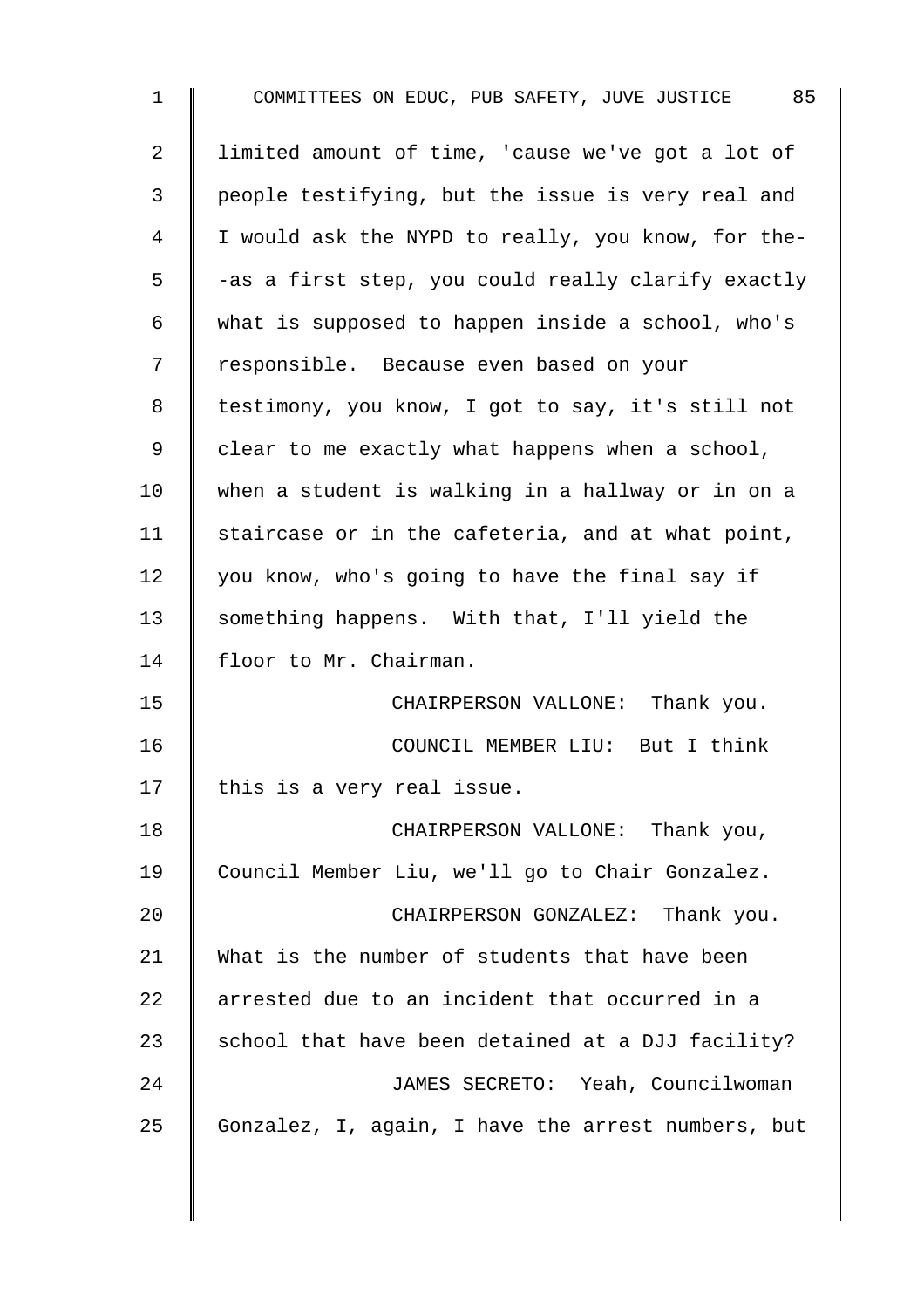| $\mathbf 1$    | 86<br>COMMITTEES ON EDUC, PUB SAFETY, JUVE JUSTICE |
|----------------|----------------------------------------------------|
| $\overline{a}$ | we do not have that number that's detained by DJJ. |
| 3              | And also, that arrest number includes people, all  |
| 4              | our arrests by school safety agents and the        |
| 5              | uniform taskforce, but it does not extract whether |
| 6              | those are students, or other, and whether they're  |
| 7              | inside the school or outside the school.           |
| 8              | CHAIRPERSON GONZALEZ: Is there a                   |
| 9              | possibility that we could get those numbers in     |
| 10             | respect to which ones did go to DJJ?               |
| 11             | MICHAEL BEST: The ones that                        |
| 12             | actually are remanded to DJJ would--would not be   |
| 13             | able to come directly from the Police Department.  |
| 14             | That would, that would likely have to come from    |
| 15             | some, from some method that DJJ might be able to,  |
| 16             | may be able to compile. But the, the--what Chief   |
| 17             | Secreto was alluding to in terms of the arrest     |
| 18             | numbers, the way that they're currently captured,  |
| 19             | is all the arrests that are made inside the        |
| 20             | schools. So, it could be in the numbers that we    |
| 21             | have today, that you'll see intruders in the       |
| 22             | schools that were arrested, or, or not just        |
| 23             | conflicts on student-on-student, but student-on-   |
| 24             | teacher. And that's some of the complications      |
| 25             | that I think through further dialogue with the     |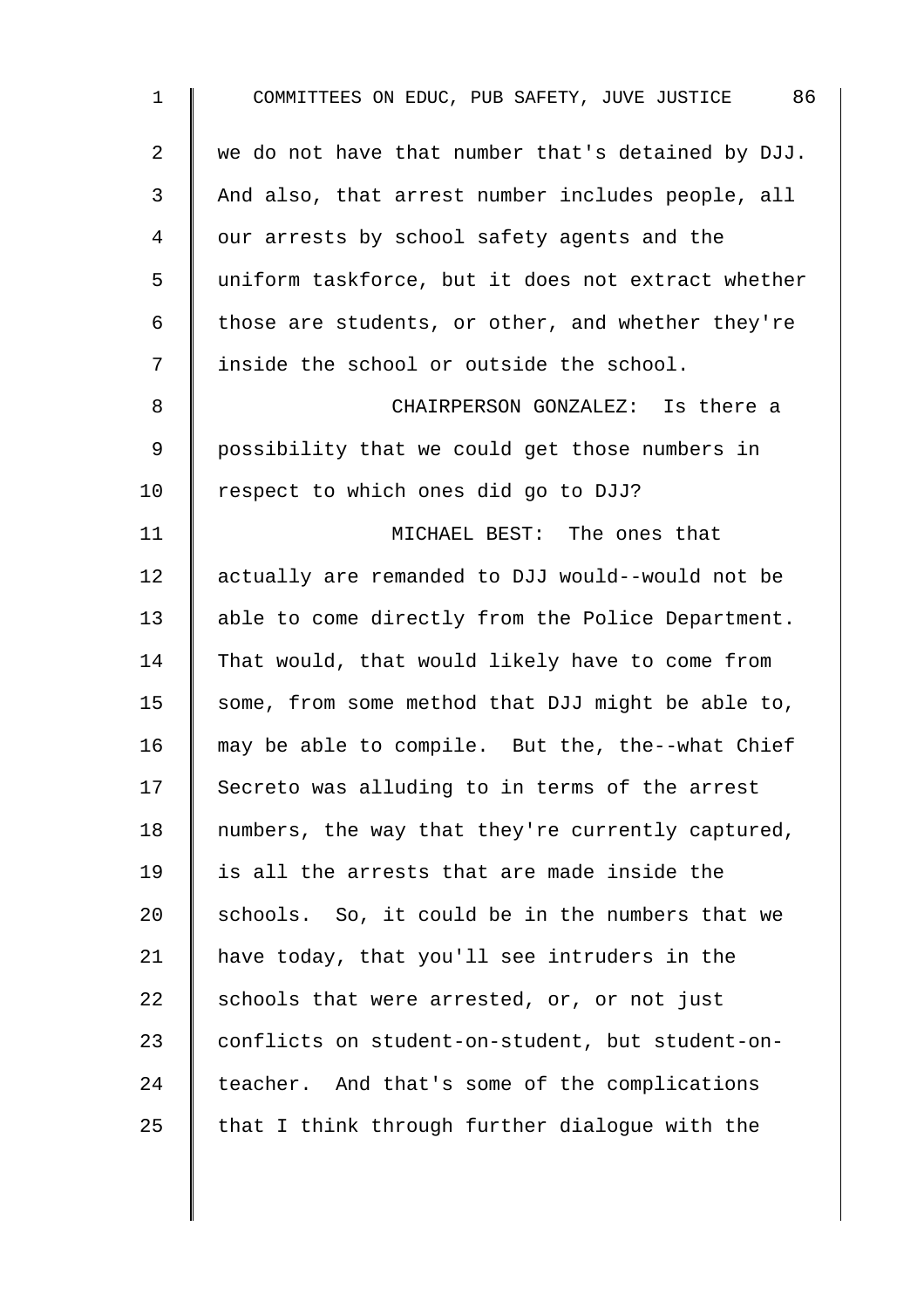| $\mathbf{1}$ | 87<br>COMMITTEES ON EDUC, PUB SAFETY, JUVE JUSTICE |
|--------------|----------------------------------------------------|
| 2            | Council staff, we'd be able to clarify in our      |
| 3            | proceeding along with the bill.                    |
| 4            | CHAIRPERSON GONZALEZ: Thank you.                   |
| 5            | Do we have number, did you say?                    |
| 6            | JAMES SECRETO: Yes. This year, we                  |
| 7            | have 178 arrests, and that's 37 felonies, 136      |
| 8            | misdemeanors, five violations. That's a total of   |
| 9            | 178, that includes school safety agents and the    |
| 10           | uniformed taskforce, and 193 criminal court        |
| 11           | summonses. And like two of those arrests I know    |
| 12           | were a robbery, and it occurred away from the      |
| 13           | school, so that's why I say in those numbers are   |
| 14           | incidents that happened away from the school, they |
| 15           | don't just include school numbers, inside the      |
| 16           | school numbers.                                    |
| 17           | CHAIRPERSON GONZALEZ: Okay, I'm                    |
| 18           | really curious, I'd like for us to follow up with  |
| 19           | numbers to DJJ, if that's--How we get them, we'll  |
| 20           | have to figure it out. Thank you.                  |
| 21           | JAMES SECRETO: Okay.                               |
| 22           | CHAIRPERSON GONZALEZ: Parents and                  |
| 23           | advocates are concerned that many incidents are    |
| 24           | being categorized as crimes, and that students re  |
| 25           | being arrested for behavior that had they occurred |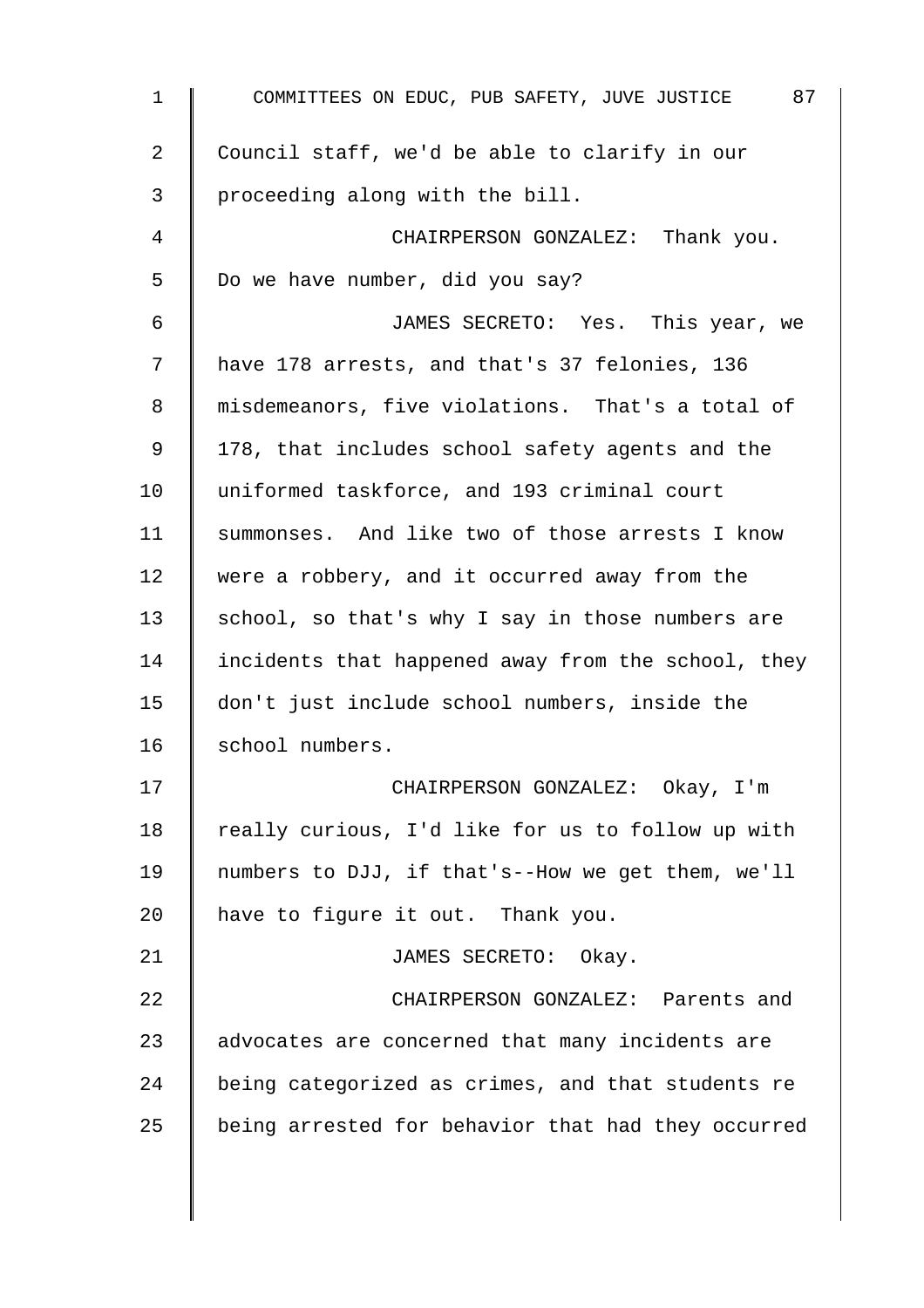| $\mathbf 1$ | COMMITTEES ON EDUC, PUB SAFETY, JUVE JUSTICE 88               |
|-------------|---------------------------------------------------------------|
| 2           | outside the school would be resolved with either a            |
| 3           | summons or a desk appearance ticket. Is there a               |
| 4           | difference in arrest policies for incidents that              |
| 5           | occur in schools as opposed to incidents that                 |
| 6           | occur outside the schools?                                    |
| 7           | JAMES SECRETO: No, that's not the                             |
| 8           | case. If you have, you know, crime, we view the               |
| 9           | elements of a crime. If it's an assault or an                 |
| 10          | attempted assault, on the corner of 125 <sup>th</sup> Street, |
| 11          | that doesn't change whether it's, you know, inside            |
| 12          | a school or not, it's the same level of proof and             |
| 13          | probable cause is that barometer for making an                |
| 14          | arrest.                                                       |
| 15          | CHAIRPERSON GONZALEZ: Okay, thank                             |
| 16          | you. In 2/06 and 2/07, the Mayor's Management                 |
| 17          | Report's that NYPD reported there were 28                     |
| 18          | different indicators specific to incidents                    |
| 19          | relating to school safety, in a supplement                    |
| 20          | section, including robbery, assault, burglary,                |
| 21          | etc. Furthermore, there were indicators                       |
| 22          | demonstrating what schools these incidents had                |
| 23          | taken place, in high schools, middle schools,                 |
| 24          | elementary schools, and special education schools.            |
| 25          | Since the 2/07 instrument that was put out, this              |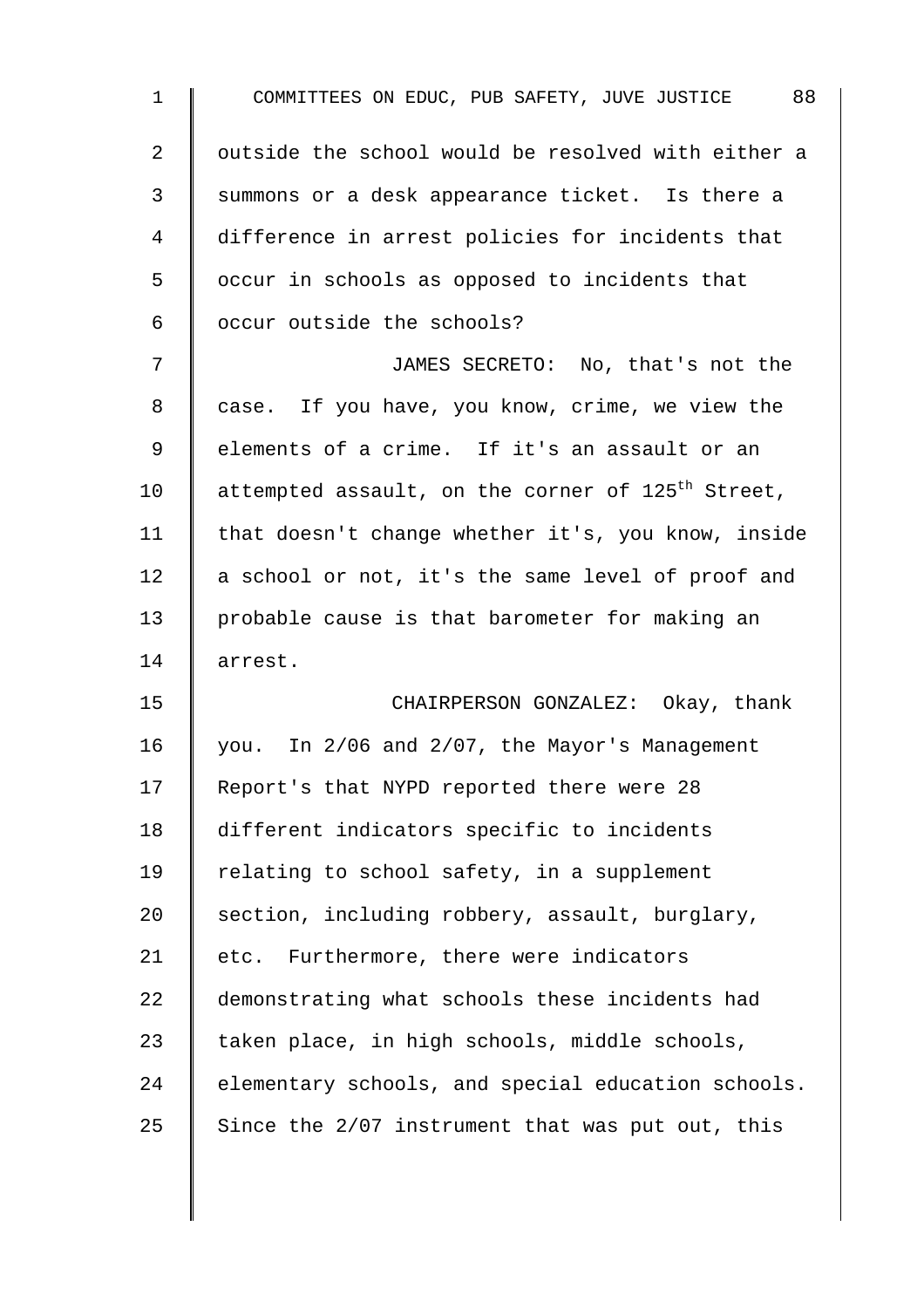1 COMMITTEES ON EDUC, PUB SAFETY, JUVE JUSTICE 89 2 data has not been reported. Would you state or 3 understand why or explain to me what happened? 4 || MICHAEL BEST: It's my 5 understanding that the Mayor's Office of 6 Operations, who is the publisher of that 7 | particular report, my office does provide the 8 | Mayor's Office with that information, to compile 9 and produce it. That the, the decision was made  $10$   $\parallel$  to eliminate the supplementary indicators 11 | altogether. If you'd notice, the Mayor's 12 management report no longer publishes the 13 Supplementary indicator tables at all, for any of  $14$  the agencies. And that was done at the same time 15  $\parallel$  that there was a, an introduction of the citywide 16 | performance reporting website, CPR as it's 17  $\parallel$  referred to, on nyc.gov, and it was released by 18 | the Mayor's office. So it was a paring down of 19 the, of the expansive amount of supplemental data, 20 with the inclusion now, or the production of the 21 | citywide performance reporting indicators. We are  $22$  | in discussions with the Mayor's office to resolve 23  $\parallel$  the issues that have been raised with respect to 24 | those 28 indicators.

25 CHAIRPERSON GONZALEZ: But will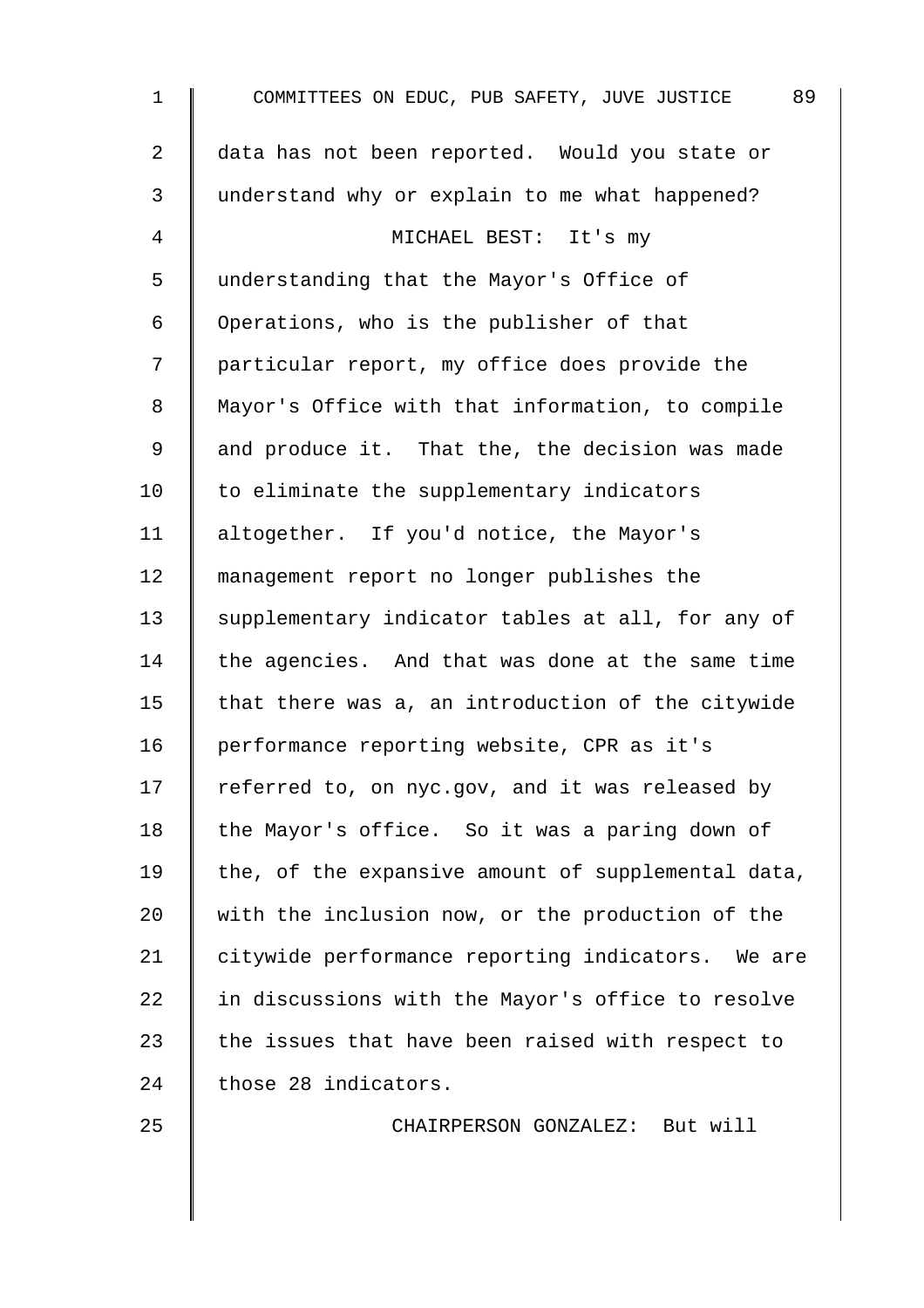| $\mathbf{1}$ | 90<br>COMMITTEES ON EDUC, PUB SAFETY, JUVE JUSTICE |
|--------------|----------------------------------------------------|
| 2            | there be something forthcoming?                    |
| 3            | MICHAEL BEST: I believe there will                 |
| 4            | be some degree, some more information that's going |
| 5            | to be released in a forthcoming - -                |
| 6            | CHAIRPERSON GONZALEZ: Okay, well I                 |
| 7            | certainly would, would be interested to get that.  |
| 8            | And also in respect to DJJ, I also would like to   |
| 9            | revisit that. Thank you. Thank you, Chair.         |
| 10           | CHAIRPERSON VALLONE: Thank you.                    |
| 11           | We've been joined by Council Member Gennaro. The   |
| 12           | last question before I let this panel go, you      |
| 13           | spent a good deal of time arguing against a        |
| 14           | portion of the bill that advertises the ability to |
| 15           | make complaints by 3-1-1. I understand the         |
| 16           | concerns. However, there are still many, many      |
| 17           | people don't know how to make a complaint against  |
| 18           | a school safety agent. So, what have you been      |
| 19           | doing to let people know, short of what we, what   |
| 20           | this bill mandates, maybe, perhaps there is some   |
| 21           | middle ground. What, what additional steps will    |
| 22           | you be taking and what have you been doing to let  |
| 23           | parents know how to actually make complaints, and  |
| 24           | students?                                          |
| 25           | JAMES SECRETO: Yeah, on the, on                    |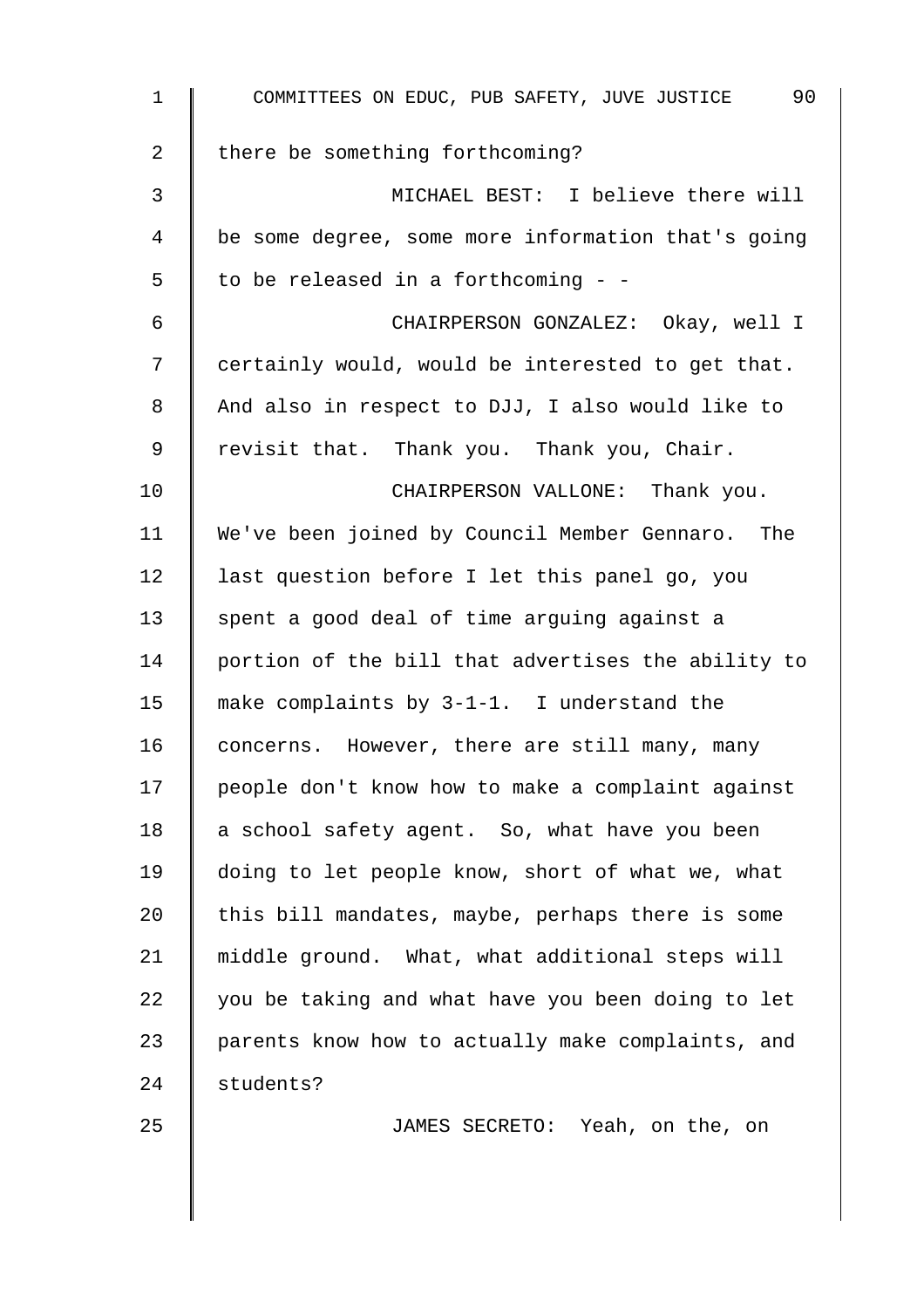| $\mathbf 1$    | 91<br>COMMITTEES ON EDUC, PUB SAFETY, JUVE JUSTICE |
|----------------|----------------------------------------------------|
| $\overline{2}$ | the local level, we, as I stated before, we have   |
| $\mathfrak{Z}$ | been meeting with the CSA, Mr. Ernie Logan and his |
| 4              | staff, his board, and we've been going out to the  |
| 5              | different boroughs, various boroughs, and          |
| 6              | articulating the various ways that we can make,    |
| 7              | that someone can make a complaint against an       |
| 8              | agent. We've also talked to the UFT, we meet with  |
| 9              | the UFT as well. And again, we've told them how    |
| 10             | they can make a complaint against an agent. But    |
| 11             | it's our position that if we put a giant poster    |
| 12             | inside a school, that it will encourage kids to    |
| 13             | make complaints where--whereas there may not be a  |
| 14             | complaint, and just inviting the kids to make a    |
| 15             | complaint. And that's our fear.                    |
| 16             | CHAIRPERSON VALLONE: Okay, we've                   |
| 17             | been joined by Public Advocate Elect Bill de       |
| 18             | Blasio, and we are going to go to Chair Jackson to |
| 19             | end this round of questioning.                     |
| 20             | CHAIRPERSON JACKSON: Thank you.                    |
| 21             | Assistant Chief, you had indicated that, I         |
| 22             | believe, in the procedures in the patrol book, if  |
| 23             | there is a dispute as to whether or not a crime    |
| 24             | has occurred, and that if there, if there's an     |
| 25             | issue, the sergeant is, I guess, called. Are       |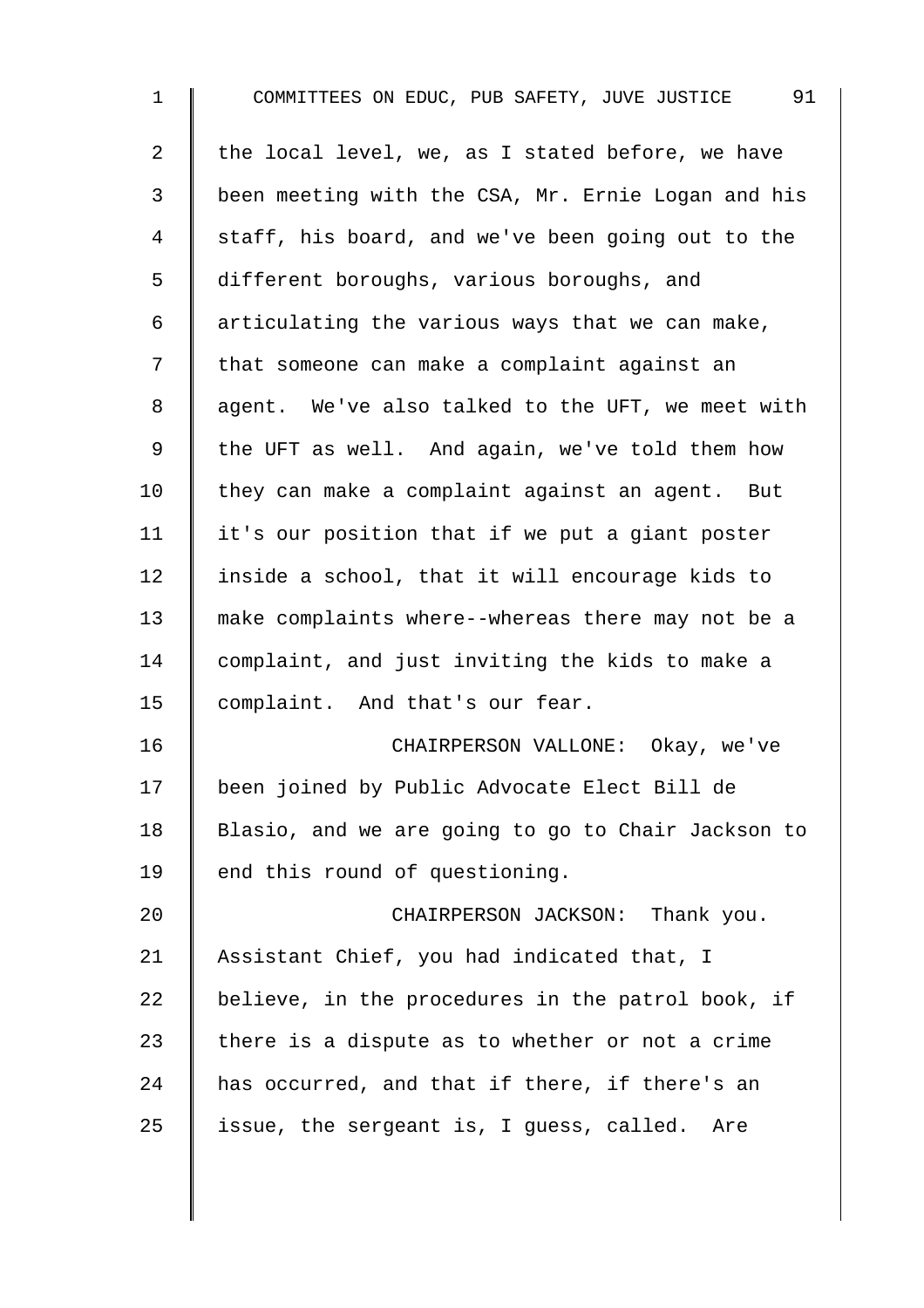1 COMMITTEES ON EDUC, PUB SAFETY, JUVE JUSTICE 92 2 | there sergeants stationed or assigned to schools? 3 And in this situation, as far as a possible 4 conflict, what does the patrol book state? 5 | Because it seems as though that you alluded to the 6 | procedure in there that a sergeant is called, so 7 | forth and so on. Can you walk us through what the 8 | procedure is? And can we have a copy of that 9 procedure? 10 | JAMES SECRETO: Certainly. And the 11 procedure I'm referring to is patrol guide 12 | procedure number 215-13. 13 CHAIRPERSON JACKSON: 215-13? 14 | JAMES SECRETO: Yes. 15 CHAIRPERSON JACKSON: Okay, go 16  $|$  ahead, sir. 17 | JAMES SECRETO: Right. And 18 | basically what it calls for is if you have an 19 arrest situation, you remove the student to a 20  $\parallel$  semi-private location, if that's possible. 21 **CHAIRPERSON JACKSON:** A semi what? 22 | JAMES SECRETO: A semi-private 23 | location--24 | CHAIRPERSON JACKSON: Okay. 25 | JAMES SECRETO: --for example the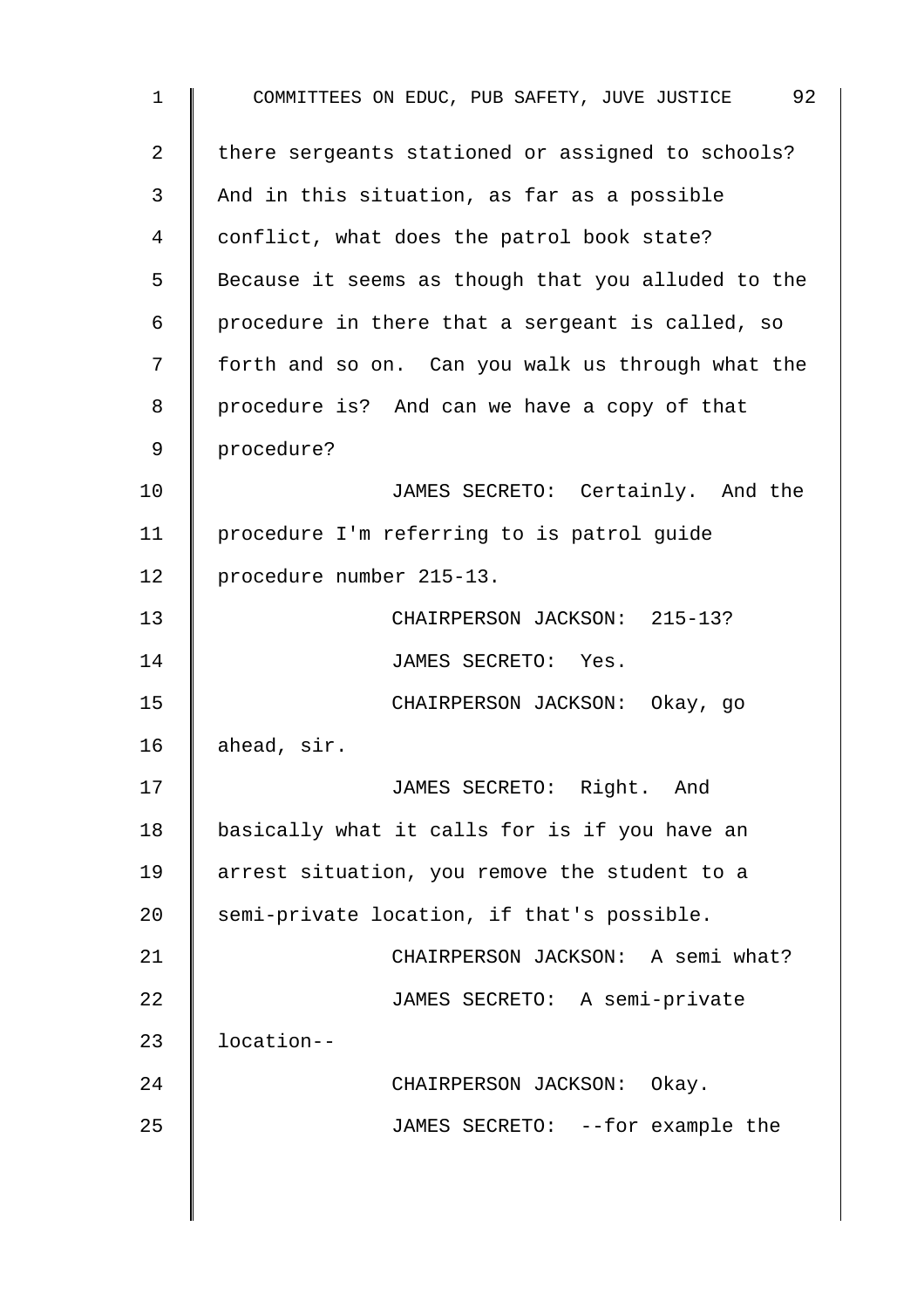| $\mathbf{1}$ | 93<br>COMMITTEES ON EDUC, PUB SAFETY, JUVE JUSTICE |
|--------------|----------------------------------------------------|
| 2            | principal's office, school security office.        |
| 3            | CHAIRPERSON JACKSON: Mmhm.                         |
| 4            | JAMES SECRETO: That's, you know,                   |
| 5            | when there's not a, you know, an urgent situation. |
| 6            | Okay? Inform a student of the authority and        |
| 7            | cause, unless physical resistance or flight or     |
| 8            | other factors render this procedure impractical.   |
| $\mathsf 9$  | And then inform school personnel of the decision   |
| 10           | to effect an arrest. And again, this is, this is   |
| 11           | when there is, when there's not a situation that   |
| 12           | you must cuff a child, which is probably the large |
| 13           | percentage of our incidents is where an arrest is  |
| 14           | immediate. I, these situations are where there's   |
| 15           | some type of investigation, going to be some type  |
| 16           | of dialogue. And there also is a note--            |
| 17           | CHAIRPERSON JACKSON: And the                       |
| 18           | individual that, that they contact, the school     |
| 19           | safety agent, or the police officer, the contact   |
| 20           | the principal to let them know that they're going  |
| 21           | to be effecting an arrest?                         |
| 22           | JAMES SECRETO: Yes. The principal                  |
| 23           | or their designee. Now, I've been in schools       |
| 24           | personally--                                       |
| 25           | CHAIRPERSON JACKSON: Yeah.                         |
|              |                                                    |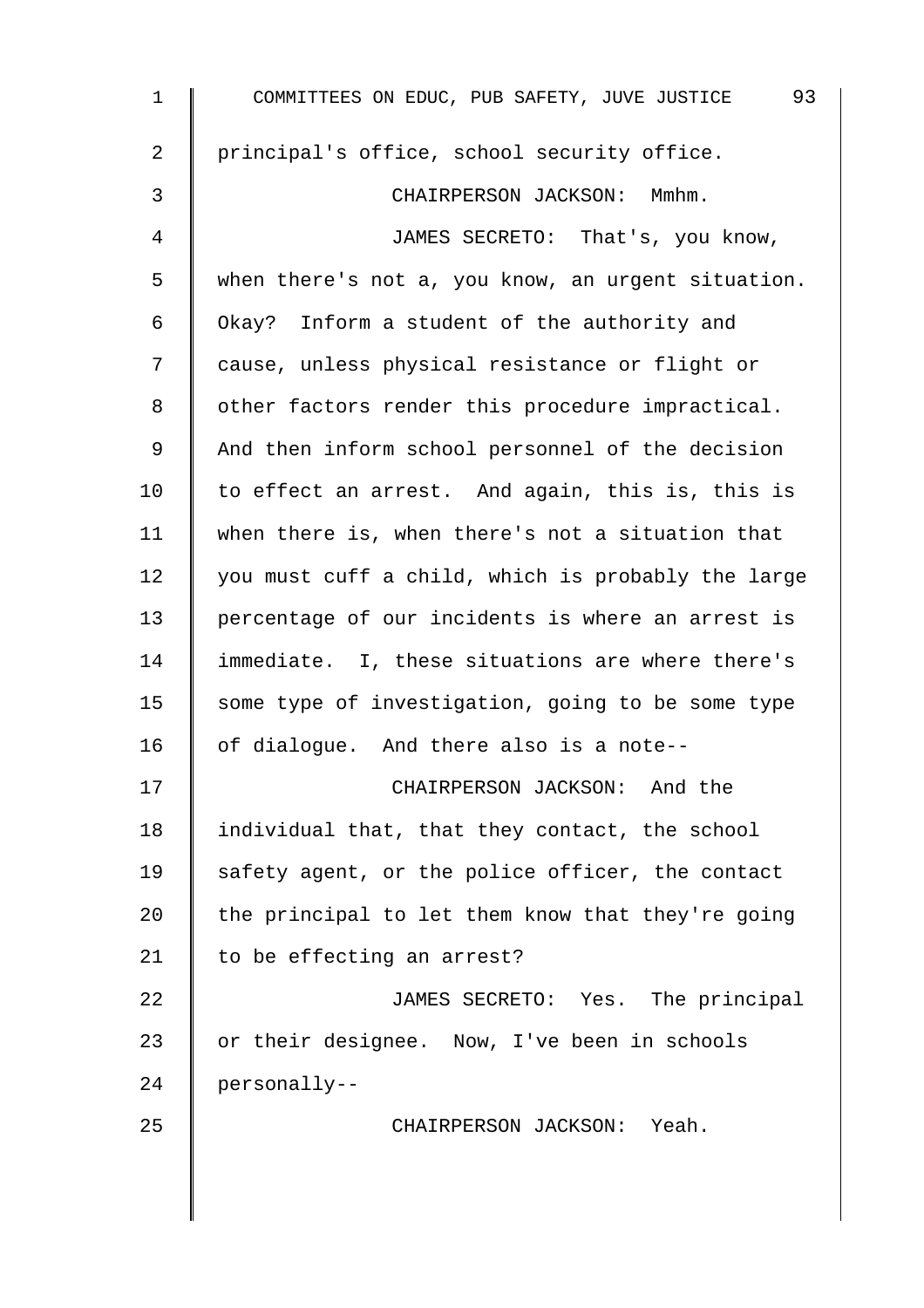1 COMMITTEES ON EDUC, PUB SAFETY, JUVE JUSTICE 94 2 JAMES SECRETO: --when arrests have  $3 \parallel$  taken place. 4 || CHAIRPERSON JACKSON: Go ahead. 5 JAMES SECRETO: And I'm with the 6 principal, and she's not getting notified, but her 7 designee is, her AP of security is being told 8 about the arrest. 9 CHAIRPERSON JACKSON: Because 10 | that's, that's the designee. 11 | JAMES SECRETO: That's the 12 designee. 13 CHAIRPERSON JACKSON: Okay, go  $14 \parallel$  ahead. 15 | JAMES SECRETO: So, the system does 16 work. And there's a note here and it says, it 17 | says "Whether probable cause to arrest exists will 18 | be determined by the Police Department." And it 19 Says, "While the desires of school personnel" and 20 | it's in parenthesis "(principals, teachers, school 21  $\parallel$  safety) may be considered by the uniform member of 22  $\parallel$  the service" that's the police officer "in 23 determining whether an arrest is warranted, the 24 views of school personnel are not controlling." 25 They can have a say, they can have a say, they can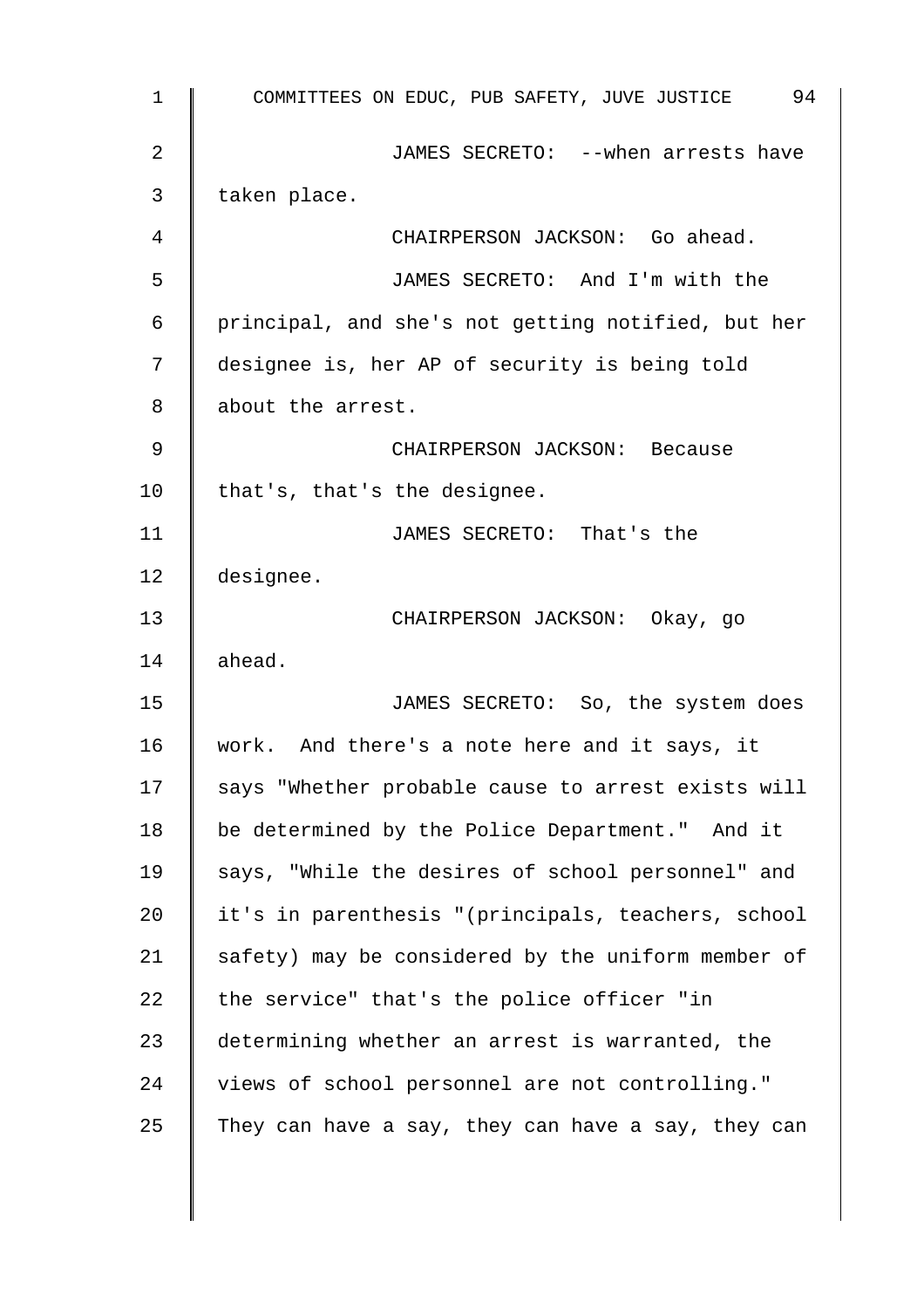| $\mathbf 1$    | 95<br>COMMITTEES ON EDUC, PUB SAFETY, JUVE JUSTICE |
|----------------|----------------------------------------------------|
| $\overline{a}$ | have dialogue, but their views is not--            |
| 3              | CHAIRPERSON JACKSON: So from a                     |
| $\overline{4}$ | practical point of view, in implementing the       |
| 5              | policy, the procedure, assuming that the police    |
| 6              | officer assigned to a school determines that an    |
| 7              | arrest of a student is warranted, not an immediate |
| 8              | situation, let's say possession of a gun where     |
| 9              | they would, I assume, automatically handcuff a     |
| 10             | student, if a gun was found, would that be         |
| 11             | appropriate to say?                                |
| 12             | JAMES SECRETO: Yes, yes.                           |
| 13             | CHAIRPERSON JACKSON: Okay. So,                     |
| 14             | assuming that it's not that situation, and the     |
| 15             | police officer contacts the designated individual, |
| 16             | the assistant principal or the principal, and      |
| 17             | there is a dispute on whether or not arrests       |
| 18             | should be, should go forward, and that principal   |
| 19             | calls the sergeant, I think you had said that if   |
| 20             | there is a dispute, that the sergeant will be      |
| 21             | called. Who would call that sergeant?              |
| 22             | JAMES SECRETO: Well, that, that                    |
| 23             | agent or that police officer would call the        |
| 24             | sergeant.                                          |
| 25             | CHAIRPERSON JACKSON: At the--let's                 |
|                |                                                    |
|                |                                                    |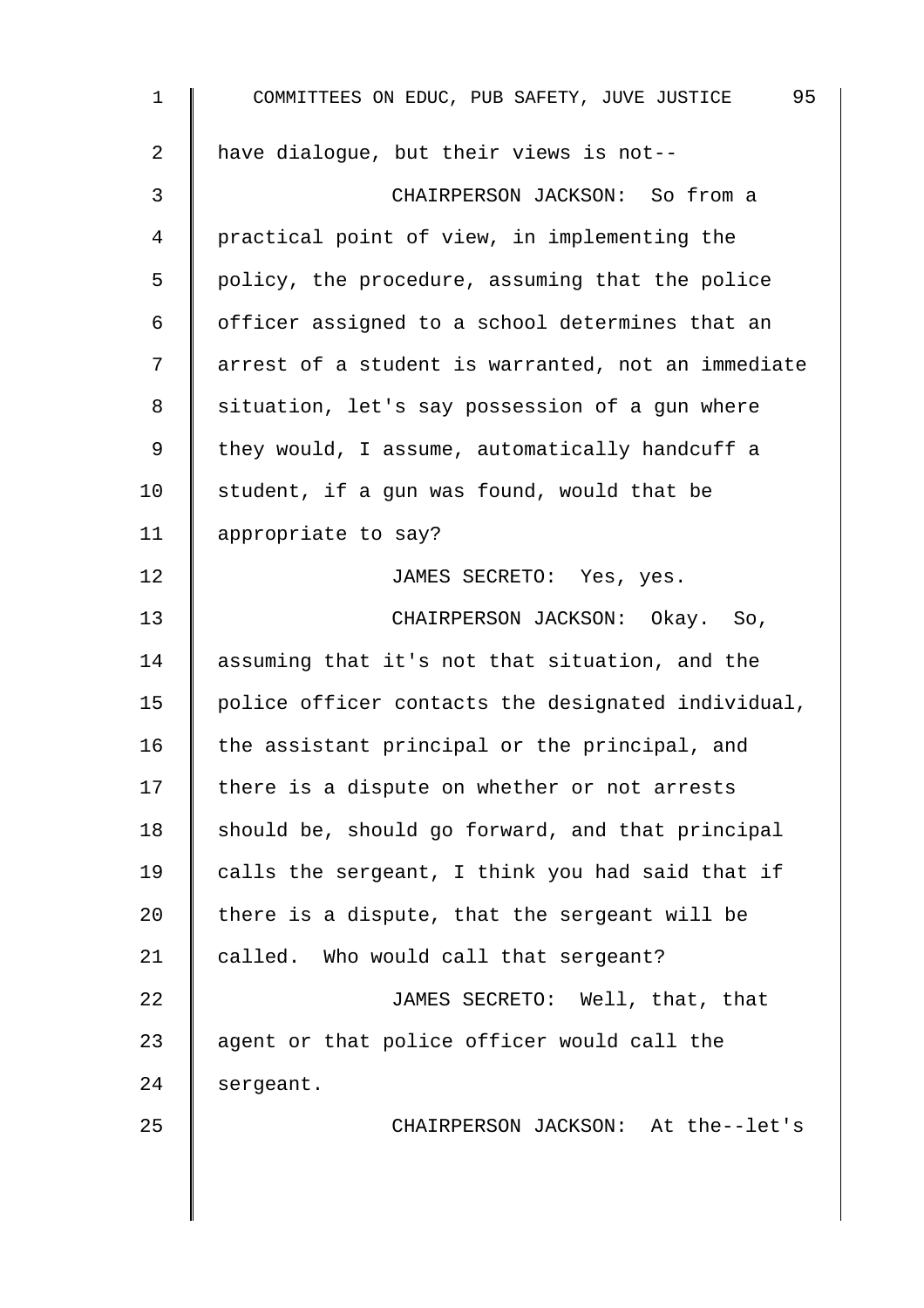| $\mathbf 1$ | 96<br>COMMITTEES ON EDUC, PUB SAFETY, JUVE JUSTICE |
|-------------|----------------------------------------------------|
| 2           | assume that at the request of the principal. So    |
| 3           | then--                                             |
| 4           | JAMES SECRETO: Right.                              |
| 5           | CHAIRPERSON JACKSON: -- they would                 |
| 6           | implement a call to the sergeant, is that correct? |
| 7           | JAMES SECRETO: Yes, yes.                           |
| 8           | CHAIRPERSON JACKSON: And either,                   |
| 9           | in some schools, I believe, depending on the       |
| 10          | number of school safety agents, you may have a     |
| 11          | sergeant on site, is--I'm talking about--          |
| 12          | JAMES SECRETO: A level three-                      |
| 13          | CHAIRPERSON JACKSON: -- you're                     |
| 14          | talking about a sergeant of NYPD?                  |
| 15          | JAMES SECRETO: Yes. This is                        |
| 16          | referring to a NYPD sergeant.                      |
| 17          | CHAIRPERSON JACKSON:<br>Okay. Now,                 |
| 18          | going back earlier in your statements, you refer   |
| 19          | to civilian staff. Are uniform school safety       |
| 20          | agents referred to as civilians?                   |
| 21          | JAMES SECRETO: Yes, they are                       |
| 22          | considered uniformed civilians.                    |
| 23          | CHAIRPERSON JACKSON: Okay,                         |
| 24          | uniform--because it's my understanding that, that  |
| 25          | the school safety agents, they wear a uniform,     |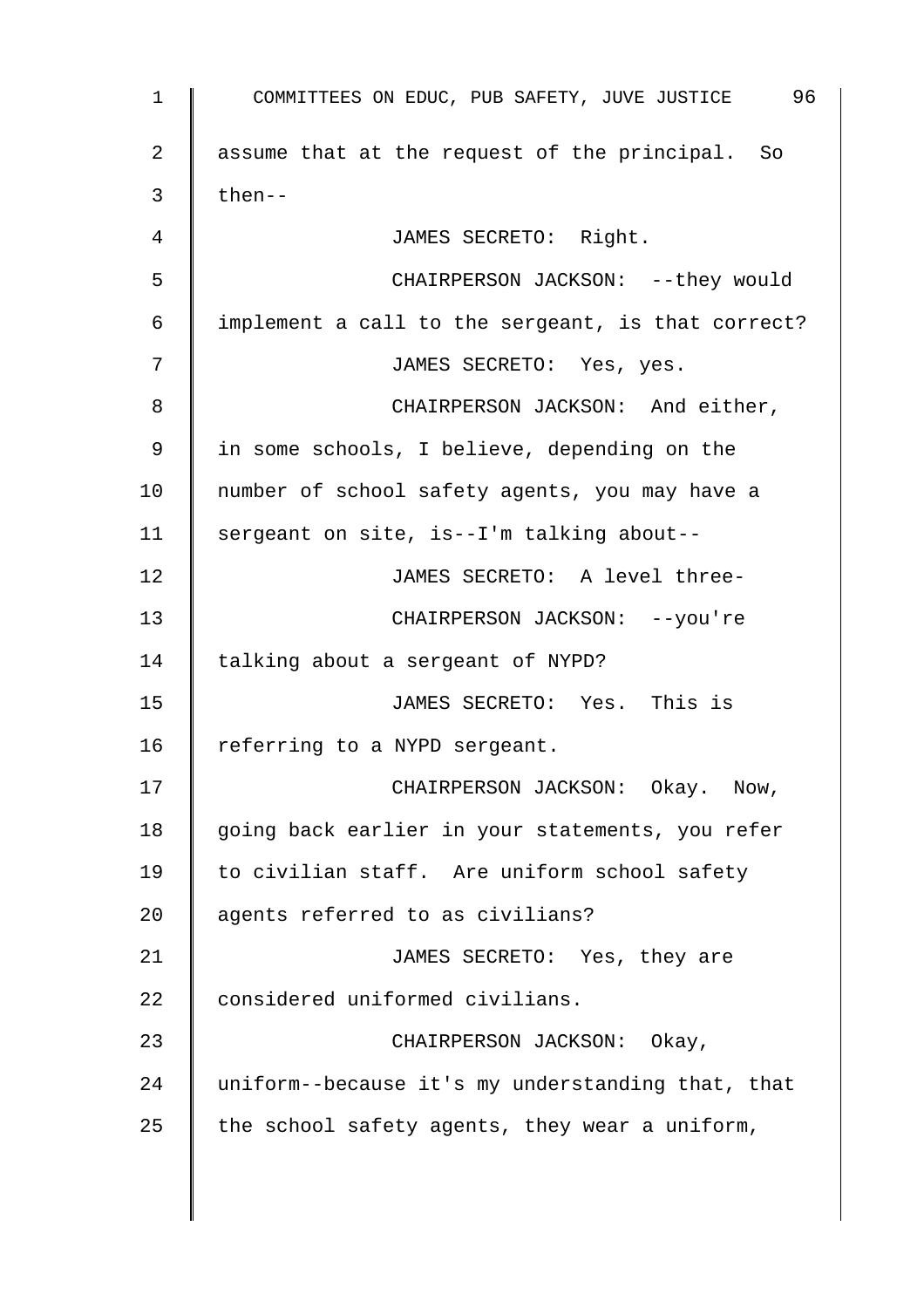| $\mathbf 1$ | 97<br>COMMITTEES ON EDUC, PUB SAFETY, JUVE JUSTICE |
|-------------|----------------------------------------------------|
| 2           | that they have authority to write a summons, they  |
| 3           | have authority to make arrests. Am I right or      |
| 4           | wrong?                                             |
| 5           | JAMES SECRETO: They, they--peace                   |
| 6           | officers, they can make arrests, but they can't    |
| 7           | write summonses.                                   |
| 8           | CHAIRPERSON JACKSON: Okay, they                    |
| 9           | can make arrests. But then they're considered      |
| 10          | civilian, even though they're in uniform and they  |
| 11          | can make arrests, they're considered civilians.    |
| 12          | JAMES SECRETO: Civilian members of                 |
| 13          | the Police Department.                             |
| 14          | CHAIRPERSON JACKSON: That's,                       |
| 15          | that's sort of--for me, as a layperson, that's     |
| 16          | not--someone in NYPD, that's--that doesn't--I      |
| 17          | don't see that as civilians. If in fact they're    |
| 18          | in uniform, if in fact they're employees of NYPD,  |
| 19          | if in fact they can effectuate arrests and they're |
| 20          | peace officers, I don't see how they can be        |
| 21          | civilians.                                         |
| 22          | JAMES SECRETO: Well, I mean, I                     |
| 23          | think the main thing that makes them civilian      |
| 24          | members of the Police Department is they're not,   |
| 25          | they're not armed. And that's pretty much the      |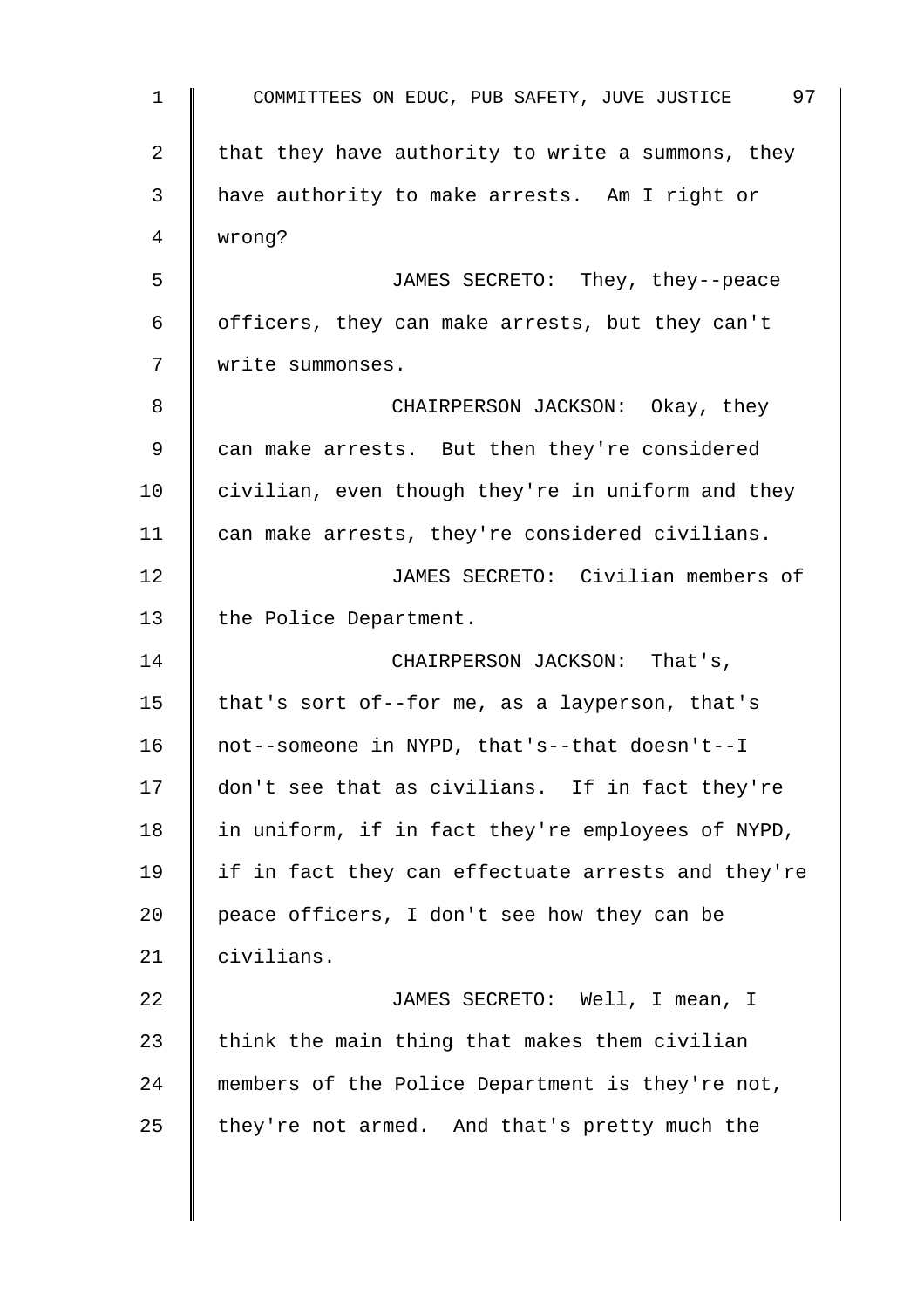| 1  | 98<br>COMMITTEES ON EDUC, PUB SAFETY, JUVE JUSTICE |
|----|----------------------------------------------------|
| 2  | distinction.                                       |
| 3  | CHAIRPERSON JACKSON: Okay. Now,                    |
| 4  | you had, I believe, in page two of your testimony, |
| 5  | you said the survey revealed--                     |
| 6  | JACK DONOHUE: Council Member, I'd                  |
| 7  | just like to add one thing that--                  |
| 8  | CHAIRPERSON JACKSON: Sure, go                      |
| 9  | ahead, just identify yourself.                     |
| 10 | JACK DONOHUE: Deputy Chief                         |
| 11 | Donohue.                                           |
| 12 | CHAIRPERSON JACKSON: Go ahead.                     |
| 13 | JACK DONOHUE: There is a                           |
| 14 | distinction that's accounted for in the penal law, |
| 15 | and I know it is a, it's a distinction that        |
| 16 | sometimes outside the police department is         |
| 17 | difficult to distinguish. But peace officers are   |
| 18 | different, definitionally, than police officers.   |
| 19 | So, so while yes there's a nuance in the law,      |
| 20 | there is a, there's a real distinction between the |
| 21 | powers of a police officer and the powers of a     |
| 22 | peace officer. Police officers are essentially on  |
| 23 | duty all the time and always have the powers of    |
| 24 | arrest; peace officers only when they're so        |
| 25 | working. And there's a number of other things      |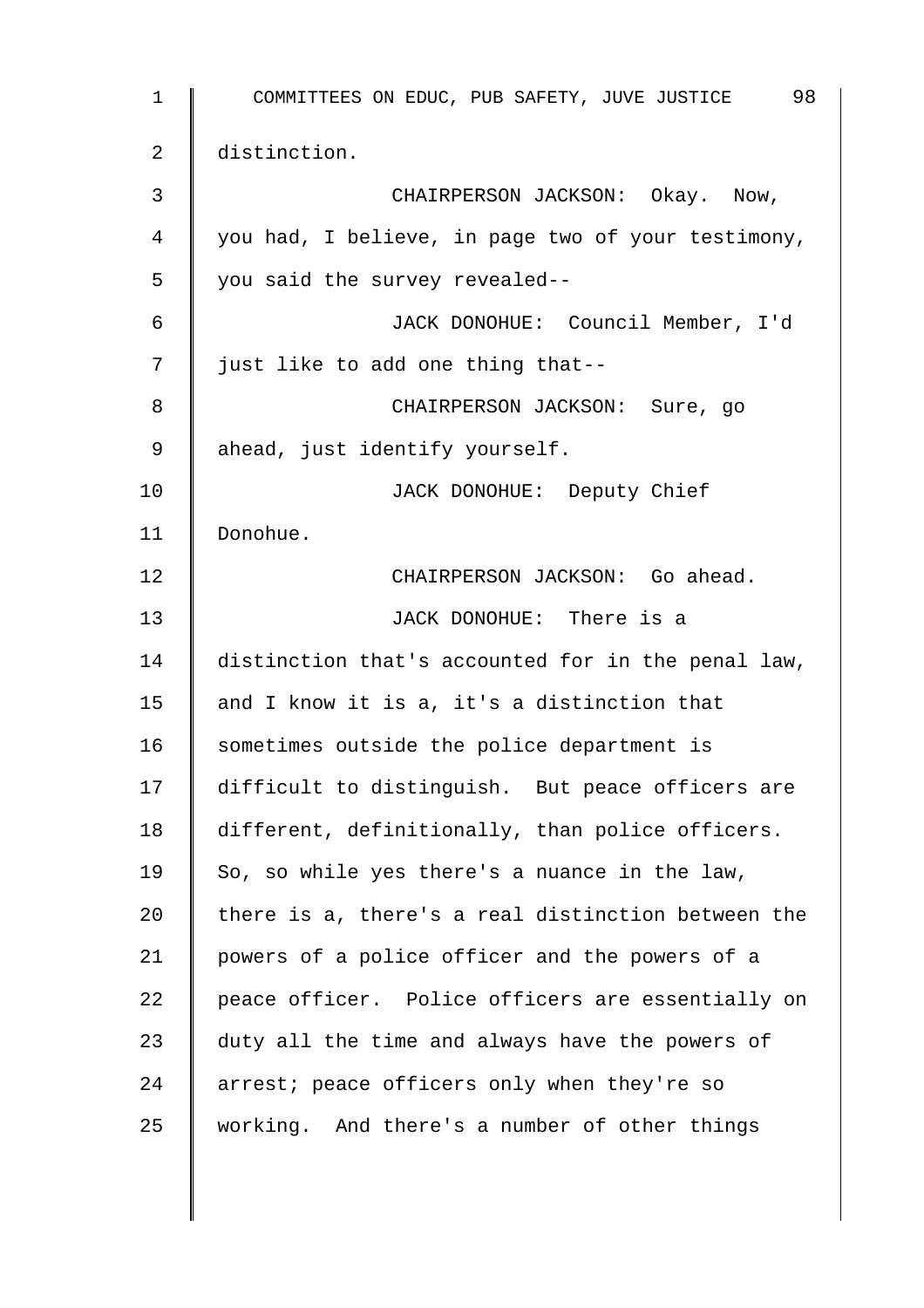| $\mathbf 1$    | 99<br>COMMITTEES ON EDUC, PUB SAFETY, JUVE JUSTICE |
|----------------|----------------------------------------------------|
| $\overline{2}$ | that flow from it, but there is a real             |
| 3              | distinction, so--                                  |
| 4              | CHAIRPERSON JACKSON: And that's in                 |
| 5              | the penal law.                                     |
| 6              | JACK DONOHUE: That is in the penal                 |
| 7              | law.                                               |
| 8              | CHAIRPERSON JACKSON: Okay. On                      |
| 9              | page two of your testimony, Assistant Chief, you   |
| 10             | refer to the survey revealed that 76 percent of    |
| 11             | the students and 92 percent of teachers feel safe  |
| 12             | in their school. Now, this survey was done by      |
| 13             | whom and when?                                     |
| 14             | JACK DONOHUE: The survey was                       |
| 15             | conducted by the Department of Education. It is a  |
| 16             | wholly administered Department of Education        |
| 17             | survey. The Police Department had no input in the  |
| 18             | design of it, the collection, the compilation, the |
| 19             | analysis, none of it. It was, it was done          |
| 20             | exclusively, paid for in whole, by the Department  |
| 21             | of Ed.                                             |
| 22             | CHAIRPERSON JACKSON: Then let me                   |
| 23             | hear from DOE. [laughter]                          |
| 24             | ELAYNA KONSTAN: And it's called                    |
| 25             | the Learning Environment Survey.                   |
|                |                                                    |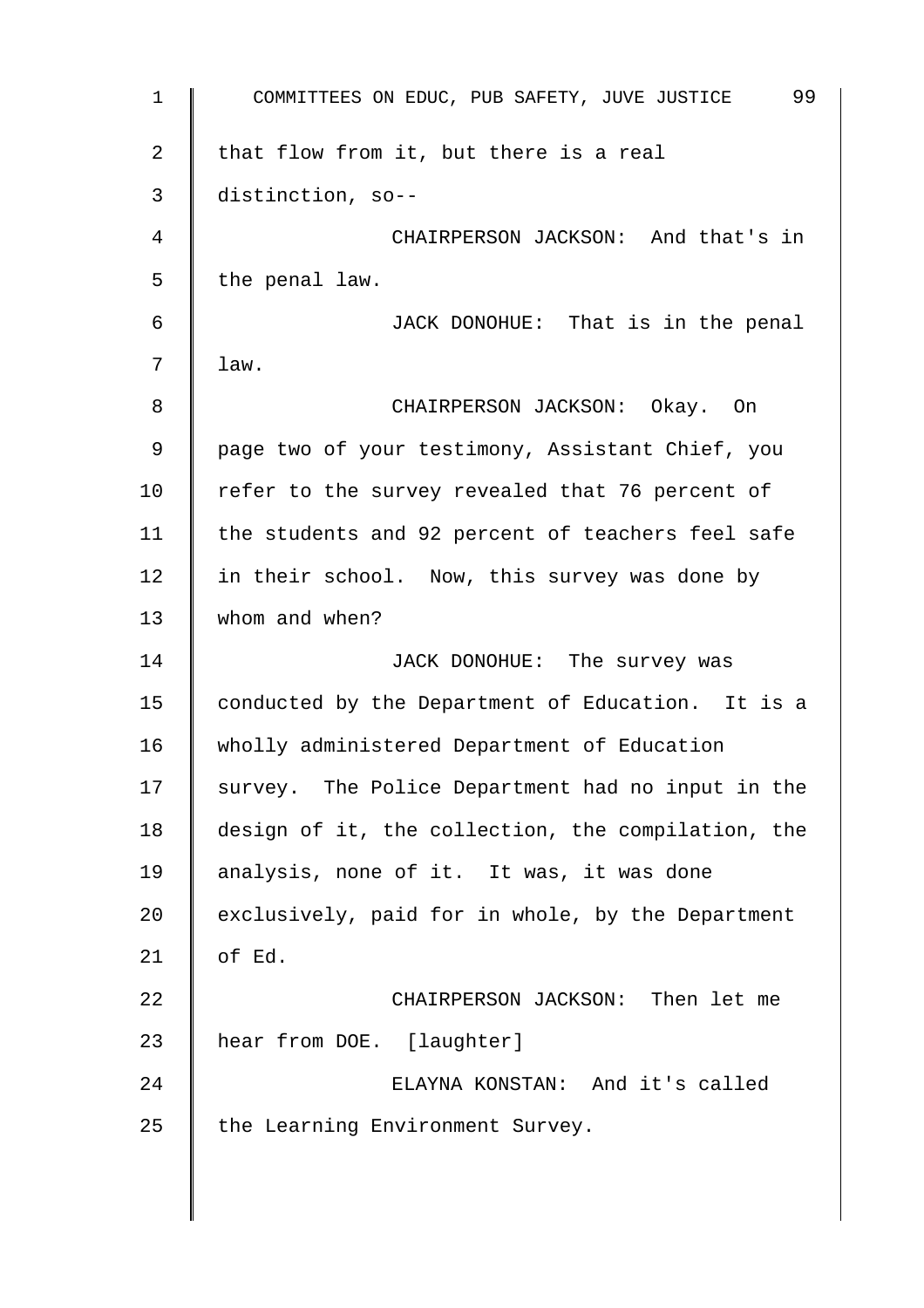| $\mathbf 1$    | COMMITTEES ON EDUC, PUB SAFETY, JUVE JUSTICE 100   |
|----------------|----------------------------------------------------|
| 2              | CHAIRPERSON JACKSON: Uh-huh.                       |
| $\mathfrak{Z}$ | ELAYNA KONSTAN: That we actually                   |
| 4              | do survey annually teachers, students and parents, |
| 5              | on a whole host of things. There's an aspect of    |
| 6              | the survey, and the date of that Chief Secreto     |
| 7              | mentioned, comes from the part about climate and   |
| 8              | respect, or safety and respect, I think it's       |
| 9              | called. But the survey, surveys parents,           |
| 10             | teachers, and students on a whole host of things.  |
| 11             | Not just, you know, climate and respect.           |
| 12             | CHAIRPERSON JACKSON: And the, the                  |
| 13             | statistics that were referred to by the Assistant  |
| 14             | Chief in his testimony, came from the survey that  |
| 15             | was taken when? I mean, was that a survey, you     |
| 16             | said this survey is done very year.                |
| 17             | ELAYNA KONSTAN: Yeah, that--                       |
| 18             | CHAIRPERSON JACKSON: So was it                     |
| 19             | taken from the 2008 survey? The 2009--?            |
| 20             | JACK DONOHUE: It was the most                      |
| 21             | recent survey.                                     |
| 22             | CHAIRPERSON JACKSON: Okay.                         |
| 23             | JACK DONOHUE: It was the most                      |
| 24             | recent survey that was available online. The only  |
| 25             | reason I had distanced ourselves from the          |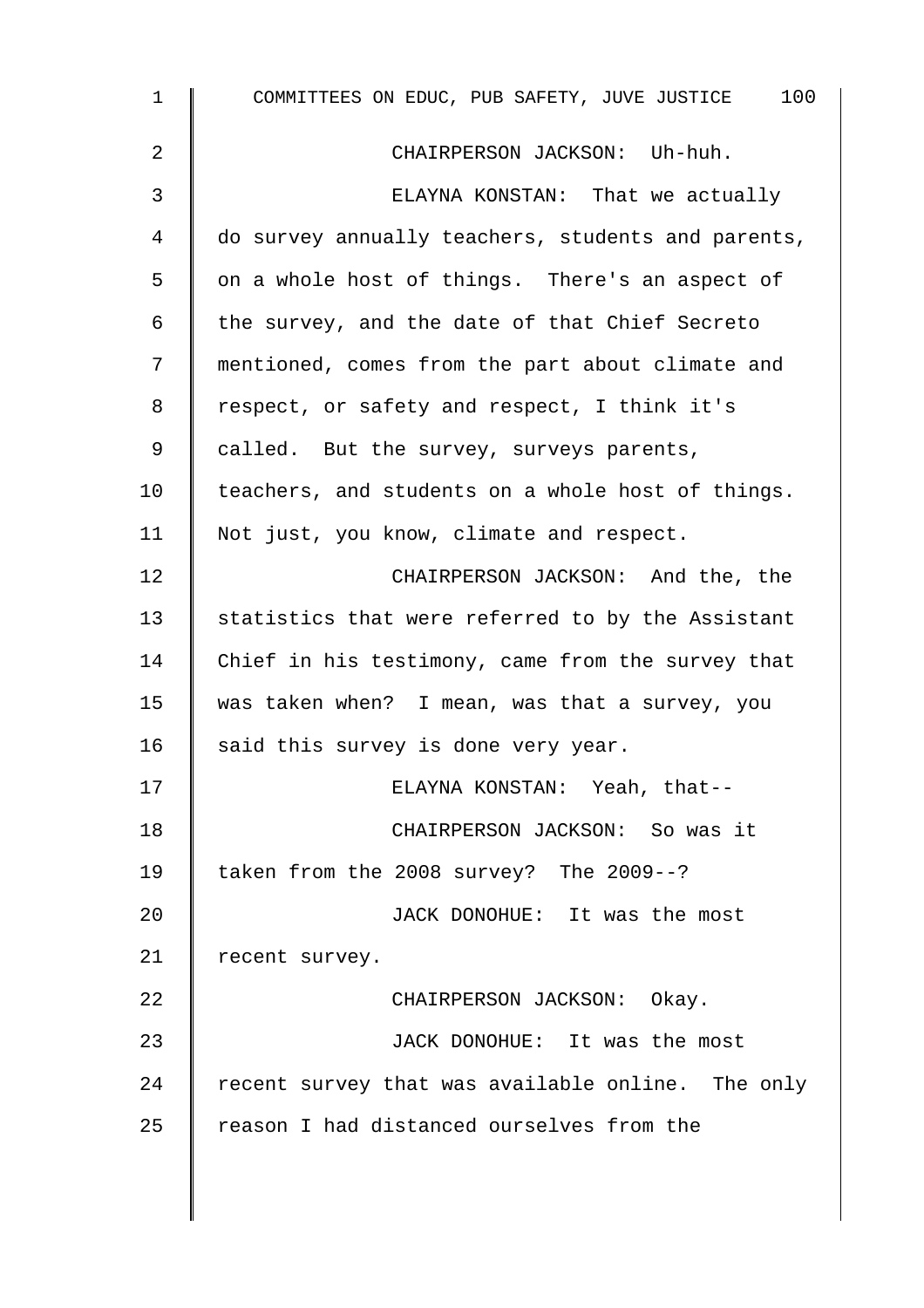1 COMMITTEES ON EDUC, PUB SAFETY, JUVE JUSTICE 101  $2 \parallel$  collection and analysis of it is to show that it 3 was truly not a Department endeavor. 4 CHAIRPERSON JACKSON: Okay. And I 5 can understand. 6 JACK DONOHUE: Not to, not to 7 disparage what my colleagues--8 CHAIRPERSON JACKSON: No, no, I 9 | understand, I can understand that. So, when was 10 | that last survey--11 ELAYNA KONSTAN: None taken. It 12 was last year, as Chief Donohue mentioned, and 13  $\parallel$  there will be a new survey, I don't have the exact 14 date of when it's going to come out, but will be 15 | this school year as well. 16 CHAIRPERSON JACKSON: Okay. Now 17  $\parallel$  that survey, and the results of that survey, where 18  $\parallel$  are they at as far as availability? 19 ELAYNA KONSTAN: So, they're, here 20 it's pretty easy to find this one. When you go to 21  $\parallel$  a school's, when you go to the DOE homepage, and 22 you look up statistics, and you look up that 23 | particular school, you will be able to find the 24 Tesults of the learning environment survey, the 25 | progress report, and the quality review of that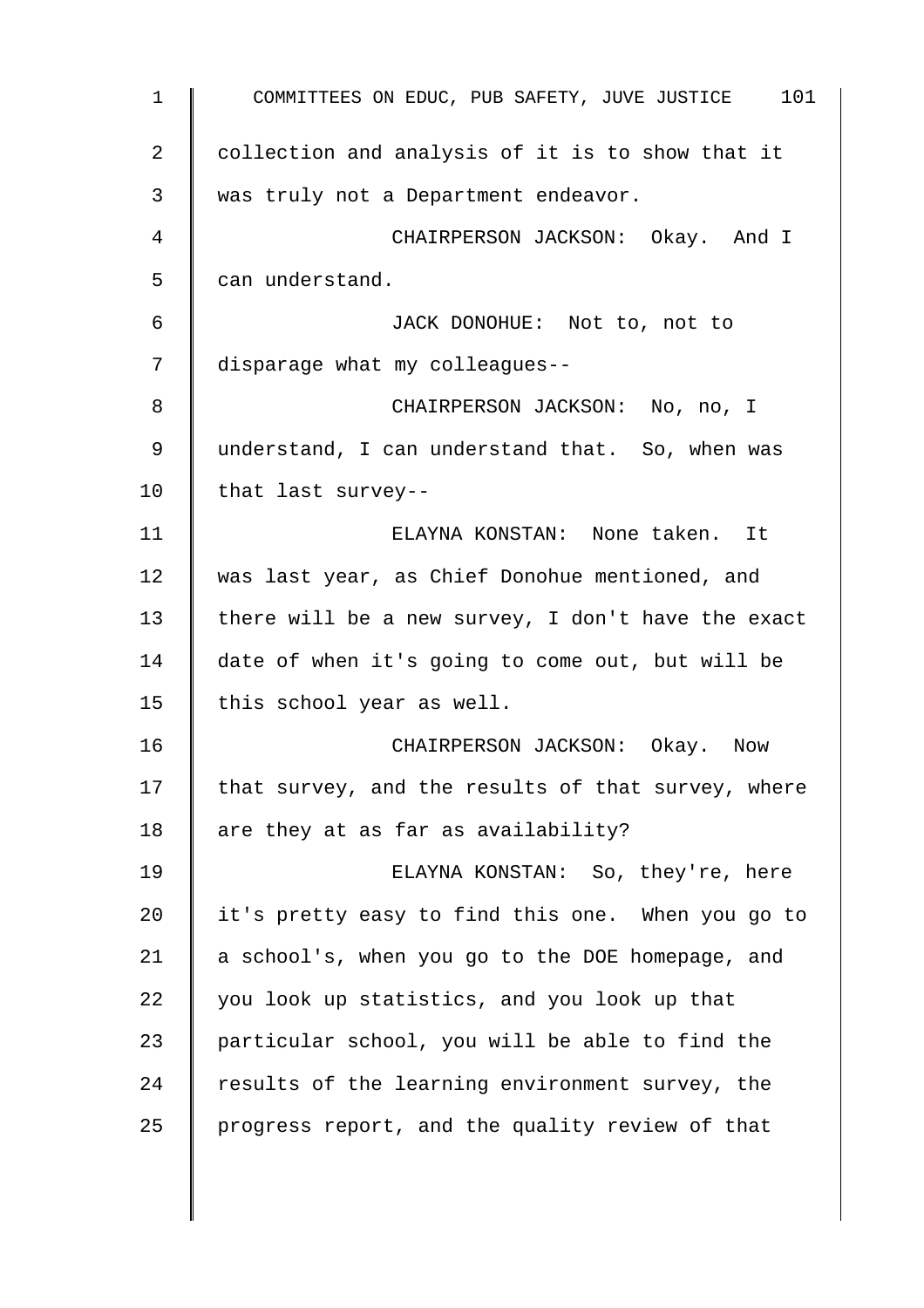1 COMMITTEES ON EDUC, PUB SAFETY, JUVE JUSTICE 102 2 particular school. 3 **CHAIRPERSON JACKSON:** But what 4 about the statistics, these were citywide 5 | statistics. Where was that ascertained from? 6 JACK DONOHUE: They were taken 7 | directly off the, the DOE's website, from, from 8 | the survey itself. 9 CHAIRPERSON JACKSON: Okay, so--10 **JACK DONOHUE:** So, it is available 11 | online. 12 **CHAIRPERSON JACKSON:** Okay, so in 13 | essence, that's what, I'm trying to understand 14 whether or not--So, in essence, the Department of 15 Education has, has added all those figures up and 16  $\parallel$  come to an analysis of X percentage. Is that 17 correct? 18 ELAYNA KONSTAN: Yes. 19 CHAIRPERSON JACKSON: Okay. Can 20  $\parallel$  you please share with us the actual survey and 21 the, all the data or, that you have posted on your 22 website, can you share with staff, if you don't  $23$  | mind? 24 | ELAYNA KONSTAN: Absolutely. 25 Absolutely.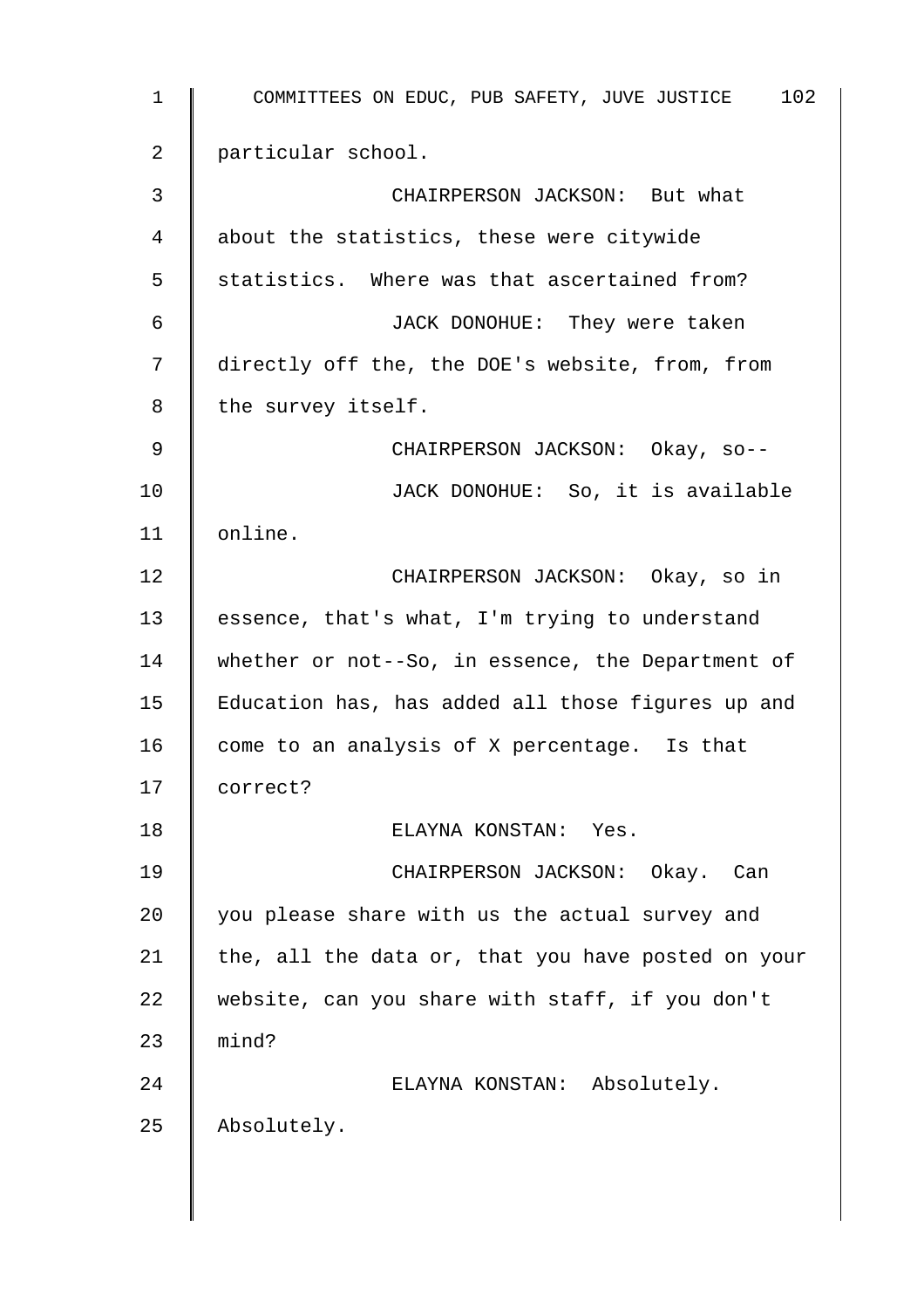| $\mathbf{1}$   | COMMITTEES ON EDUC, PUB SAFETY, JUVE JUSTICE 103   |
|----------------|----------------------------------------------------|
| 2              | CHAIRPERSON JACKSON: Okay, now, it                 |
| $\mathfrak{Z}$ | refers to, so, it refers to 76 percent of the      |
| 4              | students feel safe. What about the 24 percent      |
| 5              | that don't feel safe? Do you have any information  |
| 6              | specifically? Is that coming from high school      |
| 7              | students? Intermediate school students?            |
| 8              | Elementary school students? Or where are you at,   |
| 9              | where are you getting the information from?        |
| 10             | ELAYNA KONSTAN: For students, it's                 |
| 11             | secondary students, so it's middle and high school |
| 12             | students, not elementary school students. So, and  |
| 13             | you're right, we are concerned about the 24        |
| 14             | percent that don't feel that, but this is          |
| 15             | specifically come from student information, that's |
| 16             | what we collect. And over the course of the years  |
| 17             | that we've been collecting these data, and         |
| 18             | specifically on safety and respect, the numbers    |
| 19             | have gone up slightly. Not enough where we want    |
| 20             | them to be, but they have gone up.                 |
| 21             | CHAIRPERSON JACKSON: And the                       |
| 22             | survey, who filled out that survey? How many       |
| 23             | people were involved in the survey?                |
| 24             | ELAYNA KONSTAN: I could get you                    |
| 25             | that information, I don't have that off the top of |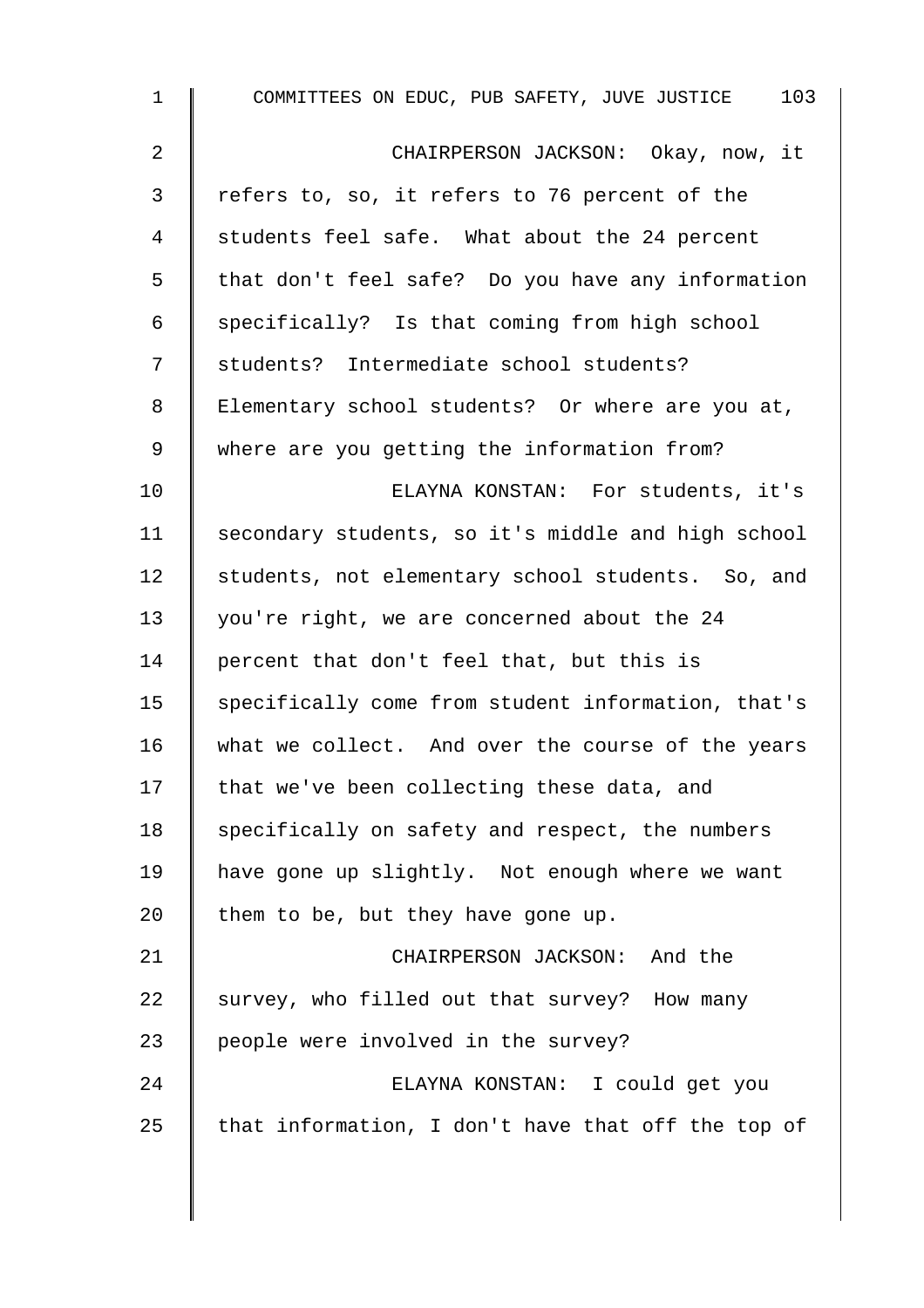1 COMMITTEES ON EDUC, PUB SAFETY, JUVE JUSTICE 104 2  $\parallel$  my head. 3 CHAIRPERSON JACKSON: Okay. 4 ELAYNA KONSTAN: But that's 5 information that we do publicize publicly. 6 CHAIRPERSON JACKSON: You mean, as 7 | to how many people participated in the survey, and 8 | what have you? 9 ELAYNA KONSTAN: I think there's 10 information on how the percentage has gone up from 11 year to year, but let me not misspeak and get all  $12$  that specific information to you. 13 CHAIRPERSON JACKSON: Okay, in 14 Sessence I was trying to determine, for example we 15 have 1.1 million students and parents and what 16 have you, was the survey 50,000? 100,000? Or 17 | 500,000? In order to come up with the citywide 18 | statistics. 19 ELAYNA KONSTAN: I don't have that, 20  $\parallel$  those numbers for you. I do know that the numbers 21 of surveys completed have increased, but I'd like 22  $\parallel$  to get that more specific information to you. 23 | CHAIRPERSON JACKSON: Okay. I want 24  $\parallel$  to ask a couple of questions specifically about 25 the bill. [pause] Okay, now, specifically about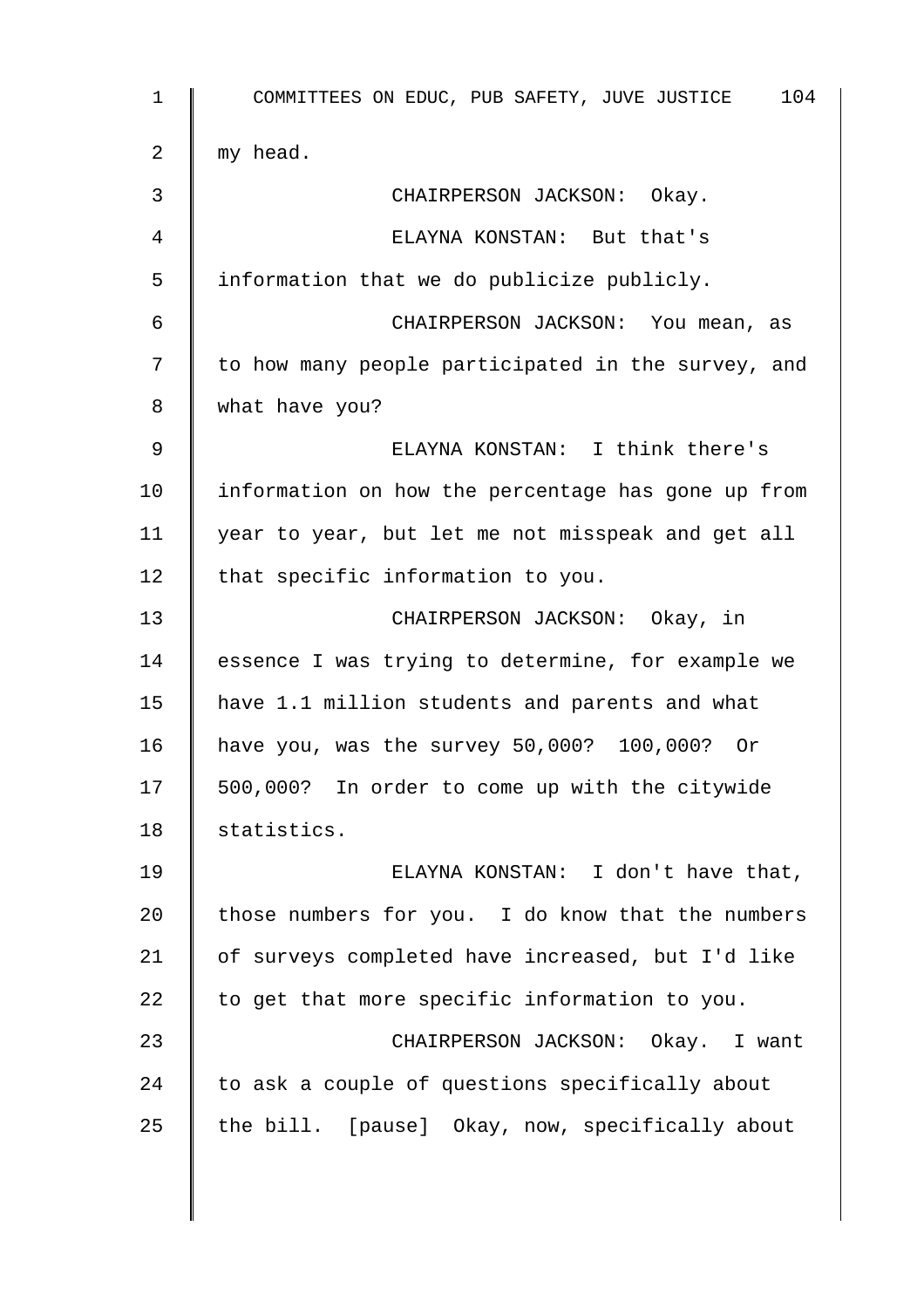| 1  | 105<br>COMMITTEES ON EDUC, PUB SAFETY, JUVE JUSTICE |
|----|-----------------------------------------------------|
| 2  | the bill, if the date of the incident was left      |
| 3  | out, would the Department of Education or NYPD      |
| 4  | still have any concerns regarding the Family        |
| 5  | Educational Rights and Privacy Act?                 |
| 6  | MICHAEL BEST: Yes, we--we would                     |
| 7  | still be concerned, Mr. Chairman. We--you know,     |
| 8  | we've been trying to work with Council staff on     |
| 9  | this, and we're going to continue to do so,         |
| 10 | because I think we can get to a place that's going  |
| 11 | to be, that we feel, you know, our obligations      |
| 12 | under federal law are met, and the, and the needs   |
| 13 | of the Council and the public are met. But we       |
| 14 | would still be concerned. There are a number, you   |
| 15 | know, some of the specific commentary in the Code   |
| 16 | of Federal Regulations that the United States       |
| 17 | Department of Education put out when they revised   |
| 18 | their regulations, refers to demographic data--     |
| 19 | age, race, ethnicity, all sorts of things--and      |
| 20 | depending on what the combinations are, and what    |
| 21 | the numbers are overall, you know, there are        |
| 22 | concerns that individual students could be          |
| 23 | identified. It's a little difficult in the          |
| 24 | abstract without kind of going through all of it    |
| 25 | at once to talk about one, you know, one specific   |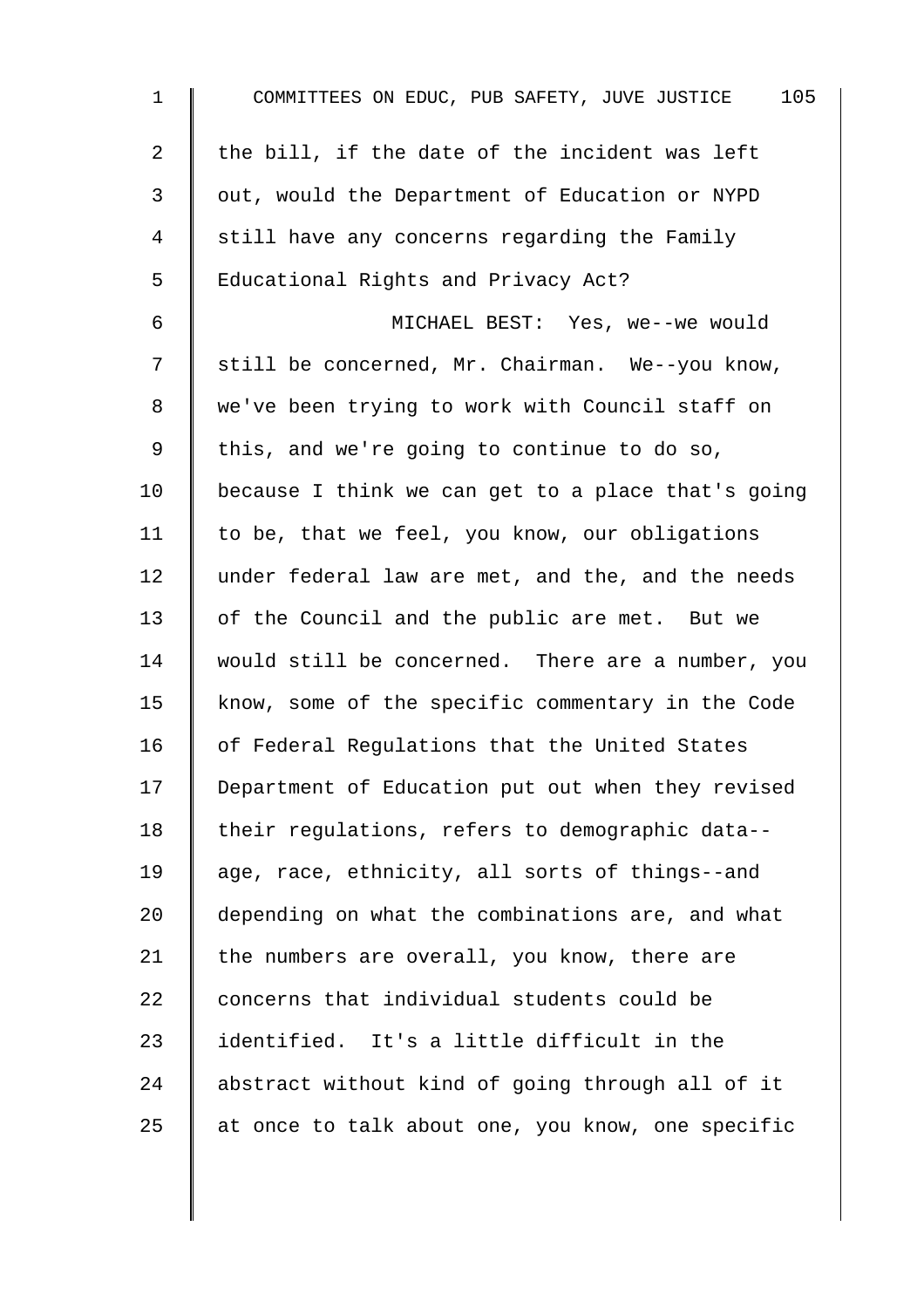| $\mathbf{1}$ | COMMITTEES ON EDUC, PUB SAFETY, JUVE JUSTICE 106   |
|--------------|----------------------------------------------------|
| 2            | piece of information being the key, because it's   |
| $\mathsf{3}$ | really a combination of different pieces of        |
| 4            | information. And we are committed to working with  |
| 5            | the Council to try to resolve this issue.          |
| 6            | CHAIRPERSON JACKSON: We appreciate                 |
| 7            | that. With respect to imposition of discipline on  |
| 8            | the students, do you have the numbers of           |
| 9            | expulsions, suspensions, transfers and discharge,  |
| 10           | I assume all of that information is maintained, so |
| 11           | that you can analyze, you know, what the situation |
| 12           | is, and the grade of it, as far as severity, so    |
| 13           | forth and so on. Is that correct?                  |
| 14           | ELAYNA KONSTAN: As I indicated in                  |
| 15           | the testimony, we do have that information. When   |
| 16           | I testified here in January of 2008, we talked     |
| 17           | about that.                                        |
| 18           | CHAIRPERSON JACKSON: And what                      |
| 19           | hearing was that in January 2008?                  |
| 20           | ELAYNA KONSTAN: The suspension                     |
| 21           | hearing, I'm not sure exactly what it was called.  |
| 22           | But we testified and you asked us to look at that, |
| 23           | to say "Why aren't you looking at suspensions by   |
| 24           | these various demographics?" and so we built a     |
| 25           | system, as a result, to do that, and we are able   |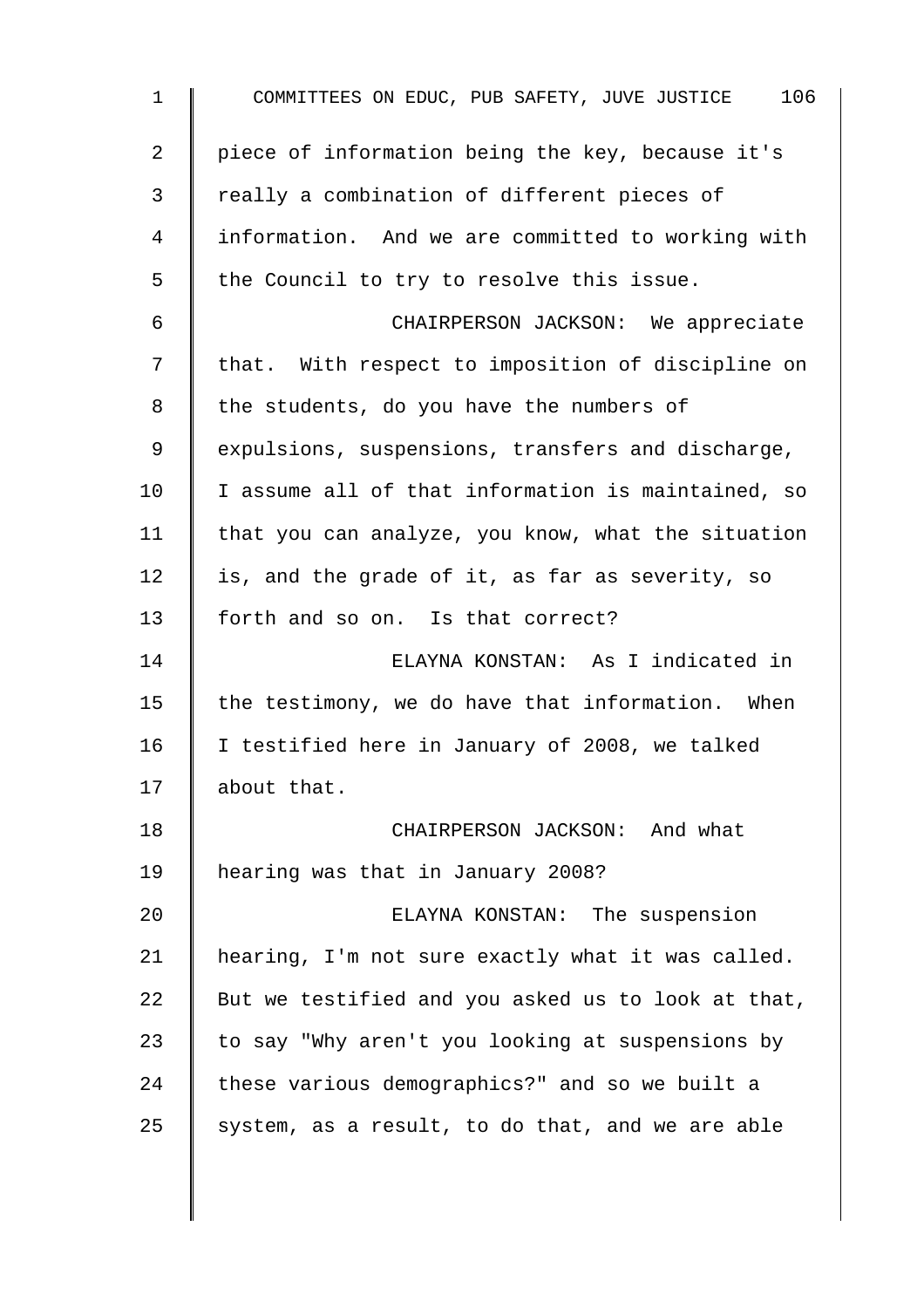| 1  | 107<br>COMMITTEES ON EDUC, PUB SAFETY, JUVE JUSTICE |
|----|-----------------------------------------------------|
| 2  | to capture that very information, or at least some  |
| 3  | of it. I also indicated there's some information    |
| 4  | like the involuntary transfers, involuntary         |
| 5  | transfers, we have that information. Those          |
| 6  | numbers are quite small, but we can certainly find  |
| 7  | ways how we can release that information while      |
| 8  | still protecting families' and students' rights.    |
| 9  | So there's lots of information that's in the bill,  |
| 10 | that we can provide, and I think as we work         |
| 11 | together on this, and figure out the way, the best  |
| 12 | way to do this, so that we can comply as well as    |
| 13 | protect the rights of students.                     |
| 14 | CHAIRPERSON JACKSON: Is that                        |
| 15 | information, as far as the expulsions,              |
| 16 | suspensions, transfers and discharges, either at    |
| 17 | the high school or intermediate level, I would      |
| 18 | assume that those were, the majority of those had   |
| 19 | taken place. I make an assumption that you don't    |
| 20 | have too many expulsions and suspensions and        |
| 21 | transfer at the elementary school level. But is     |
| 22 | that information shared with the State of New       |
| 23 | York's State Education Department, so that, and     |
| 24 | for their information?                              |
| 25 | ELAYNA KONSTAN: They collect data                   |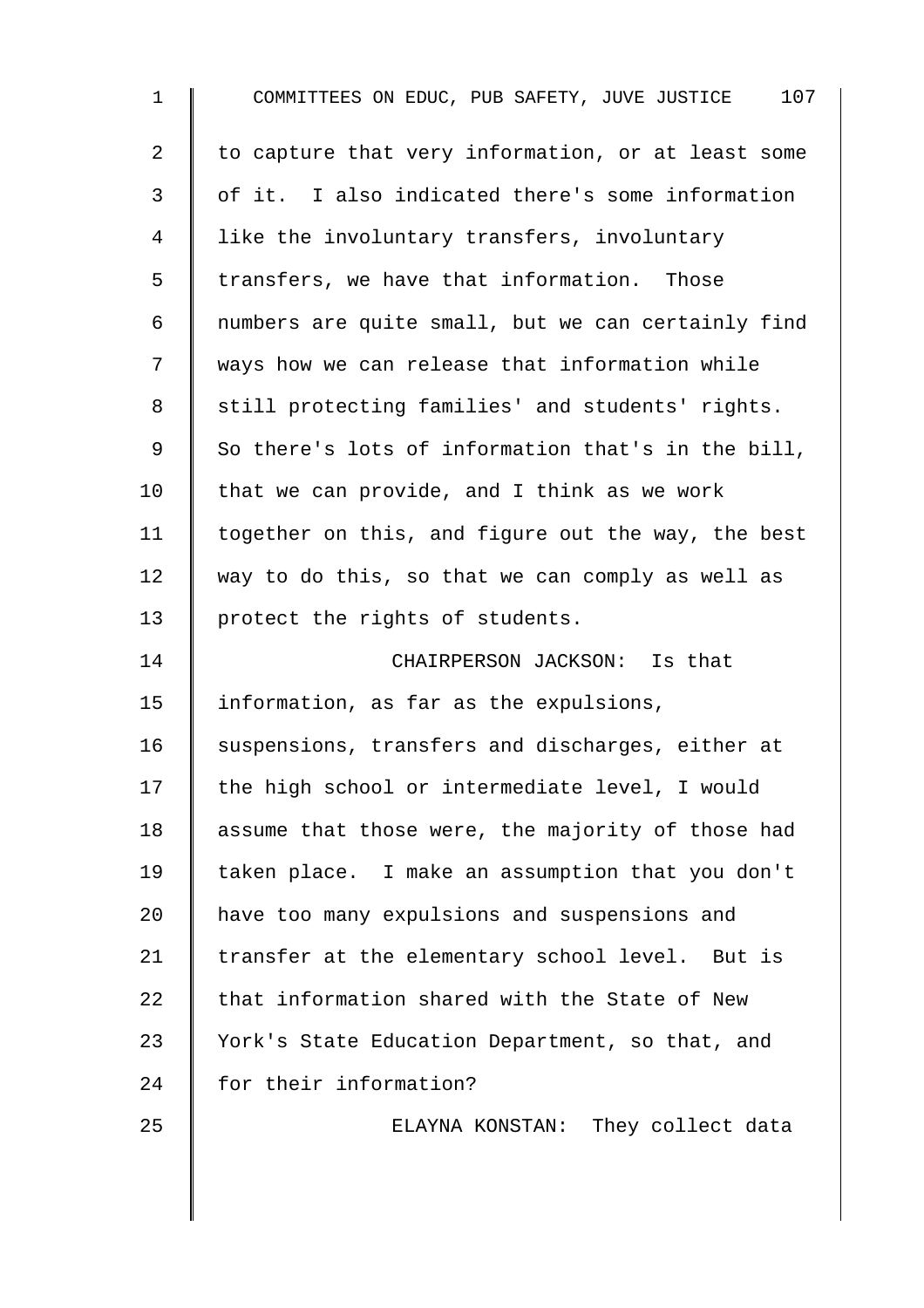| 108<br>COMMITTEES ON EDUC, PUB SAFETY, JUVE JUSTICE |
|-----------------------------------------------------|
| in a very different way than you're asking, under   |
| this, this bill. It's very different. It's based    |
| on their NCLB, violent and disruptive incident      |
| reporting. They categorize data very differently,   |
| and incidents very differently, so we comply that   |
| way. That's now how this bill is repor--            |
| CHAIRPERSON JACKSON: But I mean,                    |
| you're, but you're giving them those statistics,    |
| though.                                             |
| ELAYNA KONSTAN: We're giving them                   |
| some of those statistics, but it's not by           |
| demographics.                                       |
| CHAIRPERSON JACKSON: And what                       |
| about, we've heard from representatives at the      |
| Independent Budget Office, that in order to comply  |
| with various reporting requirements under the new   |
| School Governance Law, the Department of Education  |
| is currently working out an agreement with IBO, so  |
| that the IBO can classify information and be in     |
| compliance with the Family Education Right and      |
| Privacy Act.                                        |
| MICHAEL BEST: We are in                             |
| discussions with the IBO about just that.<br>We     |
| haven't concluded an agreement with them yet, but   |
|                                                     |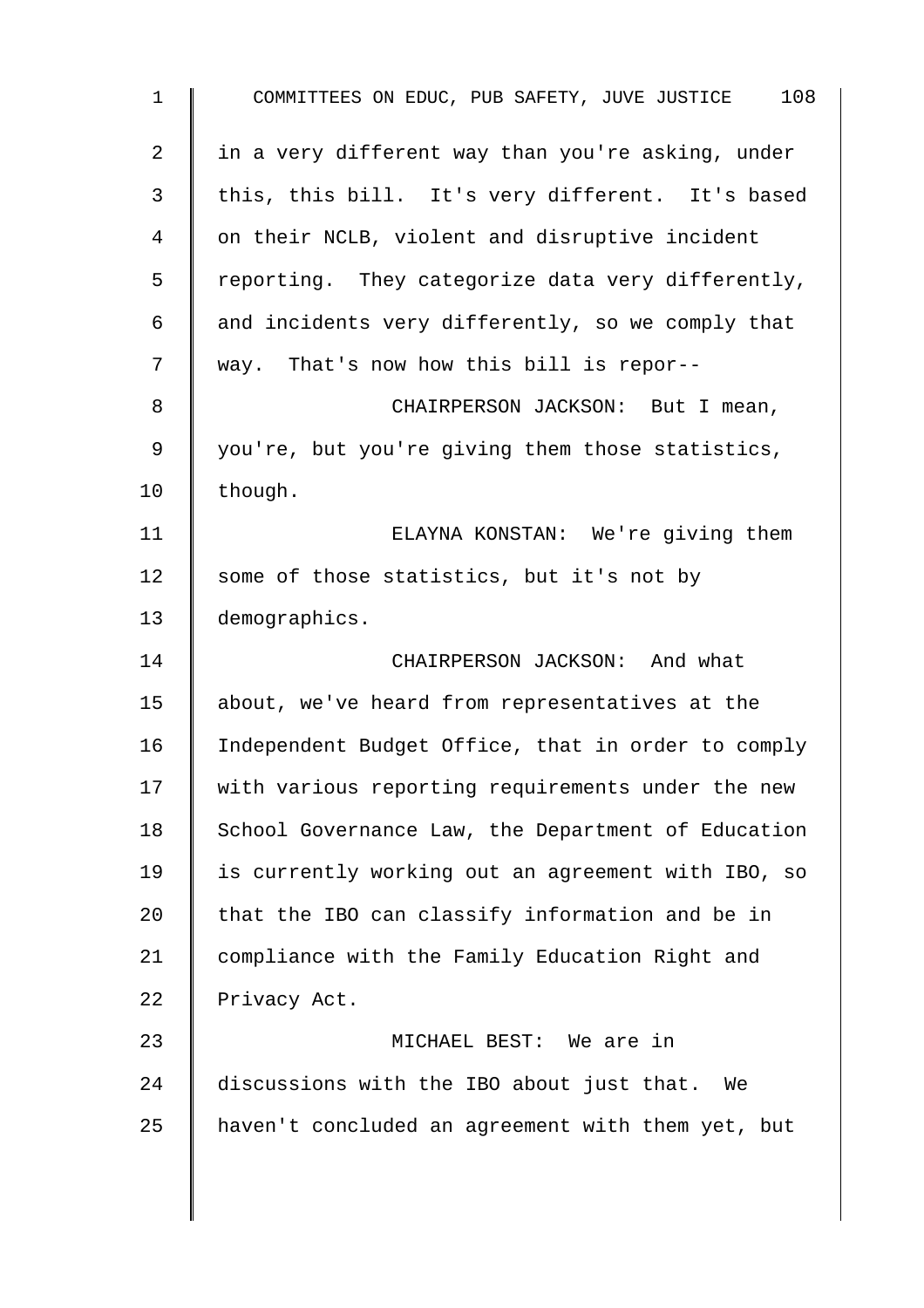| 1  | 109<br>COMMITTEES ON EDUC, PUB SAFETY, JUVE JUSTICE |
|----|-----------------------------------------------------|
| 2  | we're optimistic that we should be able to do       |
| 3  | that.                                               |
| 4  | CHAIRPERSON JACKSON: Well, we look                  |
| 5  | forward to getting the information, in order to     |
| 6  | analyze it to determine, you know, the issues and   |
| 7  | concerns and to look at whether or not we're        |
| 8  | mainly dealing with, at the high school level and   |
| 9  | intermediate school level, whether or not some of   |
| 10 | the students in fact that may be identified are     |
| 11 | students that are over age in certain               |
| 12 | environments, as far as grades are concerned, and   |
| 13 | also whether or not, you know, there are a high     |
| 14 | incident of students that are being identified      |
| 15 | and/or statistically being put forward, are black,  |
| 16 | Latino or Asian, or that are children with special  |
| 17 | needs. And as, I think that either DOE or NYP had   |
| 18 | indicated in their testimony, it appears as though  |
| 19 | that, that the majority of the students that are    |
| 20 | arrested, or an indication that, that blacks and    |
| 21 | Latinos are more, being singled out,                |
| 22 | comparatively. So, I believe that was in            |
| 23 | someone's testimony, if I'm not mistaken, is that   |
| 24 | correct?                                            |
| 25 | JACK DONOHUE: It was not in the                     |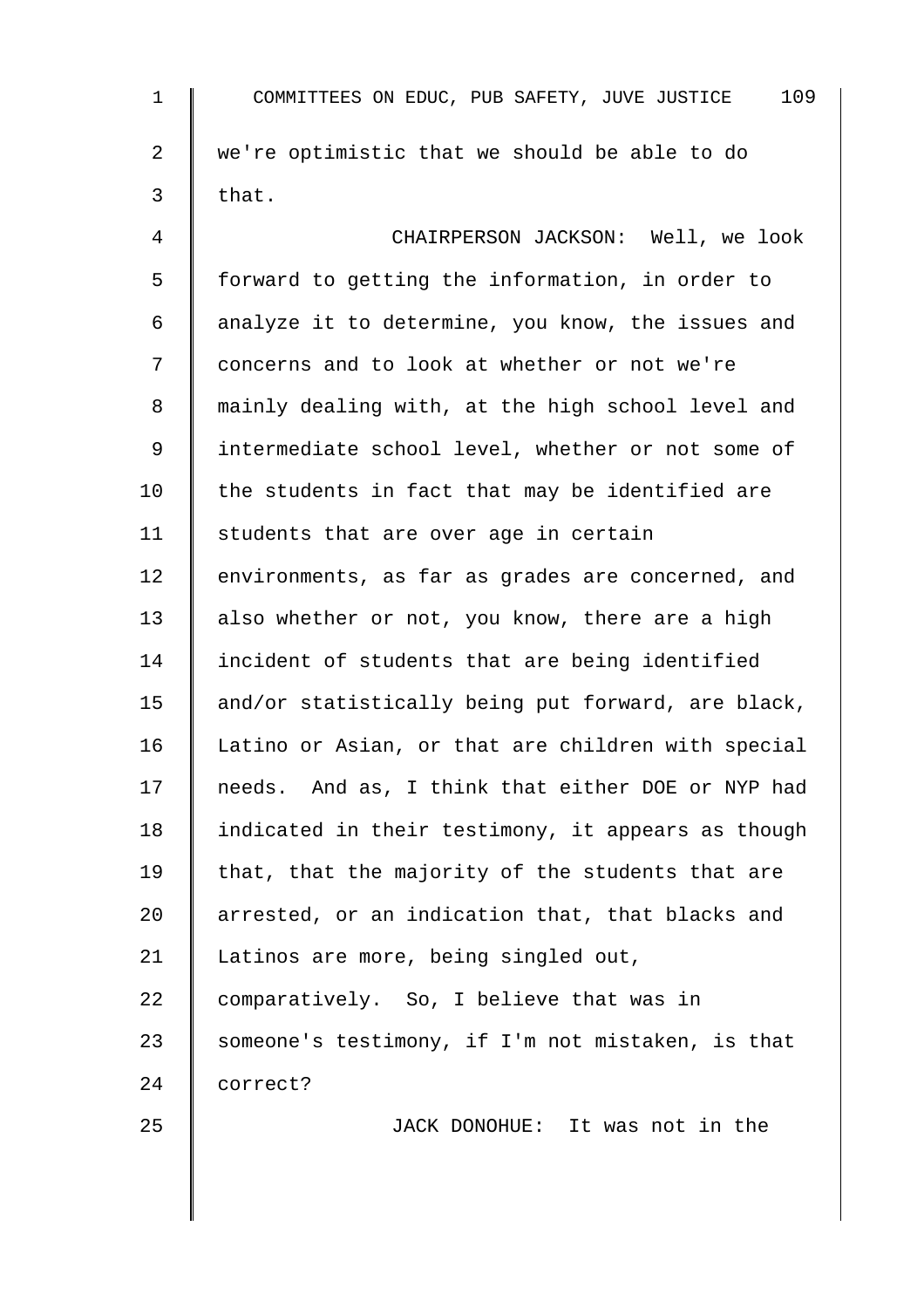| $\mathbf 1$ | COMMITTEES ON EDUC, PUB SAFETY, JUVE JUSTICE 110   |
|-------------|----------------------------------------------------|
| 2           | NYPD's testimony, we didn't - -                    |
| 3           | CHAIRPERSON JACKSON: It was not in                 |
| 4           | your testimony. Okay. Alright, well I'll find      |
| 5           | it, but I want to thank you for coming in and      |
| 6           | answering our questions. Staff will be following   |
| 7           | up with both NYPD and DOE with more specific       |
| 8           | questions in order to get your specific answers,   |
| 9           | regarding this very important subject. What I'm    |
| 10          | going to ask in order, I'm going to ask if DOE and |
| 11          | NYPD officials would stay to listen to testimony   |
| 12          | of advocates and students and what have you,       |
| 13          | rather than just leave. I'm going to ask if        |
| 14          | that's possible. I want to thank you very much     |
| 15          | for coming in.                                     |
| 16          | MICHAEL BEST: Thank you.                           |
| 17          | CHAIRPERSON JACKSON: And, yeah.                    |
| 18          | And next we're going to hear from Gregory Floyd,   |
| 19          | the President of Local 237 of the Teamsters Union. |
| 20          | The people upstairs, if you want to come           |
| 21          | downstairs, you're welcome to do that, or you      |
| 22          | could stay upstairs if you like, it's up to you.   |
| 23          | Okay? [pause] Now we're going to ask, if you       |
| 24          | don't mind, the officials from NYPD and DOE, after |
| 25          | you gather yourself, can you please take the       |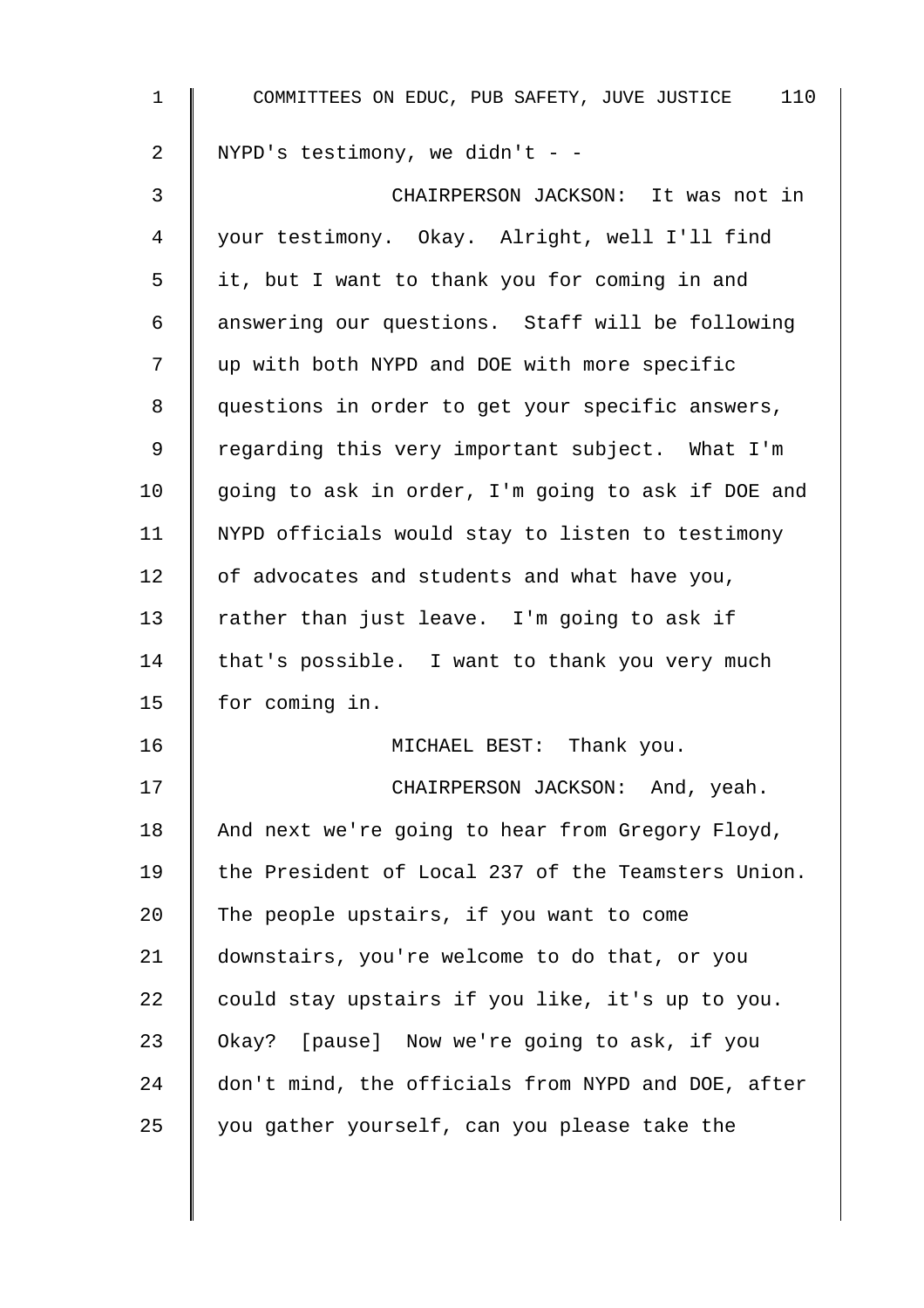| $\mathbf 1$ | COMMITTEES ON EDUC, PUB SAFETY, JUVE JUSTICE 111   |
|-------------|----------------------------------------------------|
| 2           | conversations outside, so that we can continue     |
| 3           | with our hearing. [pause] Anyone wishing to stay   |
| 4           | to hear the testimony of other witnesses, please   |
| 5           | come forward and have a seat. Other individuals    |
| 6           | that are leaving or talking in the back, I ask you |
| 7           | to please take your conversations outside of the   |
| 8           | chambers. Thank you.                               |
| 9           | SERGEANT-AT-ARMS: [off mic] Quiet,                 |
| 10          | please.                                            |
| 11          | CHAIRPERSON JACKSON: Yeah, ladies                  |
| 12          | and gents in the chambers, can we please have      |
| 13          | quiet so we can hear from Gregory Floyd, the       |
| 14          | President of Local 237 of the Teamsters Union.     |
| 15          | President Floyd, please identify yourself and your |
| 16          | position and you may begin your testimony.         |
| 17          | GREGORY FLOYD: Gregory Floyd,                      |
| 18          | President, Local 237, Teamsters, representing the  |
| 19          | school safety agents. Good afternoon, my name is   |
| 20          | Gregory Floyd, I'm President, Local 237, and       |
| 21          | representing 5,000 school safety agents employed   |
| 22          | by New York City. I thank you, Chairman, and the   |
| 23          | Committee for this opportunity to speak before you |
| 24          | today. The Committee is considering legislation    |
| 25          | Intro 816-A concerning student discipline in       |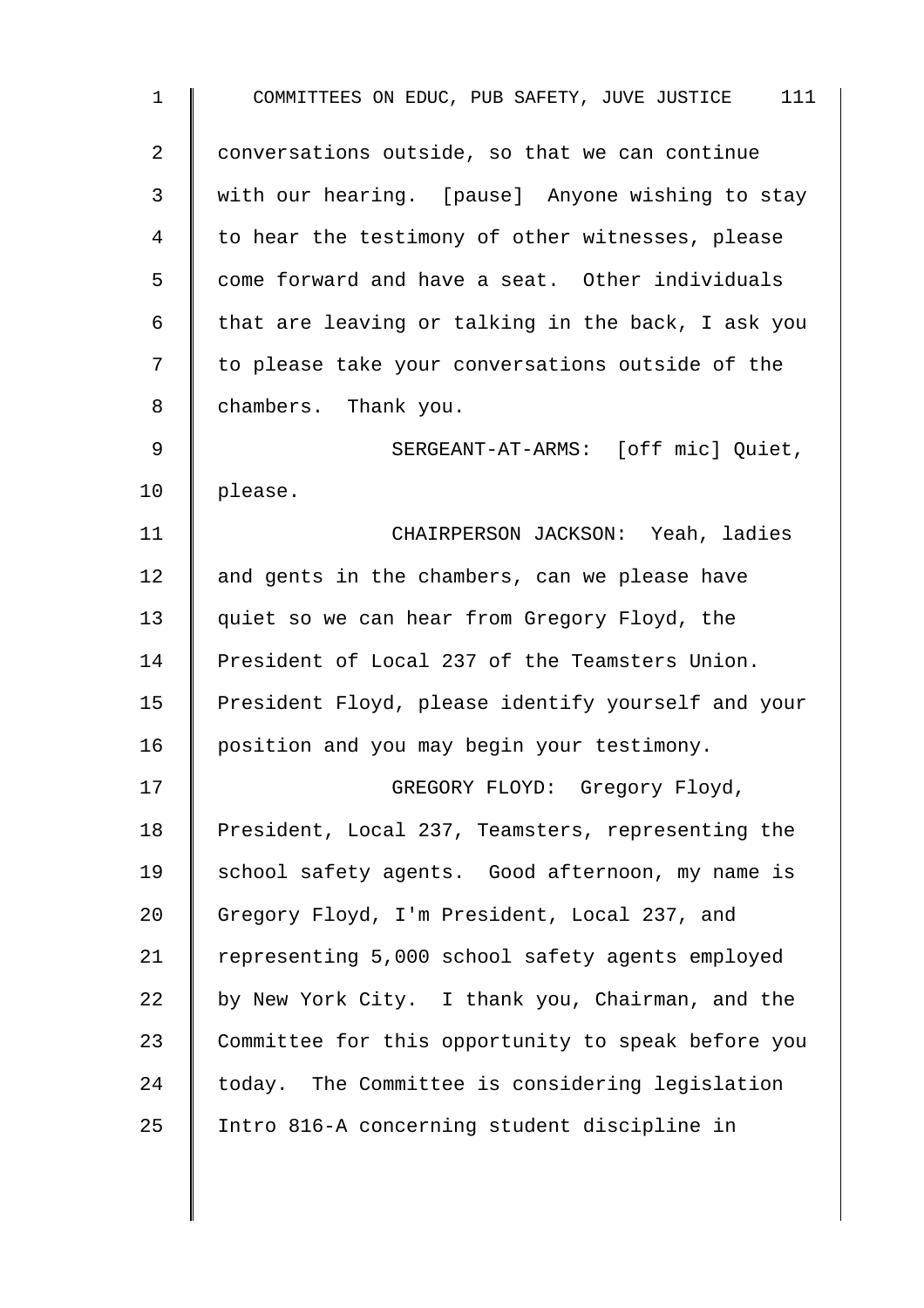1 COMMITTEES ON EDUC, PUB SAFETY, JUVE JUSTICE 112 2 | public schools. Most of the changes to the design 3 to upgrade the collection and publication of 4 Statistics on student discipline. This is 5 valuable information for public and Local 237 6 | supports this type of statistic reporting. Local 7 | 237 is also pleased the Council no longer is 8 | considering proposal to have school safety agents 9 | under the Civilian Complaint Review Board. This 10 union has consistently arqued that the nature of 11 | our officers' work and their close ties to the 12 communities from which student population come, 13 made by the CCRB proposal inappropriate. However, 14 Local 237 is concerned about 816-A unfairly 15 | singling out school safety agents as wrongdoers. 16 The legislation does not show any evidence that 17 Students and parents are prevented from filing 18 | complaints, yet this bill would mandate the DOE 19 display on its website and in all school 20 facilities, ads explaining how to file charges 21 | against school safety agents. While complaint 22 procedures are available against other school 23 personnel, as well as teachers, administrators, no 24 other group except school safety agents are  $25$  singled out for solicitation of charges. This is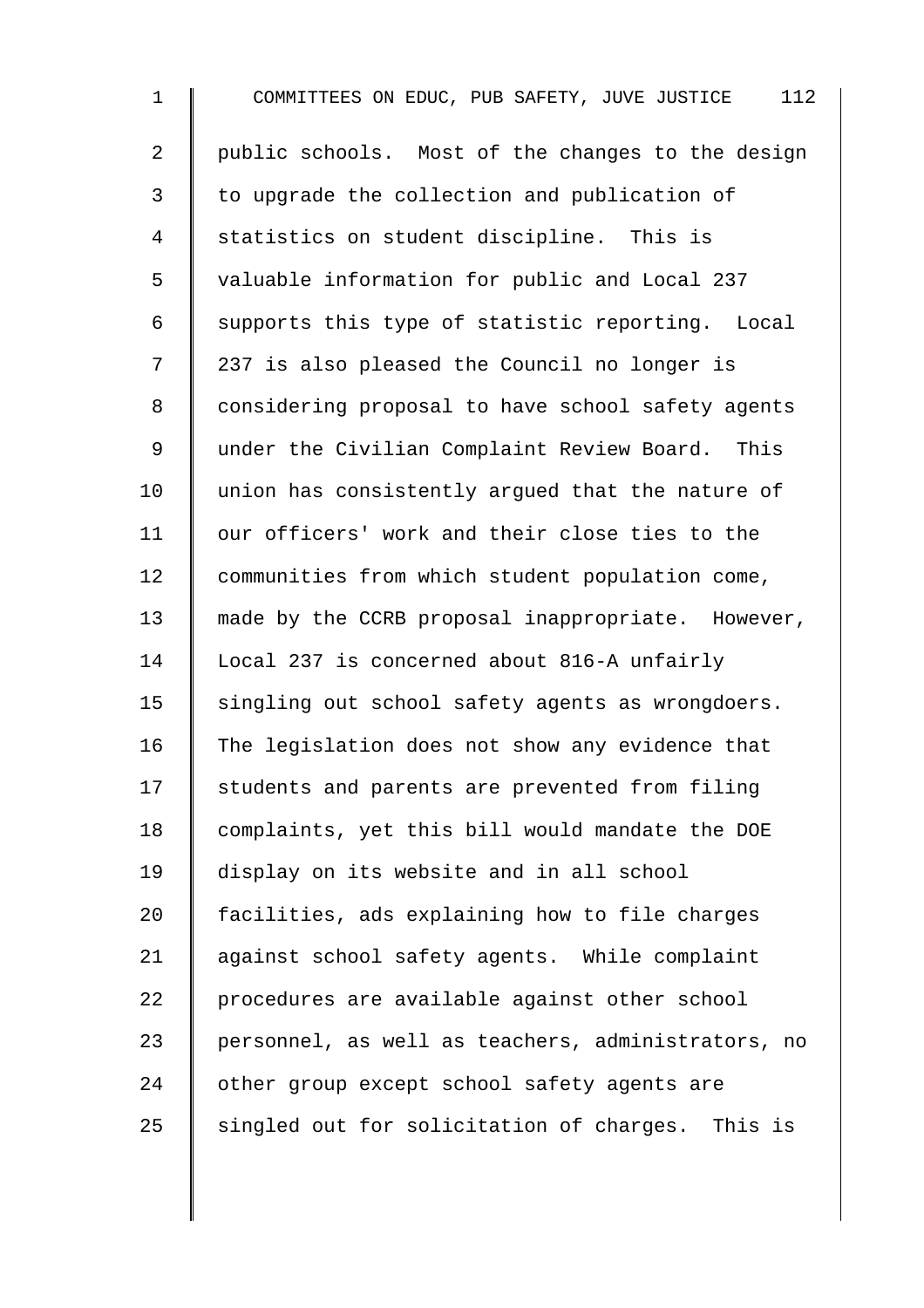1 COMMITTEES ON EDUC, PUB SAFETY, JUVE JUSTICE 113 2 not right. Local 237 submits that singling out  $3 \parallel$  school safety agents is not only unfair, but it 4 | ignores the public approval of our members' work.  $5 \parallel$  The annual DOE survey shows that 74 percent of 6  $\parallel$  students believe that school safety agents has 7 created a safe and respectful learning 8 | environment; 95 percent of parents polled said 9 | that they felt school safety agents had made 10 Schools safer; and 88 percent believe school 11 discipline was fairly imposed. And I heard you 12 mention earlier and asked the DOE to provide you 13 With the survey, and who participated. Local 237  $14$  is concerned that the proposed legislation is the 15  $\parallel$  result of a campaign generated by the New York 16 City Civil Liberties Union and other groups. 17  $\parallel$  NYCLU is a reputable organization with a long, 18  $\parallel$  credible history; however, its recent claims of 19 School safety agents' misconduct are exaggerated 20  $\parallel$  and misleading. As far as I'm aware, none of the 21 | evidence offered by the New York Civil Liberties 22 Union has withstood investigation. Unfortunately, 23 New York Civil Liberties Union has tried to stir 24 vp controversy, it has distributed leaflets in  $25$  schools arguing students, encouraging students to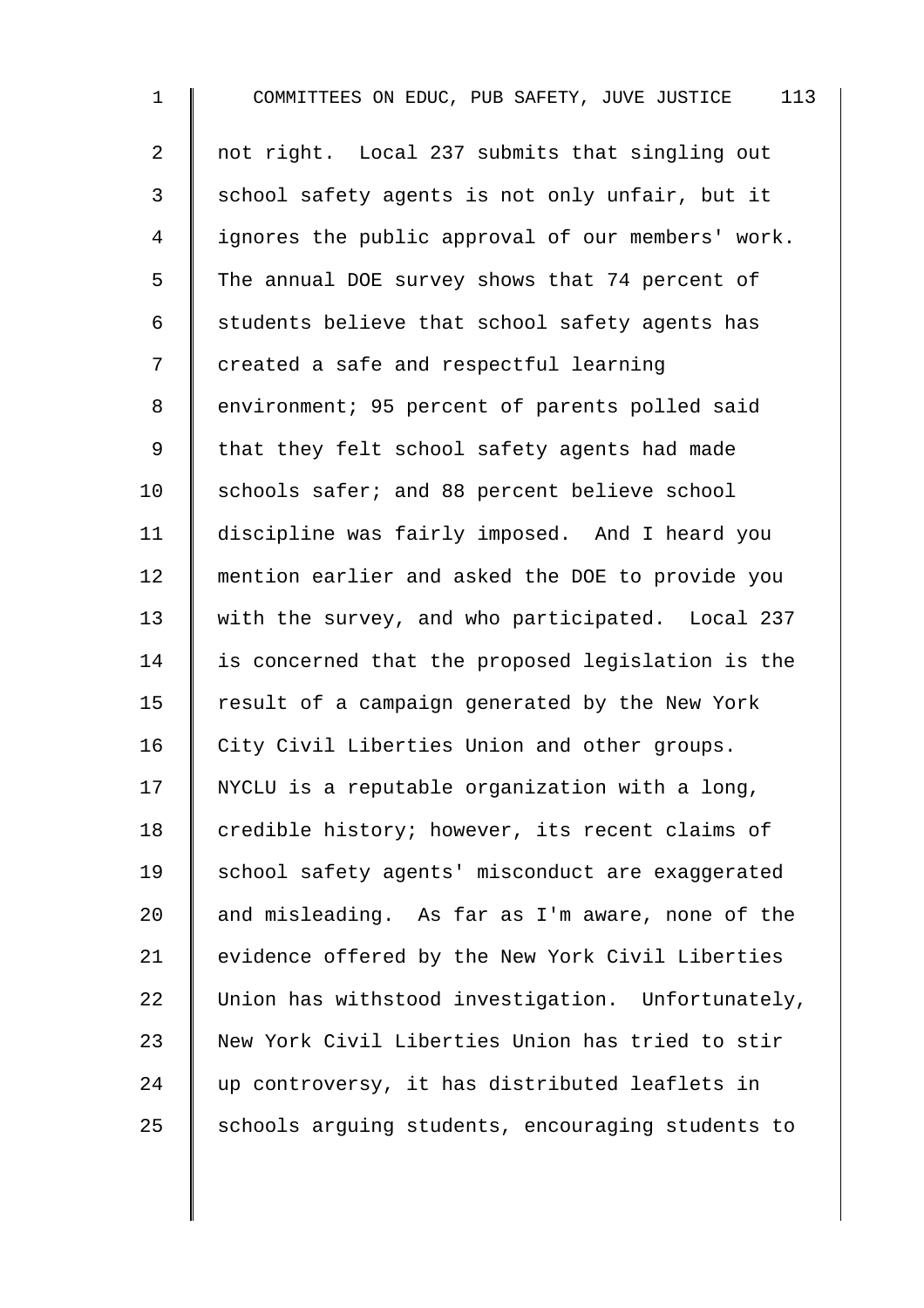1 COMMITTEES ON EDUC, PUB SAFETY, JUVE JUSTICE 114 2 | complain of harassment by school safety agents. 3 I It has sponsored essay contests on subject of 4 Students concerns over policing with prizes up to 5 | \$1,000. New York Civil Liberties Union is  $6 \parallel$  exploiting these young minds by inviting 7 | complaints about and disrespect for school safety 8 agents. The most outrageous aspect of New York 9 | Civil Liberties Union criticism has been a 10 Suggestion that school safety agents are 11 | insensitive to concerns of student population with 12 | large concentration of minority group members. In 13 fact, our school safety agents force is over 90 14 percent African-American and Latino. 75 percent 15  $\parallel$  are female, including a large number of public 16 | school parents. Any suggestion that this force is 17 I unsympathetic to youngsters they protect is simply 18 Tidiculous. In sum, Local 237 supports the 19 increase of public reporting of statistics on 20 Student discipline. We welcome legitimate 21 Scrutiny of school safety issues; however, we draw  $22$  the line on differential treatment that suggests 23 | our school safety agents are more likely to do 24 wrong than any other group within the schools, or 25  $\parallel$  anywhere else in the City government. Neither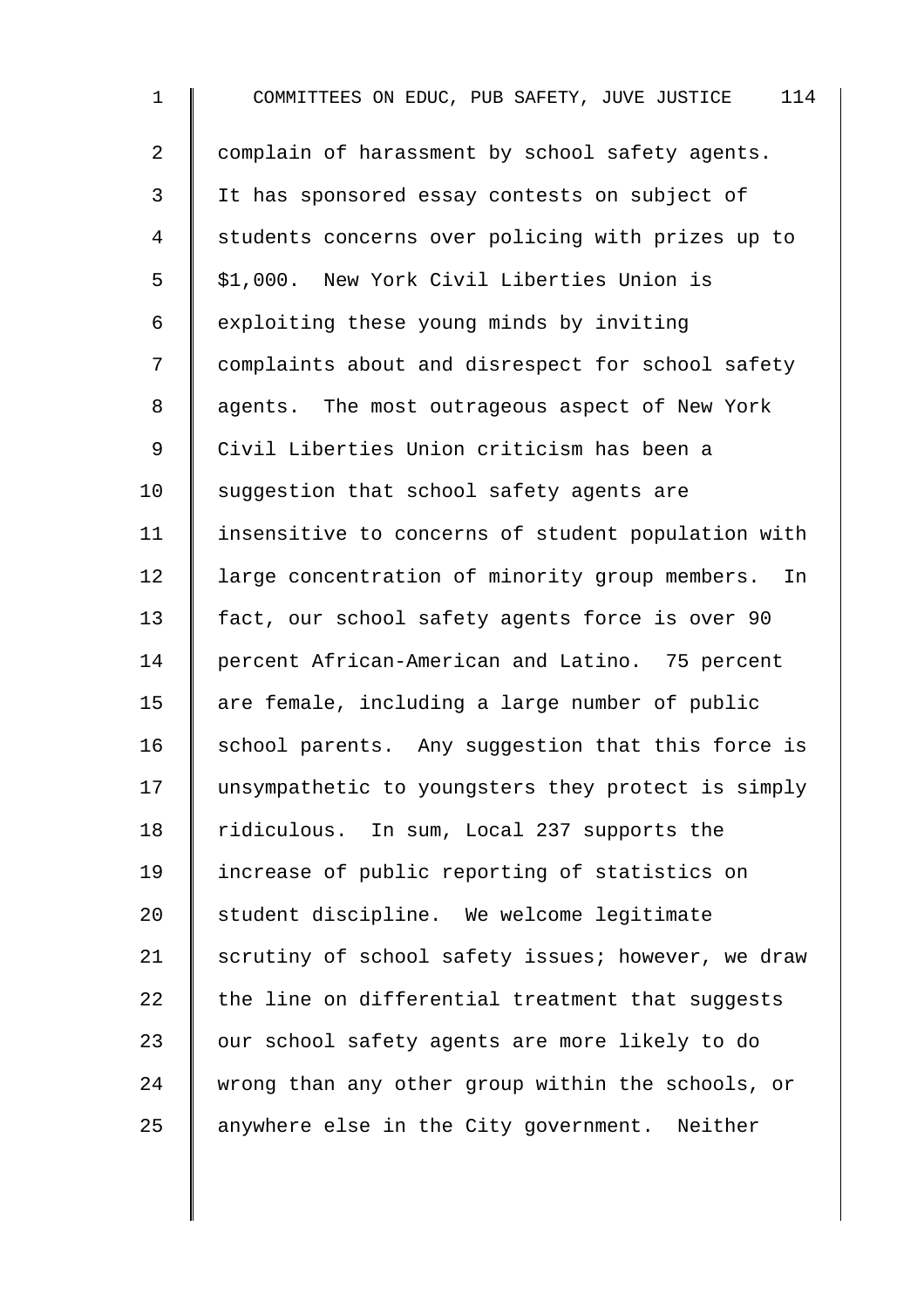| $\mathbf 1$    | COMMITTEES ON EDUC, PUB SAFETY, JUVE JUSTICE 115   |
|----------------|----------------------------------------------------|
| $\overline{2}$ | evidence nor reason suggests this to be true.      |
| 3              | CHAIRPERSON JACKSON: Well, thank                   |
| 4              | you for coming in representing the school safety   |
| 5              | agents in which you represent, as its president.   |
| 6              | We've been joined by our colleague from Brooklyn,  |
| 7              | Eric Martin Dilan. President Floyd, let me ask     |
| 8              | you a couple of questions, if I may. So, in        |
| $\mathsf 9$    | listening to your testimony, obviously you don't   |
| 10             | have a problem as a president of Local 237 of the  |
| 11             | Teamsters as far as gathering statistics that      |
| 12             | will, that will bring to light whatever            |
| 13             | information the statistics are, in order to        |
| 14             | improve the safety and security of the school      |
| 15             | environment.                                       |
| 16             | GREGORY FLOYD: That's correct.                     |
| 17             | CHAIRPERSON JACKSON: Okay. And as                  |
| 18             | far as the school safety agents, I believe in the  |
| 19             | testimony of the Assistant Chief Secreto, he       |
| 20             | indicated currently there are 5,249 school safety  |
| 21             | agents in the New York City school system. Do you  |
| 22             | happen to know, and if you don't it's fine, how is |
| 23             | the number of school safety agents assigned to a,  |
| 24             | to school? In essence, how are determined the      |
| 25             | numbers, if at all?                                |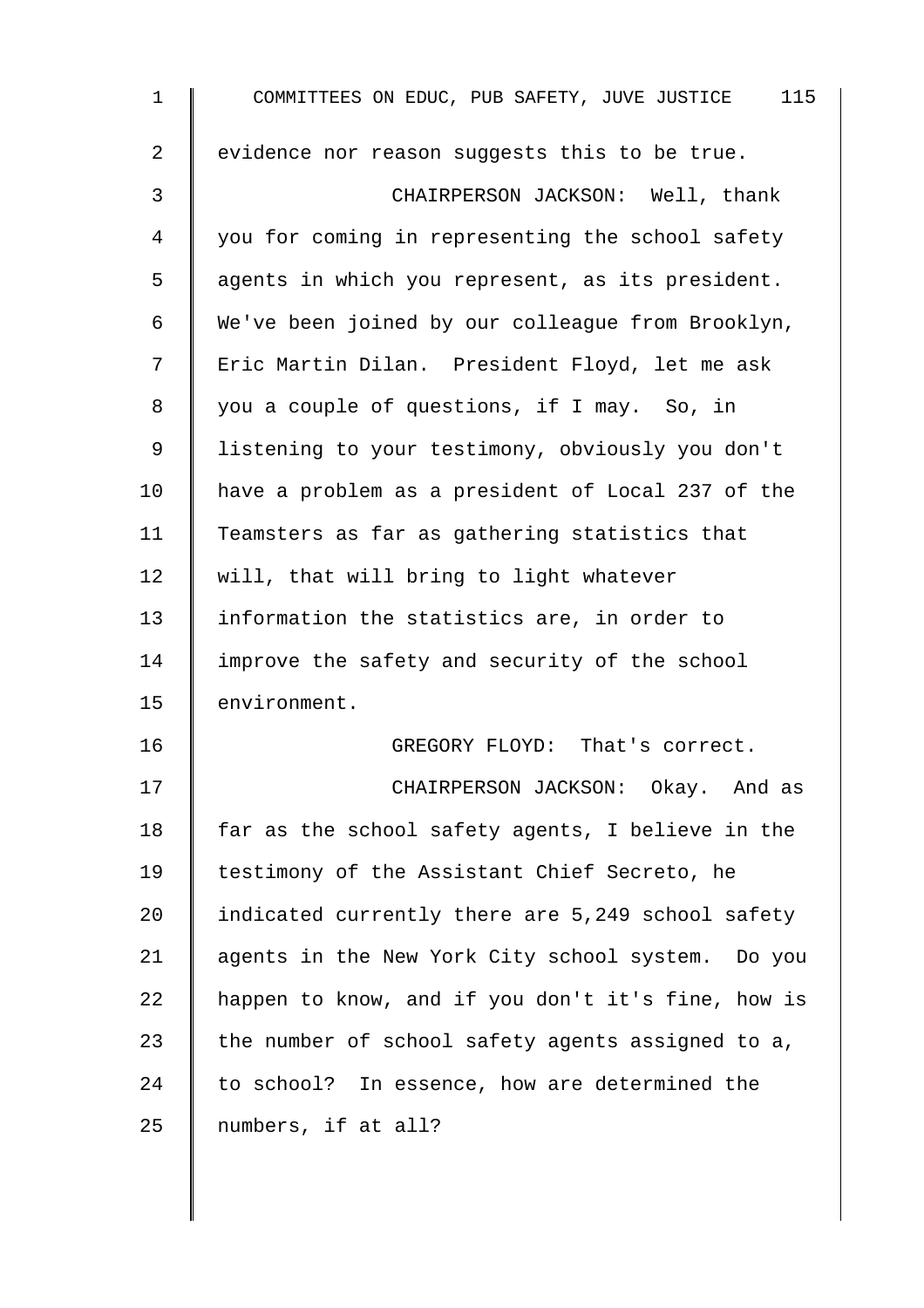| $\mathbf{1}$ | COMMITTEES ON EDUC, PUB SAFETY, JUVE JUSTICE 116   |
|--------------|----------------------------------------------------|
| 2            | GREGORY FLOYD: That's determined                   |
| 3            | by the New York City Police Department, and that's |
| 4            | determined by the size of the building, the        |
| 5            | population of students, the crime, the incidents,  |
| 6            | etc.                                               |
| 7            | CHAIRPERSON JACKSON: Okay. And--                   |
| 8            | Would you happen to know, because this, I've been  |
| $\mathsf 9$  | told that, that at our last hearing, the NYPD      |
| 10           | testified that school safety agents have a high    |
| 11           | attrition rate. And do you know whether or not     |
| 12           | that attrition rate has gone down overall? Or has  |
| 13           | increased? And if it has increased, what has been  |
| 14           | the main reason for that?                          |
| 15           | GREGORY FLOYD: The attrition rate                  |
| 16           | has remained the same. The reason for the high     |
| 17           | rate of attrition, which is a 50 percent turnover  |
| 18           | in five years, the reason for that is one salary   |
| 19           | to the nature of the job, because a lot of school  |
| 20           | safety agents are injured. So, with that, coupled  |
| 21           | with, and I hear this from them all the time, they |
| 22           | say, "We're not respected." Let me give you a for  |
| 23           | instance. Last year, there was a hostage           |
| 24           | situation, not a--well, almost a hostage           |
| 25           | situation. There was a robbery that was committed  |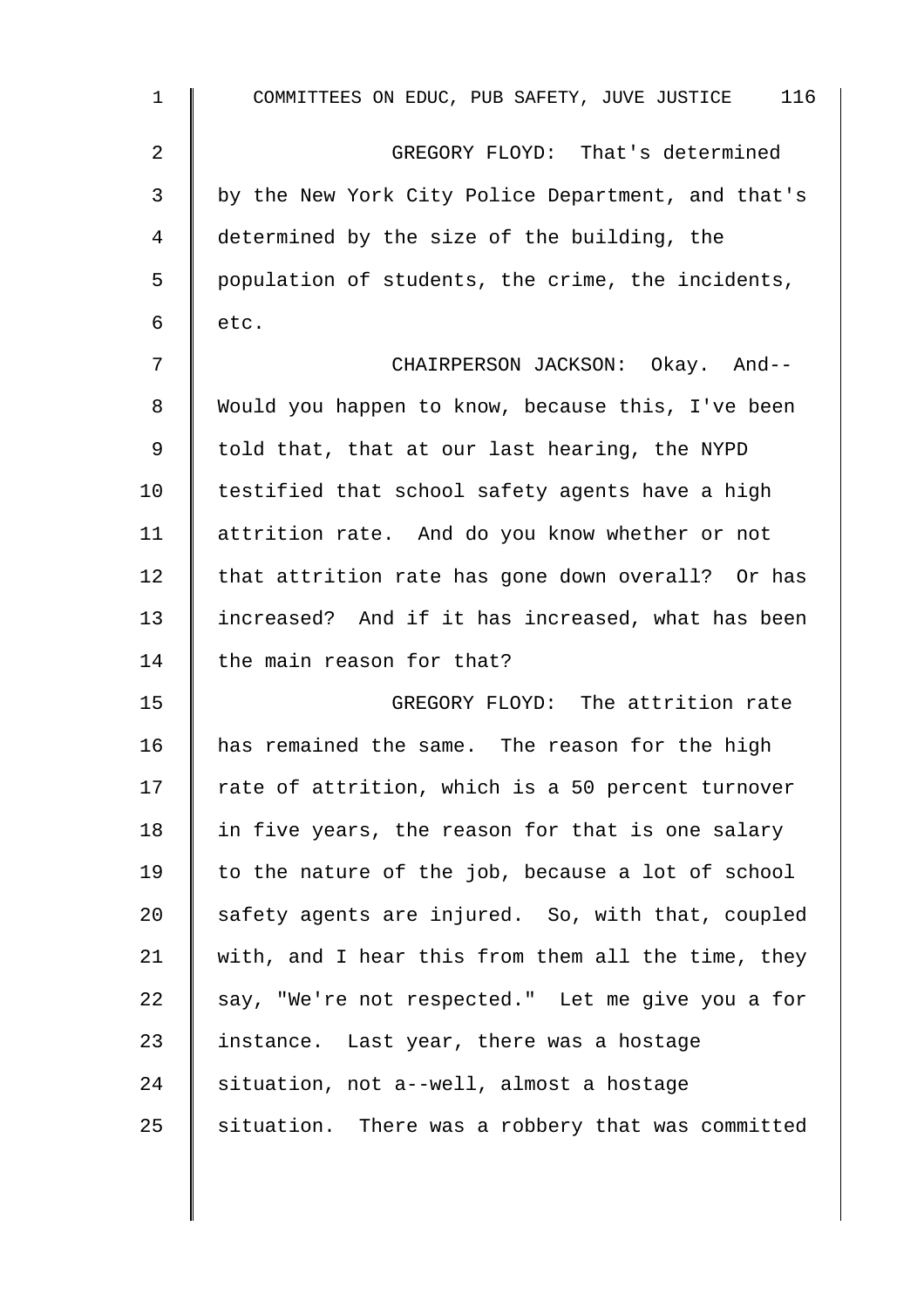| $\mathbf{1}$   | COMMITTEES ON EDUC, PUB SAFETY, JUVE JUSTICE 117   |
|----------------|----------------------------------------------------|
| $\overline{2}$ | around the schools, and the gunman ran inside the  |
| 3              | school, and hid in the bathroom. The school        |
| $\overline{4}$ | safety agents went inside the school and evacuated |
| 5              | all the children out of the schools. Now, there    |
| 6              | was a caption that appeared in the Daily News,     |
| 7              | "School Safety Agents Running Into the Schools."   |
| 8              | The next day a reader who was a police officer,    |
| 9              | retired, decided to write a joke, and the joke     |
| 10             | said, "If it was not for the caption, I would've   |
| 11             | thought that they were going to a opening of a     |
| 12             | Dunkin' Donuts."                                   |
| 13             | CHAIRPERSON JACKSON: Huh.                          |
| 14             | GREGORY FLOYD: A lot of the school                 |
| 15             | safety agents were a bit overweight to say the     |
| 16             | least, and they were ridiculed after doing a good  |
| 17             | job. Yeah, in the Daily News. So, they really      |
| 18             | feel disrespected. And when they did a good job    |
| 19             | by evacuating the school where no one was hurt and |
| 20             | the children were safe, and the police were able   |
| 21             | to go in and get the gunman hiding by himself in   |
| 22             | the bathroom, they were ridiculed.                 |
| 23             | CHAIRPERSON JACKSON: Now, as you                   |
| 24             | know, you were here since the beginning in my      |
| 25             | opening statement, I had indicated that the last   |
|                |                                                    |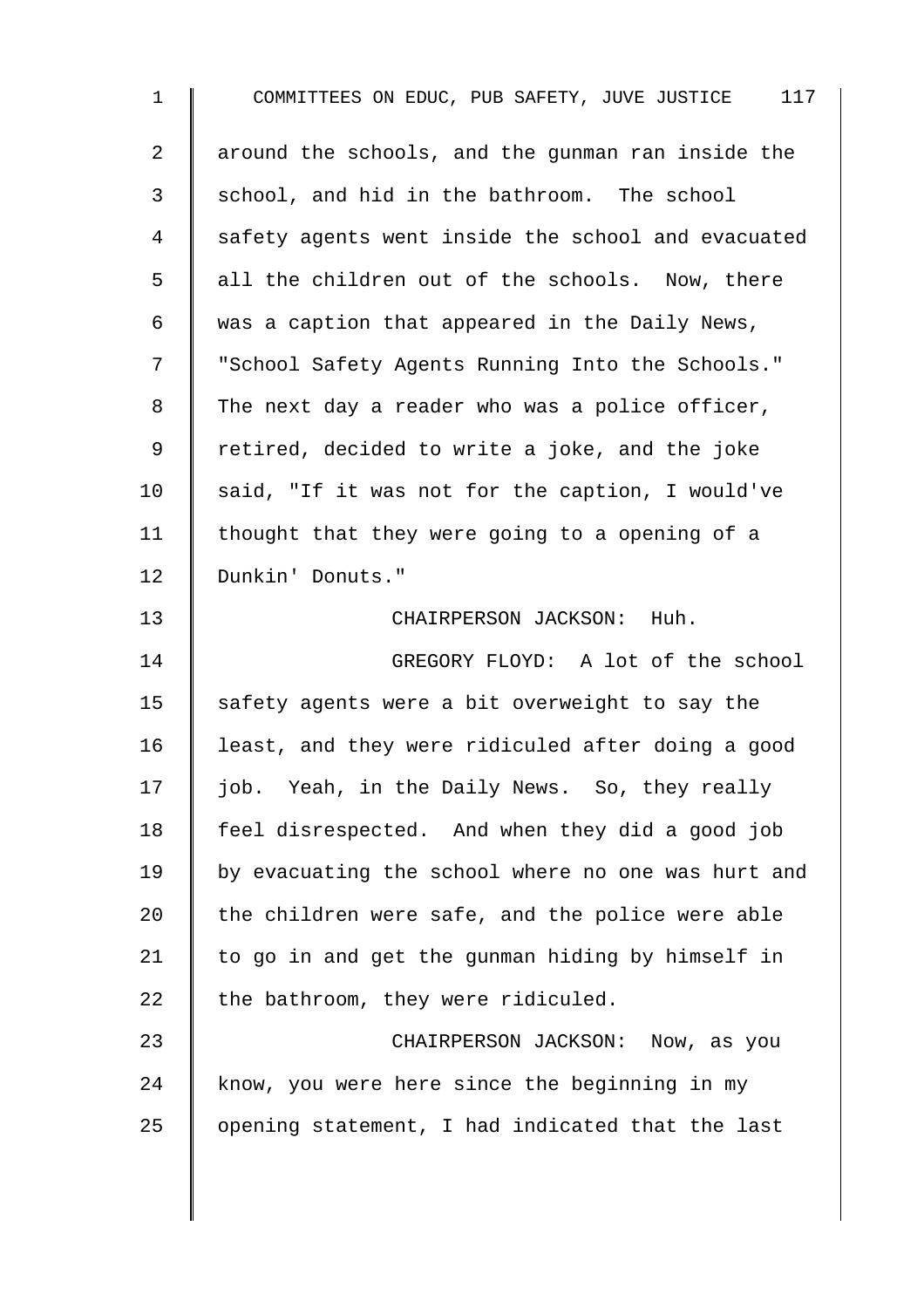| $\mathbf 1$    | COMMITTEES ON EDUC, PUB SAFETY, JUVE JUSTICE 118   |
|----------------|----------------------------------------------------|
| $\overline{2}$ | hearing we held on this particular matter was in   |
| 3              | October 2007.                                      |
| 4              | GREGORY FLOYD: Yes.                                |
| 5              | CHAIRPERSON JACKSON: Since that                    |
| 6              | time, what changes have taken place in order to, I |
| 7              | guess, improve transparency and statistics to the  |
| 8              | best of your knowledge a president of Local 237,   |
| 9              | with respects to NYPD and DOE, and/or              |
| 10             | communication with you because they, I think the   |
| 11             | Assistant Chief indicated that he's meeting with   |
| 12             | you monthly, meaning meeting--                     |
| 13             | GREGORY FLOYD: He said the UFT and                 |
| 14             | the CSA.                                           |
| 15             | CHAIRPERSON JACKSON: Aren't they--                 |
| 16             | GREGORY FLOYD: He had monthly                      |
| 17             | meetings with them.                                |
| 18             | CHAIRPERSON JACKSON: Aren't they                   |
| 19             | meeting with DC, Local 237, you as the President,  |
| 20             | on a monthly basis?                                |
| 21             | GREGORY FLOYD: We don't have                       |
| 22             | monthly meetings, we have meetings as needed.      |
| 23             | CHAIRPERSON JACKSON: As needed.                    |
| 24             | GREGORY FLOYD: As needed, yes.                     |
| 25             | CHAIRPERSON JACKSON: So, and that                  |
|                |                                                    |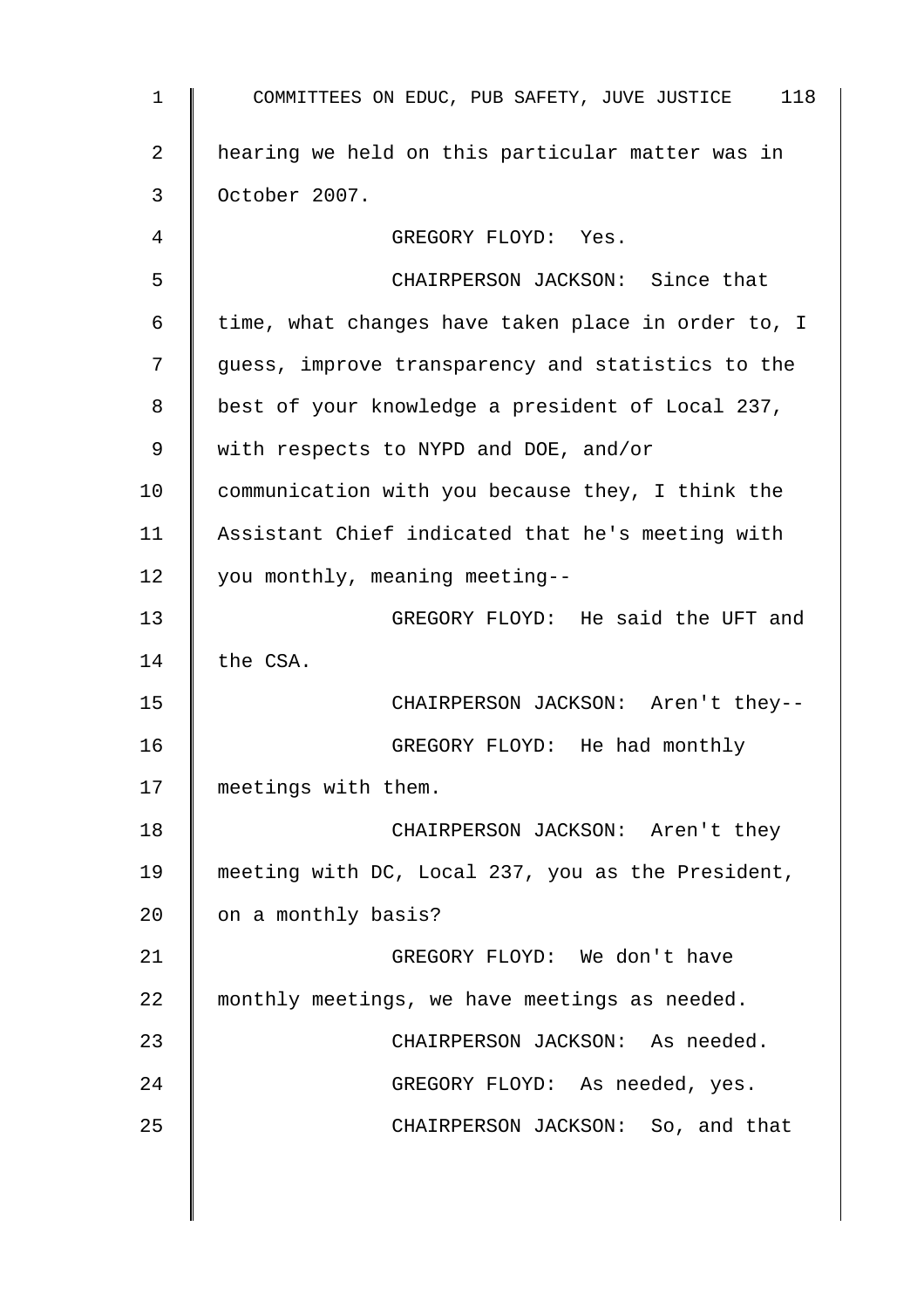| $\mathbf{1}$ | COMMITTEES ON EDUC, PUB SAFETY, JUVE JUSTICE 119   |
|--------------|----------------------------------------------------|
| 2            | is sufficient for you?                             |
| 3            | GREGORY FLOYD: That's sufficient                   |
| 4            | for us, yes.                                       |
| 5            | CHAIRPERSON JACKSON: Okay. What                    |
| 6            | improvements have occurred as far as communication |
| 7            | and transparency and statistics in your opinion,   |
| 8            | since the last time we held our hearing in October |
| 9            | 2007?                                              |
| 10           | GREGORY FLOYD: Well, just the                      |
| 11           | transparency and the statistics remain the same,   |
| 12           | we're at the same point. We know just as much      |
| 13           | about injuries and incidents as you know. We read  |
| 14           | the papers and we find out incidents. There is no  |
| 15           | reporting mechanism that we get, we don't get      |
| 16           | inside information. So when we come to the         |
| 17           | hearings, we're hearing it sometimes for the first |
| 18           | time that you're hearing it. I heard the, two      |
| 19           | years ago there were 126 firearms taken, weapons   |
| 20           | taken, I head that here. And then I heard the      |
| 21           | number six last year, and this year I heard the    |
| 22           | number two. We don't have those statistics.        |
| 23           | CHAIRPERSON JACKSON: They don't                    |
| 24           | share that with you?                               |
| 25           | GREGORY FLOYD: They don't share                    |
|              |                                                    |
|              |                                                    |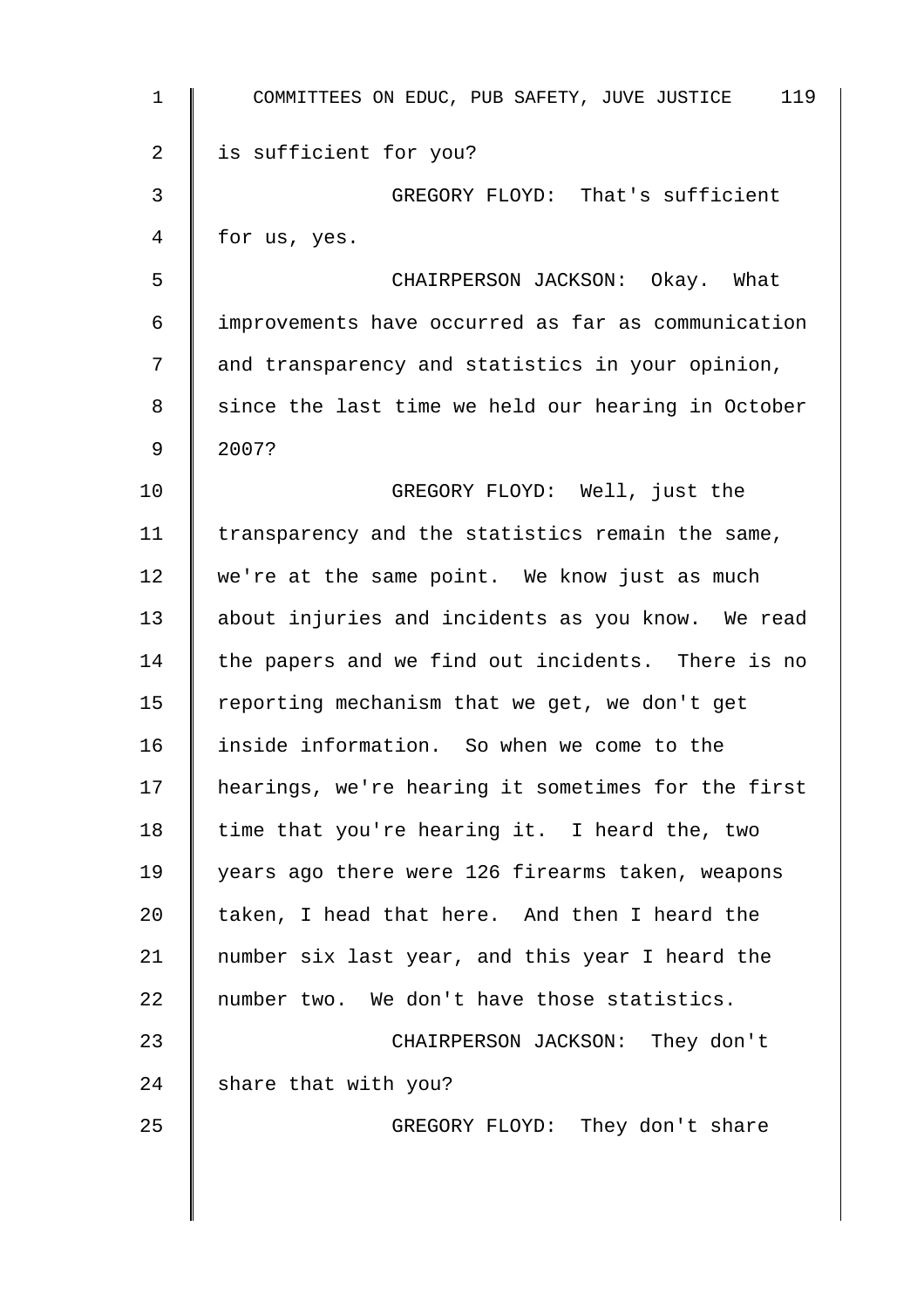1 COMMITTEES ON EDUC, PUB SAFETY, JUVE JUSTICE 120 2  $\parallel$  that with us. 3 CHAIRPERSON JACKSON: As the 4 president of-- 5 GREGORY FLOYD: No. 6 CHAIRPERSON JACKSON: You represent 7 all of the 500 and 200 and something safety 8 | agents. 9 GREGORY FLOYD: All of the 5,000 10 | school safety agents. 11 | CHAIRPERSON JACKSON: That are 12 | peace officers. 13 GREGORY FLOYD: Yes. 14 | CHAIRPERSON JACKSON: And you don't 15  $\parallel$  get that type of information from the NYPD? 16 GREGORY FLOYD: I don't get that 17 | information, no. 18 CHAIRPERSON JACKSON: Okay. Now, 19 you had indicated that there's a 50 percent 20 | turnover attrition rate of school safety agents 21 within five years. And I believe if, correct me 22  $\parallel$  if I'm wrong, you had indicated that when a school 23  $\parallel$  safety agent is injured on the job, and even 24 though this hearing is not about injury, but I  $25$  wanted to just try to verify something. That like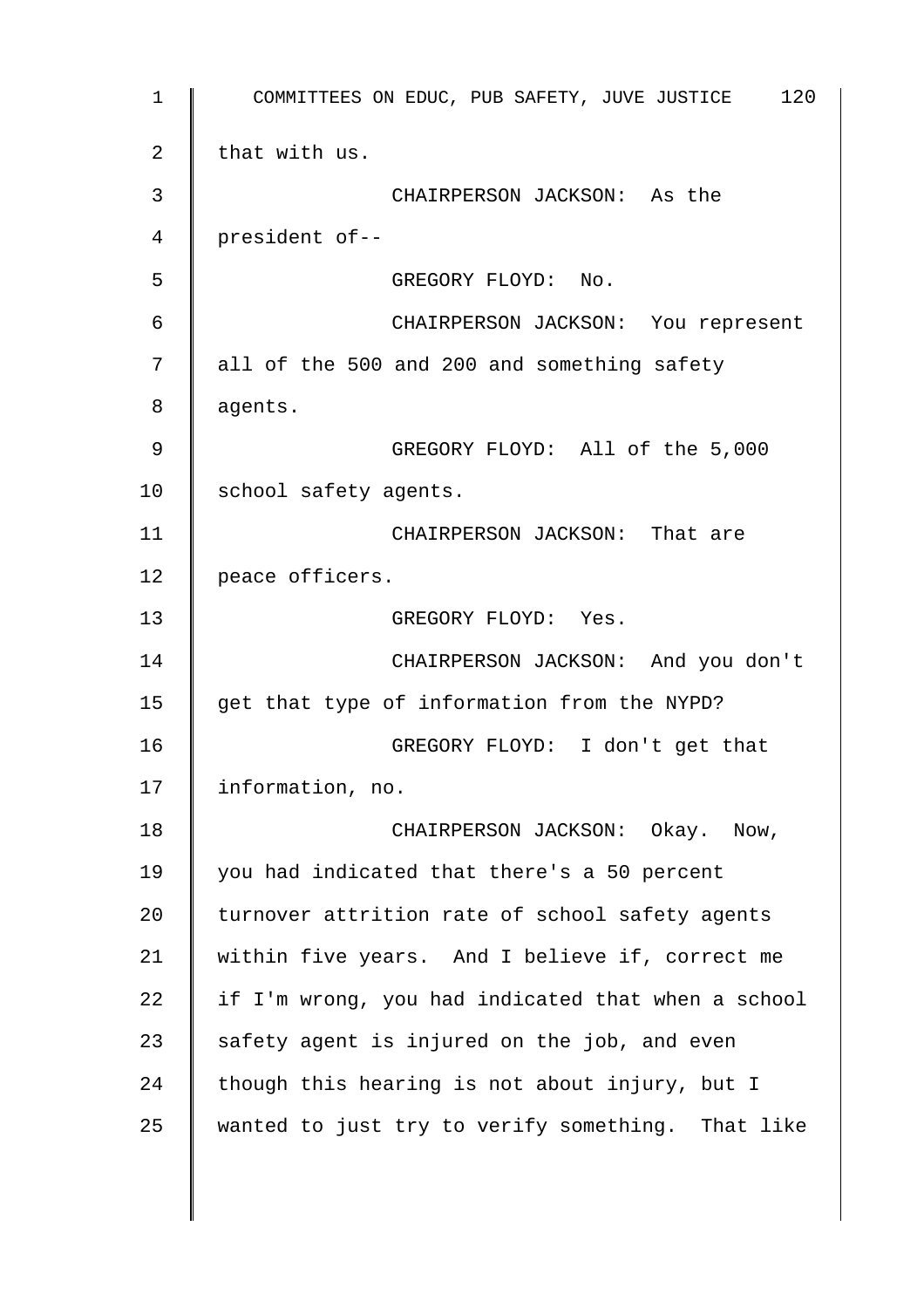| $\mathbf{1}$    | 121<br>COMMITTEES ON EDUC, PUB SAFETY, JUVE JUSTICE |
|-----------------|-----------------------------------------------------|
| 2               | a police officer could go out on disability, you    |
| 3               | don't have disability? You have to use your sick    |
| 4               | leave?                                              |
| 5               | GREGORY FLOYD: We have to use our                   |
| 6               | sick leave and then compensation or a grant is      |
| 7               | granted after the sick leave is exhausted or, or    |
| 8               | vacation time, and vacation time is exhausted.      |
| 9               | And then the school safety agents have to wait for  |
| 10 <sub>1</sub> | a compensation hearing from the New York State      |
| 11              | Department of Compensation, and the judge has to    |
| 12              | give them a ruling, and this is usually a year,     |
| 13              | year-and-a-half later, and the store, I mean,       |
| 14              | their time is then restored back to them,           |
| 15              | meanwhile they go for two years without their sick  |
| 16              | leave time, if they have to use it, at that time.   |
| 17              | $So --$                                             |
| 18              | CHAIRPERSON JACKSON: Which is, I                    |
| 19              | think you had indicated, and correct me if I'm      |
| 20              | wrong, which is totally different from NYPD.        |
| 21              | GREGORY FLOYD: It's totally                         |
| 22              | different, yes.                                     |
| 23              | CHAIRPERSON JACKSON: Even though                    |
| 24              | you're, are you employed, your members are          |
| 25              | employed by the New York City Police Department or  |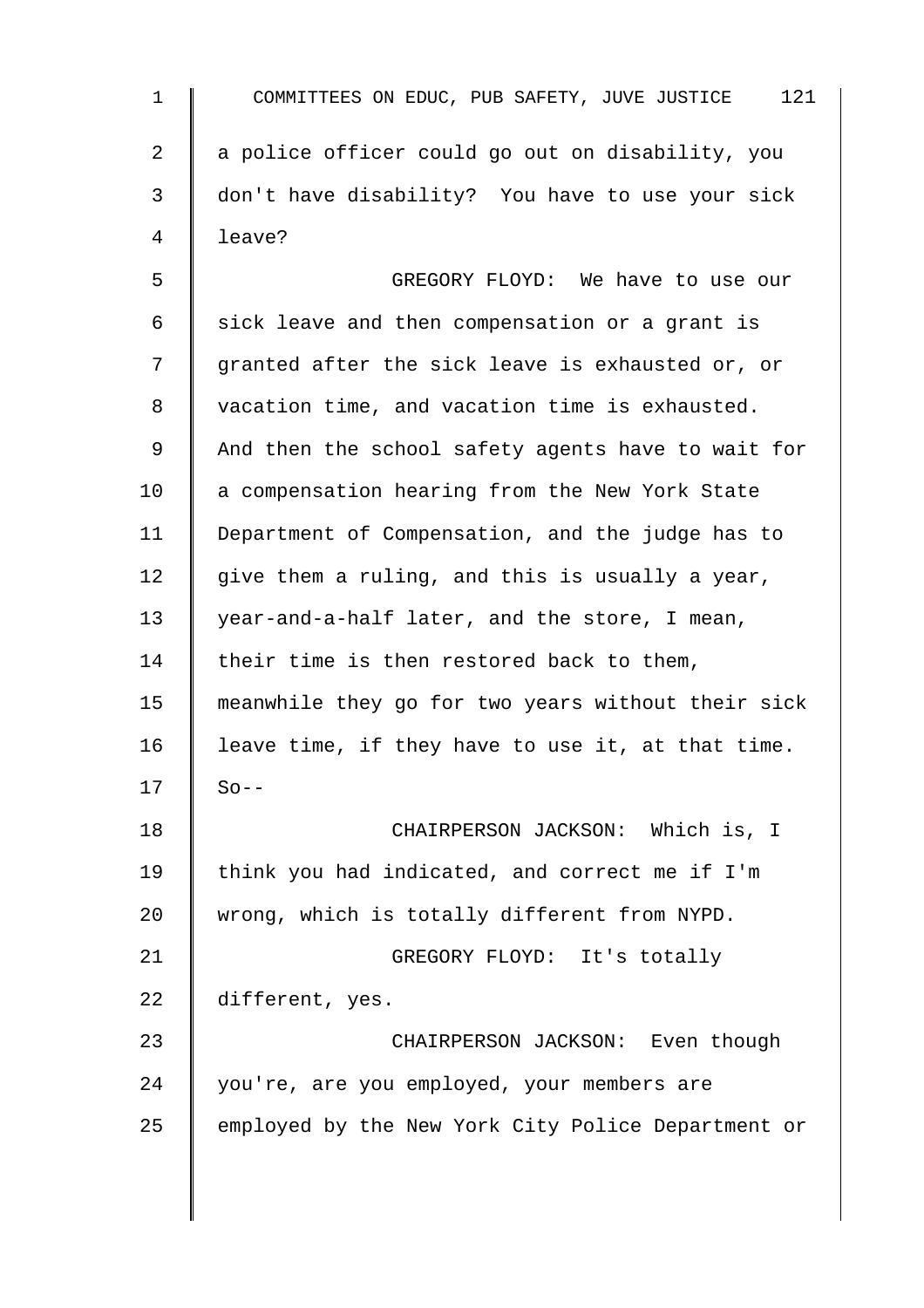| $\mathbf 1$ | 122<br>COMMITTEES ON EDUC, PUB SAFETY, JUVE JUSTICE |
|-------------|-----------------------------------------------------|
| 2           | Department of Education?                            |
| 3           | GREGORY FLOYD: Our members are                      |
| 4           | employed by the New York City Police Department;    |
| 5           | however, we have different contracts, and it's a    |
| 6           | different title. So, our contract and title does    |
| 7           | not call for unlimited sick leave, and we don't     |
| 8           | have compensation given to us as readily as the     |
| 9           | Police Department where they have unlimited sick,   |
| 10          | and they could just stay out until they heal their  |
| 11          | injuries.                                           |
| 12          | CHAIRPERSON JACKSON: Now, now with                  |
| 13          | respect to training, because training was an        |
| 14          | aspect that was focusing on, in our last hearing,   |
| 15          | October 2007, it was also mentioned I believe by    |
| 16          | NYPD in their testimony, has the training, I        |
| 17          | believe they said it's a 14 week training program.  |
| 18          | Is that correct?                                    |
| 19          | GREGORY FLOYD: That's correct.                      |
| 20          | CHAIRPERSON JACKSON: And has that                   |
| 21          | changed in any manner shape and form, as far as     |
| 22          | the length of it, the quality of it, since our      |
| 23          | last hearing in October 2007 to now?                |
| 24          | GREGORY FLOYD: The length, I don't                  |
| 25          | believe has changed. Quality, we have different     |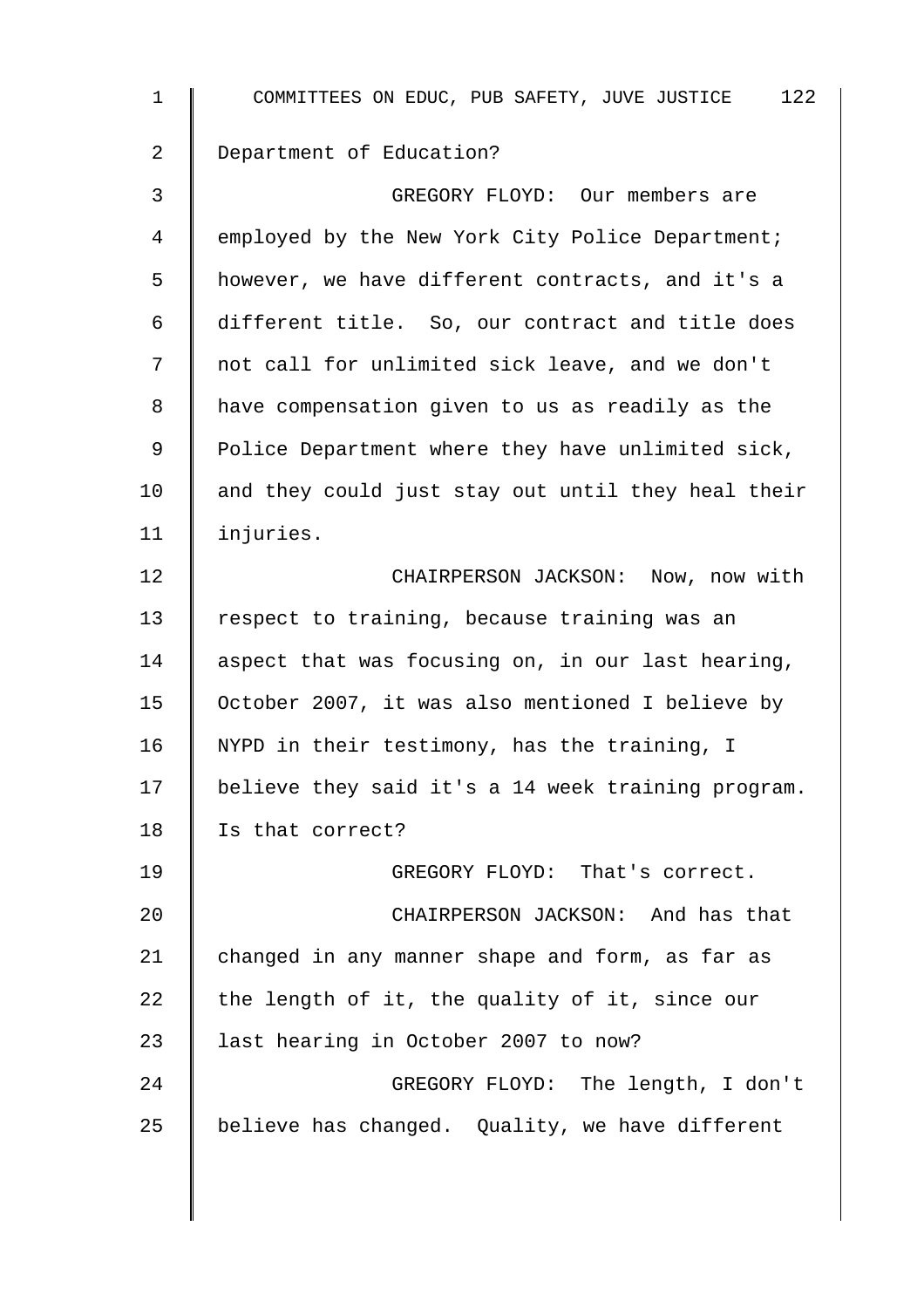| $\mathbf{1}$ | COMMITTEES ON EDUC, PUB SAFETY, JUVE JUSTICE 123   |
|--------------|----------------------------------------------------|
| 2            | instructors, the program's still the same.         |
| 3            | CHAIRPERSON JACKSON: So basically                  |
| 4            | it's the same.                                     |
| 5            | GREGORY FLOYD: It's the same, yes.                 |
| 6            | CHAIRPERSON JACKSON: Okay. [off                    |
| 7            | mic] Any more questions? Peter? [on mic] Peter     |
| 8            | Vallone, Jr.                                       |
| 9            | COUNCIL MEMBER VALLONE: Thank you,                 |
| 10           | thank you for testifying.                          |
| 11           | GREGORY FLOYD: Thank you.                          |
| 12           | COUNCIL MEMBER VALLONE: I just                     |
| 13           | want to assure you, it's not our intent,           |
| 14           | legislatively, to single you out or, in any way,   |
| 15           | or blame you in any way. I mean, you may have a    |
| 16           | right to be wary of the intent of others, but not  |
| 17           | us.                                                |
| 18           | GREGORY FLOYD: Yes, thank you.                     |
| 19           | COUNCIL MEMBER VALLONE: So, we                     |
| 20           | want to work with you from today on to make sure   |
| 21           | that we can craft something here that doesn't      |
| 22           | single you out, and that you and your members can  |
| 23           | live with. And usually, we've found that the more  |
| 24           | transparency there is, the more proof there is out |
| 25           | there that you're doing your job, you and your     |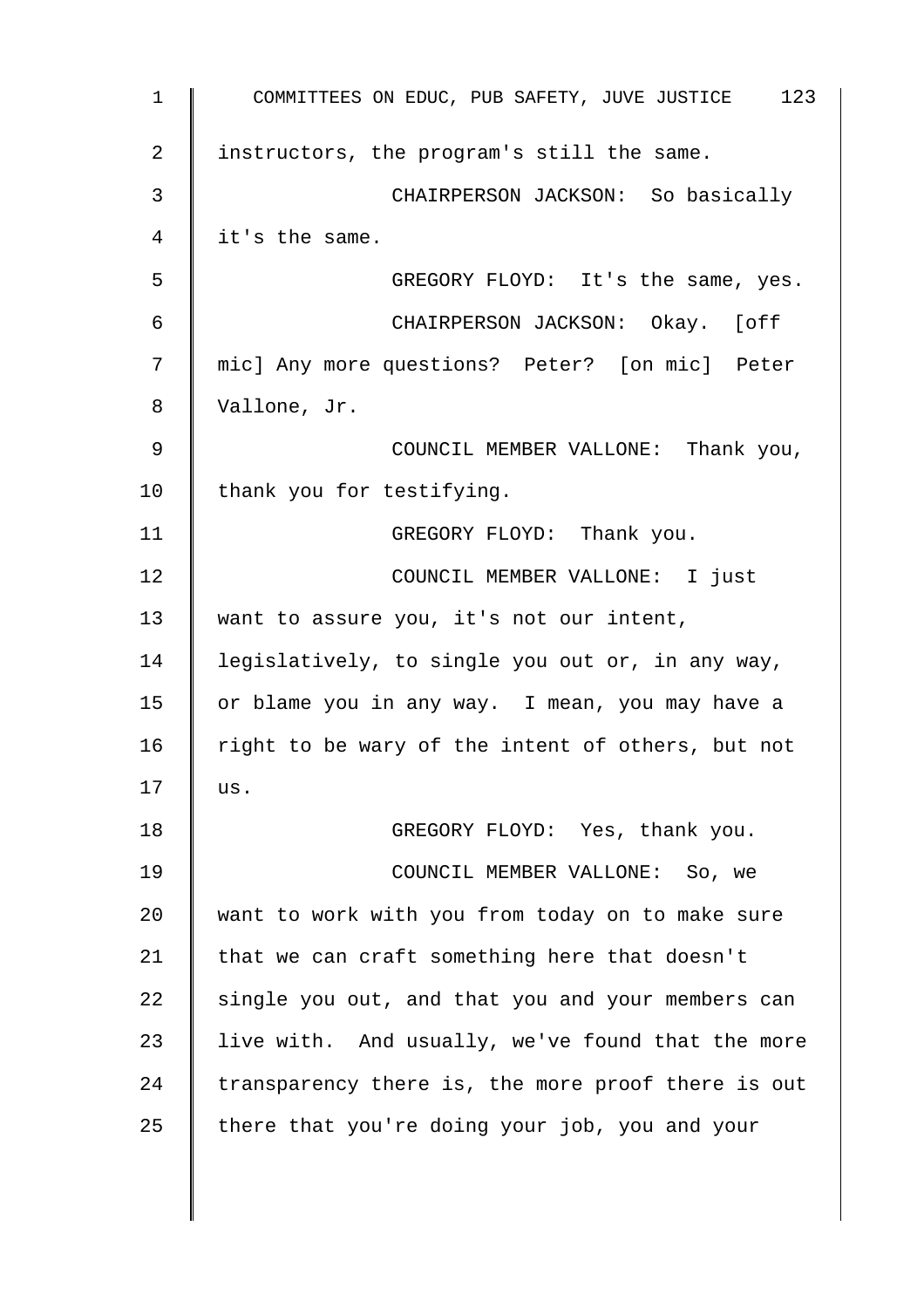1 COMMITTEES ON EDUC, PUB SAFETY, JUVE JUSTICE 124 2 members. And it doesn't allow for the, for the 3 false accusations that flying out. 4 GREGORY FLOYD: Yes. And we agree 5 with that, and more transparency, the more we find 6  $\parallel$  out if the school safety agents are doing their 7 | job, which we believe they are doing, and maybe 8 they could start getting some of the recognition 9 | that they deserve. 10 **COUNCIL MEMBER VALLONE:** Exactly. 11 | Do you have any suggestions now, as to changes you 12 would like to see happen here? Or do you want to 13 Work with us down the road? 14 GREGORY FLOYD: I will work with 15 | you in the future, I would like to sit down and 16 Work with everyone here. 17 | COUNCIL MEMBER VALLONE: Yeah. 18 Sara, do you have anything? Questions, anybody? 19  $\parallel$  No, thank you. 20 **CREGORY FLOYD:** Thank you. 21 **COUNCIL MEMBER VALLONE:** We'll look 22  $\parallel$  forward to working with you. 23 GREGORY FLOYD: Okay. 24 | [pause] 25 CHAIRPERSON JACKSON: So, and next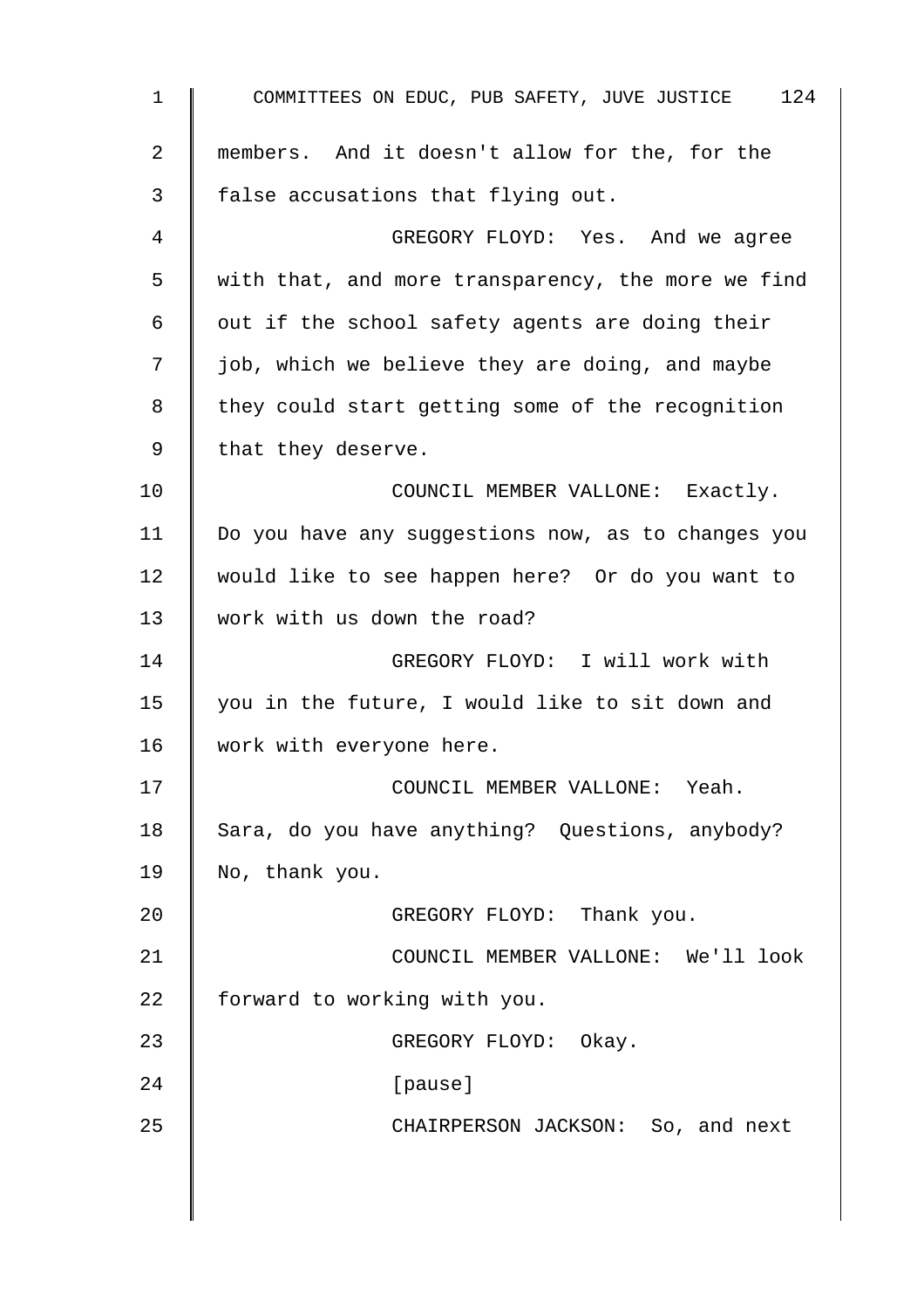| 1  | COMMITTEES ON EDUC, PUB SAFETY, JUVE JUSTICE 125   |
|----|----------------------------------------------------|
| 2  | we're going to hear from Edward Josey, I believe,  |
| 3  | for SI--I don't know who he represents.            |
| 4  | FEMALE VOICE: [off mic] Staten                     |
| 5  | Island NAACP.                                      |
| 6  | CHAIRPERSON JACKSON: Staten Island                 |
| 7  | NAACP. And Uri Ofer and Donna Lieberman, the New   |
| 8  | York Civil Liberties Union. And Brian Lebronski,   |
| 9  | Lebrowski. And Liz Sullivan, from NESRI, Nesri.    |
| 10 | And Holly Thomas from the NAACP Legal Defense and  |
| 11 | Education Fund, Inc. Please come forward.          |
| 12 | Sergeant-of-Arms, please have appropriate seating  |
| 13 | for everyone. [pause, background noise] At 4:00    |
| 14 | p.m., we are expecting a panel of students to be   |
| 15 | available for testimony. At the time, our          |
| 16 | Speaker, Christine Quinn will also be here.        |
| 17 | [pause, background noise] Who is first? Okay.      |
| 18 | Any manner, who would like to go first?<br>Just    |
| 19 | identify yourself and the position that you're in  |
| 20 | with whoever, what other organization you're with. |
| 21 | HOLLY THOMAS: Sure, I'll start.                    |
| 22 | Good afternoon, Committee Chairs and members of    |
| 23 | the Council. My name is Holly Thomas, and I am     |
| 24 | Assistant Counsel at the NAACP Legal Defense and   |
| 25 | Educational Fund here in New York. LDF was         |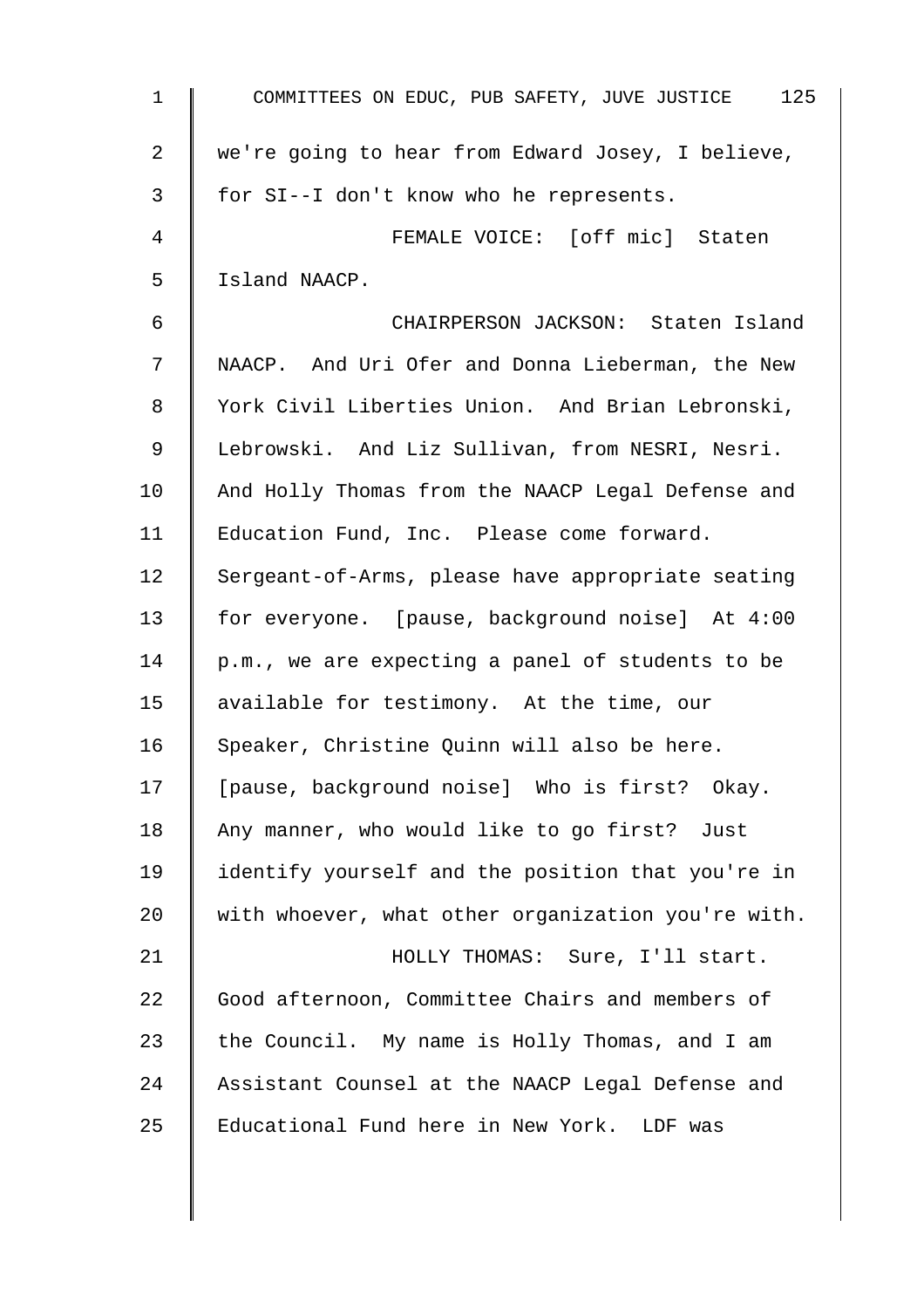| $\mathbf 1$    | 126<br>COMMITTEES ON EDUC, PUB SAFETY, JUVE JUSTICE |
|----------------|-----------------------------------------------------|
| $\overline{a}$ | founded in 1940 to assist African-Americans in      |
| 3              | securing their constitutional and statutory         |
| 4              | rights, as well as to provide legal services to     |
| 5              | persons suffering injustice due to racial           |
| 6              | discrimination. And we're very pleased to be here   |
| 7              | this afternoon to support the passage of the        |
| 8              | Student Safety Act. The increasing number of        |
| 9              | suspensions, expulsions and arrests of public       |
| 10             | school students is an issue of extreme concern to   |
| 11             | LDF because all three are overly used and           |
| 12             | disproportionately applied to students of color,    |
| 13             | and therefore have a negative impact upon the       |
| 14             | education opportunities afforded to those           |
| 15             | children, and in particular to African-American     |
| 16             | and Latino youth. For example, nationwide           |
| 17             | statistics show that in 2004, out of a total        |
| 18             | public school population of about 49 million        |
| 19             | children, there were over three million             |
| 20             | suspensions and over 100,000 expulsions. That       |
| 21             | same year, although African-American students       |
| 22             | represented just--                                  |
| 23             | CHAIRPERSON JACKSON: Hello. I'm                     |
| 24             | sorry, can you--                                    |
| 25             | HOLLY THOMAS: Sorry, go ahead.                      |
|                |                                                     |
|                |                                                     |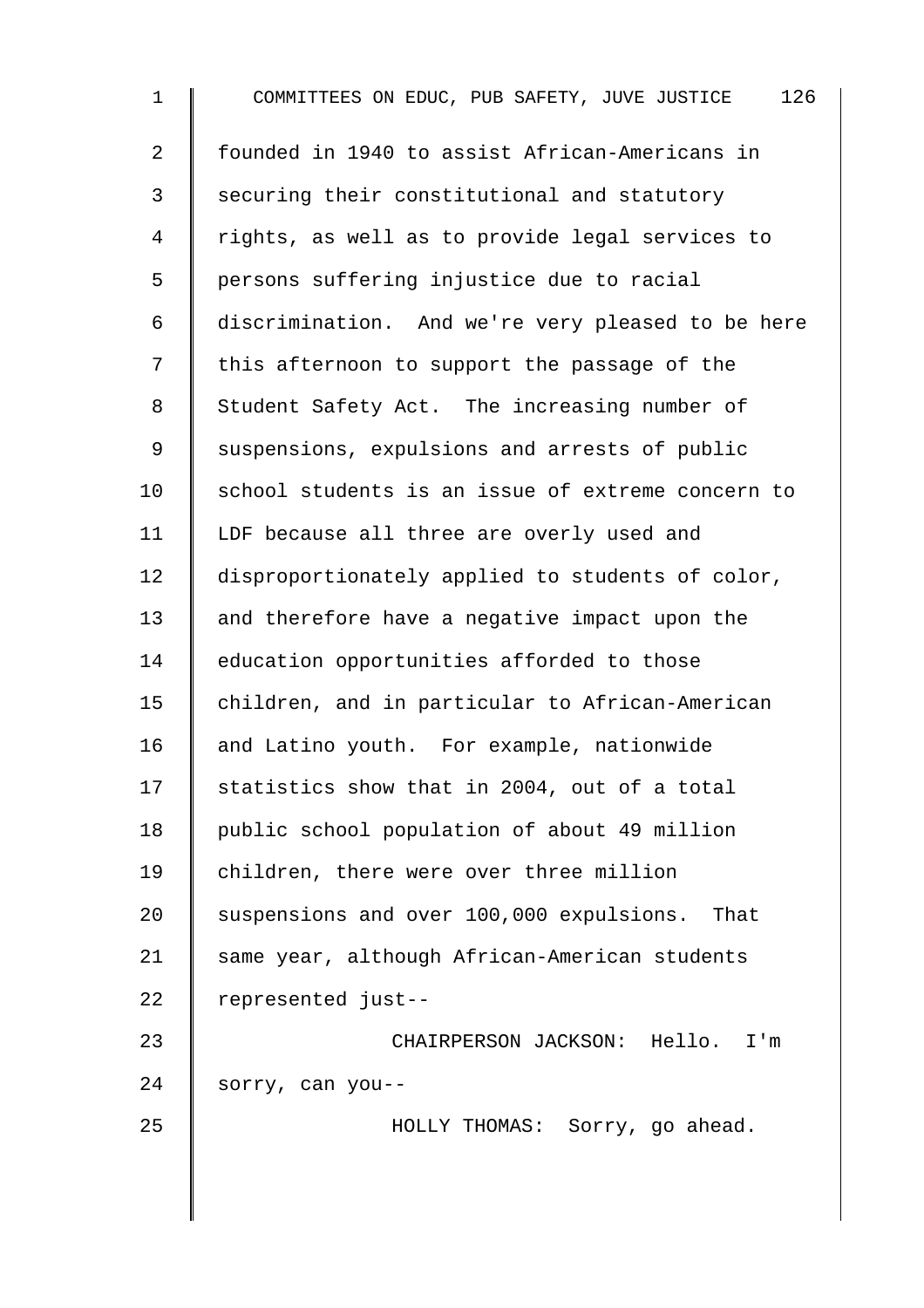| 1  | COMMITTEES ON EDUC, PUB SAFETY, JUVE JUSTICE 127  |
|----|---------------------------------------------------|
| 2  | SERGEANT-AT-ARMS: Quiet, please.                  |
| 3  | CHAIRPERSON JACKSON: Hold on just                 |
| 4  | a second. Did you submit testimony in writing?    |
| 5  | HOLLY THOMAS: I did.                              |
| 6  | CHAIRPERSON JACKSON: Sergeant-of-                 |
| 7  | Arms, can I have her testimony, please? NAACP?    |
| 8  | HOLLY THOMAS: Yes.                                |
| 9  | CHAIRPERSON JACKSON: Sergeant-of-                 |
| 10 | Arms.                                             |
| 11 | HOLLY THOMAS: It's the NAACP Legal                |
| 12 | Defense Fund. [pause] There it is.                |
| 13 | CHAIRPERSON JACKSON: Thank you,                   |
| 14 | yeah. [pause] Just one second, okay?              |
| 15 | HOLLY THOMAS: Okay.                               |
| 16 | [pause]                                           |
| 17 | CHAIRPERSON JACKSON: Okay, please,                |
| 18 | please continue, I'm sorry.                       |
| 19 | HOLLY THOMAS: Thank you. Thank                    |
| 20 | you, so I was saying, in 2004, although African-  |
| 21 | American students represented just 17 percent of  |
| 22 | public school students, those students accounted  |
| 23 | for 37 percent of school suspensions and 35       |
| 24 | percent of school expulsions nationwide. And I    |
| 25 | want to add that statistics also show that Latino |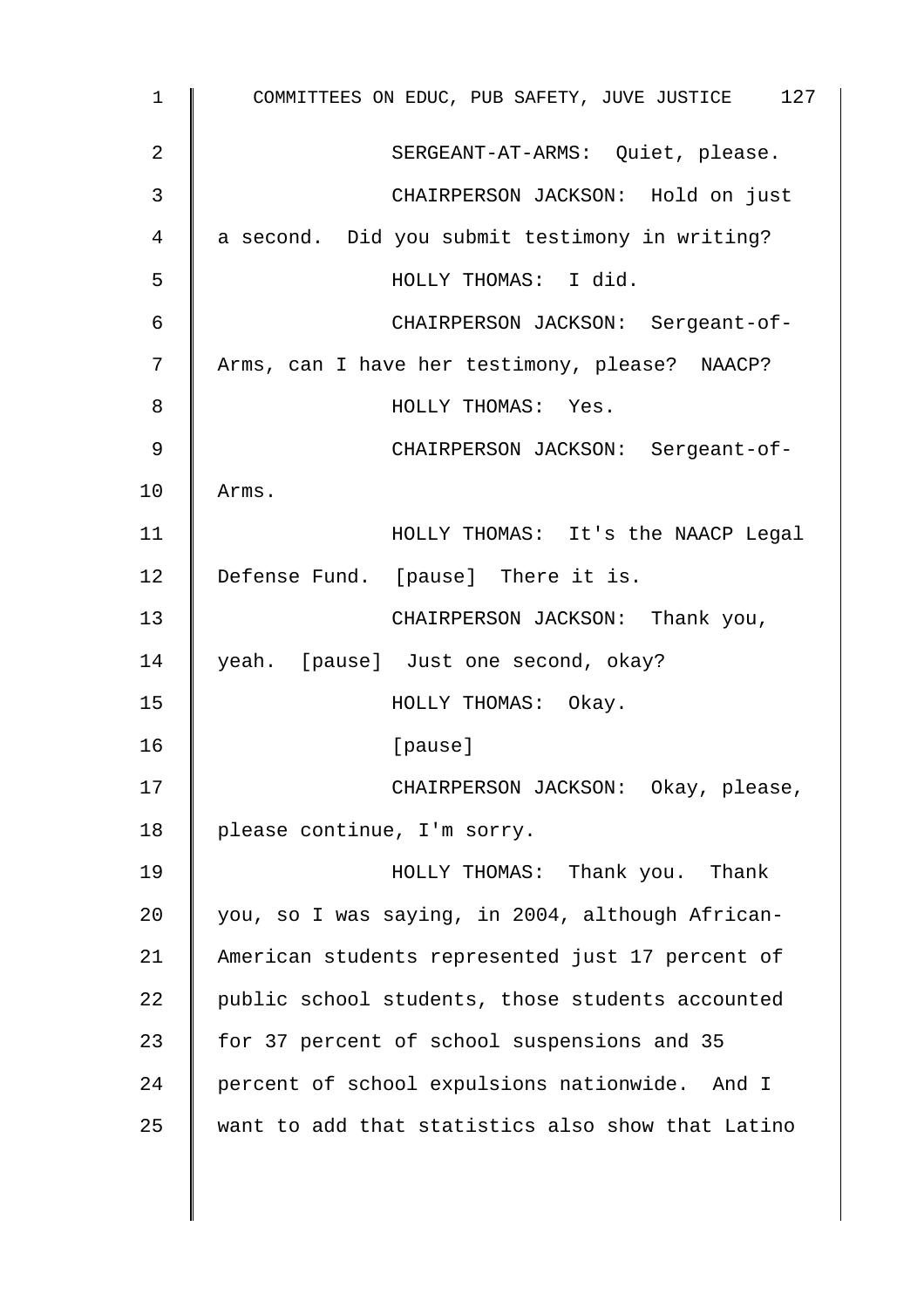1 COMMITTEES ON EDUC, PUB SAFETY, JUVE JUSTICE 128 2 children are 1.5 times as likely to be suspended 3 || and twice as likely to be expelled as their white 4 | peers. These figures are alarming because the 5 Consequences of even short term suspensions and 6 | expulsions can be long lasting. Children who are 7 | removed from class through suspensions and 8 expulsions are more likely to fail their classes 9 | because of missed assignments, more likely to be 10 Tetained in grade, to drop out of school, to 11 | engage in criminal behavior, and eventually to 12 | become involved in the juvenile and criminal 13 | justice systems. Indeed, African-American youth 14 Tepresent 40 percent of those in juvenile 15 | correctional facilities, and data show that 16 | incarcerated youth are also very likely to have 17 | been previously suspended or expelled from school. 18 | LDF believes that the Student Safety Act presents 19 an important opportunity for New York City to 20  $\parallel$  become a national leader in the effort to better 21 understand the impacts of school discipline and 22 | policing practices on a local level. The act is 23 | particularly important because it requires this 24 data about school suspensions, expulsions and 25  $\parallel$  arrests to be disaggregated by race and ethnicity,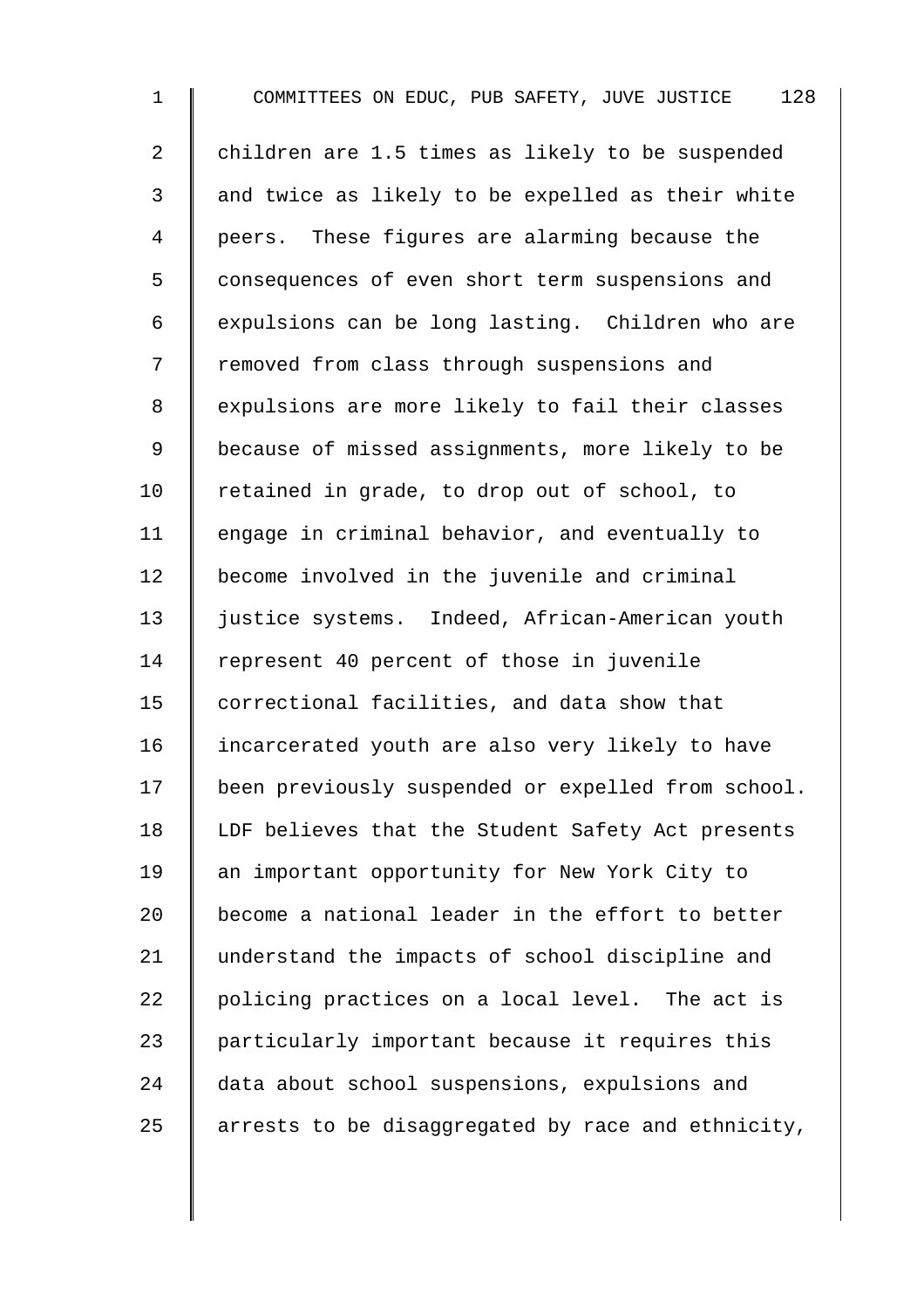| $\mathbf{1}$   | 129<br>COMMITTEES ON EDUC, PUB SAFETY, JUVE JUSTICE |
|----------------|-----------------------------------------------------|
| $\overline{a}$ | sex, gender identity and a student's status in      |
| 3              | general, special English language learner or        |
| 4              | resource room classes. We believe that this will    |
| 5              | allow school administrators, students, families,    |
| 6              | advocates and this Council to examine the impact    |
| 7              | of discipline practices upon specific groups of     |
| 8              | students, and will provide a foundation to craft    |
| $\mathsf 9$    | policies and procedures that better serve all of    |
| 10             | the City's students. LDF urges the members of       |
| 11             | this Council to pass the Student Safety Act.        |
| 12             | Thank you very much.                                |
| 13             | CHAIRPERSON JACKSON: Thank you.                     |
| 14             | Next, please.                                       |
| 15             | CHAIRPERSON VALLONE: Okay, the                      |
| 16             | clock, we're putting the clock on. Try to stay as   |
| 17             | close to three minutes as you can. I've looked at   |
| 18             | some of the testimony, and most of it is. NYCLU     |
| 19             | has nine single spaced pages, so start some         |
| 20             | summing up. But who's next?                         |
| 21             | DONNA LIEBERMAN: I am. Timing is                    |
| 22             | perfect. I'm not going to speak from the            |
| 23             | testimony. Education--I'm Donna Lieberman,          |
| 24             | Executive Director of the NYCLU. Education is one   |
| 25             | of the most important functions of city             |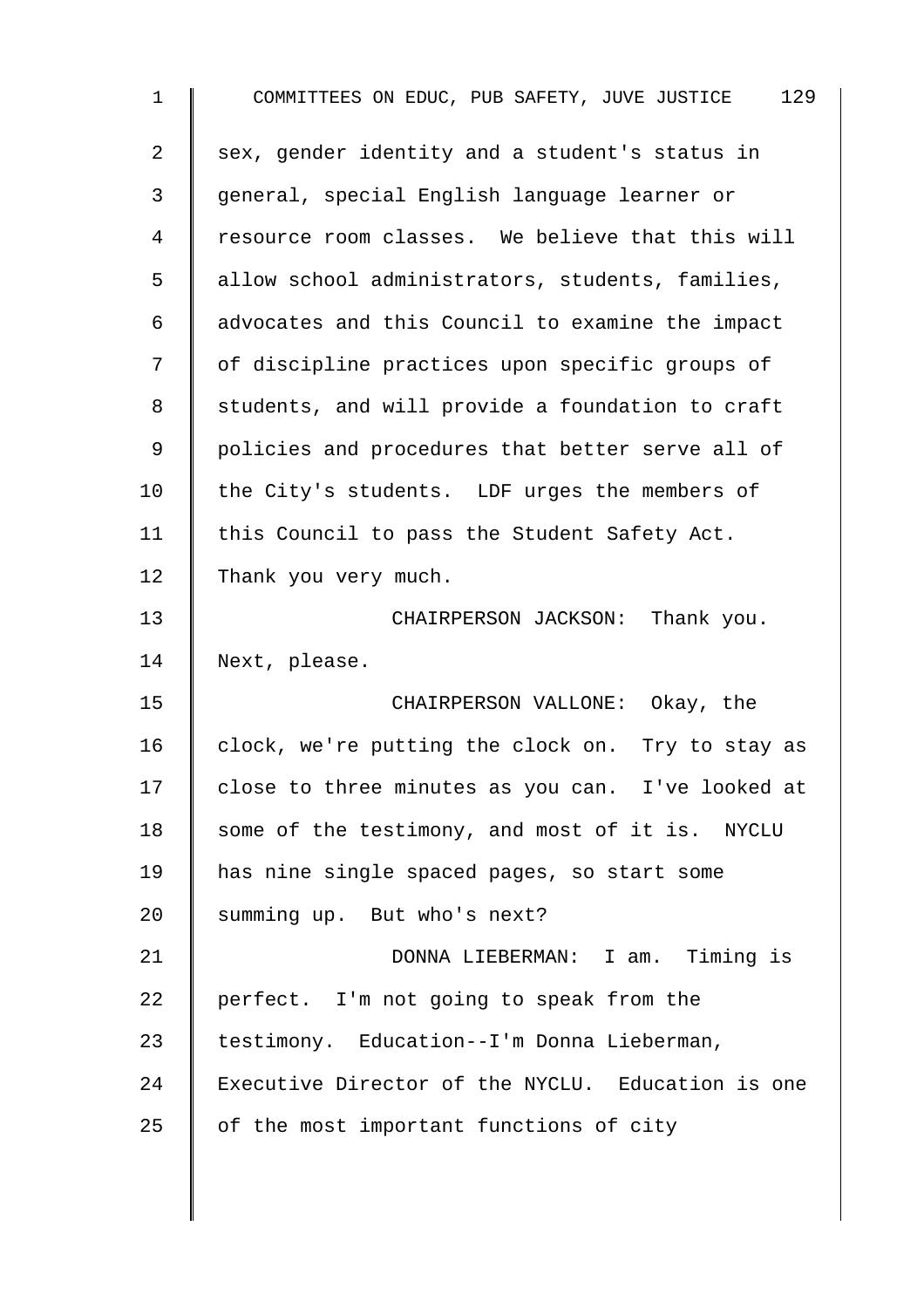1 COMMITTEES ON EDUC, PUB SAFETY, JUVE JUSTICE 130 2 | government, and our students are entitled to safe, 3 nurturing environments in schools, free from crime 4 and bullying by their peers, and they're entitled  $5 \parallel$  to be treated with respect and dignity by those 6  $\parallel$  charged with their education and safety. Since 7 | the transfer of school safety to the Police 8 Department in '98, we've seen an infusion of more 9 | than 5,000 police into our schools, especially  $10$  | those schools with the highest numbers of black 11 | and Latino students. There are more police in our 12 Schools by a lot than quidance counselors. The 13 chain of command in our schools is both unclear 14 and harmful. There's supposedly a memorandum in  $15$   $\parallel$  effect that allocates responsibilities between the 16 | Police Department and DOE; it doesn't make clear  $17$  | that principals are in charge of their schools, 18 and it's in a memorandum that was kept so secret 19  $\parallel$  that despite the questioning that was very 20 I interesting to hear before, the Deputy Chancellor 21 who testified at the last hearing the Council held 22 didn't even know that it existed. The reality is  $23$  that in some schools, police have the final word  $24$   $\parallel$  on school discipline, and discipline is in the  $25$  | hands of school safety agents, with inadequate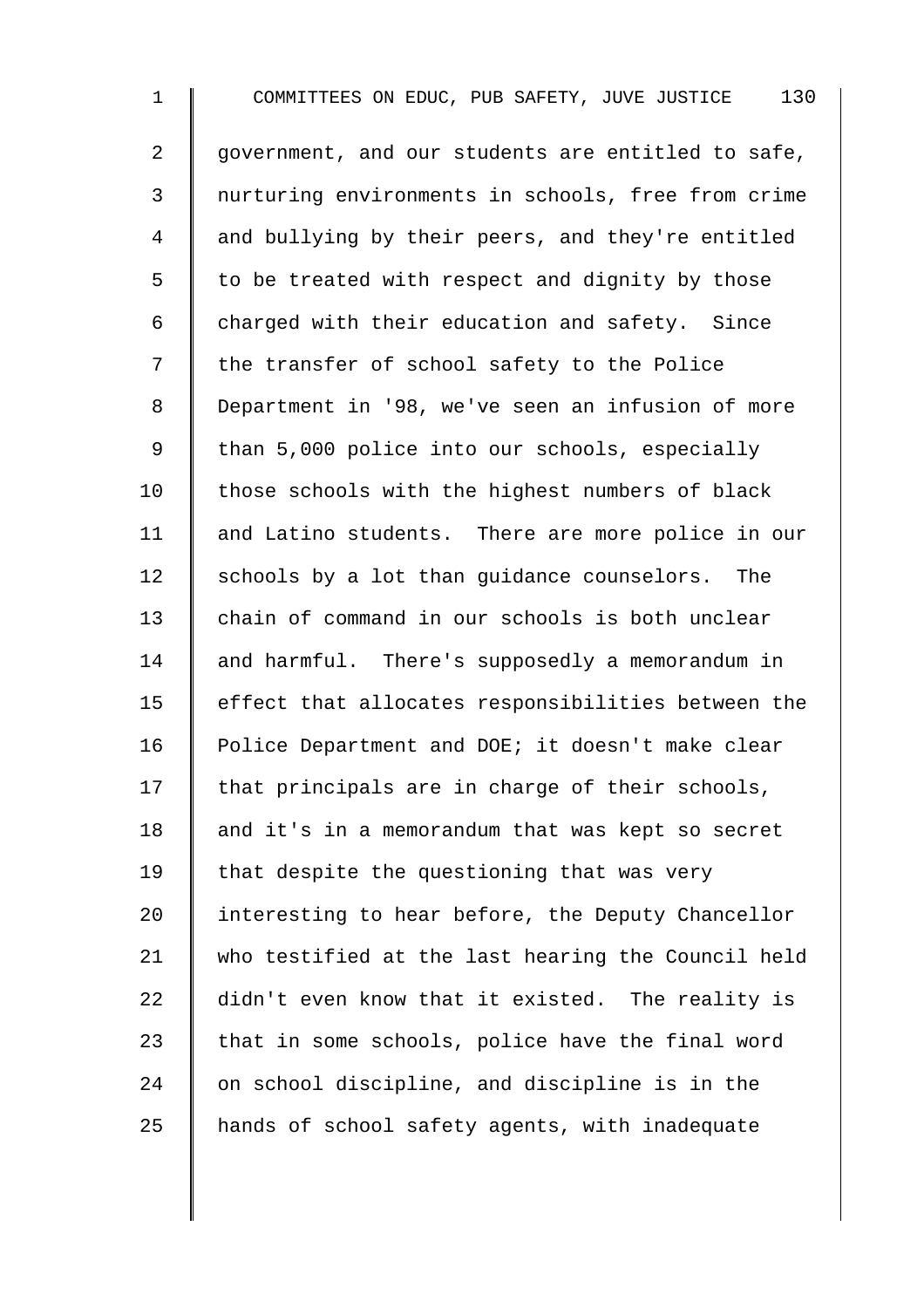1 COMMITTEES ON EDUC, PUB SAFETY, JUVE JUSTICE 131 2 | quidance, or proper supervision, and little 3 I training in child development. That's not attack 4 | on the agents, that's an attack on the system,  $5 \parallel$  that's a criticism of the system. And principals, 6 Supposedly empowered under the Bloomberg 7 Administration, sometimes willingly and sometimes 8 || not, are stripped of authority over a key aspect 9 | of education, discipline, and therefore cannot be 10  $\parallel$  said to be in charge of their schools. The 11 Tesulting confusion is harmful to the educational 12 | environment and an invitation to abuse. I'll skip 13  $\parallel$  the stuff I have to say about metal detectors, but 14 | we all know that they're flashpoints for 15 | confrontation and there's never been an analysis 16 | of their efficacy in helping protect safety and 17 their imposition on student privacy. As recently 18  $\parallel$  as a month ago, and as recently as this afternoon, 19 | the Commissioner was going around town and his 20 Supporter--others in the Police Department were 21 | going around town accusing the New York Civil 22 | Liberties Union of offering to pay kids \$500, 23  $\parallel$  \$1000 for stories about police abuse in school. 24 Well, let me set the record straight. The NYCLU  $25$  | isn't paying anyone to make up stories. We do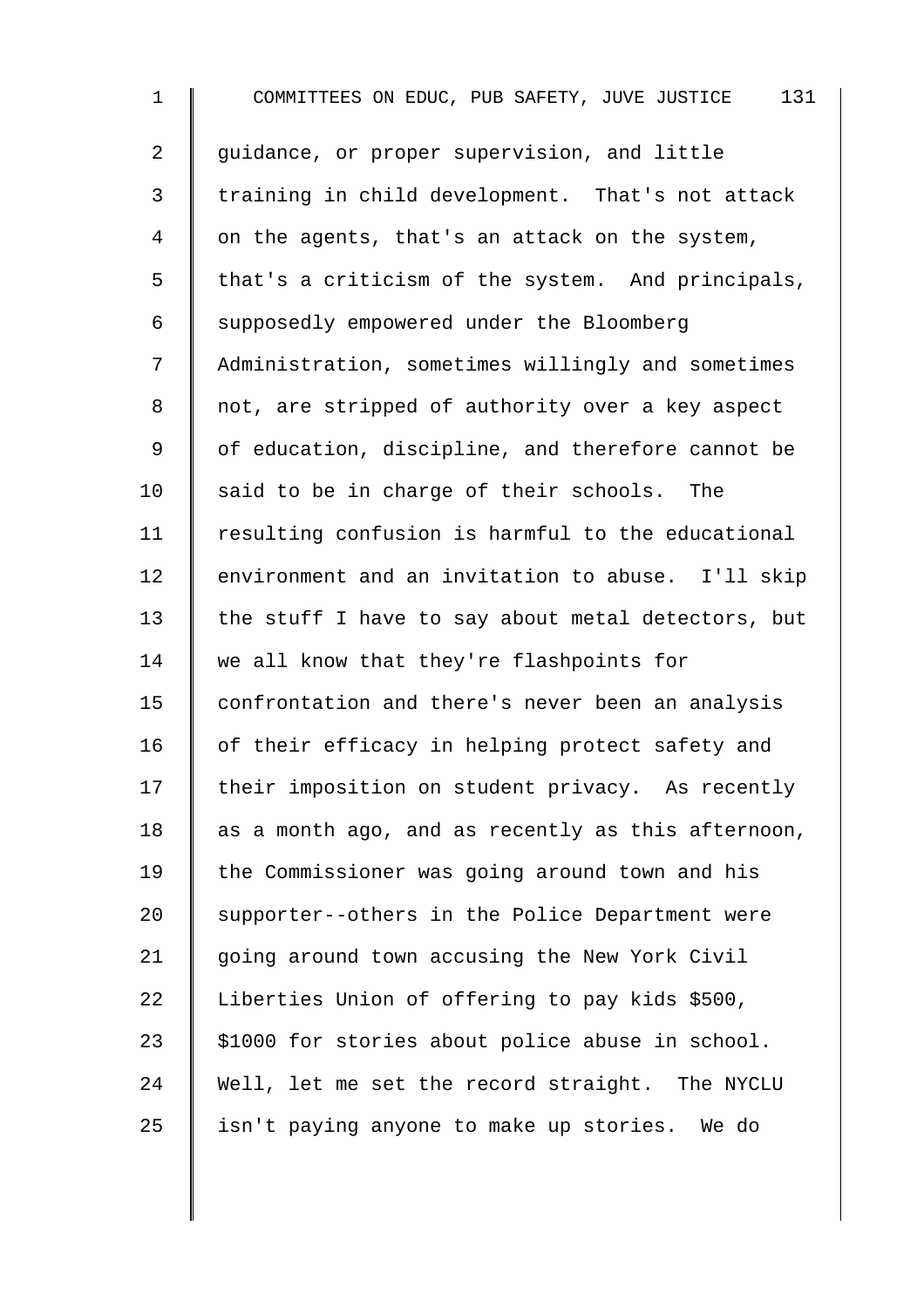1 COMMITTEES ON EDUC, PUB SAFETY, JUVE JUSTICE 132 2 get, however, a lot of complaints. But the City 3 | of New York is indeed paying dearly for wrongdoing 4 | that comes from a lack of oversight and 5 accountability. The City just agreed to pay out 6 | over \$50,000 because an officer known in school as 7 | "Robocop" physically abused Stephen Cruz and left 8 | him bleeding on the floor of the school bathroom. 9 We know the impact of these policies is most 10 devastating on students of color. Those are the 11  $\parallel$  anecdotal reports we get, that's what we can piece 12 together from the information we're able to 13 extract from the DOE, and that's where we see the 14 | highest concentration of police and police 15 | approaches to discipline. And we know that under 16 the combination of zero tolerance discipline and 17 over policing, it's the students of color and 18 Students with disabilities who are most likely to 19 | be pushed out of school and into the criminal and 20  $\parallel$  juvenile justice system, a phenomenon we call the 21 | "school-to-prison pipeline." For nearly a decade, 22  $\parallel$  the now \$214 million school police program has 23 | operated with little to no oversight. There's no 24 meaningful accountability for abuse, there's 25 | little to no statistical information available to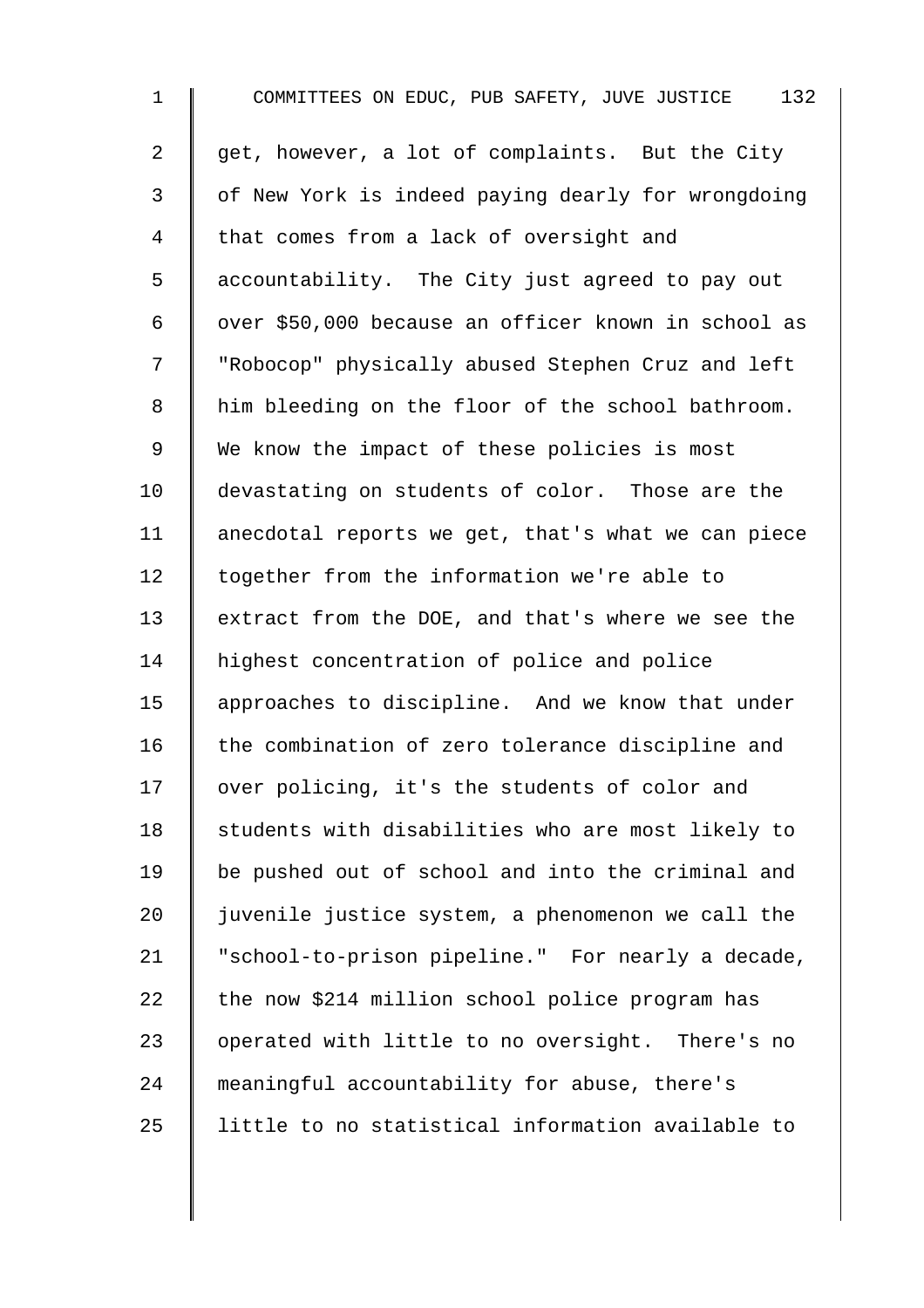1 COMMITTEES ON EDUC, PUB SAFETY, JUVE JUSTICE 133 2 | parents, the Police Department and DOE routinely 3 | ignore, deny and procrastinate in responding to 4 Information requests on school safety. The Civil 5 Liberties Union has seven requests that are, for  $6 \parallel$  information, that are overdue, or on appeal to the 7 | Police Department, and five with the DOE. The DOE 8 doesn't even bother to collect critical 9 | information on student/police interactions in  $10$  school. And whatever information goes out to the 11 | public is neatly packaged and spun by the DOE and 12 the NYPD to suit their agenda and not to provide 13 Teal transparency and real information in a timely 14 | fashion to parents. It is remarkable in a school  $15$  system that prides itself on being so data driven 16  $\parallel$  that there is virtually nothing available, and  $17$  even when they're required by law to provide it,  $18$  they don't provide the information. The time for 19 transparency, oversight and accountability about 20  $\parallel$  school safety and discipline is long past due. 21 The Student Safety Act won't solve all the 22 | problems with school safety and discipline, not by 23  $\parallel$  a long shot. Most notably it doesn't provide for 24 meaningful accountability for abuse. But it will 25  $\parallel$  assure that this Council and the public, the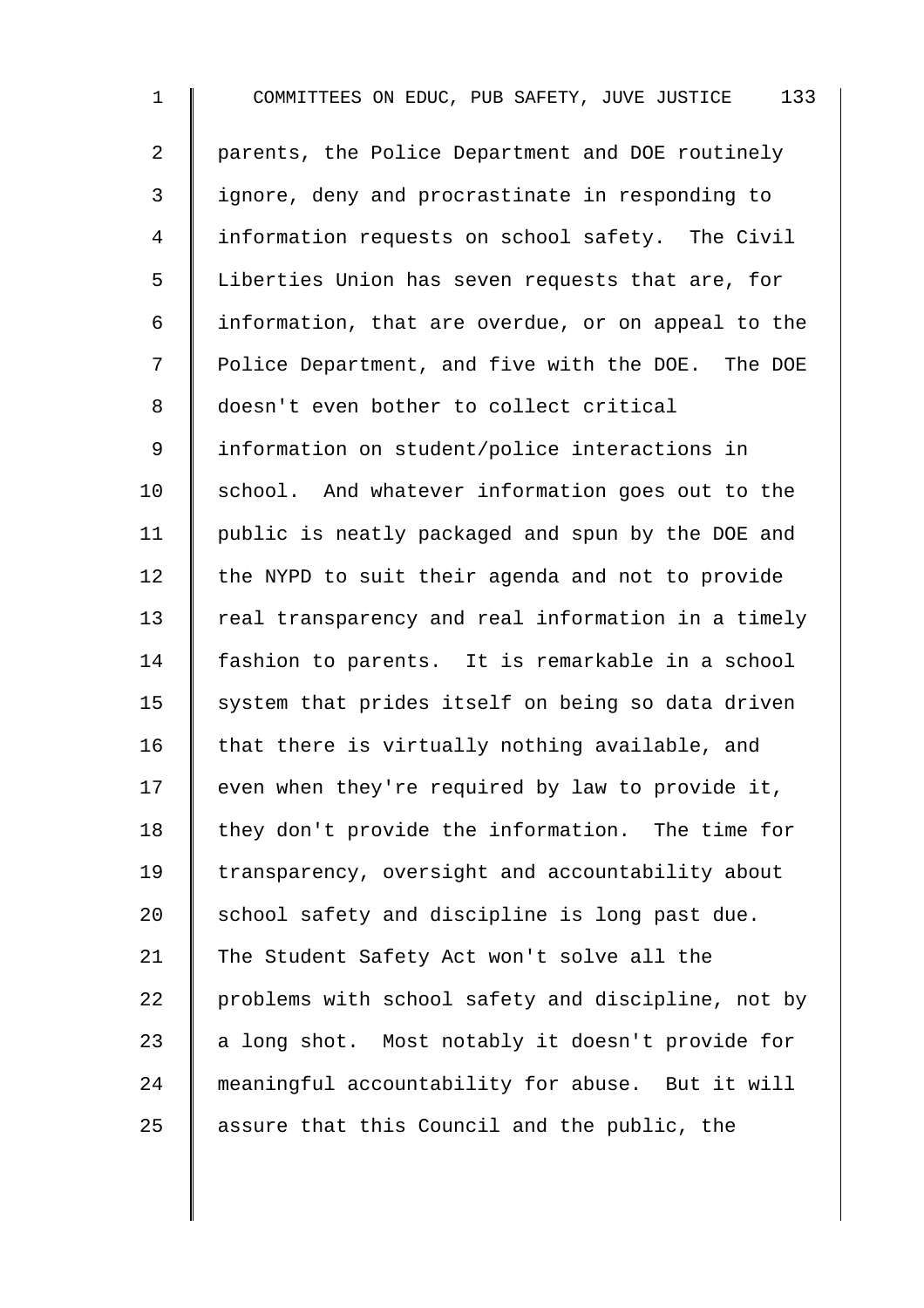1 COMMITTEES ON EDUC, PUB SAFETY, JUVE JUSTICE 134 2 | parents, can get the info necessary that, to gage 3 what's working and what isn't. I'm almost done. 4 It will require regular detailed reporting, school  $5 \parallel$  by school, with breakdown by age, race, ethnicity, 6 | about suspensions, discharges, transfers, arrests, 7 Summons, and non-criminal incidents, metal 8 detector and--metal detectors and complaints of 9 abuse in their disposition. A majority of this 10 Council has supported this legislation for over a 11 | year now. It's time to get off the fence, bite 12  $\parallel$  the political bullet and stand up for the 13 education and safety of our children. Thank you 14 | for having this hearing, and it's time to pass the 15 Student Safety Act now. 16 **CHAIRPERSON JACKSON:** Thank you. 17 Next, please. Press the button again to start 18 again. 19 EDWARD JOSEY: Hello, can you hear 20 me? 21 | CHAIRPERSON JACKSON: Yes. 22 **EDWARD JOSEY:** Thank you. Okay, my 23 | name's Ed Josey, I'm the President of Staten 24 Island Branch NAACP, and I will read a few words 25 | here. As President of the Staten Island Branch of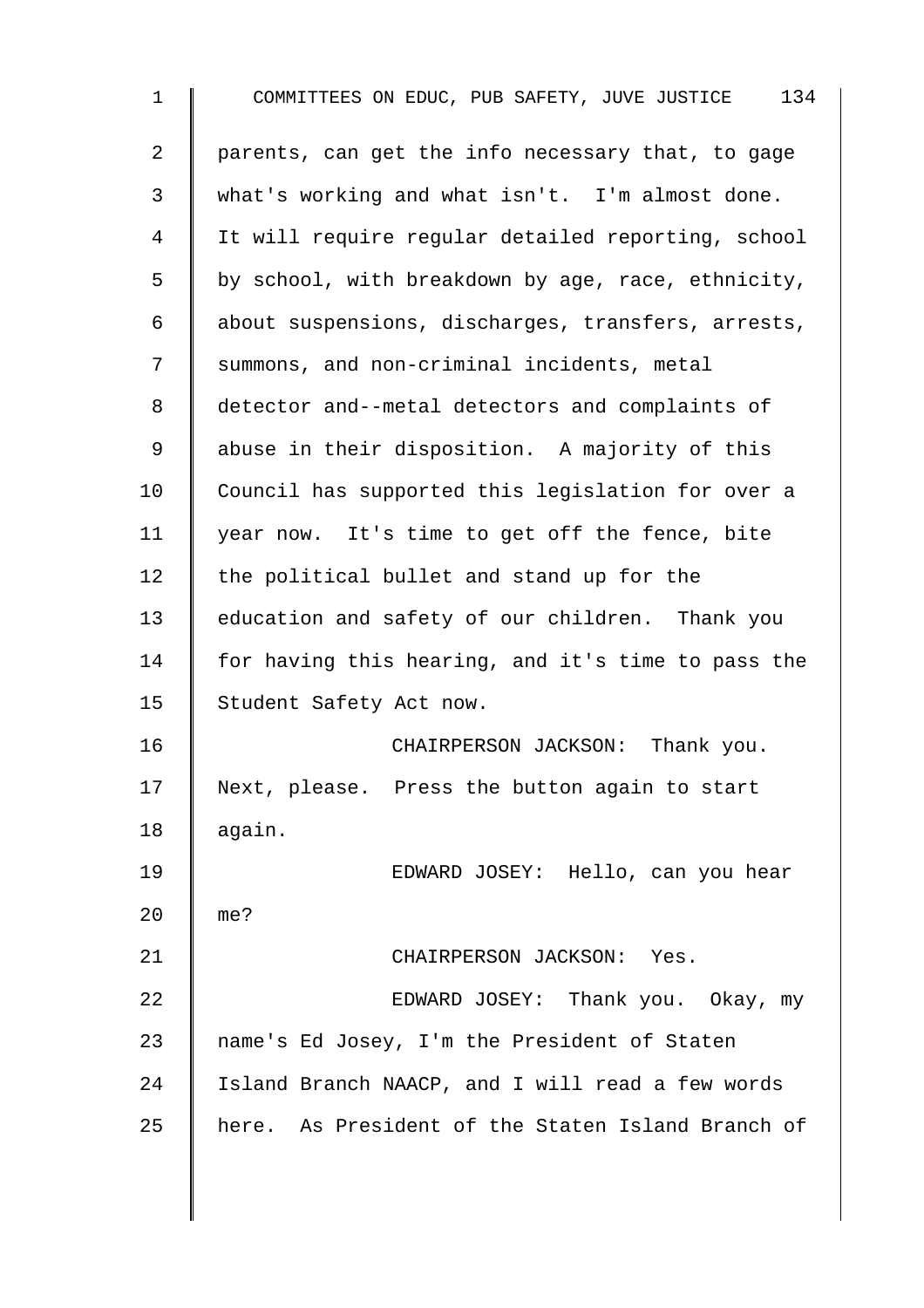1 COMMITTEES ON EDUC, PUB SAFETY, JUVE JUSTICE 135 2 | the NAACP, our branch is often involved in school 3 issues. One of the most disturbing aspects of the 4 educational system is the strong presence of  $5 \parallel$  school safety officers. The school safety  $6 \parallel$  officers are nothing more than police officers. 7 | Many of the problems our African-American students 8 encounter are due to the image for safety 9 | officers. The officers are part of the culture of 10 | the New York City Police Department. Without 11 | going into deep discussion, the Rand Report 12 | represents nothing more than racial profiling. 13 Some years ago when the idea of Police Department 14  $\parallel$  taking over the school safety took root, the NAACP  $15$  and many groups were against the NYPD coming into 16  $\parallel$  the schools for the very same reason we are here  $17$  today. The schools are meant to be a institution  $18$  | of learning within the educational setting. A  $19$   $\parallel$  close look at the institution will give you the 20  $\parallel$  impression that the schools, that the systems is 21 | not truly living up to its mission, because so 22 many of our African-American and Latino students 23  $\parallel$  are falling by the wayside and are populating the 24 pipeline to prison. The NYDOE is failing to 25  $\parallel$  provide a huge number our youth with a foundation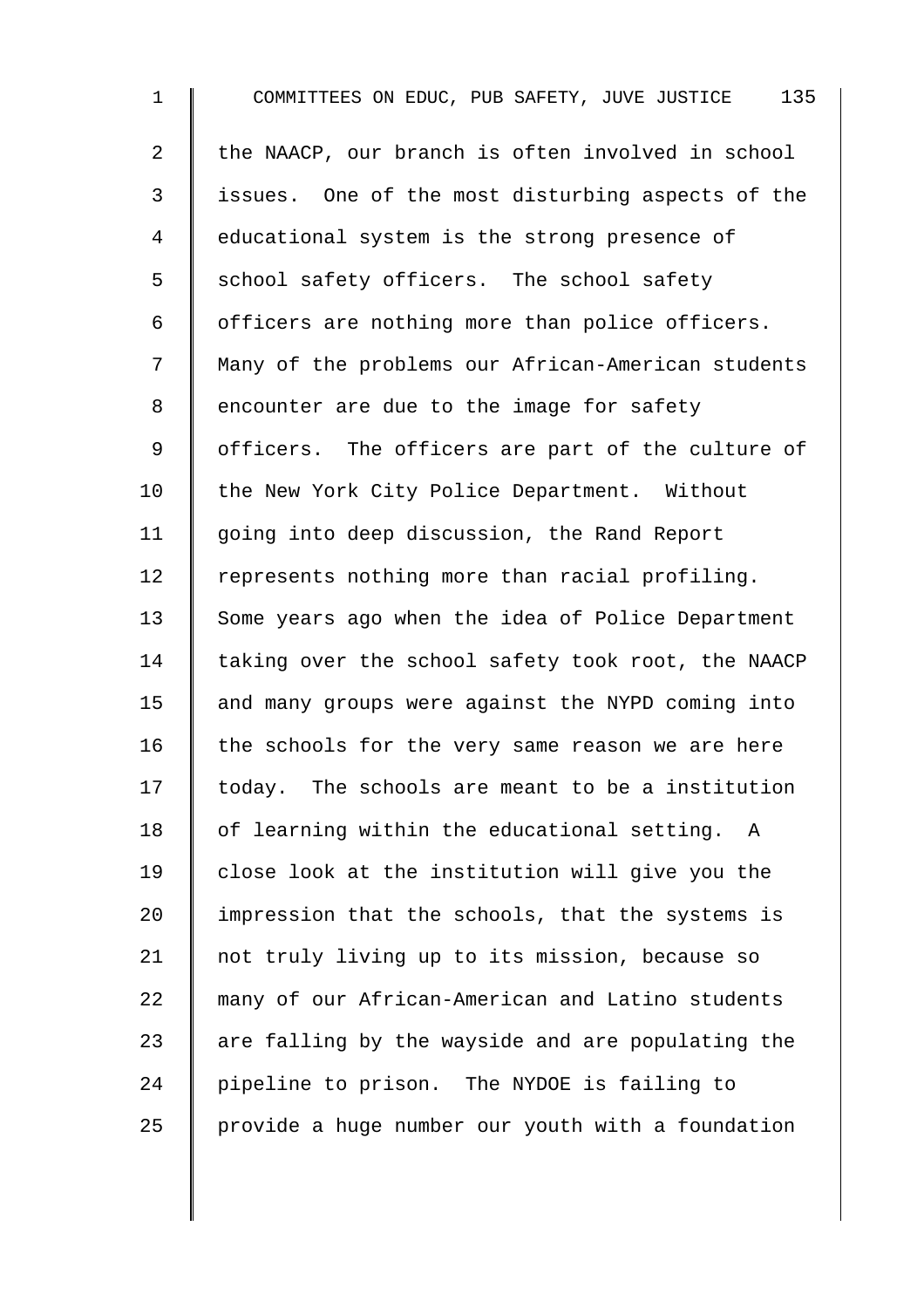1 COMMITTEES ON EDUC, PUB SAFETY, JUVE JUSTICE 136 2 for success. I have been, or I have seen or heard 3 | of African-American and Latino boys involved with 4 the police safety school. I will give you some 5 | prime example. One case on Staten Island last 6  $\parallel$  term involved a high school boy being strip 7 Searched for drugs and alcohol, when there was 8 none found. On January 23, 2009, a boy was 9 | dragged by his neck by the assistant principal and 10 | questioned about drugs and alcohol. On December 11 | 12, the same principal asked the boy was he 12 | homosexual. The school safety became involved, 13  $\parallel$  along with the assistant principal, the door was 14 | open in the room, and the boy told to lift his 15  $\parallel$  shirt up, pull his pants down and remove his 16  $\parallel$  shoes. The boy was patted down, his breath was  $17$  smelled for alcohol, they checked the school bag, 18  $\parallel$  they ripped the lining of his coat jacket. After 19  $\parallel$  a while, the school safety officer said the boy 20 was clean. At no time during this process was the 21 | boy's mother called. Upon hearing of the 22 incident, the mother was without doubt mad, 23 feeling her boy's safety, fearing for her boy's 24  $\parallel$  safety, the mother kept the boy home and the  $25$  schoolwork was sent to him. The mother asked for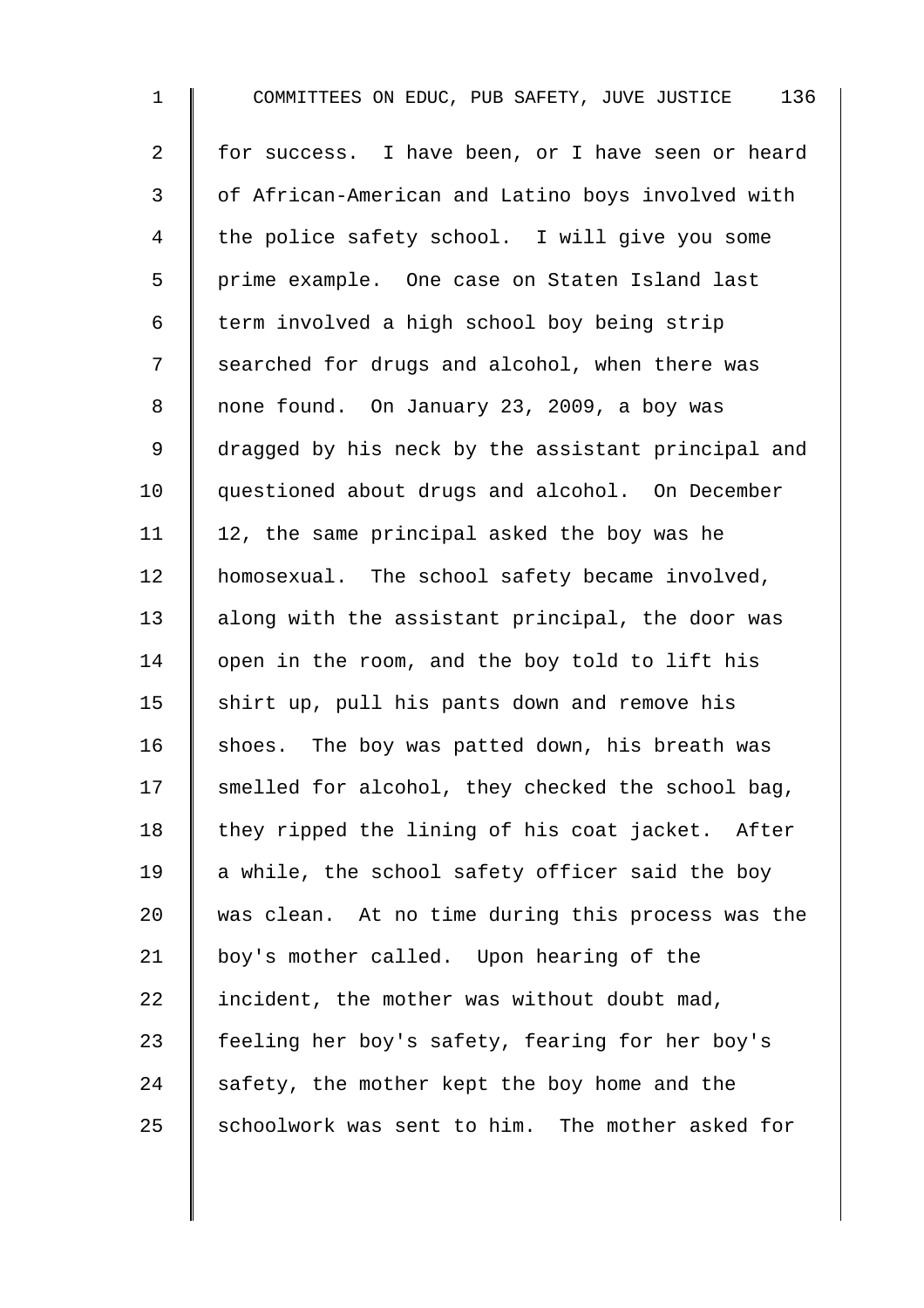1 COMMITTEES ON EDUC, PUB SAFETY, JUVE JUSTICE 137  $2 \parallel a$  temporary transfer to another school or get the 3 boy home schooling, and the request was denied. 4 The principal told the mother that she was going  $5 \parallel$  to call the agency for child service if the boy 6 didn't come back to school. The mother was 7 | charged with mistreating her son and neglect. At 8 | this time, May 2009, the mother called NAACP and I 9 | asked for a detailed letter about the problem. 10  $\parallel$  After getting the letter from the mother, she 11 asked me to go to the school with her. Upon 12 | learning of the NAACP coming to the school, we 13 were denied entrance at the door. I then called  $14$  the school district parent advocate of the issue. 15  $\parallel$  She came to the school, but we were still denied 16 | entrance. I bring this out because, first of all,  $17$  the boy was offended, he was strip searched, he 18  $\parallel$  should not have been strip searched, he was in 19 public, his self esteem was destroyed, his mother  $20$  got charges against the child welfare put against 21 | her, the NAACP was upset, and the school refused 22  $\parallel$  to really hear the issue, mainly because the 23  $\parallel$  school safety did not handle this thing correctly.  $24$  Now, there are a lot of cases where the school 25 safety is not doing what they should do, and the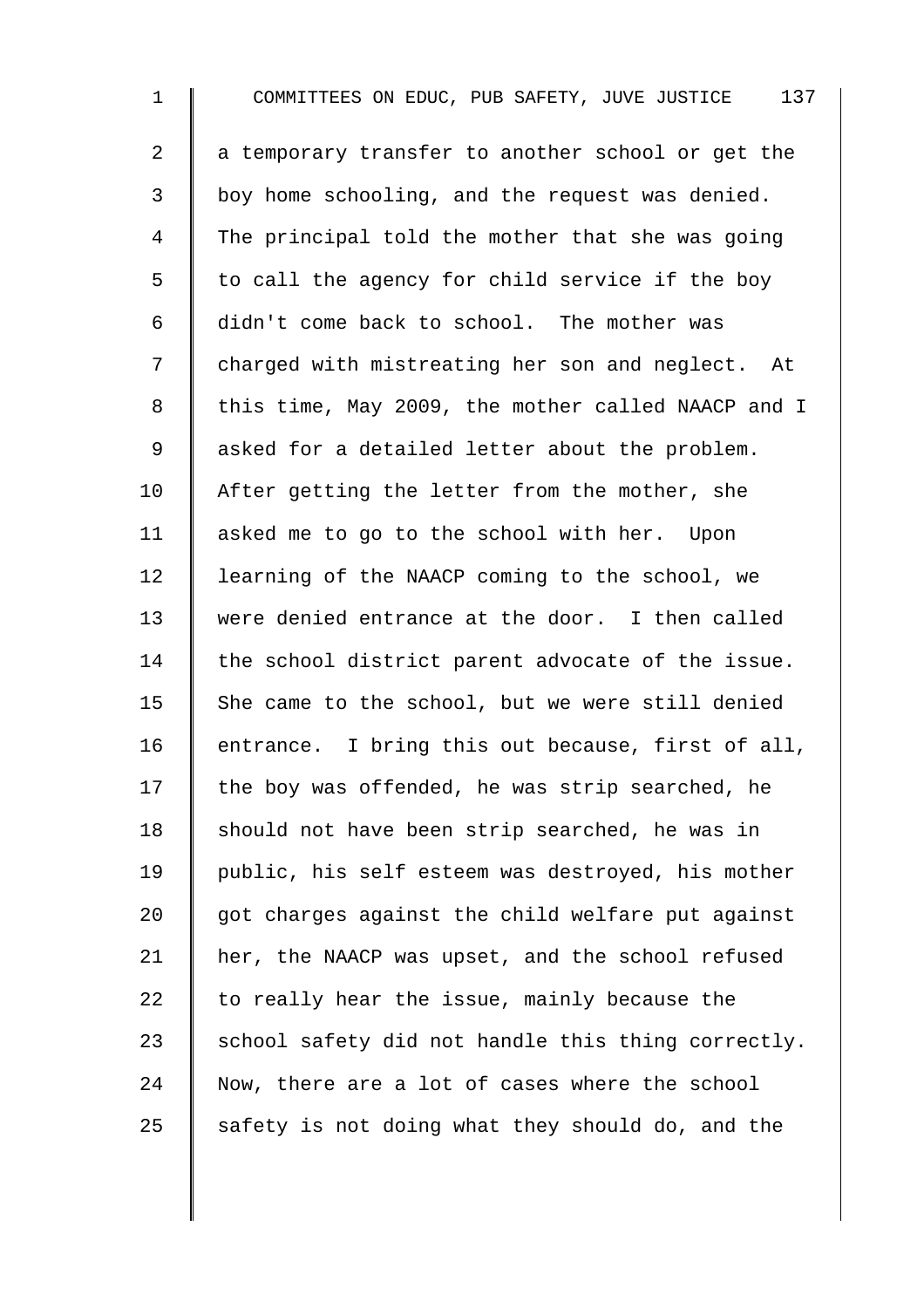| $\mathbf 1$    | 138<br>COMMITTEES ON EDUC, PUB SAFETY, JUVE JUSTICE |
|----------------|-----------------------------------------------------|
| $\overline{a}$ | most important thing is they are setting these      |
| 3              | kids up for the pipeline to prison. So the NAACP    |
| 4              | is in support of this bill being passed. Thank      |
| 5              | you.                                                |
| 6              | CHAIRPERSON JACKSON: Thank you.                     |
| 7              | Did you submit any written testimony?               |
| 8              | EDWARD JOSEY: I have this I'll                      |
| 9              | give you right now.                                 |
| 10             | CHAIRPERSON JACKSON: Okay,                          |
| 11             | Sergeant, please. Okay. Next, please.               |
| 12             | BRIAN LOMBROWSKI: Good afternoon,                   |
| 13             | Committee Chairs and Members of the Council, my     |
| 14             | name is Brian Lombrowski, and I'm here today to     |
| 15             | support the passage of the Student Safety Act. My   |
| 16             | testimony today is intended to provide a youth      |
| 17             | advocate's perspective on the devastating trend of  |
| 18             | punishing, criminalizing and incarcerating youth.   |
| 19             | In both my capacity with the Community Alliance     |
| 20             | for the Ethical Treatment of Youth, as well as in   |
| 21             | my capacity as a youth involvement specialist for   |
| 22             | special needs youth in New York City, and for       |
| 23             | countless stories of inappropriate action taken in  |
| 24             | the name of keeping young people safe. Students     |
| 25             | who have been suspended once are more likely to     |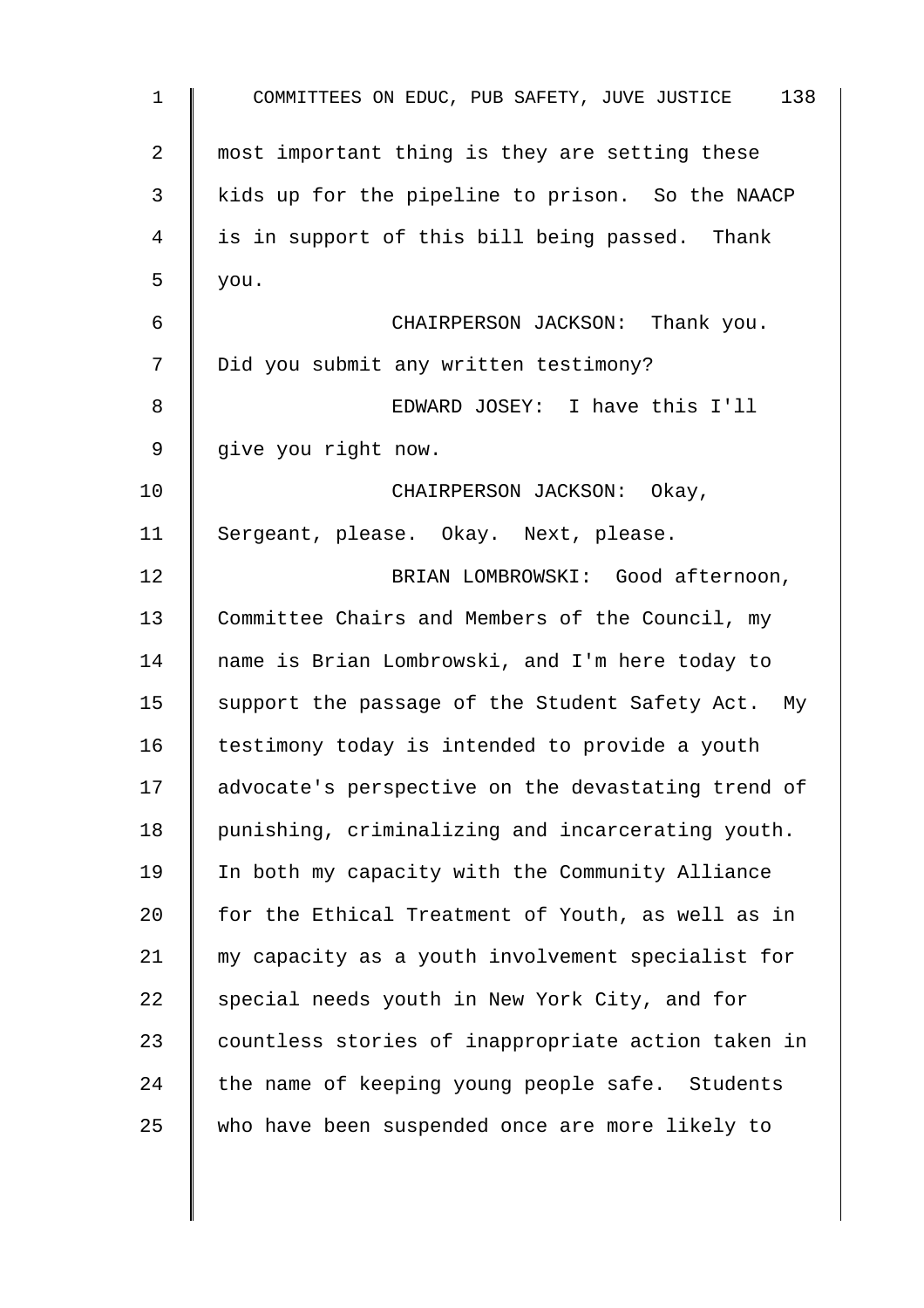1 COMMITTEES ON EDUC, PUB SAFETY, JUVE JUSTICE 139 2 drop out of school due to the shame, stigma and  $3$  | the ostracism that results in this punishment. In 4 addition to that, once students drop out of 5 S chool, they are more likely to be incarcerated 6 | later in life, most likely due to the lack of 7 | employment opportunities or career path quidance 8 that schools can provide. And these are merely 9 Ithe outward effects of policing in schools. This 10 | has little of the internal effects of using police 11 | tactics on school age children. In addition to  $12$  their bodies, the minds of young people are still 13 developing as well. They are much more vulnerable 14 to trauma and incidence of severe stress. Let's 15  $\parallel$  not forget that there are students with special 16 | needs that attend New York City schools, some of 17 whom who have been the victims of overly harsh 18 | policing tactics. Could their disruptive behavior 19 have been caused by their disability? Could there 20 | have been alternatives to handcuffs or 21 | interrogations or spending multiple nights in a 22 detention center? Many school based arrests 23 continue to be for non-violent behavior, such as 24 disorderly conduct or disruptive behavior, acts 25 which if committed by an adult would not be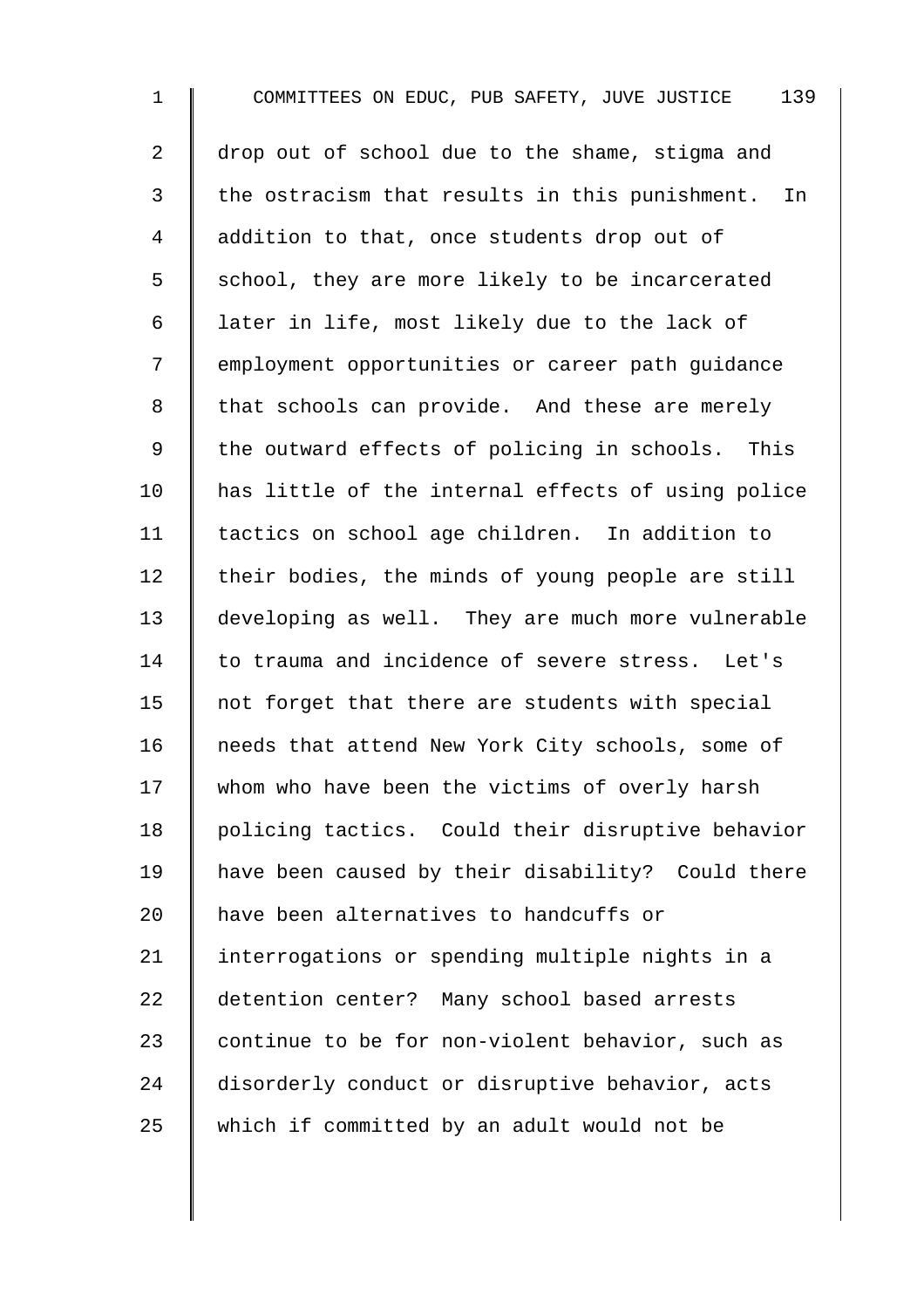1 COMMITTEES ON EDUC, PUB SAFETY, JUVE JUSTICE 140 2 | considered crimes. You have to ask yourself, how 3 many middle school playgrounds are free from 4 disorderly conduct? Or how many elementary school 5 Students have never been disruptive? Do these 6 kids belong in jail? And let's not forget their 7 | classmates who witness the arrest of a friend or 8 classmate. These are the things that must be 9 considered if we are to make the claim that 10  $\parallel$  schools are to be safe for all students. Safety 11 must include safety from mental or emotional  $12$  trauma, as well as physical trauma. The Student 13 Safety Act will provide City Council with the data 14 I it needs to adequately assess the impact that over 15 policing has on public school students, and from  $16$  that data we can begin to create lasting solutions 17 and alternatives. The time is now for New York 18  $\parallel$  City to become part of the solution. We hope that 19 | by passing the Student Safety Act, the Council 20 Will lead the effort in confronting these 21 problems, and reversing the adverse effects of the  $22$  criminalization of our schools. And I quess I 23 would, I would just like to add that piece about  $24$  trauma, and particularly the young people that our 25  $\parallel$  City serves that are special needs youth. The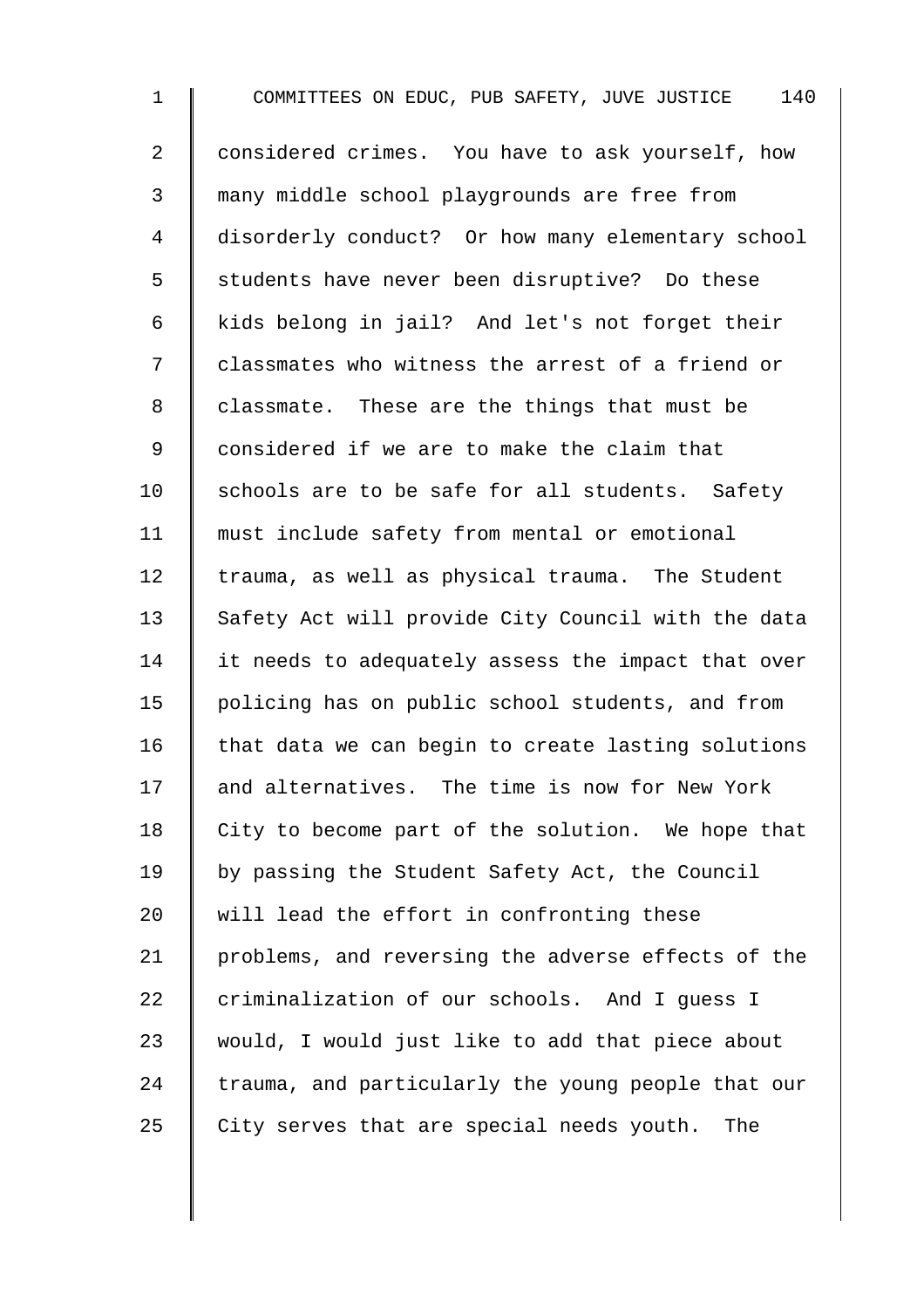| $\mathbf 1$    | COMMITTEES ON EDUC, PUB SAFETY, JUVE JUSTICE 141  |
|----------------|---------------------------------------------------|
| $\overline{a}$ | incidents where, at the metal detectors, where    |
| 3              | the, where the SSA officers response to a student |
| 4              | that might not have a disability, might not       |
| 5              | necessarily be appropriate where you have a young |
| 6              | person who does have a disability, and ensuring   |
| 7              | that whatever train--you know, that there's       |
| 8              | specific training around that area as well. Thank |
| 9              | you.                                              |
| 10             | CHAIRPERSON JACKSON: Thank you.                   |
| 11             | Brian, are you here representing yourself, or     |
| 12             | you're representing an organization?              |
| 13             | BRIAN LOMBROWSKI: Myself.                         |
| 14             | CHAIRPERSON JACKSON: Okay, thank                  |
| 15             | you. Next, please?                                |
| 16             | LIZ SULLIVAN: Good afternoon.<br>Мy               |
| 17             | name is Liz Sullivan, I'm the Education Program   |
| 18             | Director at NESRE, the National Economic and      |
| 19             | Social Rights Initiative. NESRE works with        |
| 20             | advocates and organizers in New York City and     |
| 21             | around the country to promote the human rights to |
| 22             | quality education and dignity for all young       |
| 23             | people. We urge the City Council to pass the      |
| 24             | Student Safety Act, as an essential step in       |
| 25             | promoting greater accountability over school      |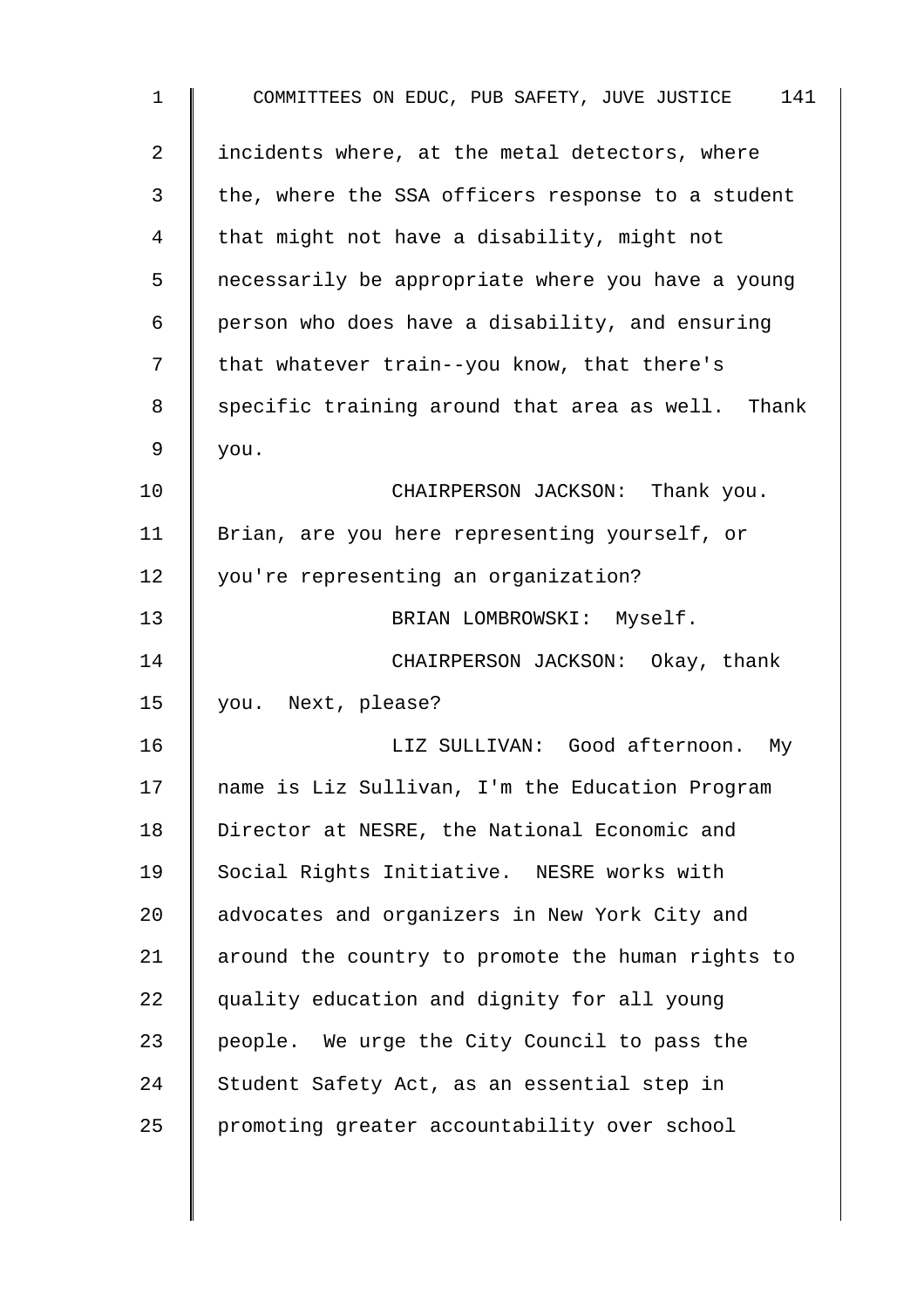1 COMMITTEES ON EDUC, PUB SAFETY, JUVE JUSTICE 142 2 discipline and safety policies, and ensuring the 3 | fundamental human rights of New York City 4 Schoolchildren. National research analyzed by the 5 American Psychological Association shows that 6 disciplined policies which rely on harsh and 7 | excessive suspensions and removals undermine 8 | students' education, ignore the underlying reasons 9 | for disruption and conflict, and increase the 10 I likelihood of dropout and incarceration. The 11 | overuse of police and school safety agents creates 12 | prison like environments and leads to police 13 intervention and arrests for behavior that used to 14 be dealt with by educators. Fundamental human 15 | rights standards recognized in the convention on 16  $\parallel$  the rights of the child and other human rights  $17$  | treaties, require that school discipline policies 18 || must not violate the dignity of students, cause 19 mental or physical humiliation or harm, or 20 criminalize adolescent behavior. Instead, school 21 policies should be aimed at the full development  $22$   $\parallel$  of each child's abilities and potential, including 23  $\parallel$  the teaching of positive behavior skills and 24 conflict resolution. The Student Safety Act is 25  $\parallel$  necessary for both monitoring the impact of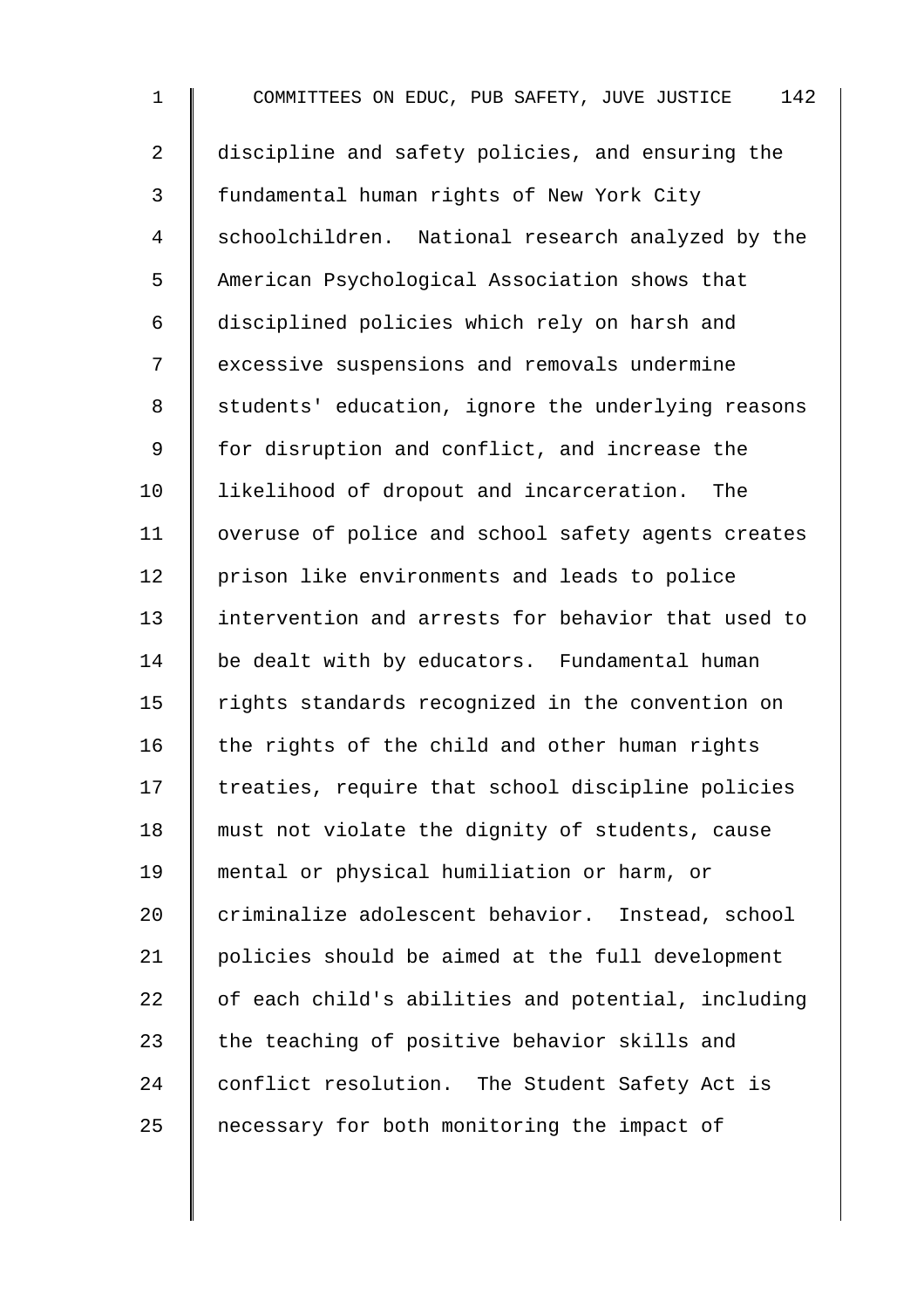1 COMMITTEES ON EDUC, PUB SAFETY, JUVE JUSTICE 143 2 Suspensions and police intervention on students' 3 | right to education, and for moving the New York 4 City school system to adopt more positive 5 | approaches to discipline and safety. In other 6  $\parallel$  cities, like Chicago, Los Angeles, and Denver, 7 | school districts have begun to embrace alternative 8 | disciplinary policies, such as school wide 9 | positive behavior supports and restorative 10 practices. More information about these are 11 | included in my written testimony. These 12 approaches are aimed at moving discipline 13 procedures away from a focus on punishment and 14 | towards prevention, early intervention and 15 | constructive approaches to wrongdoing. 16 Researchers have found that schools implementing 17 these approaches show reductions of up to 50 18 | percent in suspensions and arrests, along with 19 improvements in academic achievement and teacher 20 satisfaction with school climate. But in order 21 for schools to determine what alternatives will be 22 most effective, and what supports are necessary, 23 we must have data about what students are being  $24$  suspended and arrested for, and when different  $25$  school staff or personnel are getting involved.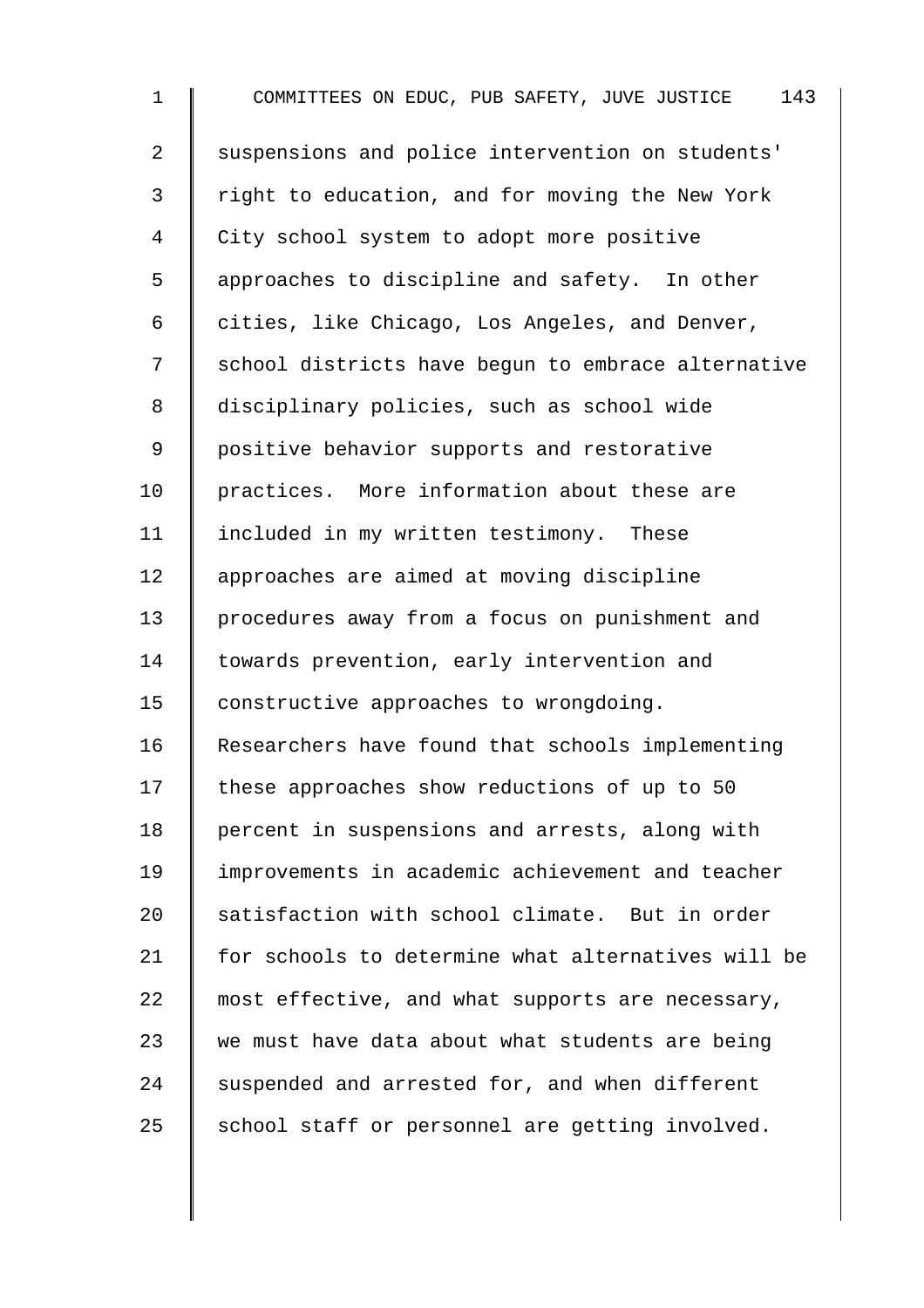| $\mathbf 1$ | COMMITTEES ON EDUC, PUB SAFETY, JUVE JUSTICE<br>144 |
|-------------|-----------------------------------------------------|
| 2           | This is essential for determining what              |
| 3           | professional development is needed, what school     |
| 4           | wide strategies should be used. The public          |
| 5           | availability of this data is also essential for     |
| 6           | insuring the fundamental human rights of students,  |
| 7           | parents, and educators, to participate in shaping,  |
| 8           | implementing and monitoring positive discipline     |
| 9           | policies. We urge the City Council to pass the      |
| 10          | Student Safety Act, to better ensure the human      |
| 11          | rights to education, dignity and participation for  |
| 12          | all young people. Thank you.                        |
| 13          | CHAIRPERSON JACKSON: Thank you.                     |
| 14          | Let me turn to our colleague, Peter Vallone, Jr.    |
| 15          | CHAIRPERSON VALLONE: I just have                    |
| 16          | one question. Ms. Lieberman, we all know people     |
| 17          | drop out of school for all reasons, different       |
| 18          | reasons, and wind up in prison. But when it comes   |
| 19          | to discipline by the school, let me read you the    |
| 20          | testimony of the DOE and you can tell me if you     |
| 21          | disagree with it, or these numbers are incorrect.   |
| 22          | "Our policy on student discharge is very clear, we  |
| 23          | make every effort to reengage students, regardless  |
| 24          | of the context. Students are not discharged as a    |
| 25          | result of disciplinary action except in the         |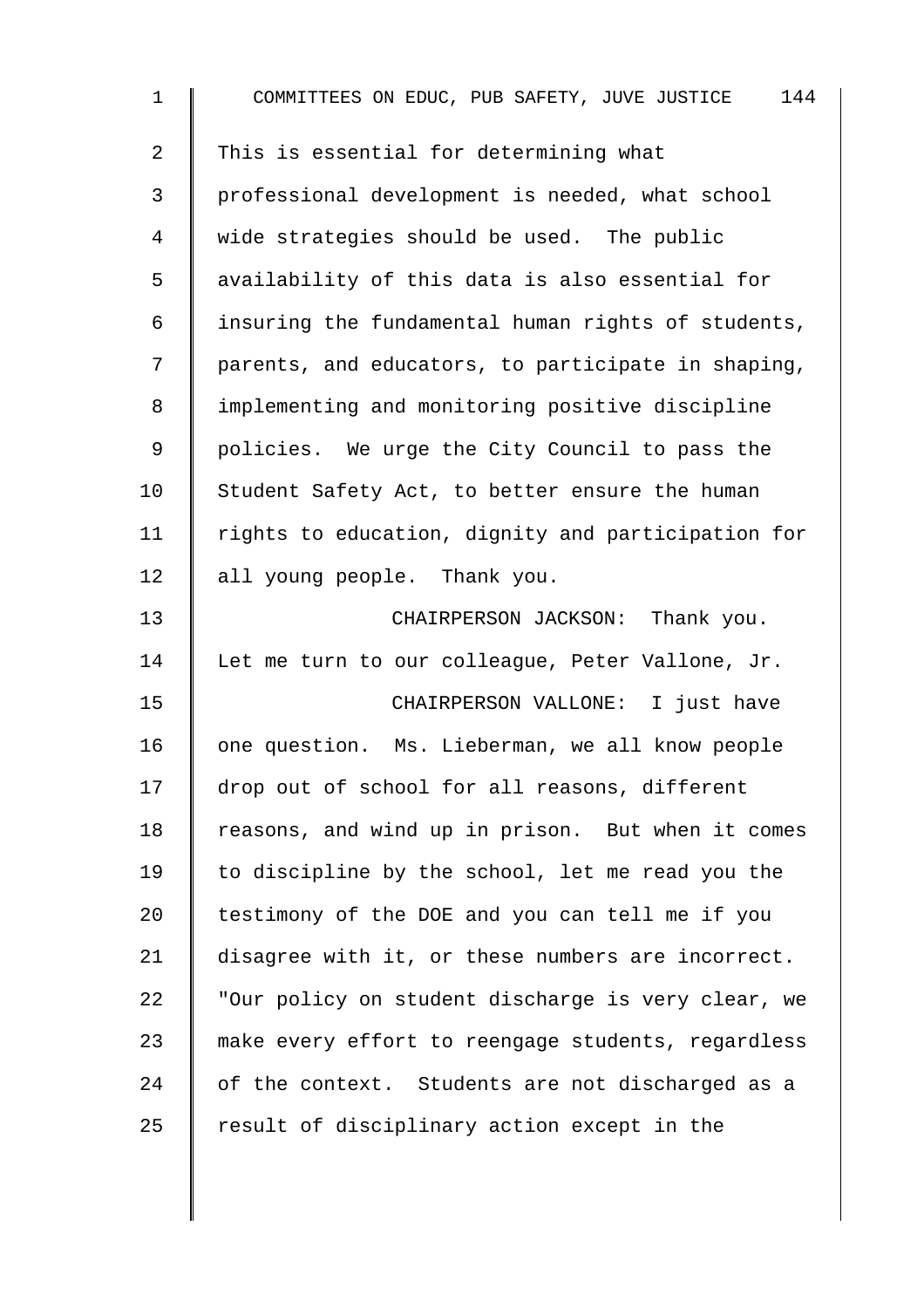| $\mathbf 1$    | 145<br>COMMITTEES ON EDUC, PUB SAFETY, JUVE JUSTICE |
|----------------|-----------------------------------------------------|
| $\overline{2}$ | rarest, most egregious cases, resulting in only     |
| 3              | two expulsions over the past three school years."   |
| $\overline{4}$ | So, is there something wrong with those figures,    |
| 5              | or is that the school-to-prison pipeline you were   |
| 6              | just discussing?                                    |
| 7              | DONNA LIEBERMAN: The only people                    |
| 8              | who have the data is the DOE. But, but there's a    |
| 9              | question as to how do they define expulsion, there  |
| 10             | are questions about, well, you know, people leave   |
| 11             | school when they feel like it's inhospitable. We    |
| 12             | know for example that Stephen Biko [phonetic] was   |
| 13             | afraid to go back to school after he was beat up    |
| 14             | by a school safety agent, in Tilden High School.    |
| 15             | And he struggled long and--he was suspended for a   |
| 16             | week, and then he had to jump through hoops and     |
| 17             | get the assistance of the NYCLU in order to switch  |
| 18             | schools to some place that he was comfortable in.   |
| 19             | We know that the young woman at Bronx Guild High    |
| 20             | School, who was arrested in a, after having cursed  |
| 21             | out a school safety officer, in an incident where   |
| 22             | her principal and an aide were also arrested,       |
| 23             | because they tried to stop the arrest; ended up     |
| 24             | out of school for over six months. That's not       |
| 25             | recorded as an expulsion, but she never went back   |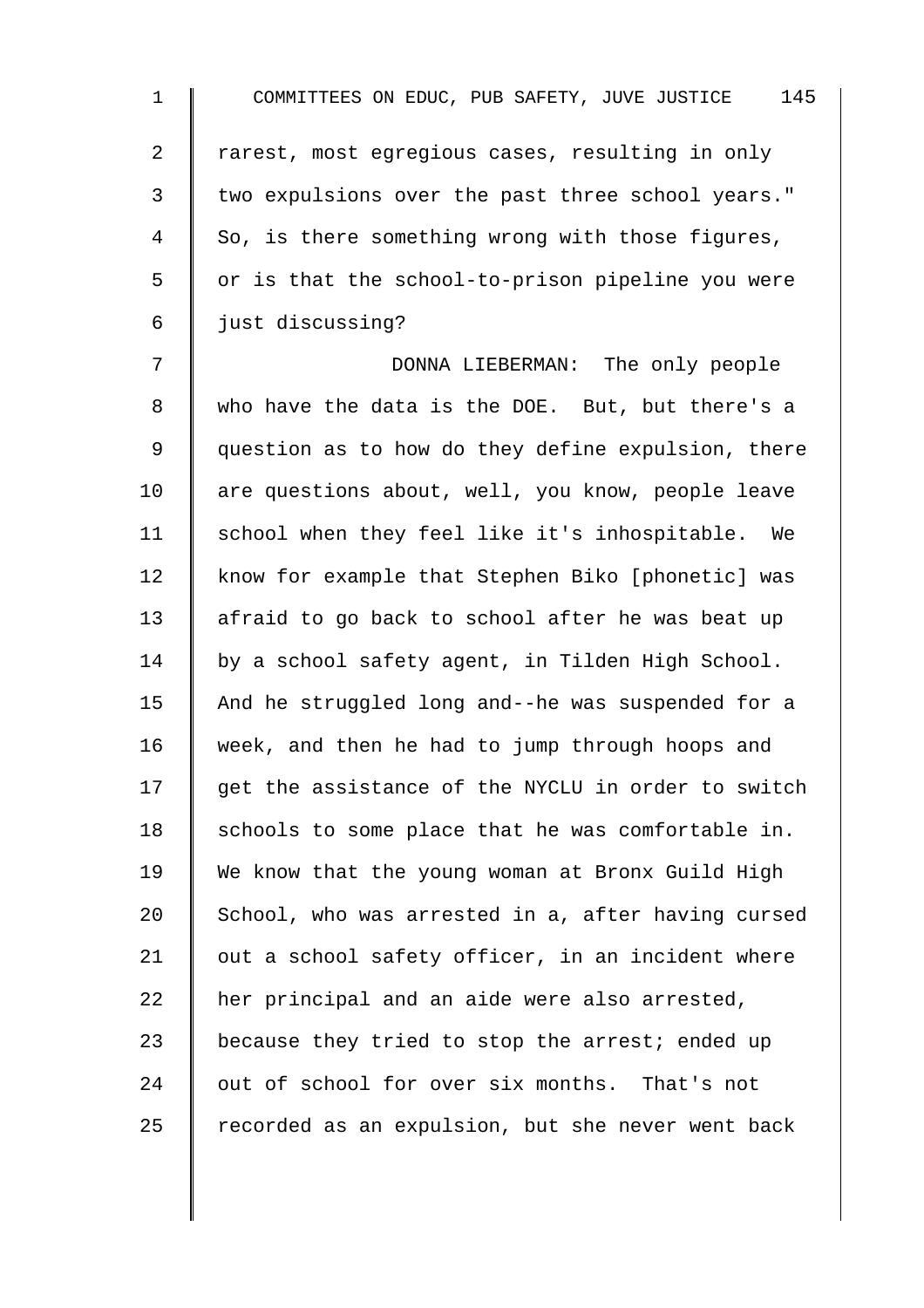1 COMMITTEES ON EDUC, PUB SAFETY, JUVE JUSTICE 146 2  $\parallel$  to school, to Bronx Guild after that, and it took 3 her six months to find a new school. So, I think 4 | that while I have no basis to challenge the data 5 | that the DOE has, 'cause we don't have access to 6  $\parallel$  the raw information, we also have no basis to say 7 | that excessive policing and excessive use of 8 | suspensions and expulsions doesn't drive kids out  $9 \parallel$  of school. In fact, the data nationally says that 10 | kids who have been suspended, kids who have been 11 expelled, kids who have been arrested and sent to 12  $\parallel$  jail, in fact do face a higher risk of dropping 13 | out of school. And when you face a higher risk of 14 dropping out of school, or being pushed out, which 15  $\parallel$  is more likely the situation, then the likelihood 16  $\parallel$  of ending up in jail later in life is far greater, 17  $\parallel$  as well. 18 | RUDY OFOR: [off mic] Can I add 19 real quick? [on mic] Alright, let me just add a 20 Few statistics. 21 **CHAIRPERSON JACKSON:** You have to 22 didentify yourself, please. 23 | RUDY OFOR: Rudy Ofor [phonetic], 24 the New York Civil Liberties Union. New York  $25$  State has a constitutional right under the State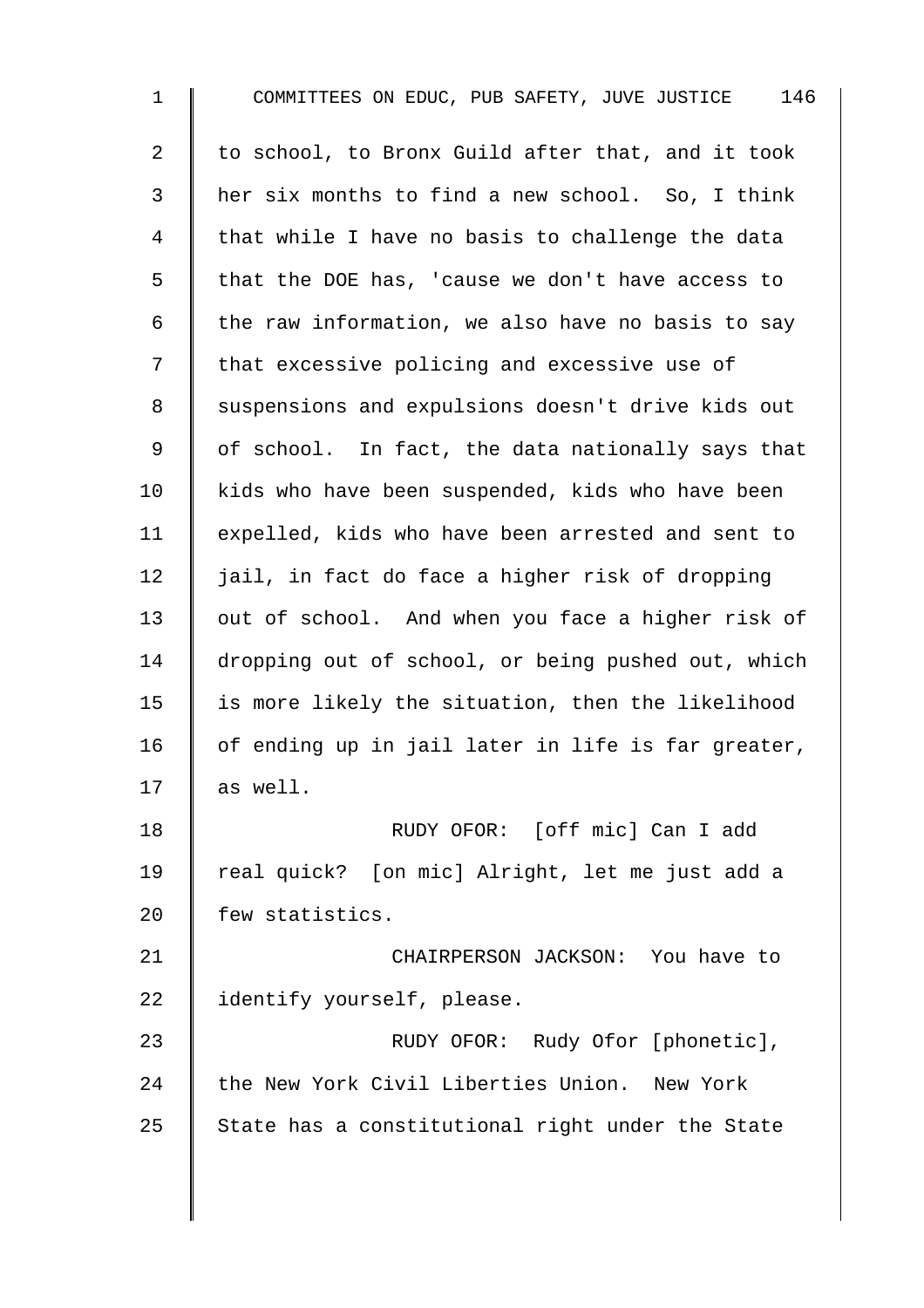1 COMMITTEES ON EDUC, PUB SAFETY, JUVE JUSTICE 147 2 | constitution to an education. So therefore, what 3 | other states define as expulsion is not defined as 4 Expulsion in New York State because of that 5 constitutional right. In other states, when you  $6 \parallel$  are expelled for a couple of months, when you are 7 Suspended for a couple of months, that is actually 8 | technically counted as an expulsion. In New York 9 State, that is not counted as an expulsion. 10 Here's what we do know: about 22 percent of 11 | students who begin the ninth grade do not  $12$  graduate, and they do not get counted as dropouts, 13 or as graduates. We have no idea what happens 14 with these 22 percent of students. Some of them 15  $\parallel$  are legitimate, in the sense of they moved out of 16 New York City, so therefore they didn't graduate. 17 But there's a lot of anecdotal information to 18 suggest that thousands of students just drop out 19 | of the system and no one knows what happens with 20  $\parallel$  them, and they don't get counted as dropouts. 21 | CHAIRPERSON VALLONE: Okay, I don't 22 doubt that, but we still have evidence of two 23  $\parallel$  expulsions over three years. Okay? Any other 24 | questions? 25 || CHAIRPERSON JACKSON: Yeah, I have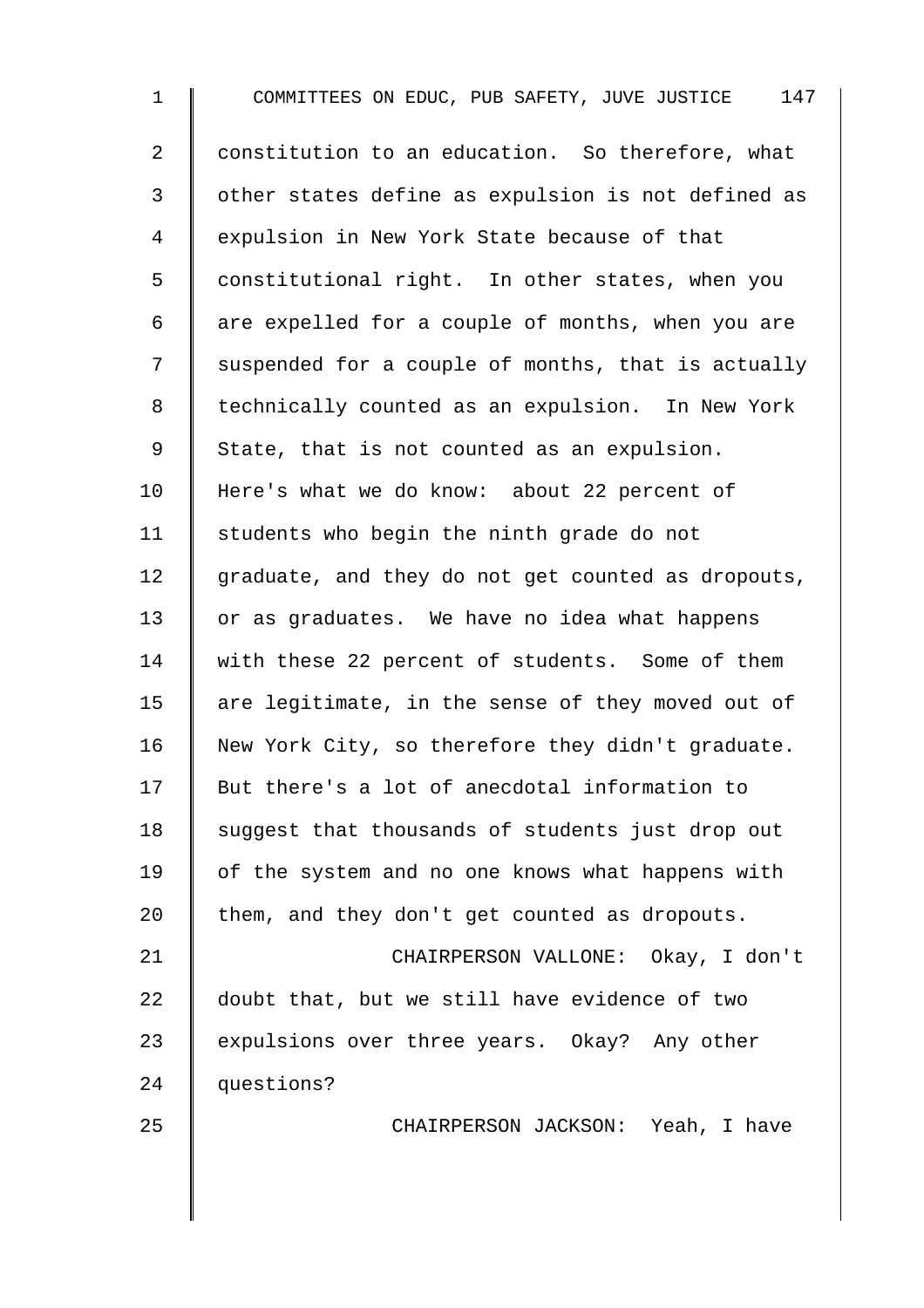| $\mathbf 1$    | 148<br>COMMITTEES ON EDUC, PUB SAFETY, JUVE JUSTICE |
|----------------|-----------------------------------------------------|
| $\overline{2}$ | a couple of questions. Now, you may have been       |
| 3              | here, when I say "you," panel members, at the end,  |
| 4              | or at the conclusion of my questioning regarding    |
| 5              | the NYPD and the Department of Education where I    |
| 6              | said I believe one of the testimonies referred to   |
| 7              | that blacks and Latino had a higher proportionate   |
| 8              | of actions taken against them. And in fact, I       |
| 9              | looked at, I think it was the Department of         |
| 10             | Education--the Department of Education's            |
| 11             | testimony, I'm sorry, let me just find this here    |
| 12             | for you. And I think that the NAACP Legal and       |
| 13             | Education Defense Fund, you had stated that in      |
| 14             | your testimony. Were those national statistics,     |
| 15             | based on--do you have anything relating to New      |
| 16             | York City that is more specific?                    |
| 17             | HOLLY THOMAS: I don't have with me                  |
| 18             | statistics on New York City, on the suspensions     |
| 19             | and expulsions of black and Latino students in New  |
| 20             | York City, the statistics I gave you were national  |
| 21             | statistics. And as I said in my testimony, the      |
| 22             | reason why LDF supports the passage of this Act is  |
| 23             | so that there are readily available statistics for  |
| 24             | the public on those suspensions and expulsions of   |
| 25             | students across all kinds of groups in New York     |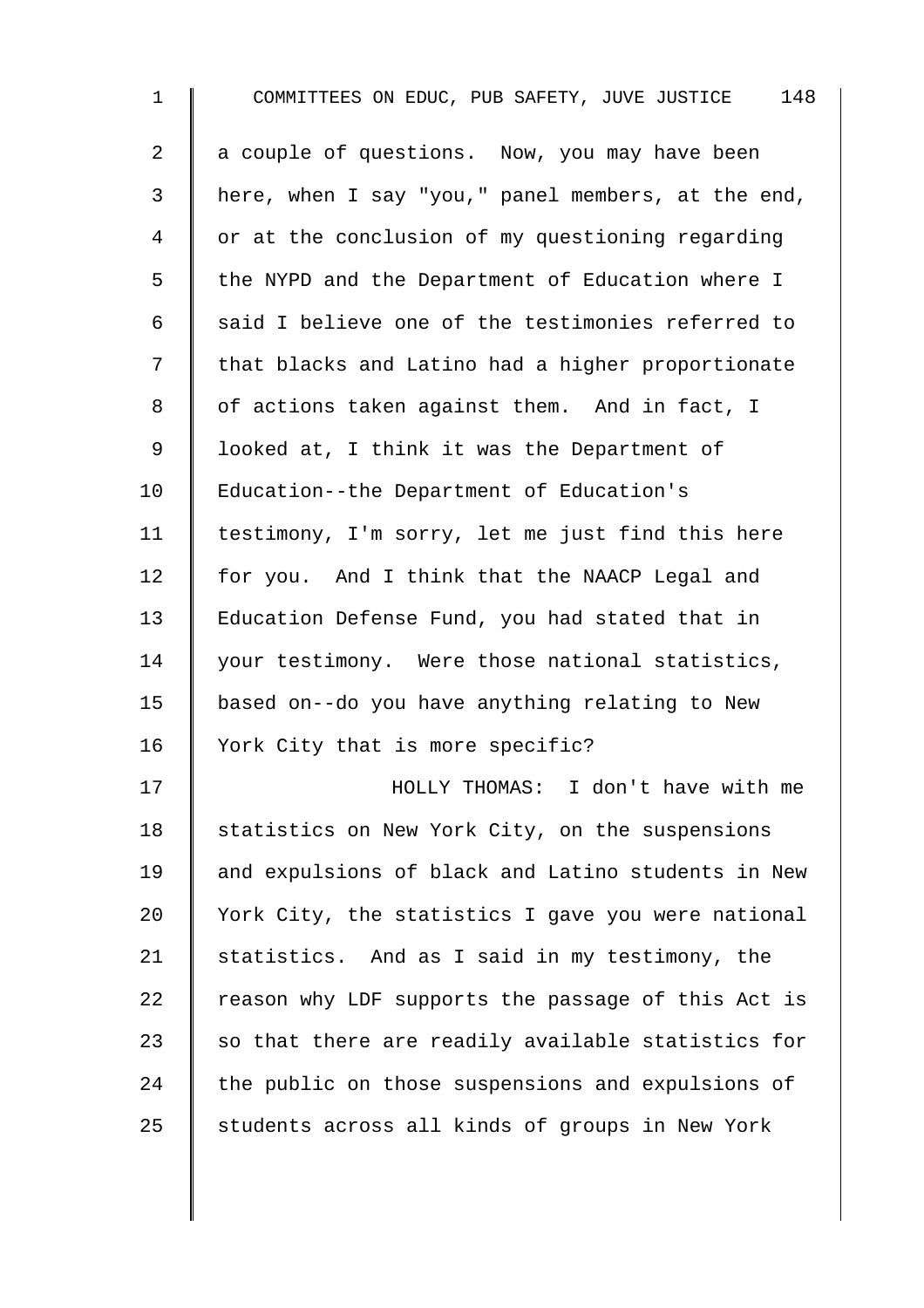1 COMMITTEES ON EDUC, PUB SAFETY, JUVE JUSTICE 149 2 City that we can review and the City Council can 3 review. 4 **Fig. 2** CHAIRPERSON JACKSON: Okay, and I 5 was referring to the Department of Education's 6  $\parallel$  testimony on page three, where it reads, "Given 7 | this delicate balance, we propose some adjustment 8 | to reporting requirements within the school safety 9 bill" so forth and so on. But it also says in the 10 | next paragraph, "As you likely know, education 11 | scholars have found that in school districts of 12 | all types and sizes nationwide, low income 13 Students, students of color and students with 14 greatest academic needs are disproportionately 15 punished for involvement in incidents." Do, did 16 y'all find that, any one of you, in any study or 17 Tesearch that you have done? In essence, because 18 the NYPD said no, they did not say that at all in 19  $\parallel$  their testimony, and I know I heard it somewhere, 20 and I heard it in the Department of Education's 21 | testimony, which referred to students of color, 22 meaning black, Latino or Asian. 23 DONNA LIEBERMAN: Well, what we do

24 know is, and we published this I think in our 25  $\parallel$  report, "Safety With Dignity" that the schools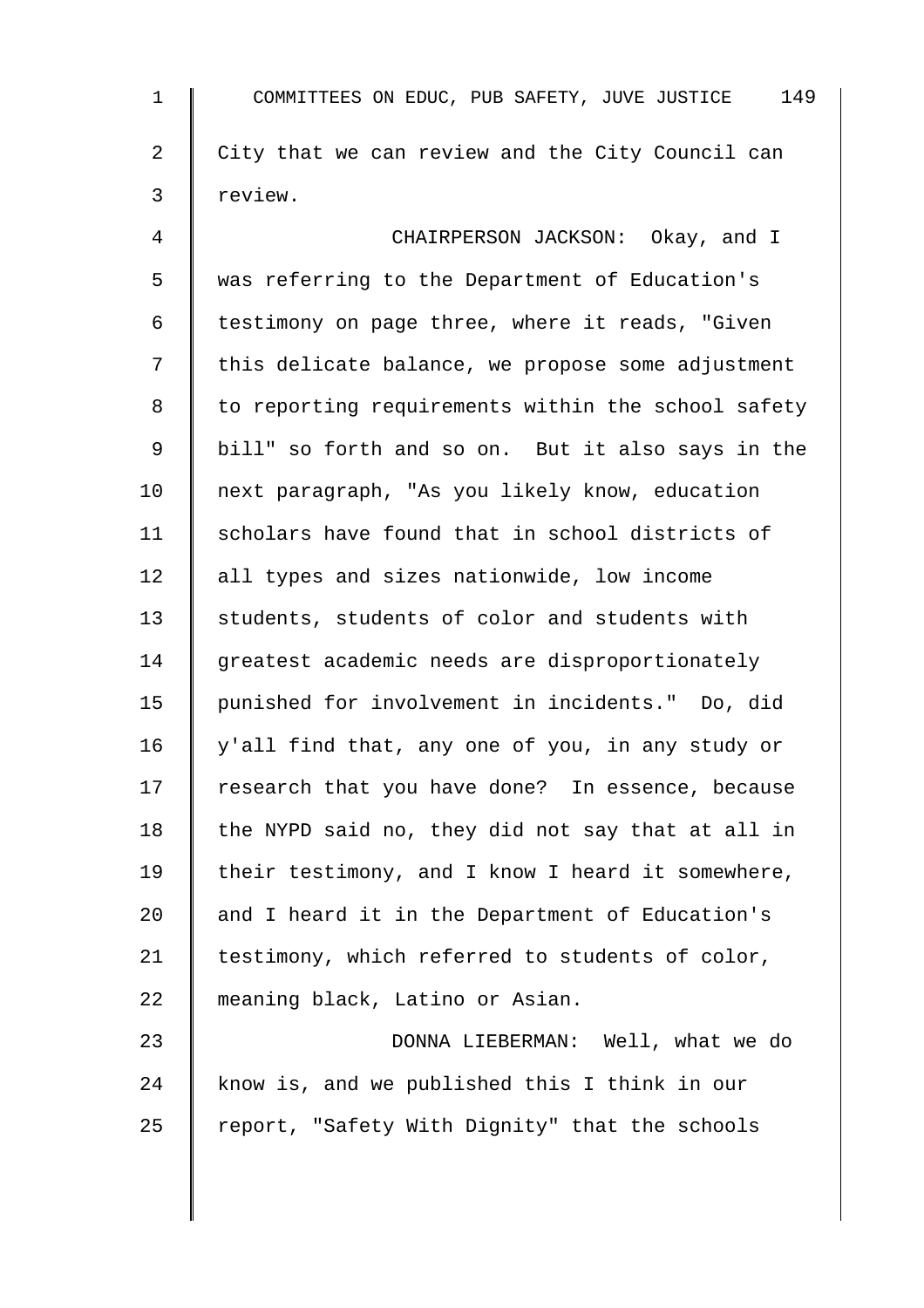1 COMMITTEES ON EDUC, PUB SAFETY, JUVE JUSTICE 150 2 W with the permanent metal detectors have the 3 | highest number of police, have the highest number 4 | of incidents, and the highest number of black and 5 Latino children. And so if--we can provide you 6 with the specific source of the information, I 7 don't have that with us today. 8 CHAIRPERSON JACKSON: Yeah, if you 9 | would provide that, we appreciate it. But let me, 10 | let me ask for clarification. Now, I--I clearly 11 | heard from the NYPD and from Greg Floyd, the 12 President of 237, referring to that the NAA--New 13 | York Civil Liberties Union, is exploiting these 14 | young minds, and I'm quoting, "By inviting 15 | complaints about, and disrespect for school safety 16  $\parallel$  agents," and that it, "it has sponsored essay 17 contests on the subjects of students concerns over 18 | school policing with prizes up to  $$1,000."$  Is 19 | this true? Is it not true? Please, share some 20 | light on this subject. 21 | DONNA LIEBERMAN: Well, but--22 | CHAIRPERSON JACKSON: Transparency 23 and clarity. 24 DONNA LIEBERMAN: Thanks for 25 asking. The New York Civil Liberties Union has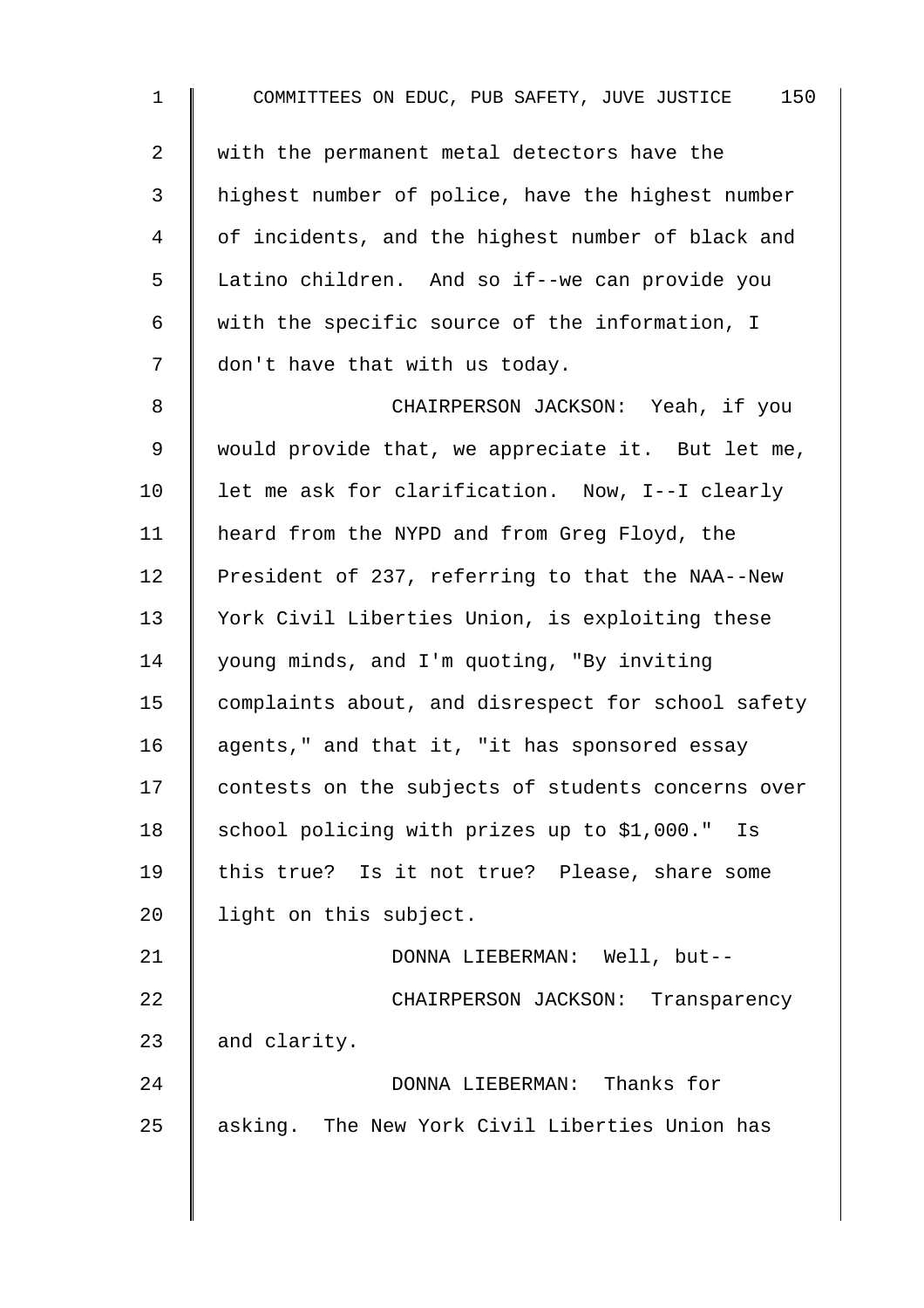| $\mathbf{1}$   | COMMITTEES ON EDUC, PUB SAFETY, JUVE JUSTICE<br>151 |
|----------------|-----------------------------------------------------|
| $\overline{a}$ | annually sponsored a student expression contest     |
| 3              | about issues of civil liberties that affect young   |
| 4              | people.                                             |
| 5              | CHAIRPERSON JACKSON: And when you                   |
| 6              | say "annually," for how long?                       |
| 7              | DONNA LIEBERMAN: For about four or                  |
| 8              | five years, I'm not sure exactly how long.          |
| 9              | CHAIRPERSON JACKSON: About four or                  |
| 10             | five years.                                         |
| 11             | DONNA LIEBERMAN: Yes, it's a                        |
| 12             | student expression contest, and we advertise it by  |
| 13             | sending out notices to community groups we work     |
| 14             | with, to teachers, the--what's David Bloomfield's   |
| 15             | group called? The--Citywide Council on High         |
| 16             | Schools, connected us with some history             |
| 17             | functionaries in the DOE, and they sent out the     |
| 18             | information about it. So, we don't say, "Hey,       |
| 19             | kids, go make up a story about school safety        |
| 20             | agents, and we'll pay you for it." We run a         |
| 21             | contest. I'd be shocked if other entities around    |
| 22             | town don't run contests for students to hone their  |
| 23             | expressive skills or show off what they've          |
| 24             | learned, and get a first prize or a second prize    |
| 25             | or a third prize. So, I know that the Police        |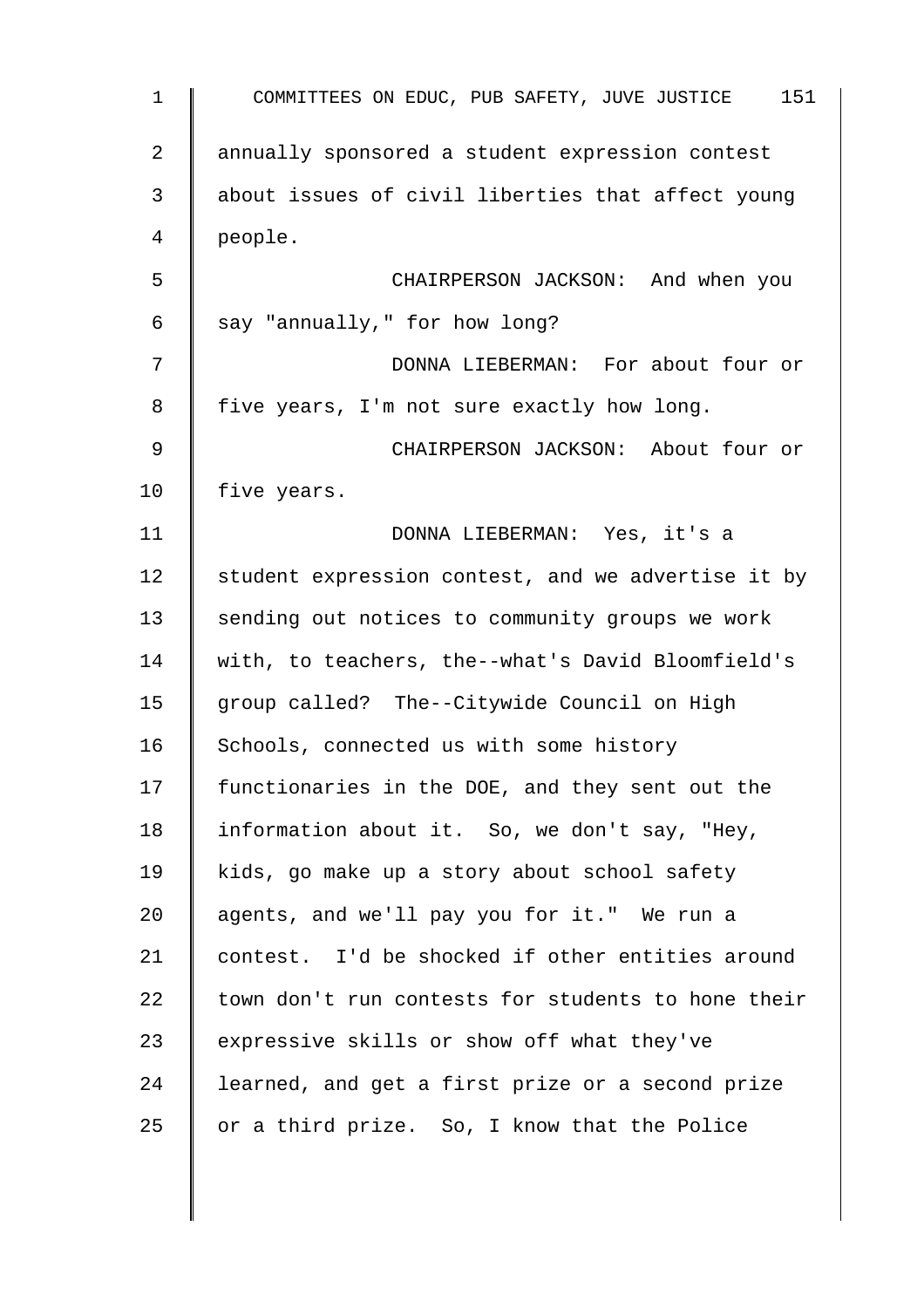| 1  | 152<br>COMMITTEES ON EDUC, PUB SAFETY, JUVE JUSTICE |
|----|-----------------------------------------------------|
| 2  | Department wants to portray us as buying stories.   |
| 3  | But let me tell you, we haven't bought the story    |
| 4  | of a single person, and in fact--but the City is    |
| 5  | paying for the wrongdoing, as I said before,        |
| 6  | because there are lawsuits pending, Stephen Cruz's  |
| 7  | lawsuit was just settled for over \$50,000. That's  |
| 8  | the City paying for the wrongdoing, not the NYCLU   |
| 9  | paying students to make up stories.                 |
| 10 | CHAIRPERSON JACKSON: Now, I have                    |
| 11 | in my hand the announcement about the contest,      |
| 12 | which was--"Entries must be submitted by June 16,   |
| 13 | 2006," where it says, "Who runs the school?         |
| 14 | Principal--" ba-ba-ba. And so, question, you said   |
| 15 | about four years, so I assume that there's          |
| 16 | different topics every year?                        |
| 17 | DONNA LIEBERMAN: That's right.                      |
| 18 | CHAIRPERSON JACKSON: What, what                     |
| 19 | topics were, if you know, of previous contests?     |
| 20 | DONNA LIEBERMAN: Well, let me tell                  |
| 21 | you that, what, you know, every year the Civil      |
| 22 | Liberties Union holds a concert, it's called        |
| 23 | "Broadway Stands Up for Freedom"--                  |
| 24 | CHAIRPERSON JACKSON: Okay.                          |
| 25 | DONNA LIEBERMAN: --at which some                    |
|    |                                                     |

 $\overline{\phantom{a}}$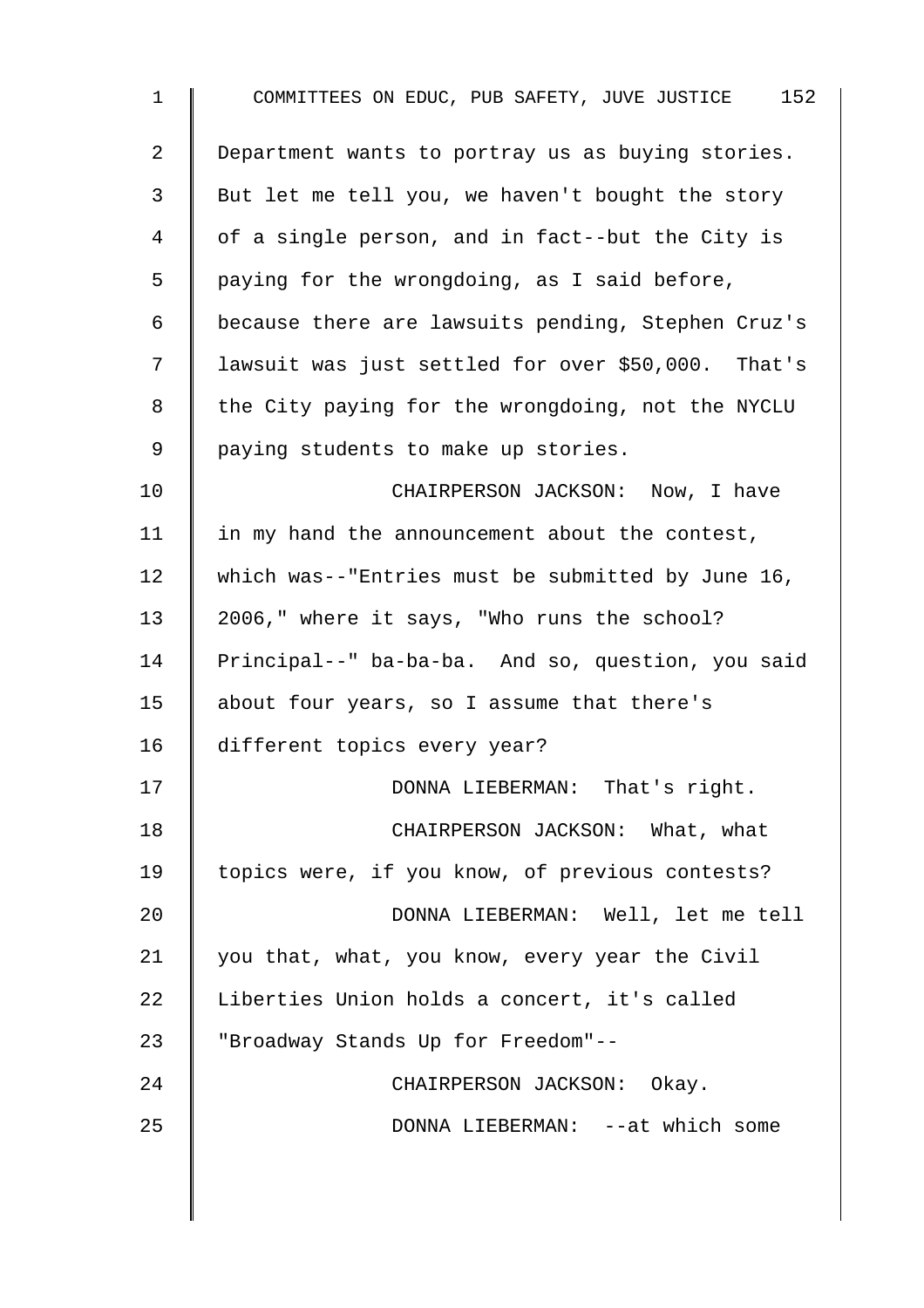1 COMMITTEES ON EDUC, PUB SAFETY, JUVE JUSTICE 153 2 | of the leading lights of Broadway come and do 3 their thing, and we have some Tony award winning 4 actors read some of the winning entries. And 5 || among the winning entries that have been read have 6 been entries, I remember the recent concert 7 | involved an entry about an immigrant student's 8 experience in school or on the streets as an 9 I immigrant. The challenges faced by transgender 10 | youth have been topics. The challenges faced, and 11  $\parallel$  the discrimination faced, by lesbian and gay youth 12 | in our schools have been topics. So, this is 13 | hardly an invitation to trash the school safety 14 agents, this is an invitation to talk about life 15 | in school and to talk about life generally, from a 16 civil liberties point of view. And it's got, you 17 | know, I got to say, don't they have anything 18 better to use against the Civil Liberties Union? 19 And, you know, now we have the settlement of 20 | lawsuits, and there will be more. And by the way, 21 | there have been suspension cases arising out of 22 the abuse by school safety agents, that have been 23 | overturned. And I think that's an indicator that, 24 you know, school safety agents aren't always 25  $\parallel$  right. And I want to add, that the NYCLU in our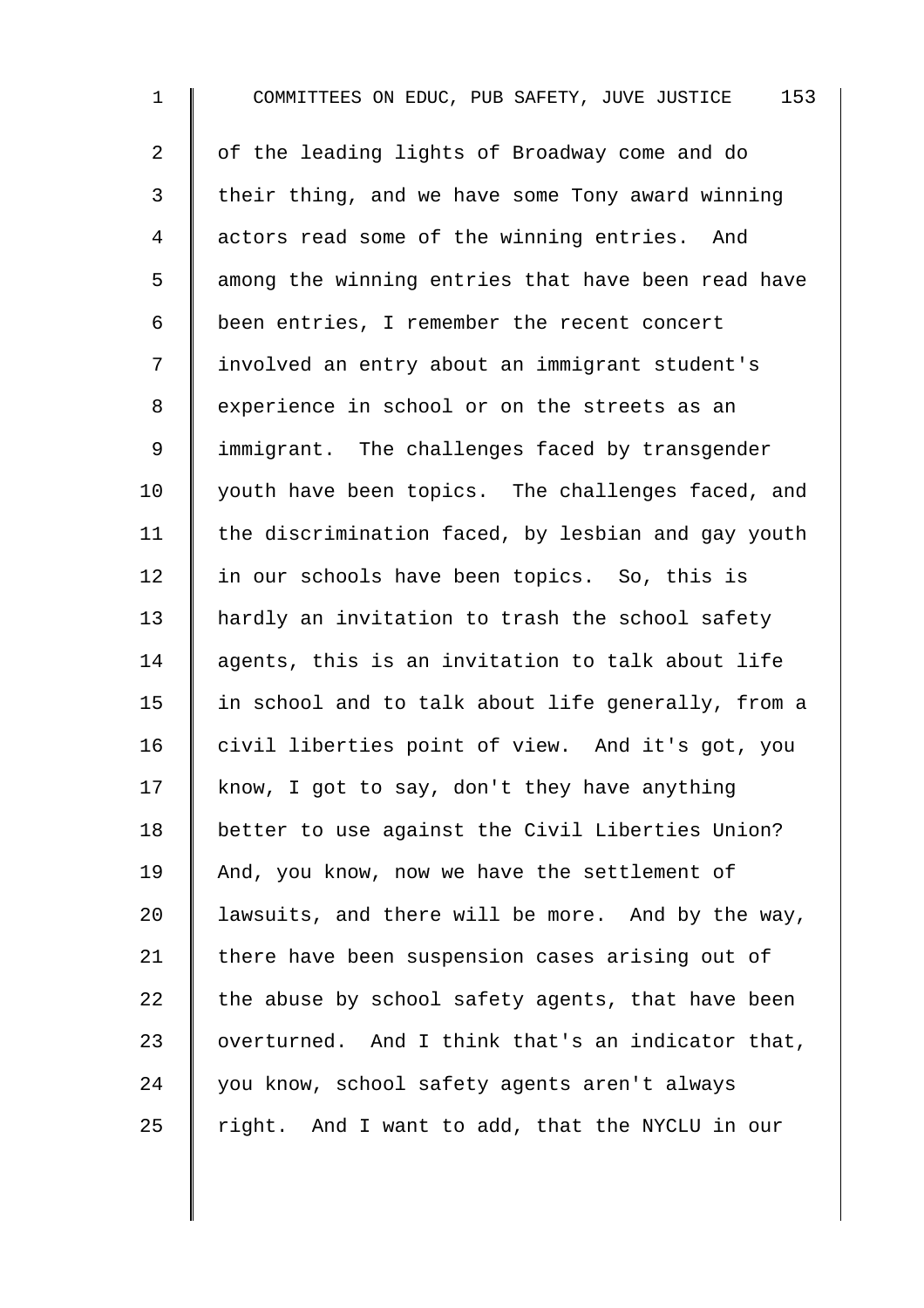1 COMMITTEES ON EDUC, PUB SAFETY, JUVE JUSTICE 154 2 firsts report published about three years ago, 3 called criminalizing the classroom, devoted and 4 | entire page to a description of a school that did  $5 \parallel$  a great job, and the head of school safety in that  $6 \parallel$  job, in that school, Julia Richman Educational 7 Complex, that did a great job in protecting the 8 kids, respecting the kids, working with the 9 | educators, in a school that once had metal 10 detectors, once had 100 kids a year, if that many, 11 graduating out of a student body of 4,000, and 12 Without metal detectors, and with a school that 13 Tespected the kids and didn't engage in searching 14 them every time they went to school, and worked 15 closely with the educators, they graduate 70-80-90 16 | percent of their students--I didn't, I'm not, I 17 don't even remember the exact numbers--they have 18 | 80-90 percent daily attendance rates, and it 19 works. So you don't need metal detectors, you 20 don't need 30-40-50 school safety agents on hand 21 | to make a school work, and the Police Department 22  $\parallel$  and the DOE should be looking at schools like this 23  $\parallel$  that we profiled in our report, "Safety With 24 Dignity" and figuring out, and asking the 25 guestion, "How do these guys do it? How can you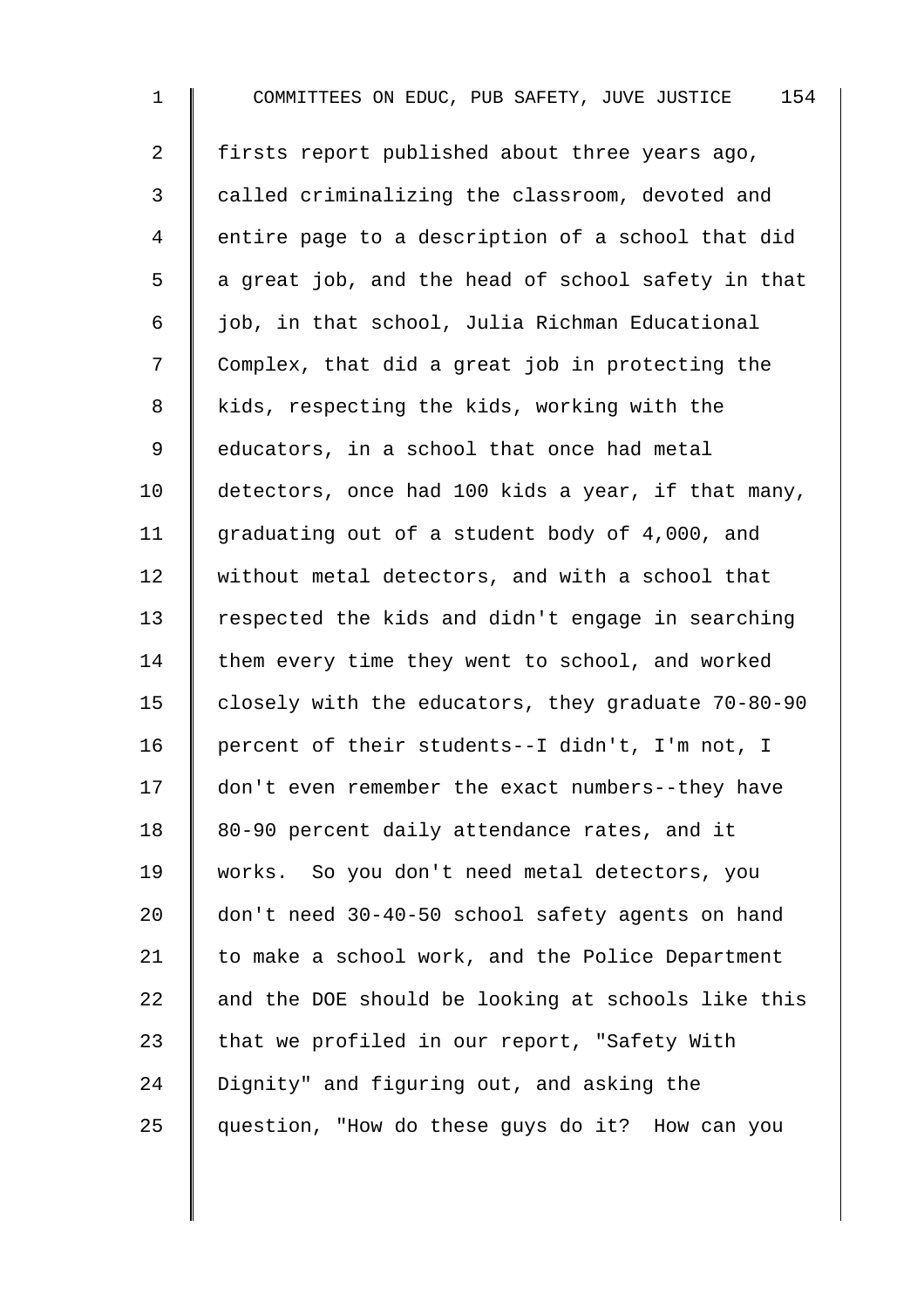| $\mathbf{1}$ | COMMITTEES ON EDUC, PUB SAFETY, JUVE JUSTICE 155   |
|--------------|----------------------------------------------------|
| 2            | do it without this massive police presence?"       |
| 3            | That's the question we felt obligated to answer,   |
| 4            | and the DOE has an obligation, the Police          |
| 5            | Department has an obligation to ask and answer     |
| 6            | those questions, as well. [applause]               |
| 7            | CHAIRPERSON JACKSON: Thank you.                    |
| 8            | Please, ladies and gents. Okay, so, I guess        |
| $\mathsf 9$  | you've answered, 'cause I was going to ask you     |
| 10           | whether or not the New York Civil Liberties Union  |
| 11           | was soliciting complaints specifically against     |
| 12           | school safety agents, and your answer to that was  |
| 13           | no you're not.                                     |
| 14           | DONNA LIEBERMAN: But let me be                     |
| 15           | $clear--$                                          |
| 16           | CHAIRPERSON JACKSON: Is the answer                 |
| 17           | no?                                                |
| 18           | DONNA LIEBERMAN: We, our, we're                    |
| 19           | not looking for tall tales, we are looking for     |
| 20           | information from students and parents about what's |
| 21           | going on in the schools. And when we have tried    |
| 22           | to go into the schools, we have been kicked out,   |
| 23           | even when we had permission from the school        |
| 24           | authorities. So, you know, I'm not going to say    |
| 25           | we don't want information, we do want people to    |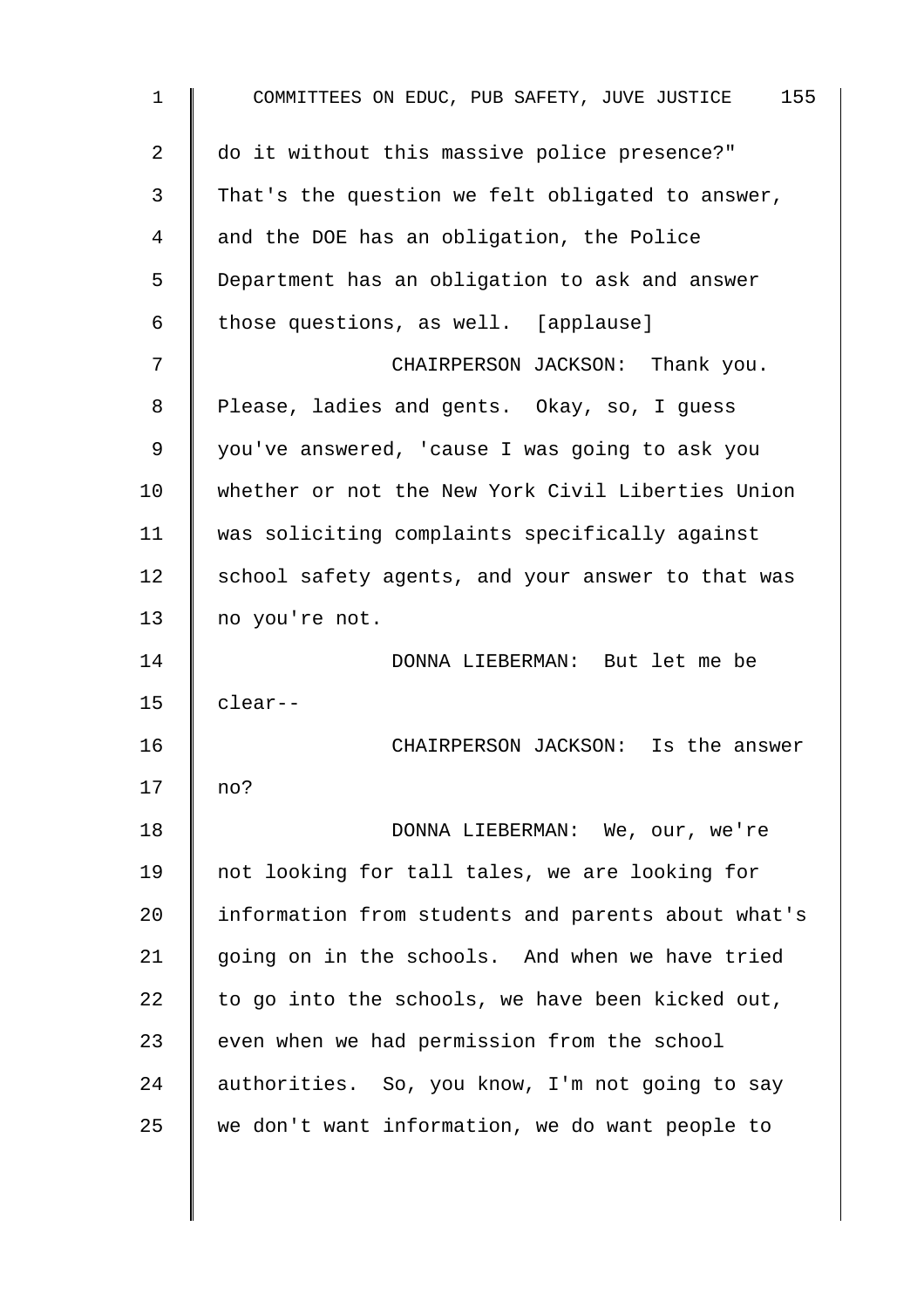| $\mathbf 1$    | 156<br>COMMITTEES ON EDUC, PUB SAFETY, JUVE JUSTICE |
|----------------|-----------------------------------------------------|
| $\overline{a}$ | come to the Civil Liberties Union with complaints   |
| 3              | when they have been wronged, when they have been    |
| 4              | wronged about what happens with school safety in    |
| 5              | the schools, when they have been wronged with what  |
| 6              | happens with the Police Department on the streets.  |
| 7              | I am not embarrassed about that in the slightest.   |
| 8              | That is our job, and we hope that people will come  |
| 9              | to us when they have been wronged by the system--   |
| 10             | CHAIRPERSON JACKSON: Thank you.                     |
| 11             | DONNA LIEBERMAN: --so that we can                   |
| 12             | defend their civil liberties.                       |
| 13             | CHAIRPERSON JACKSON: Of the panel                   |
| 14             | that's up there, how many of the panelists are      |
| 15             | members of the School Safety Coalition? Would you   |
| 16             | raise your hand. Just the three. Okay. Well,        |
| 17             | let me thank you all for coming in, we appreciate   |
| 18             | your testimony. Next we're going to hear from       |
| 19             | Michael Mulgrew, the President of the United        |
| 20             | Federation of Teachers. [pause, background noise]   |
| 21             | Michael, would you please identify yourself and     |
| 22             | the other individuals with you and the position     |
| 23             | that you hold?                                      |
| 24             | MICHAEL MULGREW: My name is                         |
| 25             | Michael Mulgrew, I am the President of the United   |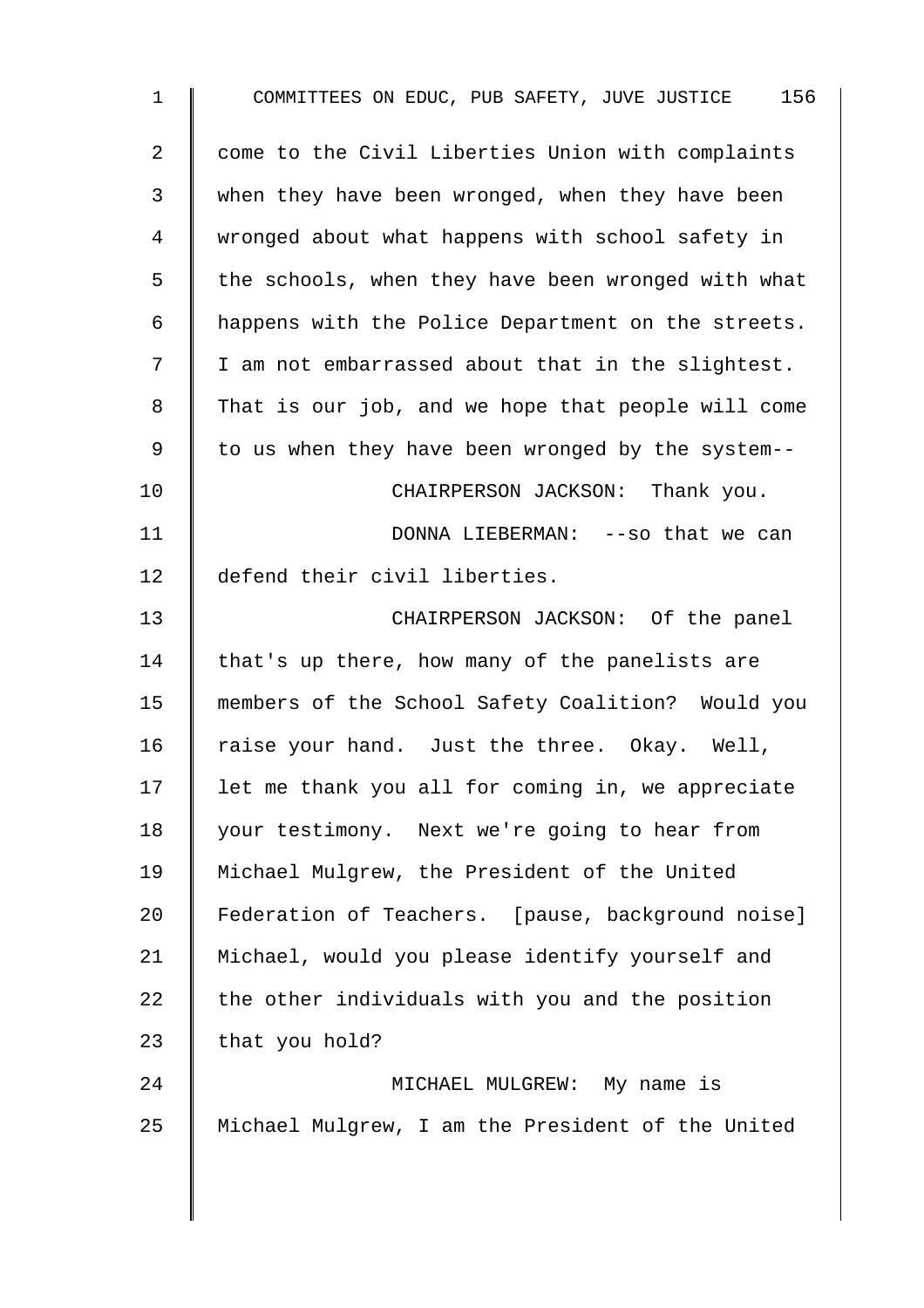1 COMMITTEES ON EDUC, PUB SAFETY, JUVE JUSTICE 157 2 Federation of Teachers. Next to me on my left is 3 Sterling Robeson, Vice President and Liaison to 4 | the Safety Department of the United Federation of 5 Teachers, and next to him is Ms. Linda Vila-6 Passione, the Director of the Safety and Health 7 | Department of the United Federation of Teachers. 8 | I'm here today in a very, very frustrated state of 9 | mind. Once again we are doing safety hearings at 10  $\parallel$  the City Council. This has been a subject that we 11 | have constantly, constantly struggled with over 12  $\parallel$  the years. My role before I was President of the 13 United Federation of Teachers was the Vice 14 President who redesigned the Safety Department of 15 the United Federation of Teachers. I want to be  $16$  clear about the bill that's here before the City 17 Council. In terms of any sort of information, we 18 | believe and we support any transparency that will 19 lead to an open and honest conversation about the 20 safety situations inside of every school in New 21 | York City. It has been very, very difficult for  $22$  us to watch schools being labeled persistently 23 dangerous or schools being told that we're being 24  $\parallel$  told that schools are safe based solely on New 25 Vork Police Department data. New York Police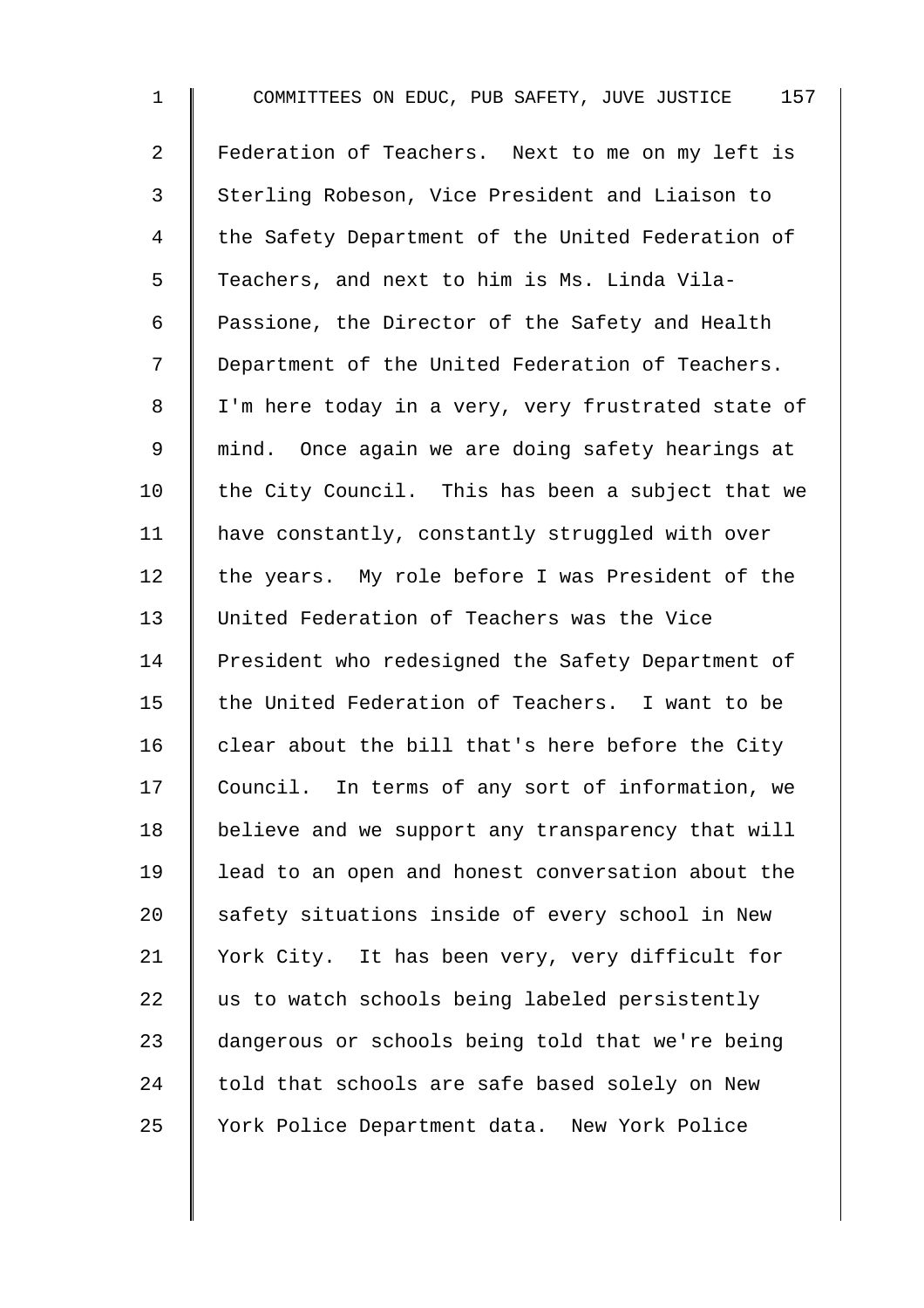1 COMMITTEES ON EDUC, PUB SAFETY, JUVE JUSTICE 158 2 | Department data involves criminality, it does not 3 | involve issues that actually lead to a safe school 4 environment. So we are asking the City Council to 5 | take this very seriously and somehow in this 6 legislation, I know it is outside of the purview 7 | of the City Council, you can ask for reporting 8 data, but we need to make sure that every school 9 has a functioning, collaborative, safety plan in  $10$  | place, because I am here to tell you they do not. 11  $\parallel$  And what happens is, when schools do not have 12  $\parallel$  this, then we get the situations which we are 13 | hearing about here today. Safety agents are not 14  $\parallel$  the agents of discipline and should not be the 15 | agents of discipline. Their job in the school is 16  $\parallel$  not to dispense discipline, that is the job of the  $17$  school. But in too many schools, they become the 18 | agents of discipline because there is no real plan 19 | in place. The school evaluation process does not 20 deal with school safety. The learning environment 21  $\parallel$  survey every year consistently shows that many 22 students, over 20 percent every year, feel that 23  $\parallel$  their schools are not place--are not schools that  $24$  are safe. That is unacceptable. But once again, 25 we always go back to the NYPD data only. So, the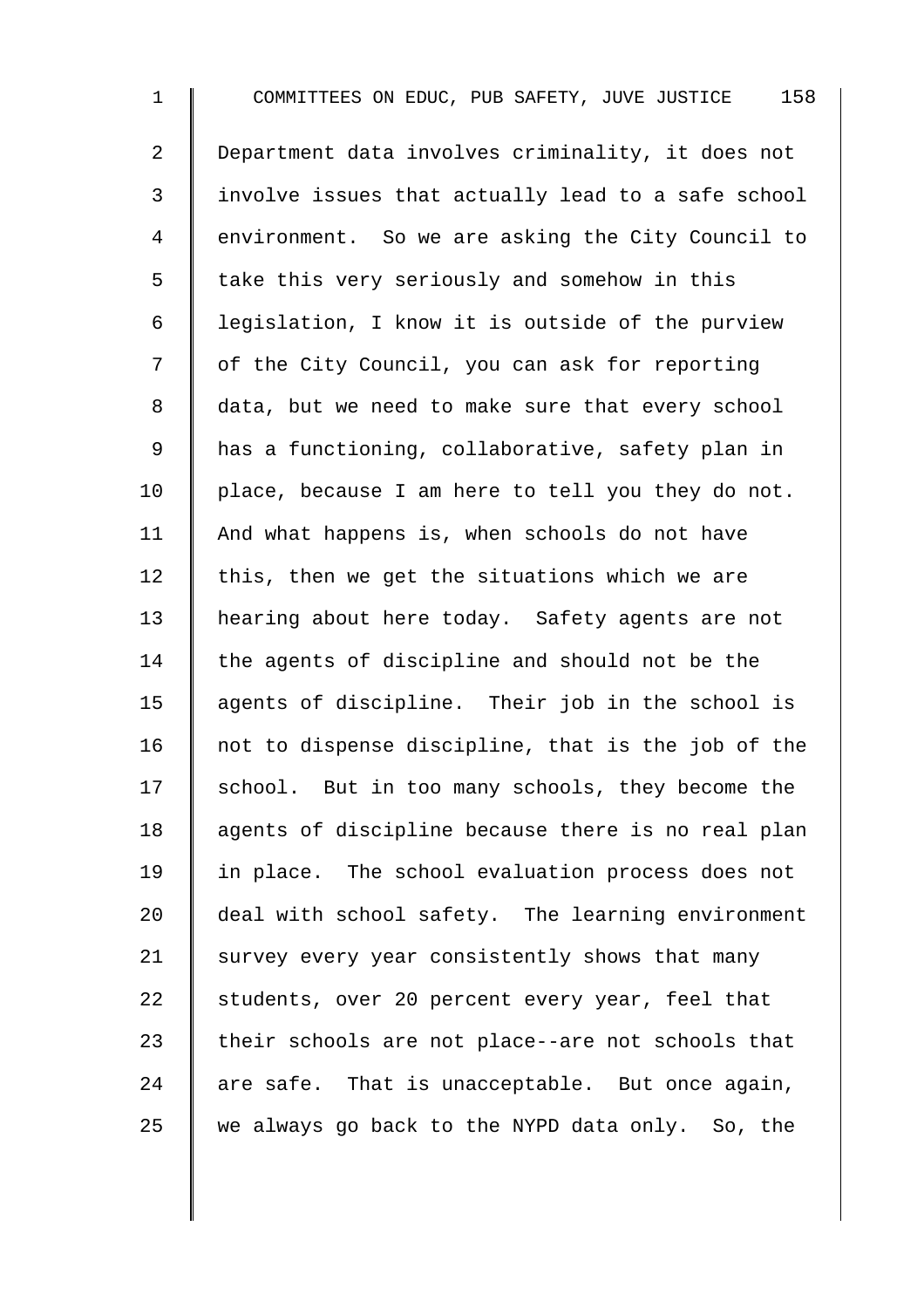1 COMMITTEES ON EDUC, PUB SAFETY, JUVE JUSTICE 159 2  $\parallel$  use of all of the data, all of the data about any 3 sort of incident going on in the school can help 4 us have a real conversation at the school level. 5 When I see a school that has no incidents 6 whatsoever, a high school with no incidents 7 Whatsoever for five years, I know they're not 8 Feporting. And I then know that there are 9 | children are being put in harm's way, who could be  $10$  | in schools that are not good places for them to go 11 every day, but the reason that we can't fix this 12 is because we cannot have an honest conversation 13 about what is actually going on inside of that 14 school. And that's what we need to solve for 15 here, that's the frustration of what we feel at 16 the, at my union, because we can't have this 17 | conversation. It's a gaming system. If you 18 | report NYP data, NYPD data, you'll end up on a 19 | persistently dangerous list. School that lands up 20  $\parallel$  on a persistently dangerous list, they stop 21 | reporting, and lo and behold, they're then a safe 22  $\parallel$  school. That is not school safety. We don't deal 23 with the issues of incidents. 85 percent of the  $24$  school evaluation is based solely on a 25 standardized test score. There is nothing that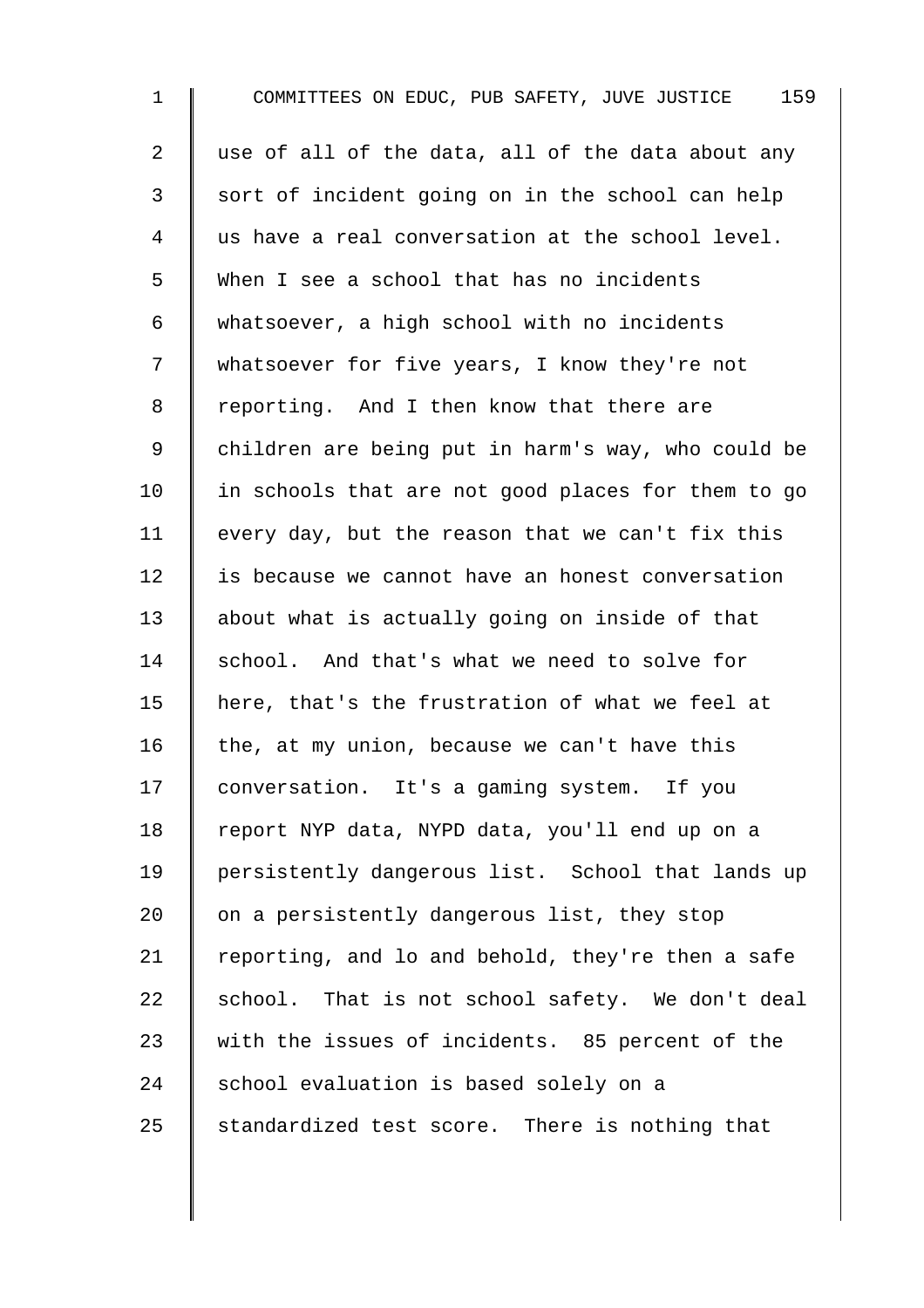| $\mathbf 1$    | 160<br>COMMITTEES ON EDUC, PUB SAFETY, JUVE JUSTICE |
|----------------|-----------------------------------------------------|
| $\overline{a}$ | enforces a school to have an active,                |
| $\mathfrak{Z}$ | collaborative, safety team and safety plan in       |
| 4              | place. And that's what needs to be done. At the     |
| 5              | high school level, the students need to be part of  |
| 6              | this process. They cannot be left out.              |
| 7              | CHAIRPERSON VALLONE: What do you                    |
| 8              | mean by safety plan? What would be--                |
| 9              | MICHAEL MULGREW: It is required                     |
| 10             | under law, under the SAVE legislation, that each    |
| 11             | school submit a safety plan. At this point,         |
| 12             | schools submit the safety plan, but at, in far too  |
| 13             | many cases, it is paper compliance. It is not an    |
| 14             | active plan. We know the culture and tone inside    |
| 15             | of the building are what really makes a             |
| 16             | difference. When you walk into a building, you'll   |
| 17             | know if it's safe. And it's not just about safe     |
| 18             | in terms of what the public thinks about it, it     |
| 19             | needs to be a safe place where students feel        |
| 20             | welcome, where they want to go every day, and       |
| 21             | which will actively help participate, students      |
| 22             | participate in learning. Because if not, they're    |
| 23             | walking into a building where they have many more   |
| 24             | struggles and many more things to worry about       |
| 25             | besides learning, and those are the things we need  |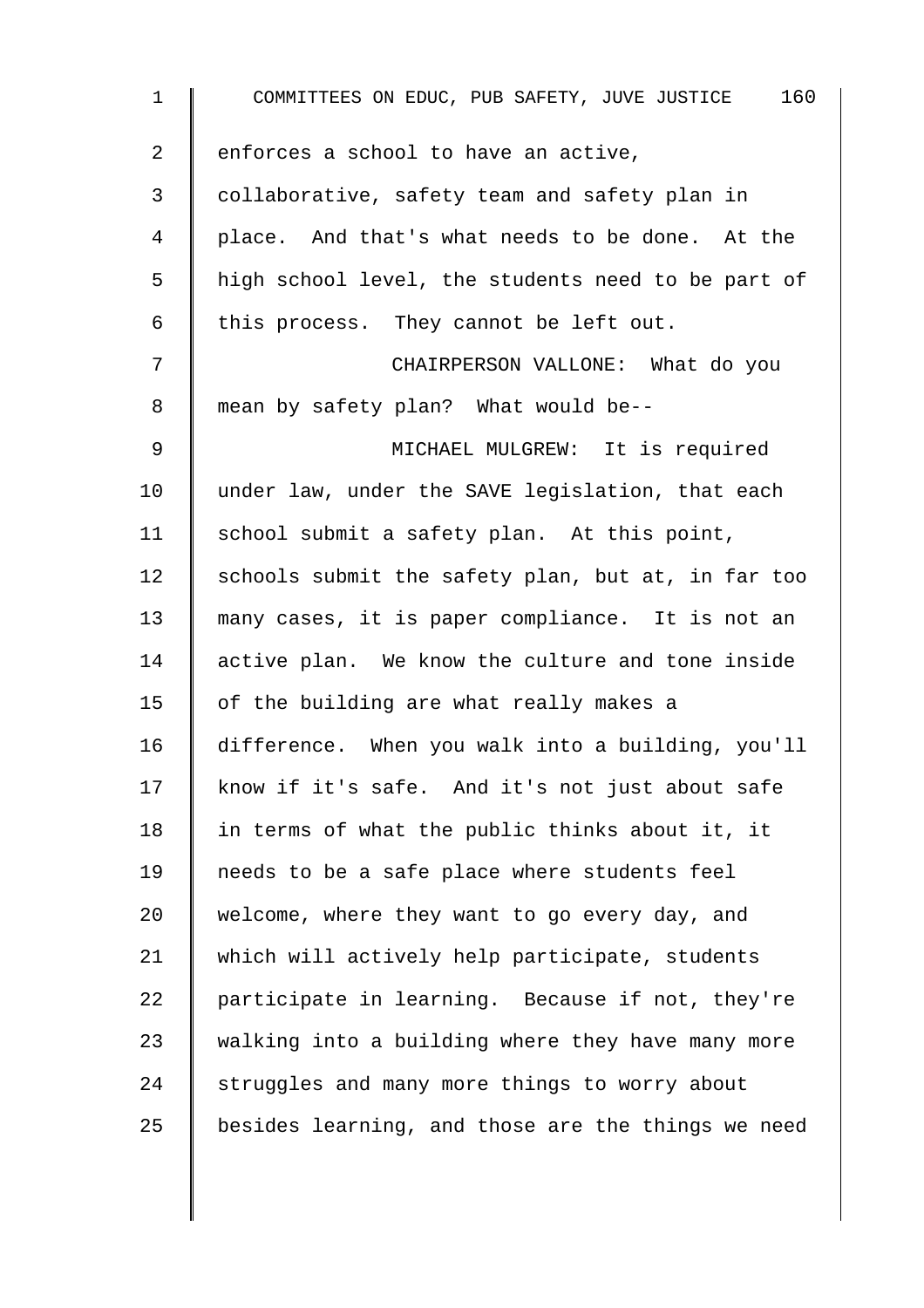1 COMMITTEES ON EDUC, PUB SAFETY, JUVE JUSTICE 161 2 | to help fight. And that's what we're helping, 3 hoping for, and we are telling you that we will 4 | help and engage with anyone with this process, 5 We with NYPD, with the Department of Ed, with any 6 advocacy group, student advocacy group, because we 7 | know that there is just too much gaming going on 8 With this subject inside of the schools. So 9 | that's what we're here to ask the City Council  $10$  | today. We support anything that purports to have 11 | transparency and openness. We need to be able to 12 | have that honesty. But let me be clear: once we  $13$  start reporting any sort of incidents that are 14 | happening in the school, you will see a drop in 15 | incidents, because they won't want to report them 16  $\parallel$  if they think that's going to be an issue at that 17 | school level. 18 **I** CHAIRPERSON VALLONE: What do we do 19 | about that? I mean, I've seen it happen 20 | personally both ways. I've seen a school in my 21 district that I went to visit and it had graffiti 22  $\parallel$  on the walls and people pushing and shoving, and 23  $\parallel$  helped get rid of the principal, put a new  $24$  | principal in, cleaned the place right up, it's one 25  $\parallel$  of the best schools in the district now, and I've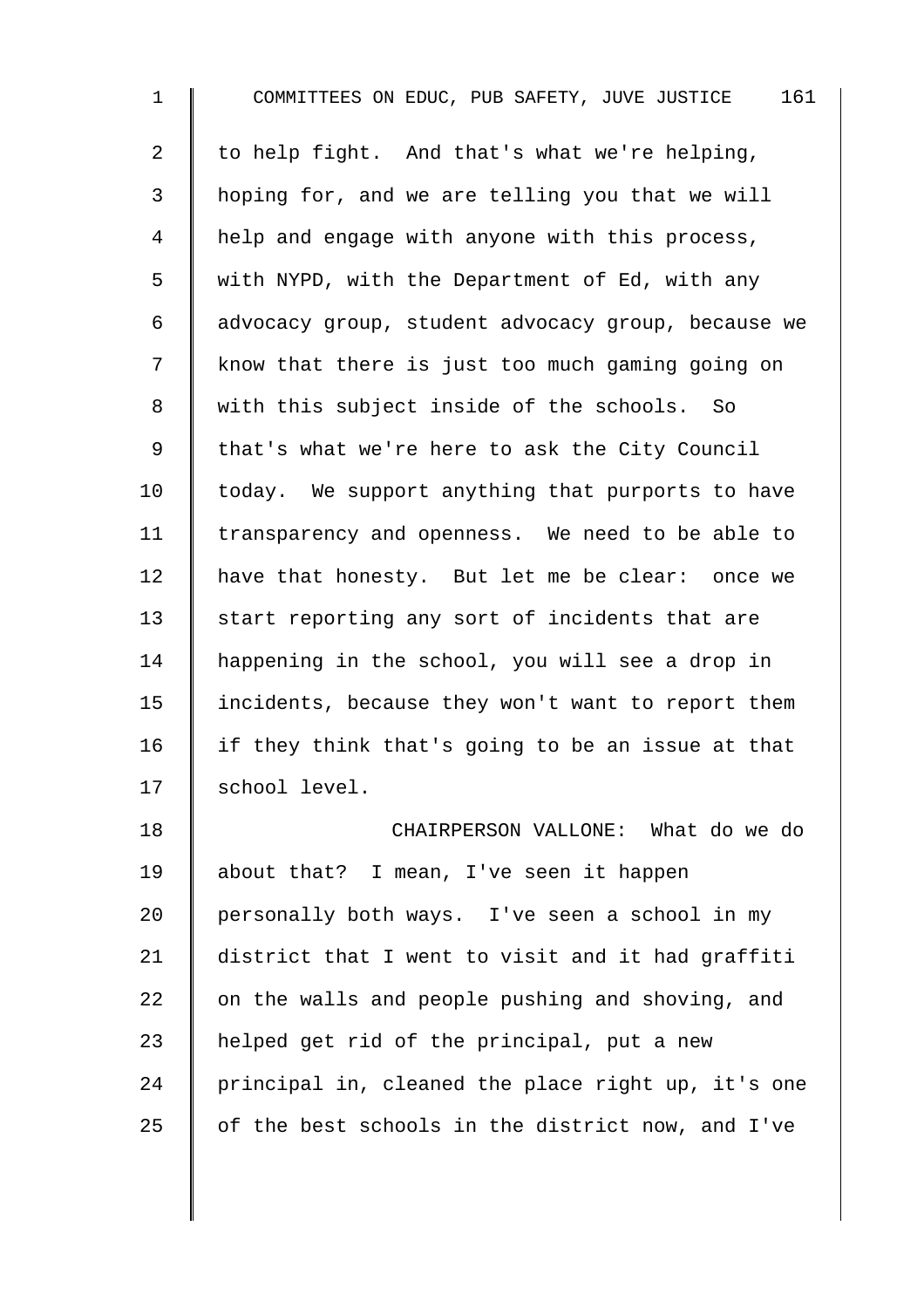| $\mathbf{1}$   | 162<br>COMMITTEES ON EDUC, PUB SAFETY, JUVE JUSTICE |
|----------------|-----------------------------------------------------|
| $\overline{2}$ | seen people come to me and say that, you know,      |
| 3              | they had 100 suspensions one year, and then they    |
| 4              | were told by the principal, because of what you     |
| 5              | just said, not to make any more suspensions, and    |
| 6              | the next year zero. Obviously, there wasn't, the    |
| 7              | kids didn't get that much better in one year,       |
| 8              | there was some sort of policy involved. What can    |
| $\mathsf 9$    | we do about it?                                     |
| 10             | MICHAEL MULGREW: What we can do                     |
| 11             | about it is, if we know a school's having issues,   |
| 12             | we do have ways to fix these things. But the        |
| 13             | problem is right now, when you're first             |
| 14             | identified, it's considered a negative. And our     |
| 15             | issue is, you can't fix a problem unless you know   |
| 16             | about it. We do have ways to fix these things.      |
| 17             | We have, these two people next to me have done      |
| 18             | interventions in hundreds of schools around the     |
| 19             | City. They go in with a team. The Department of     |
| 20             | Ed actually has, we had, we have protocols in       |
| 21             | place to go in and help a school really start to    |
| 22             | work this issue, but you can only do this when you  |
| 23             | can identify it, which is the frustration.<br>And   |
| 24             | when you don't have it done well, then you'll end   |
| 25             | up with school safety agents being the agents of    |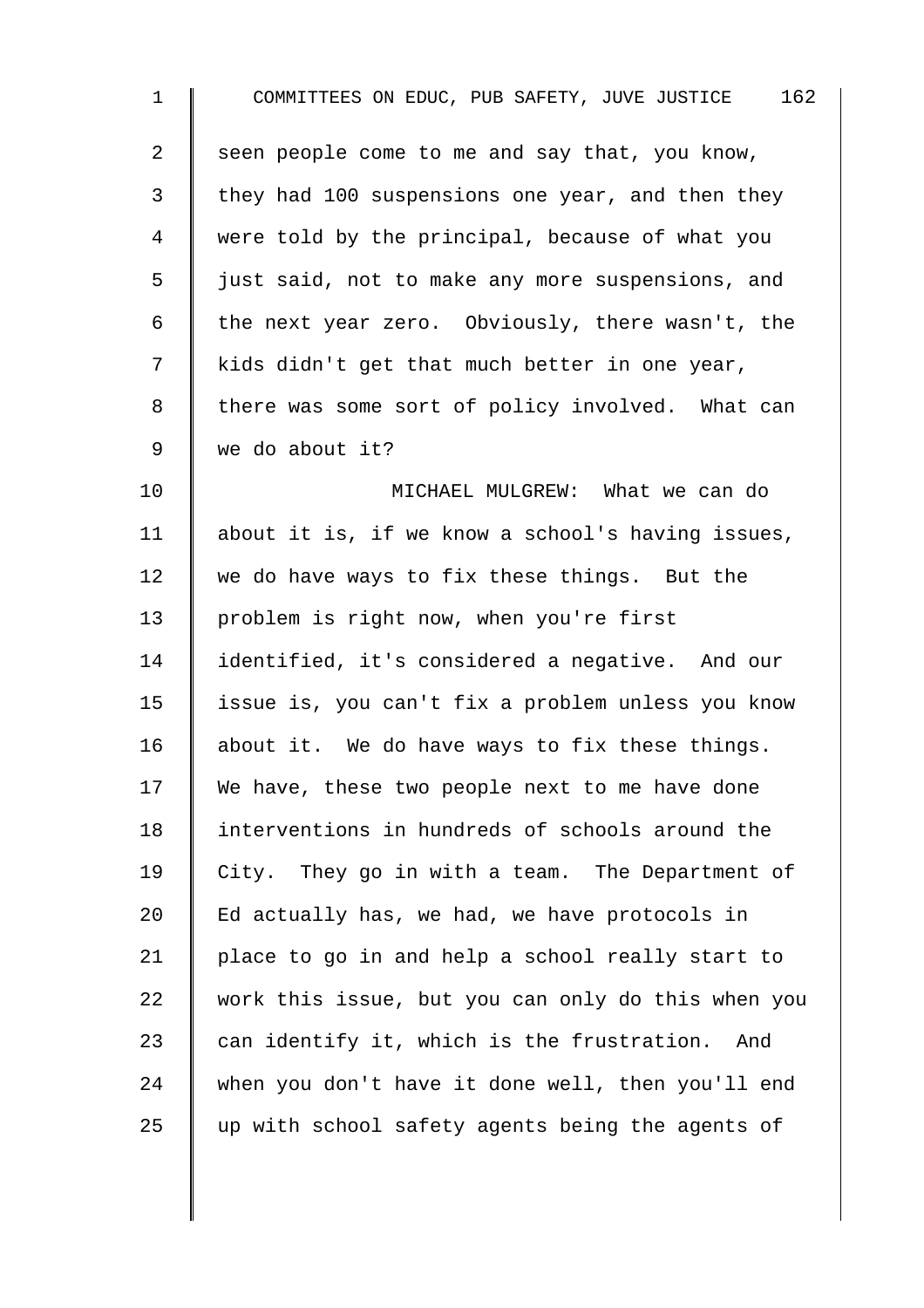| $\mathbf{1}$ | 163<br>COMMITTEES ON EDUC, PUB SAFETY, JUVE JUSTICE |
|--------------|-----------------------------------------------------|
| 2            | discipline, and then you have horrendous            |
| 3            | situations where it becomes a policing situation    |
| 4            | inside of the schools, rather than the school       |
| 5            | being a learning environment, which nobody, nobody  |
| 6            | wants.                                              |
| 7            | CHAIRPERSON VALLONE: Give me an                     |
| 8            | example of what you mean by "agent of discipline,"  |
| 9            | as opposed to law enforcement.                      |
| 10           | MICHAEL MULGREW: There's a--school                  |
| 11           | safety agents are there to make sure that there is  |
| 12           | nothing of mass chaos or confusion going on in the  |
| 13           | school. If a student is disruptive inside of a      |
| 14           | classroom, and the school has a real safety plan,   |
| 15           | there's a way for them to remove them without       |
| 16           | using a safety agent. But in too many places,       |
| 17           | what they'll do is wait till the situation's        |
| 18           | getting out of control, they bring in a safety      |
| 19           | agent, and the next thing you know a student's      |
| 20           | getting arrested when nobody wants a student being  |
| 21           | arrested. You should not be arrested for, you       |
| 22           | know, having a bad day in school. Let's be clear.   |
| 23           | You shouldn't be.                                   |
| 24           | CHAIRPERSON VALLONE: What is your                   |
| 25           | experience with that, when it comes to, I mean,     |
|              |                                                     |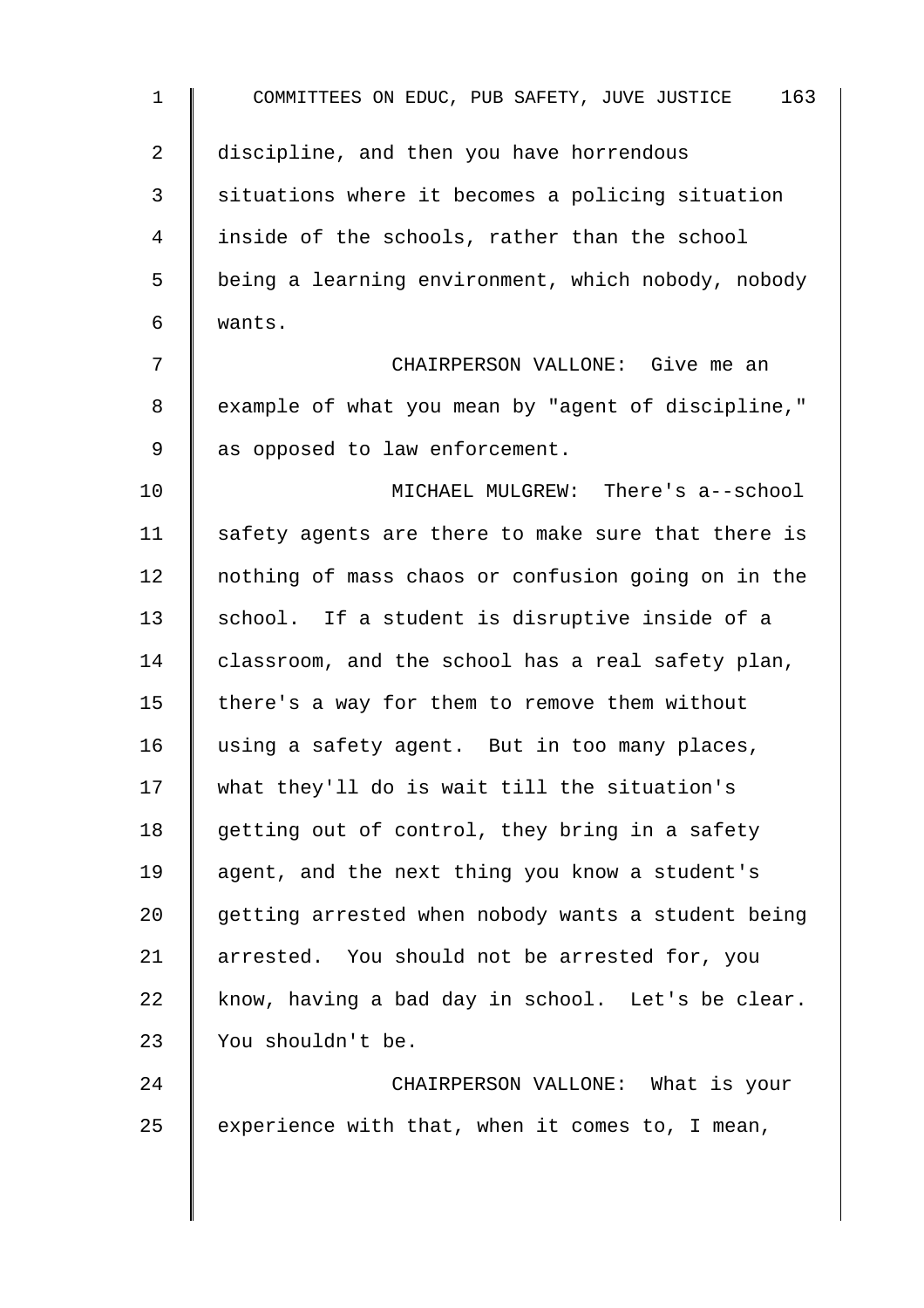| $\mathbf 1$ | COMMITTEES ON EDUC, PUB SAFETY, JUVE JUSTICE 164  |
|-------------|---------------------------------------------------|
| 2           | we've--John Liu, Robert Jackson, we all discussed |
| 3           | the confusion as to who's in charge. And let's    |
| 4           | say a kid's having a bad day, shoves another kid, |
| 5           | could technically be a crime.                     |
| 6           | MICHAEL MULGREW: Yep.                             |
| 7           | CHAIRPERSON VALLONE: School safety                |
| 8           | officer says, "Yes," principal says, "No,"        |
| 9           | apparently it's not the school safety officer's   |
| 10          | decision, they bring down the sergeant-in-charge, |
| 11          | but he still says, you know, he thinks this is a  |
| 12          | crime. What, or maybe he doesn't, what does, do   |
| 13          | you work together? What's you opinion?            |
| 14          | MICHAEL MULGREW: Yeah, you know,                  |
| 15          | this is, and you can't, this willy-nilly, maybe   |
| 16          | they're in charge, maybe they're not, the         |
| 17          | principal's in charge, the school safety agent's  |
| 18          | in charge, if it becomes criminality. It doesn't  |
| 19          | work for us. This is one of those situations      |
| 20          | where we got to sit down, say what the protocol   |
| 21          | is, follow the protocol, and that's it. But one   |
| 22          | student pushing another, technically, if you did  |
| 23          | it in the middle of the street, people would say  |
| 24          | it's a criminal act. In school, I think we should |
| 25          | be able to handle this without arresting a        |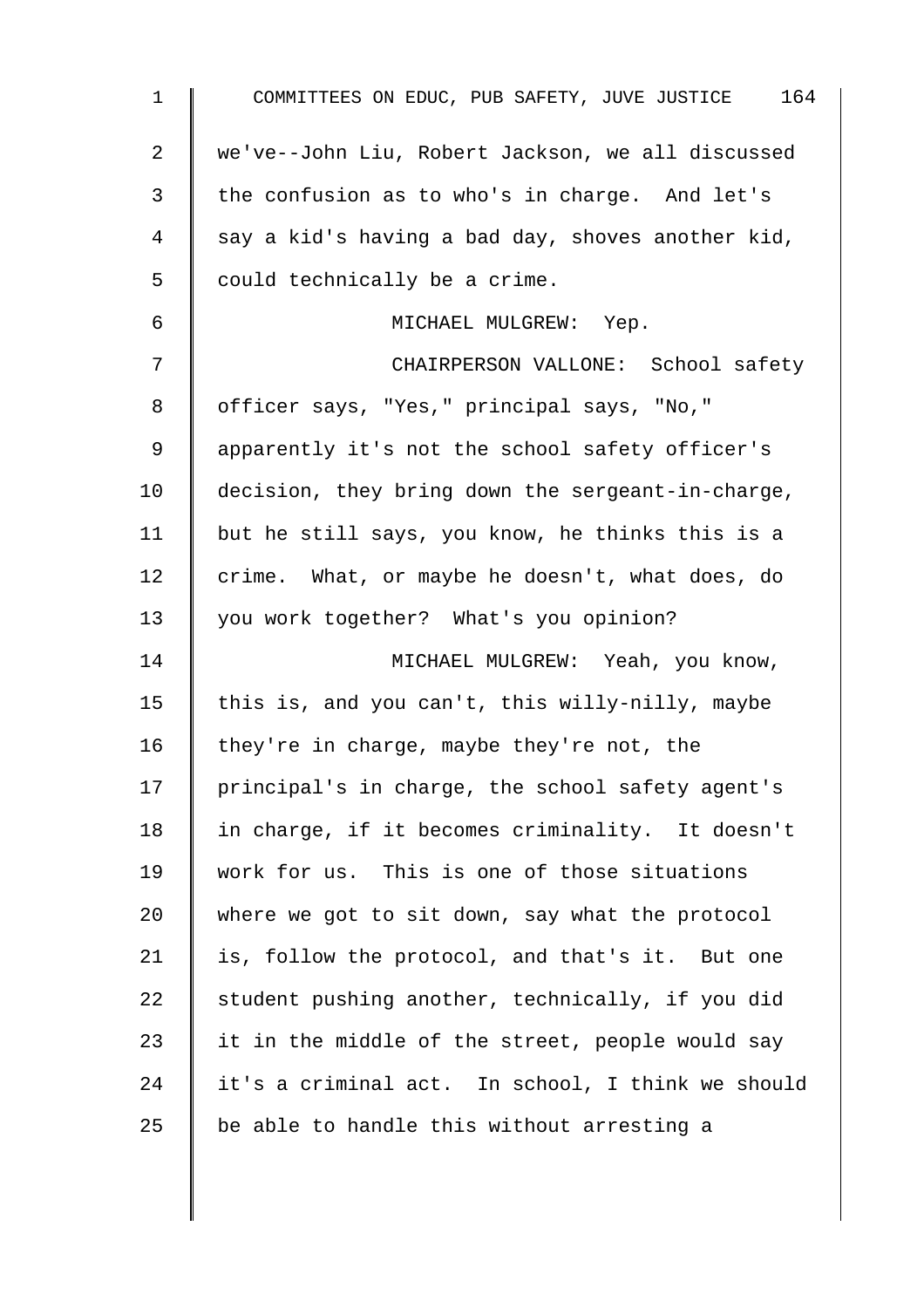| $\mathbf{1}$ | 165<br>COMMITTEES ON EDUC, PUB SAFETY, JUVE JUSTICE |
|--------------|-----------------------------------------------------|
| 2            | student, because nobody wants that. It's just       |
| 3            | ridiculous. [applause]                              |
| 4            | CHAIRPERSON VALLONE: One last                       |
| 5            | follow up, I mean, I agree completely, but that's   |
| 6            | not what you see in your experience? I mean, I      |
| 7            | would assume--                                      |
| 8            | MICHAEL MULGREW: No.                                |
| 9            | CHAIRPERSON VALLONE: -- the police                  |
| 10           | are looking to arrest somebody who shoved somebody  |
| 11           | else around?                                        |
| 12           | MICHAEL MULGREW: No, the police--                   |
| 13           | Look, the school safety agents, by and large, if    |
| 14           | this is done correctly, they follow their role of   |
| 15           | being someone that makes sure that the school is a  |
| 16           | safe environment. Discipline should be left to      |
| 17           | the school and the school personnel, not the NYPD   |
| 18           | people inside of the building. That's how it        |
| 19           | should work. And you can, we have schools where     |
| 20           | this does work, because there's a real plan and     |
| 21           | everyone understands how it works.                  |
| 22           | CHAIRPERSON VALLONE: Well, and                      |
| 23           | discipline is supposed to be your purview, crime    |
| 24           | is supposed to be there's.                          |
| 25           | MICHAEL MULGREW: Right.                             |
|              |                                                     |
|              |                                                     |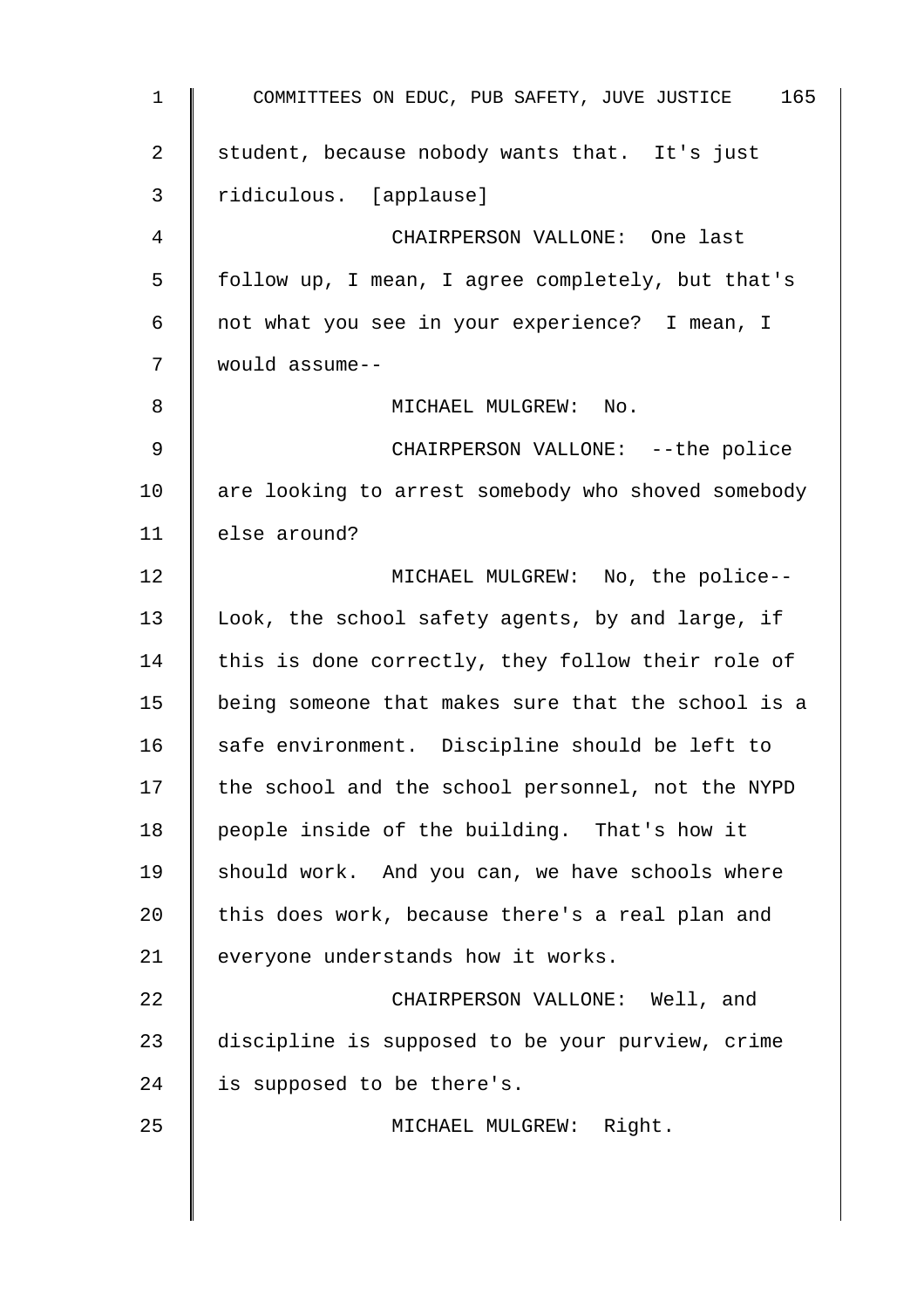| $\mathbf 1$    | COMMITTEES ON EDUC, PUB SAFETY, JUVE JUSTICE 166   |
|----------------|----------------------------------------------------|
| $\overline{2}$ | CHAIRPERSON VALLONE: The problem                   |
| 3              | arises when who defines when the crime occurs.     |
| 4              | But I don't want to belabor this, or we'll go to-- |
| 5              | MICHAEL MULGREW: Yeah, that's--                    |
| 6              | CHAIRPERSON VALLONE: Right.                        |
| 7              | MICHAEL MULGREW: -- that seems to                  |
| 8              | be the argument at all times, and if we could      |
| 9              | clarify this situation, because once, if you have  |
| 10             | one student pushing another, the school should     |
| 11             | have the protocols in place where both students    |
| 12             | are removed at that point, into a room or into a   |
| 13             | process that the school handles, and NYPD is not   |
| 14             | part of. When you bring them in there, their       |
| 15             | thing is, is it criminal. That's the line that we  |
| 16             | can't, we have to keep that wall up. I believe     |
| 17             | it's in the school's interest. I don't know how    |
| 18             | your high school experience was, but if I got      |
| 19             | arrested for pushing a kid, I wouldn't be sitting  |
| 20             | here today. I mean, let's be clear. [laughter]     |
| 21             | CHAIRPERSON JACKSON: Well, you                     |
| 22             | know, there's altercations all the time in         |
| 23             | schools, and in fact, what we've indicated is      |
| 24             | there needs to be a more proactive approach        |
| 25             | towards problem resolution, mediation, all of the  |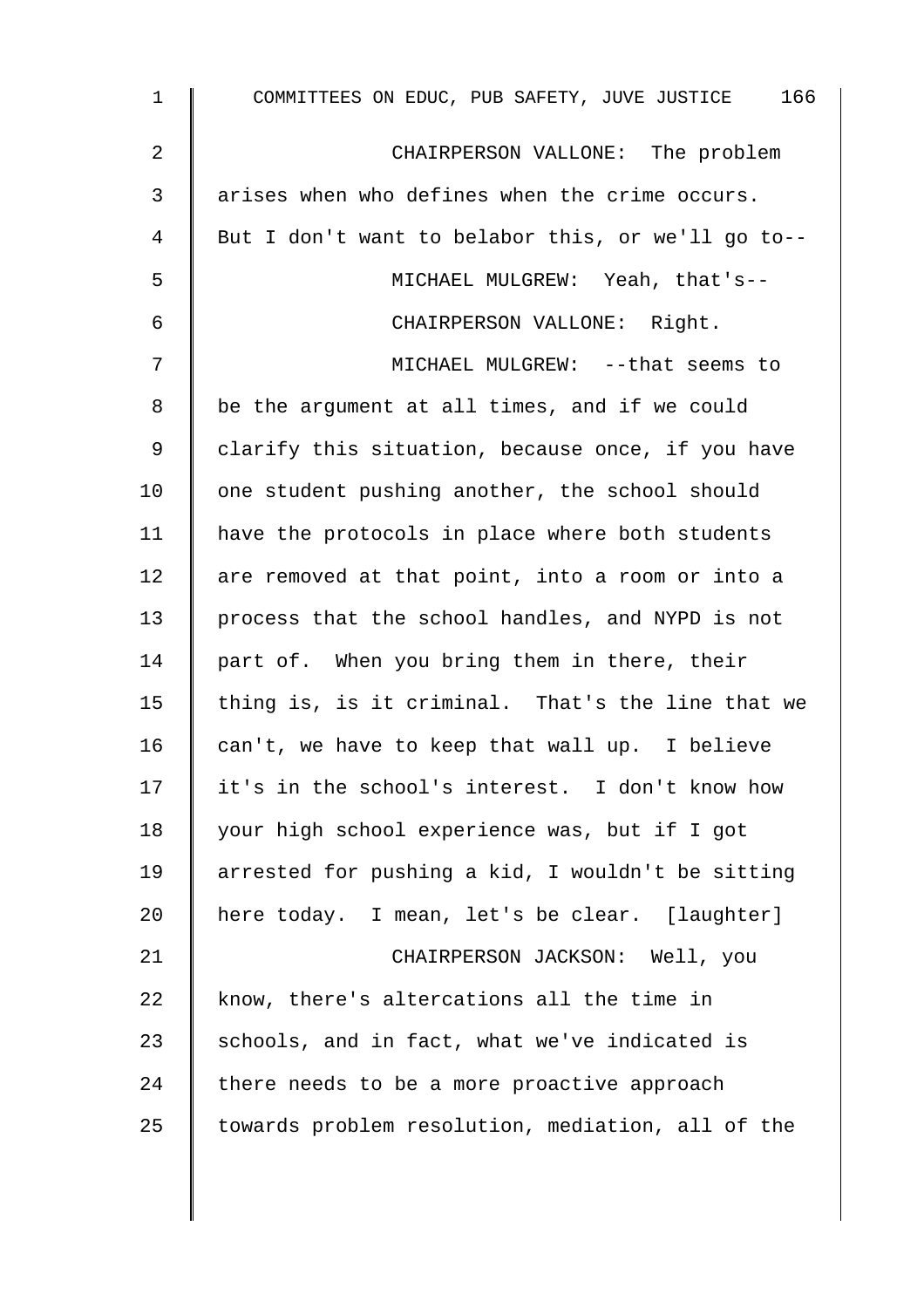| $\mathbf 1$ | 167<br>COMMITTEES ON EDUC, PUB SAFETY, JUVE JUSTICE |
|-------------|-----------------------------------------------------|
| 2           | positive things to promote communication and        |
| 3           | dialogue, rather than to go to violence. My         |
| 4           | question to you and I quess appropriate to your     |
| 5           | staff is, we have approximately 1,500 schools, or   |
| 6           | buildings within the Department of Education. And   |
| 7           | they, my understanding, there's supposed to be a    |
| 8           | school safety committee in every building.          |
| $\mathsf 9$ | MICHAEL MULGREW: Yes.                               |
| 10          | CHAIRPERSON JACKSON: In your                        |
| 11          | opinion, as union leaders, what percentage in your  |
| 12          | opinion, is it 100 percent that that is active?     |
| 13          | Or is it only on paper? Or in your opinion is it    |
| 14          | 50 percent on paper, and not really active as far   |
| 15          | as moving towards a safety plan or safety           |
| 16          | committee for the school?                           |
| 17          | MICHAEL MULGREW: In terms of the                    |
| 18          | level of effectiveness, I would say a fully         |
| 19          | functioning, working, school safety committee, I    |
| 20          | would say that the number is probably very low,     |
| 21          | below the 50 percent mark. Because when we say,     |
| 22          | "fully functioning," we're talking about a          |
| 23          | committee that's engaged on a monthly basis that    |
| 24          | does PD in the beginning of the year, both with     |
| 25          | the staff and with all of the students, so          |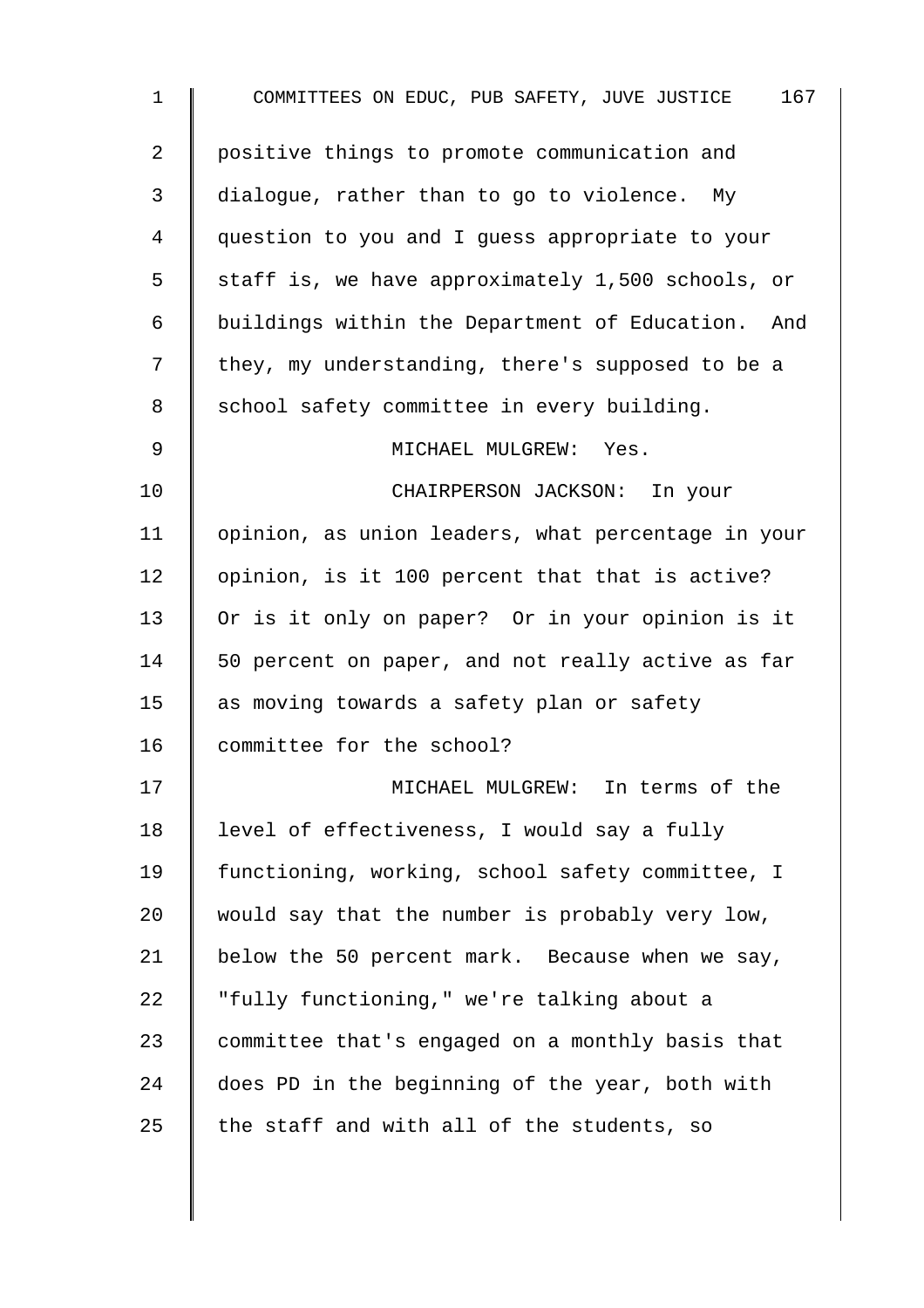| $\mathbf 1$    | COMMITTEES ON EDUC, PUB SAFETY, JUVE JUSTICE 168   |
|----------------|----------------------------------------------------|
| $\overline{2}$ | everyone understands what the practices are and    |
| 3              | what they're supposed to be, that engage not only  |
| 4              | the teachers but the entire staff, that the school |
| 5              | safety agents are part of, so they understand how  |
| 6              | this works.                                        |
| 7              | CHAIRPERSON JACKSON: And are                       |
| 8              | parents association leaders part of that also?     |
| 9              | MICHAEL MULGREW: Yes, they are.                    |
| 10             | CHAIRPERSON JACKSON: Ah. So, in                    |
| 11             | essence, that's supposed to happen in the          |
| 12             | beginning of the school year to set the tone, and  |
| 13             | to set the policies and procedures so everyone is  |
| 14             | pretty clear.                                      |
| 15             | MICHAEL MULGREW: Yep. And that is                  |
| 16             | one of the, every year we file hundreds of         |
| 17             | grievances because those meetings and that         |
| 18             | training does not take place.                      |
| 19             | CHAIRPERSON JACKSON: Now, now in                   |
| 20             | the, the Department of Education official that was |
| 21             | here earlier, Michael Best, General Counsel, and   |
| 22             | Elayna Konstan, the Chief Executive Officer,       |
| 23             | indicated that they hold monthly meetings, is that |
| 24             | what she said, right? Monthly meetings with--      |
| 25             | 'cause I asked whether or not the United           |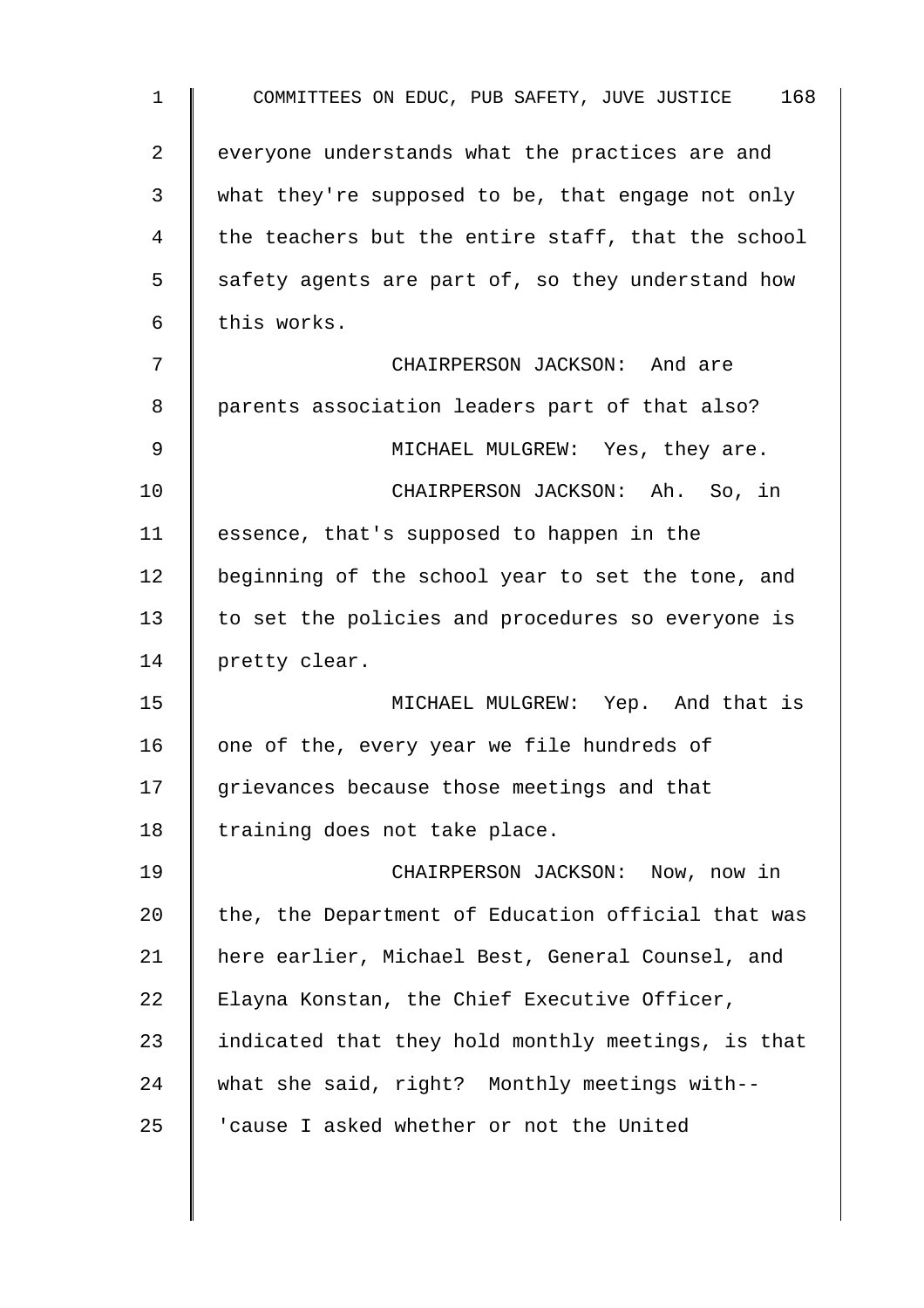| $\mathbf 1$ | COMMITTEES ON EDUC, PUB SAFETY, JUVE JUSTICE 169   |
|-------------|----------------------------------------------------|
| 2           | Federation of Teachers, the Council of Supervisors |
| 3           | and Administrators, DC 37, and Local 237 of the    |
| 4           | Teamsters, all of these unions are involved in the |
| 5           | educational system. And I'd asked whether or not   |
| 6           | they are part of this school safety committee at   |
| 7           | the highest level. And they indicated, no, that    |
| 8           | was only the management of DOE and NYPD. But they  |
| 9           | indicated that they have monthly meetings--        |
| 10          | FEMALE VOICE: [off mic] Every two                  |
| 11          | weeks.                                             |
| 12          | CHAIRPERSON JACKSON: Oh. Is that                   |
| 13          | true? And if so, are you discussing the school     |
| 14          | safety issues?                                     |
| 15          | MICHAEL MULGREW: We, we have                       |
| 16          | monthly meetings with both of those agencies       |
| 17          | because our contract requires it. And all we do    |
| 18          | at those meetings is discuss school safety. And    |
| 19          | it is, that is where a lot of the frustration      |
| 20          | about different things come out, especially about  |
| 21          | what you've already pointed out, a lot of what's   |
| 22          | going on is paper compliance.                      |
| 23          | CHAIRPERSON JACKSON: What can we                   |
| 24          | do, what can we do--                               |
| 25          | MICHAEL MULGREW: Look, until we                    |
|             |                                                    |
|             |                                                    |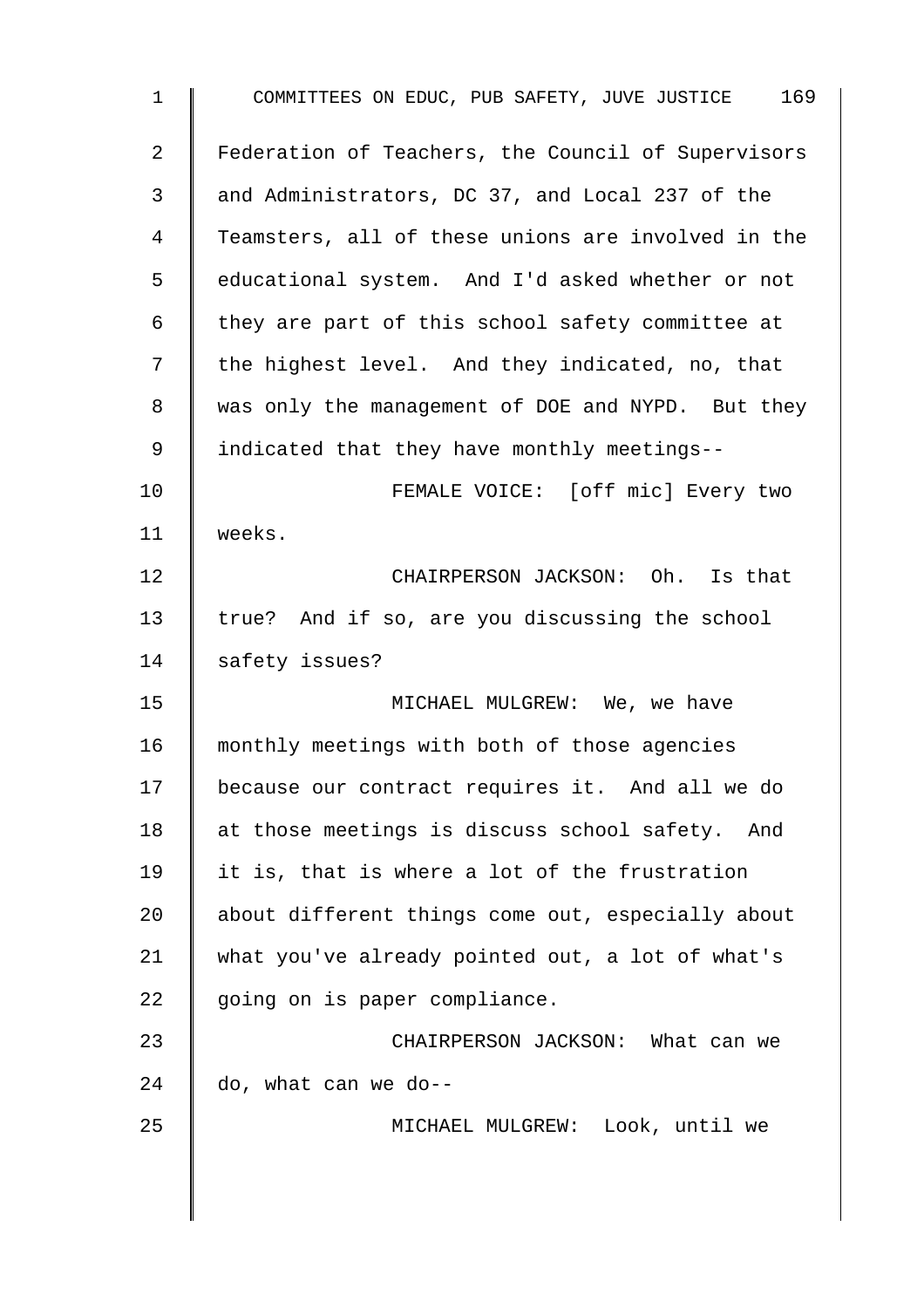1 COMMITTEES ON EDUC, PUB SAFETY, JUVE JUSTICE 170 2  $\parallel$  make this, at this point, as long as this is not 3 part of each individual school's evaluation 4 process, in terms of what I'm saying is, a 5 meaningful part of a school's individual  $6 \parallel$  evaluation process, then people will continue to 7 | play games with this whole system. You have to be 8 | able to say, if I'm a parent, I want to know, 9 | really, what the situation is in that school. I 10 continually tell parents, "Listen, that progress 11 | report is nice, but you need to go to the building  $12$  to find out what's going on. You need to walk the 13 halls, you need to see what's going on." And 14 until we make safety, culture and tone really part 15 of this process-- 16 CHAIRPERSON JACKSON: Right. 17 || MICHAEL MULGREW: --then we have an 18 | issue that's not going to go away. 19 CHAIRPERSON JACKSON: In your 20 | opinion, if school personnel, either a teacher 21  $\parallel$  telling another, let's say, school aide, or an 22  $\parallel$  assistant principal or a dean, or a principal, is 23 Communicating to staff, at any level, you know, 24 I "Let's keep the reporting of incidents down, 25 | because it's going to make our school look bad,"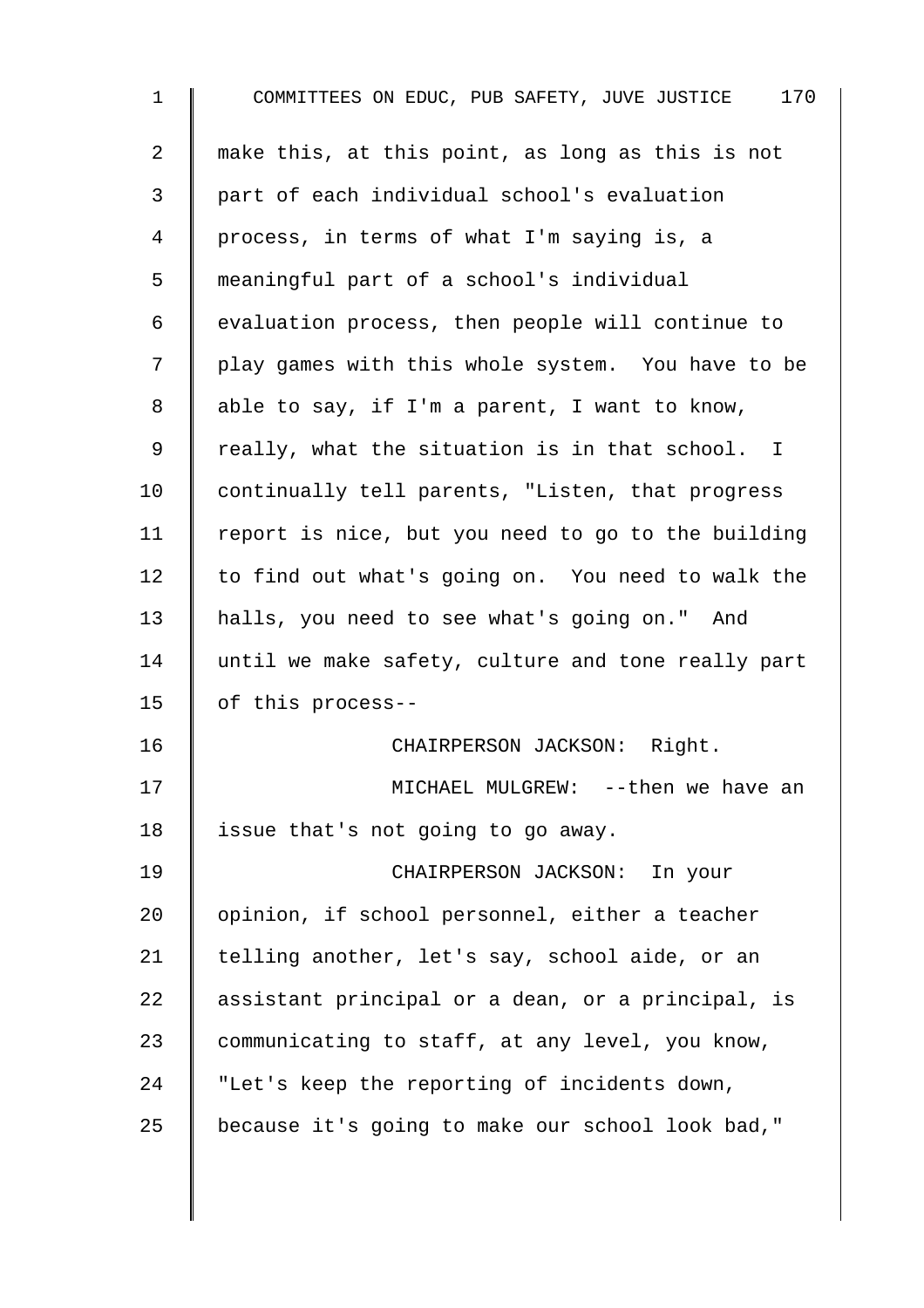1 COMMITTEES ON EDUC, PUB SAFETY, JUVE JUSTICE 171 2 | is that a violation of policy, procedures, or what  $3 \parallel$  should happen in that situation? 4 MICHAEL MULGREW: Anyone who is 5 | telling people not to report incidents, that is a 6 violation of the SAVE legislation. 7 || CHAIRPERSON JACKSON: Of the what  $8 \parallel$  le--9 || MICHAEL MULGREW: SAVE. 10 | CHAIRPERSON JACKSON: SAVE, I'm 11  $\parallel$  sorry, S-A-V-E? 12 | MICHAEL MULGREW: Yes. 13 | CHAIRPERSON JACKSON: What, I'm 14 Sorry, what's the acronym, SAVE, S-A-V-E. I'm  $15$  sorry. 16 MICHAEL MULGREW: Safe Schools 17 | Against Violence in Education. 18 | CHAIRPERSON JACKSON: Safe Schools 19 Against Violence in Education. 20 || MICHAEL MULGREW: Yes. 21 CHAIRPERSON JACKSON: And based on,  $22$  in your opinion, based on statistics and what have 23  $\parallel$  you and so forth, that may have been reported one 24 vear, and not reported another year, where a 25  $\parallel$  school, as you indicated, may have zero incidents,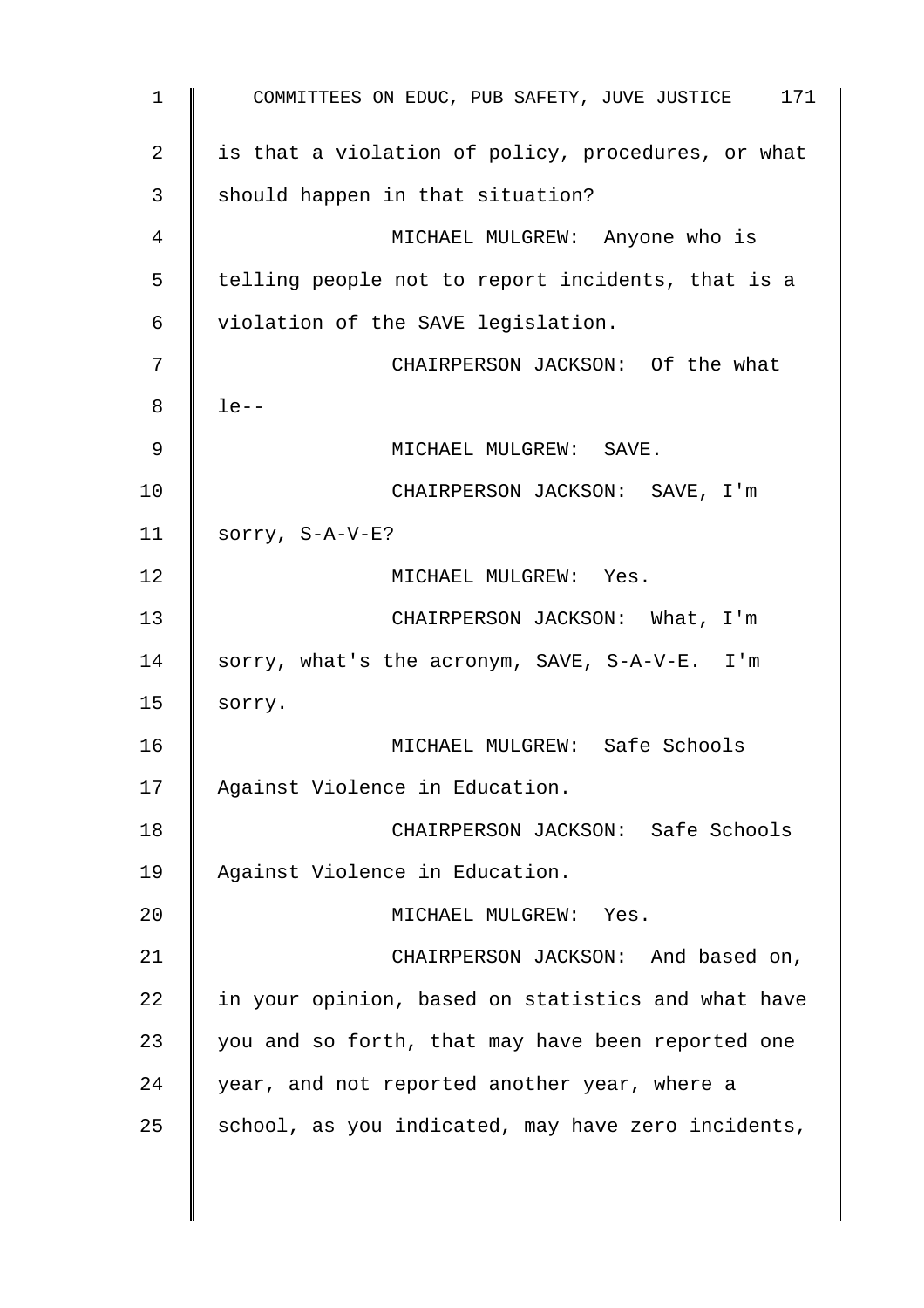| $\mathbf{1}$   | 172<br>COMMITTEES ON EDUC, PUB SAFETY, JUVE JUSTICE |
|----------------|-----------------------------------------------------|
| $\overline{2}$ | basically they're not reporting at all.             |
| 3              | MICHAEL MULGREW: That would be my                   |
| 4              | opinion at this point, that they are not reporting  |
| 5              | at all.                                             |
| 6              | CHAIRPERSON JACKSON: Well, let me                   |
| 7              | thank you and your leaders for coming in and        |
| 8              | giving testimony on behalf of the United            |
| 9              | Federation of Teachers.                             |
| 10             | MICHAEL MULGREW: Thank you very                     |
| 11             | much.                                               |
| 12             | CHAIRPERSON JACKSON: Thank you.                     |
| 13             | [pause, background noise] Next we're going to       |
| 14             | hear from Stephen Cruz; Carlos Cruz; Jeffrey        |
| 15             | Rothman, Esq., I believe; Minerva Morales,          |
| 16             | Coalition for Educational Justice; Dr. Shirley      |
| 17             | Smith, former parent education advocate; and        |
| 18             | Monica Harris, Parents/Students. Please come        |
| 19             | forward. [pause, background noise] Stephen Cruz,    |
| 20             | please identify yourself and your relationship,     |
| 21             | and you may begin your testimony. If you have       |
| 22             | written testimony, please give it to the Sergeant-  |
| 23             | of-Arms, and we ask you if you can summarize your   |
| 24             | written testimony. And so you may begin.            |
| 25             | STEPHEN CRUZ: I only have one                       |
|                |                                                     |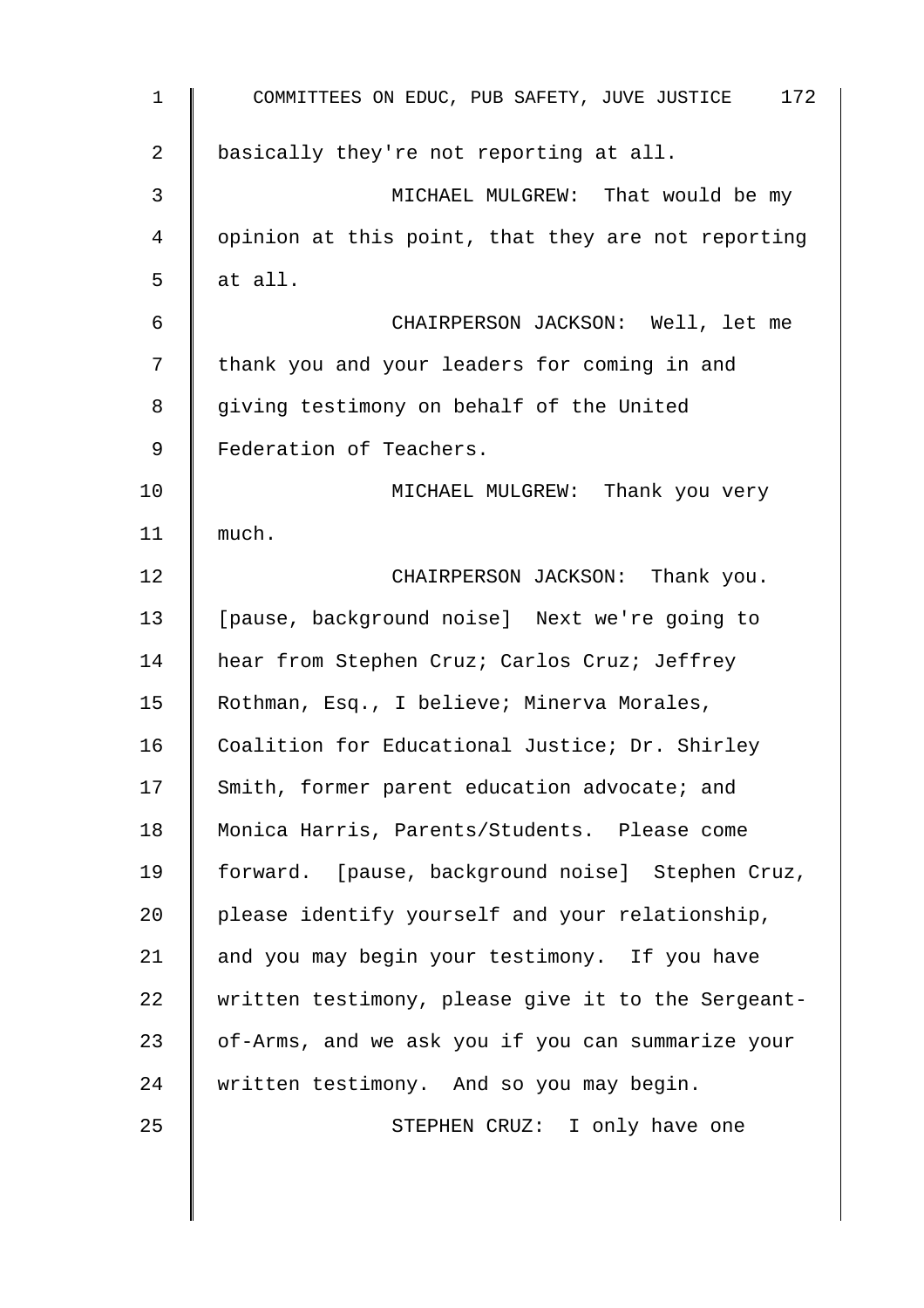| $\mathbf 1$    | 173<br>COMMITTEES ON EDUC, PUB SAFETY, JUVE JUSTICE |
|----------------|-----------------------------------------------------|
| $\overline{2}$ | testimony.                                          |
| $\mathfrak{Z}$ | CHAIRPERSON JACKSON: Okay, just                     |
| 4              | pull up a mic and you can begin.                    |
| 5              | STEPHEN CRUZ: My name is Stephen                    |
| 6              | Cruz, and I'm a senior at Robert F. Kennedy High    |
| 7              | School in Queens. I have attended RFK since the     |
| 8              | fifth grade and I've always loved my school. I      |
| 9              | have been on the baseball and bowling teams and     |
| 10             | next year I'm planning on going to college. I       |
| 11             | never thought that I would have trouble with the    |
| 12             | police. Last year I was injured by a school         |
| 13             | safety agent at my school. For no fault for my      |
| 14             | own, the agent kicked open the door of the          |
| 15             | bathroom stall I was in and the door hit me in my   |
| 16             | head. I was bleeding and I was in a lot of pain.    |
| 17             | CHAIRPERSON JACKSON: I'm sorry,                     |
| 18             | Stephen, can you just go a little slower, I'm       |
| 19             | trying to understand what you're saying, and        |
| 20             | you're reading a little too fast.                   |
| 21             | STEPHEN CRUZ: Aight. The agent                      |
| 22             | told me to get over it and left me alone in the     |
| 23             | bathroom. A friend of mine helped me to the         |
| 24             | principal's office and I was able to call my        |
| 25             | parents. After that I started to feel like school   |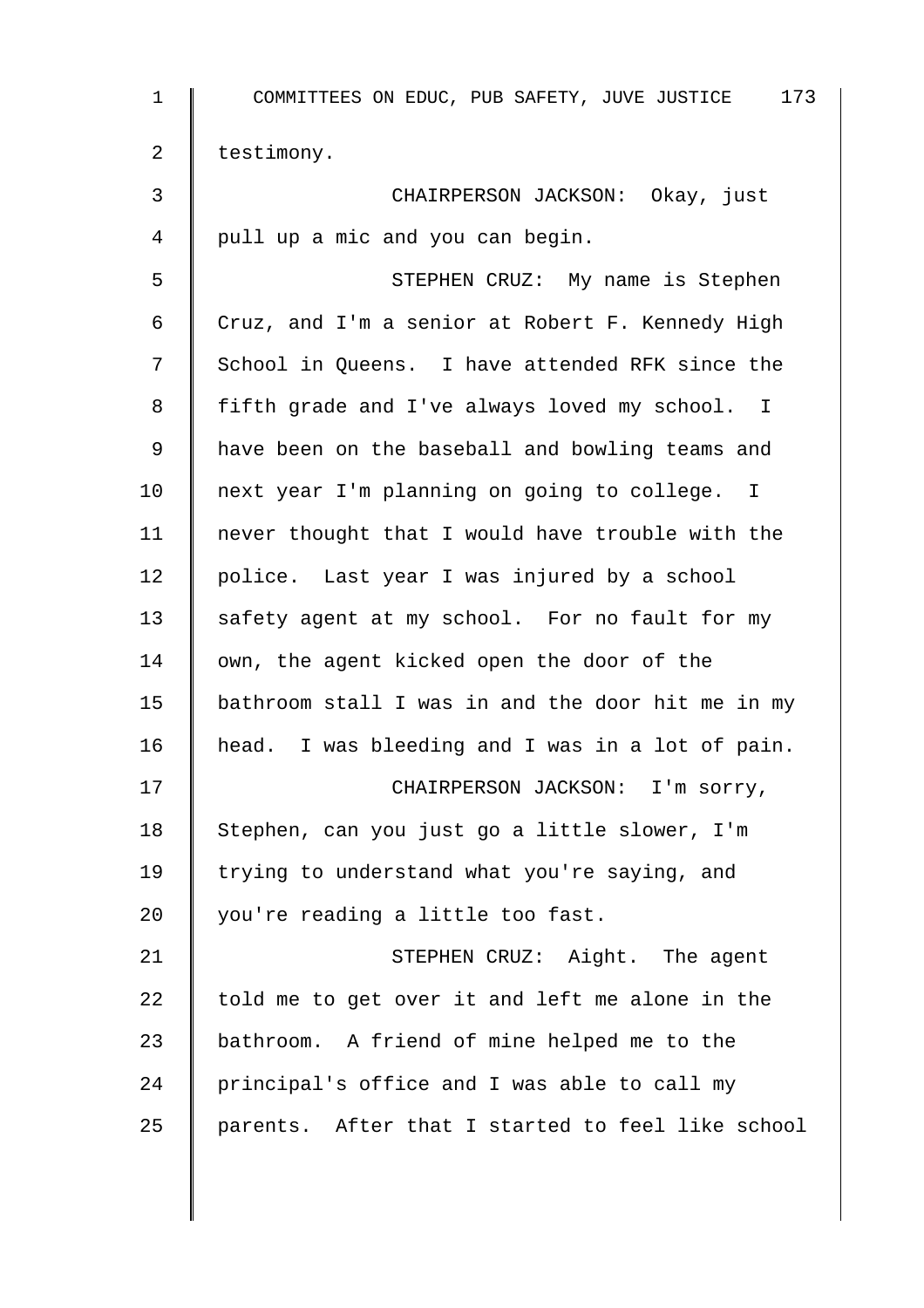| $\mathbf 1$    | 174<br>COMMITTEES ON EDUC, PUB SAFETY, JUVE JUSTICE |
|----------------|-----------------------------------------------------|
| $\overline{2}$ | wasn't the safe and friendly place where I had      |
| $\mathsf{3}$   | grown up. Even my principal, who I was very close   |
| 4              | with, said that there was nothing he could do. I    |
| 5              | felt frightened, alienated and lonely at my own     |
| 6              | school, and I worried that I might have another     |
| 7              | incident with the same school safety agent. The     |
| $\,8\,$        | school safety agent has now been transferred to a   |
| 9              | middle school where I hope he is not continuing to  |
| 10             | act recklessly and put even younger students in     |
| 11             | danger. I believe all of this could've been         |
| 12             | avoided if school safety agents were trained to     |
| 13             | respect students' rights and their privacy, and if  |
| 14             | they were better supervised. Not only did the       |
| 15             | agent disregard my privacy in the restroom, but he  |
| 16             | disregarded my health and safety when he refused    |
| 17             | to assist me after I was clearly injured. My        |
| 18             | family and I had to bring a federal civil rights    |
| 19             | lawsuit to get some justice from this incident.     |
| 20             | Although the student has--although the suit has     |
| 21             | recently been settled for \$55,000, I hope no other |
| 22             | students will have to go through the, through what  |
| 23             | I have. Please pass the Student Safety Act.         |
| 24             | CHAIRPERSON JACKSON: Thank you.                     |
| 25             | Next, please. [applause] Please hold your           |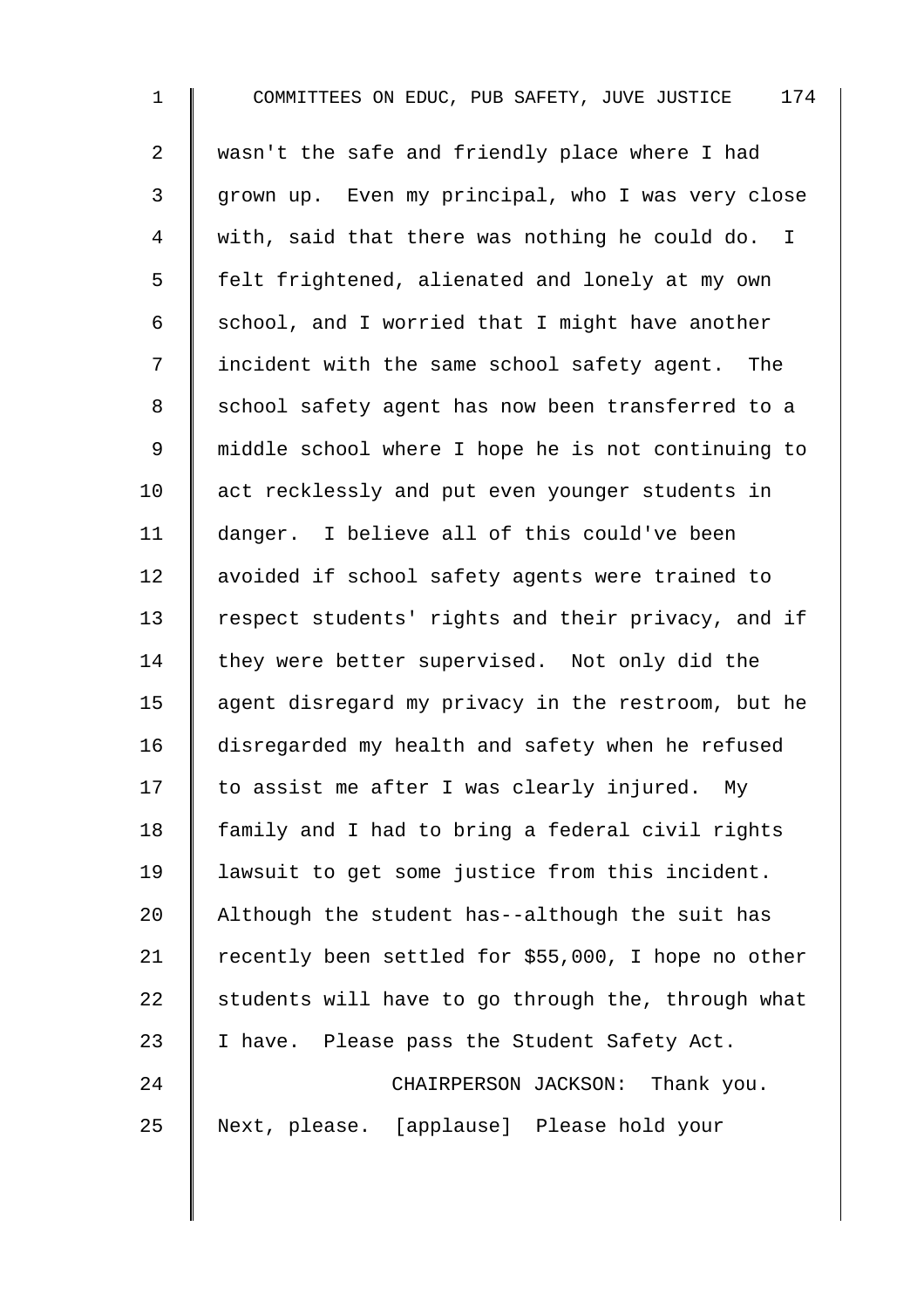| $\mathbf{1}$   | 175<br>COMMITTEES ON EDUC, PUB SAFETY, JUVE JUSTICE |
|----------------|-----------------------------------------------------|
| $\overline{a}$ | applause. [pause, background noise] Next,           |
| 3              | please.                                             |
| 4              | CARLOS CRUZ: Yes. First I would                     |
| 5              | like to thank the members of the City Council, the  |
| 6              | New York Civil Liberties Union, and all Committee   |
| 7              | Members for giving me the opportunity to testify    |
| 8              | on behalf of the Student Safety Act. My name is     |
| $\mathsf 9$    | Carlos Cruz, and I am Stephen Cruz's dad. Our       |
| 10             | family lives in Flushing, Queens. I would like to   |
| 11             | talk about my experience as a parent dealing with   |
| 12             | the system set up by the NYPD and the Department    |
| 13             | of Education that is supposed to keep our children  |
| 14             | safe. A system which instead of increasing safety   |
| 15             | puts our kids in harm's way by allowing both        |
| 16             | agencies to pass the buck and not take              |
| 17             | responsibility for the actions by the school        |
| 18             | safety agents. My son Stephen attends Robert F.     |
| 19             | Kennedy High School, a school which we have         |
| 20             | nothing but high praise for the teaching staff and  |
| 21             | the administration. On the day my son was abused,   |
| 22             | injured and neglected by a school safety agent, I   |
| 23             | spoke to my son's principal, and he told me there   |
| 24             | was nothing he could do because the agent was not   |
| 25             | a school employee. Representatives from the         |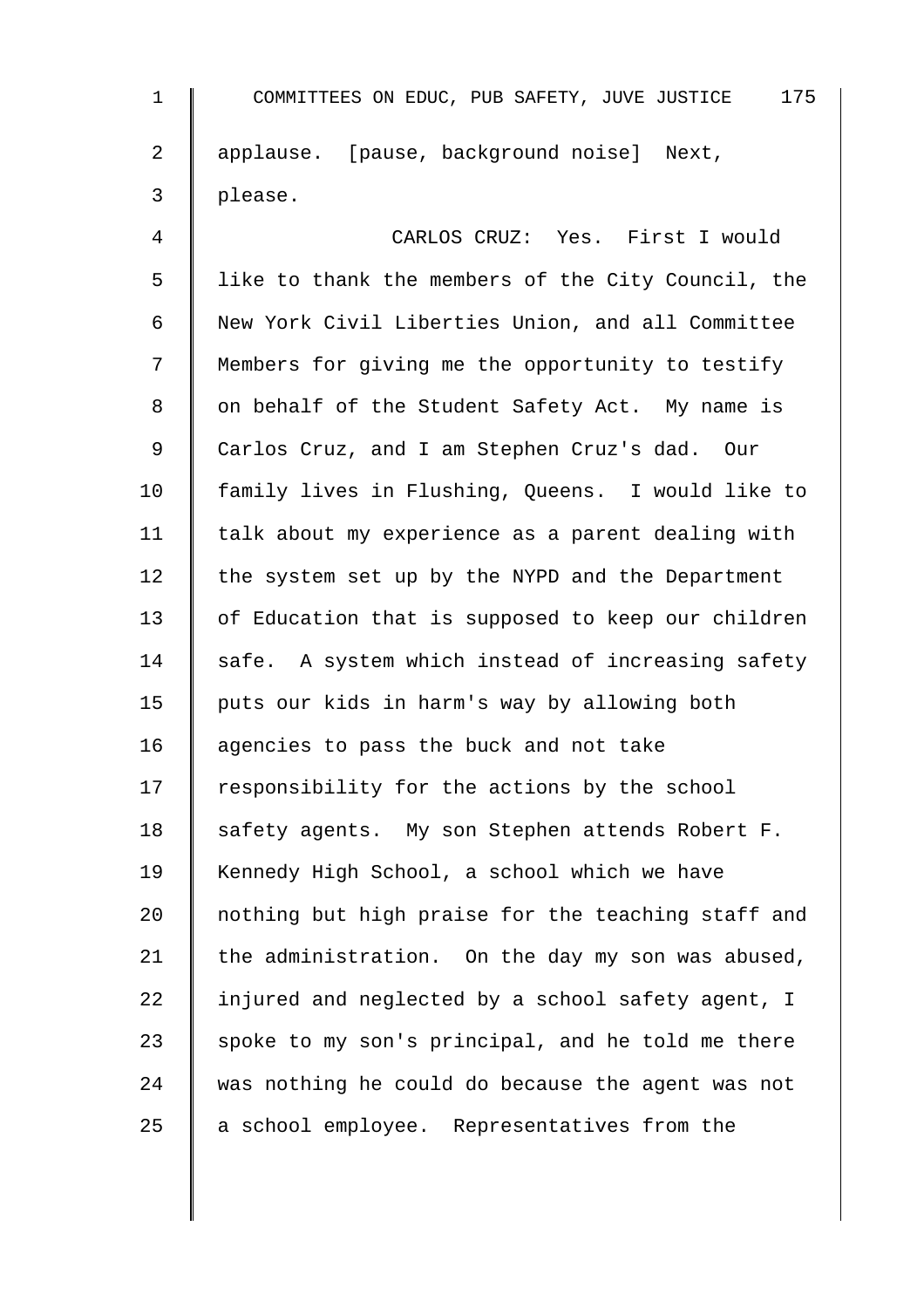1 COMMITTEES ON EDUC, PUB SAFETY, JUVE JUSTICE 176 2 | precinct refused to talk to us. We had scheduled 3 meetings to speak with them, and on both occasions 4 they called us and told us they could not show up. 5 There was no one willing to do anything right for 6 my son. There was no one to be held accountable 7 | for, there was no accountability. The one person 8 | I was able to turn to was a coworker, her name is 9 || Ms. Lauren Morse, who is a community organizer for 10 the Parent Action Committee and New Settlement 11 Apartments. She put me in contact with NYCLU, 12 which led me to becoming involved with the 13 campaign to pass the Student Safety Act. My 14 | family and I even had to retain the services of an 15 | attorney, Mr. Jeff Rothman, to file a federal 16 civil rights lawsuit to get some justice and 17 accountability in this matter. I would like to 18 thank Mr. Rothman for all he has done for my 19 | family. The case was recently settled for 20  $\parallel$  \$55,000. I know that if that Act had been in 21 | place when Stephen's incident happened, 22  $\parallel$  information about the incident would have 23 automatically been made public. Most importantly, 24  $\parallel$  the complaint filed against the school safety 25  $\parallel$  agent would have been reported to the City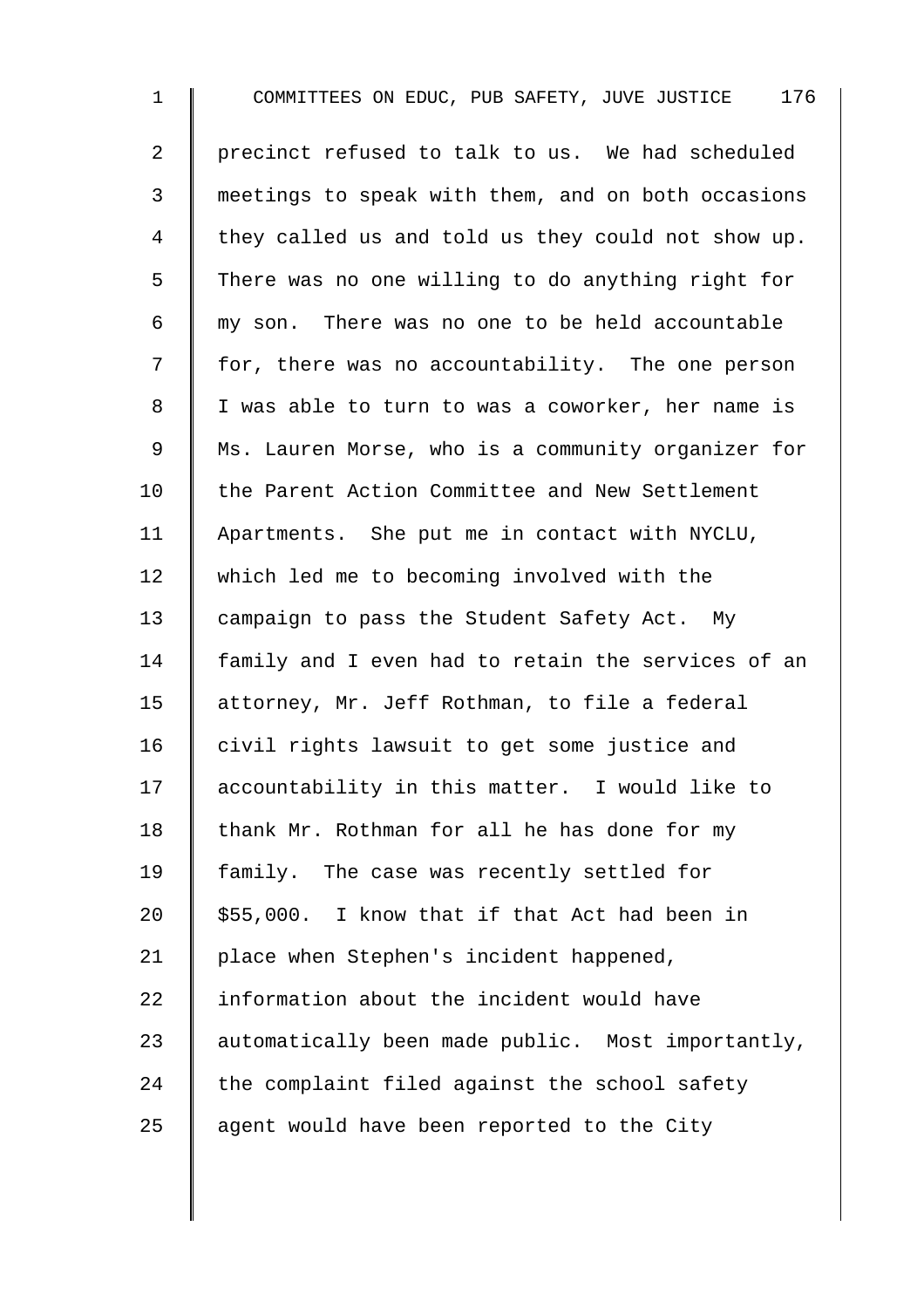| $\mathbf{1}$ | 177<br>COMMITTEES ON EDUC, PUB SAFETY, JUVE JUSTICE |
|--------------|-----------------------------------------------------|
| 2            | Council. As a result of our complaint, the agent    |
| 3            | was removed from my son's school; however, we did   |
| 4            | find out later that he was transferred to a middle  |
| 5            | school. The response by the NYPD to this abuse      |
| 6            | was to assign him to work with even younger         |
| 7            | children. The Student Safety Act would not change   |
| 8            | the relationship of the Department of Education     |
| 9            | and the New York Police Department, but I hope the  |
| 10           | City Council will investigate the lack of           |
| 11           | accountability that puts students at risk. As a     |
| 12           | parent and a taxpayer, I expect my son's school to  |
| 13           | protect not only his but every child's health and   |
| 14           | safety. Every person in our school system should    |
| 15           | be working together to make our schools a good      |
| 16           | healthy and safe place for our children to learn.   |
| 17           | I hope you will all do the right thing and pass     |
| 18           | this Act. Thank you.                                |
| 19           | CHAIRPERSON JACKSON: Thank you.                     |
| 20           | Next.                                               |
| 21           | JEFFREY ROTHMAN: Shall I proceed?                   |
| 22           | CHAIRPERSON JACKSON: Sure, go                       |
| 23           | ahead, please, sir.                                 |
| 24           | JEFFREY ROTHMAN: Good afternoon,                    |
| 25           | my name is Jeffrey Rothman, and I'm a civil rights  |
|              |                                                     |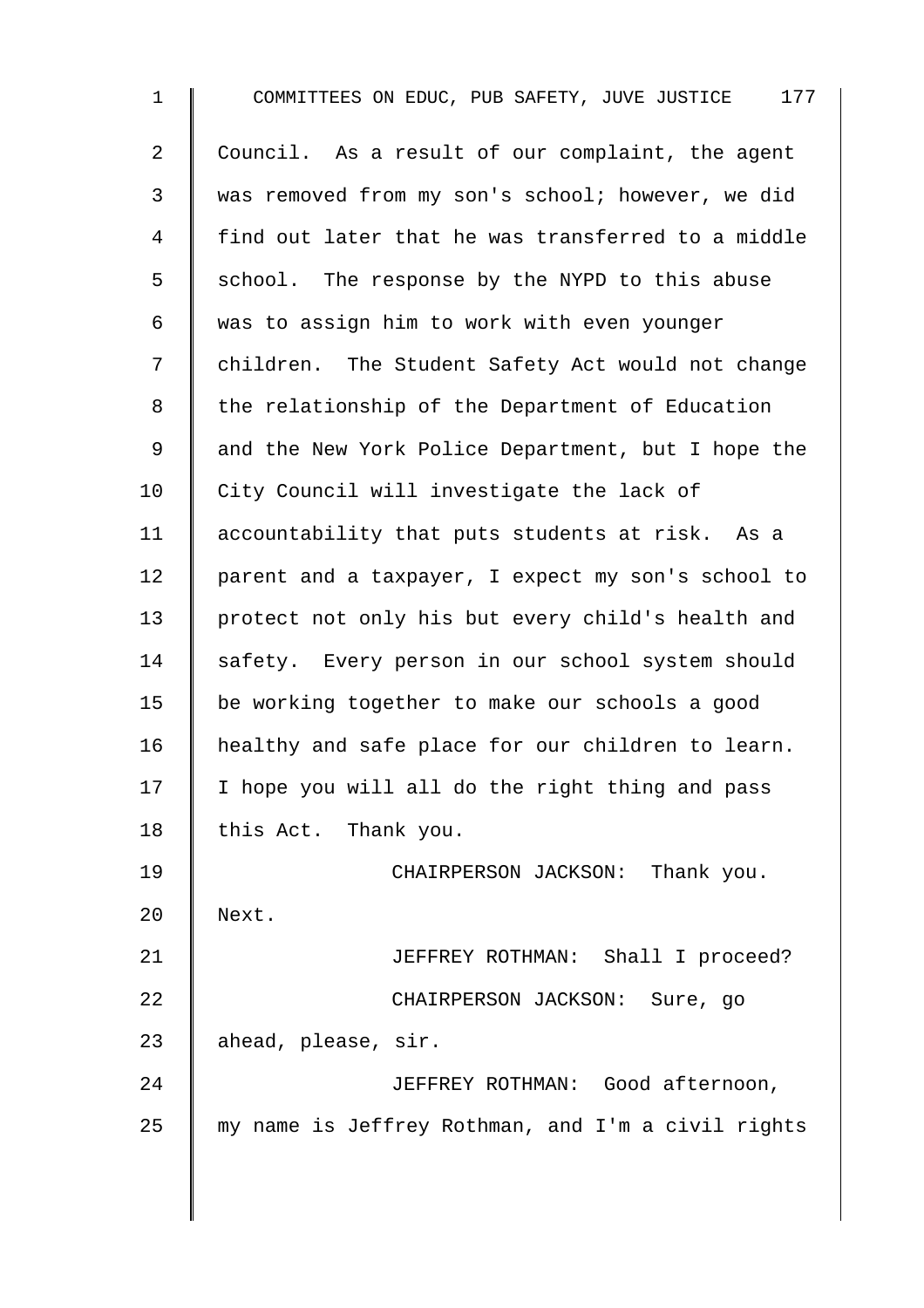1 COMMITTEES ON EDUC, PUB SAFETY, JUVE JUSTICE 178 2 | attorney practicing here in New York City. It has 3 been my distinct honor and pleasure to represent 4 Stephen Cruz, a truly stellar young man, and his 5 | family in their attempt to secure some justice for  $6$  | the abuse Stephen suffered from a school safety 7 | agent who was supposed to have been there to 8 | protect him, and in their attempt as well to help 9 create an environment of safety and security 10 within which he and other New York City school 11 | students can learn and grow. It's our hope that 12  $\parallel$  this lawsuit, and the \$55,500 settlement which was 13 Tecently reached with the City of New York, serves  $14$  to move the NYPD towards greater accountability 15 and transparency and concerns school safety 16 agents, and their conduct, thank you, and their 17 conduct towards our public school students. There 18 are approximately 5,000 school safety agents in 19 The New York City public schools, and it should go 20  $\parallel$  without saying that it is an intolerable  $21$  situation, where students' rights are routinely 22 violated by SSAs, who are often poorly trained and 23 Supervised, and who neither understand nor respect 24 basic Fourth and Fifth Amendment protections that 25 apply to students. Indeed, in Stephen's case he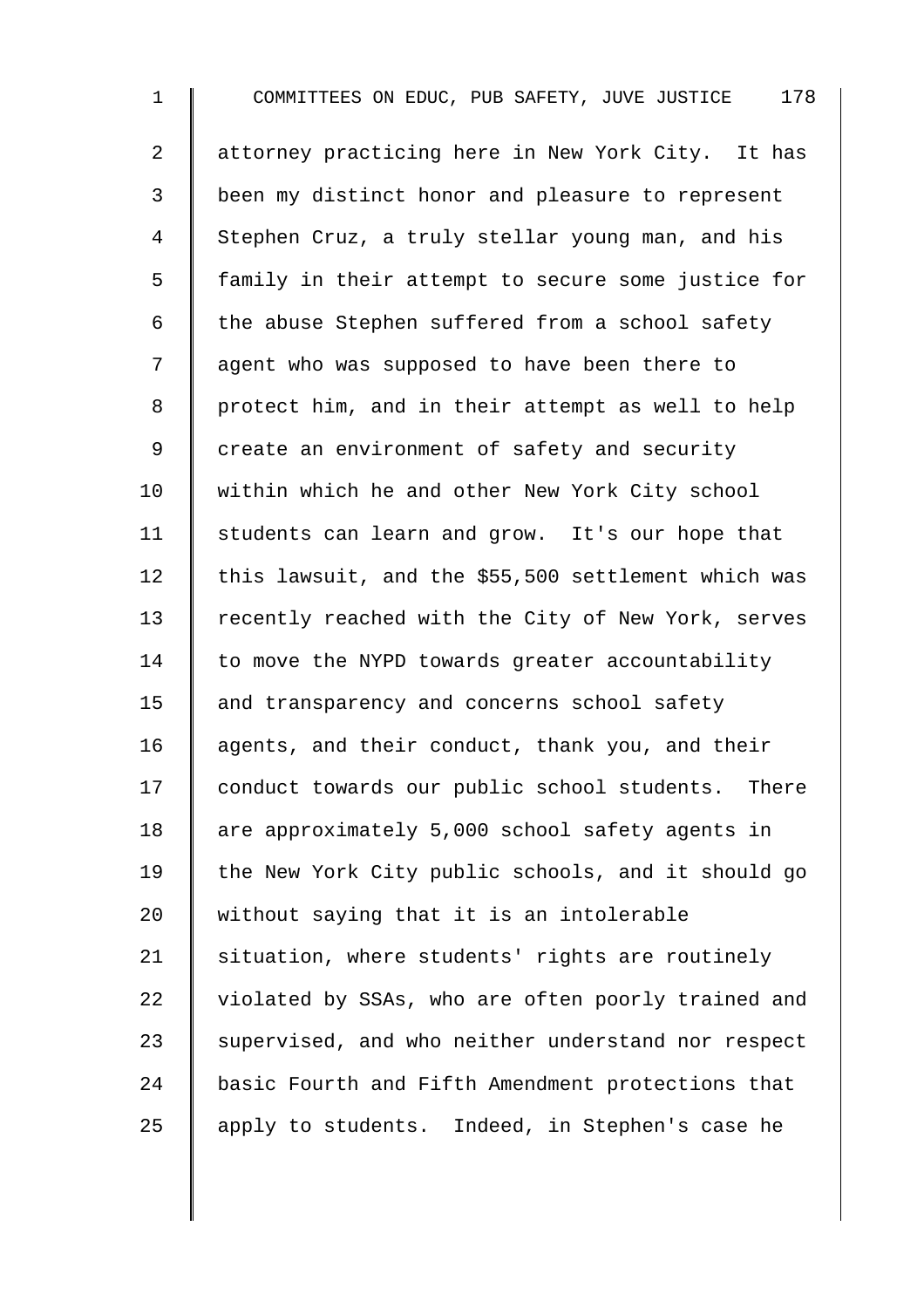1 COMMITTEES ON EDUC, PUB SAFETY, JUVE JUSTICE 179 2  $\parallel$  was not even given the right to privacy and bodily 3 integrity while using the restroom. Even in a 4 | bathroom stall, the school safety agent felt the 5 | ability to kick open the door with impunity, and  $6 \parallel$  to mock the bloody wound that he had caused to 7 Stephen's head. Unfortunately, the only recourse 8 | for the Cruz family to take to obtain some 9 I information and sense of redress from this 10 Incident was through litigation. When the NYCLU 11  $\parallel$  and I filed a complaint with the NYPD's Internal 12 Affairs Bureau over the incident, that quickly 13 Tevealed itself to be a futile endeavor. The 14 | Internal Affairs Bureau detectives were aggressive 15  $\parallel$  and were not well-suited to the sensitive handling  $16$  of the complaints of a teenager. Stephen's father 17 | Carlos could not get any explanation out of either 18  $\parallel$  the school's principal or the NYPD as to why his 19 Son had been injured by a school safety agent in 20 the middle of the school day. As an attorney, I 21 am concerned about the erosion of young people's 22 Tights. We are teaching students that their 23  $\parallel$  rights don't matter and will not be respected, 24 | precisely the wrong, demoralizing message to be 25  $\parallel$  instilled in what we are training to be the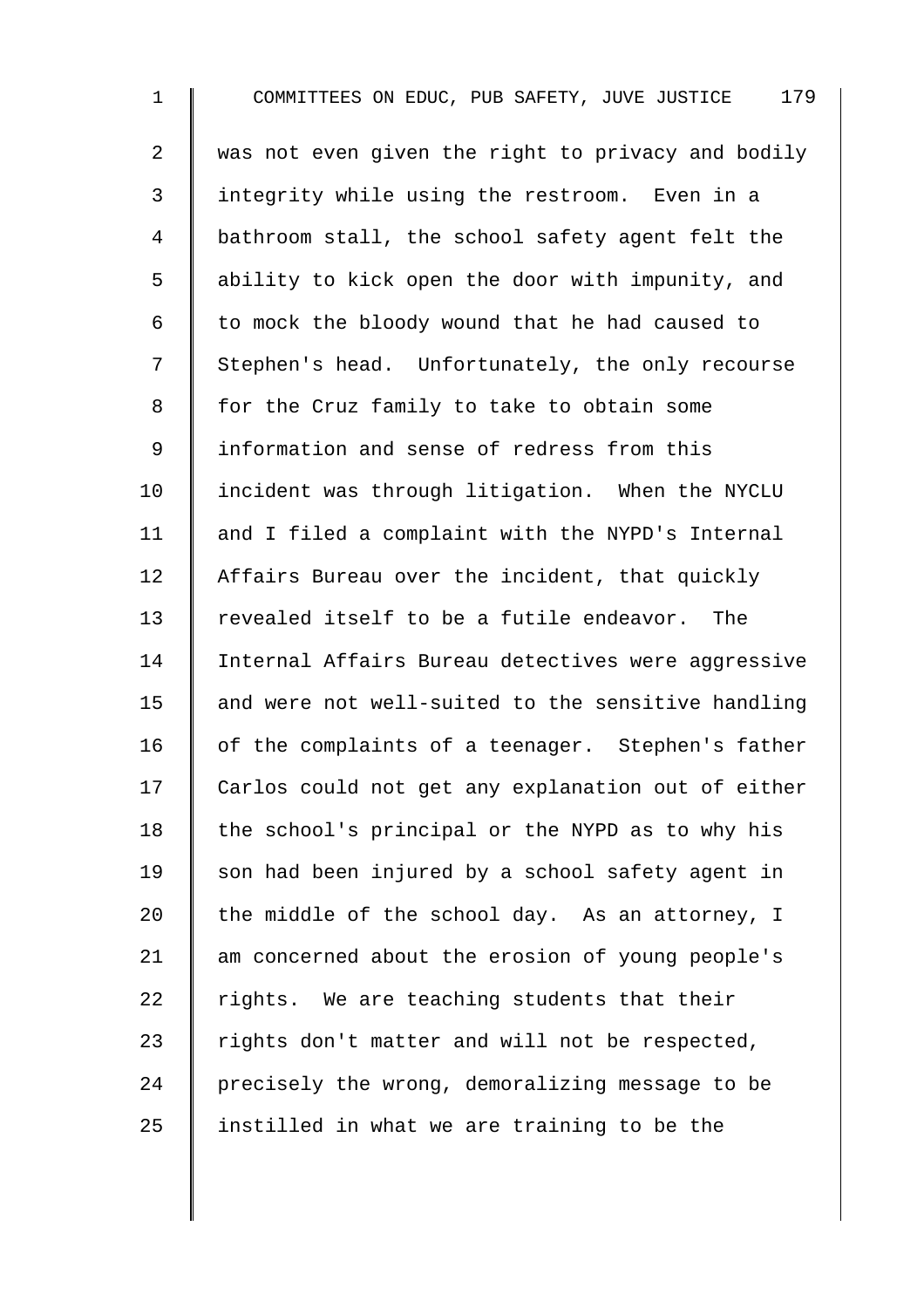| $\mathbf 1$    | 180<br>COMMITTEES ON EDUC, PUB SAFETY, JUVE JUSTICE |
|----------------|-----------------------------------------------------|
| $\overline{2}$ | leaders of the new generation. The Student Safety   |
| 3              | Act will shine a light, will help to shine a        |
| 4              | light, on these violations of the law by school     |
| 5              | safety agents, by allowing us to see whether        |
| 6              | disciplinary actions and police interactions        |
| 7              | affect students in a discriminatory manner, and     |
| 8              | will give the Council for the first time access to  |
| 9              | data on interactions that occur as a result of      |
| 10             | metal detector scanning of students. I              |
| 11             | respectfully urge your passage of the School        |
| 12             | Safety Act. Thank you very much for your            |
| 13             | attention.                                          |
| 14             | CHAIRPERSON JACKSON: Well, thank                    |
| 15             | you, thank you, Stephen, your father, and your      |
| 16             | attorney for coming in and giving testimony on      |
| 17             | this very important subject. I'm going to ask       |
| 18             | this panel if you could please step aside, and      |
| 19             | then we'll call you back a little later, the rest   |
| 20             | of you. We have a panel of youth that are coming    |
| 21             | up to give testimony, and our Speaker is here, we   |
| 22             | wanted to give her the opportunity to hear from     |
| 23             | the youth. So we'll call you back after these       |
| 24             | panels, okay? Thank you very much.                  |
| 25             | MALE VOICE: You'll forgive me,                      |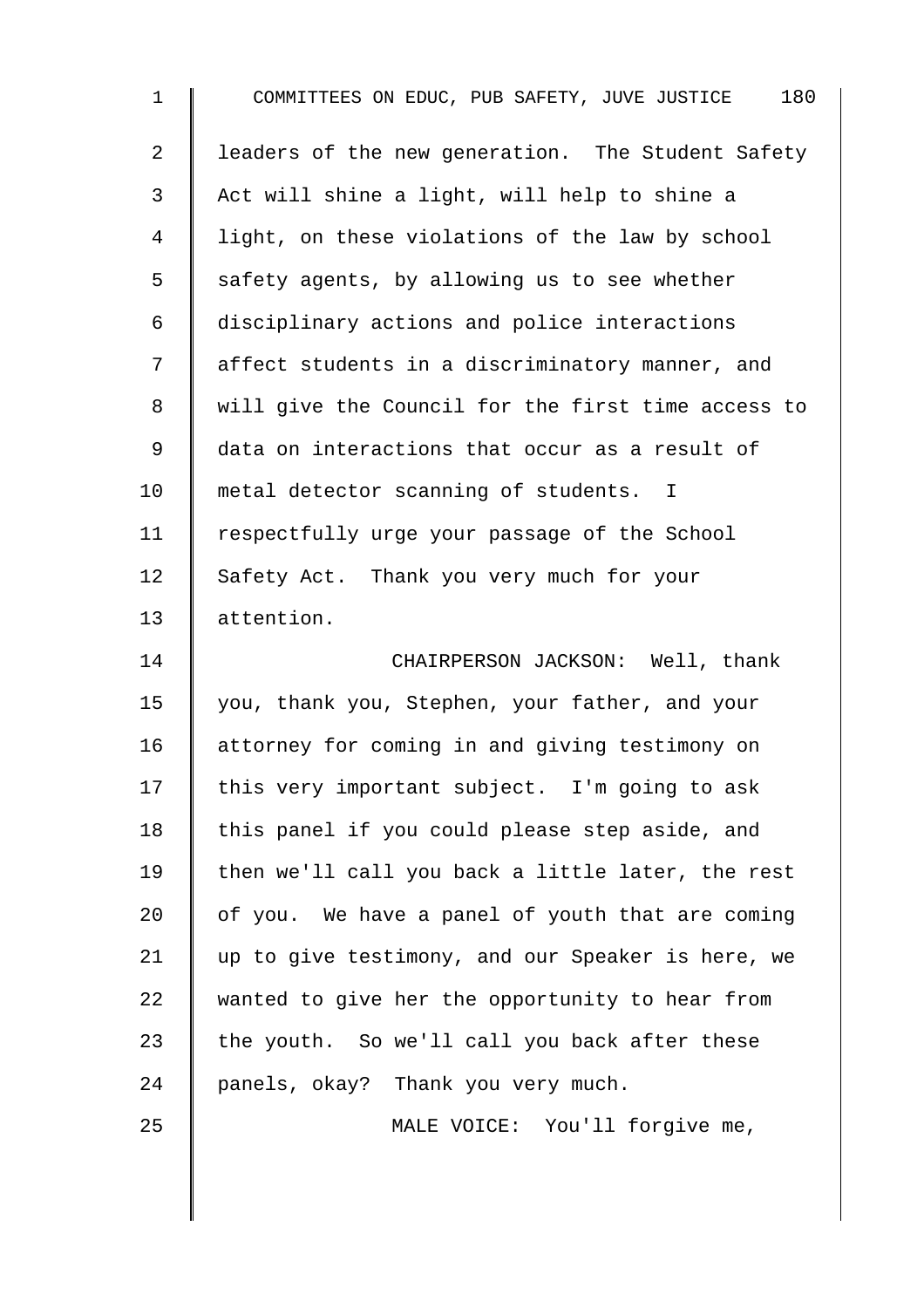| $\mathbf 1$ | COMMITTEES ON EDUC, PUB SAFETY, JUVE JUSTICE 181  |
|-------------|---------------------------------------------------|
| 2           | Chairman, if I leave and don't come back.         |
| 3           | CHAIRPERSON JACKSON: Sure.                        |
| 4           | MALE VOICE: Thank you.                            |
| 5           | CHAIRPERSON JACKSON: Thank you.                   |
| 6           | The panel of youth is Yashira [applause] Yashira, |
| 7           | pronounce your last name as Sadonis, I believe,   |
| 8           | from Urban Youth Collaborative; Leesha, Leesha    |
| 9           | Harbigan, from the Urban Youth Collaborative; and |
| 10          | Manny de la Cruz; and A.J.; and Jody. Can please  |
| 11          | come forward?                                     |
| 12          | SPEAKER QUINN: Chairperson                        |
| 13          | Jackson, I just wanted to make an announcement    |
| 14          | that the Police Department has left two sergeants |
| 15          | behind, they're in the Committee Room, a Sergeant |
| 16          | O'Brian and a Sergeant Lopez, from the School     |
| 17          | Safety Investigation Unit, in case there are any  |
| 18          | individual students or advocates or anyone else   |
| 19          | who wants to make a report relevant to a          |
| 20          | particular incident or school safety officer. So  |
| 21          | again, Sergeant O'Brian and Lopez are in the      |
| 22          | Committee Room, which is to our left.             |
| 23          | CHAIRPERSON JACKSON: Right, thank                 |
| 24          | you. Yashira? Okay. Just please identify          |
| 25          | yourself, what school or organization you belong  |
|             |                                                   |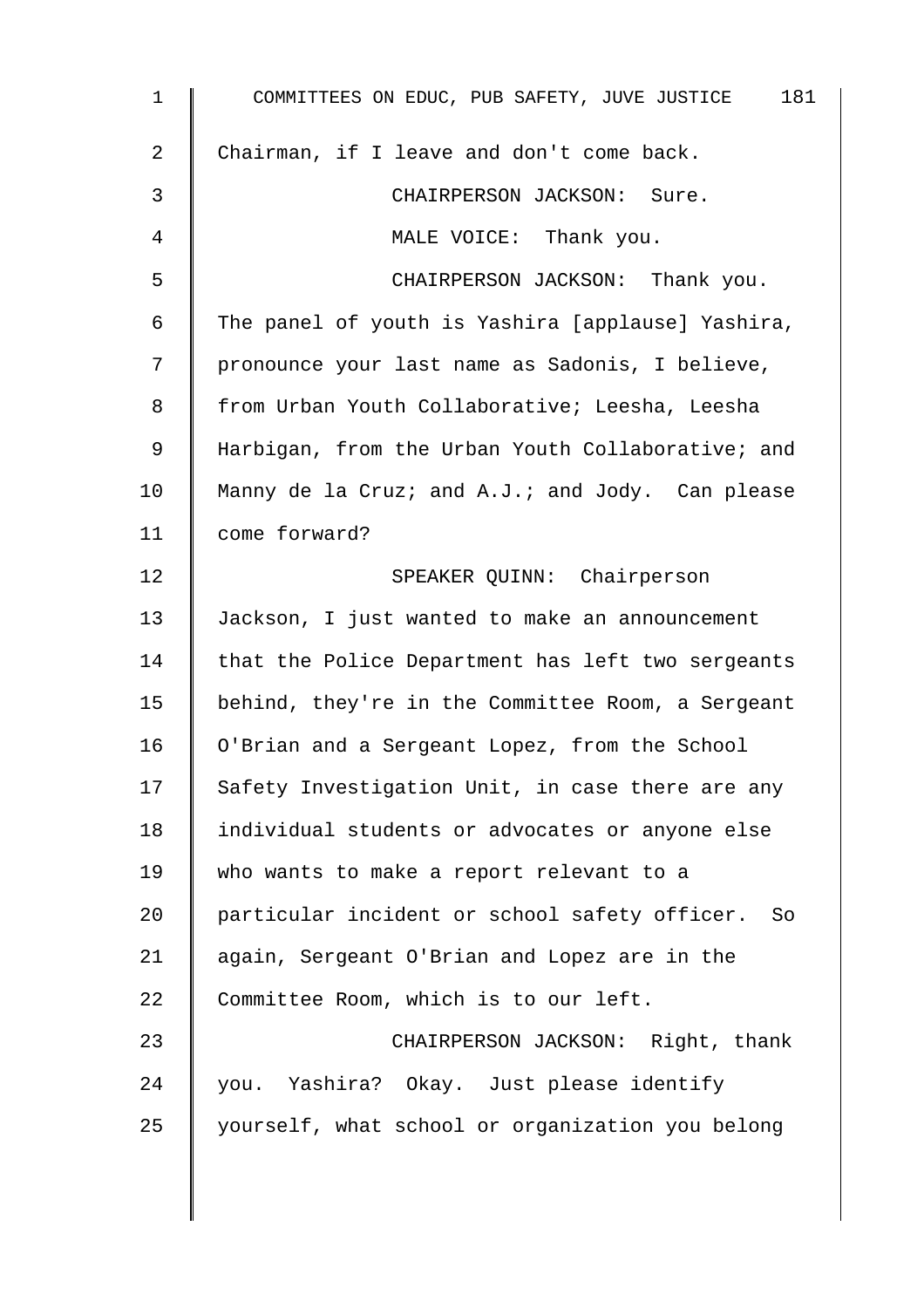| $\mathbf{1}$   | 182<br>COMMITTEES ON EDUC, PUB SAFETY, JUVE JUSTICE |
|----------------|-----------------------------------------------------|
| $\overline{a}$ | to, and you may begin your testimony. Just speak    |
| 3              | directly into the mic. Press, okay, press it        |
| 4              | again, go ahead.                                    |
| 5              | LEESHA HARBIGAN: My name is Leesha                  |
| 6              | Harbigan, and I'm 15 years old. I'm A member of     |
| 7              | DRUM, Desis Rising Up & Moving, and the UYC, Urban  |
| 8              | Youth Collaborative. As a Hillcrest High School     |
| 9              | Student, it is not easy. On a daily basis,          |
| 10             | students like myself have to go through scanning,   |
| 11             | every time we enter the school building, we have    |
| 12             | to take our belts off, and everything else on us    |
| 13             | that we have on us that is metal, like prisoners    |
| 14             | who have committed a serious crime. I'm here to     |
| 15             | testify to inform you what is going on in our       |
| 16             | school, and show why the Student Safety Act is      |
| 17             | important. One thing that school safety--           |
| 18             | CHAIRPERSON JACKSON: So, so these                   |
| 19             | are all students that are students in high school   |
| 20             | or junior high school that just stood up? You're    |
| 21             | part of the Urban Youth Collaborative? Okay.        |
| 22             | Very good, okay.                                    |
| 23             | LEESHA HARBIGAN: One thing that                     |
| 24             | school safety agents do is push students with       |
| 25             | severe force, and when being confronted about it,   |
|                |                                                     |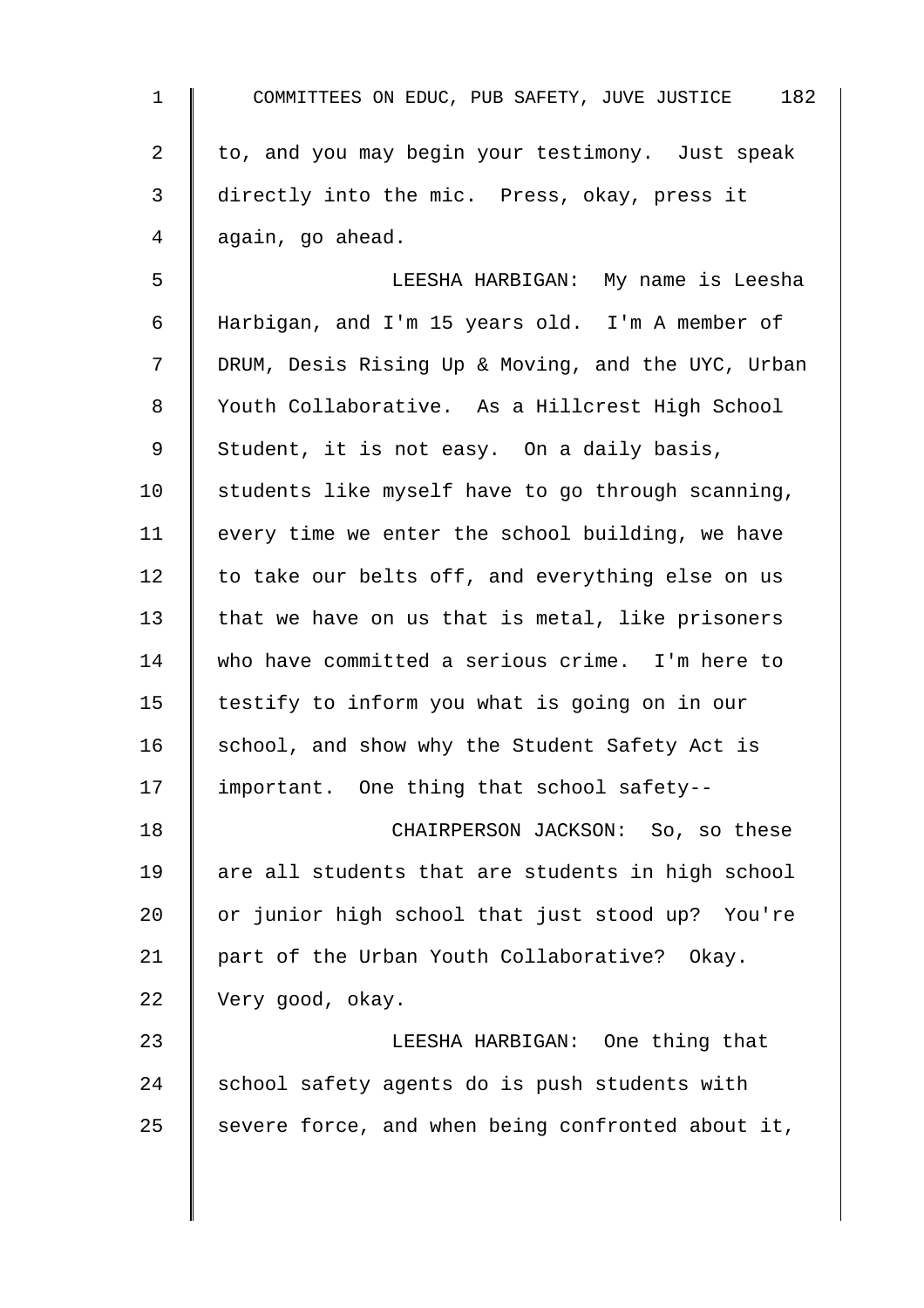1 COMMITTEES ON EDUC, PUB SAFETY, JUVE JUSTICE 183 2 they seem that they don't care. A few weeks ago, 3 | I saw a safety agent with her hand on a student. 4 When the student told her not to touch him because 5 | his parents don't hit him, she said, "That's the 6 | reason why you kids are so disrespectful, you need 7 | to get your ass kicked." As a result, the student 8 was suspended. In a lot of these situations, 9 | interaction with school safety agents usually 10 | leads to suspension. The Student Safety Act will 11 | let the public know who is getting suspended and 12 for what reasons. It will also let students know  $13$  that there is a way that they can report incidents 14 I like these. School safety agents affect our 15 academics and learning. In the beginning of 16 January I was a minute or two late for school. A 17 School safety agent picks me up and wrote my name 18 | and information down; instead of allowing me to go 19 to class, she drove me around Jamaica Avenue. I 20  $\parallel$  had a quiz that day, and that prohibited me from 21  $\parallel$  taking the test, hence failing it. This was not  $22$   $\parallel$  my only experience. Even today, this is still an 23  $\parallel$  issue. Last week I was required to teach a class 24  $\parallel$  as a project. After the class ended, I stayed 25 behind to wrap up, and on my way to my next class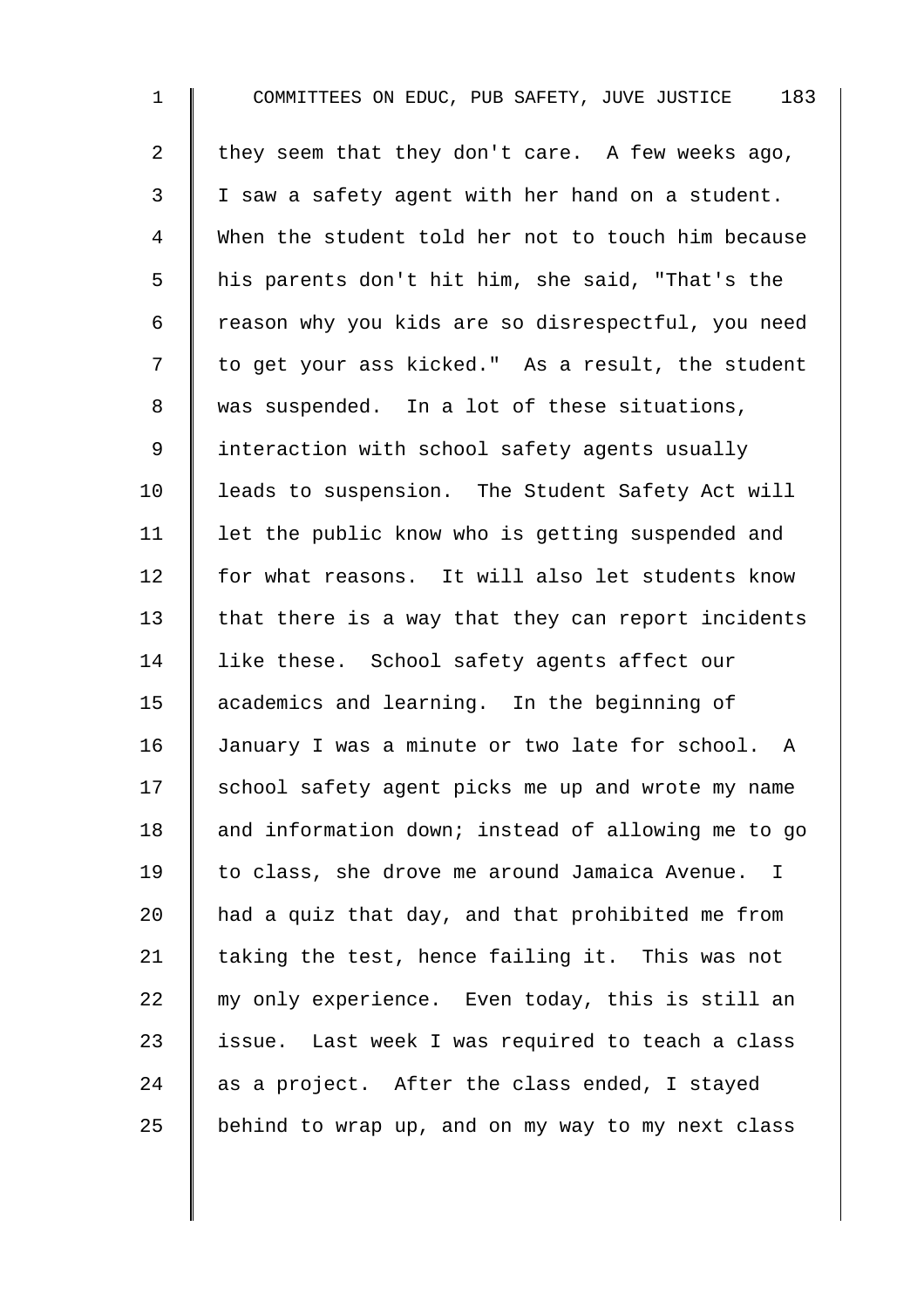| $\mathbf{1}$   | COMMITTEES ON EDUC, PUB SAFETY, JUVE JUSTICE 184   |
|----------------|----------------------------------------------------|
| $\overline{a}$ | I ended up in the sweep room. The sweep room is    |
| 3              | where students go when they are late to class, and |
| 4              | you end up missing your next class, and you do     |
| 5              | nothing in the room. If you're there more than     |
| 6              | two to three times in a week, you may be           |
| 7              | suspended. If the Student Safety Act were passed,  |
| 8              | the reasons why students are being suspended would |
| $\mathsf 9$    | be clear. This will make police behaviors at       |
| 10             | school clear, and will create a way to hold them   |
| 11             | accountable. It will let students know that they   |
| 12             | are able to report incidents. School safety        |
| 13             | agents should not come between students and their  |
| 14             | academics and learning. This will empower          |
| 15             | students not to take any form of abuses from any   |
| 16             | school safety agents. This is why you should pass  |
| 17             | the Student Safety Act. [applause]                 |
| 18             | CHAIRPERSON JACKSON: Okay. I'm                     |
| 19             | going to ask that if--it's not, I don't think it's |
| 20             | necessary, even though you may want to, stand      |
| 21             | every time, because basically you're all here for  |
| 22             | this particular reason, so I don't think it's      |
| 23             | necessary to convince us that you're here, we can  |
| 24             | see you, loud and clear.                           |
| 25             | SPEAKER QUINN: And it's also                       |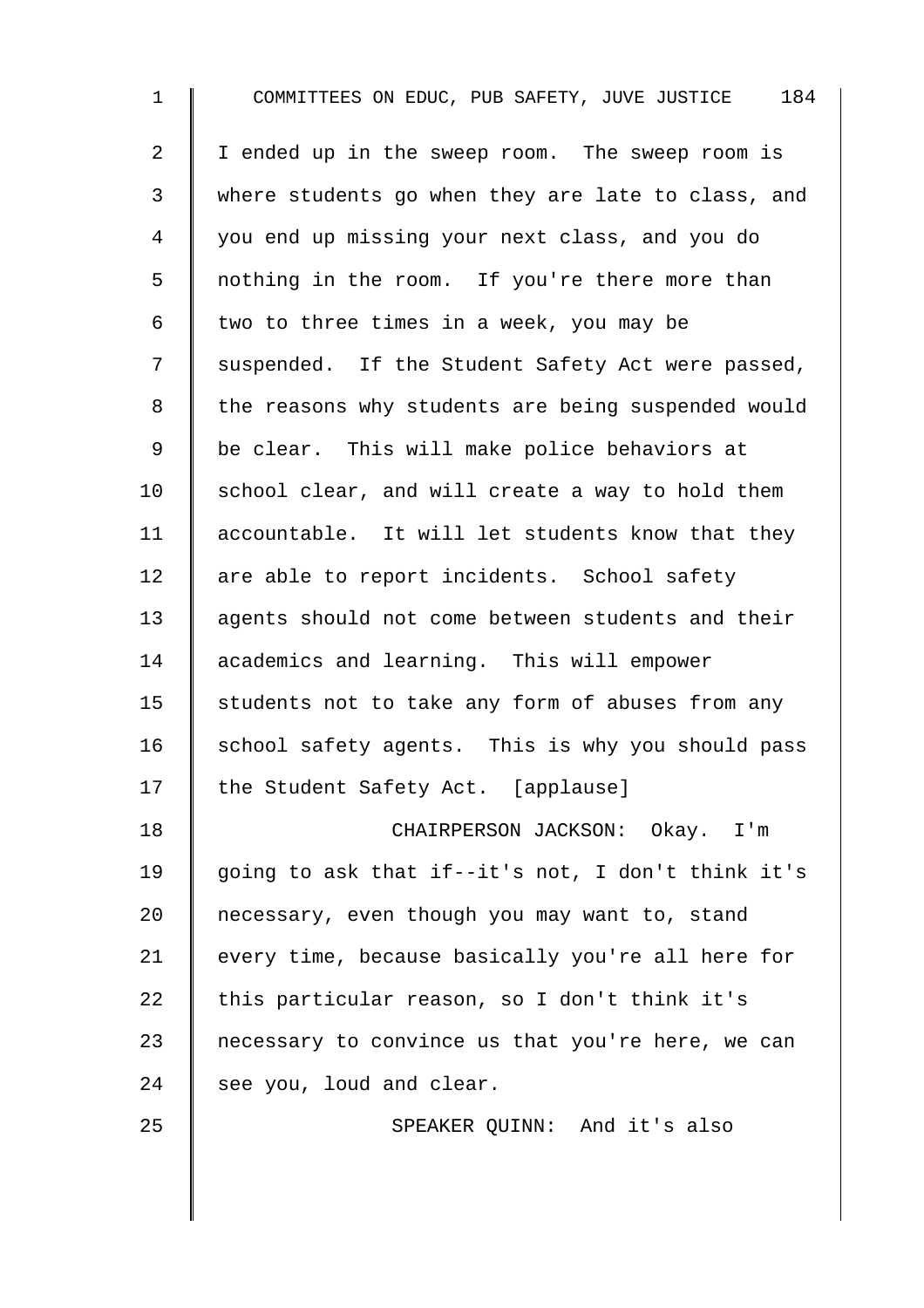| $\mathbf 1$    | 185<br>COMMITTEES ON EDUC, PUB SAFETY, JUVE JUSTICE |
|----------------|-----------------------------------------------------|
| $\overline{a}$ | actually a little hard to hear what the witness is  |
| $\mathbf{3}$   | saying, when you're standing up and sitting down,   |
| 4              | so we're missing words of the testimony. So--       |
| 5              | CHAIRPERSON JACKSON: Okay.                          |
| 6              | Alright, so next, please, if you don't mind,        |
| 7              | identify yourself, what school, and you may begin.  |
| 8              | ROBERT MOORE: Hello, my name is                     |
| 9              | Robert Moore, I'm 17, and a senior at the Bushwick  |
| 10             | School for Social Justice. I'm a youth leader       |
| 11             | with Make the Road New York, as well as the Urban   |
| 12             | Youth Collaborative. I am here today to speak       |
| 13             | about the Student Safety Act. Every morning I am    |
| 14             | subjected to feeling like a criminal when I walk    |
| 15             | through the metal detectors and get scanned. I      |
| 16             | walk in each morning to school safety agents        |
| 17             | glaring at me and making nasty comments to          |
| 18             | students as they arrive, instead of saying "Hello"  |
| 19             | and "Good morning." Already, this makes me feel     |
| 20             | like turning around and going home. I step into     |
| 21             | line, where I spend at least 15 to 20 minutes,      |
| 22             | waiting to go through scanning. I have to take      |
| 23             | off my chain, my belt, my keys and sometimes even   |
| 24             | my shoes to go through the great arch that'll tell  |
| 25             | me if I have to get wanded. This process makes me   |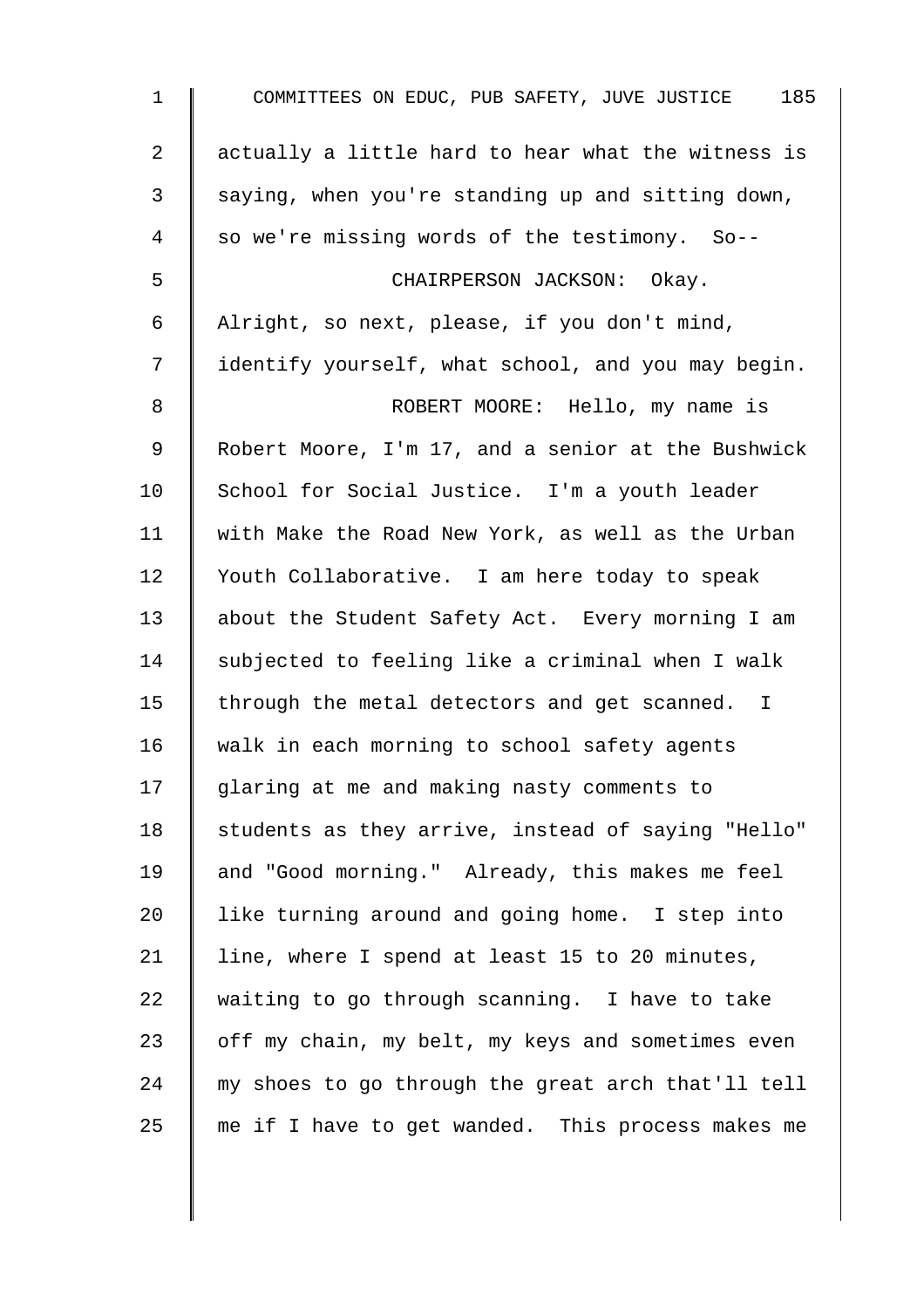| $\mathbf{1}$   | COMMITTEES ON EDUC, PUB SAFETY, JUVE JUSTICE 186   |
|----------------|----------------------------------------------------|
| $\overline{2}$ | feel like I don't even belong in the space, that   |
| 3              | I'm not really welcome there. It's like I've       |
| 4              | already done something wrong, when all I'm trying  |
| 5              | to do is learn. School safety agents continue to   |
| 6              | abuse their authority and harass students, when we |
| 7              | all want, when all we want to do is get an         |
| 8              | education. I go to a school each day and receive   |
| $\mathsf 9$    | an education so I may continue to college, and     |
| 10             | pursue my dreams. But how am I expected to do      |
| 11             | this in this type of environment? The rights and   |
| 12             | safety of students must be protected, and the      |
| 13             | school safety agents must be held accountable if   |
| 14             | they abuse their power. So I'm here to ask the     |
| 15             | members of City Council to support the Student     |
| 16             | Safety Act. The bill will require the Department   |
| 17             | of Education and New York City Police Department   |
| 18             | to release quarterly reports to City Council       |
| 19             | Members, and the public, about expulsions,         |
| 20             | detentions, suspensions and arrests made based on  |
| 21             | race, gender, age and student status. This will    |
| 22             | provide the data we need to see what's really      |
| 23             | going on inside our schools and help us find ways  |
| 24             | to educate, not criminalize students. Students     |
| 25             | are being arrested and suspended in school far     |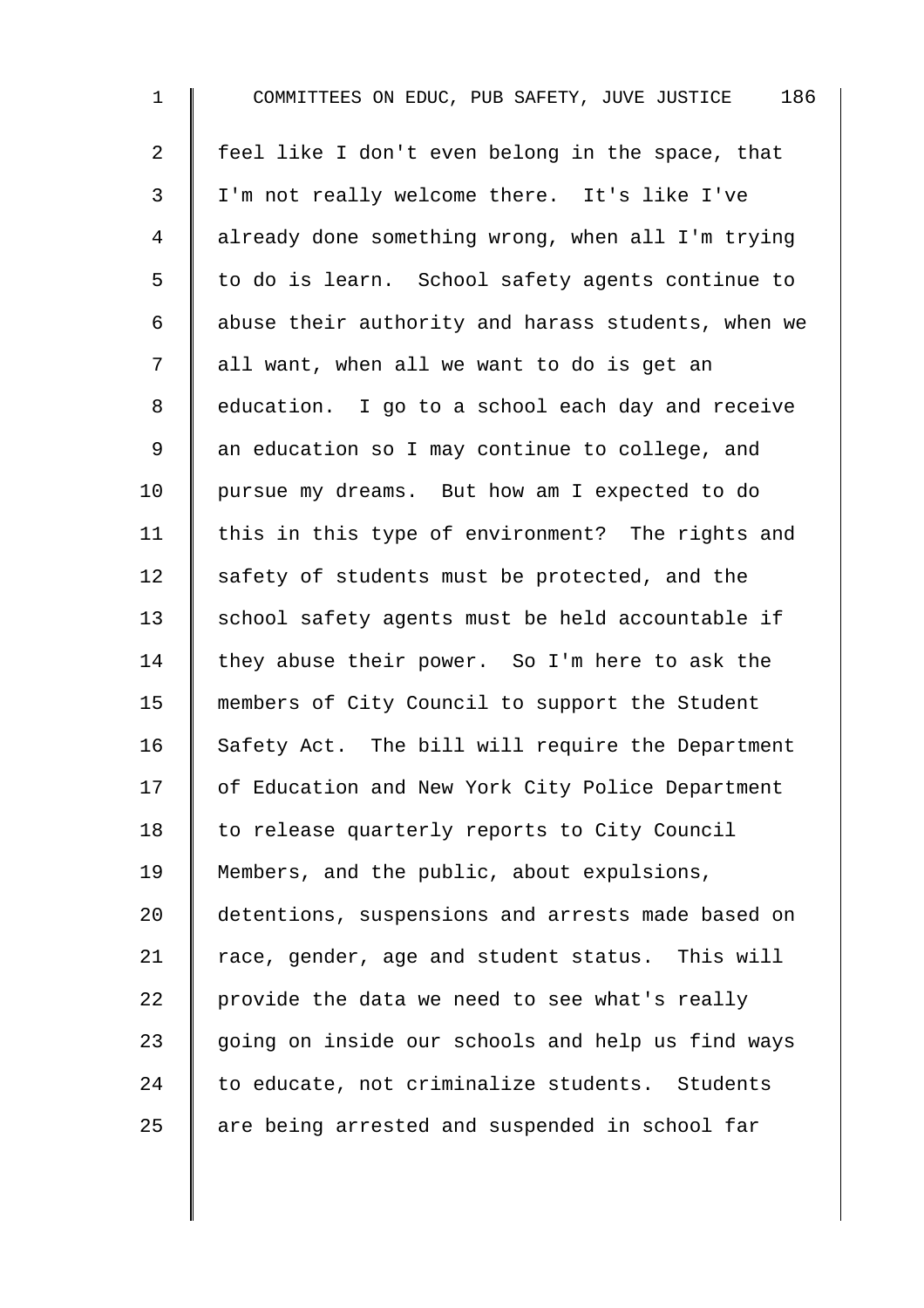1 COMMITTEES ON EDUC, PUB SAFETY, JUVE JUSTICE 187 2 more than before, and usually for minor 3 misconduct. In my school, I see students getting 4 Suspended for the smallest thing, like getting  $5 \parallel$  picked up in hallways sweeps when late to class. 6 I also have seen students handcuffed and arrested 7 | for incidents that could have been dealt with 8 differently. No one is even taking the time to 9 || talk about the issue, and instead are quick to put 10  $\parallel$  students back on the street, shut out of their 11 | education. When students are suspended they are 12 | three times more likely to drop out. 13 Superintendent suspensions in New York City went 14 up 76 percent from 2000 to 2005, and these 15 | students are mostly low income black and Latino 16 vouth. These policies are pushing students out of  $17$  school into the street, and more likely into 18 | prison. Some of the panelists who spoke earlier 19 | today expressed the concern that we are somehow 20 singling out school safety agents for special 21 | attention, when we ask that a complain mechanism 22  $\parallel$  against them be publicized widely to students. I 23  $\parallel$  go to a school in a low income community of color, 24 I'm singled out for special attention at a metal 25 detector every day when I enter my building. Our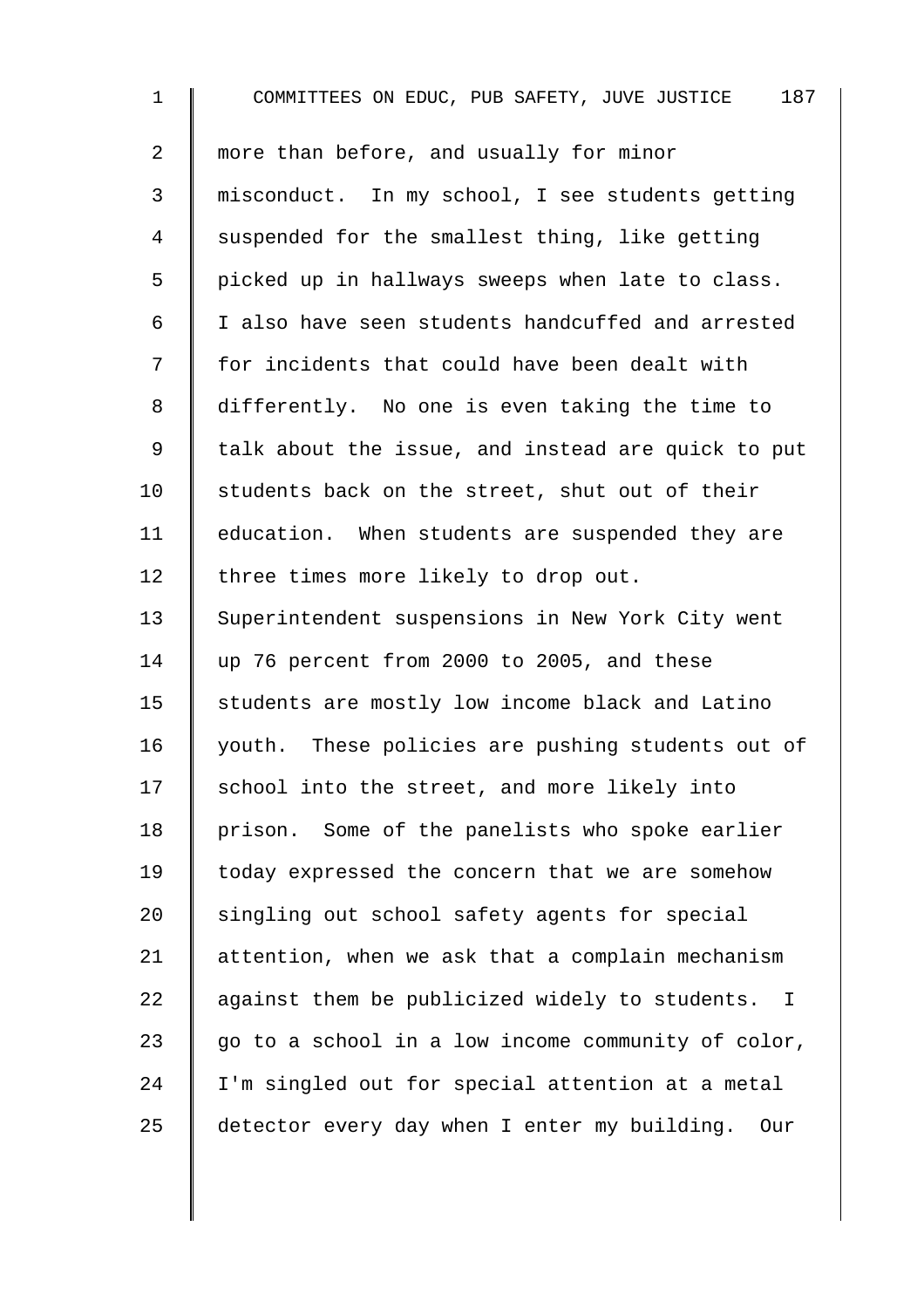1 COMMITTEES ON EDUC, PUB SAFETY, JUVE JUSTICE 188 2 problem is not that the--is not with the school  $3 \parallel$  safety agents who are doing a good job, it is with 4 the school safety agents who are not doing a good  $\overline{5}$  | job. Students like me must interact intensely 6 with representatives of the NYPD agents who can 7 | discipline us and even arrest us if they wish. 8 This is pretty intense monitoring of our 9 activities. What kind of message does the City  $10$  send students like me if they police us so 11 carefully, but are reluctant to inform us about 12 | how to enforce our rights? Students deserve to go 13 to a school and an environment free of hostility. 14 | But supporting the Student Safety Act, you are 15  $\parallel$  saying that you support the right to youths' 16 education in a safe, secure learning environment. 17 It is time to invest in our future. This Act is 18  $\parallel$  the first and necessary step to stopping the 19 criminalization of New York City's youth. We need 20  $\parallel$  to see change in our schools now. Thank you. 21  $\parallel$  [applause] 22 ADAMA WENDT: Good afternoon, my  $23$   $\parallel$  name is Adama Wendt [phonetic] and I attend Youth 24 Adult Borough Center on Wilson Campus in The

 $25$  Bronx. Ever since eighth grade, I've always been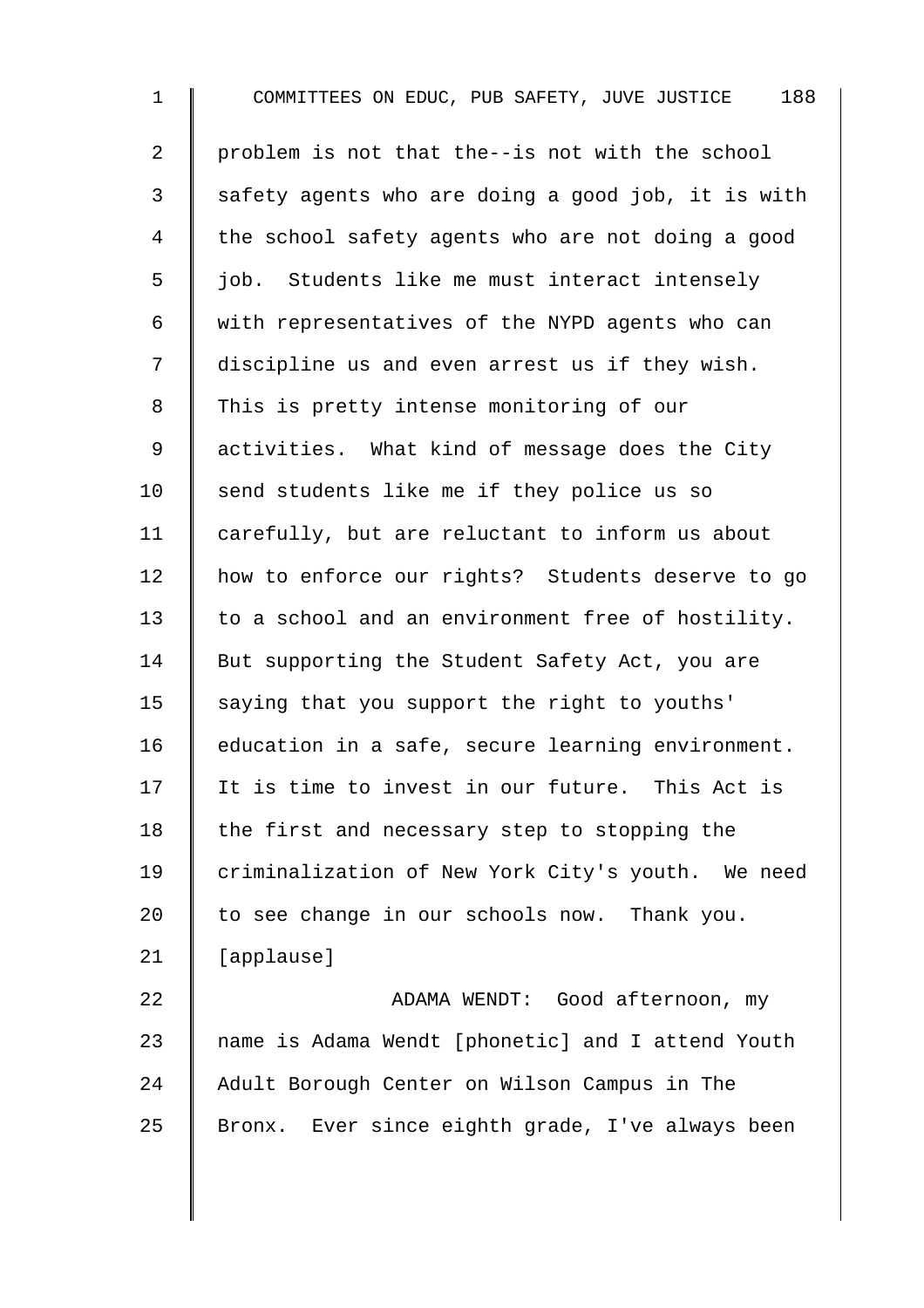1 COMMITTEES ON EDUC, PUB SAFETY, JUVE JUSTICE 189 2 excited about my high school experience. Little 3 did I know there would not be much to celebrate. 4 Every morning I am reminded constantly about the  $5 \parallel$  society I am growing up in. I never thought that  $6 \parallel a$  place I was supposed to feel safe in would make 7 | me not want to come most of the time. Wilson is  $8 \parallel$  the first school that I have attended with metal 9 detectors. Every day while getting dressed, I 10 debate on what not to do to my hair or wear, not 11 because I am scared of what people will say, but 12 because I have to consider how late it will make 13 me to class, because I have to take off almost 14 everything to walk through metal detectors--15 meaning my hairpins, bracelets, belts, rings, etc. 16 As if that is not already a drag, I am constantly 17 harassed by school safety agents who go out of  $18$  | their way to make comments to me and other females 19 | I attend school with, about what we have on and 20  $\parallel$  how appealing we are to them. Statement such as, 21 | "Those glasses are sexy, I'd like to see you in 22  $\parallel$  just those," or a statement that was made to my 23  $\parallel$  friend regarding her breast size, and then she was 24 asked for her number. Without the School Safety 25  $\parallel$  Act and students being uninformed on their rights,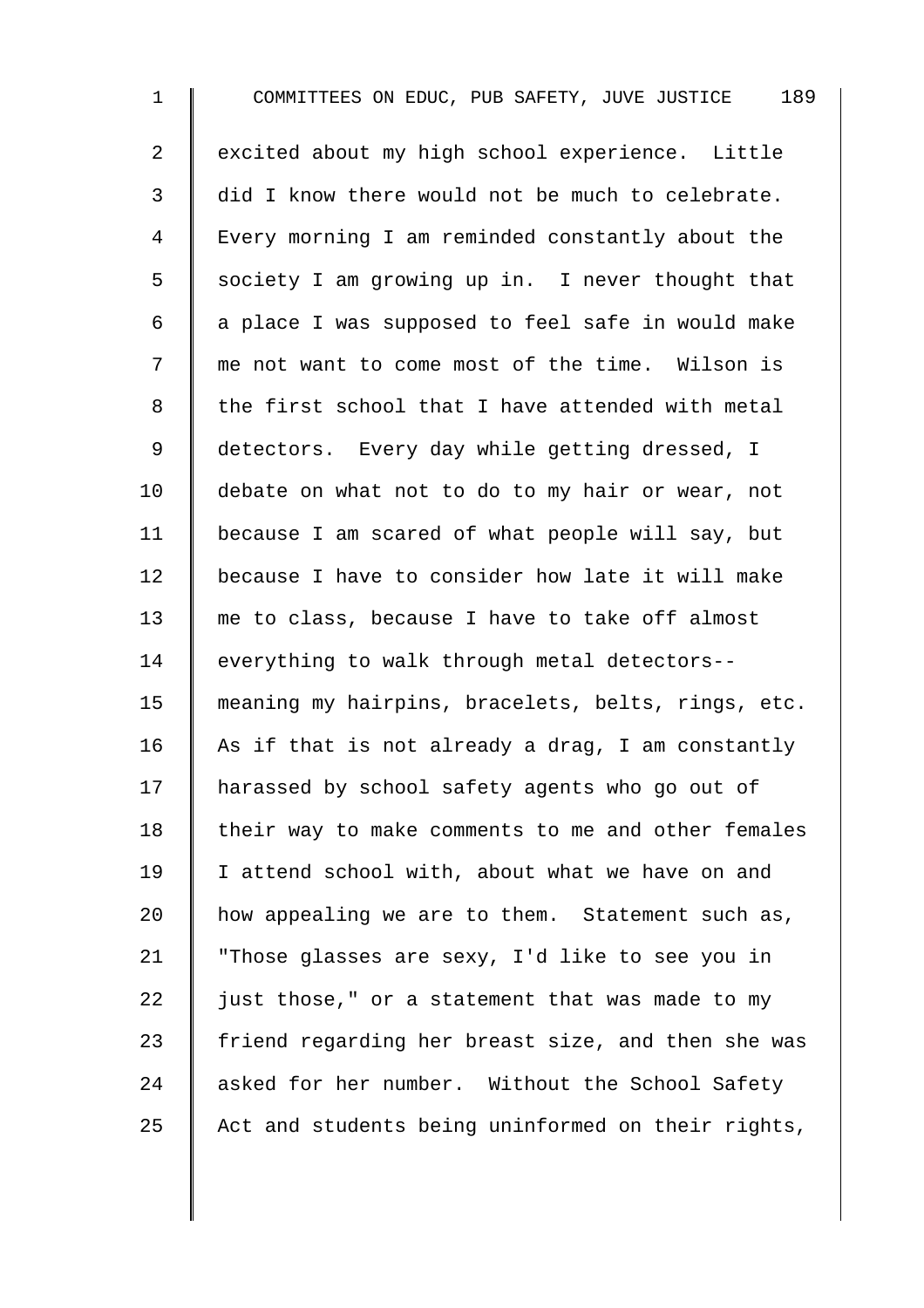1 COMMITTEES ON EDUC, PUB SAFETY, JUVE JUSTICE 190 2  $\parallel$  this is happening and going on unnoticed by 3 | teachers and principals too much. It has gotten 4 so bad that most of the time, females think these 5 | remarks are cute or funny and ignore them on a 6 daily basis. Even though YABC is a night program, 7 || and most of the students there are 18 or older 8 | with children, there is no reason why an adult, 9 usually 20 to 40 years of age, are making 10 | inappropriate remarks. On another note, within 11  $\parallel$  Wilson there are many different high schools, 12 | including a middle school, and although some 13 Students may appear older, most are not, and are 14 usually in the  $7^{th}$  or  $8^{th}$  grade. These students 15  $\parallel$  should never have to experience not being able to 16  $\parallel$  go to a school safety agent for help because they  $17$  are afraid or scared to talk to them because of 18 previous events. This is too much. I've been 19 hearing these stories from my sisters and their 20 friends even before I got into high school. When 21 | will you notice this is hurting us? How can you 22  $\parallel$  possibly allow the NYPD, the same people who work 23 with criminals, to train safety agents coming into  $24$  | our schools? What does that say about how you 25  $\parallel$  feel about us? What are your plans for us,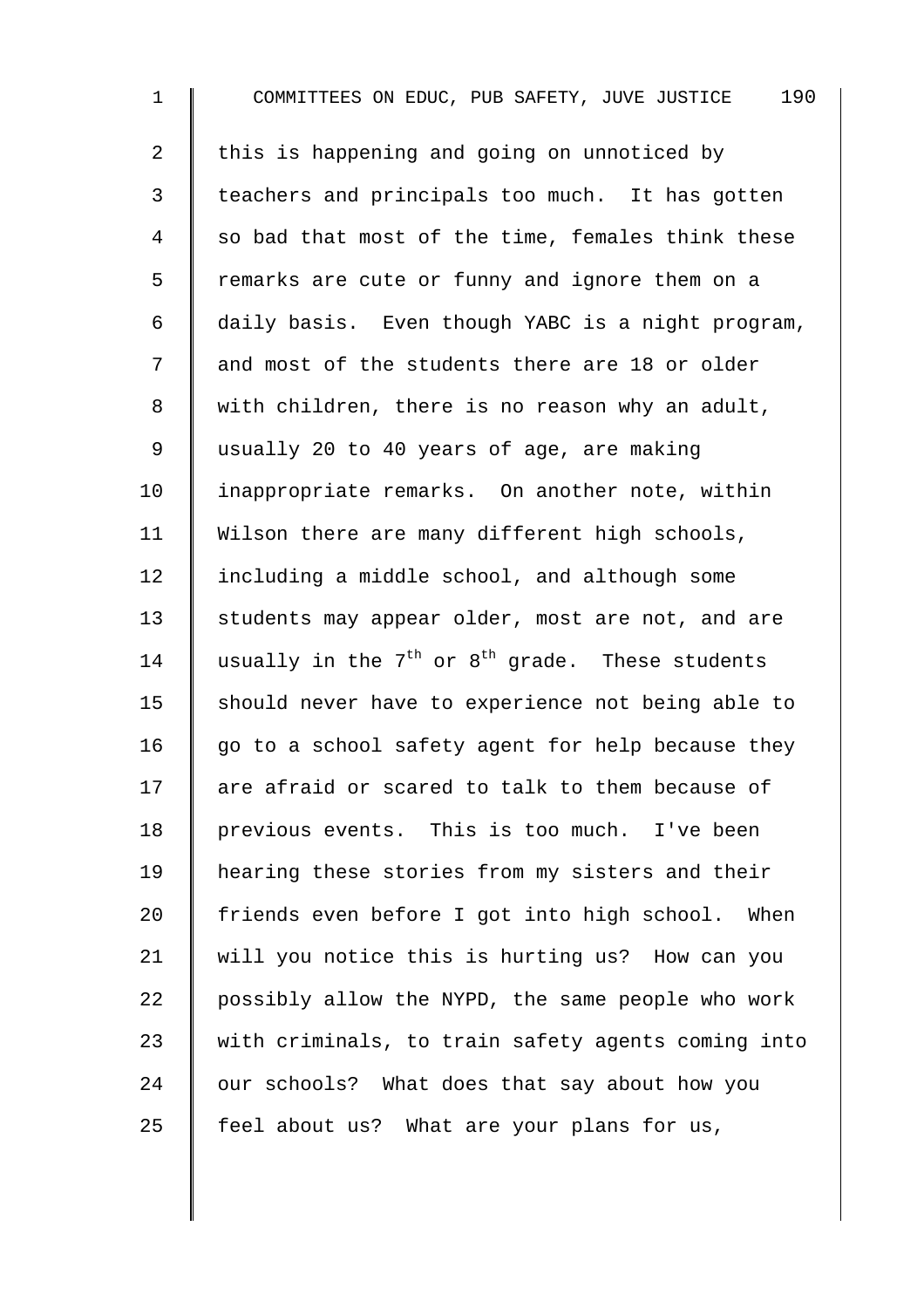| $\mathbf 1$    | COMMITTEES ON EDUC, PUB SAFETY, JUVE JUSTICE 191   |
|----------------|----------------------------------------------------|
| $\overline{2}$ | because I cannot put my finger on it. I question   |
| 3              | many nights as I lay in my bed, how can you say    |
| $\overline{4}$ | that children are the future when you are trying   |
| 5              | to destroy ours before we can build it? Thank      |
| 6              | you. [applause]                                    |
| 7              | CHASTITY SERRIANO: My name is                      |
| $\,8\,$        | Chastity Serriano [phonetic], I'm 16 years old,    |
| $\mathsf 9$    | and a Youth Leader at Make the Road New York,      |
| 10             | Urban Youth Collaborative. I am a senior at        |
| 11             | Bushwick School for Social Justice. A few years    |
| 12             | ago, I had a verbal argument with another female   |
| 13             | in my grade. A school safety agent took me into    |
| 14             | the main office and handcuffed me to a chair and   |
| 15             | told me to shut up and relax. They released me     |
| 16             | before my mom got to the school and tried to       |
| 17             | pretend as if nothing every happened. I was        |
| 18             | suspended for five days. This made me feel         |
| 19             | embarrassed and humiliated in front of all my      |
| 20             | peers. They portrayed me as an animal. This        |
| 21             | could have been dealt with in a calmer and         |
| 22             | reasonable way. When I reflect on the situation,   |
| 23             | it frustrates me that at 12 years old, handcuffing |
| 24             | me to a chair was school safety agent solution to  |
| 25             | the problem. If our schools had people trained in  |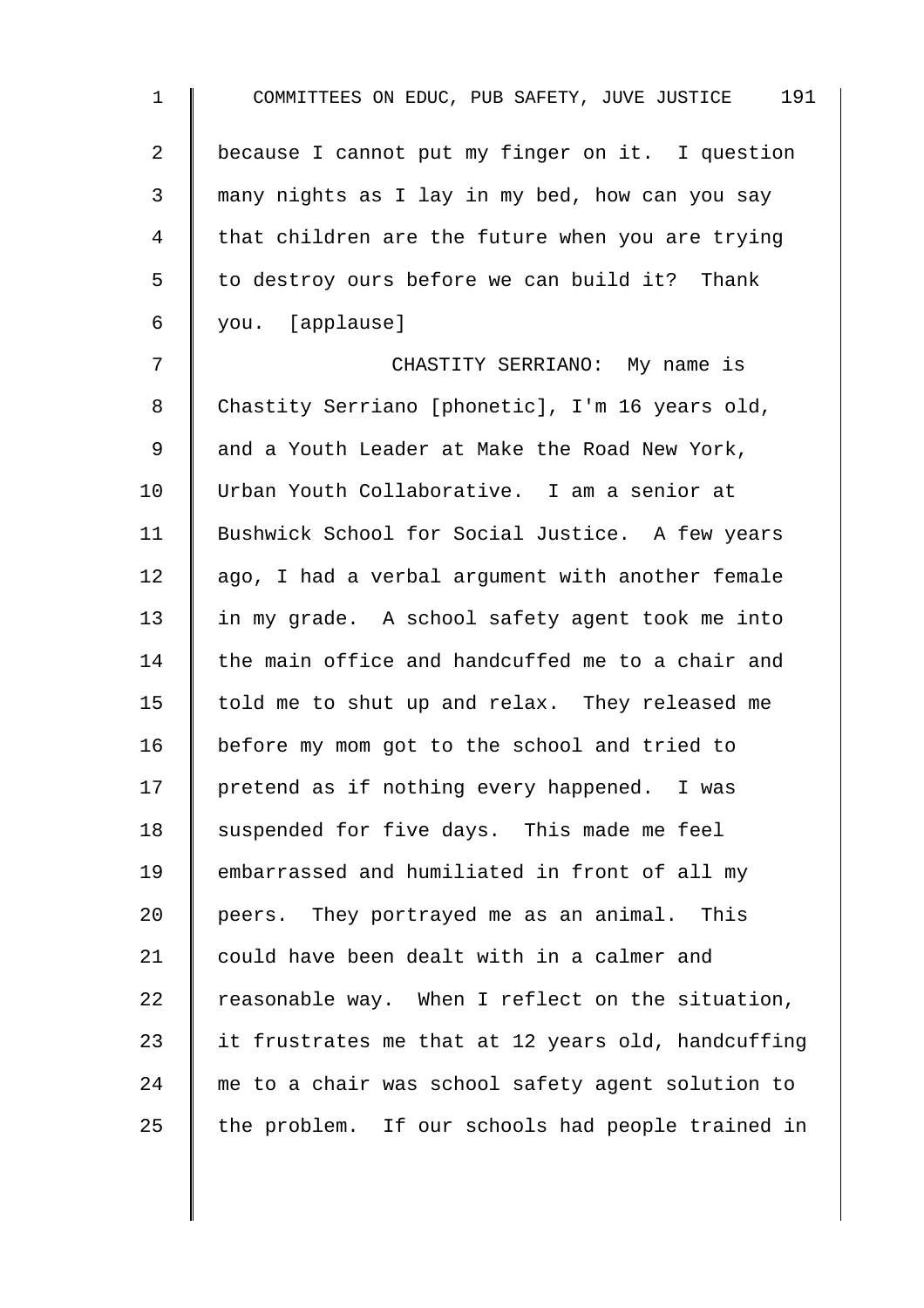| $\mathbf 1$    | 192<br>COMMITTEES ON EDUC, PUB SAFETY, JUVE JUSTICE |
|----------------|-----------------------------------------------------|
| $\overline{a}$ | conflict mediation, this would have never           |
| 3              | happened. When I came back from suspension, I was   |
| 4              | behind in all my classes. I am a senior now, and    |
| 5              | I know that this is still happening in public       |
| 6              | schools throughout New York City. Every day I go    |
| 7              | to school and I face being harassed, pushed,        |
| 8              | shoved, yelled at, disrespected and illegally       |
| 9              | searched. I always had the impression that          |
| 10             | schools are supposed to be a safe environment,      |
| 11             | where I can receive an education, but the reality   |
| 12             | is that instead of school being a safe place where  |
| 13             | students are supported, they're suspended and       |
| 14             | arrested for minor incidents. I thought the         |
| 15             | school safety agents are supposed to keep me safe,  |
| 16             | but all they implement is fear. I want to go to     |
| 17             | school where I won't be afraid of the police, but   |
| 18             | of the math test that I have to take second         |
| 19             | period. When passed, the School, the Student        |
| 20             | Safety Act, will be the first step in creating a    |
| 21             | safe and respectful learning environment. When      |
| 22             | incidents occur in our school, instead of           |
| 23             | arresting or suspending us, we need more programs   |
| 24             | like conflict and mediation counselors, and we      |
| 25             | need a voice in determining school safety agent     |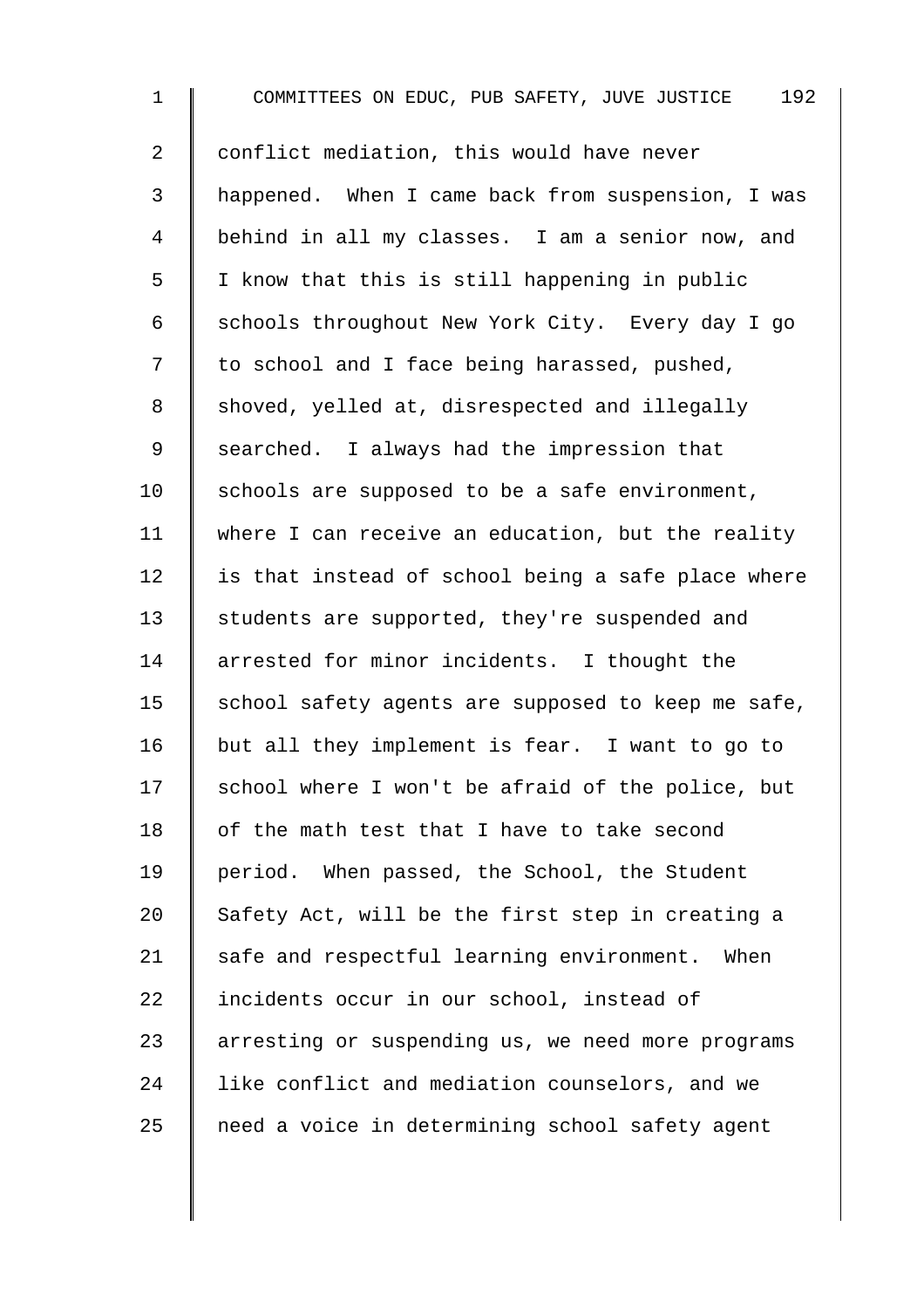1 COMMITTEES ON EDUC, PUB SAFETY, JUVE JUSTICE 193 2 | policies. Some of the panelists who testified 3 earlier today would have believed the advocacy 4 | groups like NYCLU have created a bunch of noise 5 | around this Act, and that there is no real 6 problem. They're wrong. Students have been 7 | involved in every step of this process. We are 8 the ones who saw a need for this Act. And Speaker 9 | Quinn and Council Member Jackson, now we have been 10 | involved in every step of the process from 11 Teviewing this legislation, to agreeing to 12 | modifications, to pushing our local elected 13 | officials to support it. Make no mistake, the 14 push for the legislation is led by low income  $15$  students of color. The advocates who have spoken 16 here today work with us on our behalf, but we also  $17$  speak for ourselves. We are here because this 18 affects our everyday lives. We are here because 19 We live these, we live around these issues, and we 20  $\parallel$  speak about it. It is not an advocacy game for 21  $\parallel$  us, and we owe it to our younger brothers and 22 sisters to make a change. We are here on behalf 23 | of New York City public school students, to say  $24$  that we have waited too long. City Council 25 Members must pass the Act. Educate, don't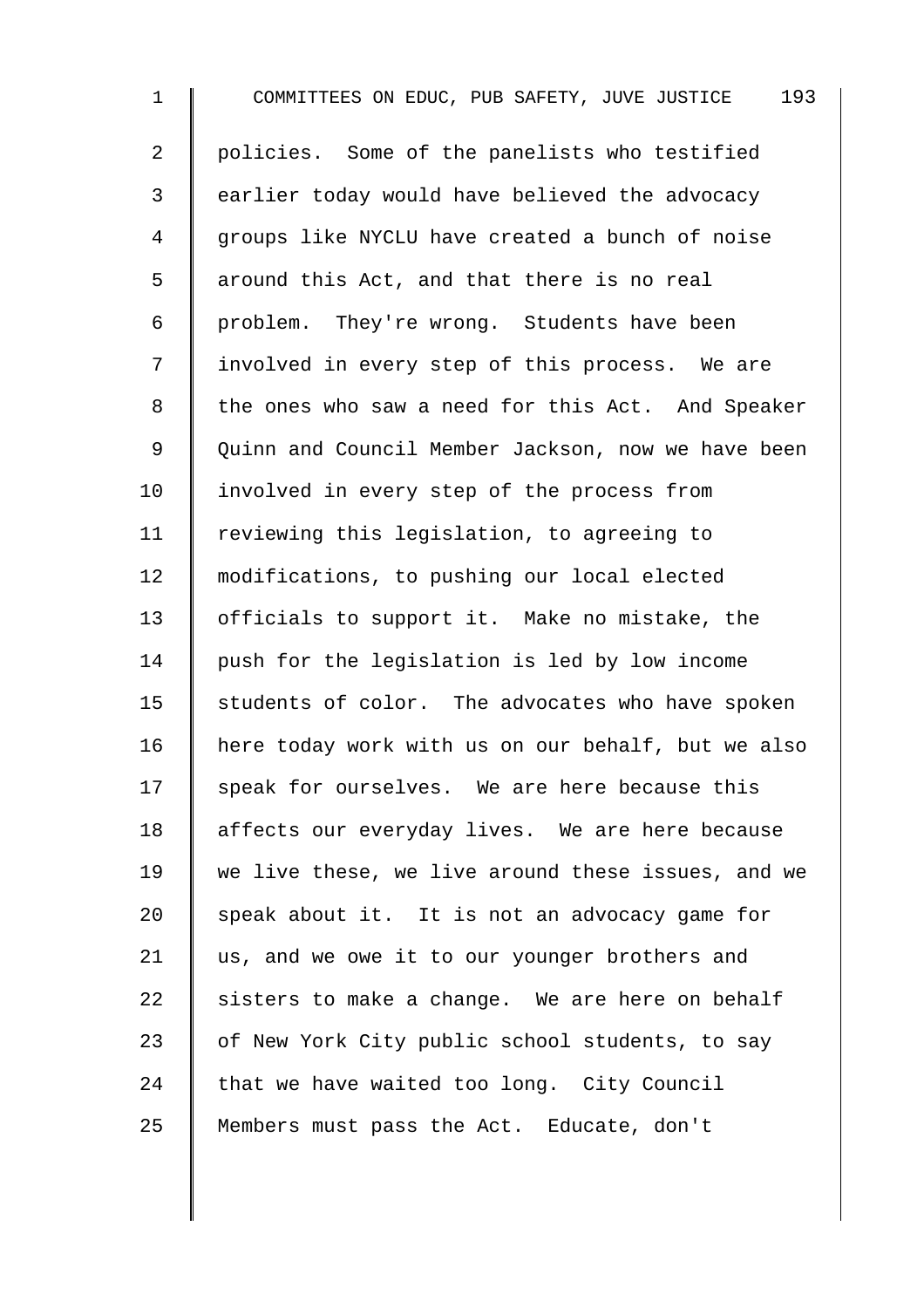| $\mathbf 1$    | 194<br>COMMITTEES ON EDUC, PUB SAFETY, JUVE JUSTICE |
|----------------|-----------------------------------------------------|
| $\overline{a}$ | incarcerate. [applause]                             |
| 3              | MIGUEL RODRIGUEZ: Hello, my name                    |
| 4              | is Miguel Rodriguez, I am 18 years old, and I am    |
| 5              | an organizer at the Yaya Network, as well as a      |
| 6              | Youth Leader at Sisters and Brothers United, one    |
| 7              | of the founding organizations of the Urban Youth    |
| 8              | Collaborative. And I'm a proud graduate of New      |
| $\mathsf 9$    | Explorers High School for Film Humanities. But I    |
| 10             | spent my four years of my life in my school         |
| 11             | feeling like a prisoner, constantly watching        |
| 12             | student safety officers abuse and harass students,  |
| 13             | something that happens in The Bronx and across the  |
| 14             | City almost every day. Why do these things happen   |
| 15             | to our young people? Especially in a place of       |
| 16             | learning. This is unacceptable. The youth go to     |
| 17             | school to learn, not to be harassed by student      |
| 18             | safety officers who are originally put there to     |
| 19             | provide a safe environment for the youth. There     |
| 20             | needs to be an adequate system to help hold         |
| 21             | accountable the student safety officers for their   |
| 22             | actions. Our students need to feel safe. Things     |
| 23             | like this need to be dealt with, and Members of     |
| 24             | the City Council, we are calling on you to help     |
| 25             | the youth across the City to help the youth in      |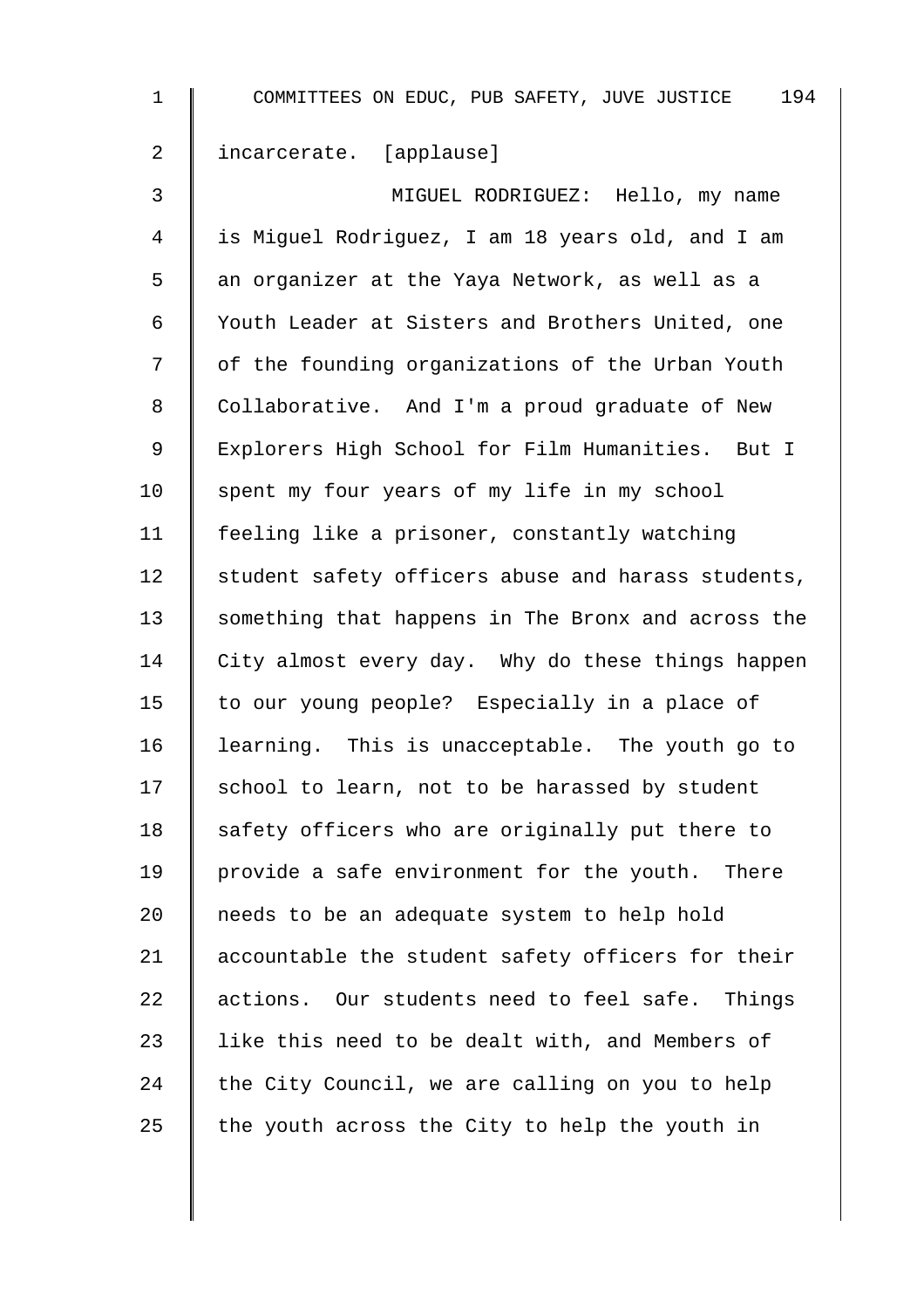1 COMMITTEES ON EDUC, PUB SAFETY, JUVE JUSTICE 195 2 | this room, by passing the Student Safety Act. 3 These 6,000 student safety cards--these 6,000 4 cards represent hundreds of youth, hundreds of 5 | teachers, hundreds of students around the City, as 6 well as student safety officers themselves, who 7 | have signed this, all saying one thing--8 SPEAKER QUINN: You guys, just do 9 us a favor, give the cards to the Sergeant-at-10 Arms, so we can make 'em part-- 11 | MIGUEL RODRIGUEZ: We are not able  $12$  to give you the cards, we can make copies and then 13  $\parallel$  give them to you. 14 | SPEAKER QUINN: Okay. 15 CHAIRPERSON JACKSON: Just take a 16  $\parallel$  look at one pile while, and then we--17 | SPEAKER QUINN: Just give it to the 18 Sergeant, hon, okay. 19 CHAIRPERSON JACKSON: Let me look 20  $\parallel$  at one pile. 21 | SPEAKER QUINN: We'll give 'em 22  $\parallel$  back, and then if you'd--23 **MIGUEL RODRIGUEZ:** And they all  $24 \parallel$  say--25 | SPEAKER QUINN: Just wait, if you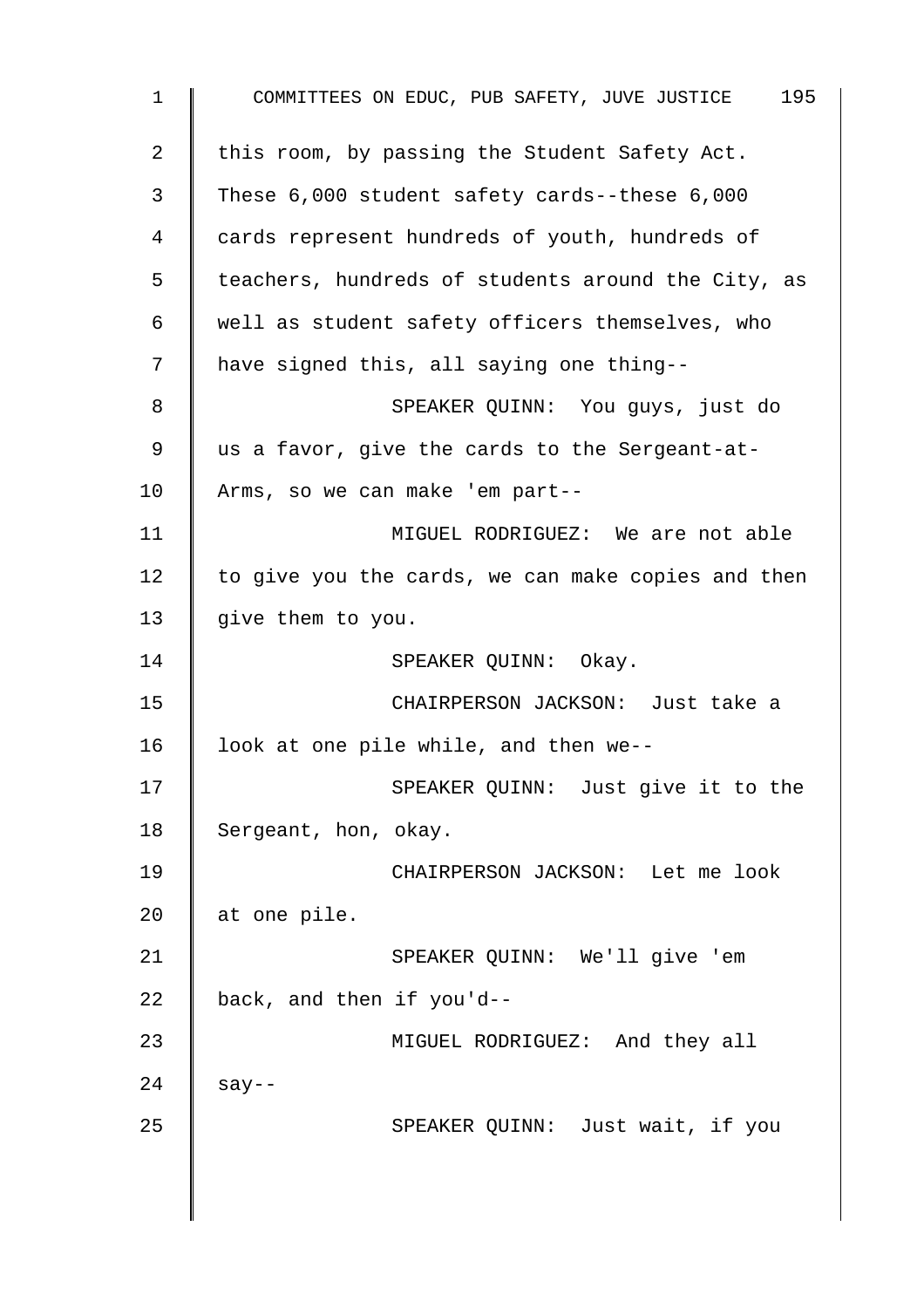| $\mathbf{1}$   | 196<br>COMMITTEES ON EDUC, PUB SAFETY, JUVE JUSTICE |
|----------------|-----------------------------------------------------|
| $\overline{2}$ | can at some point make copies, that would be        |
| 3              | great.                                              |
| 4              | MIGUEL RODRIGUEZ: Okay.                             |
| 5              | SPEAKER QUINN: If you can't, you                    |
| 6              | know, that's cool, too.                             |
| 7              | MIGUEL RODRIGUEZ: And they, and                     |
| 8              | they all say, as a New York City resident, I join-  |
| 9              |                                                     |
| 10             | SPEAKER QUINN: And next time                        |
| 11             | bigger print for the older people wouldn't be very  |
| 12             | much [laughter] a problem either.                   |
| 13             | MIGUEL RODRIGUEZ: I joined the--                    |
| 14             | they all say that they joined the Urban Youth       |
| 15             | Collaborative, in support of the Student Safety     |
| 16             | Act. And let me just make this clear that student   |
| 17             | safety officers themselves have signed this piece   |
| 18             | of, this piece right here, student safety officers  |
| 19             | themselves and during outreach, have signed this    |
| 20             | themselves, in saying that they support the         |
| 21             | passing of the Student Safety Act. Thank you.       |
| 22             | [applause]                                          |
| 23             | CHAIRPERSON JACKSON: Alright.                       |
| 24             | I'm--young people, students, I'm going to ask you   |
| 25             | to hold your applause. In the hearing process, we   |
|                |                                                     |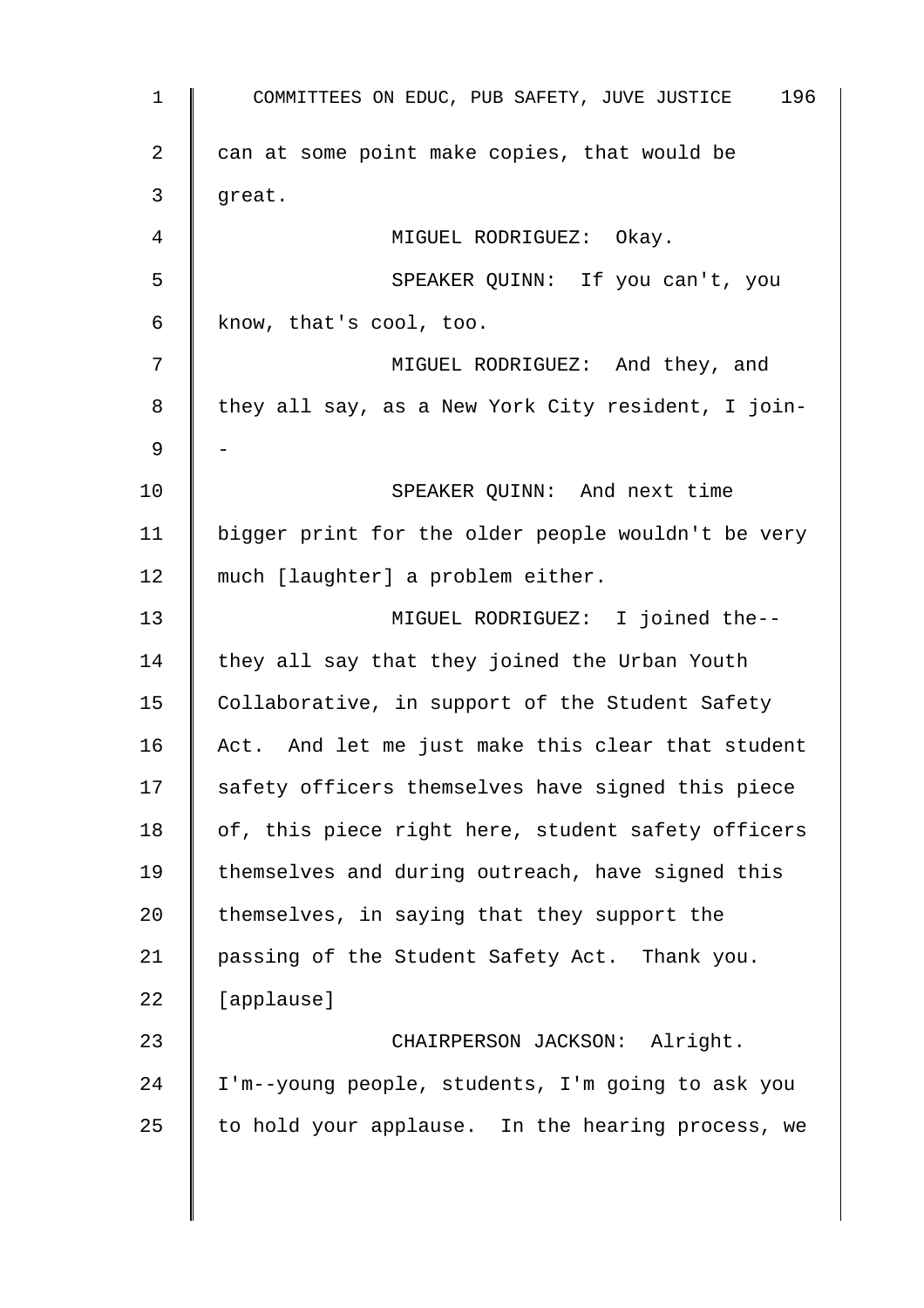| $\mathbf 1$    | 197<br>COMMITTEES ON EDUC, PUB SAFETY, JUVE JUSTICE |
|----------------|-----------------------------------------------------|
| $\overline{2}$ | don't want you to applaud, we don't want you to     |
| 3              | boo, either.                                        |
| 4              | MIGUEL RODRIGUEZ: Thank you, sir.                   |
| 5              | CHAIRPERSON JACKSON: So, we                         |
| 6              | basically are giving you a little flexibility, but  |
| 7              | we, we don't encourage applause and boos and what   |
| 8              | have you. But let me just, let me just say,         |
| 9              | before I turn it over to the Speaker, I'm reading   |
| 10             | this card, and it says, "Dear City Council Member   |
| 11             | Peter Vallone, Jr., Robert Jackson and City         |
| 12             | Council Speaker Christine Quinn: Students go to     |
| 13             | school to learn and to prepare for college.         |
| 14             | Students deserve to learn in a safe environment,    |
| 15             | and to be treated with dignity and respect.         |
| 16             | Students deserve a way to demand redress when       |
| 17             | faced with misconduct, mistreatment or abuse by     |
| 18             | school safety agents. As a New York City            |
| 19             | resident, I join Desis Rise Up & Moving, commonly   |
| 20             | known as DRUM, and the Urban Youth Collaborative,   |
| 21             | in support of the Student Safety Act. The Act       |
| 22             | would give students and parents a way to hold       |
| 23             | school safety agents accountable for their          |
| 24             | actions, expand the jurisdiction of the Civilian    |
| 25             | Complaint Review Board to include school safety,    |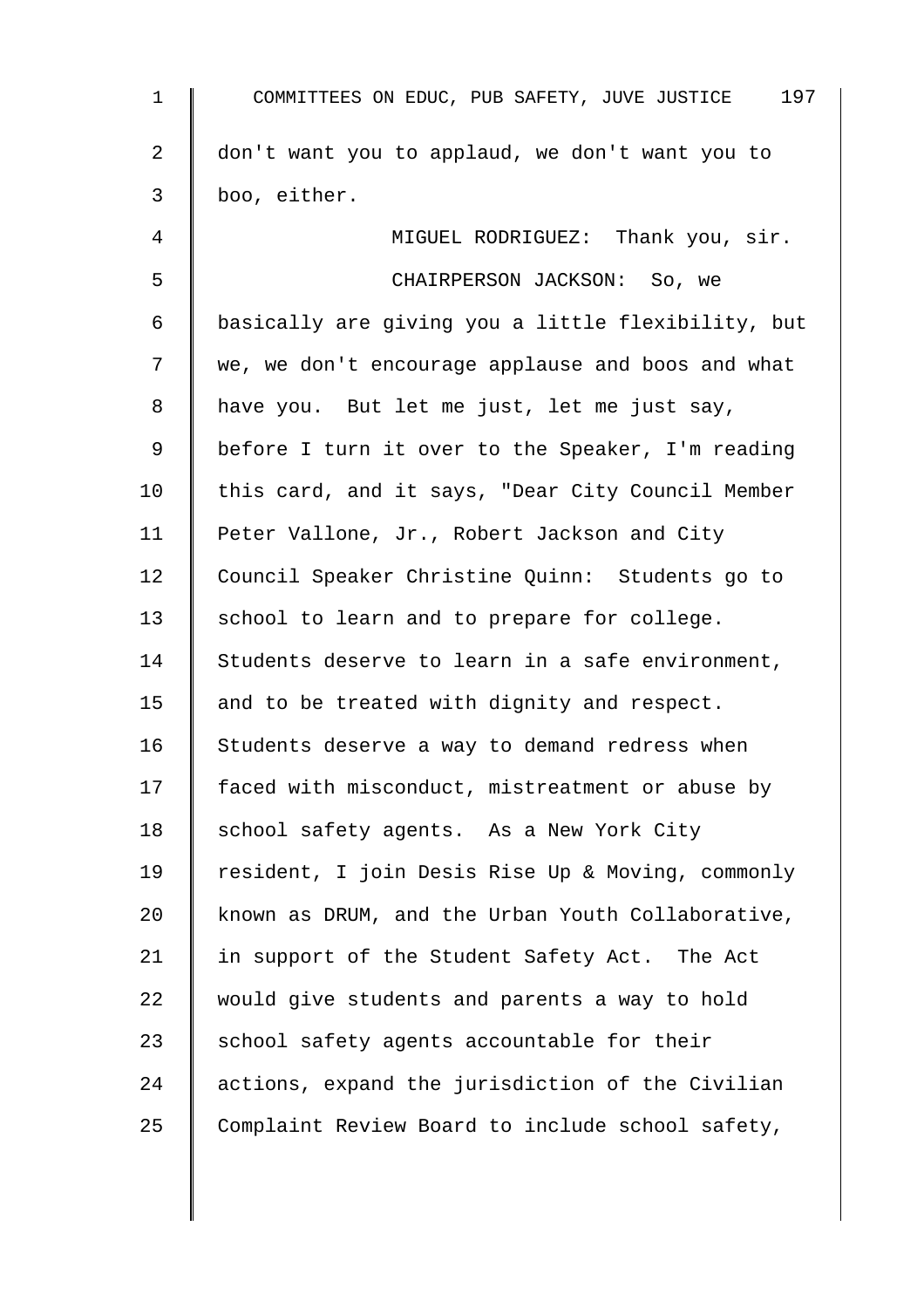| $\mathbf 1$    | 198<br>COMMITTEES ON EDUC, PUB SAFETY, JUVE JUSTICE |
|----------------|-----------------------------------------------------|
| $\overline{2}$ | and requiring the Department of Education to make   |
| 3              | public data re student arrests, expulsions and      |
| 4              | interactions with safety agents, so that students   |
| 5              | and communities can know what is going on in the    |
| 6              | schools. We urge you, one, sign the Student         |
| 7              | Safety Act; two, hold hearings on this Act so that  |
| 8              | it can be voted on immediately." And has a          |
| 9              | signature, name, address, zip code, and indicating  |
| 10             | whether you're a student, parent or community       |
| 11             | member. Now how many cards do you have, about?      |
| 12             | MIGUEL RODRIGUEZ: Over 6,000                        |
| 13             | cards.                                              |
| 14             | CHAIRPERSON JACKSON: Okay. Very                     |
| 15             | good. Let us turn to our Speaker, Christine         |
| 16             | Quinn, for some questions and comments. Speaker     |
| 17             | Quinn.                                              |
| 18             | SPEAKER QUINN: Thank you. And                       |
| 19             | thank you to the panel that was before you guys     |
| 20             | that allowed us to break in when I came back up     |
| 21             | here. So, if those folks are still here, thank      |
| 22             | you for that, as well. I appreciate it, and I'm     |
| 23             | sorry I couldn't stay for all of the testimony      |
| 24             | today. A couple of different questions, and it's    |
| 25             | to everybody, so whoever wants to answer, give me   |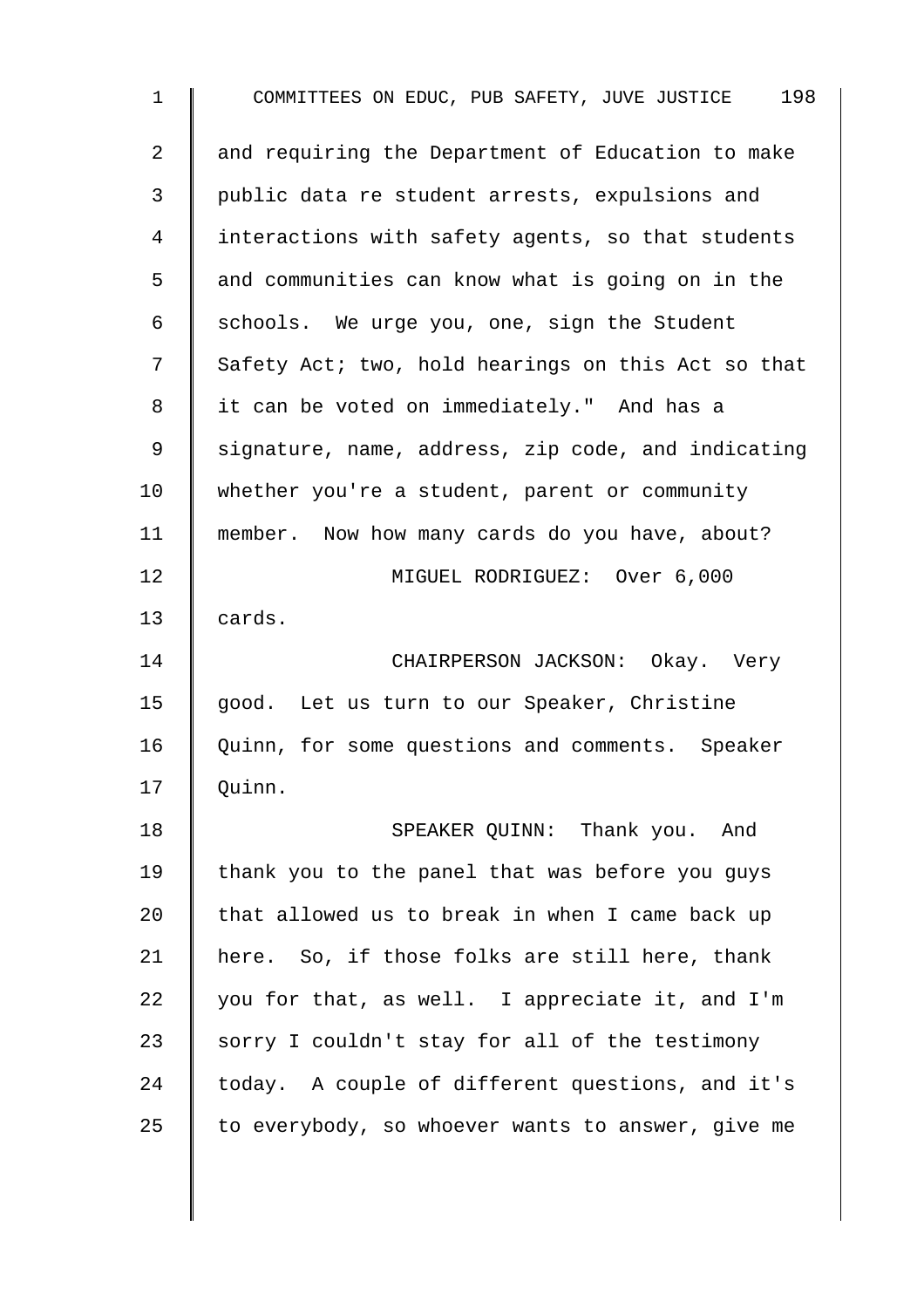| 1  | 199<br>COMMITTEES ON EDUC, PUB SAFETY, JUVE JUSTICE |
|----|-----------------------------------------------------|
| 2  | a sense of, you know, overall, do you think that    |
| 3  | the school safety agents generally are trying to    |
| 4  | do a good job, and there's a couple of folks that   |
| 5  | are problematic? And therefore, since there's no    |
| 6  | way to deal with that clearly, then it is a         |
| 7  | problem. Or do you more generally feel that all     |
| 8  | of the school safety agents in your schools, you    |
| 9  | know, are a problem? And again, anybody, you can    |
| 10 | go ahead first, if you want to. Go ahead. Just      |
| 11 | restate your name when you start, 'cause we're      |
| 12 | taping, so we can identify who it is.               |
| 13 | ROBERT MOORE: Hello, my name is                     |
| 14 | Robert Moore, I'm with Make the Road and the Urban  |
| 15 | Youth Collaborative. And this Act is just to        |
| 16 | provide transparency so that we know what's going   |
| 17 | on inside our schools, and we can clearly see what  |
| 18 | needs to happen and what needs to change.           |
| 19 | SPEAKER QUINN: So it isn't, and I                   |
| 20 | didn't hear you guys say this in your testimony,    |
| 21 | so I just want to offer the opportunity to make     |
| 22 | that really clear for the record, 'cause I think    |
| 23 | there might be some folks who say the real goal     |
| 24 | here is to get school safety agents out of schools  |
| 25 | altogether. And that's not what I believe is the    |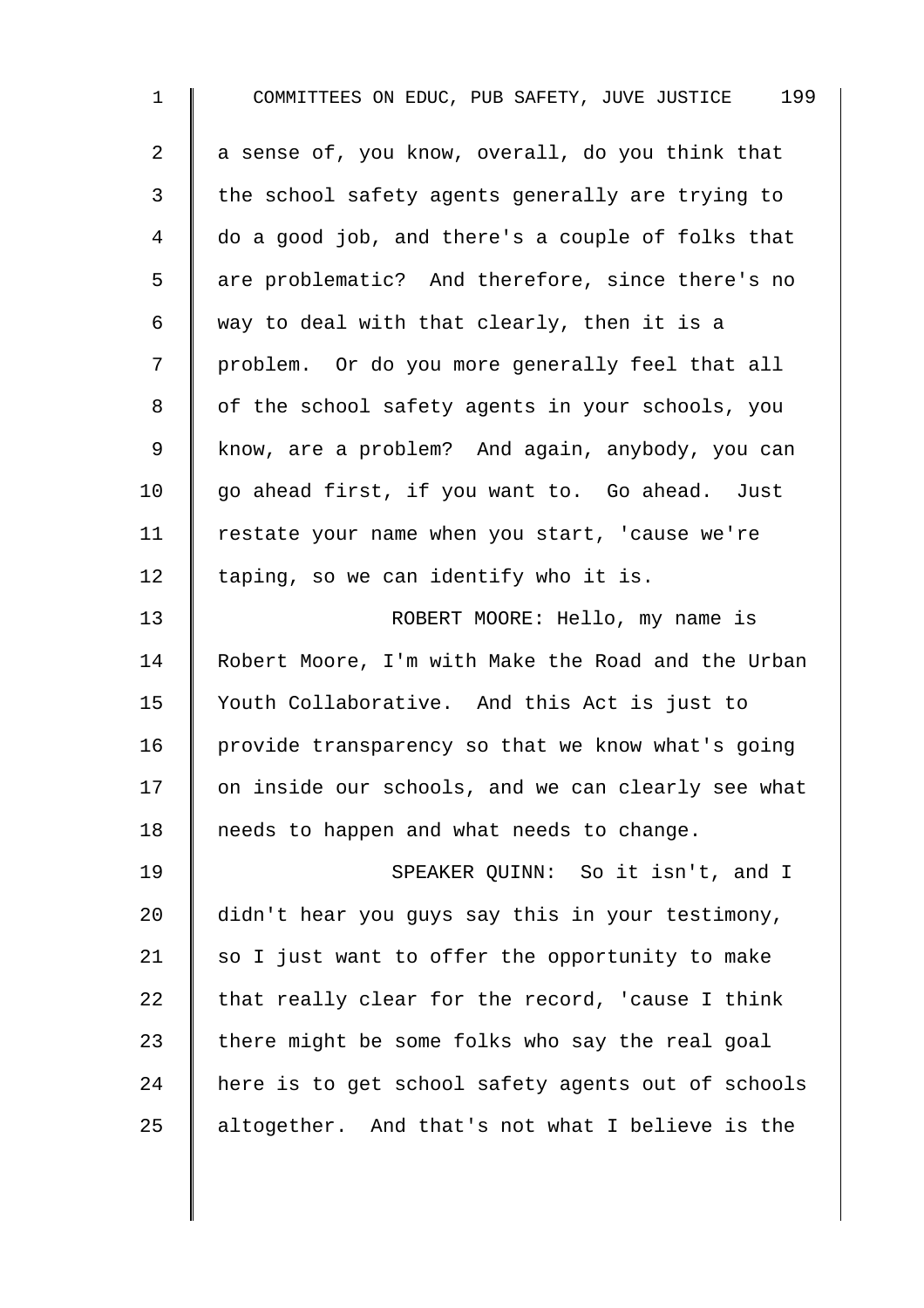| $\mathbf 1$ | COMMITTEES ON EDUC, PUB SAFETY, JUVE JUSTICE 200   |
|-------------|----------------------------------------------------|
| 2           | case, so I just want to make sure that you folks   |
| 3           | aren't misunderstood. The cases that you just      |
| 4           | want a clear way to know how to report and then    |
| 5           | for everybody to be able to analyze what's going   |
| 6           | on. Is that a fair summary?                        |
| 7           | ROBERT MOORE: Yes, that is.                        |
| 8           | SPEAKER QUINN: Okay. Does anybody                  |
| $\mathsf 9$ | else want to add anything on that? This isn't a    |
| 10          | question, Robert, but if it's okay, if I can just  |
| 11          | make a comment. I just want to thank the young     |
| 12          | people who have been part of this process. We've   |
| 13          | had a number of meetings together. In that         |
| 14          | meeting, I just have to say, and I hope this       |
| 15          | doesn't sound condescending, 'cause I don't want   |
| 16          | it to, the young people I met with conducted       |
| 17          | themselves, you all conducted yourself, and you    |
| 18          | were one of them in that meeting, Robert,          |
| 19          | incredibly professionally, better than a lot of    |
| 20          | advocates, better than a lot of lobbyists who get  |
| 21          | paid a lot of money to come in and see me.<br>You  |
| 22          | were incredibly thoughtful, very reasonable, I had |
| 23          | some concerns about the original version, you let  |
| 24          | me be heard, I think I let you be heard, and we    |
| 25          | were able to and are engaged in a cooperative,     |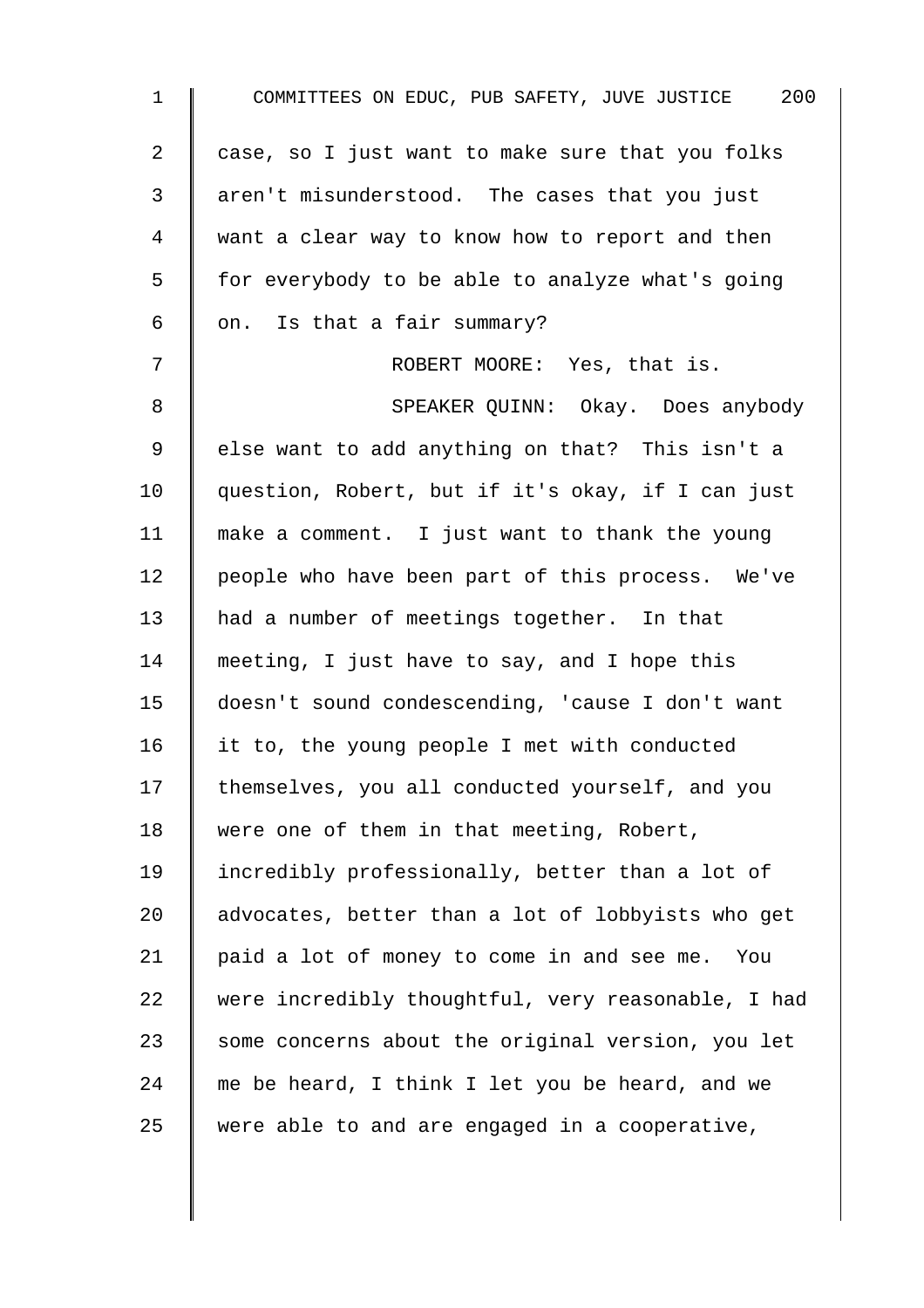| $\mathbf{1}$ | COMMITTEES ON EDUC, PUB SAFETY, JUVE JUSTICE 201   |
|--------------|----------------------------------------------------|
| 2            | forward moving process. And I hope that some       |
| 3            | adults who come, sometimes come in to deal with me |
| 4            | and my colleagues, take note of the behavior of    |
| 5            | the young people that we're working with. You've   |
| $\epsilon$   | had your voice be clear, been respectful, but      |
| 7            | allowed us to do the same and we've been able to   |
| 8            | make progress, and we will continue to make        |
| 9            | progress. So I just wanted to thank you very much  |
| 10           | for being such good advocates and such respectful  |
| 11           | partners with us in the process.                   |
| 12           | CHAIRPERSON JACKSON: Good. I have                  |
| 13           | a question, I believe the third individual, what's |
| 14           | your name, young lady, please.                     |
| 15           | ADAMA WENDT: Adama Wendt.                          |
| 16           | CHAIRPERSON JACKSON: Adamo?<br>Okay.               |
| 17           | ADAMA WENDT: Yes, Adama, yes.                      |
| 18           | CHAIRPERSON JACKSON: Adama, I'm                    |
| 19           | sorry. You had said in your testimony that the     |
| 20           | school safety agents had made inappropriate        |
| 21           | comments to you and to some of your other          |
| 22           | students, and some in a sexual nature, too, as     |
| 23           | like they want to see you naked with those glasses |
| 24           | on, and what have you, and talking about breast    |
| 25           | size. Do you--now, mind you, they had, when I say  |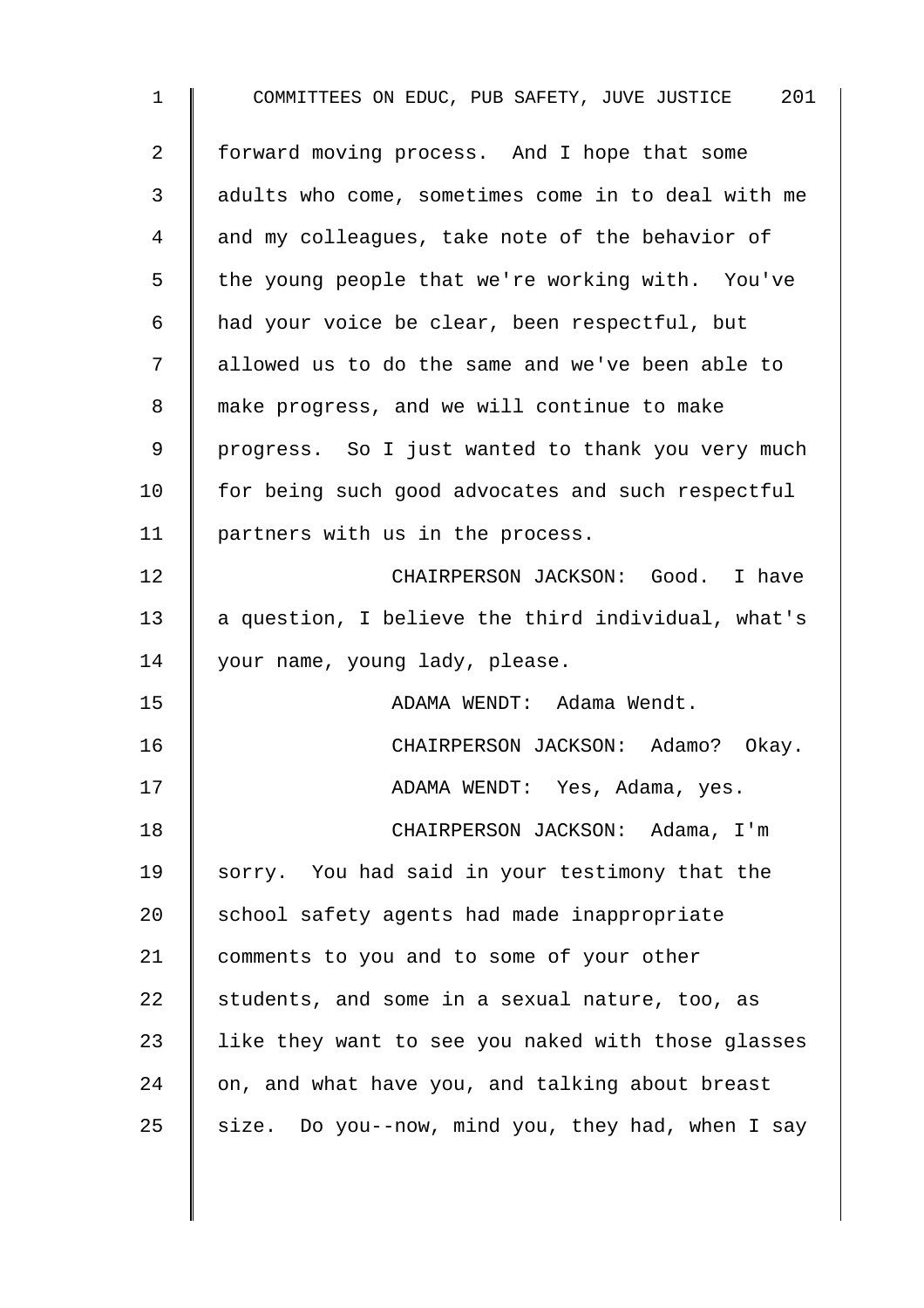| COMMITTEES ON EDUC, PUB SAFETY, JUVE JUSTICE 202  |
|---------------------------------------------------|
| "they," the Department of Education, NYPD         |
| testified, that I think about 75 percent of the   |
| school safety agents are women. So, I make the    |
| assumption, and correct me if I'm wrong, these    |
| comments are coming from male safety agents?      |
| ADAMA WENDT: In the majority--is                  |
| this--the majority of the time, from what I see,  |
| usually the females are downstairs and the males  |
| are around the school. So, we basically deal with |
| just the males; the female usually they do the    |
| scanning and stuff.                               |
| CHAIRPERSON JACKSON: The scanning,                |
| downstairs where the, where the girls are coming  |
| in?                                               |
| ADAMA WENDT: Yeah.                                |
| CHAIRPERSON JACKSON: Is that                      |
| correct?                                          |
| ADAMA WENDT: Yes.                                 |
| CHAIRPERSON JACKSON: Hm. And have                 |
| students in your opinion, and this is the Walton  |
| Campus that you're making reference to.           |
| ADAMA WENDT: Yes.                                 |
| CHAIRPERSON JACKSON: That's where                 |
| you said you go to school. Do you, have y'all     |
|                                                   |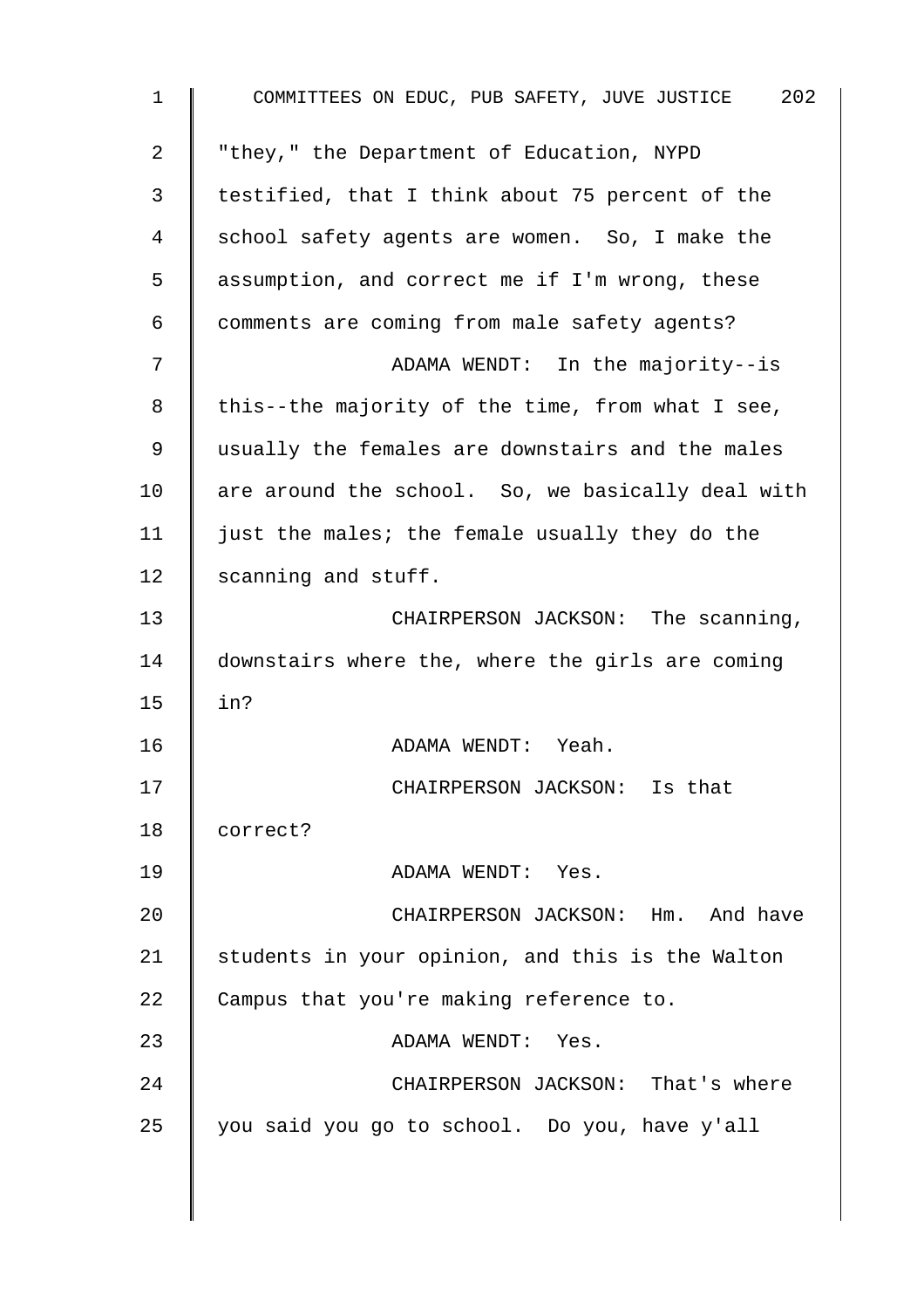| $\mathbf{1}$ | COMMITTEES ON EDUC, PUB SAFETY, JUVE JUSTICE<br>203 |
|--------------|-----------------------------------------------------|
| 2            | reported these, what you, what I would call         |
| 3            | inappropriate comments, to the principal,           |
| 4            | teachers, or other individuals in charge?           |
| 5            | ADAMA WENDT: Like I said in my                      |
| 6            | testimony, it's a shame that sometimes the girls    |
| 7            | do think it's funny, and they don't know, and most  |
| 8            | of the students don't know where to go to report    |
| 9            | it.                                                 |
| $10 \,$      | CHAIRPERSON JACKSON: Uh-huh.                        |
| 11           | ADAMA WENDT: So, they just usually                  |
| 12           | ignore it and, because they have to deal with       |
| 13           | these safety officers on a day-to-day basis, so     |
| 14           | they don't want to make it, they don't want to      |
| 15           | $make--$                                            |
| 16           | CHAIRPERSON JACKSON: They don't                     |
| 17           | want to make trouble.                               |
| 18           | ADAMA WENDT: --their learning                       |
| 19           | experience uncomfortable for them.                  |
| 20           | CHAIRPERSON JACKSON: Hm. And your                   |
| 21           | reference to these comments, was that this year or  |
| 22           | last year or the year before?                       |
| 23           | ADAMA WENDT: It's this year, I                      |
| 24           | just started going to Walton in March.              |
| 25           | CHAIRPERSON JACKSON: I'm sorry,                     |
|              |                                                     |
|              |                                                     |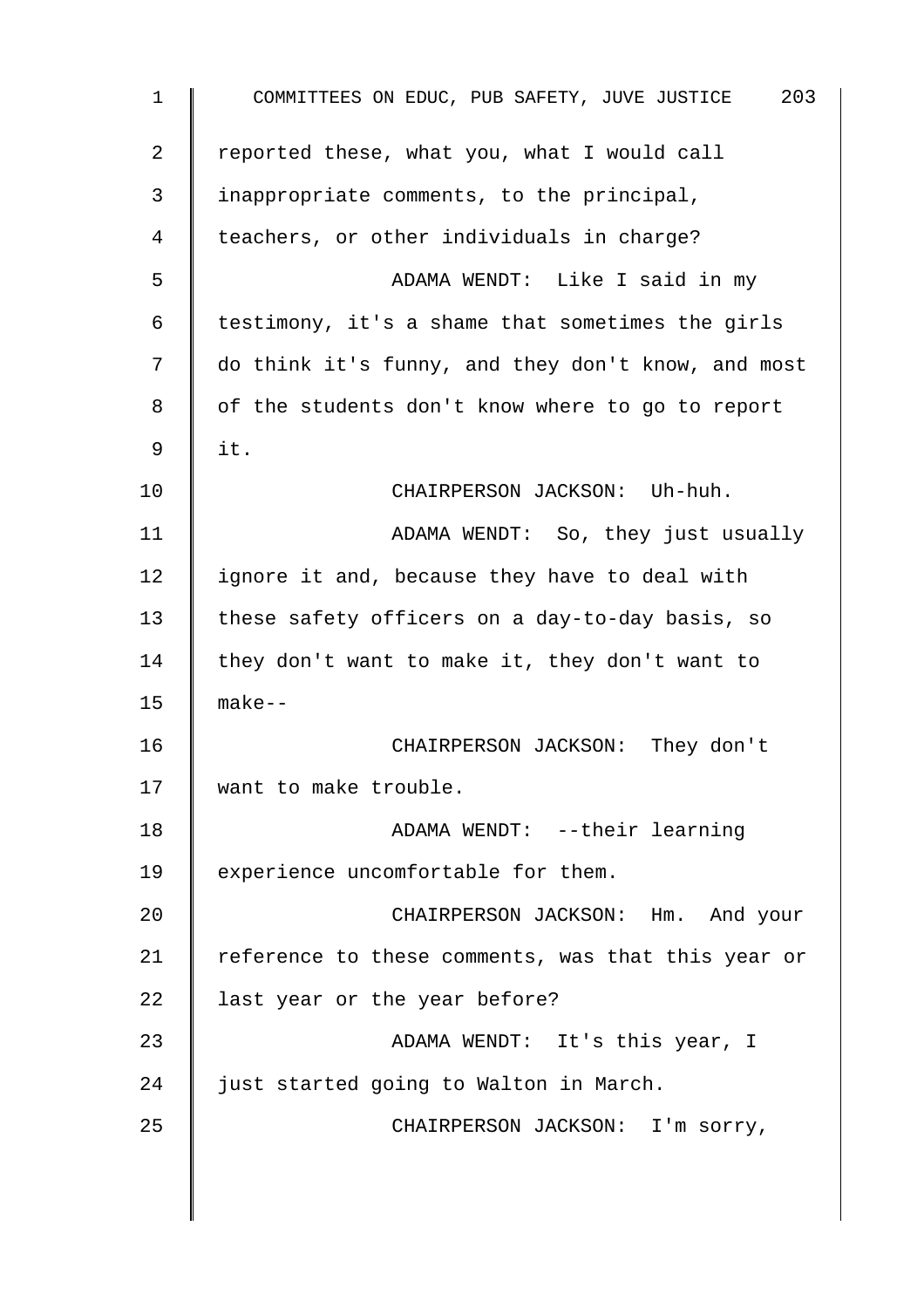| $\mathbf{1}$ | 204<br>COMMITTEES ON EDUC, PUB SAFETY, JUVE JUSTICE |
|--------------|-----------------------------------------------------|
| 2            | say that again.                                     |
| 3            | ADAMA WENDT: It's, it was this                      |
| 4            | year.                                               |
| 5            | CHAIRPERSON JACKSON: Okay. Okay.                    |
| 6            | And as far as I've heard comments from several      |
| 7            | students testifying, that when you have to go       |
| 8            | through the metal detectors, just like we have a    |
| 9            | metal detector here at City Hall, and when I go     |
| 10           | in, I have two Blackberries, and I have--So I put   |
| 11           | that in my coat pocket right away, and I had, you   |
| 12           | see I have my button and my pin, and sometimes      |
| 13           | this goes off depending on the sensitivity of the   |
| 14           | machine. So what I normally do is I put that,       |
| 15           | along with my, my wallet, which has, you know, my   |
| 16           | ID and everything, I put it in my jacket pocket     |
| 17           | and send everything through, because I know,        |
| 18           | basically, what I have to do in order to speed my   |
| 19           | way through there. But you had indicated that, at   |
| 20           | least I've heard this from several students, you    |
| 21           | got to take off your belt, your hairpins, and       |
| 22           | every earring, everything?                          |
| 23           | ADAMA WENDT: Your belt, and - -                     |
| 24           | they scan boots, you have to hold on to the table,  |
| 25           | sometimes students have to take off their boots.    |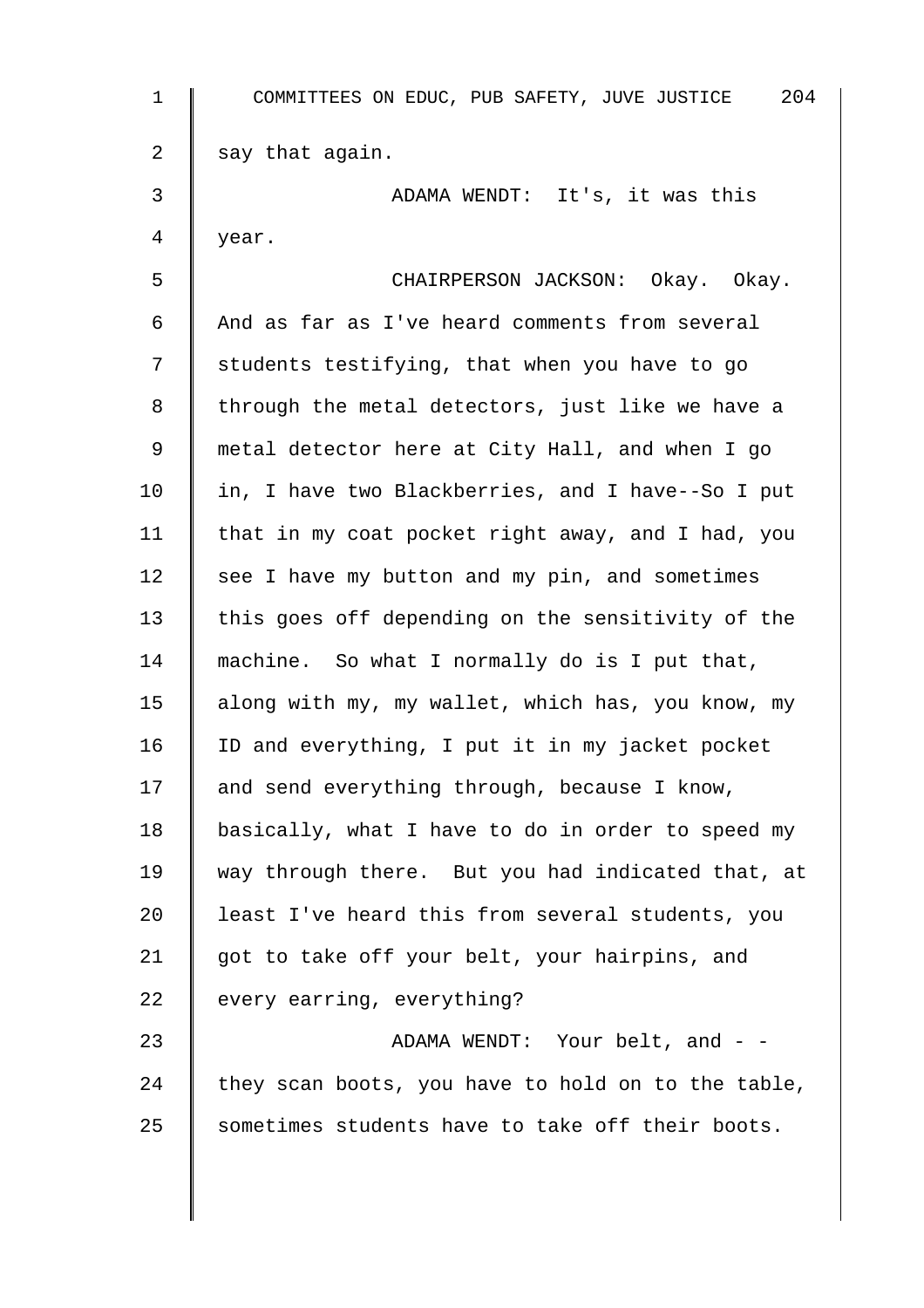| $\mathbf{1}$   | 205<br>COMMITTEES ON EDUC, PUB SAFETY, JUVE JUSTICE |
|----------------|-----------------------------------------------------|
| $\overline{2}$ | You have to take off rings and you can't do         |
| 3              | certain hairstyles that have pins. They, it's       |
| 4              | ridiculous--                                        |
| 5              | CHAIRPERSON JACKSON: You mean, are                  |
| 6              | the, are the metal detectors that sensitive? They   |
| 7              | are that sensitive.                                 |
| 8              | ADAMA WENDT: It's, it's not, I                      |
| 9              | don't know, per se, if it's the metal detectors,    |
| 10             | it's just the school safety agents.                 |
| 11             | CHAIRPERSON JACKSON: So you don't                   |
| 12             | know if it's the, if it's the machine, or the       |
| 13             | agents are telling you, you have to take            |
| 14             | everything off.                                     |
| 15             | ADAMA WENDT: They tell us that                      |
| 16             | before we walk in, that we have to take off         |
| 17             | everything, anything that we think would go off.    |
| 18             | CHAIRPERSON JACKSON: That you                       |
| 19             | think would go of. Okay. And so where, where a      |
| 20             | student walks through, and the machine goes off,    |
| 21             | then they do what?                                  |
| 22             | ADAMA WENDT: They make you,                         |
| 23             | sometimes you walk through again, or they make      |
| 24             | you, if you keep, if you go off again, you have to  |
| 25             | come in and they wand you.                          |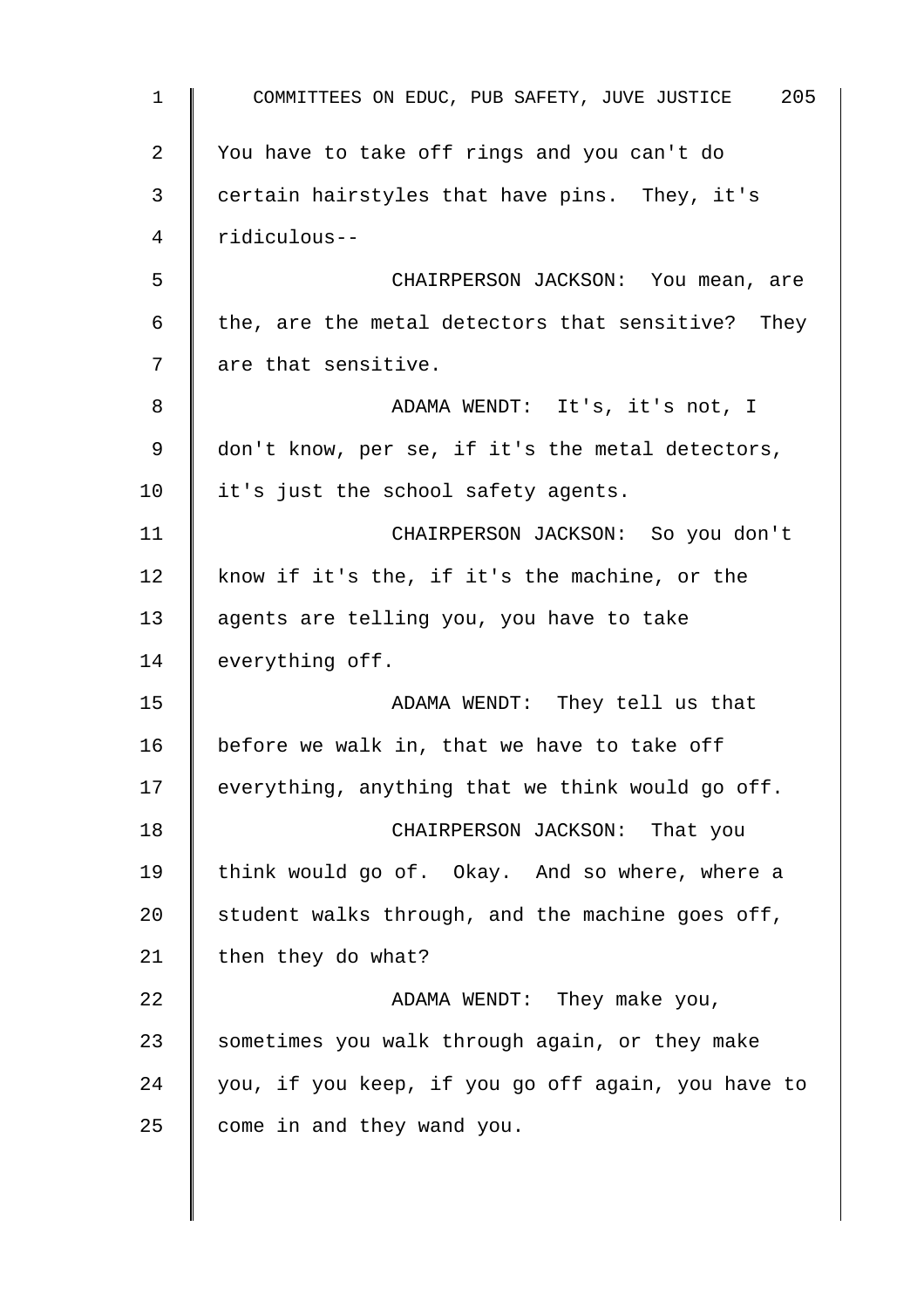1 COMMITTEES ON EDUC, PUB SAFETY, JUVE JUSTICE 206 2 CHAIRPERSON JACKSON: They wand  $3 \parallel$  you. 4 ADAMA WENDT: And sometimes you 5 | have to wait, if there's no female available, you 6 have to wait for a female to come down, and wand 7 | you if you are a female. 8 **B** CHAIRPERSON JACKSON: And how long 9 could that take on average, on the average. 10 | ADAMA WENDT: Ten minutes, five 11 minutes. 12 | CHAIRPERSON JACKSON: On average, 13 | ten minutes? 14 || ADAMA WENDT: Ten minutes for--15 CHAIRPERSON JACKSON: No, I'm 16  $\parallel$  talking about average, now, I'm, I would think a 17 || minute or two, not five or ten minutes. 18 **ADAMA WENDT:** Not at all, not if 19  $\parallel$  they were females, they could be all the way down 20  $\parallel$  the hall, they could be on the last floor in the 21 | school building, wherever they are at. 22 | CHAIRPERSON JACKSON: Okay, so in 23  $\parallel$  that situation where you may have to wait--24 M ADAMA WENDT: You wait for class, 25  $\parallel$  and even after that--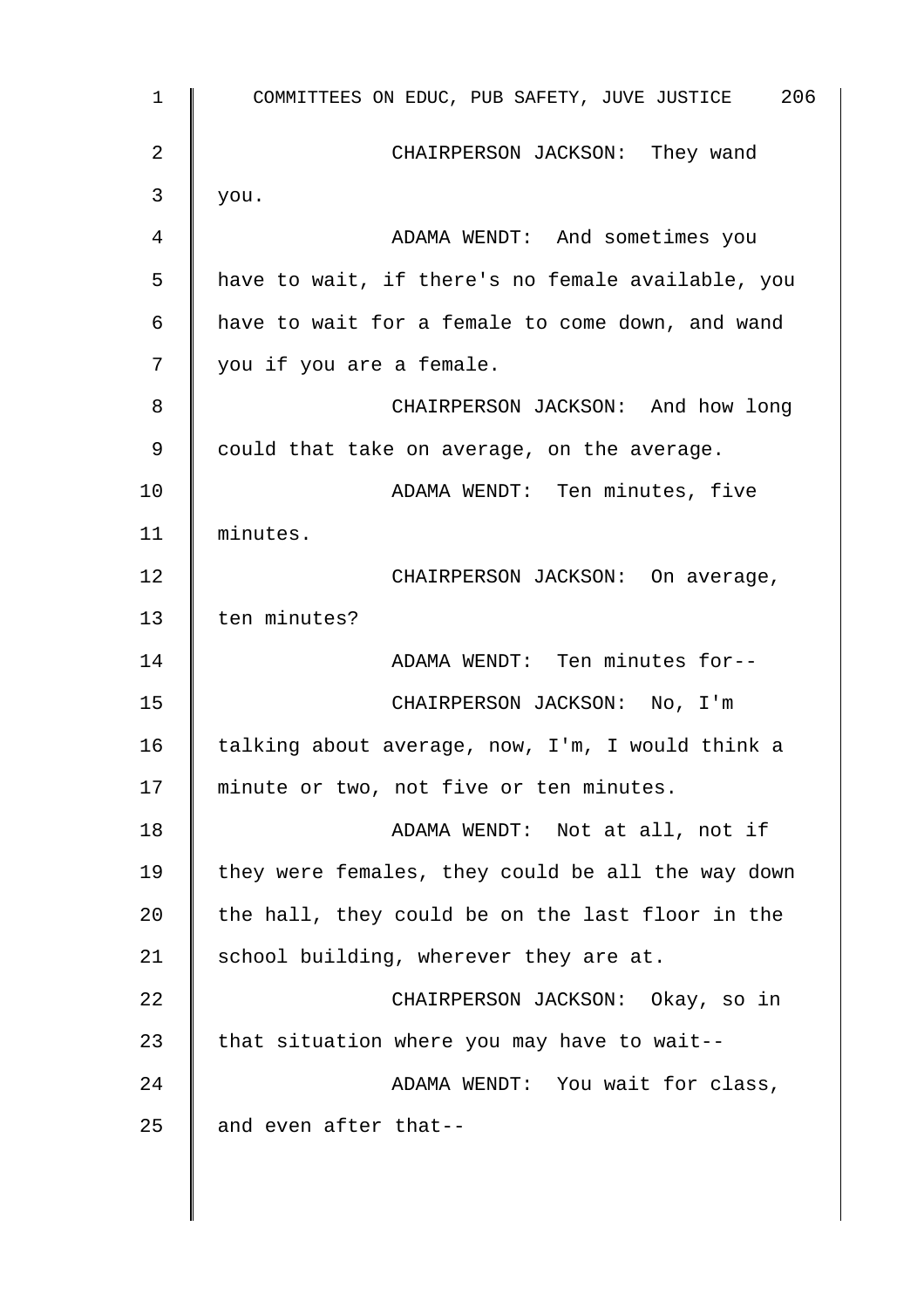1 COMMITTEES ON EDUC, PUB SAFETY, JUVE JUSTICE 207 2 **CHAIRPERSON JACKSON:** But I mean 3 would you then say, "Listen, let me just take off 4 my boots and put them through the machine," and go 5 | through again so you can hurry up and get to 6 class, is that an option that you can do? 7 || ADAMA WENDT: No, you just, you 8 wait, 'cause obviously, if you went through the 9 machine two times, I mean, like, it makes no sense 10 | for you to go through again. 11 | CHASTITY SORIANO: My name--12 **CHAIRPERSON JACKSON:** Just identify 13 | yourself, please. 14 | CHASTITY SORIANO: Chastity 15 Soriano. I've been-- 16 CHAIRPERSON JACKSON: And what 17 campus, school do you attend? 18 | CHASTITY SORIANO: Bushwick School 19 | for Social Justice. 20 CHAIRPERSON JACKSON: Okay, go  $21$  ahead. 22 | CHASTITY SORIANO: In Brooklyn. I 23 was once taken to the bathroom, and because I 24  $\parallel$  rang, I had bobby pins in my hair--25 | CHAIRPERSON JACKSON: Okay.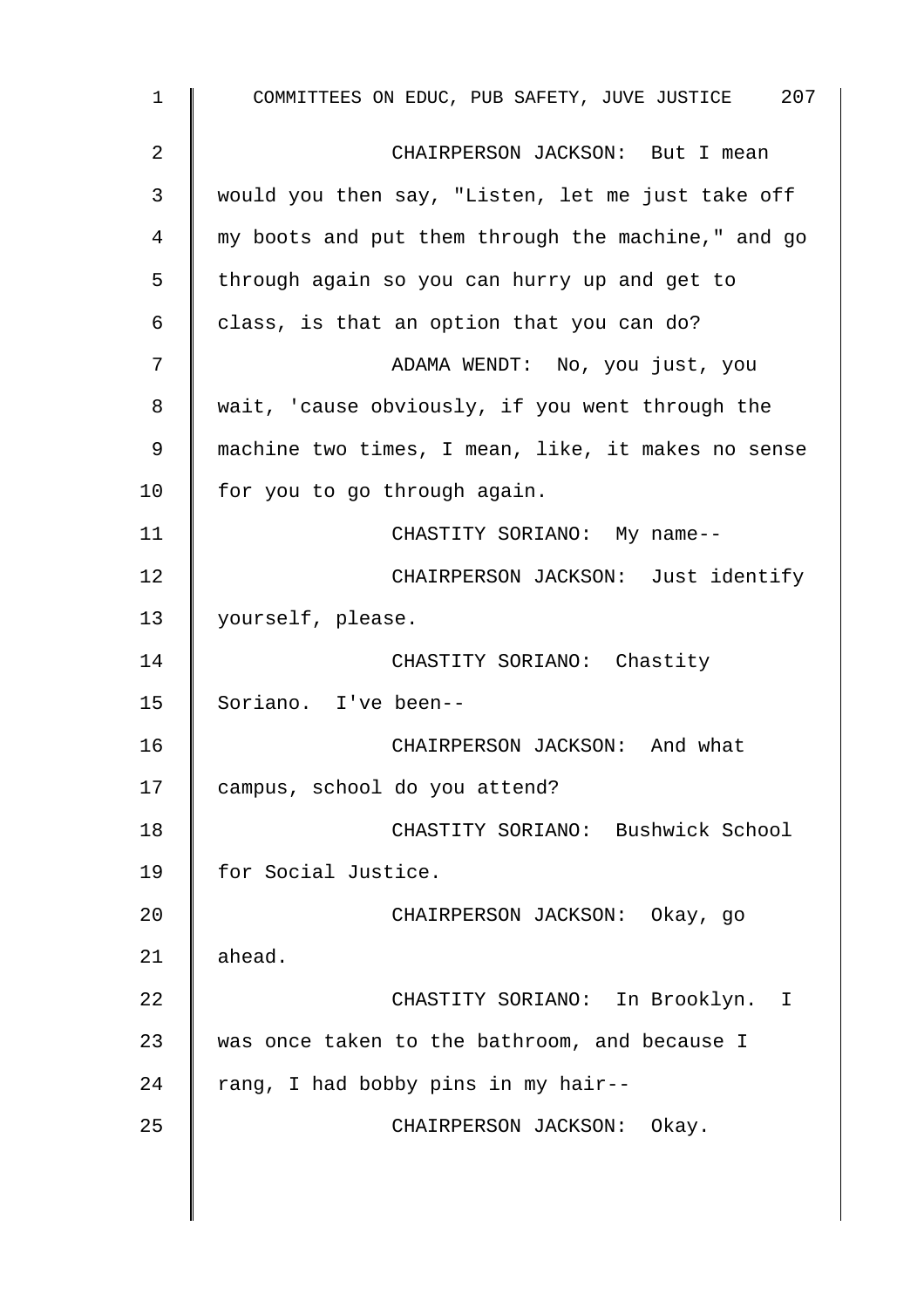| $\mathbf{1}$ | COMMITTEES ON EDUC, PUB SAFETY, JUVE JUSTICE 208   |
|--------------|----------------------------------------------------|
| 2            | CHASTITY SORIANO: And because I                    |
| 3            | rang, they took me to the bathroom, and it was a   |
| 4            | male that escorted me to the bathroom.             |
| 5            | CHAIRPERSON JACKSON: Okay.                         |
| 6            | CHASTITY SORIANO: And three safety                 |
| 7            | agent females were in the bathroom.                |
| 8            | CHAIRPERSON JACKSON: Okay.                         |
| 9            | CHASTITY SORIANO: And they closed                  |
| 10           | the door, and they told all the females that were  |
| 11           | in the bathroom to exit. They told, they pulled    |
| 12           | out a smaller wand, from the one that they keep    |
| 13           | outside, it was smaller. They told me to lift up   |
| 14           | the wire on my bra, and they pushed the wand       |
| 15           | against me, to make sure that I didn't have        |
| 16           | anything, they said they had to--                  |
| 17           | CHAIRPERSON JACKSON: Like, like a                  |
| 18           | razor or something like that.                      |
| 19           | CHASTITY SORIANO: Razor, cell                      |
| 20           | phones, iPods, anything. So, and, the comment      |
| 21           | that the safety agent did make to me was, "We just |
| 22           | have to do this for your safety."                  |
| 23           | CHAIRPERSON JACKSON: Mm.<br>In                     |
| 24           | essence because the, sometimes the metal on the    |
| 25           | bra support will send the machine off, is that     |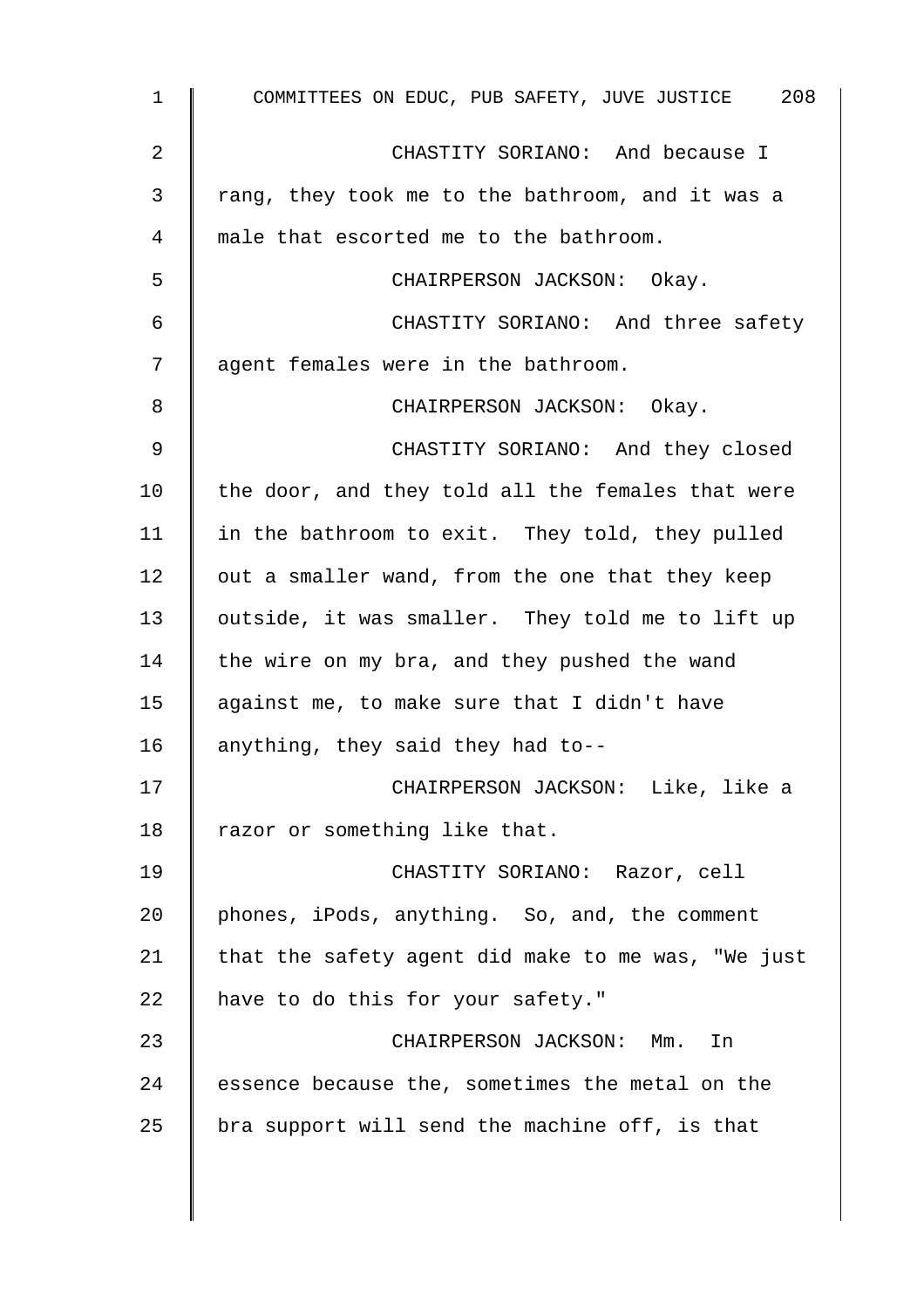| $\mathbf 1$ | COMMITTEES ON EDUC, PUB SAFETY, JUVE JUSTICE 209   |
|-------------|----------------------------------------------------|
| 2           | correct?                                           |
| 3           | CHASTITY SORIANO: Right, right.                    |
| 4           | CHAIRPERSON JACKSON: So, but in                    |
| 5           | essence you're saying that the way they, the way   |
| 6           | they moved forward in making sure that you didn't  |
| 7           | have any contraband or cell phone and stuff like   |
| 8           | that, you felt was inappropriate? Not done with    |
| 9           | sensitivity, or what?                              |
| 10          | CHASTITY SORIANO: It was not done                  |
| 11          | with sensitivity, and it wasn't appropriate, and   |
| 12          | it was a violation of my privacy. I was            |
| 13          | embarrassed, all my, I was walking in with a group |
| 14          | of friends. I was embarrassed to be taken to the   |
| 15          | bathroom alone with three female safety agents.    |
| 16          | CHAIRPERSON JACKSON: And then let                  |
| 17          | me ask you that, from a proactive point of view,   |
| 18          | proactive point of view, what would have been      |
| 19          | appropriate, if you have an opinion, because, you  |
| 20          | know, I'm old enough to be your father, okay.      |
| 21          | And, and just from what your explanation, what you |
| 22          | just gave, if in fact a safety agent felt, you     |
| 23          | know, because contraband sometimes can come in     |
| 24          | situations like that, would it be appropriate to   |
| 25          | say, just, to you know, pull your bra out so if    |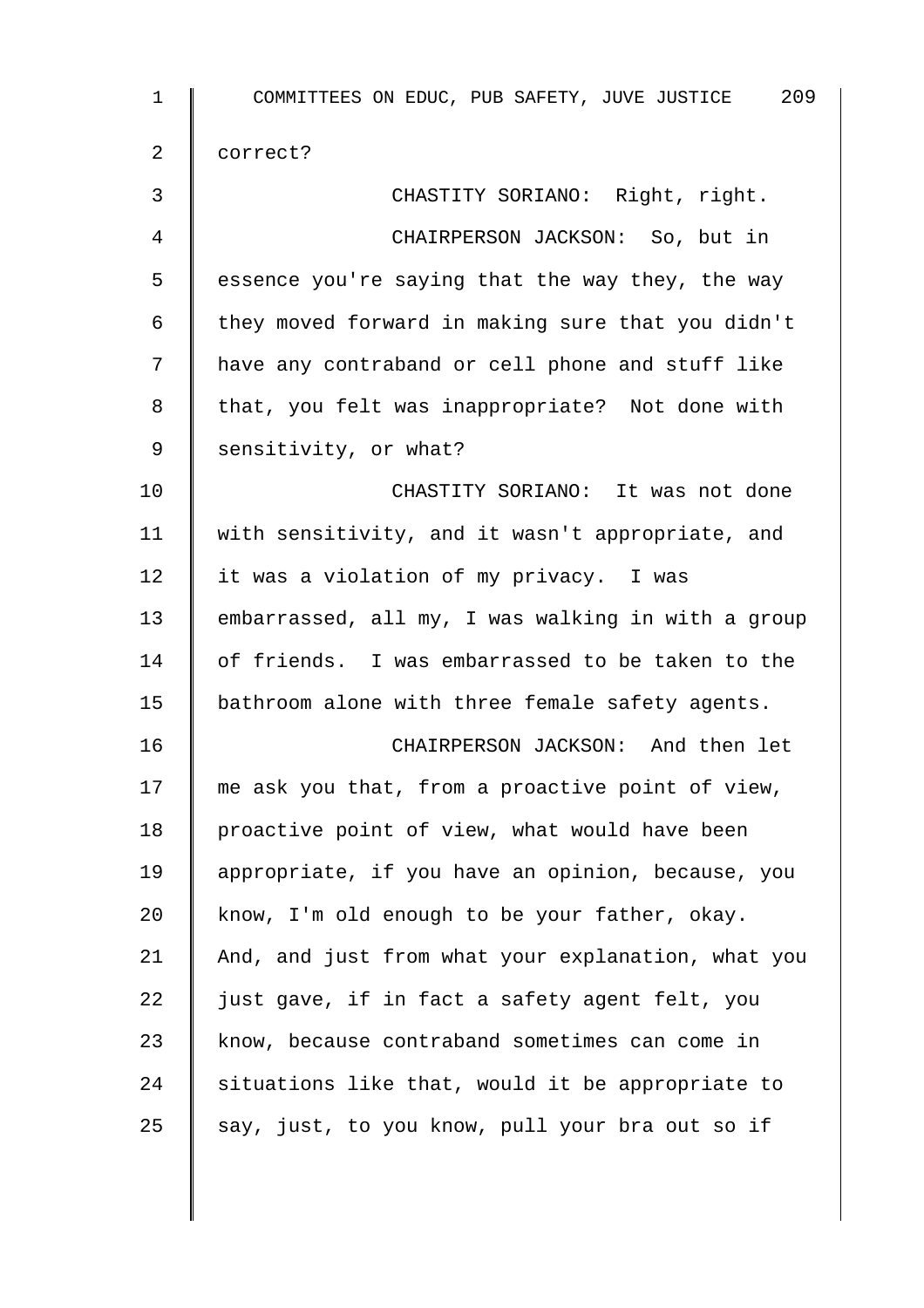| $\mathbf{1}$ | COMMITTEES ON EDUC, PUB SAFETY, JUVE JUSTICE 210   |
|--------------|----------------------------------------------------|
| 2            | anything, let's say a cell phone or if a razor     |
| 3            | would fall out, would that be appropriate? What    |
| 4            | would be appropriate way to do that? If you have   |
| 5            | an opinion? If you have an opinion, you don't      |
| 6            | have to, I mean.                                   |
| 7            | CHASTITY SORIANO: I feel like, it                  |
| 8            | shouldn't have been taken that way. I mean, like,  |
| 9            | there's a whole bunch of different ways. They      |
| 10           | didn't even give me the option of calling my       |
| 11           | house. I felt very uncomfortable. I was a          |
| 12           | freshman in high school, it was very uncomfortable |
| 13           | for me. Coming in as a freshman, I didn't, like I  |
| 14           | don't know this stuff, like I don't, I've never    |
| 15           | been through this situation before, so they didn't |
| 16           | even give me the option of having my house called. |
| 17           | Like I would've like to call my mom to make sure,  |
| 18           | "Ma, is, can I do this, is this okay?" They        |
| 19           | didn't even give me that option. So.               |
| 20           | CHAIRPERSON JACKSON: Okay. Well,                   |
| 21           | let me, let me thank you for all coming in, as a   |
| 22           | panel. Let me turn to our colleague, Peter         |
| 23           | Vallone, Jr., the Chair of the Public Safety       |
| 24           | Committee.                                         |
| 25           | CHAIRPERSON VALLONE: Yeah, I'm                     |
|              |                                                    |
|              |                                                    |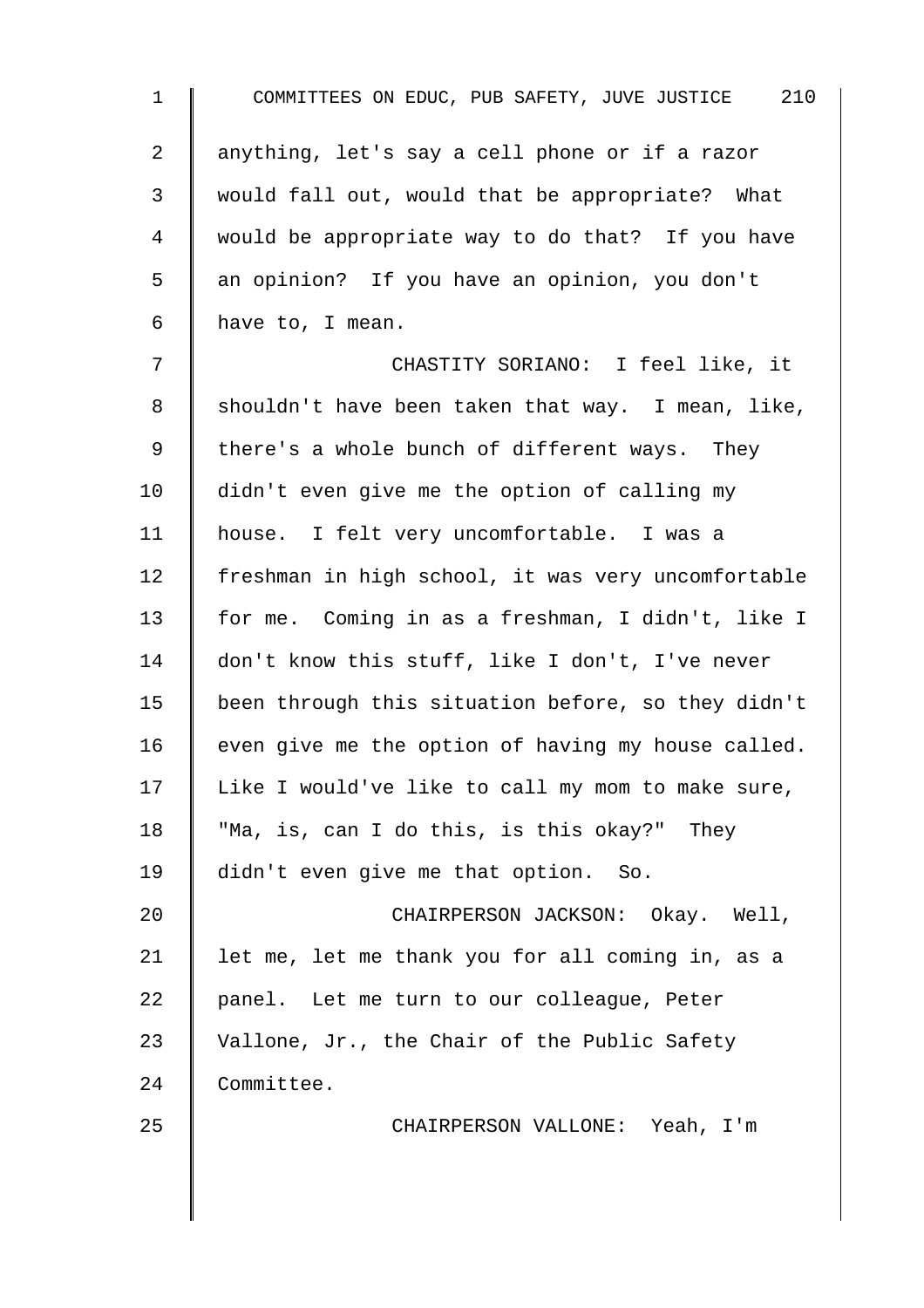| $\mathbf 1$    | COMMITTEES ON EDUC, PUB SAFETY, JUVE JUSTICE 211     |
|----------------|------------------------------------------------------|
| $\overline{2}$ | gong to be very quick, you guys are so impressive.   |
| 3              | I do have a daughter your age, and if a school       |
| 4              | safety officer said that to her, the least of his    |
| 5              | problems would be getting reported and losing his    |
| 6              | job. So, let me recommend to you that as the         |
| 7              | Speaker said, there are two sergeants here. There    |
| 8              | are two sergeants here, ready and willing to take    |
| 9              | complaints, they're in that, still in that room?     |
| 10             | SPEAKER QUINN: I think so, yeah.                     |
| 11             | CHAIRPERSON VALLONE: Yeah, they're                   |
| 12             | in that room, so I would recommend that you go       |
| 13             | turn this guy in, and anyone else that you know of   |
| 14             | that acted so completely inappropriately. But        |
| 15             | also remember that there are, you know, there are    |
| 16             | lots of good school safety agents, just as there     |
| 17             | are some bad ones, just as there are bad cops, bad   |
| 18             | teachers, bad council members, they're all over      |
| 19             | the place. You're going to deal with them, and       |
| 20             | then the best thing you can do, as you said, is      |
| 21             | shine some, shine some light on people so that we    |
| 22             | can find out who the bad ones are, and get rid of    |
| 23             | But don't lose faith in the entire system, I<br>'em. |
| 24             | mean, these guys, they're most, most of 'em trying   |
| 25             | to do, trying to do the right thing. And we got      |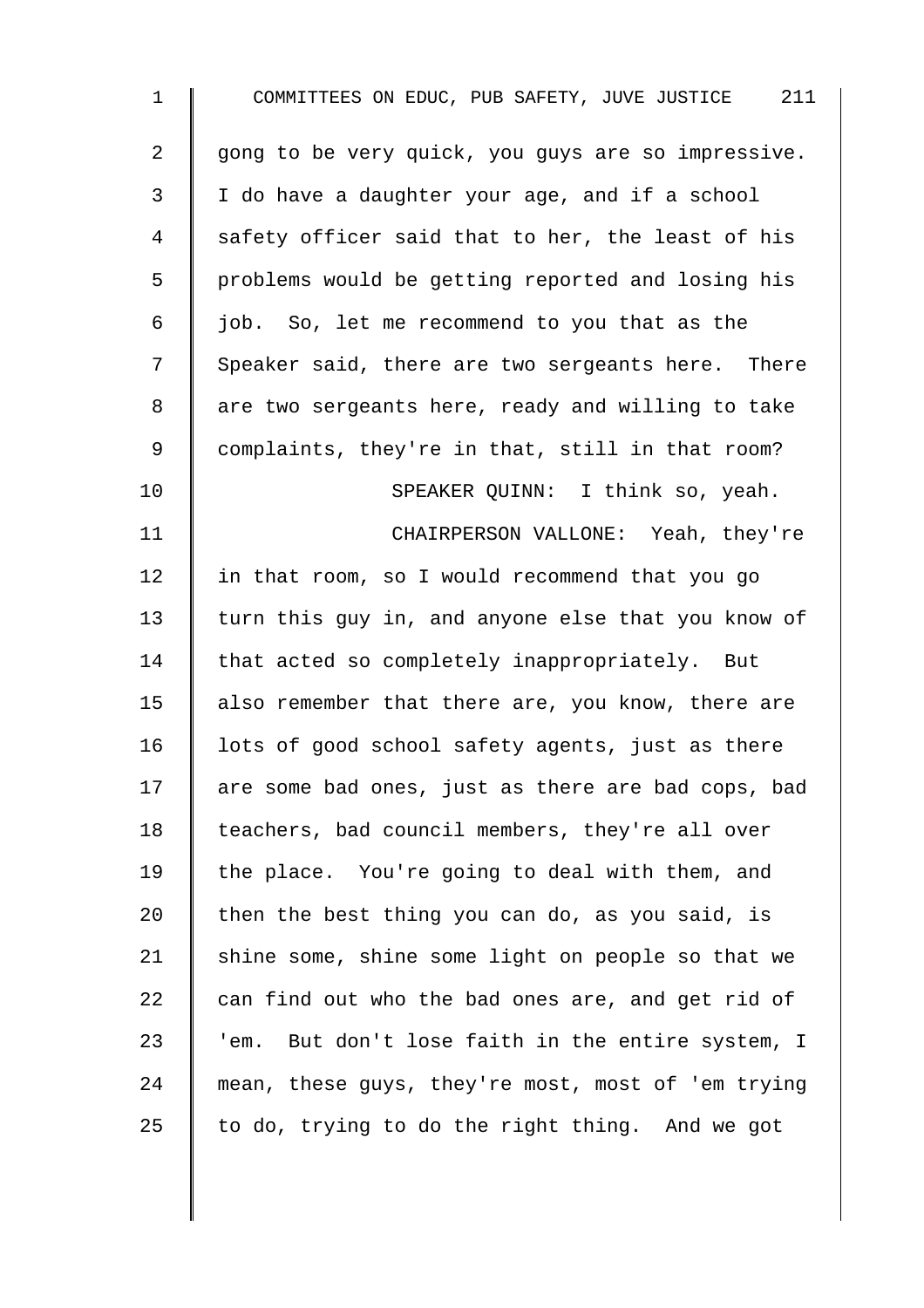| $\mathbf 1$ | COMMITTEES ON EDUC, PUB SAFETY, JUVE JUSTICE 212  |
|-------------|---------------------------------------------------|
| 2           | to make sure we all work together to rid of the   |
| 3           | ones who aren't, especially that guy. Not you,    |
| 4           | the one that you--[laughter] the guy you spoke    |
| 5           | about. So, I just want to thank you all for       |
| 6           | coming down here, it's really helpful. And Sara   |
| 7           | Gonzalez, our co--by the way, you all wrote these |
| 8           | letters to Chair Jackson, myself and the Speaker  |
| 9           | for a hearing, got your hearing. So, you see how  |
| 10          | these things work, sometimes things work the way  |
| 11          | they are supposed to. So, so, your voices were    |
| 12          | heard, and thanks for that, too.                  |
| 13          | CHAIRPERSON GONZALEZ: Yeah, I just                |
| 14          | want to go back a little to the incident that     |
| 15          | happened with you. Are you afraid to report it?   |
| 16          | FEMALE VOICE: [off mic] Who are                   |
| 17          | you talking about?                                |
| 18          | CHAIRPERSON GONZALEZ: This--what's                |
| 19          | your name again?                                  |
| 20          | CHASTITY SORIANO: Chastity                        |
| 21          | Soriano.                                          |
| 22          | CHAIRPERSON GONZALEZ: Chastity.                   |
| 23          | Are you afraid?                                   |
| 24          | CHASTITY SORIANO: Which incident,                 |
| 25          | the one--                                         |
|             |                                                   |
|             |                                                   |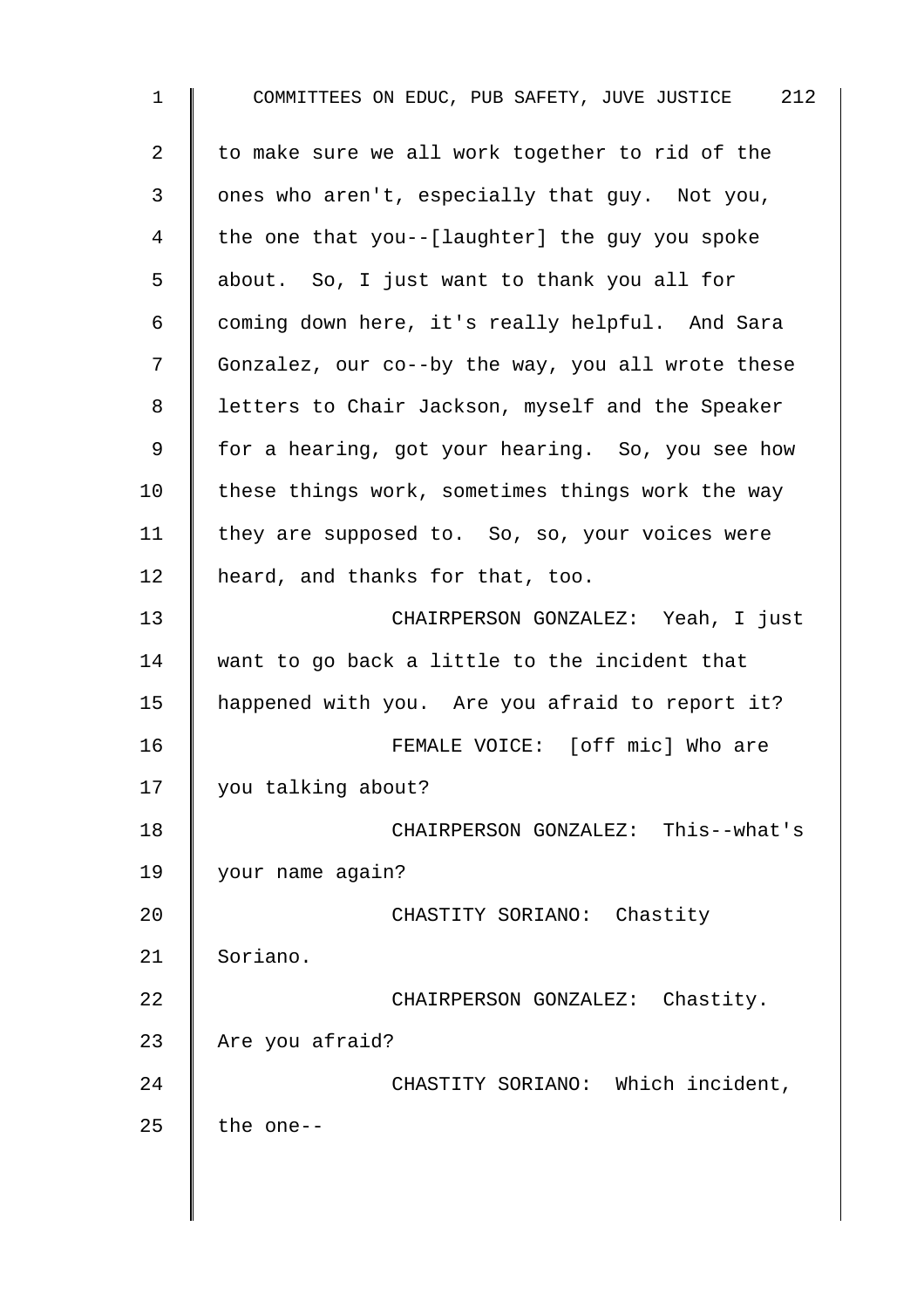| COMMITTEES ON EDUC, PUB SAFETY, JUVE JUSTICE 213   |
|----------------------------------------------------|
| CHAIRPERSON GONZALEZ: The one                      |
| with, you know, that you said that they, they put  |
| the wand--                                         |
| CHASTITY SORIANO: I was, I was a                   |
| freshman, I was extremely afraid at the time to    |
| report it. Now, I've gained so much confidence     |
| that I would report it now. At the time--          |
| CHAIRPERSON GONZALEZ: Okay, so you                 |
| don't have concerns about reporting at this point. |
| CHASTITY SORIANO: No.                              |
| SPEAKER QUINN: [off mic] She did                   |
| then.                                              |
| CHAIRPERSON GONZALEZ: You did                      |
| then.                                              |
| CHASTITY SORIANO: Yes, but there's                 |
| still kids that are coming into high school that   |
| are afraid to report it, and there's kids that are |
| even older than me, that are still afraid to       |
| report it, and are skeptical about what are the    |
| consequences might be. Will the student safety     |
| agent still be in the school to harass us? And to  |
| pinpoint us out?                                   |
| CHAIRPERSON GONZALEZ: Exactly.                     |
| Okay, well we heard you, and I thank you, you have |
|                                                    |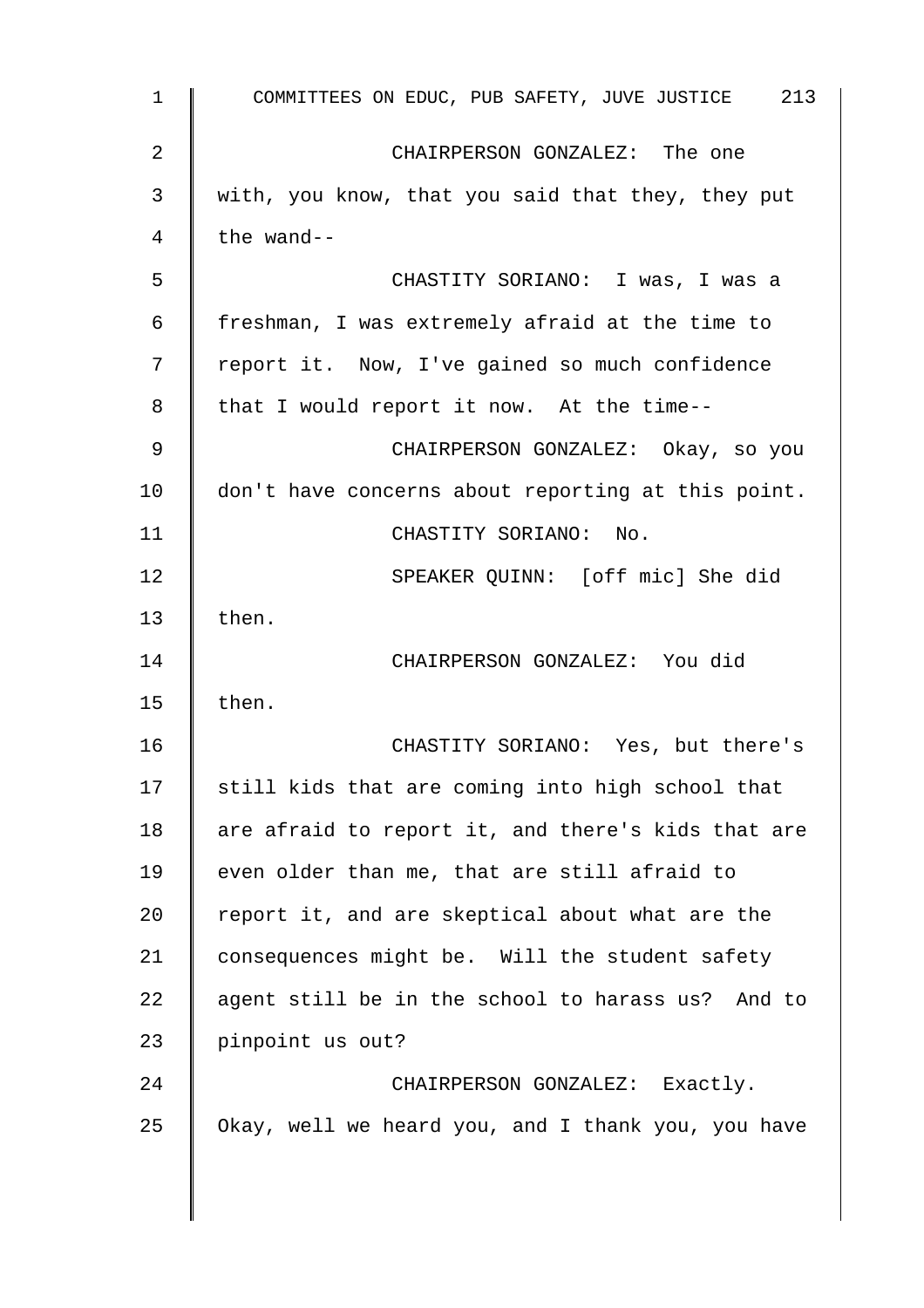| 1  | COMMITTEES ON EDUC, PUB SAFETY, JUVE JUSTICE 214   |
|----|----------------------------------------------------|
| 2  | a lot of courage, and what you're doing here today |
| 3  | is significant for the future. So I thank you.     |
| 4  | And I'm Sara M. Gonzalez, so you can write to me,  |
| 5  | too. [laughter]                                    |
| 6  | MIGUEL RODRIGUEZ: I just want to                   |
| 7  | make a quick statement that--                      |
| 8  | SPEAKER QUINN: [off mic] Say your                  |
| 9  | name, please.                                      |
| 10 | MIGUEL RODRIGUEZ: Oh, it's Miguel                  |
| 11 | Rodriguez, from the Urban Youth Collaborative.     |
| 12 | And I'll, most of these incidents that happen,     |
| 13 | mostly, practically all of them, a lot of the      |
| 14 | times it doesn't get reported because of being     |
| 15 | afraid of what the student safety officer does.    |
| 16 | And sometimes, the student safety officer may      |
| 17 | assume some type of authority that is above the    |
| 18 | principal, so you can't, you have the fear of not  |
| 19 | even reporting to the dean or the principal.       |
| 20 | SPEAKER QUINN: Miguel, just                        |
| 21 | explain a little bit, or elaborate, when you say   |
| 22 | people don't report 'cause they're afraid. Tell    |
| 23 | me a little bit, what are they afraid, what are    |
| 24 | you afraid of? Are you afraid that--just tell me   |
| 25 | what you're afraid of.                             |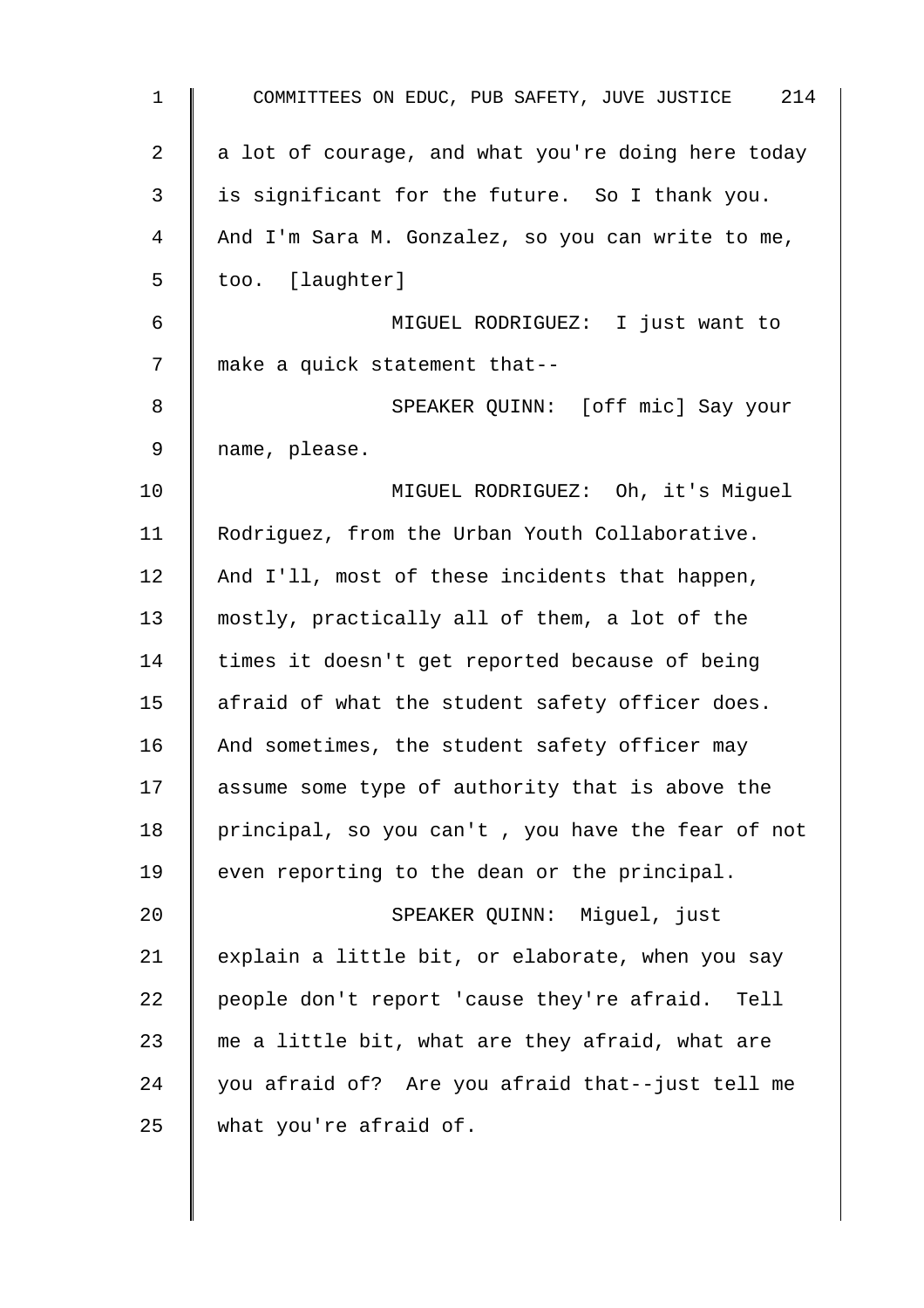1 COMMITTEES ON EDUC, PUB SAFETY, JUVE JUSTICE 215 2 MIGUEL RODRIGUEZ: Well, in my 3 case, me and my best friend, our tenth grade year, 4 || my best friend was tripped by a student safety 5 | officer and he fell down, he fell down a couple 6 | stairs. He got a couple, a couple bumps and 7 | bruises. So I said, you know, we had a good 8 | relationship with our principal, we said, "Let's 9 || go to Mr. Mooney's office right now." We're on 10  $\parallel$  our way to the office, and the student safety 11 | officer knowing that we were on our way, sort of 12 | blocked the door and asked us, where are we going, 13  $\parallel$  in an intimidating voice. And that to us is like, 14 | "Okay, we have a student safety officer who is, 15 presume as he looking like a police officer," to 16 us, and it's like, we feel threatened to be in an 17 | environment of learning where we have to be, you 18 | now, we can't even step foot in our principal's 19 | office without a student safety officer saying, 20 "What are you doing?" Assuming that we're going 21  $\parallel$  to report them, or tell on them. And what happens 22  $\parallel$  if we do? I fear when I leave school every day 23 that they're outside. Supposedly, you know, 24 protect--they protect the environment around, but 25 what happens if they see a student that they think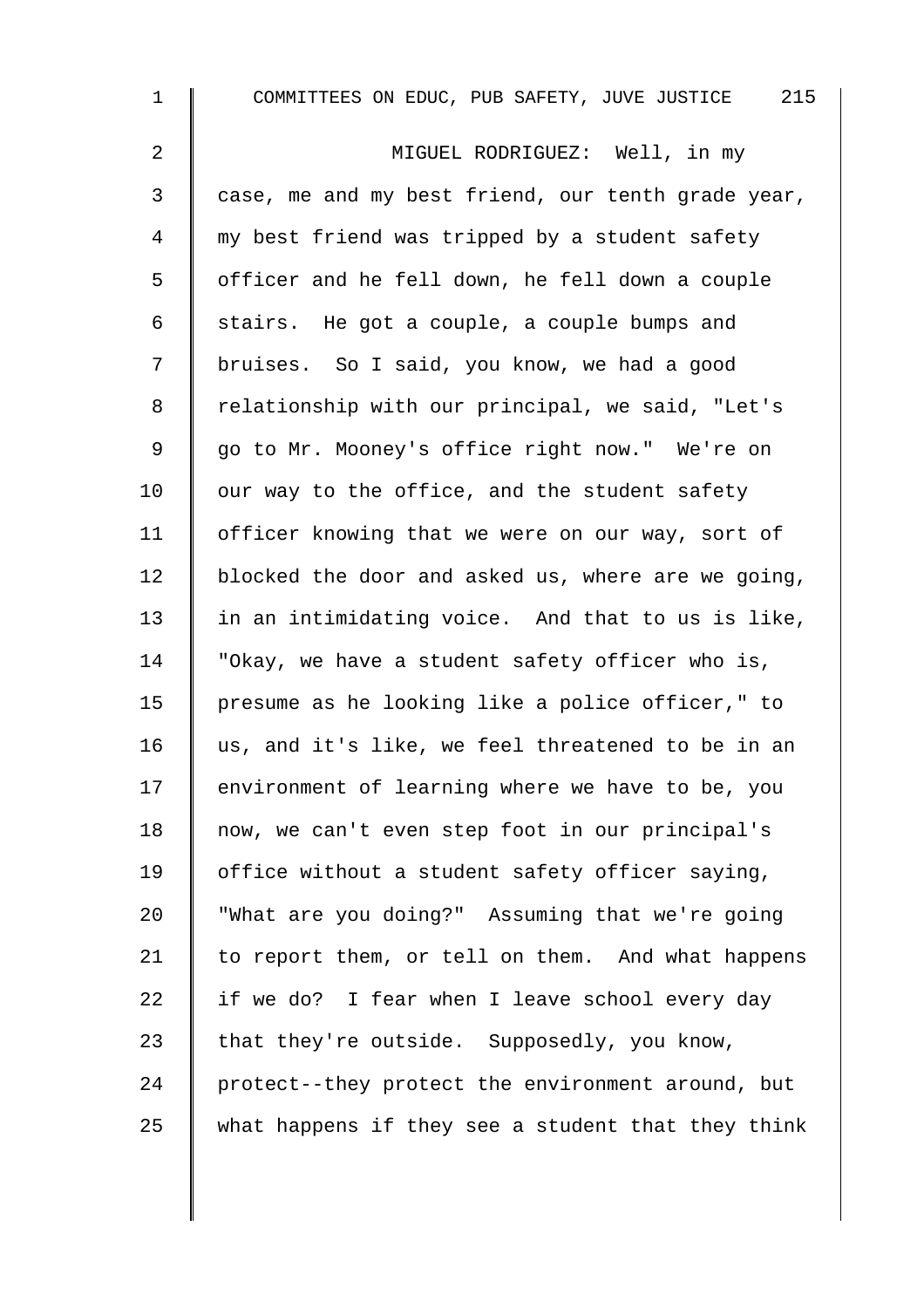| $\mathbf 1$    | COMMITTEES ON EDUC, PUB SAFETY, JUVE JUSTICE 216   |
|----------------|----------------------------------------------------|
| $\overline{2}$ | might've reported them? Do I have to, do I         |
| 3              | deserve to get dirty looks every day because of    |
| 4              | that? Or even worse, I might even be beaten up.    |
| 5              | In some cases, students are beaten up to the point |
| 6              | where they've got sent to the hospital.            |
| 7              | SPEAKER QUINN: Thank you.                          |
| 8              | MIGUEL RODRIGUEZ: You're welcome.                  |
| 9              | CHAIRPERSON JACKSON: And thank you                 |
| 10             | all for coming in.                                 |
| 11             | SPEAKER QUINN: Go ahead, honey,                    |
| 12             | you want to--                                      |
| 13             | ROBERT MOORE: This was just going                  |
| 14             | to Peter Vallone's comment, we do commend those    |
| 15             | good safety agents, but we're asking for the       |
| 16             | transparency so that we can understand what's      |
| 17             | really happening in our schools, and what we need  |
| 18             | to do to change it.                                |
| 19             | SPEAKER QUINN: So, and look, I                     |
| 20             | think you're absolutely right, and one of the      |
| 21             | challenges is, if you have a bad school safety     |
| 22             | agent in a school, then there's the potential that |
| 23             | every student is going to assume that every other  |
| 24             | school safety officer is the same as that one bad  |
| 25             | person, if the only school safety agent they ever  |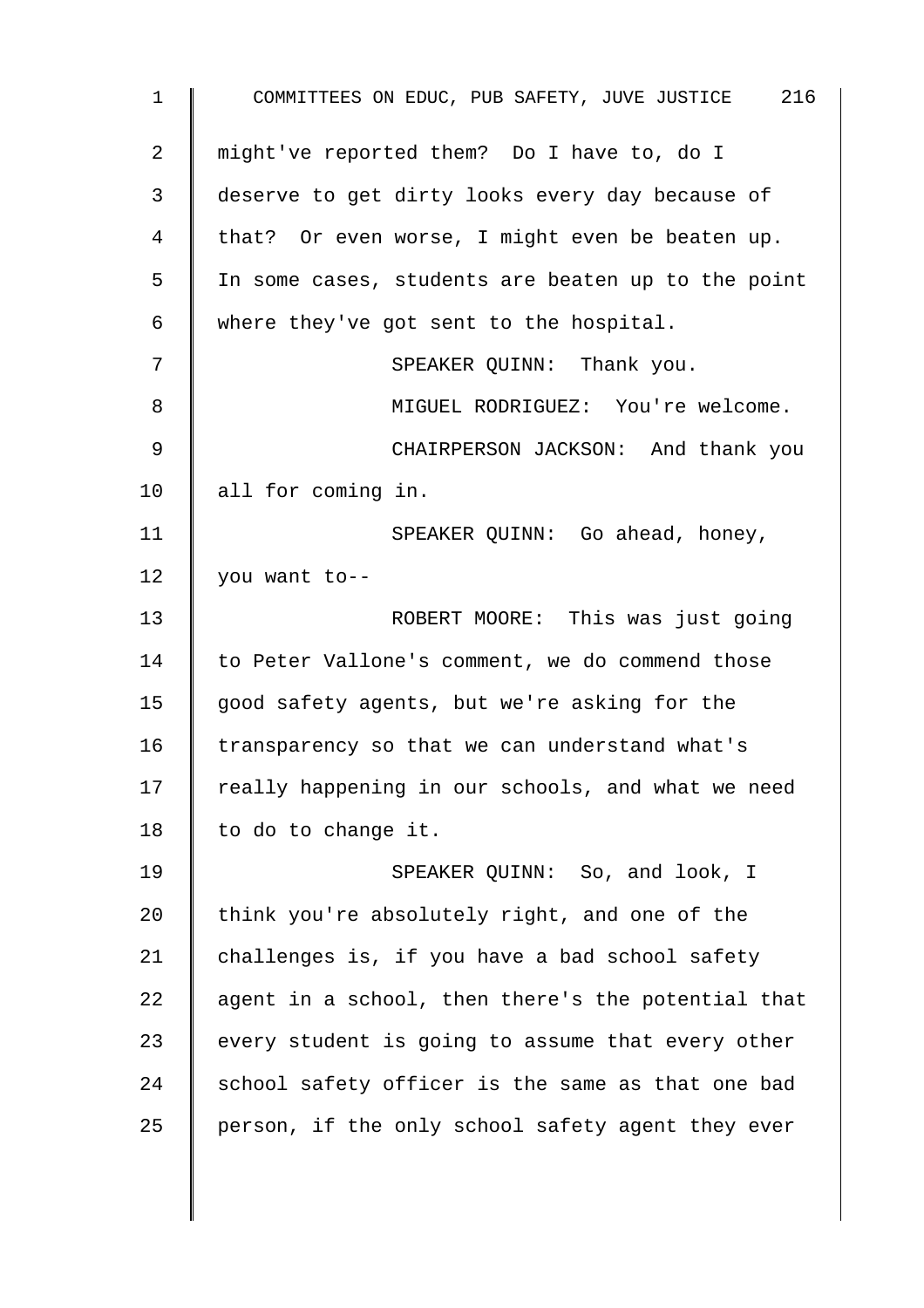| $\mathbf{1}$   | COMMITTEES ON EDUC, PUB SAFETY, JUVE JUSTICE 217   |
|----------------|----------------------------------------------------|
| $\overline{a}$ | interacted with was the bad school safety agent.   |
| 3              | So transparency, I agree with you, but I also      |
| 4              | think it can work in favor of the good agents out  |
| 5              | there, because it can be shown that if there are,  |
| 6              | you know, ten in a school and nine of them have    |
| 7              | never gotten a report against them, well that's    |
| 8              | pretty significant, it underscores the one that's  |
| 9              | the problem, but really speaks volumes about the   |
| 10             | nine. Thanks you guys very much. Take care.        |
| 11             | MALE VOICE: [off mic] Thank you.                   |
| 12             | CHAIRPERSON JACKSON: Thank you.                    |
| 13             | ADAMA WENDT: One more comment.                     |
| 14             | Another reason why students fear retaliation, a    |
| 15             | student from DRUM, I can't remember if it was, it  |
| 16             | was last year, yeah, he was harassed by an SSA,    |
| 17             | and was criminalized, as well as his friends and   |
| 18             | family, and when he reported an incident between,  |
| 19             | and he reported incidents between him and himself, |
| 20             | yeah, and--                                        |
| 21             | SPEAKER QUINN: Okay, thanks, guys.                 |
| 22             | Thank you.                                         |
| 23             | CHAIRPERSON JACKSON:<br>Thank you.                 |
| 24             | Our next panel is Emily Hensy, Youth Ministries    |
| 25             | for Peace and Justice, Ysidis and Fatima, these    |
|                |                                                    |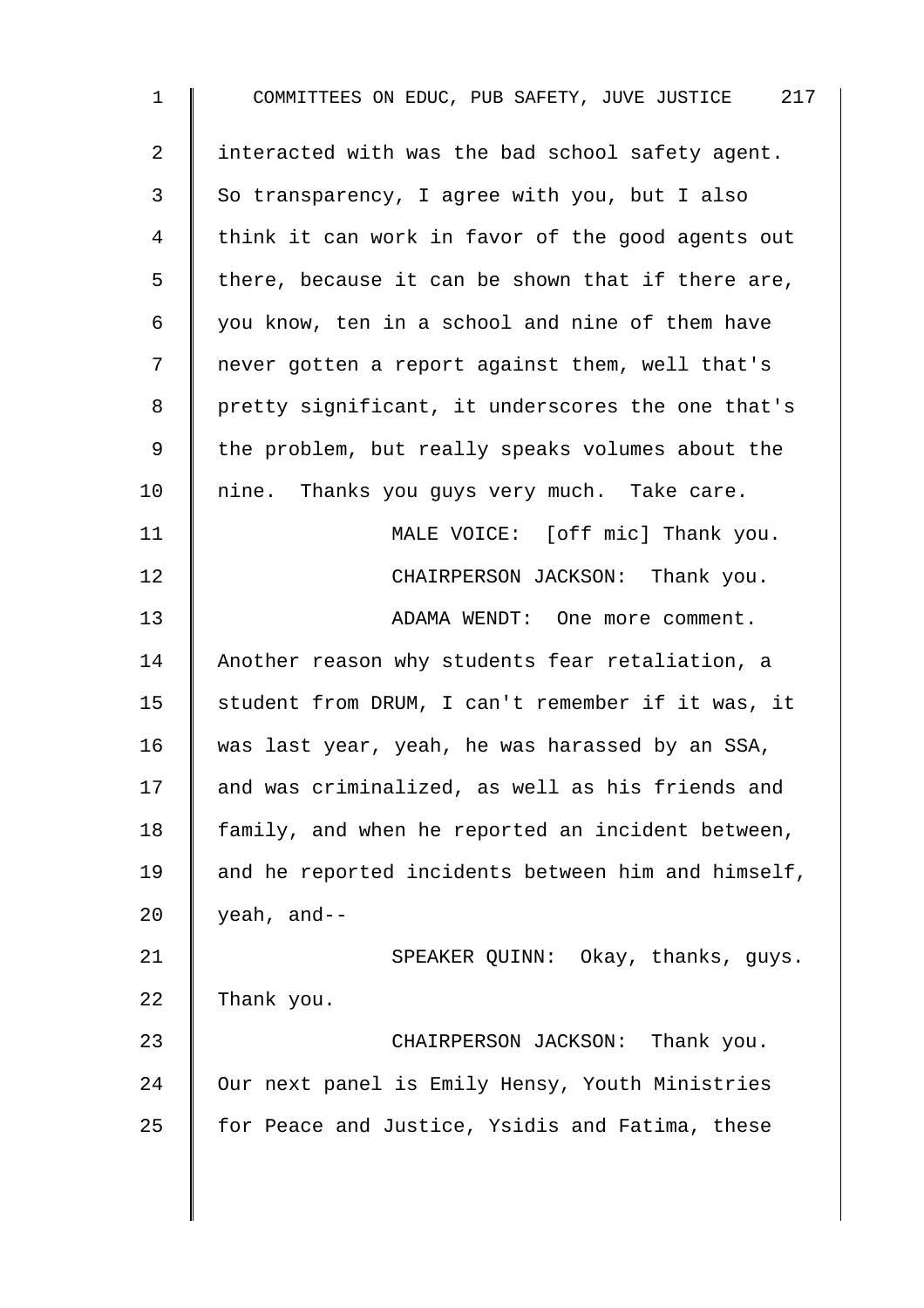1 COMMITTEES ON EDUC, PUB SAFETY, JUVE JUSTICE 218 2  $\parallel$  are youth--No, we understand that, these are the 3 youth panels. So, please youth, come forward. 4 Any other youth that are scheduled to testify, you 5 || need to fill out a slip at the front, the 6 Sergeant-of-Arms. Are there three youths that I 7 | called? Please come forward and have a seat. Is 8 | there anyone else on this panel? No? Okay. 9 Anyone that's coming up needs to fill out a slip, 10 | please, Sergeant-of-Arms. If you haven't filled 11  $\parallel$  out a slip, you have to fill out a slip, please.  $12$  Sergeant, please give them a slip and you can have 13  $\parallel$  a seat, but fill it out, please. Okay, Emily. 14 Emily? Is Emily here? No, okay. Ysidis? Okay, 15 | please identify yourself, and what school or group 16 you belong to, and begin your testimony. And if 17 | you have written testimony, please give it to the 18 | Sergeant-at-Arms. 19 | Good afternoon, my name is Ysidis 20 | [phonetic] Santana, I am 17 years old, and I 21 | attend Marble Hill High School for International 22 Studies. I am a Youth Leader at Sisters and 23 Srothers United. Education is supposed to be

25  $\parallel$  feel like school is a prison. Just last week, I

 $24$  free, but student safety agents, it make teens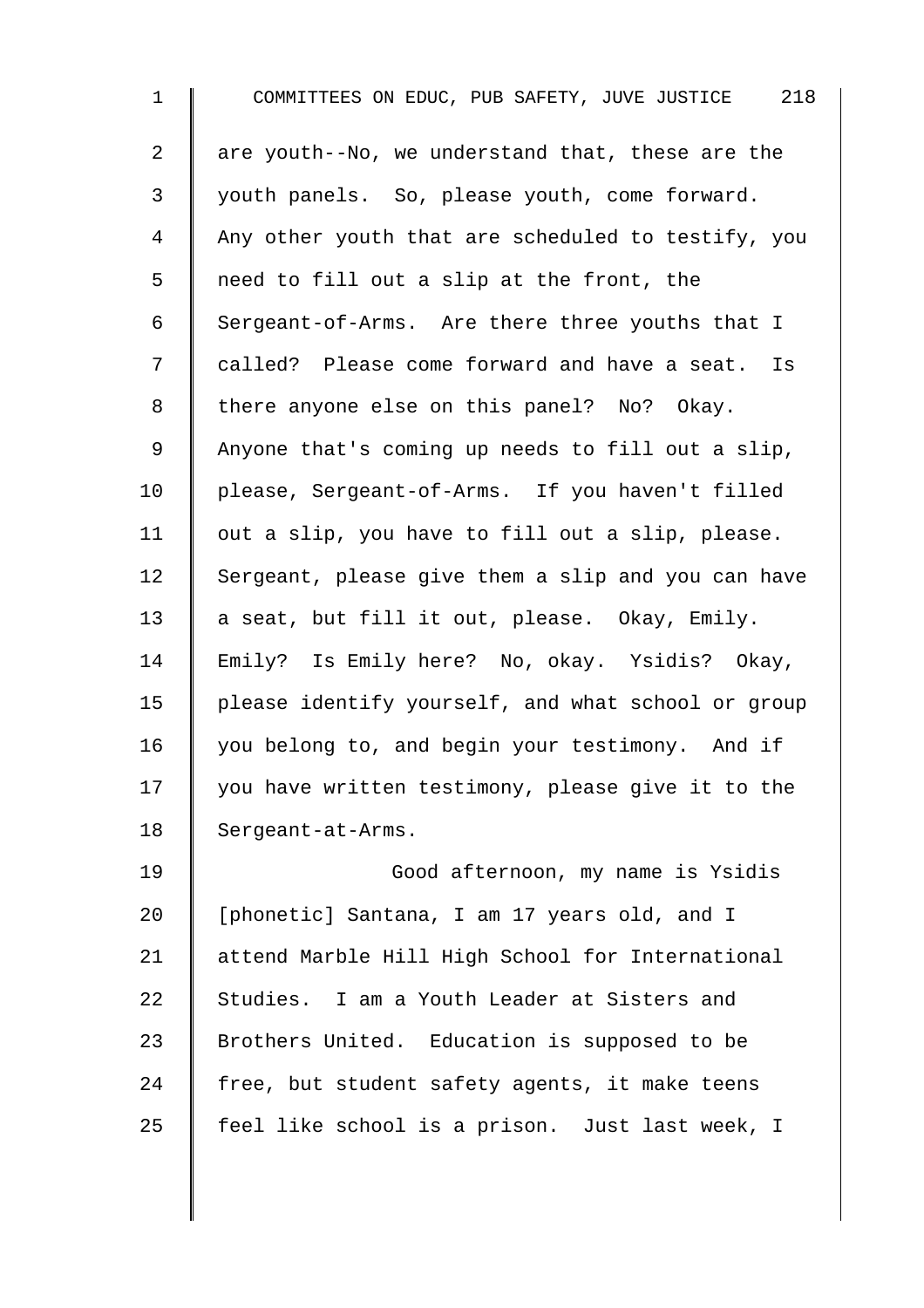1 COMMITTEES ON EDUC, PUB SAFETY, JUVE JUSTICE 219  $2 \parallel$  and a student safety agent got into an altercation 3 because student traffic through the metal 4 detectors was accumulating. The student safety  $5 \parallel$  agent got, was frustrated at the traffic that was 6 accumulating and just left her position, leaving 7 more than 50 students on the line waiting to go  $8 \parallel$  through the metal detectors, making us rush to 9 | class and still be late. Student safety agents  $10$  are also constantly bothering students in the 11 hallways, making us even more late to class. In 12 || my school, student safety officers harass students  $13$  by telling them that they are not walking fast 14 enough to class, and stopping them for random 15  $\parallel$  searches, because they re not walking fast enough  $16$  to class. This is something that should not 17 happen in a place of learning. These are just a  $18$  | few of the many issues I have encountered with 19 | student safety agents through my high school 20 years. Members of City Council, how many of you 21  $\parallel$  can say you've been through this in your high 22  $\parallel$  school years? Passing the Student Safety Act, 23 | passing the Student Safety Act will hold student 24 safety agents accountable for their actions,  $25$  especially in the case where they themselves are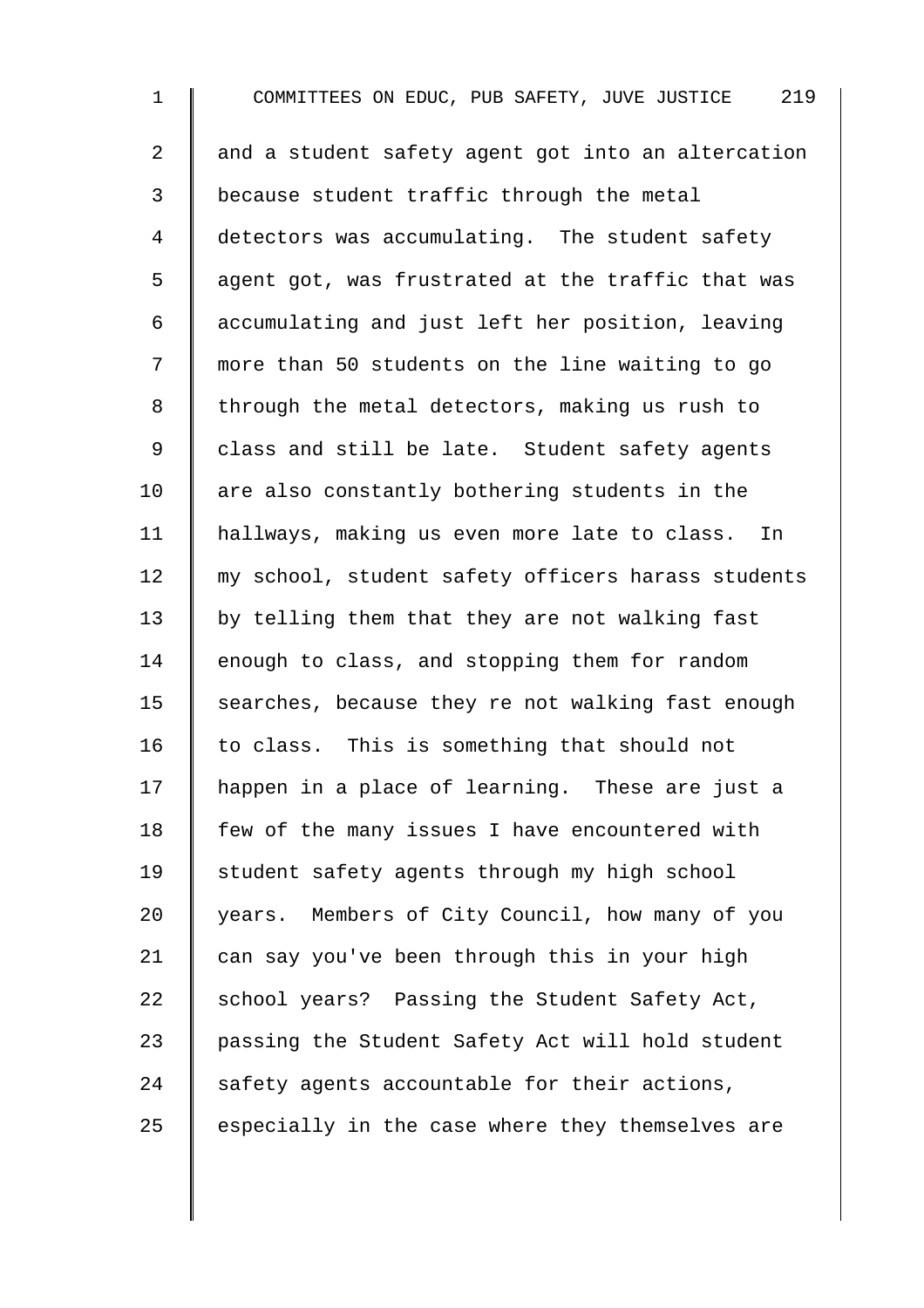| 1  | 220<br>COMMITTEES ON EDUC, PUB SAFETY, JUVE JUSTICE |
|----|-----------------------------------------------------|
| 2  | purposely making students late to class. I          |
| 3  | believe as a student, the Student Safety Act        |
| 4  | should be passed, so that the behavior should not   |
| 5  | interrupt our learning process.                     |
| 6  | CHAIRPERSON JACKSON: Thank you.                     |
| 7  | Next, please, just identify yourself, what grade    |
| 8  | or how old you are, what school, what organization  |
| 9  | you belong to, and you may begin your testimony.    |
| 10 | MANNY DE LA CRUZ: Alright, so hi,                   |
| 11 | my name's Manny de la Cruz, I am 16 years old.      |
| 12 | I'm a member of, I'm a Core Leader of Sisters and   |
| 13 | Brothers United, and also part of the Urban Youth   |
| 14 | Collaborative. I attend the Urban Assembly School   |
| 15 | for Applied Math and Science, which is a middle     |
| 16 | school and high school in The Bronx. So,            |
| 17 | fortunately, my school does not have metal          |
| 18 | detectors, but we do have SSAs there that, every    |
| 19 | morning we walk in and they give us a very          |
| 20 | disgusted look on their faces. They have very       |
| 21 | disgusted look on their faces as you walk in,       |
| 22 | which kind of puts us in a very awkward position,   |
| 23 | considering we're going there to learn, and to      |
| 24 | find, discover new things, and not be harassed.     |
| 25 | But, the school has a very dedicated                |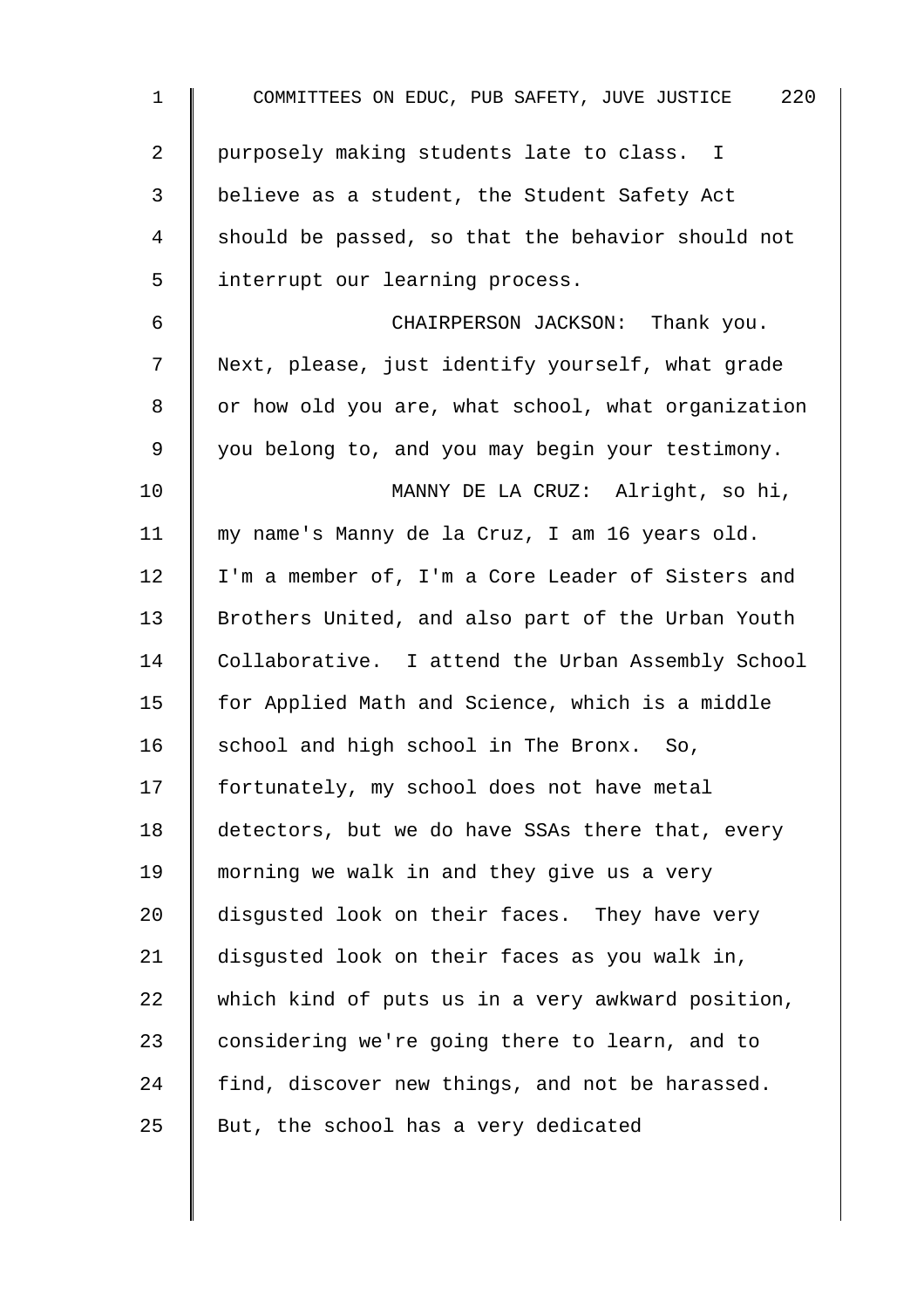1 COMMITTEES ON EDUC, PUB SAFETY, JUVE JUSTICE 221 2 | administration and staff, that have been there 3 Weith us through thick and thin. But whenever the 4 SSAs find themselves seeing an altercation, and 5 when an altercation arises up in the school, they 6 | think that it's their chance to go ahead, take 7 | action, in the best way that they find fit. Not 8 | too long ago last year, during, towards the end of 9 | the school year, there was a student, a 13 year 10  $\parallel$  old student in the 8<sup>th</sup> grade, who was, she was 11 having, she was going back and forth at it with  $12$  the dean at our school. And they were just 13 arguing, a bit of yelling, actually, and an SSA 14 came running in from outside, 'cause she overheard 15 | this. Her first reaction was to go ahead, 16 unprovoked, grab the 13 year old girl by the 17  $\parallel$  throat, push her up against a wall, and then 18  $\parallel$  threat--choking her, threat, which is a threat to 19 her life, and also threatening to put her in 20 A handcuffs if she tried to do anything. And then 21 when the dean tried to go ahead and stop the SSA 22  $\parallel$  from attacking her, she then, the SSA then decided 23  $\parallel$  to go ahead and threaten him by saying that she'd  $24$   $\parallel$  put him in handcuffs if he tried to interfere. On 25  $\parallel$  top of--this has happened too often in our school.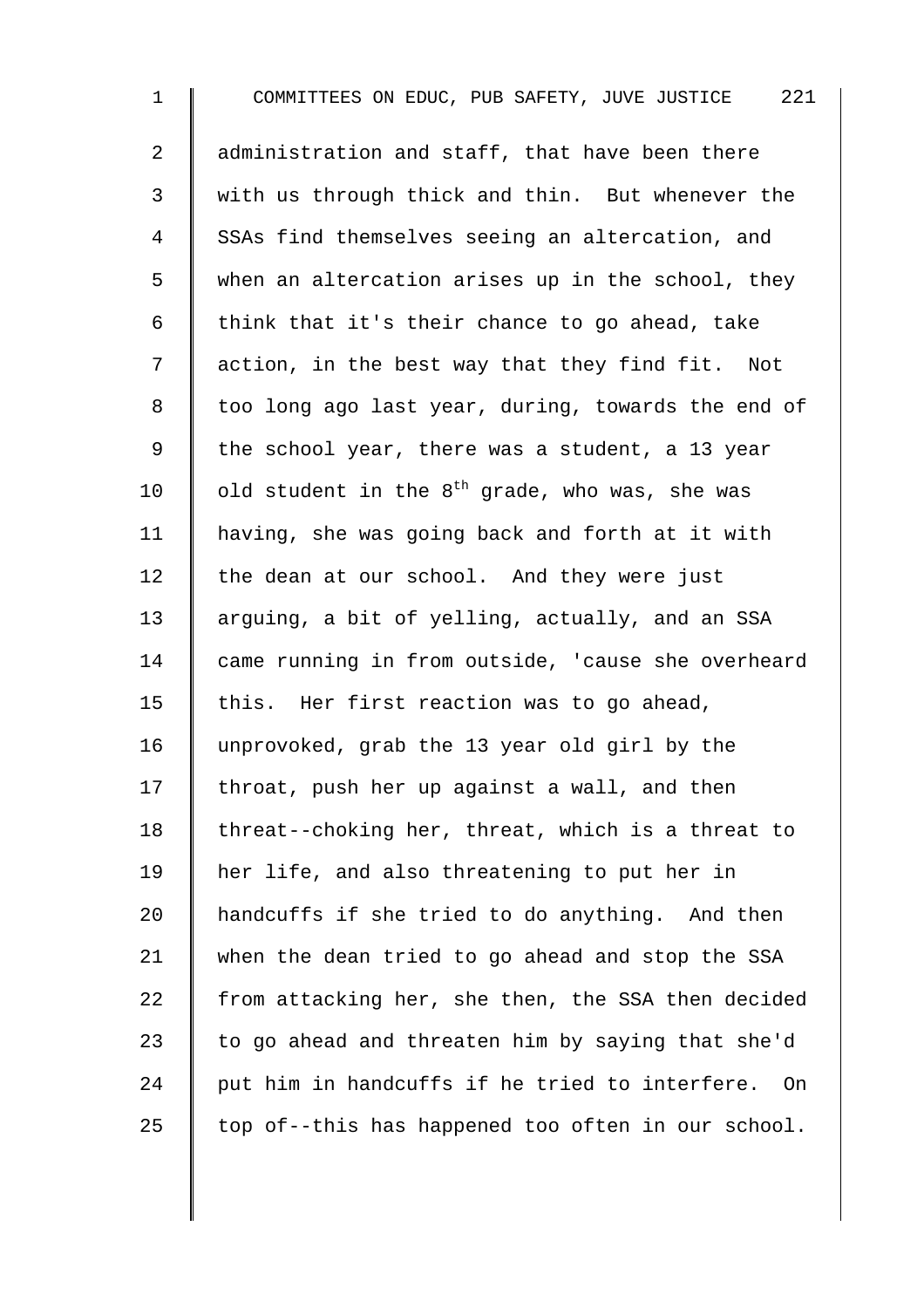1 COMMITTEES ON EDUC, PUB SAFETY, JUVE JUSTICE 222 2 Whenever an altercation arises, the SSAs have a 3 Teputation for thinking that they have superiority 4 | over, and to be the disciplinarians in our school, 5 and that's not the case. They're there to keep us 6  $\parallel$  safe, and to make sure that nothing happens inside 7 | the school. But to go ahead and put your hands on  $8 \parallel a$  student like that, it's unacceptable in any 9 | circumstance at all. So, I urge you all to go 10 ahead and pass the Student Safety Act, because 11 | things like this should not be happening. This 12 student actually left the school because she was 13 | afraid that if she tried to report this, the SSA 14 would go ahead and try to do something to her. 15 Whether it be that she got attacked outside of 16 | school, inside of school, or whatever the case may 17 have been, she decided to go ahead, up and leave 18  $\parallel$  out of the school because she thought she was 19 unsafe. Thank you. 20 **CHAIRPERSON JACKSON:** Thank you. 21 Next, please. 22 | **ARCADIO JAVIER GUERRERO:** Hello. 23 | Good afternoon, my name is Arcadio [phonetic] 24 Javier Guerrero. I am 17 years old and I am a  $25$   $\parallel$  junior at the Urban Assembly School for Applied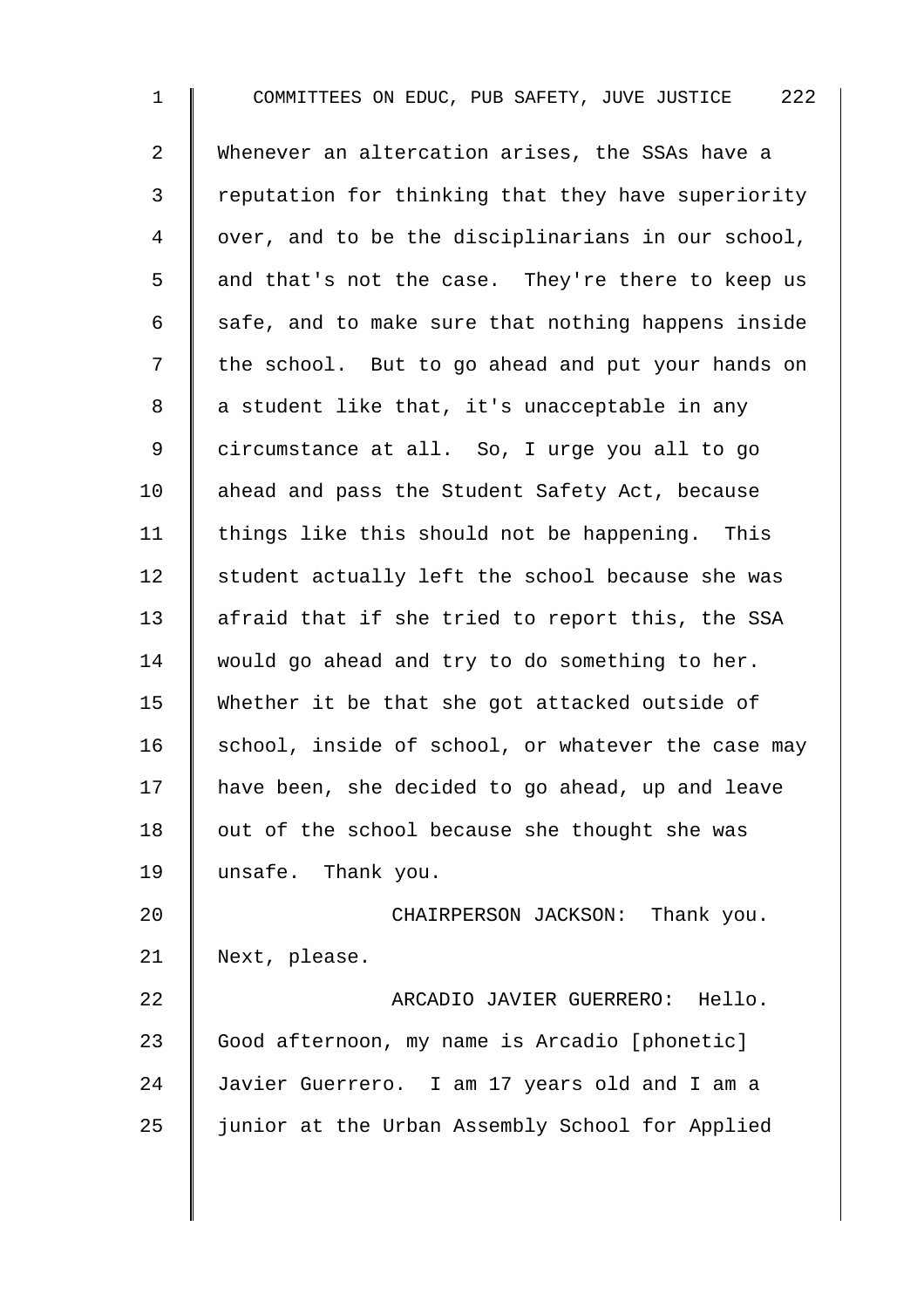| 1  | COMMITTEES ON EDUC, PUB SAFETY, JUVE JUSTICE 223   |
|----|----------------------------------------------------|
| 2  | Math and Science.                                  |
| 3  | CHAIRPERSON JACKSON: Where is that                 |
| 4  | located at?                                        |
| 5  | ARCADIO JAVIER GUERRERO: That's                    |
| 6  | located in Bathgate in Claremont.                  |
| 7  | CHAIRPERSON JACKSON: In The Bronx.                 |
| 8  | ARCADIO JAVIER GUERRERO: Yes.                      |
| 9  | CHAIRPERSON JACKSON: Okay, go                      |
| 10 | ahead.                                             |
| 11 | ARCADIO JAVIER GUERRERO: I'm also                  |
| 12 | a Youth Leader at Sisters and Brothers United and  |
| 13 | I am also a part of the Urban Youth Collaborative. |
| 14 | I'm somewhat new to it, but I've been there for a  |
| 15 | few times before. There was this one time, I was   |
| 16 | standing outside, and it was very chilly outside,  |
| 17 | and I noticed I had forgotten my sweater. So, I    |
| 18 | attempted to go back in the school to get my       |
| 19 | sweater, because it was very, it was like around   |
| 20 | 40 degrees. And--                                  |
| 21 | CHAIRPERSON JACKSON: Push your mic                 |
| 22 | down a little bit.                                 |
| 23 | ARCADIO JAVIER GUERRERO: Like                      |
| 24 | that?                                              |
| 25 | CHAIRPERSON JACKSON: Yeah.                         |
|    |                                                    |
|    |                                                    |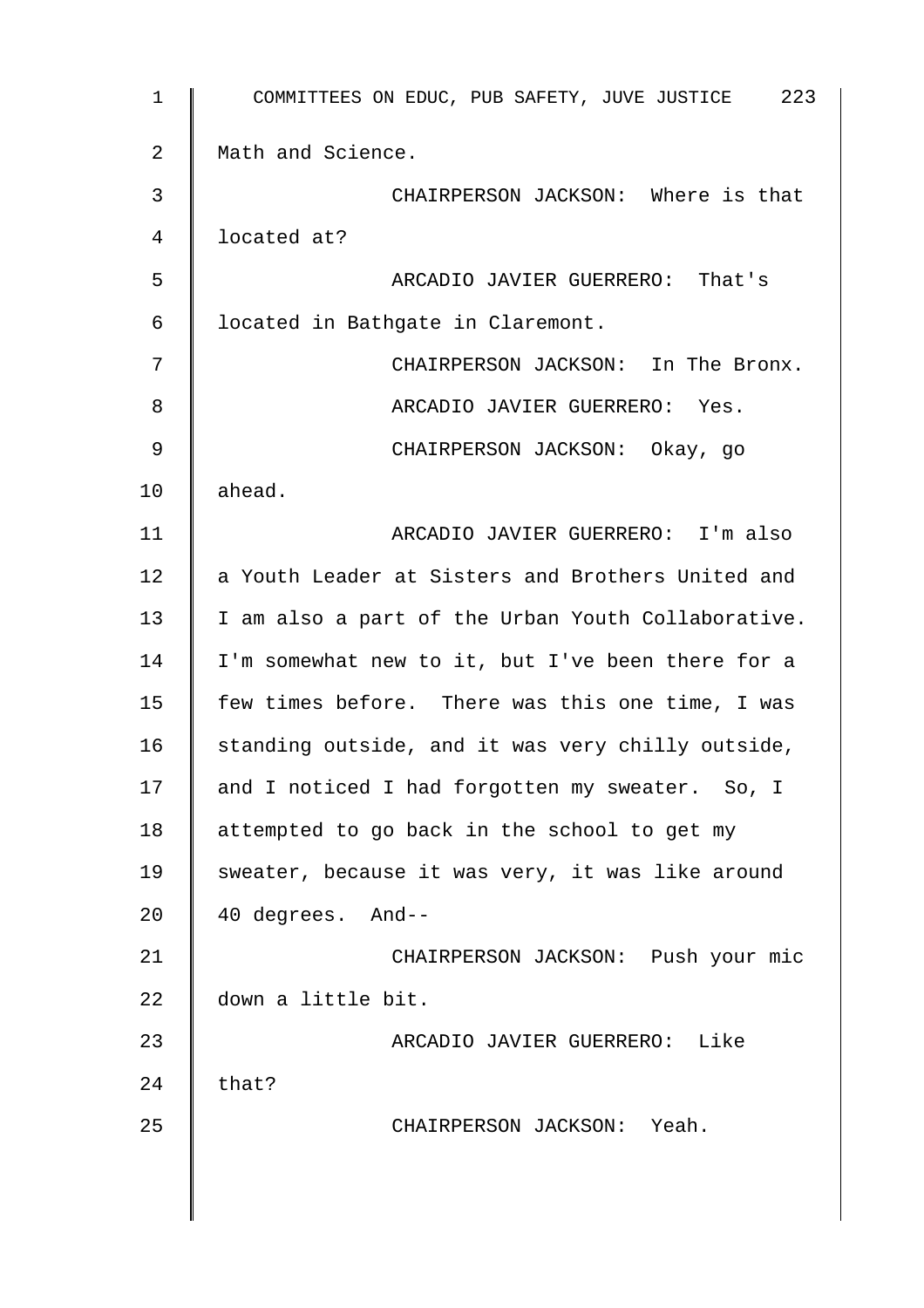| $\mathbf{1}$ | COMMITTEES ON EDUC, PUB SAFETY, JUVE JUSTICE 224   |
|--------------|----------------------------------------------------|
| 2            | ARCADIO JAVIER GUERRERO: Alright.                  |
| 3            | As I walked inside the school, I was stopped by a  |
| 4            | school safety agent, and she asked me where was I  |
| 5            | going, and I simply replied, "I'm going to get my  |
| 6            | sweater." And she told me I couldn't enter the     |
| 7            | building, and that I had to leave. As I            |
| 8            | beseechingly asked her, again and again, if I can  |
| $\mathsf 9$  | go inside and get my sweater, she started yelling  |
| 10           | at me, telling me no I couldn't. And my            |
| 11           | principal, Mr. Ogilvie, happened to pass by and    |
| 12           | heard what was going, overheard what was going on, |
| 13           | and he stopped to investigate. I explained to Mr.  |
| 14           | Ogilvie the situation, and he spoke to the school  |
| 15           | safety agent and what shockingly surprised me was  |
| 16           | that he had no say in what was going on. And he    |
| 17           | couldn't do anything about it. And, you know,      |
| 18           | this is why there needs to be a stronger system of |
| 19           | accountability, and the only way that it's         |
| 20           | possible is if the Student Safety Act is passed.   |
| 21           | CHAIRPERSON JACKSON: Okay, next,                   |
| 22           | please. I have questions, and I'll, and when we    |
| 23           | finish, I'll come back to questions. Is there      |
| 24           | anyone else that's testifying?                     |
| 25           | JODY GOPAUL: Hi, my name is Jody                   |
|              |                                                    |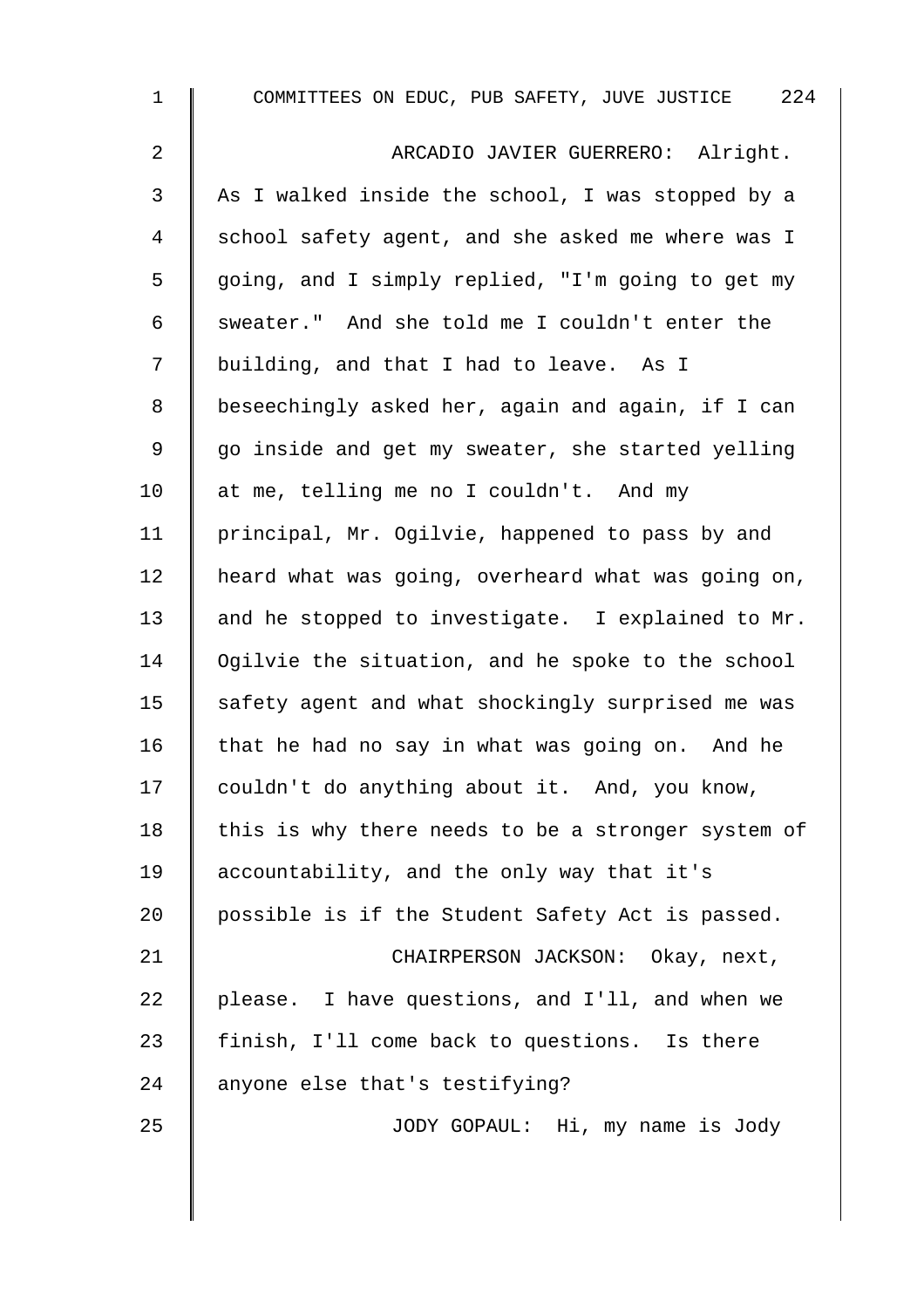1 COMMITTEES ON EDUC, PUB SAFETY, JUVE JUSTICE 225 2 Gopaul [phonetic], I'm a senior and DeWitt Clinton 3 High School, and I'm also a Youth Leader at 4 Sisters and Brothers United, and this is my 5 | statement. "Take off everything right now! Take 6 | off all your jewelry, all the metal, all that's in 7 your hands!" 8 || CHAIRPERSON JACKSON: 'Scuze me, 9 | 'scuze me. 'Scuze me, I'm sorry, young lady, I'm 10  $\parallel$  sorry, this is hearing testimony; as far as a skit  $11$  is concerned, this hearing is not, this is not the 12 | appropriate forum for a skit. So if you want to 13 describe what you're doing, that's one thing, but 14  $\parallel$  a skit is not appropriate in the hearing process. 15  $\parallel$  So, I'm going to ask you to refrain from doing 16  $\parallel$  that if you don't mind. You can give testimony,  $17$  | but--18 JODY GOPAUL: Well-- 19 CHAIRPERSON JACKSON: Would you 20 have a seat, if you don't mind, could you share a 21  $\parallel$  seat with her, and so you can give testimony? And 22  $\parallel$  if you also, you want to sit down and give 23 testimony as to describe what they tell you to do, 24  $\parallel$  that's appropriate. Okay? So just identify 25 | yourself, if you don't mind.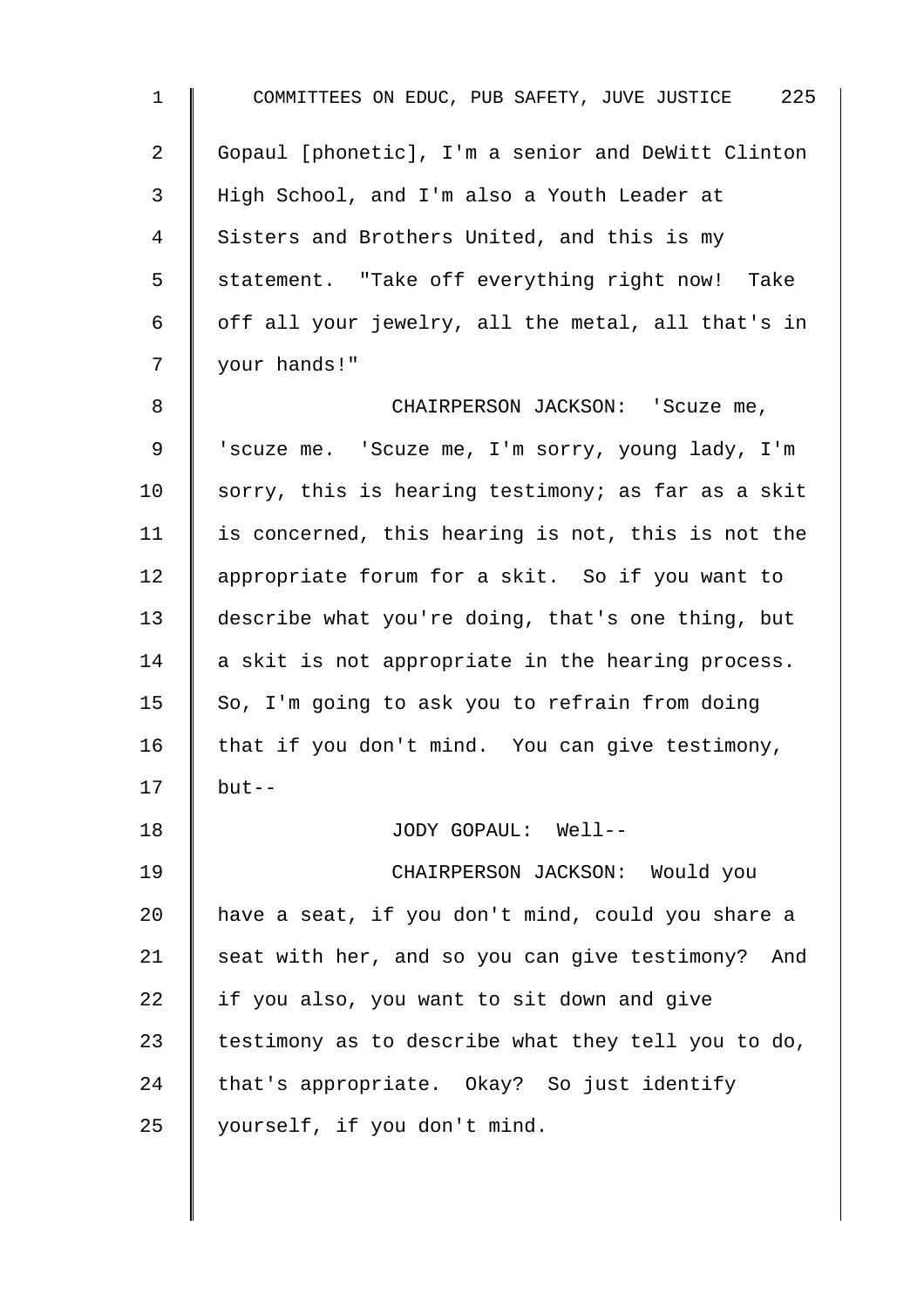| $\mathbf 1$ | COMMITTEES ON EDUC, PUB SAFETY, JUVE JUSTICE 226   |
|-------------|----------------------------------------------------|
| 2           | JODY GOPAUL: Okay, my name is Jody                 |
| 3           | Gopaul, I'm a senior at DeWitt Clinton High        |
| 4           | School, and I'm also a Youth Leader at Sisters and |
| 5           | Brothers United.                                   |
| 6           | CHAIRPERSON JACKSON: Okay.                         |
| 7           | JODY GOPAUL: And the point of our                  |
| 8           | skit was to show the struggle that we have to go   |
| $\mathsf 9$ | through when we go through metal detectors in the  |
| 10          | morning, and how the safety officers like rush us, |
| 11          | but yet it still makes us late to class. So--      |
| 12          | CHAIRPERSON JACKSON: Okay. Is it                   |
| 13          | possible you can describe that, and even the words |
| 14          | that which you were going to describe, if you can  |
| 15          | please describe that, just sit down and identify   |
| 16          | yourself, and then you can, you can tell us how    |
| 17          | they communicate to you, in your opinion. I'll be  |
| 18          | glad to listen to that testimony. Okay? You        |
| 19          | don't mind giving the seat up? Thank you. Just     |
| 20          | identify yourself for the record, and you may      |
| 21          | begin your testimony, in describing how they talk  |
| 22          | to you, in your opinion.                           |
| 23          | NICKI HAMILTON: Well, basically--                  |
| 24          | CHAIRPERSON JACKSON: First                         |
| 25          | identify yourself, if you don't mind.              |
|             |                                                    |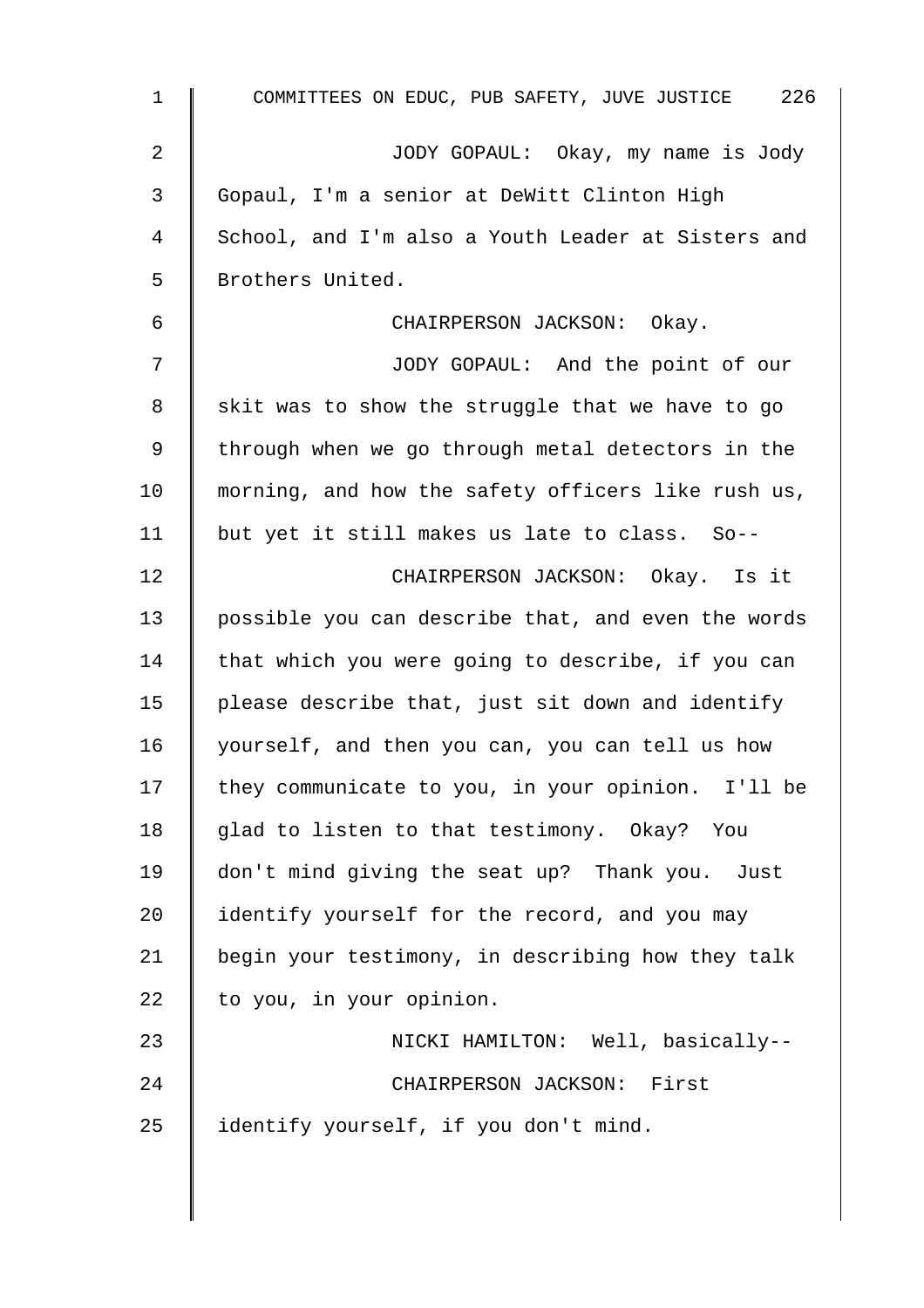| 1  | COMMITTEES ON EDUC, PUB SAFETY, JUVE JUSTICE 227   |
|----|----------------------------------------------------|
| 2  | NICKI HAMILTON: I know, I was                      |
| 3  | going to do that. Thank you.                       |
| 4  | CHAIRPERSON JACKSON: Okay.                         |
| 5  | NICKI HAMILTON: My name is Nicki                   |
| 6  | Hamilton, and I'm a Youth Leader at SBU, Sisters   |
| 7  | and Brother United. And basically, I was, in this  |
| 8  | role, I was playing the police officer because the |
| 9  | police officer, what they do, they don't act       |
| 10 | nicely, they yell in the morning, to tell 'em to   |
| 11 | take off, you know, they jewelry and stuff, and    |
| 12 | basically that's what I was trying to show you.    |
| 13 | CHAIRPERSON JACKSON: And is that                   |
| 14 | the, in the school you attend, how does the school |
| 15 | safety officers, agents, speak to you in the       |
| 16 | morning? Go ahead.                                 |
| 17 | NICKI HAMILTON: Well, basically--                  |
| 18 | CHAIRPERSON JACKSON: Now you can                   |
| 19 | role play.                                         |
| 20 | NICKI HAMILTON: I just graduated                   |
| 21 | from the Leadership Institute.                     |
| 22 | CHAIRPERSON JACKSON: Now you can                   |
| 23 | role play.                                         |
| 24 | NICKI HAMILTON: And, and I don't                   |
| 25 | attend a high school that, you know, that happens  |
|    |                                                    |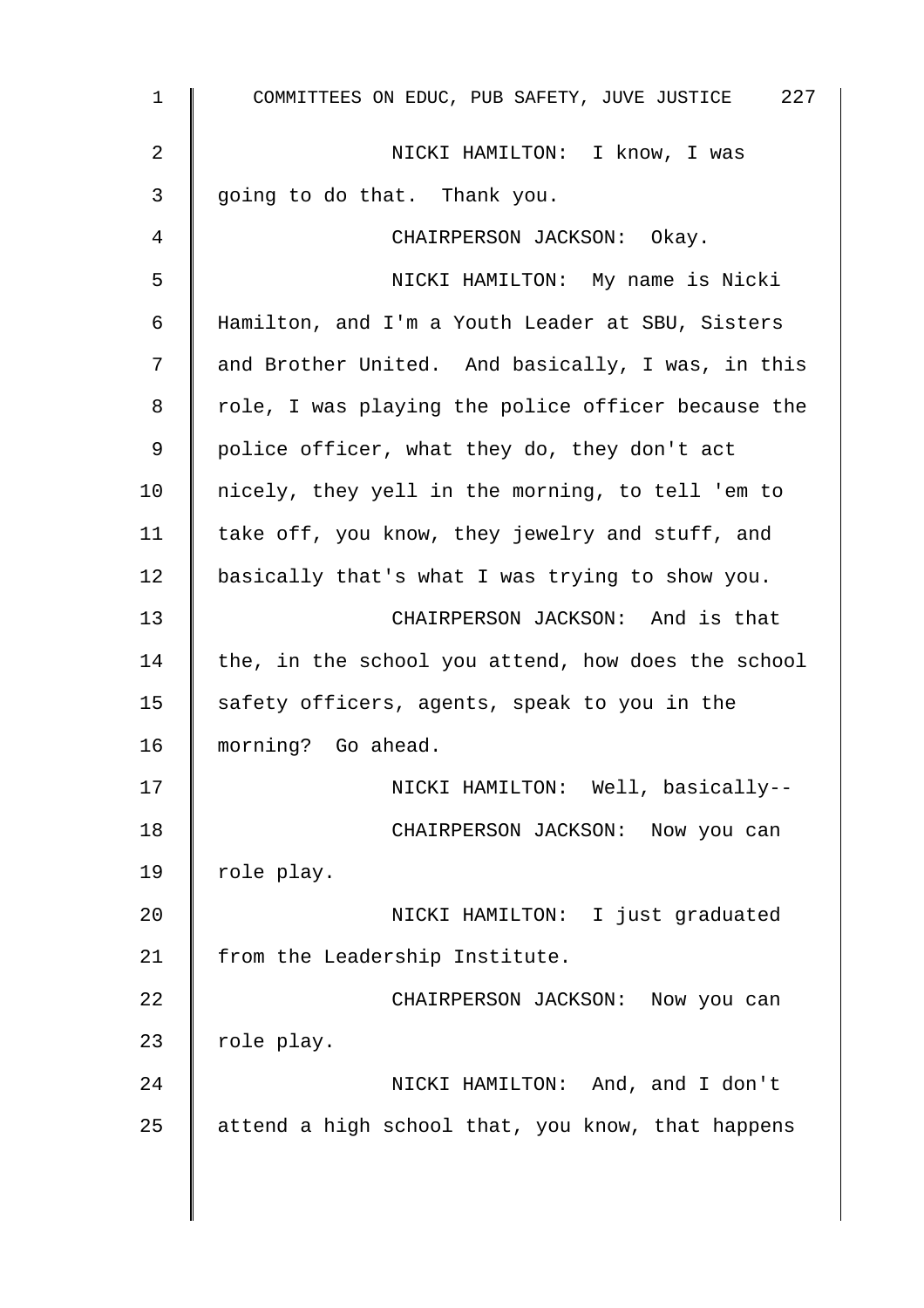1 COMMITTEES ON EDUC, PUB SAFETY, JUVE JUSTICE 228 2  $\parallel$  at. 3 CHAIRPERSON JACKSON: Okay. 4 NICKI HAMILTON: I'm in college 5 | right now. But I'm here to fight for my students, 6 | 'cause I don't think it's right for police 7 | officers to be harassing them, so that's what I'm 8 here for. 9 CHAIRPERSON JACKSON: Okay, okay. 10 And I'll, I'll have questions to ask you, but I'm 11 going to allow other panel members, 'cause I would 12 ask you the questions, "Well, how do you know 13 | that's occurring? Have you witnessed that 14 | yourself? Were you the one that was the receiver 15  $\parallel$  of the way the school safety agents were 16 communicating, like you were going to role play?" 17 Those are appropriate questions to determine if in 18  $\parallel$  fact you have, in essence, an offer of proof that 19  $\parallel$  this is occurring. Not that we don't believe you, 20  $\parallel$  but if you're, if you're communicating to us what 21 | other people tell you, then you're only 22 communicating what someone else told you, and that 23 would be considered hearsay, as far as evidence. 24  $\parallel$  But if you know from your personal experience, 25  $\parallel$  then you can talk about that. Do you know what I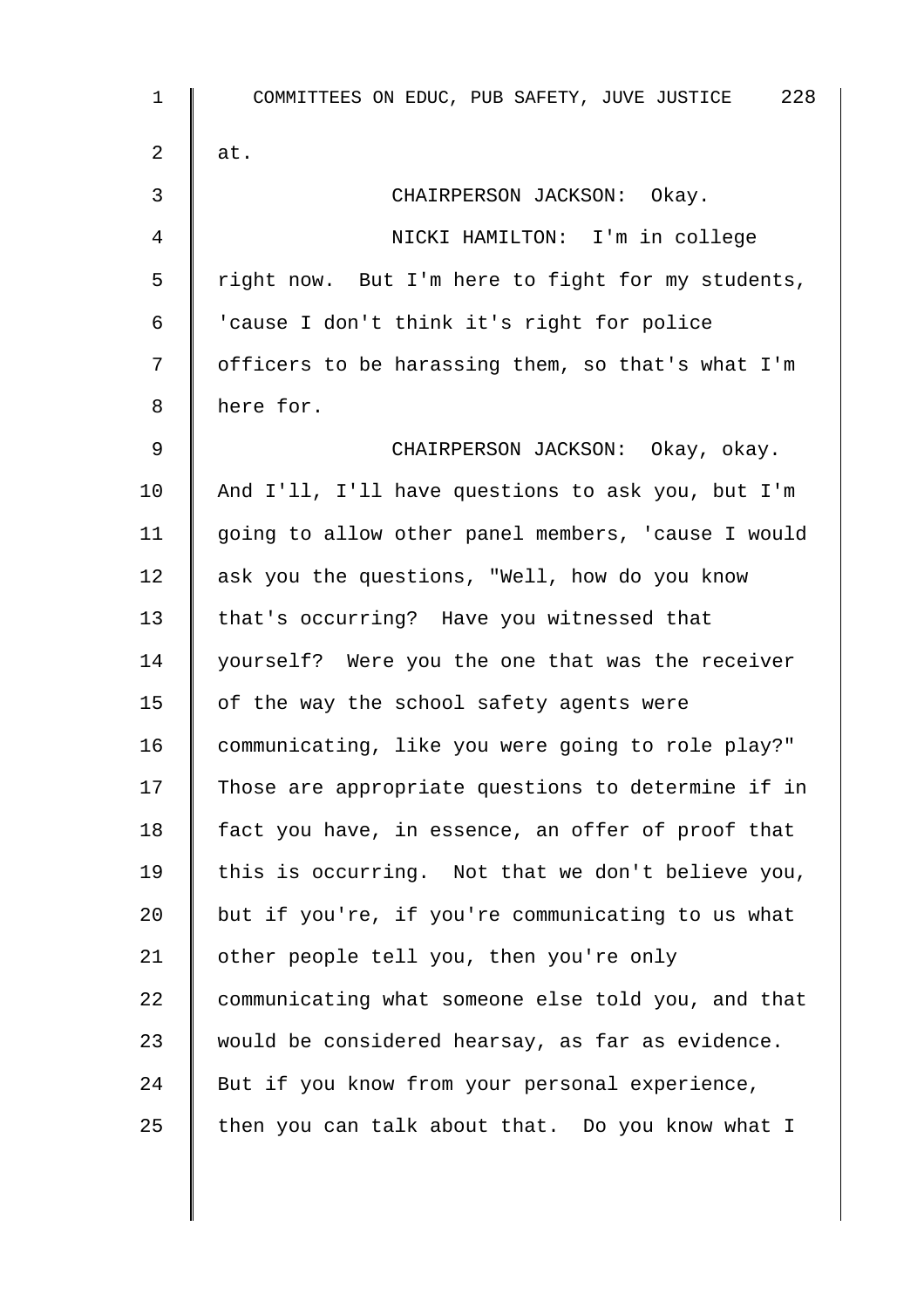| $\mathbf{1}$ | COMMITTEES ON EDUC, PUB SAFETY, JUVE JUSTICE 229   |
|--------------|----------------------------------------------------|
| 2            | mean? And that's what I was asking you, whether    |
| 3            | or not you've experienced that yourself.           |
| 4            | NICKI HAMILTON: Yeah, I do have                    |
| 5            | one experience, basically. It was in Clinton, I    |
| 6            | was going over there, you know, to get my guys and |
| 7            | stuff, from Clinton, 'cause you, they wanted to    |
| 8            | fight and stuff, and then they had me go through   |
| $\mathsf 9$  | these metal detectors. And I had a belt and I had  |
| 10           | change on and stuff, and my earrings, stuff like   |
| 11           | that, and instead of asking me nicely, they just   |
| 12           | yelled. "Oh, take your stuff off," stuff like      |
| 13           | that. They just abused me like I was a criminal.   |
| 14           | All I was doing was going to pick up my guys and   |
| 15           | stuff.                                             |
| 16           | CHAIRPERSON JACKSON:<br>Okay. Okay,                |
| 17           | I'm sorry, is there other, in the youth, have you  |
| 18           | testified yet? Okay, just identify yourself and    |
| 19           | you may begin your testimony. If you don't mind.   |
| 20           | Go ahead, please.                                  |
| 21           | YOSHIRA CIVIDANES: Good evening,                   |
| 22           | my name is Yoshira Cividanes [phonetic], and I'm   |
| 23           | 16 years old. I'm a junior at Community School     |
| 24           | for Social Justice, located in The Bronx. I'm      |
| 25           | also part of the youth led organization called     |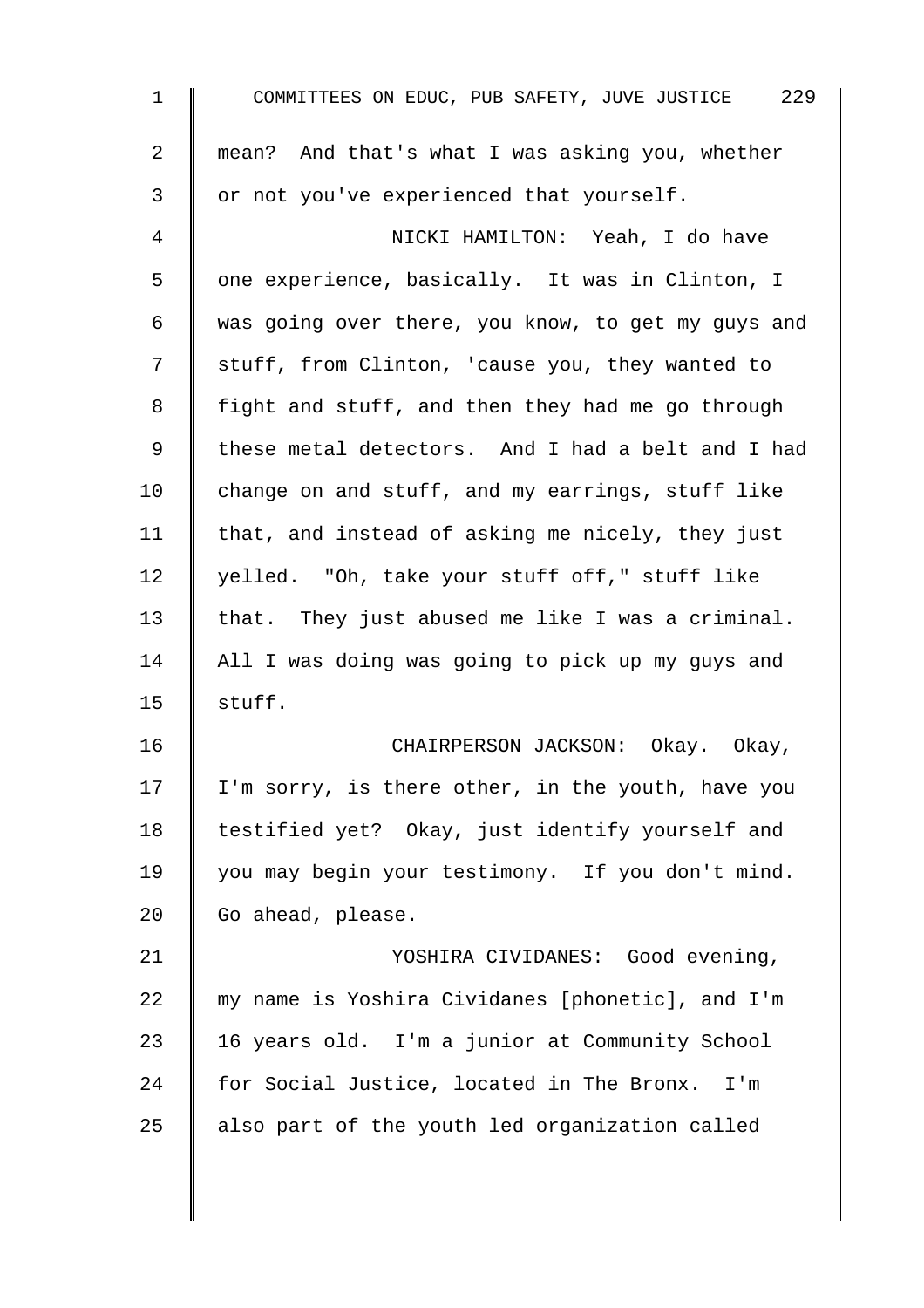1 COMMITTEES ON EDUC, PUB SAFETY, JUVE JUSTICE 230 2 Sisters and Brother United, located in the 3 northwest Bronx. I personally have never been 4 assaulted by a school safety agent, nor do I have 5 metal detectors in my school, but I do have  $6 \parallel$  friends and family members that attend high 7 | schools that are packed with metal detectors. We 8 used to go to school to learn, not to feel like 9 | criminals. What the Department of Education needs 10 | to do is build a stronger system of 11 | accountability. Right now the system stands at  $12$  this: if there is an incident and a student wants 13  $\parallel$  to file a complaint, they have to go to the New 14 Vork Police Department and then the complaint 15 | follows through to Internal Affairs. But students 16 are scared, and yet frustrated about approaching 17 an NYPD official to file a complaint. School  $18$  safety agents know how difficult the process is to 19 | file a complaint, so they abuse their authority, 20 knowing that there won't be any consequences for 21 their actions. Principals aren't even allowed to 22  $\parallel$  get involved with breaking up a fight, they could 23  $\parallel$  get arrested. So this is why the youth come here 24  $\parallel$  today, to let it be known that it is strongly  $25$  | important for the Student Safety Act to be passed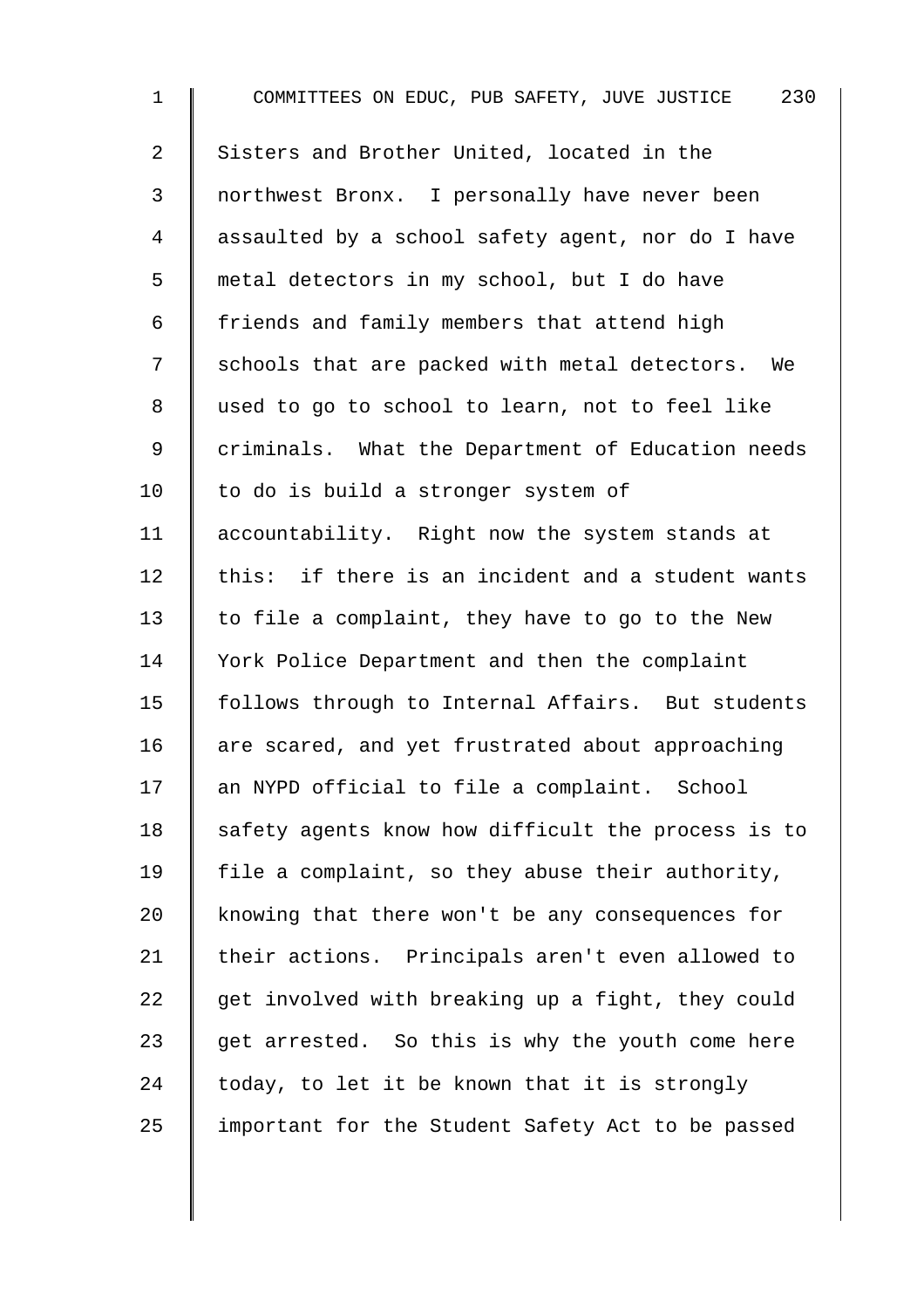| $\mathbf 1$ | 231<br>COMMITTEES ON EDUC, PUB SAFETY, JUVE JUSTICE |
|-------------|-----------------------------------------------------|
| 2           | through legislation, that way students are able to  |
| 3           | obtain information regarding how many expulsions    |
| 4           | have occurred, how many students have been          |
| 5           | arrested, so on and so forth. We as a student       |
| 6           | body want to know what the School Safety Agents     |
| 7           | are doing inside of our schools. All my angry       |
| 8           | fellow students that have gone or currently         |
| 9           | experience these unjust acts are telling you about  |
| 10          | their own personal issues, showing you that this    |
| 11          | is not a joke, and more of an urgent concern.       |
| 12          | Thank you.                                          |
| 13          | CHAIRPERSON JACKSON: Thank you.                     |
| 14          | Next, please.                                       |
| 15          | FATIMA: Good afternoon, ladies and                  |
| 16          | gentleman, my name is Fatima, I am a leader at      |
| 17          | Sisters and Brother United, and I am a senior at    |
| 18          | DeWitt Clinton High School, located in The Bronx.   |
| 19          | DeWitt Clinton is known as one of the largest       |
| 20          | schools in the City that is not broken down into    |
| 21          | different schools. It is populated with over        |
| 22          | 4,000 students. We have only one entrance, four     |
| 23          | metal detectors, and with lots of student safety    |
| 24          | agents. With more than 100 students trying to get   |
| 25          | to class, we are constantly being taunt and         |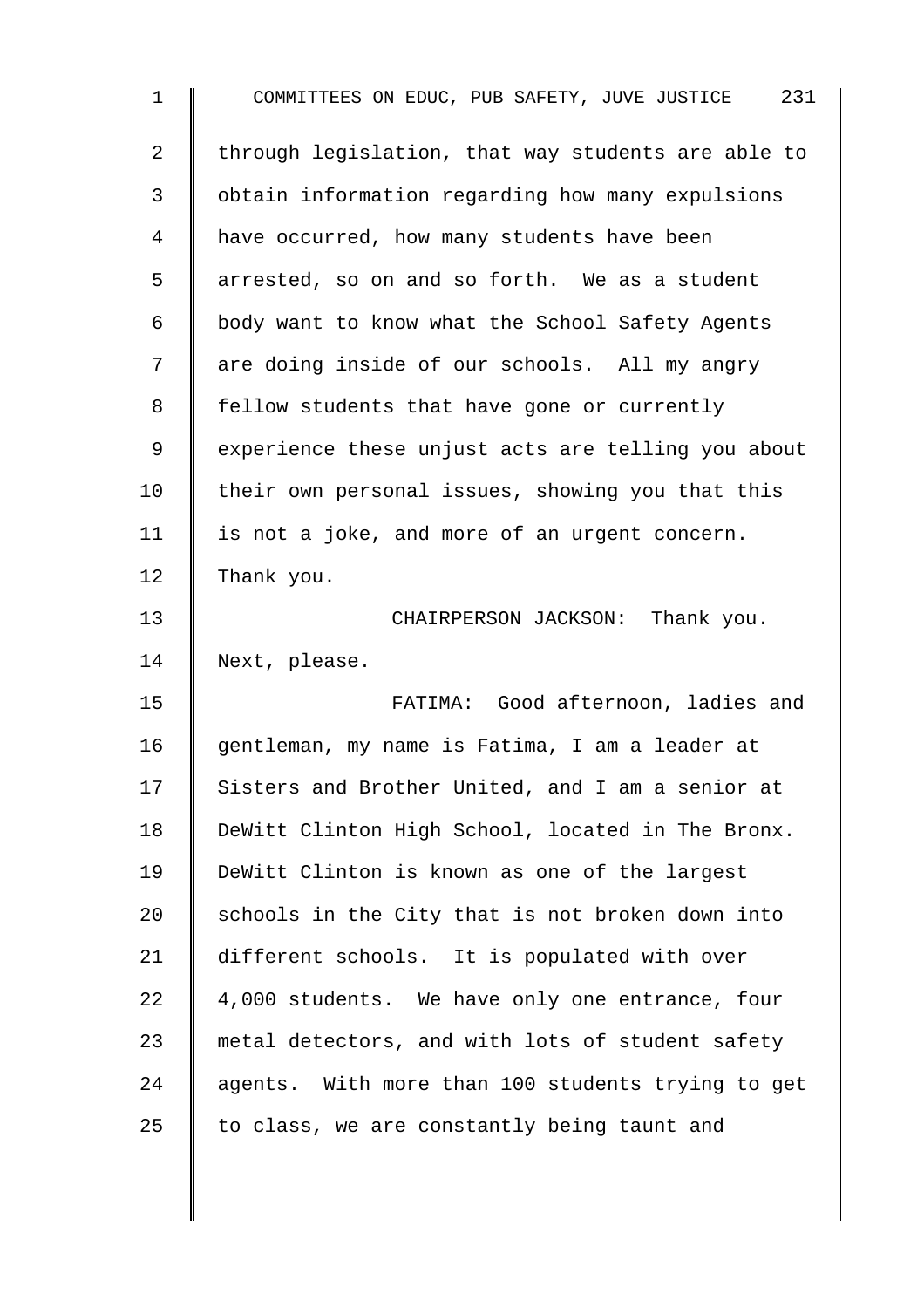1 COMMITTEES ON EDUC, PUB SAFETY, JUVE JUSTICE 232 2 verbally harassed by student safety agents. I 3 have gone through times where I'm forced to take 4 | off my shoes, my belt, my jackets, and sometimes 5 || my headscarf. The question is, why are cops so 6 | lazy to the point that they're making us strip us 7 | of our clothes? Recently, I recall a time when I 8 | came into school with these gold bangles. I went 9 | through the metal detector, and an agent had told 10 me to take off my bangles. I put them on top of 11 | the scanners and I got yelled at. So I put the 12 bangles inside the machine. Only two out of the 13 four bangles came out of the machine. I asked the 14  $\parallel$  agent to look in the machine to see if it was, if 15 it was stuck. She started some commotion. She 16  $\parallel$  specifically said she was not going to help me 17 because she didn't care. I went to her supervisor 18 and told him what happened. And when the 19  $\parallel$  supervisor and I got back, she took out my 20  $\parallel$  bangles. Now, that agent is the same one giving 21 me dirty looks and saying things under her breath. 22  $\parallel$  If the Student Safety Act is passed, I will feel 23 more comfortable coming to school, secure about 24 myself and my belongings, and not be afraid to  $25$  | face that same agent. Thank you.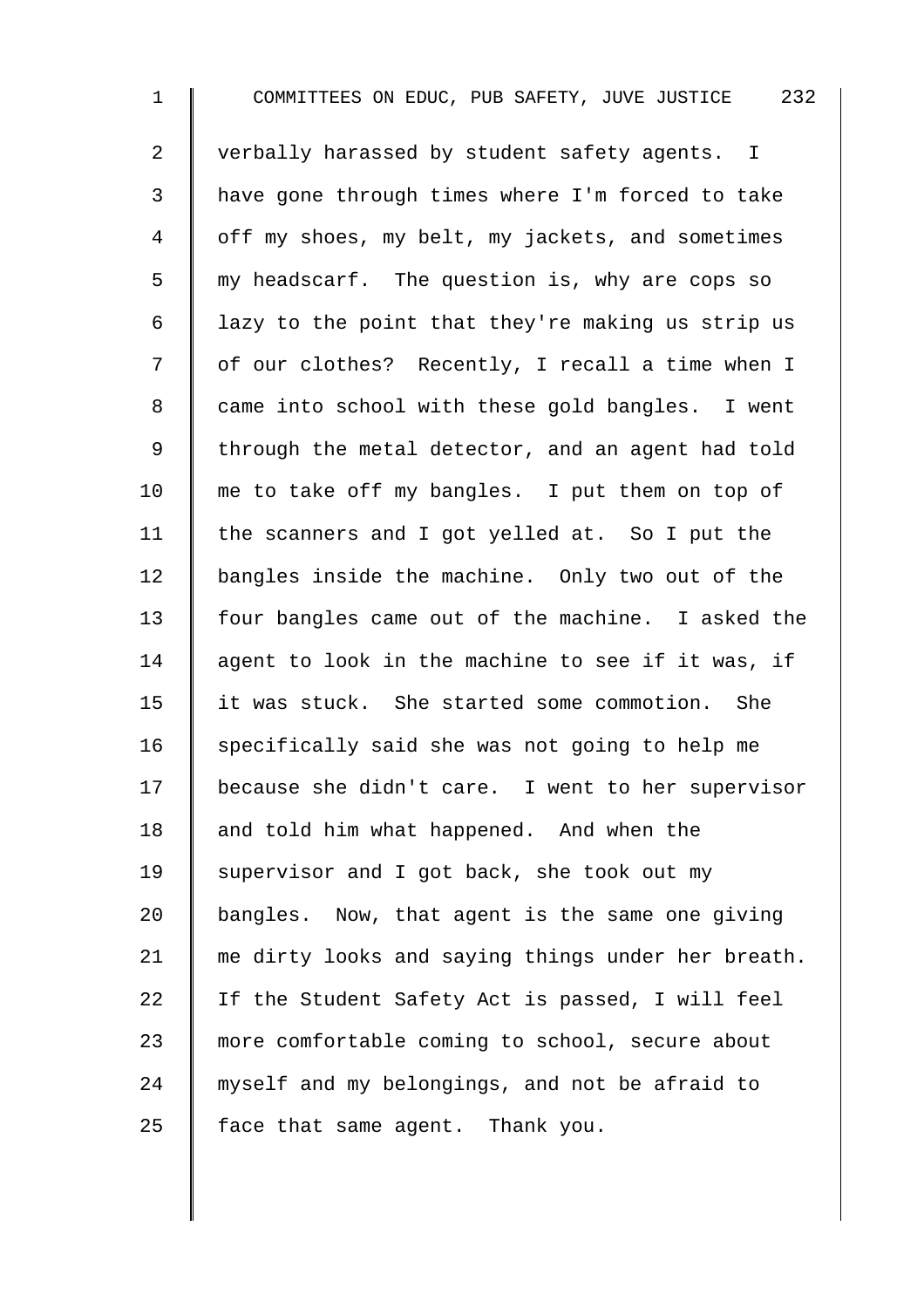1 COMMITTEES ON EDUC, PUB SAFETY, JUVE JUSTICE 233

2 CHAIRPERSON JACKSON: Has every 3 || student testified already? Okay, let me ask a 4 couple questions, if you don't mind. Now, you're 5 Saying that, and I'm, this is a question I quess 6  $\parallel$  to ask to all of you. Do they require, do they 7 | tell you to take off your shoes and your belt and 8 everything? Or is it only because, and I'm trying  $9 \parallel$  to find out, is the metal detector so sensitive 10 where you must take off your belt? For example, 11 | let me give you and example. At City Hall, you 12 | may have heard me testify earlier, when I come 13 | into City Hall, I take off my jacket, I have my 14 Blackberry here, I take that and I put it in my 15 | pocket, my other Blackberry in my other pants 16 | pocket, I put it in my jacket pocket. My wallet, 17 which has basically metal, because as a member of 18 the City Council I have a badge, I put that in my 19 pocket, also. I take off my jacket, because I 20 know that these are the metals that I have. And I 21 | send it through that way. And I do that in 22 advance, and sometimes the machine is sensitive 23 than other times, where I may be able to get 24 through with my pens on, if I just go like this, 25  $\parallel$  and I can get through. But in order to be safe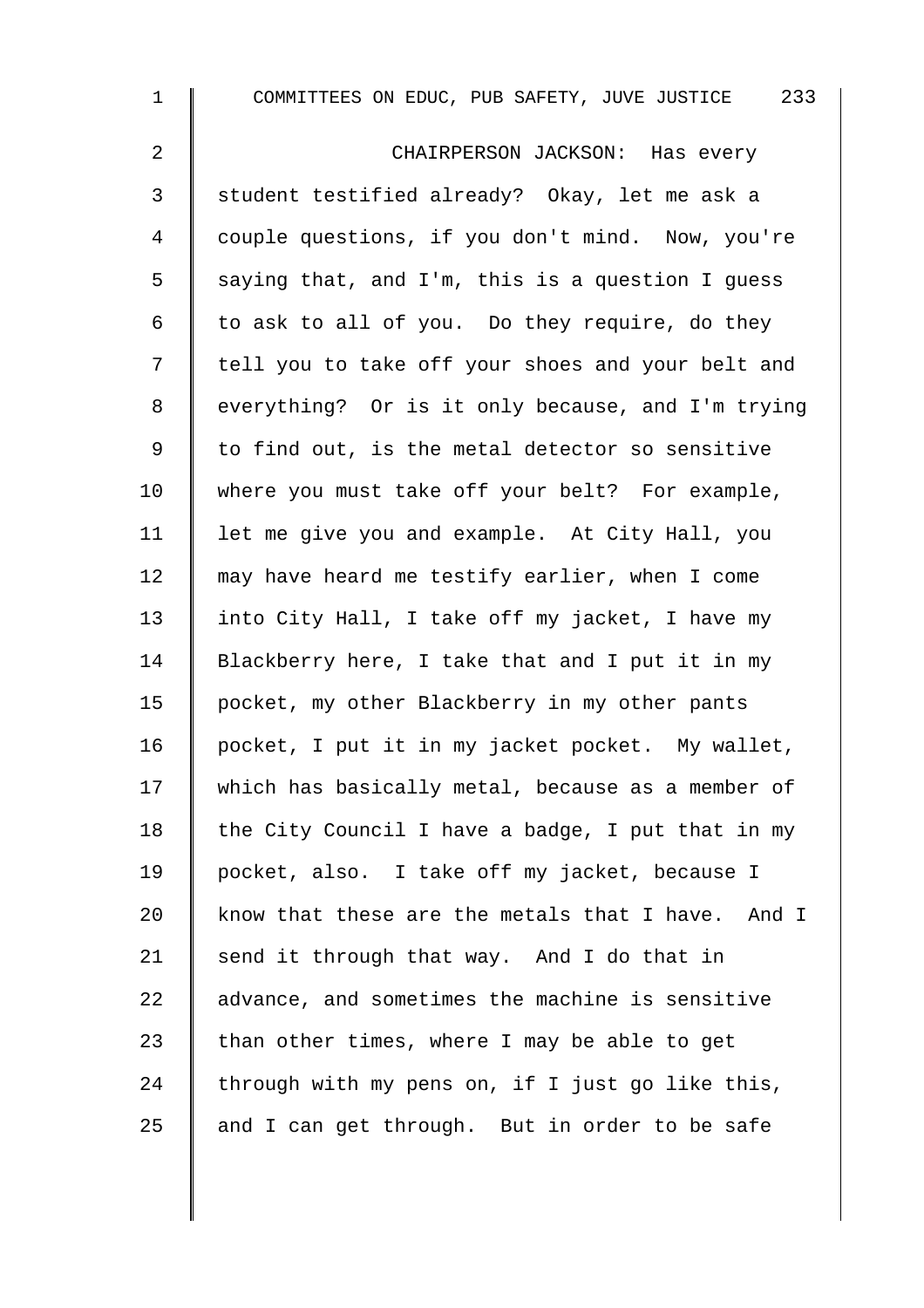1 COMMITTEES ON EDUC, PUB SAFETY, JUVE JUSTICE 234 2 and secure, I just do what I just explained. Is 3 it necessary for you to take off your shoes, and 4 your belt? Because my belt, I don't take off here 5 at City Hall. And I don't take off my shoes. And 6  $\parallel$  so, do they require that every time, or are they 7 | only doing that because some belts and some shoes, 8 | I guess, depending on the size of the buckle and 9 what have you, may go off? Help me out to 10 | understand. If you can, anyone. 11 | FATIMA: Okay, my name is Fatima, 12 and like, for instance, like, say some people wear 13 Timberland boots. 14 | CHAIRPERSON JACKSON: Okay. 15 | FATIMA: Those, those boots are 16  $\parallel$  automatically, you're supposed to take those off. 17 | CHAIRPERSON JACKSON: Automatically 18 why? Because they have metal in there, or what? 19 | FATIMA: I honestly don't know, 20 | 'cause I don't own Tims, but whereas, like I can 21 hear, I always hear the agents saying, "Oh, take 22  $\parallel$  off your shoes, take off your belt, take off any 23  $\parallel$  boots," like just random stuff. And also like 24 there's some shoes that ring, 'cause they have  $25$  metal, but sometimes there are shoes that have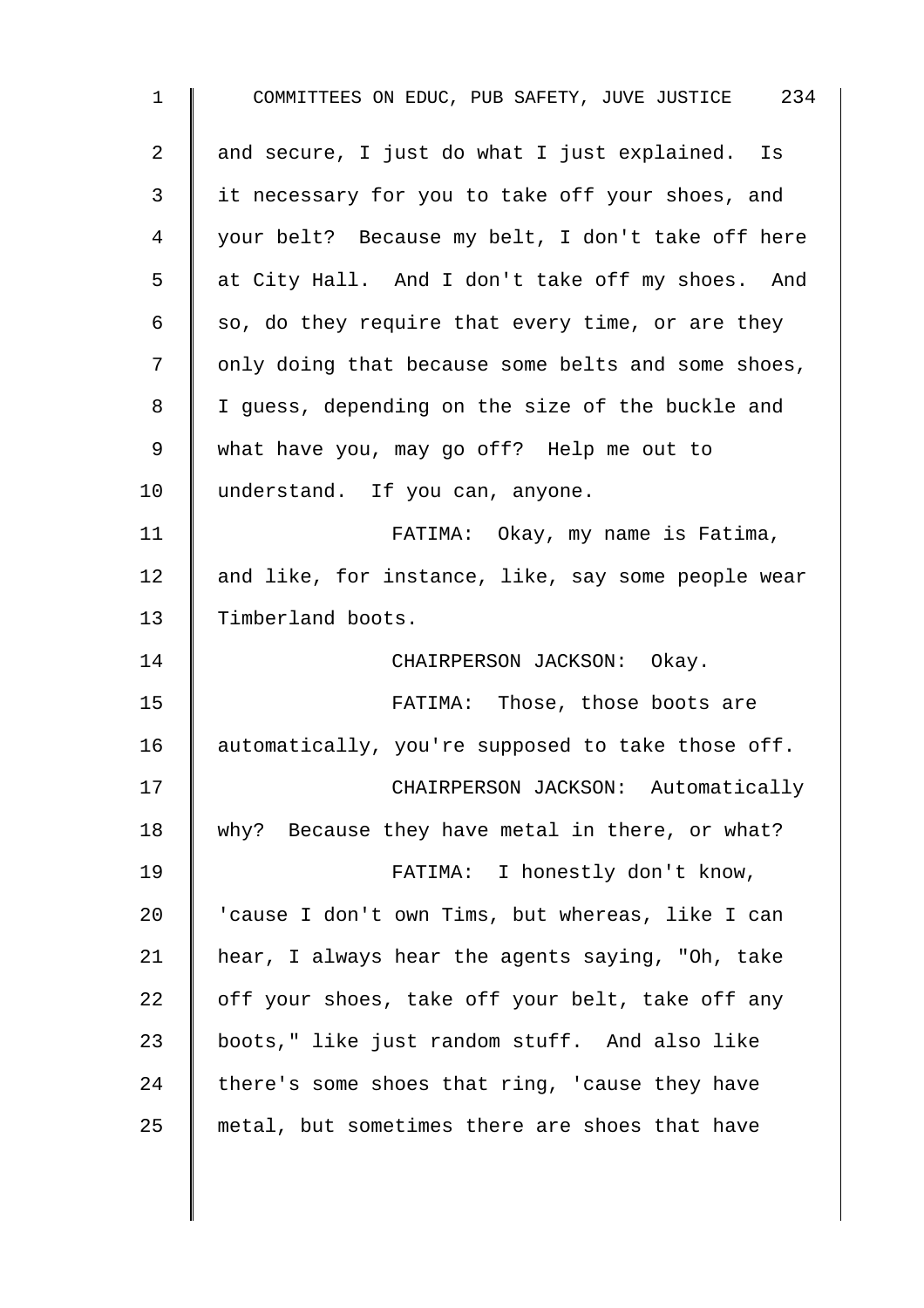| $\mathbf{1}$   | COMMITTEES ON EDUC, PUB SAFETY, JUVE JUSTICE 235   |
|----------------|----------------------------------------------------|
| $\overline{a}$ | metal, and they don't ring. So it's like we don't  |
| 3              | know, but there are times when we just have to     |
| 4              | take them off.                                     |
| 5              | CHAIRPERSON JACKSON: Are they                      |
| 6              | requiring everyone to take off, or just some?      |
| 7              | FATIMA: Yes, everyone.                             |
| 8              | CHAIRPERSON JACKSON: Everyone.                     |
| $\mathsf 9$    | FATIMA: Yes.                                       |
| 10             | CHAIRPERSON JACKSON: Okay, so when                 |
| 11             | you take it off, and you take all that off, you go |
| 12             | through the metal detector, right, and you clear.  |
| 13             | Where do you put all of that stuff back on?        |
| 14             | FATIMA: Well, in my school, in                     |
| 15             | Clinton, we're not, like where the scanning is,    |
| 16             | we're not allowed to stay in there and put on our  |
| 17             | stuff. We're, we're kicked out of the scanning     |
| 18             | area, we're supposed to go out to the, to the      |
| 19             | lunch room, and put them back on.                  |
| 20             | CHAIRPERSON JACKSON: How far is                    |
| 21             | the lunch room from the scanning machine?          |
| 22             | FATIMA: It's pretty far.                           |
| 23             | CHAIRPERSON JACKSON: So, in                        |
| 24             | essence, you're walking with what?                 |
| 25             | FATIMA: I'm, well what--                           |
|                |                                                    |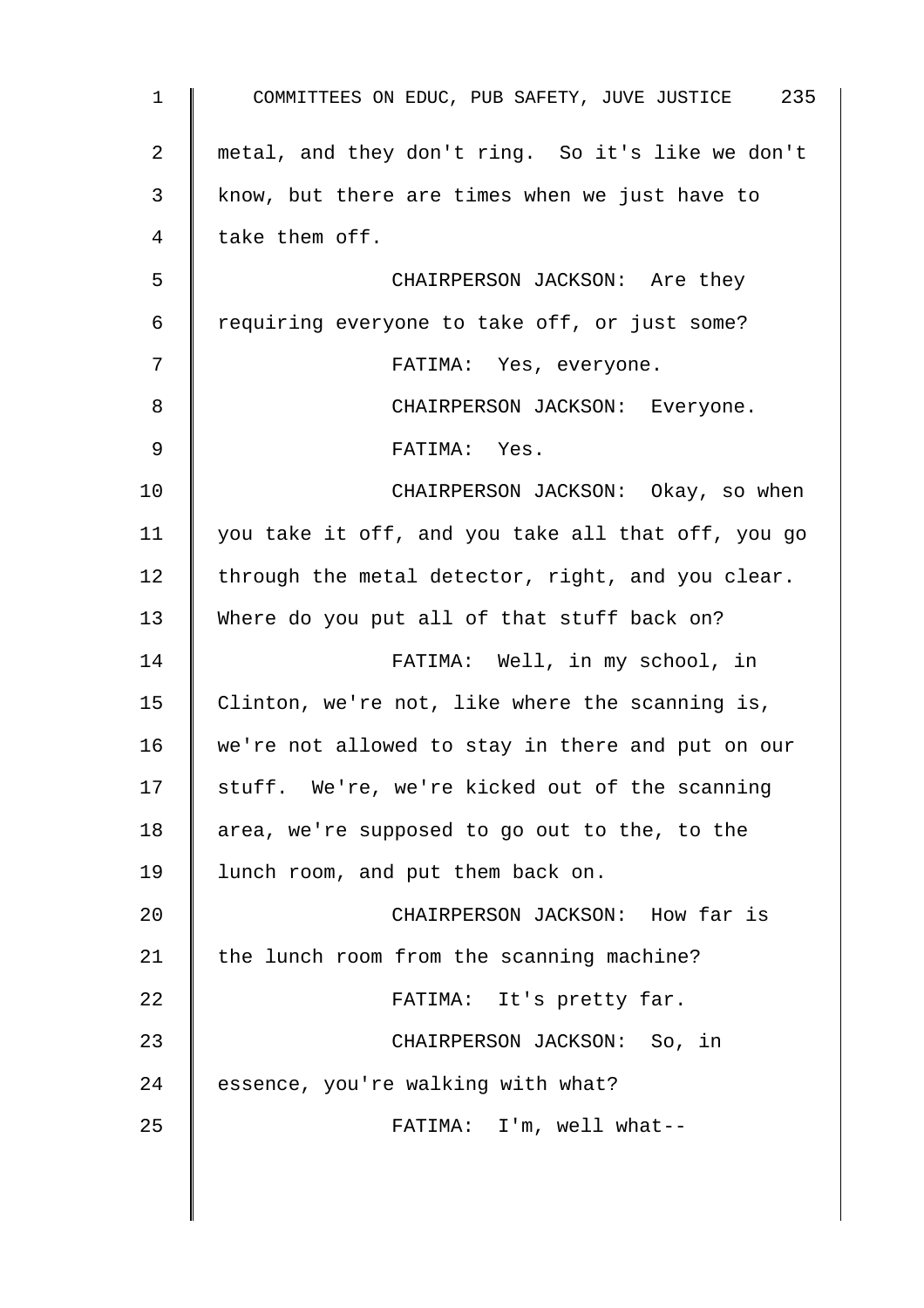| $\mathbf{1}$ | COMMITTEES ON EDUC, PUB SAFETY, JUVE JUSTICE 236   |
|--------------|----------------------------------------------------|
| 2            | CHAIRPERSON JACKSON: So, you put                   |
| 3            | your shoes on, but you don't tie them up, is that  |
| 4            | what you do?                                       |
| 5            | FATIMA: Okay, I have, I wear                       |
| 6            | boots-                                             |
| 7            | CHAIRPERSON JACKSON: Okay.                         |
| 8            | FATIMA: They're nice, fancy ones,                  |
| 9            | or whatever, and then like with me, I don't, I     |
| 10           | can't zip them up there, so I have to walk         |
| 11           | barefoot with my socks, all the way to the         |
| 12           | lunchroom, and then that's when I can fix, fix up. |
| 13           | CHAIRPERSON JACKSON: And the                       |
| 14           | lunchroom may be, is it 20 feet away, 50, 100 feet |
| 15           | away? How far is it? No, how far?                  |
| 16           | FATIMA: I think 20 feet.                           |
| 17           | CHAIRPERSON JACKSON: Oh, 20 feet.                  |
| 18           | FATIMA: 50 feet.                                   |
| 19           | CHAIRPERSON JACKSON: Okay.                         |
| 20           | FATIMA: I'm not sure.                              |
| 21           | CHAIRPERSON JACKSON: Any other                     |
| 22           | experience as far as different schools, as far as  |
| 23           | the metal detectors are concerned?                 |
| 24           | YSIDIS SANTANA: My name is Ysidis                  |
| 25           | Santana, I attend Marble Hill High School for      |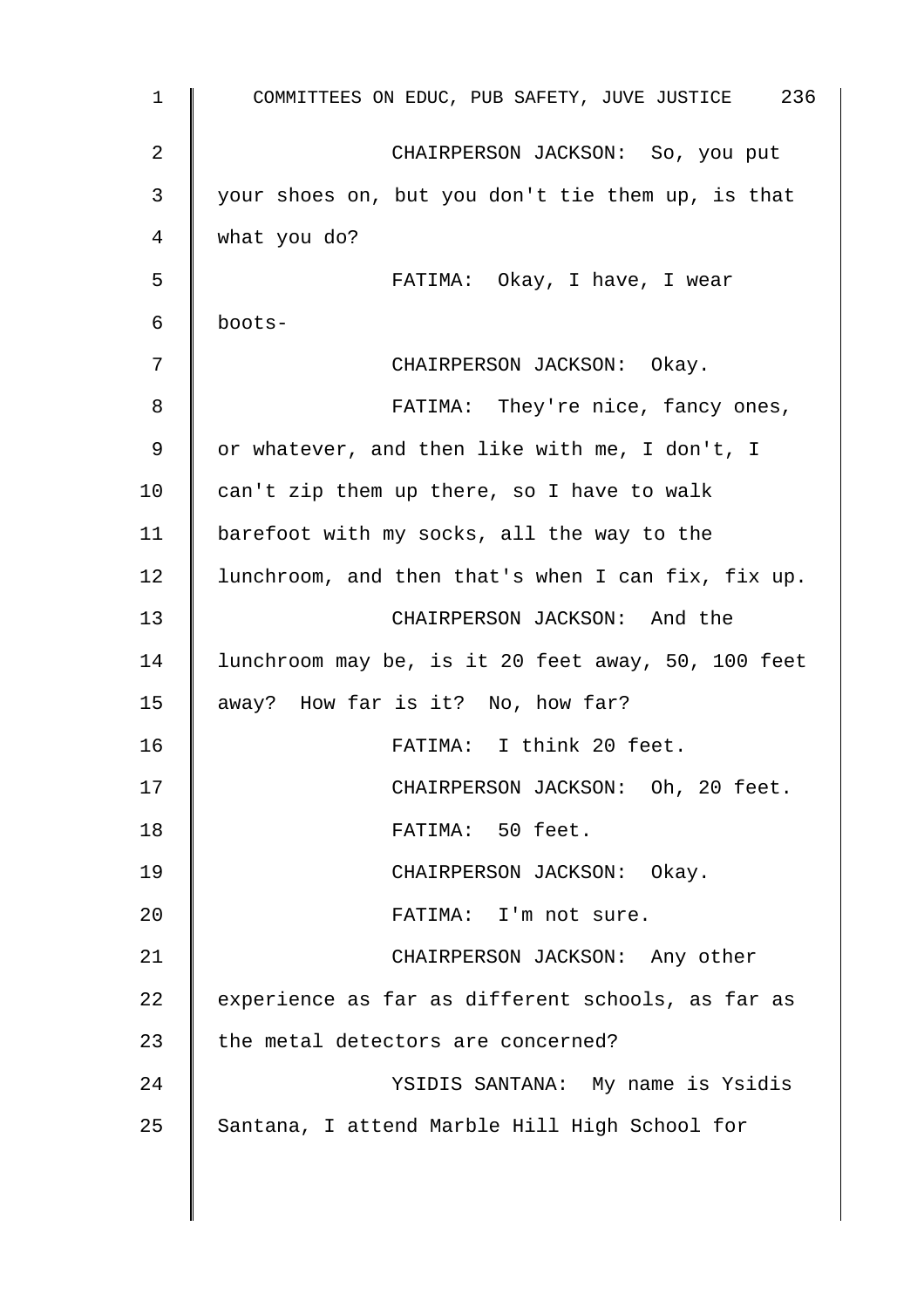| $\mathbf 1$    | COMMITTEES ON EDUC, PUB SAFETY, JUVE JUSTICE 237   |
|----------------|----------------------------------------------------|
| $\overline{2}$ | International Studies, which is inside Kennedy     |
| 3              | Campus.                                            |
| 4              | CHAIRPERSON JACKSON: Okay.                         |
| 5              | YSIDIS SANTANA: When we go inside,                 |
| 6              | we have to go through the metal detectors, we      |
| 7              | have, they automatically tell us we have to take   |
| 8              | off our shoe--either we, most of the time, during  |
| 9              | winter, when it's, people wear more boots, we have |
| 10             | to take off our shoes and put them through the     |
| 11             | machine, take off our belts, our coats. Mindful,   |
| 12             | our metal detectors are, we pass the doors, and    |
| 13             | the metal detectors are right there, so we're not  |
| 14             | even clearly inside the building when we have to   |
| 15             | take, remove our coats and remove sweaters, our    |
| 16             | belts, and everything they tell us, to go through  |
| 17             | the machine, which they rush us through. And then  |
| 18             | we just have, in my school, we don't have the      |
| 19             | cafeteria right there, we just have the, the table |
| 20             | where everything passes through, where we are      |
| 21             | rushed to pick up, and then we have to just walk   |
| 22             | with our stuff and go through the closest place    |
| 23             | where we can stop would be the escalators, which   |
| 24             | is like almost close to the other side of the      |
| 25             | school, to put our stuff on, as we go up the       |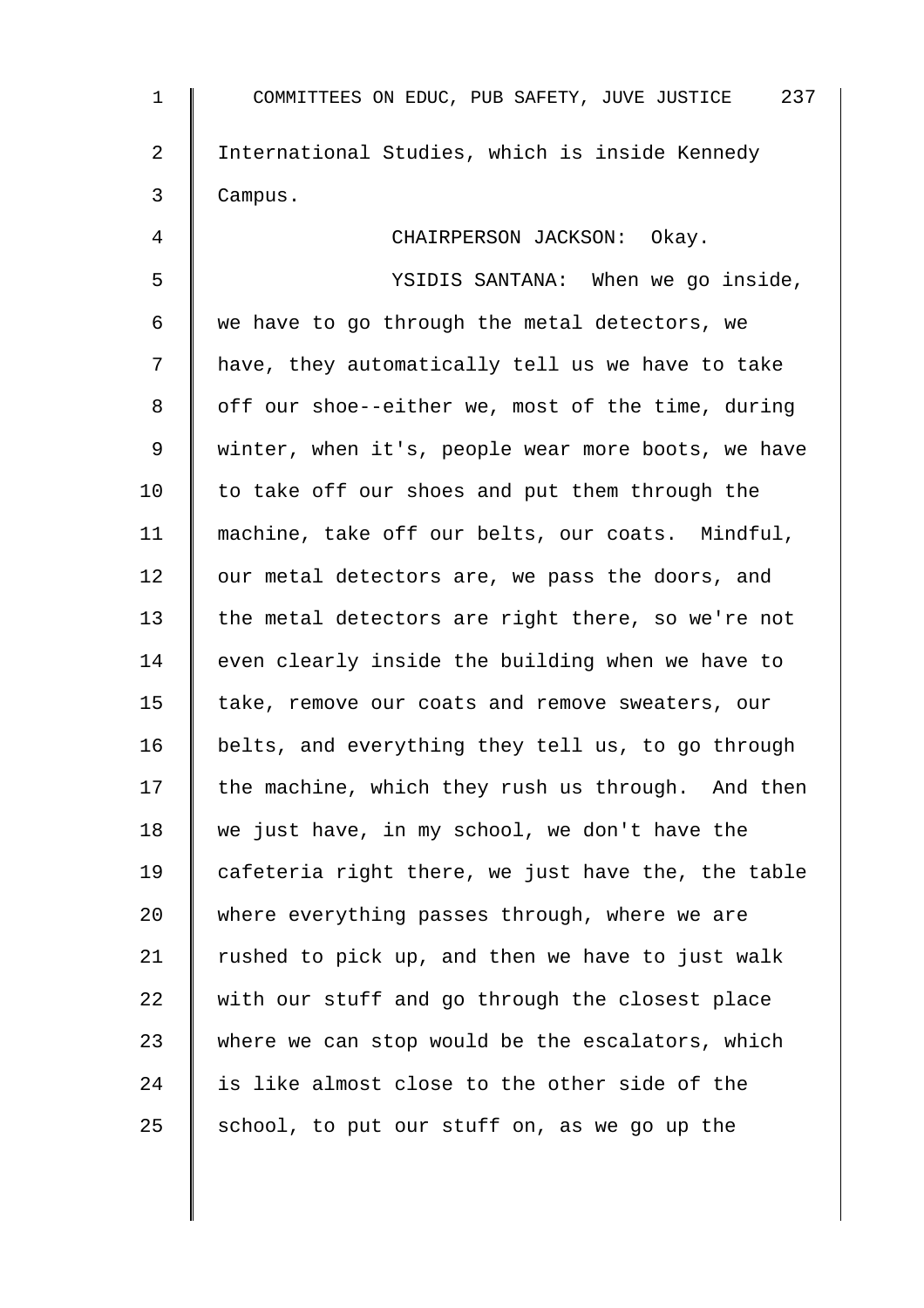1 COMMITTEES ON EDUC, PUB SAFETY, JUVE JUSTICE 238 2 | escalators to class. So, they rush, we don't even 3 | have time to stop, we have to pick up everything 4 and sometimes when you have to go back through,  $5 \parallel$  even if you have like a belt, which is not strong 6 | enough to go through the, some flags that they 7 | have on the metal, on the machines, you have to 8 | have somebody probably put their bag, too, so that 9 | you're belt can go through, which you have to wait 10  $\parallel$  for that, too, and then it pick it up. And then 11 | you have to grab everything and go. 12 **CHAIRPERSON JACKSON:** So they don't 13 | have the little bins you put your stuff in? 14 YSIDIS SANTANA: Yeah, but 15 Sometimes, being as they're plastic, and fragile, 16  $\parallel$  they don't go through. 17 | CHAIRPERSON JACKSON: Absolutely, I 18 mean, do they have bins for you to put your stuff 19 in? 20 YSIDIS SANTANA: They're these 21  $\parallel$  small bins, but they're plastic, and they have 22  $\parallel$  these little wipes that are right in front of the 23  $\parallel$  machine, that, being as how those wipes are 24 heavier than the little plastic cases, they don't  $25$  go through. So you need something heavier that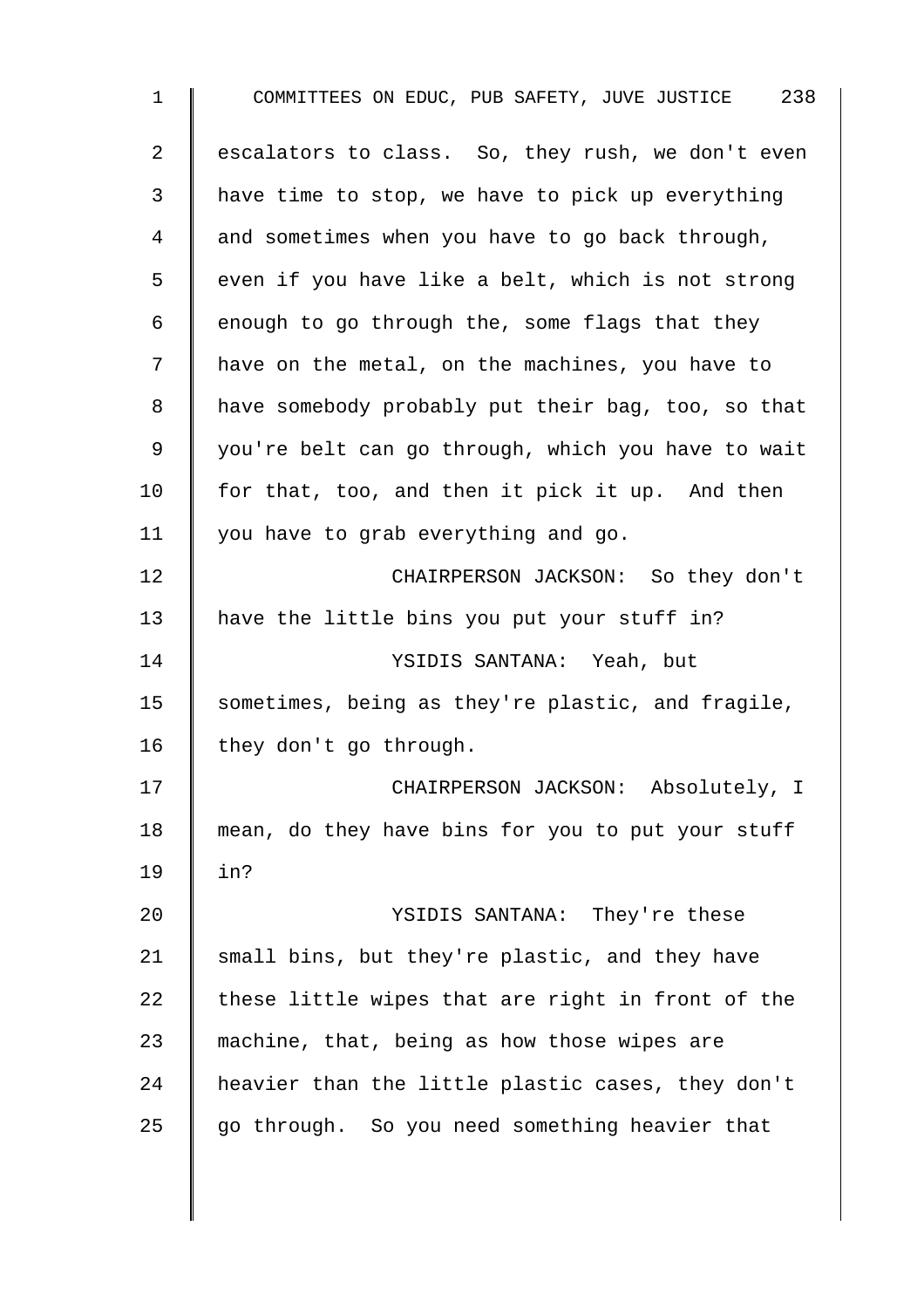| $\mathbf 1$ | COMMITTEES ON EDUC, PUB SAFETY, JUVE JUSTICE 239   |
|-------------|----------------------------------------------------|
| 2           | will push the bins to go through.                  |
| 3           | CHAIRPERSON JACKSON: Okay. Well,                   |
| 4           | let me thank you all for coming in, representing   |
| 5           | yourself and your organizations, and your fellow   |
| 6           | students. We appreciate your testimony. Thank      |
| 7           | you. Thank you. Okay, Dr. Shirley Smith--this is   |
| 8           | the panel that, that we asked to step aside for    |
| 9           | the youth--Minerva Morales, and Monica Harris,     |
| 10          | please come forward again, if you're still here.   |
| 11          | Is Minerva Morales here? Okay, Minerva, please     |
| 12          | come forward again. And Monica Harris, are you     |
| 13          | here? Okay, so, Dr. Smith, so we'll go forward.    |
| 14          | Please identify yourself and you may begin your    |
| 15          | testimony.                                         |
| 16          | SHIRLEY SMITH: Thank you,                          |
| 17          | Councilman. Good afternoon, my name is Dr.         |
| 18          | Shirley H. Smith, and as a former New York City    |
| 19          | public school parent, an education advocate, a     |
| 20          | former member of the Community Education Council   |
| 21          | to Manhattan, and a Community Board Two member     |
| 22          | presently, I am intimately involved with the New   |
| 23          | York City educational system. I am a lifelong      |
| 24          | education advocate, and I am here today to support |
| 25          | the passage of the Student Safety Act. The         |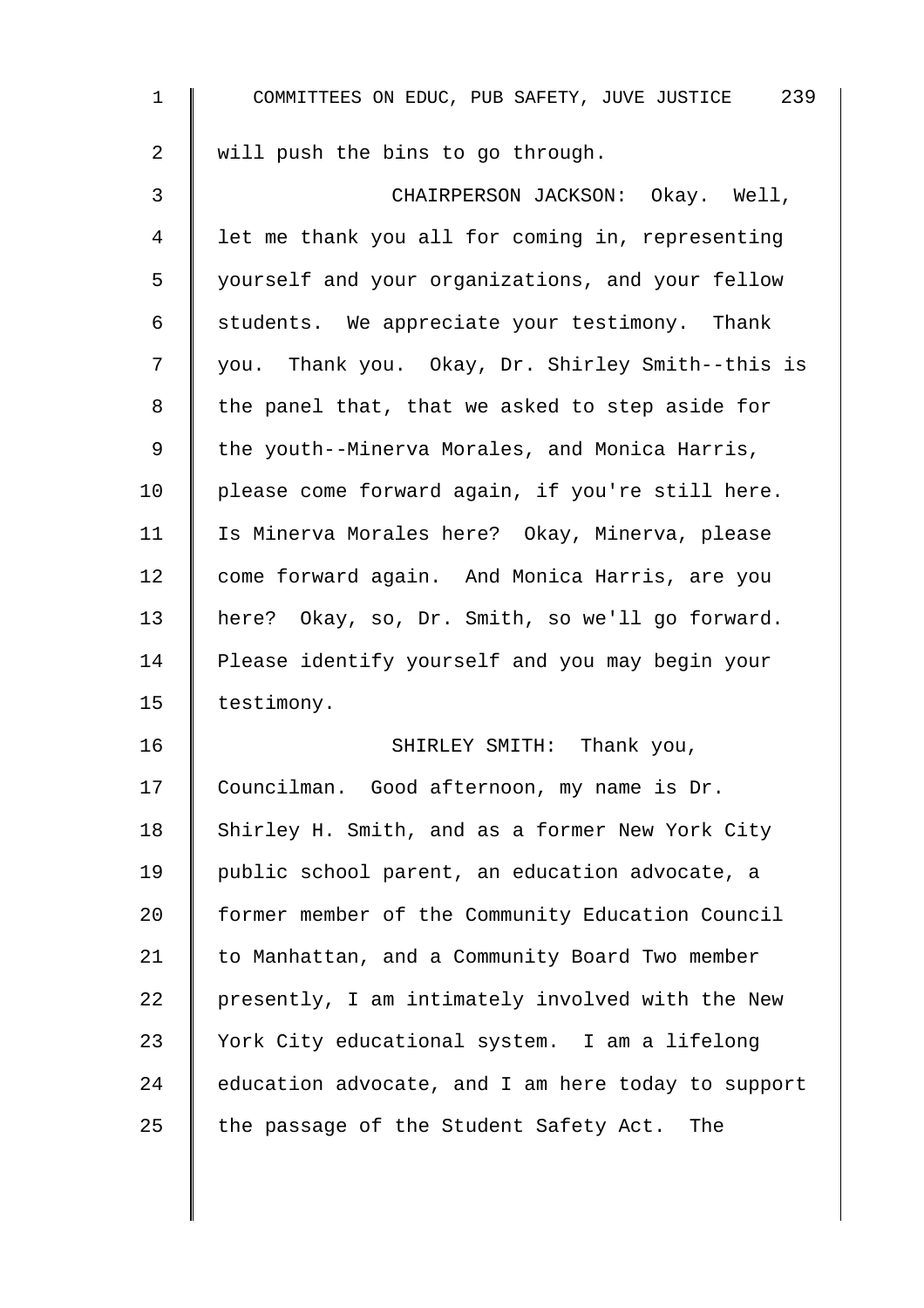1 COMMITTEES ON EDUC, PUB SAFETY, JUVE JUSTICE 240 2 Trelationship between the New York Cit Police 3 Department and the Department of Education that is 4 | supposed to keep our children safe, is deeply 5 | flawed. Instead of increasing safety, this system  $6 \parallel$  creates horrible situations and detrimental 7 | consequences for students. As a parent, education 8 | advocate, community activist and taxpayer, I 9 | expect the New York City public schools to protect 10  $\parallel$  the health and safety of all students. Every 11 person in the school should be working together to  $12$   $\parallel$  create a nurturing and intellectually stimulating 13 environment. One step toward solving the current 14 | problem is passing the Student Safety Act. 15 Through transparency of data concerning school 16  $\parallel$  safety incidents, we will be able to clearly see 17 | for the first time, how our discipline policies 18 and police practices affect the lives and academic 19 potential of young people. The Act will require 20  $\parallel$  the Department of Education and the New York 21 | Police Department to report quarterly data on the 22 mumber of students who have been subjected to such 23 disciplinary procedures, or police interactions, 24 as suspensions, classroom removals, expulsions and  $25$  arrest. This data is currently not reported, and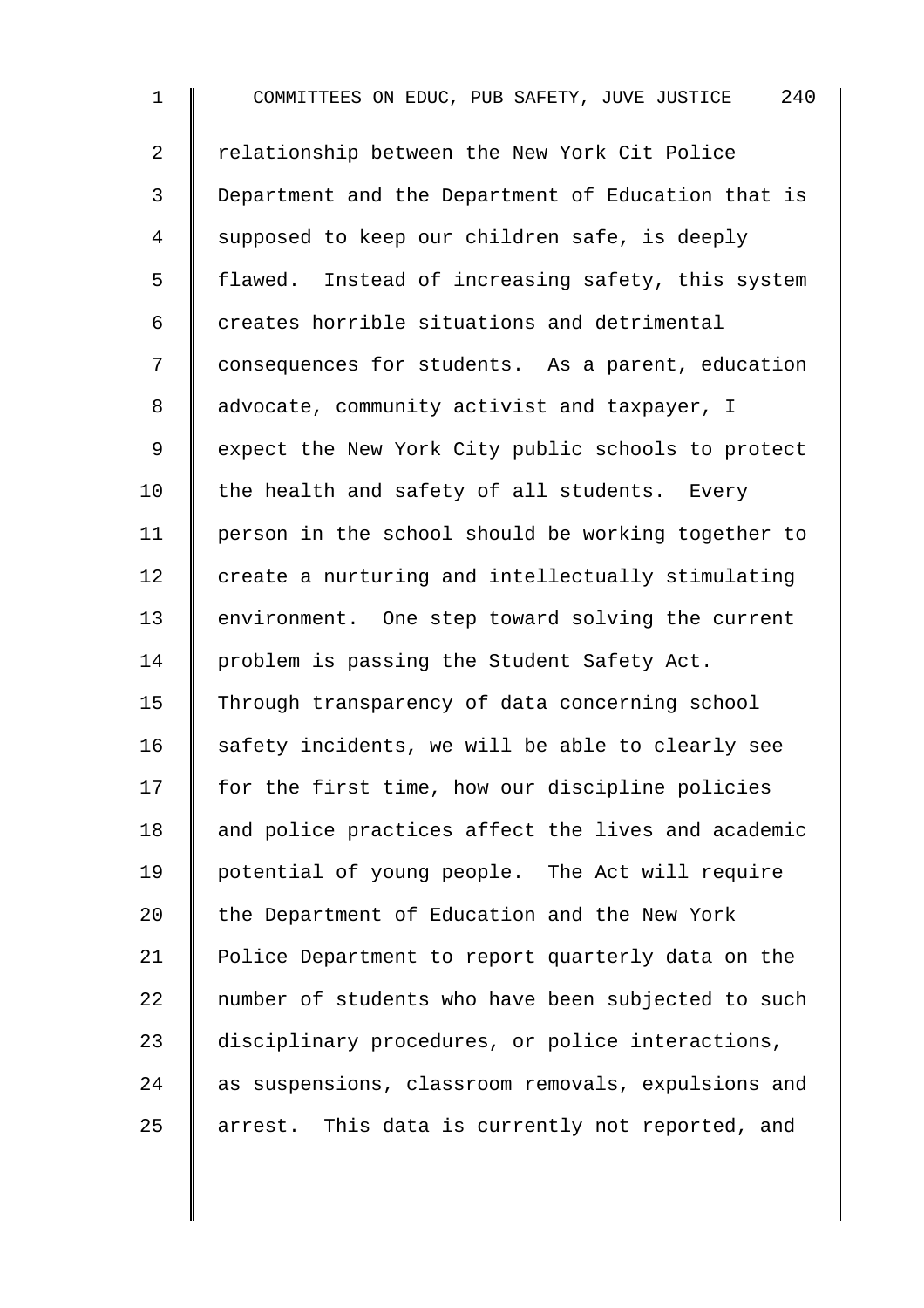| $\mathbf 1$ | COMMITTEES ON EDUC, PUB SAFETY, JUVE JUSTICE 241   |
|-------------|----------------------------------------------------|
| 2           | much of it is not even tracked by the agencies.    |
| 3           | The need for transparency is urgent. Students      |
| 4           | cannot wait to have their rights respected, or     |
| 5           | their potential nurtured. Please don't wait when   |
| 6           | you can act now to give New York City's children a |
| 7           | fair shot at education. I thank the Council for    |
| 8           | holding this hearing, and I ask that you please    |
| 9           | pass the School Safety Act.                        |
| 10          | CHAIRPERSON JACKSON: Thank you.                    |
| 11          | Next, please, just identify yourself.              |
| 12          | MINERVA MORALES: [off mic] Good                    |
| 13          | afternoon, my name is--[on mic] Good afternoon, my |
| 14          | name is Minerva Morales, I am a New York City      |
| 15          | public school parent and a member of New York City |
| 16          | Coalition of Educational Justice. I am here today  |
| 17          | to support the passage of the Student Safety Act.  |
| 18          | Right now, schools are relying on safety agents to |
| 19          | handle discipline issues that normally used to be  |
| 20          | handled by school administrators, such as being    |
| 21          | late to school, in the hallway without a pass,     |
| 22          | dress code violations, and other infractions.      |
| 23          | Because of this and more, more students are being  |
| 24          | arrested and criminalized for non-criminal         |
| 25          | offenses, because there is no system or            |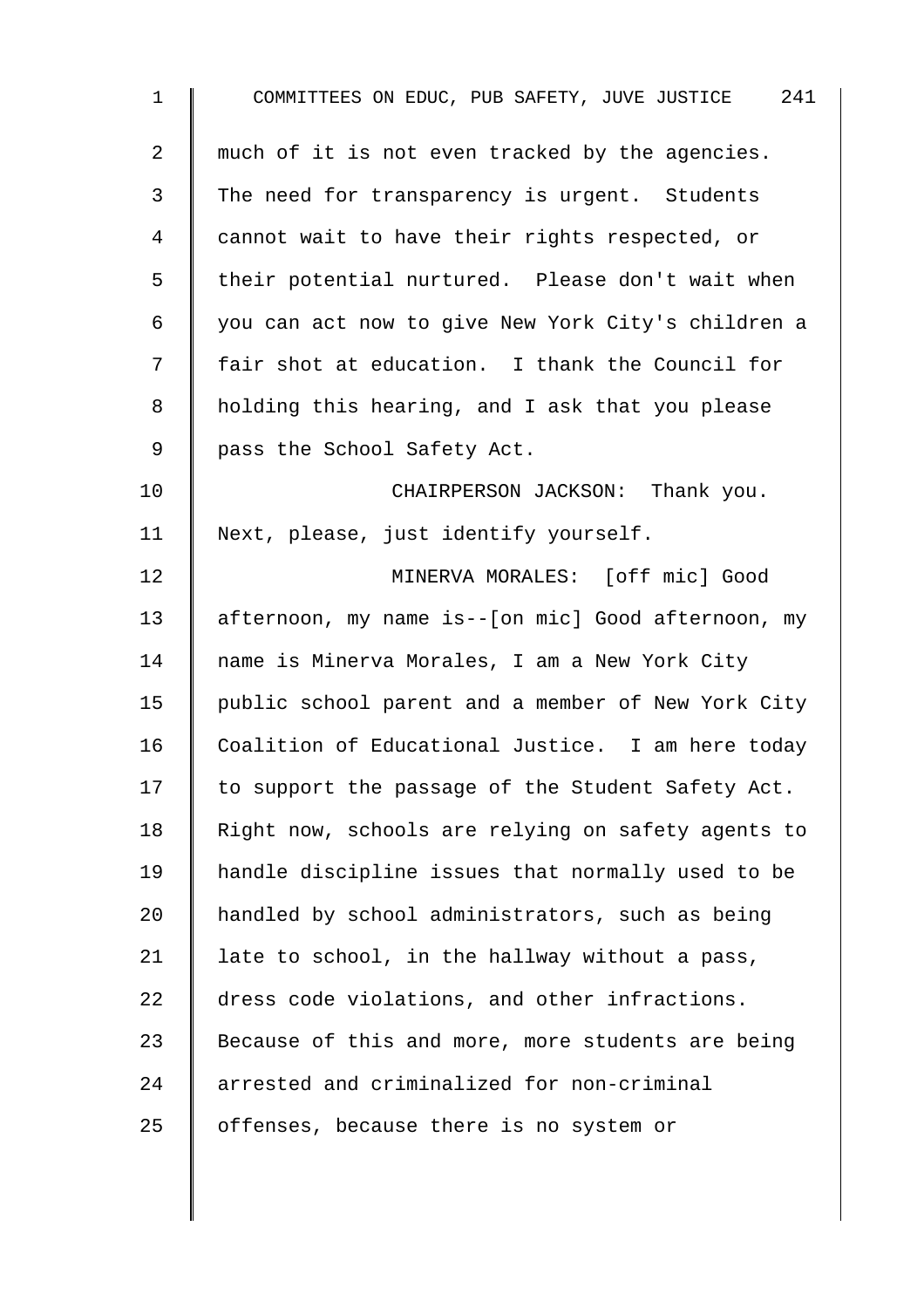1 COMMITTEES ON EDUC, PUB SAFETY, JUVE JUSTICE 242 2 T transparency of accountability. School safety 3 | agents are free to do whatever they want to do in 4 Schools, even more so than cops on the streets. 5 The over policy had created a police state in our 6  $\parallel$  schools that are preventing many students from 7 || going to class, getting to class on time, and even 8 graduating, and doing more to push students out of 9 School than in keeping them safe. We have a 10 | unique opportunity to address these issues and 11 | begins with the Safety School Act, by having a  $12$  | reporting requirements, we will see clearly how 13 | our discipline policies and polices practice are 14 affecting their lives, and academic possibilities 15 | of young people and by making this available to 16 advocates. You would allow them to use these  $17$  resources to be better serve young, their family 18 needs. We are in an educational crisis as parents 19 to collaborate and organize the negative effects  $20$  | of our policy that with children and families 21 every day. The need for transparency is urgent 22  $\parallel$  need. That's why legislation like the Student 23  $\parallel$  Safety Act cannot wait another year to pass. We 24 need change now for students who are still in 25  $\parallel$  school for students are being suspended as we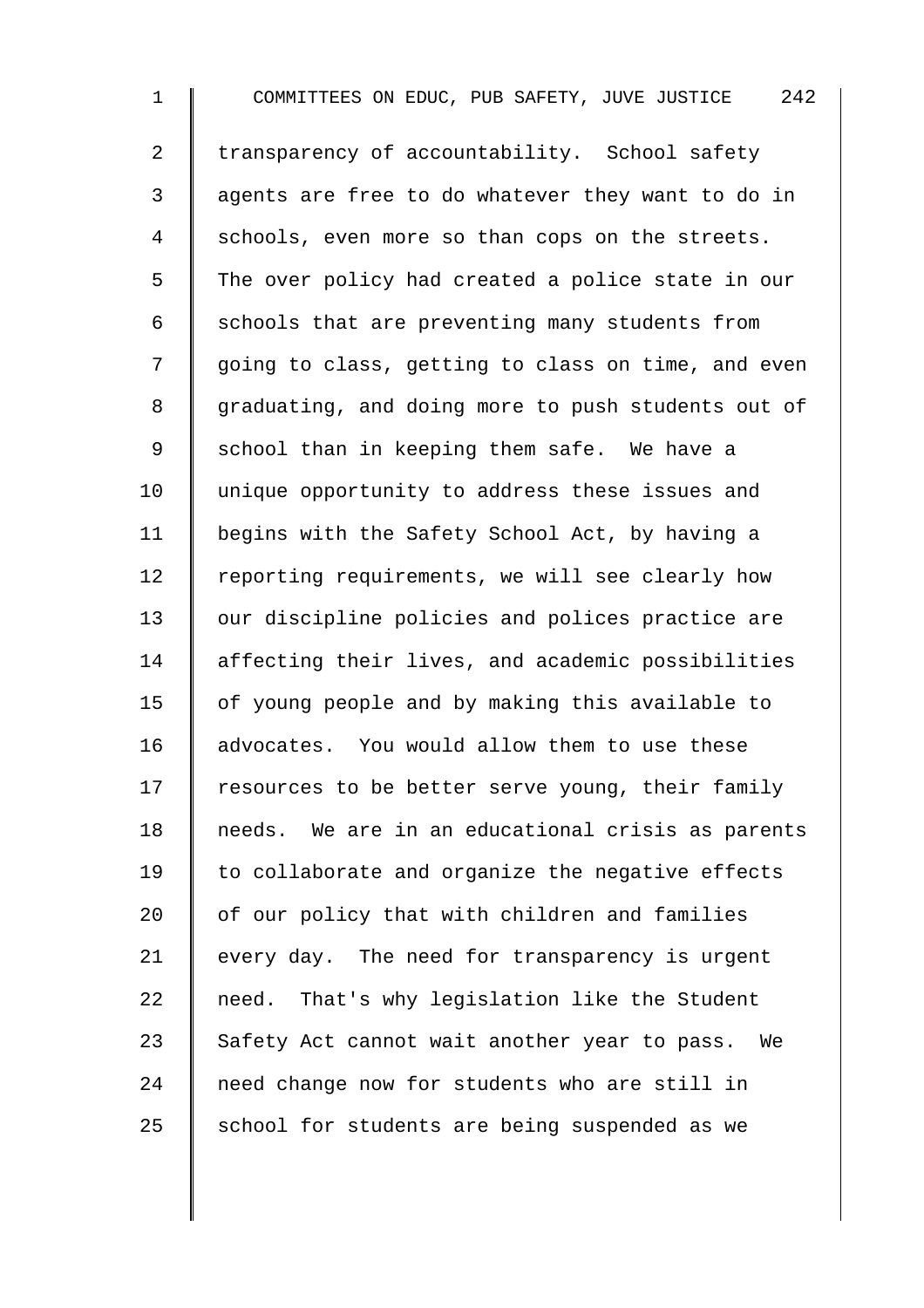| $\mathbf 1$ | COMMITTEES ON EDUC, PUB SAFETY, JUVE JUSTICE 243   |
|-------------|----------------------------------------------------|
| 2           | speak, for students who are still sitting in a     |
| 3           | jail cell for actions that could have been         |
| 4           | addressed through counseling, mediation or other   |
| 5           | alternatives to policy. Our children are our       |
| 6           | first priority, and when we place them in the City |
| 7           | hands each day we hope you will treat them as      |
| 8           | precious individuals as they are. Please don't     |
| 9           | wait when you can act now to give all students the |
| 10          | best education possible. Thank you. I have here    |
| 11          | the testimony of my son, Kirsten [phonetic], he    |
| 12          | just turned ten years old.                         |
| 13          | CHAIRPERSON JACKSON: Okay.                         |
| 14          | KIRSTEN REYES: Hi, my name is                      |
| 15          | Kirsten Reyes. I'm in, I'm in--I'm in school,      |
| 16          | PS306 in The Bronx. I am in fifth grade, but last  |
| 17          | year in fourth grade, I did not feel very good so  |
| 18          | I headed to the nurse, but the security guard      |
| 19          | grabbed me and pulled me from one side to the      |
| 20          | school to the other, and threw me on the chair. I  |
| 21          | felt very embarrassed and hoped that it didn't     |
| 22          | happen. But they placed her in a different         |
| 23          | school. Wherever she is, I hope she's not doing    |
| 24          | any damage to any of the kids. Thank you.          |
| 25          | CHAIRPERSON JACKSON: Well, let me                  |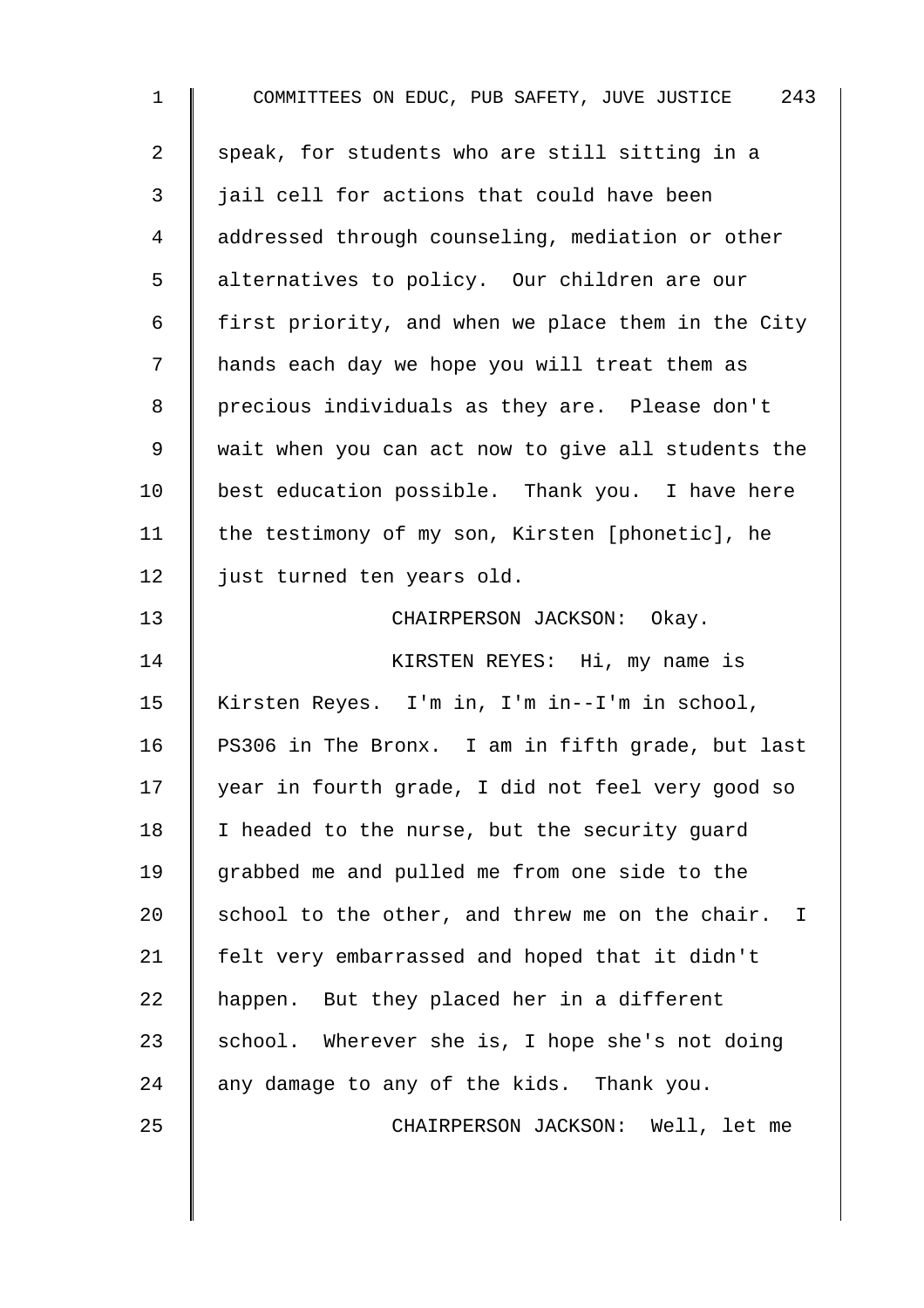| $\mathbf{1}$   | COMMITTEES ON EDUC, PUB SAFETY, JUVE JUSTICE 244   |
|----------------|----------------------------------------------------|
| $\overline{a}$ | thank you all for coming in [applause] ladies,     |
| 3              | gents, please. Let me thank you all for come and   |
| 4              | giving testimony. I have a question, Minerva       |
| 5              | Morales, you indicated you were giving testimony   |
| 6              | as an individual or as the representative for the  |
| 7              | Coalition for Educational Justice.                 |
| 8              | MINERVA MORALES: As a                              |
| 9              | representative, yeah.                              |
| 10             | CHAIRPERSON JACKSON: Okay, now, do                 |
| 11             | you have personal experience of safety officers    |
| 12             | yourself, or this is just, you're reading          |
| 13             | testimony that was prepared for you?               |
| 14             | MINERVA MORALES: Well, I do,                       |
| 15             | because I've been on this already for a year       |
| 16             | trying to get a lot of information because of what |
| 17             | happened with my son, but I am in an organization  |
| 18             | that they're--that I know a little bit about this. |
| 19             | CHAIRPERSON JACKSON: Now, this is                  |
| 20             | your son, here.                                    |
| 21             | MINERVA MORALES: Yes.                              |
| 22             | CHAIRPERSON JACKSON: Okay. And                     |
| 23             | you're saying that your son was saying, or you     |
| 24             | were saying, that the school safety agent that     |
| 25             | your son described, what happened to him, was      |
|                |                                                    |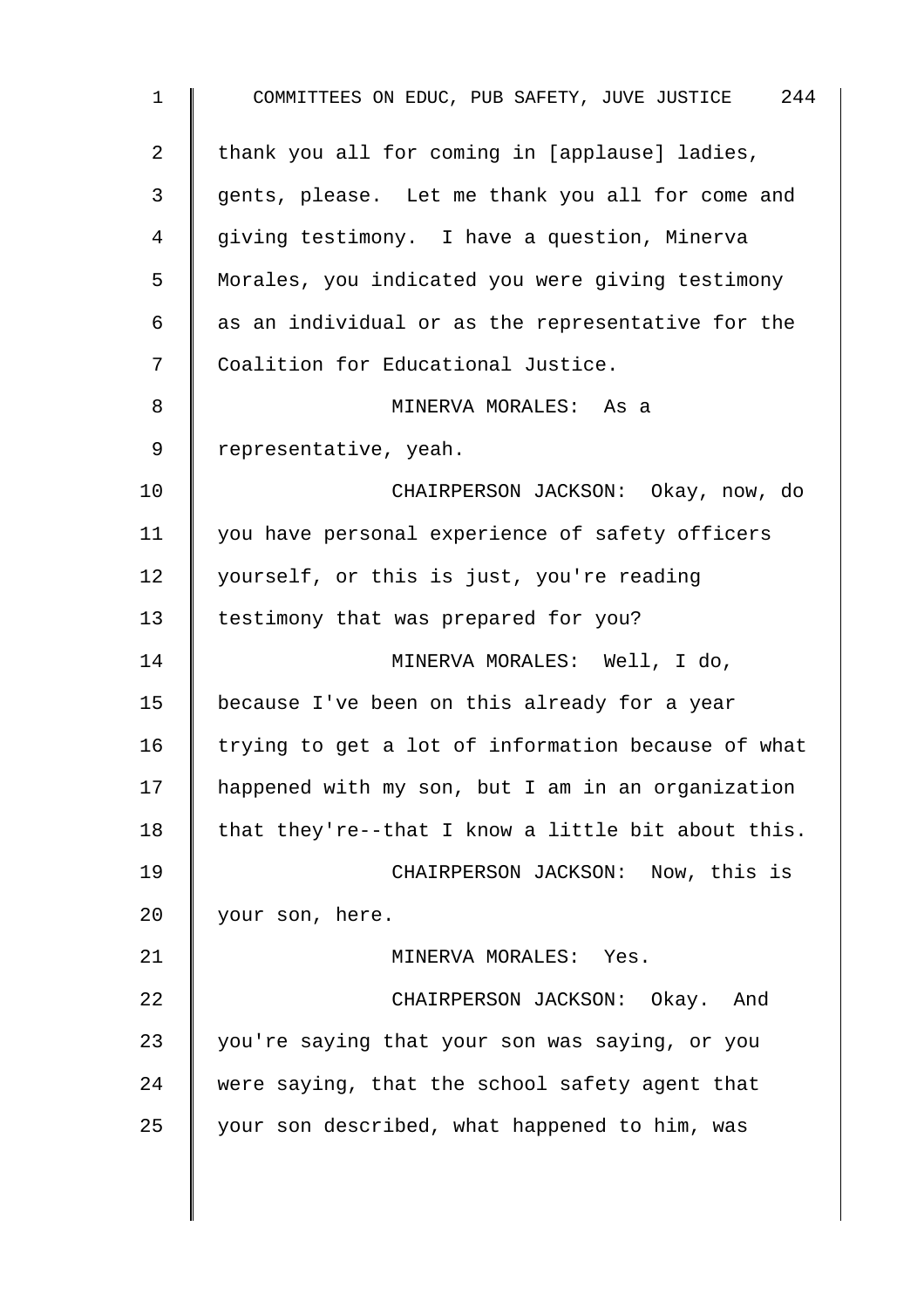| $\mathbf 1$    | COMMITTEES ON EDUC, PUB SAFETY, JUVE JUSTICE 245   |
|----------------|----------------------------------------------------|
| $\overline{2}$ | transferred to another school, as a--was it as a   |
| 3              | result of that action?                             |
| 4              | MINERVA MORALES: Yes, that's                       |
| 5              | correct, I believe so.                             |
| 6              | CHAIRPERSON JACKSON: Okay. And--                   |
| 7              | Okay. Alright, well thank you all for coming in,   |
| 8              | we appreciate it.                                  |
| 9              | MINERVA MORALES: Thank you.                        |
| 10             | CHAIRPERSON JACKSON: Okay. The                     |
| 11             | next panel is Tammy Greer Brown from the NAACP     |
| 12             | Education Committee, Staten Island; Brian Favors,  |
| 13             | from Bushwick Community High School--is Brian here |
| 14             | from Bushwick? No? And William Gesino from         |
| 15             | Progress High School. And you're the principal,    |
| 16             | is that correct, William? Yeah, you were at the    |
| 17             | press conference. Please come forward. Tammy       |
| 18             | Greer Brown, just identify yourself and your       |
| 19             | position, and you may begin your testimony.        |
| 20             | TAMMY GREER BROWN: Hi, I'm--                       |
| 21             | CHAIRPERSON JACKSON: Good--                        |
| 22             | TAMMY GREER BROWN: I'm actually                    |
| 23             | not here to, as the NAACP, I'm actually here as an |
| 24             | independent parent, who happens to an education    |
| 25             | chair.                                             |
|                |                                                    |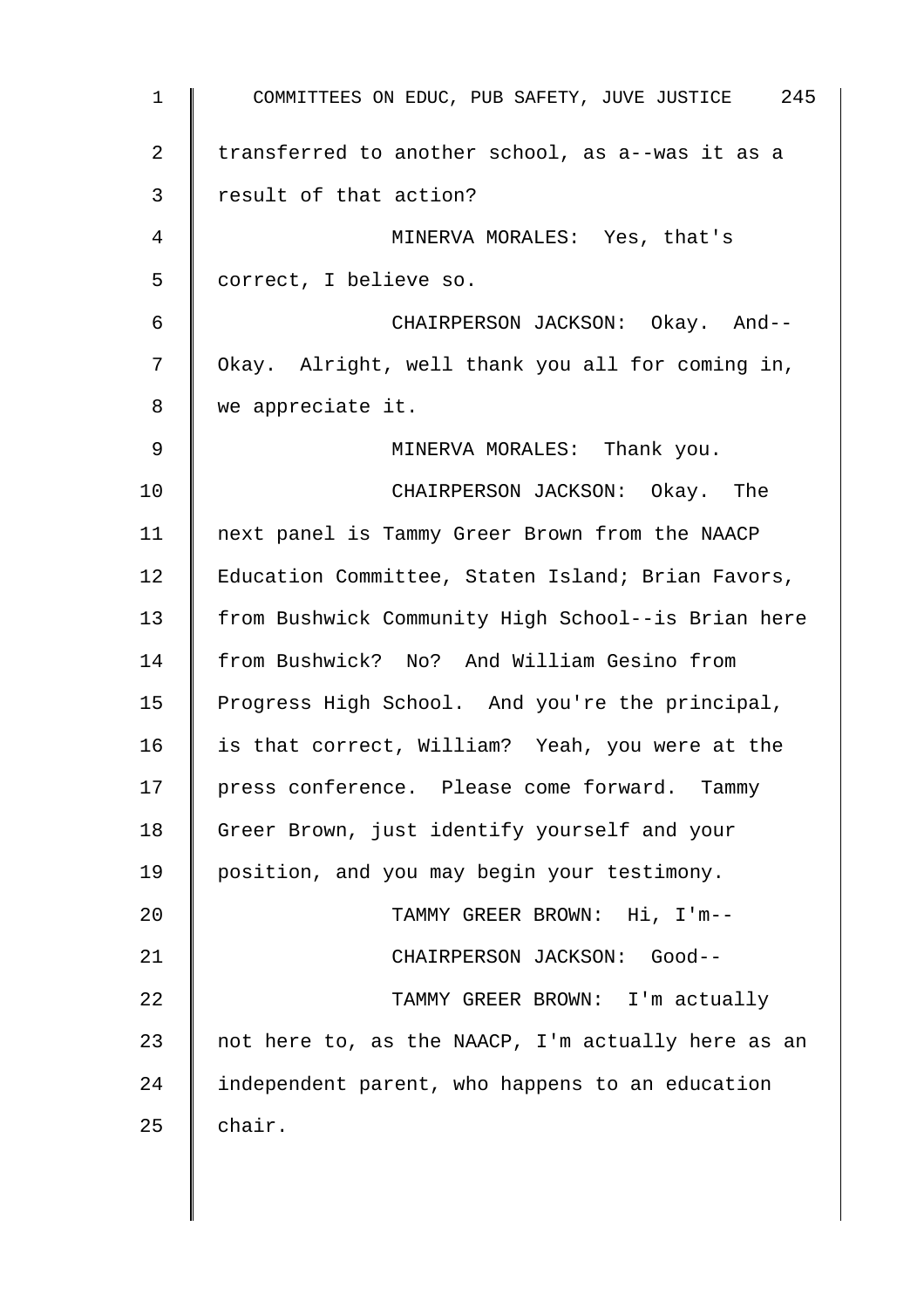| $\mathbf{1}$ | COMMITTEES ON EDUC, PUB SAFETY, JUVE JUSTICE 246   |
|--------------|----------------------------------------------------|
| 2            | CHAIRPERSON JACKSON: Okay,                         |
| 3            | alright, so let me just say, as a parent.          |
| 4            | TAMMY GREER BROWN: As a parent.                    |
| 5            | CHAIRPERSON JACKSON: Okay.                         |
| 6            | TAMMY GREER BROWN: Okay. And I                     |
| 7            | wish more parents were here to testify.            |
| 8            | CHAIRPERSON JACKSON: Okay.                         |
| $\mathsf 9$  | TAMMY GREER BROWN: My name is                      |
| 10           | Tammy Greer Brown. I'm from Staten Island, New     |
| 11           | York. I have a son, eleven year old son, who's in  |
| 12           | public school. And I want to thank you for         |
| 13           | allowing me to be able to speak about this, 'cause |
| 14           | this is something that's dear to my heart. Over    |
| 15           | the past years, it has become an acceptable and    |
| 16           | tolerated norm to view civil rights violations as  |
| 17           | a customary practice on Staten Island. By no       |
| 18           | means have I become numb to the civil crisis       |
| 19           | currently confronting our children of color in     |
| 20           | public schools, nor have I bought into the notion  |
| 21           | that these sentiments have become more palatable   |
| 22           | and digestible over time. What I do know is the    |
| 23           | time is now for change in our public schools, and  |
| 24           | we need everyone's support to ensure that it       |
| 25           | occurs on Staten Island. In spite of our enormous  |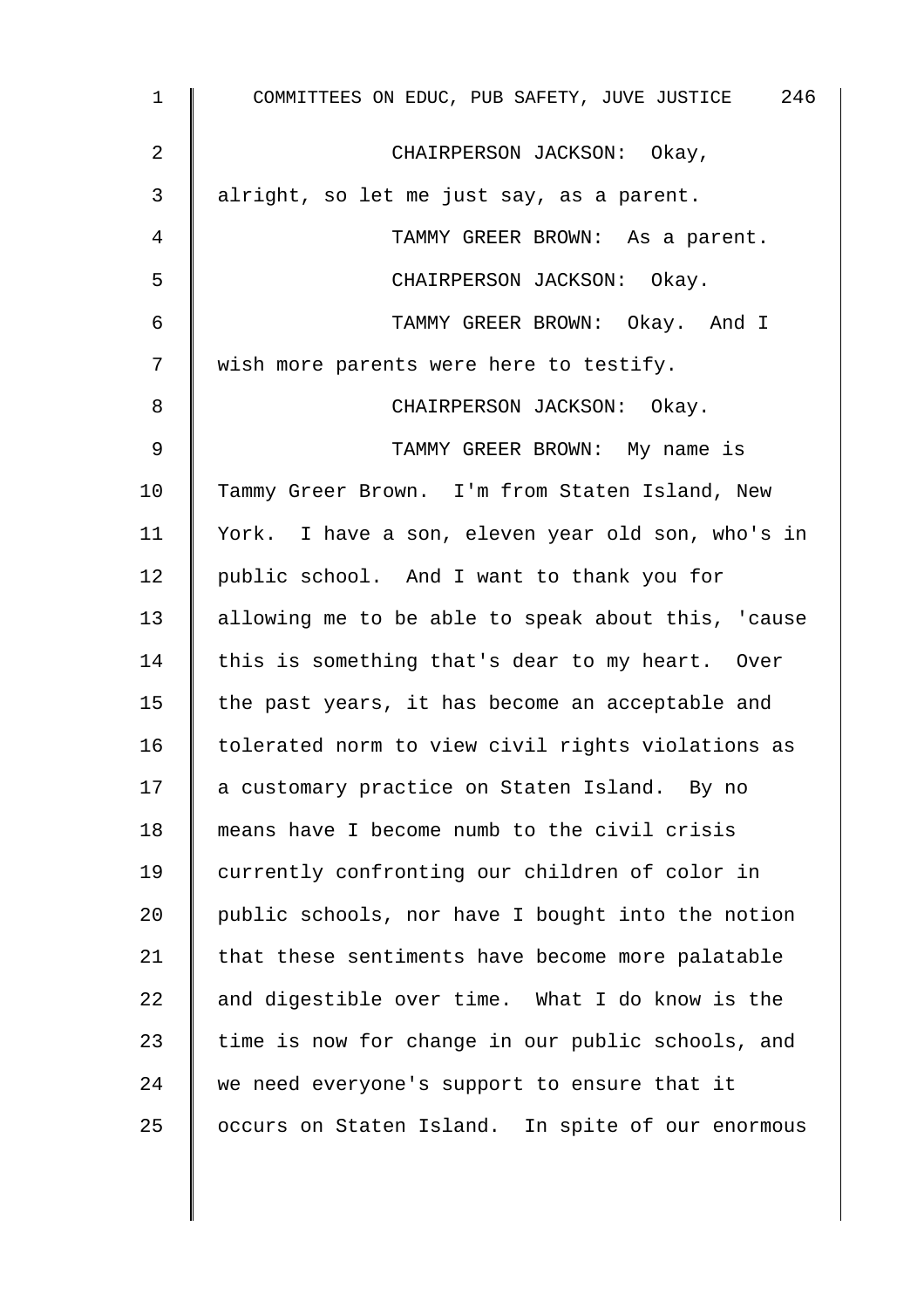1 COMMITTEES ON EDUC, PUB SAFETY, JUVE JUSTICE 247 2 | commitment to, and dedication to our children, we 3 Staten Islanders are still faced with some of the 4 most appalling discriminatory practices that are 5 Subtly permeating the fabric of what is good and 6 decent in the psyche of our public school 7 | children. I stand before you today to solicit 8 | your ear as we move into a new era of awakening on 9 Staten Island. On Wednesday, May  $26^{th}$ , I received  $10$  a call from the school that my son engaged with 11 | three other friends in an action called "kufe" 12 which is a playful, non-malicious, affectionate 13 exchange of head tapping between friends, and in 14 our day we called it, "Oops, upside your head." 15 Deemed as horseplay, my son and two of his friends 16 received a principal suspension. Although I 17 adamantly believe if you break the rules, there 18 | should be consequences; however, what followed was 19 | beyond belief. Not only did my son and his 20 friends receive a one-day principal suspension, 21  $\parallel$  they were each forced to sign a document which I 22  $\parallel$  have a copy of, without the parents' knowledge, 23 called "The PRAL [phonetic] Performance Reentry 24 Program" that is similar to reentry programs of 25 | prisoners being reintegrated into a community in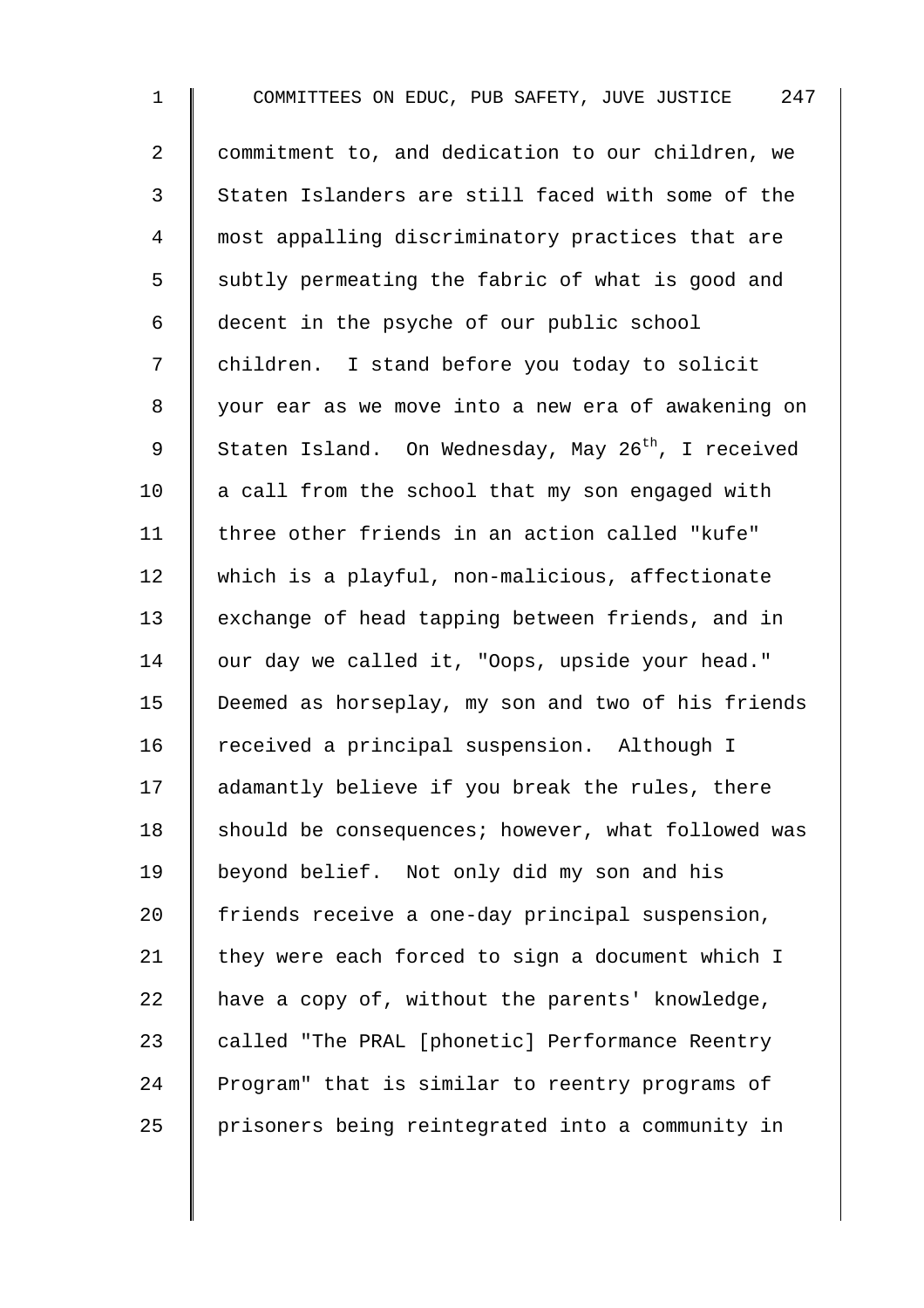1 COMMITTEES ON EDUC, PUB SAFETY, JUVE JUSTICE 248 2 which they live. The language that was in this 3 document included an admission of guilt of a crime 4 | that was committed, whether it was actual or 5 | perceived, evidence of rehabilitation that the  $6 \parallel$  offender had to go through, probationary sheet 7 | for--enforceable for ten to 15 days for a one day 8 Suspension, written contract with the school, the 9 | parent and the student, which I didn't get 10 knowledge of until after my son was forced to sign 11 | this document. Although I wrote an appeal to the 12 Chancellor in late June, and to have this document 13 Temoved from my son's records permanently, as of 14  $\parallel$  today, I have yet to receive a response from Mr. 15 | Klein, thereby standing before you today I give  $16$  you my statement. The harshness and the severity 17 | for generational/cultural behaviors, and just 18 | typical boy things, deemed as a violation of 19 discipline codes outlined in the Chancellor's 20  $\parallel$  regulation, indicate that New York City DOE and 21 | NYPD are pushing thousands of students of color  $22$  decloser to the school of--close to the school to 23  $\parallel$  prison pipeline for the minutest infraction,  $24$  whether intangible or tangible. There are many 25 | parents and student of color in Staten Island who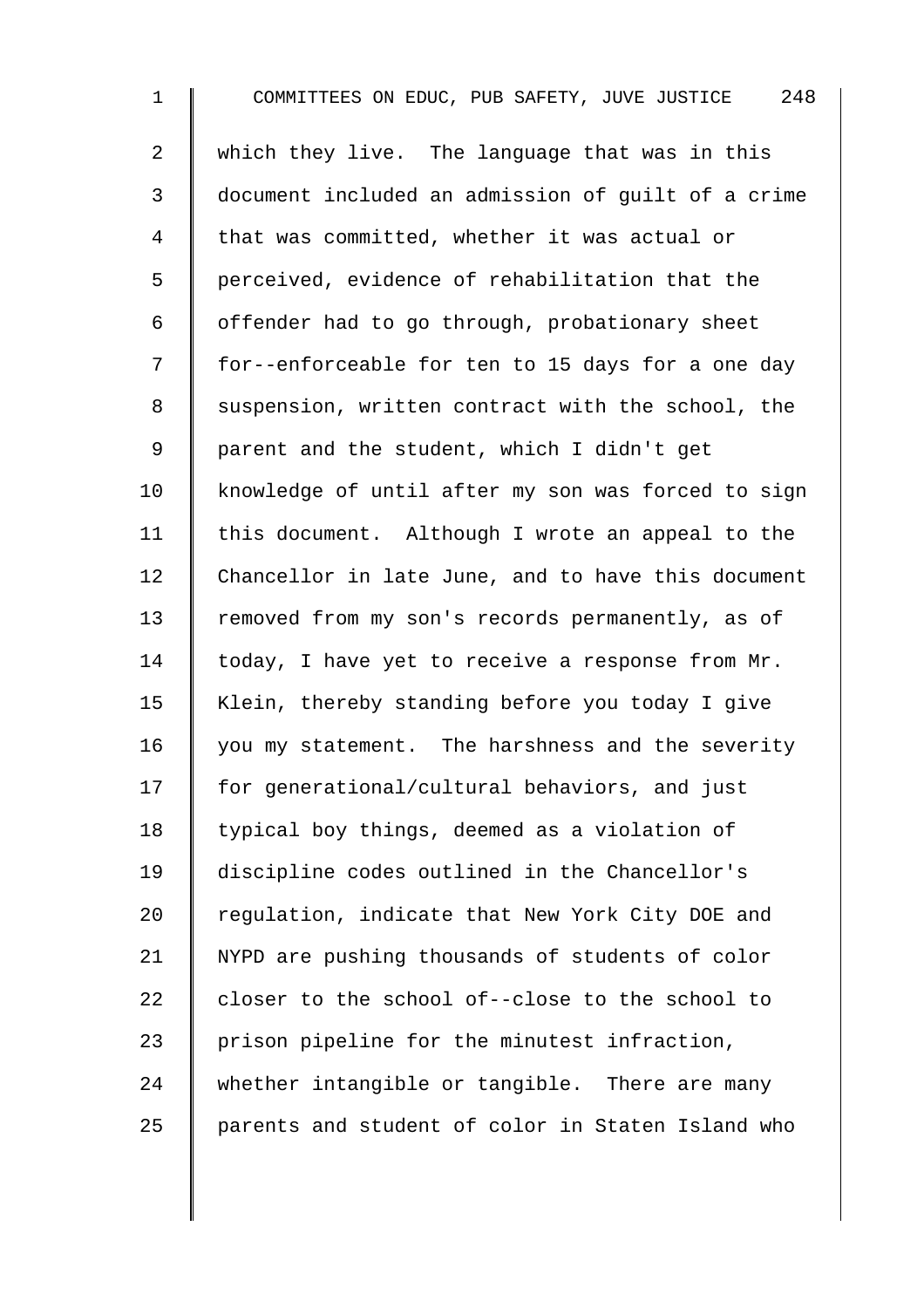| 1  | COMMITTEES ON EDUC, PUB SAFETY, JUVE JUSTICE 249   |
|----|----------------------------------------------------|
| 2  | consistently complain about the severe and unfair  |
| 3  | discipline consequences for minor infractions,     |
| 4  | particularly on a high school level in Staten      |
| 5  | Island.                                            |
| 6  | CHAIRPERSON VALLONE: Can you                       |
| 7  | finish up, please?                                 |
| 8  | TAMMY GREEN BROWN: Yes.                            |
| 9  | CHAIRPERSON VALLONE: And keep it                   |
| 10 | quiet in the back, please. Shhh.                   |
| 11 | TAMMY GREEN BROWN: Infractions                     |
| 12 | such as arriving late to class, dropping a pencil  |
| 13 | on the floor, or just sitting inappropriate in a   |
| 14 | class have been control tactics that have scared   |
| 15 | our children of color not to say anything for fear |
| 16 | of retaliation to them, or their siblings that are |
| 17 | coming behind them. As a parent of a young,        |
| 18 | spirited, eleven year old African-American, I as   |
| 19 | his mother am dedicated to making sure he does not |
| 20 | end up in that prison, that school to prison       |
| 21 | pipeline, and I have been chastised for it. I      |
| 22 | have been ridiculed for it. And my son has been    |
| 23 | targeted for it. And therefore, I implore you to   |
| 24 | please pass 816-A so we can finally do something   |
| 25 | about the school safety codes, not just with the   |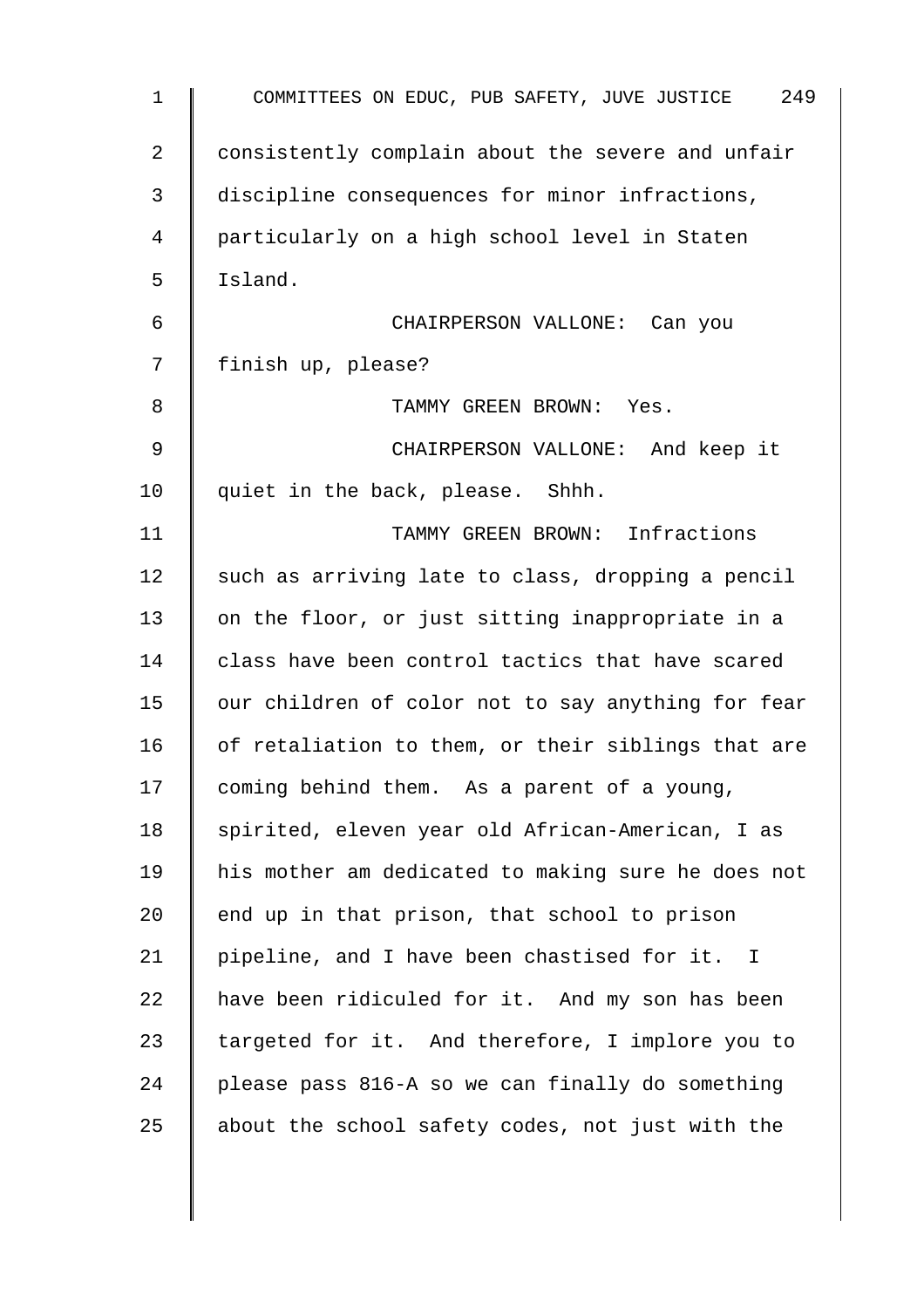| 1  | 250<br>COMMITTEES ON EDUC, PUB SAFETY, JUVE JUSTICE |
|----|-----------------------------------------------------|
| 2  | school safeties--                                   |
| 3  | CHAIRPERSON VALLONE: Okay.                          |
| 4  | TAMMY GREEN BROWN: --but also                       |
| 5  | disciplinary actions.                               |
| 6  | CHAIRPERSON VALLONE: Thanks,                        |
| 7  | thanks. Let's keep to three minutes, and thank      |
| 8  | you. If you show me a copy of that thing, he        |
| 9  | sounded like--if I could take a look at it,         |
| 10 | Sergeant, maybe, where are you? Nick, when you      |
| 11 | get a chance, just pick up the document that she    |
| 12 | has for us. Okay, you can, thanks.                  |
| 13 | BRIAN FAVORS: Good evening. My                      |
| 14 | name is Brian Favors and I'm a teacher at Bushwick  |
| 15 | Community High School, and also Director of Sanco   |
| 16 | [phonetic] for Community Empowerment, which is a    |
| 17 | nonprofit organization, in Brooklyn, New York.      |
| 18 | And first of all I just want to say that I'm        |
| 19 | blessed to be here, and I think I bring a special   |
| 20 | perspective as an educator, and also someone who    |
| 21 | has worked for the past seven years in a school     |
| 22 | that doesn't have metal detectors. The population   |
| 23 | that we serve is an altern--we, I'm at an           |
| 24 | alternative school that serves 17 to 21 year olds,  |
| 25 | who have been unsuccessful in their previous        |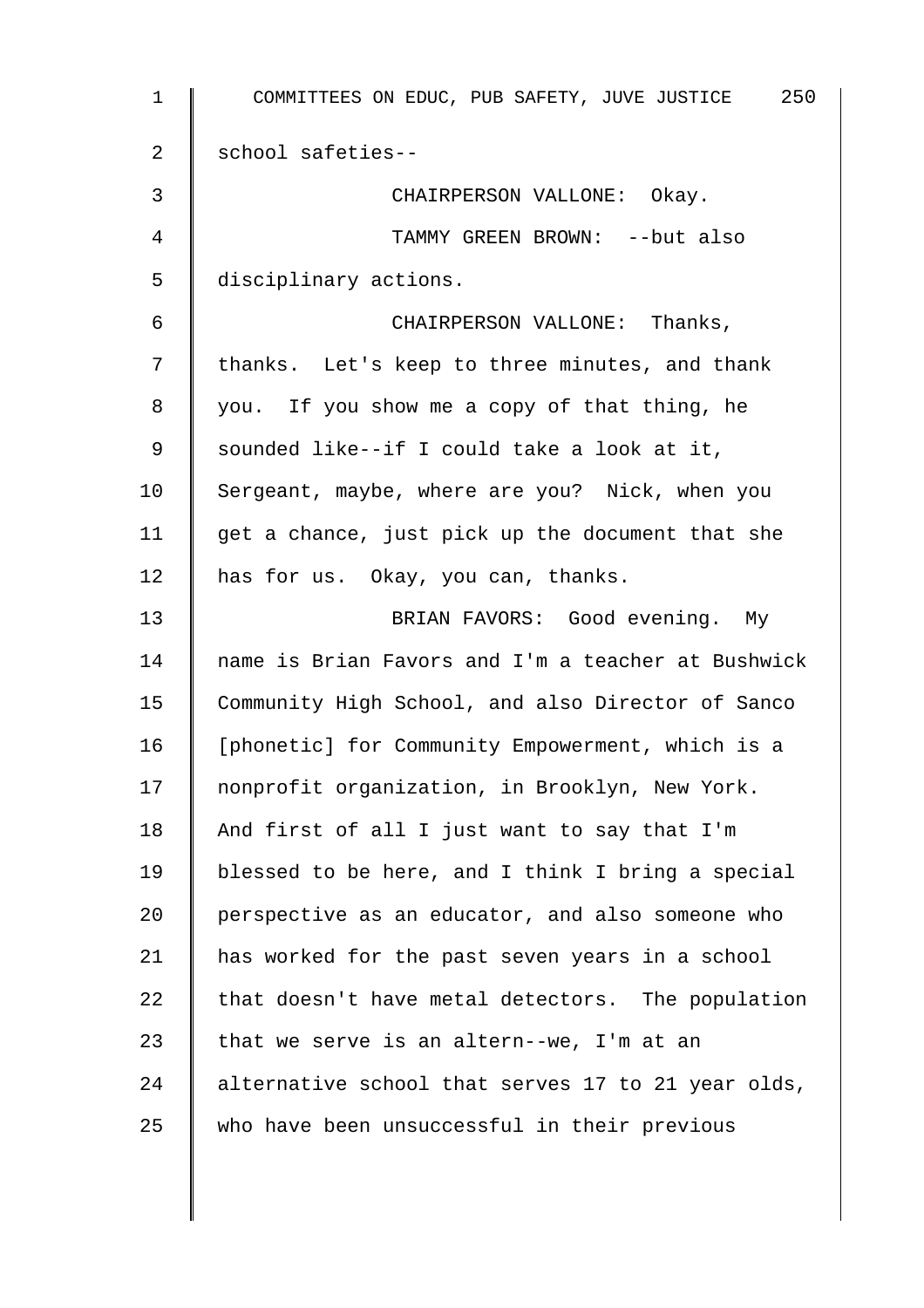1 COMMITTEES ON EDUC, PUB SAFETY, JUVE JUSTICE 251 2 I institutions. So we have, I mean, we have 3 Students who are coming from some of the roughest 4 | high schools in the City, some of the "roughest 5 | kids" who have histories of violence, some have 6 come straight from Riker's. And I'm proud to say  $7 \parallel$  that we have had one fight in seven years. Many 8 | of the students, many of my students, some of whom 9 are here today, have been at our school for two-10  $\parallel$  three years, and have never seen a fight. And 11 | we're very intentional and very clear as to why  $12$  that is. And I just want to talk to you a little 13 | bit about metal detectors. First of all, when you 14 | have metal detectors, when every day our young 15 | people are forced, and particularly our young 16 black and brown youth are forced to walk through 17 | metal detectors, that sends a very, very, very 18 | powerful statement to them. And we, you know, I 19 mean, and it's very clear you treat people like 20  $\parallel$  animals, and that's how they act. When you treat 21 | people like you respect them, like you love them, 22  $\parallel$  like you value them, you bring that out of them. 23  $\parallel$  Many of my students, and if I was to ask to raise  $24$  | your hand, just to the males in the room right 25 | now, you would see the black and brown males not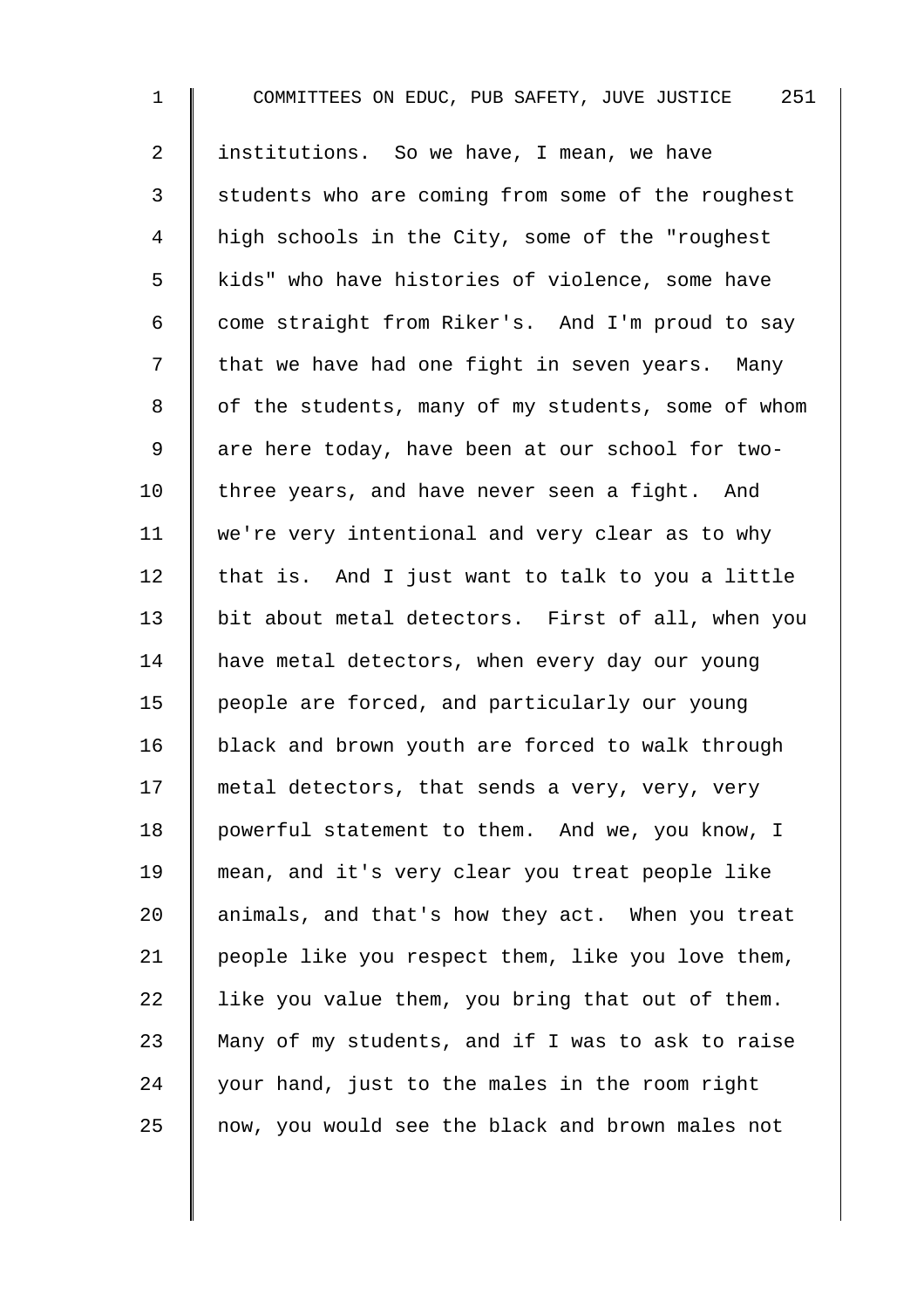1 COMMITTEES ON EDUC, PUB SAFETY, JUVE JUSTICE 252 2  $\parallel$  only in schools that they went to, but even in the 3 Street on a day-to-day basis, are dehumanized, on 4 a regular basis, on a day-to-day basis, my  $5 \parallel$  students are told all the time to stand up against 6  $\parallel$  a car and they're stopped and they're searched, so 7 || much so many of 'em don't even know that their 8 Trights are being violated. They have become 9 desensitized to it. Okay, things that never 10 | happen in other communities, with people who don't 11 | look like them. So, you know, one of the things 12  $\parallel$  that I just want to talk about, and I have a lot 13 of say, but I'm going to try to kind of wrap it 14 up. Basic social bonding theory says that when 15 | you create an environment that young people feel 16  $\parallel$  like they are a part of, that they are loved, they 17 will value it; when they don't feel respected, you 18 are actually breeding, breeding violence and 19 criminal behavior. And one of the things I want 20  $\parallel$  to talk about, some of the things that we have in 21 | place, we are very intentional about countering  $22$  some of the violence that these young people 23 experience in the community, okay? First of all, 24 when they come into our school, from the  $25$  beginning, we have an orientation and we talk to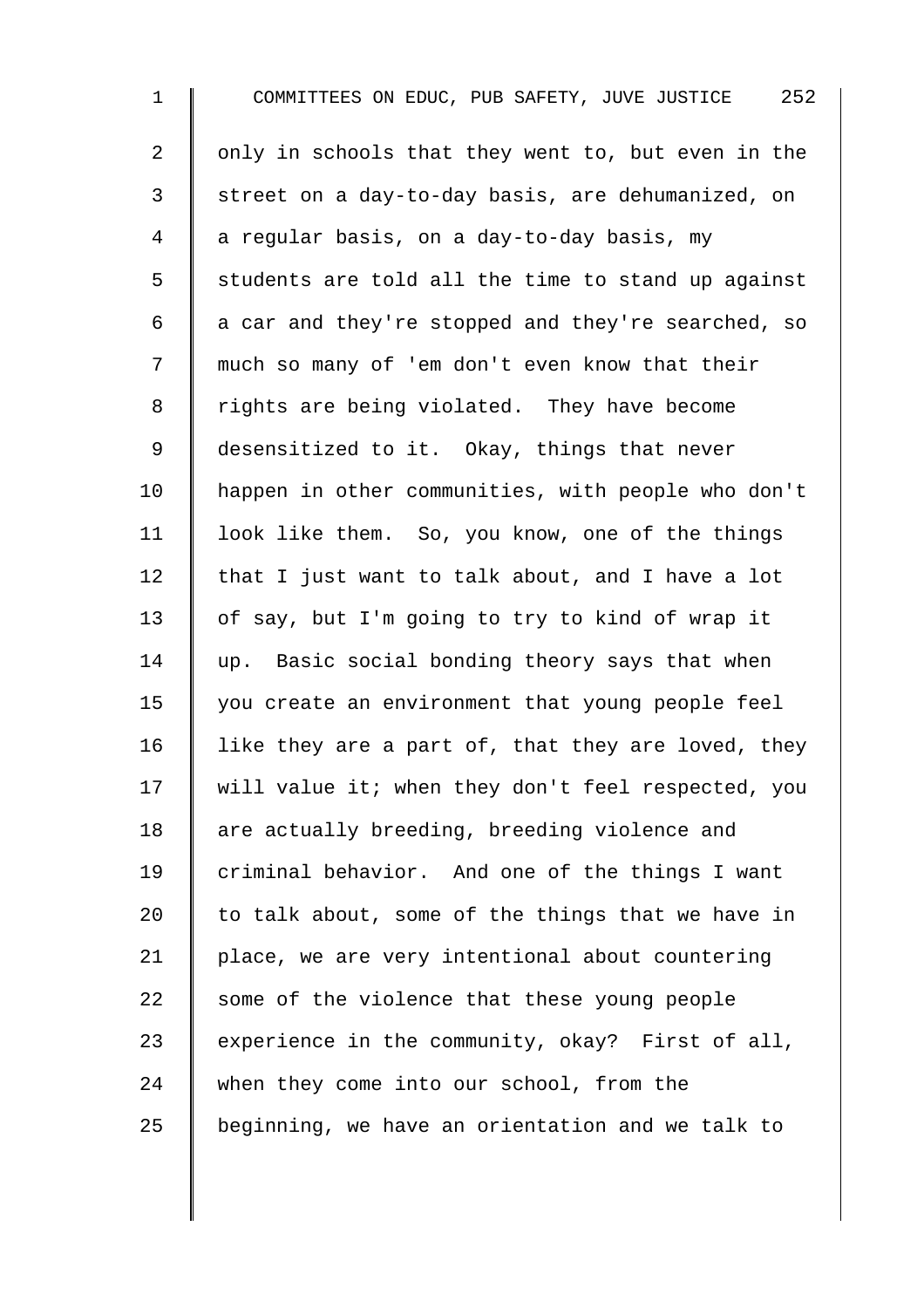1 COMMITTEES ON EDUC, PUB SAFETY, JUVE JUSTICE 253 2 them about why we don't have metal detectors in  $3 \parallel$  the school. We talk to them about the violence  $4 \parallel$  that, the violence in the communities that they've 5 | come from, and we get them to buy into it. And we 6  $\parallel$  don't only do it, we have alumni come back, we 7 | have a whole group of students who are writing 8 | raps, and inviting them into a family atmosphere, 9 and speaking to their integrity. Okay, not only  $10$  | that, when you come to school, not only are you 11 | learning to pass regents and learning to, you 12 know, to meet those basic standards, but within 13 our curriculum, we are teaching them about the 14 violence and how to break the cycle of that. And 15  $\parallel$  one of the, you know, one of the things that I'm 16 most proud of, I'm almost finished, one of the 17 | things I'm most proud of, a lot of these 18 | individuals, these young people that you see in 19  $\parallel$  the crowd, are people who are, were affiliated in  $20$  gangs, are people who were violent on the street, 21  $\parallel$  but once they get in education that is culturally 22  $\parallel$  relevant, given to them by teachers who are 23 culturally competent, we see that they end up 24 being not only productive, they end up being the 25 | leaders who can organize thousands of young people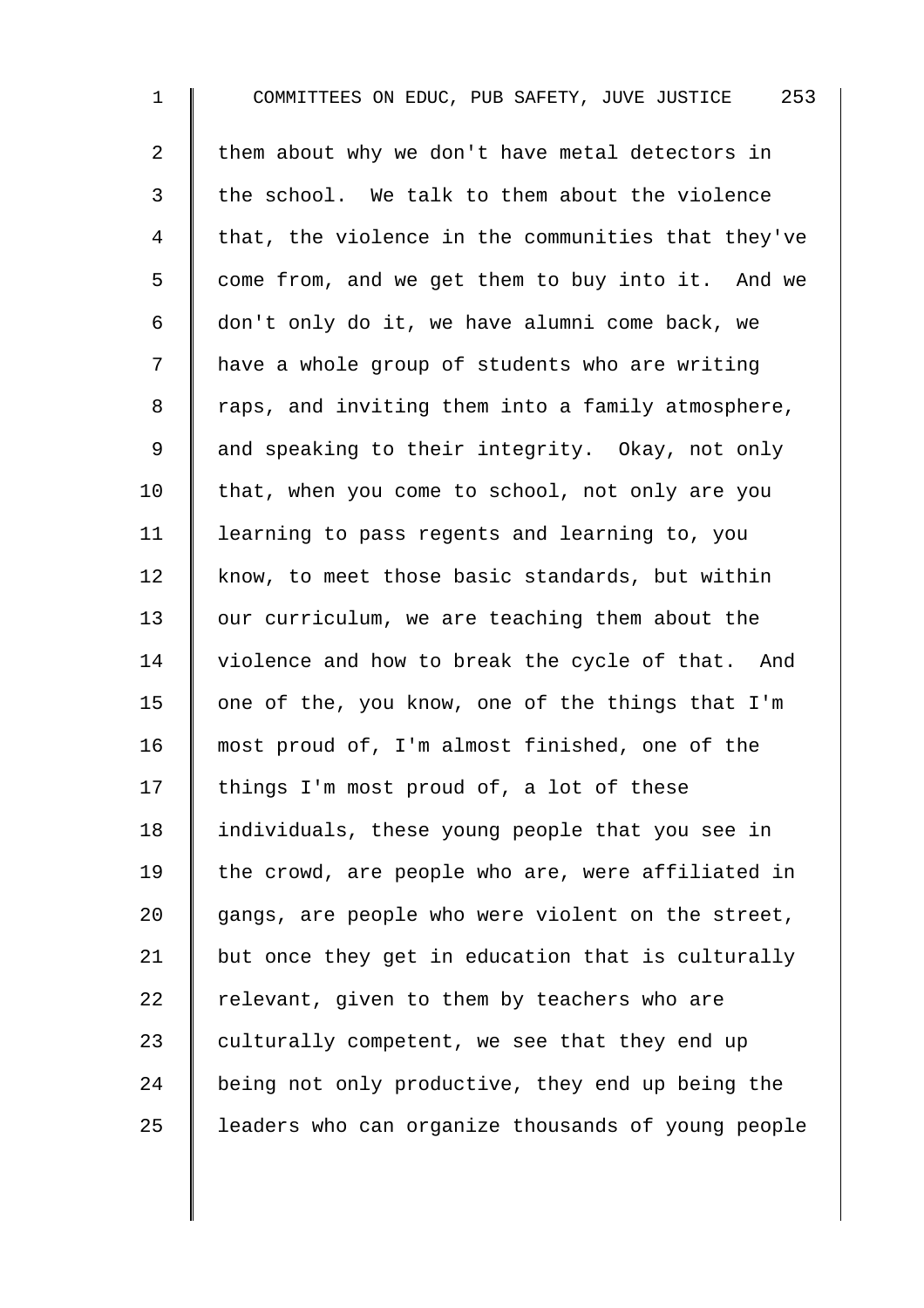| $\mathbf 1$ | COMMITTEES ON EDUC, PUB SAFETY, JUVE JUSTICE 254   |
|-------------|----------------------------------------------------|
| 2           | to do some of the same things that have, you know, |
| 3           | that have enabled us to move forward in society.   |
| 4           | So, I just want to say that it's very important,   |
| 5           | instead of spending money to continue to police    |
| 6           | them, which we know doesn't have a positive        |
| 7           | impact. Let's choose those resources to look at    |
| 8           | some of the schools that are working, so that we   |
| 9           | can do staff developments, so that we can create   |
| 10          | educational environments that are going to not     |
| 11          | only stop violence, but get young people to know   |
| 12          | who they are break that cycle that it's in their   |
| 13          | community.                                         |
| 14          | CHAIRPERSON VALLONE: Let me, let                   |
| 15          | me, you have to end it, 'cause we got to keep      |
| 16          | three minutes each. But let me just first of all   |
| 17          | commend you for being the only person to discuss   |
| 18          | why there are no metal detectors at the school     |
| 19          | you're at.                                         |
| 20          | BRIAN FAVORS: Right.                               |
| 21          | CHAIRPERSON VALLONE: They're not,                  |
| 22          | they're put at the schools that have a high crime  |
| 23          | rate. No one has mentioned that. I don't want      |
| 24          | 'em, everyone who came in here today walked        |
| 25          | through one, I walked through one. I don't want    |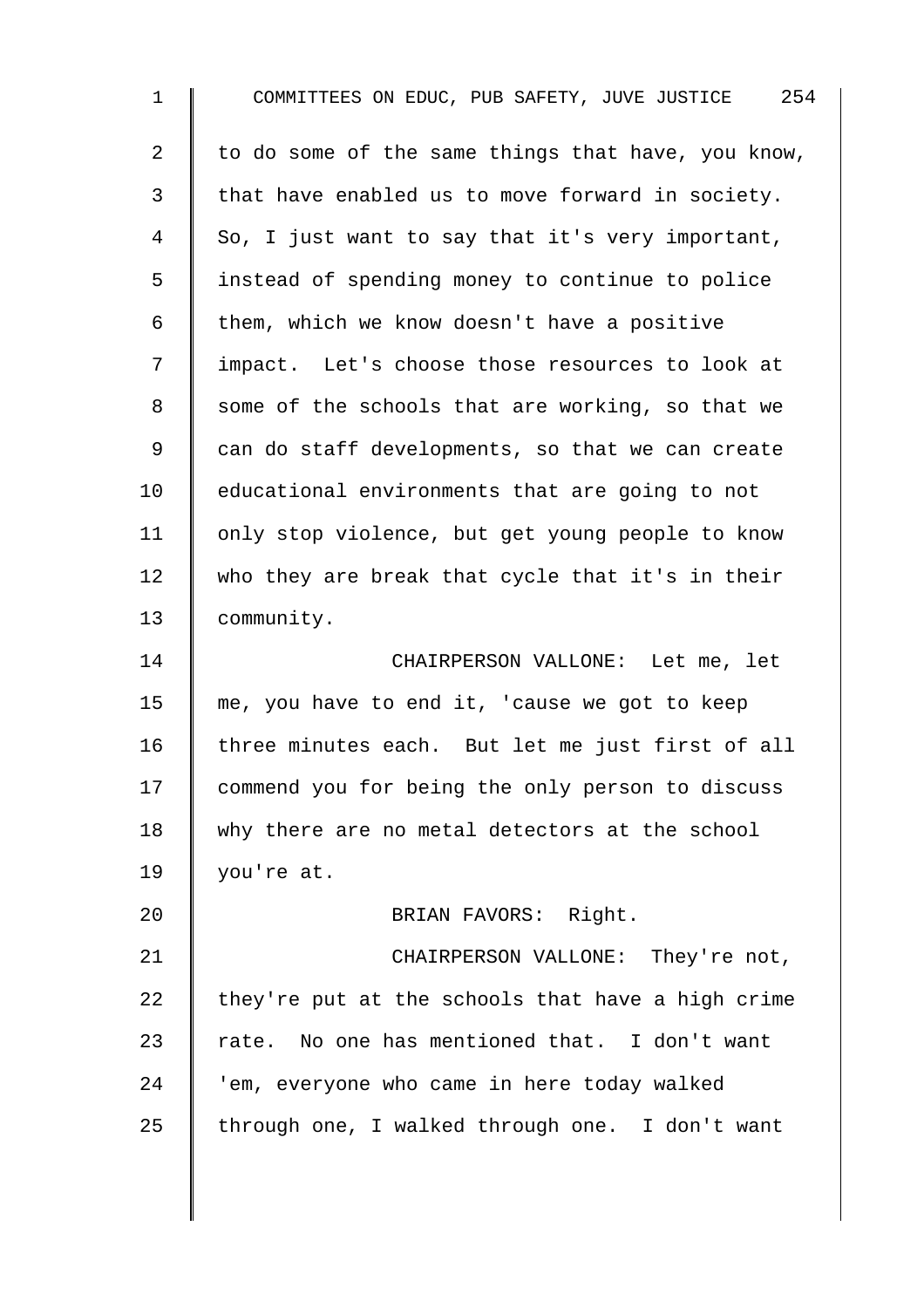| $\mathbf 1$    | COMMITTEES ON EDUC, PUB SAFETY, JUVE JUSTICE 255   |
|----------------|----------------------------------------------------|
| $\overline{2}$ | to go through a metal detector either, I don't     |
| 3              | feel like an animal going through it, and no       |
| 4              | student should be taught that they're treated like |
| 5              | animals because of metal detectors, they're there  |
| 6              | for a reason. I don't like 'em, I don't like the   |
| 7              | one outside, makes me late. It was put there       |
| 8              | after a murder occurred in this room, not because  |
| 9              | we're treated like animals, it was for our safety. |
| 10             | I don't agree with it, but I don't feel like I'm   |
| 11             | treated like an animal, number one.                |
| 12             | BRIAN FAVORS: I'd like to speak to                 |
| 13             | that, too.                                         |
| 14             | CHAIRPERSON VALLONE: Very quickly.                 |
| 15             | But I want to commend you for mentioning why your  |
| 16             | school does not have metal detectors. I don't      |
| 17             | like 'em as much as you guys don't like 'em,       |
| 18             | they're not there to treat people like animals,    |
| 19             | they're there because probably the parents asked   |
| 20             | for 'em to keep their kids safe. Something that    |
| 21             | has not been mentioned all day long. I just have   |
| 22             | to, you know, let's put another side to this here, |
| 23             | so kids only hear one side of the story.           |
| 24             | BRIAN FAVORS: Right, and I just                    |
| 25             | want to say, as you walked through the metal       |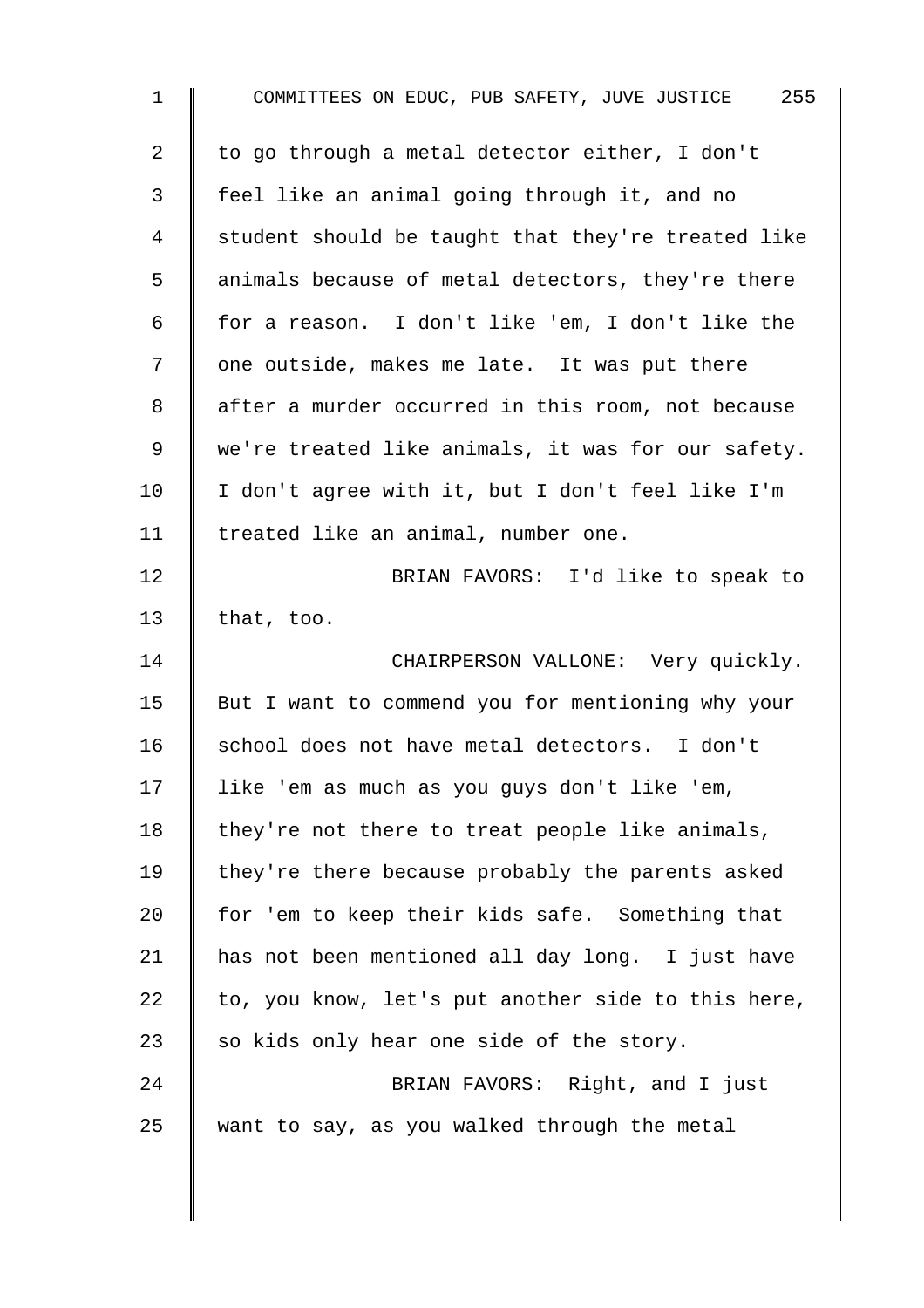1 COMMITTEES ON EDUC, PUB SAFETY, JUVE JUSTICE 256 2 detector, and even myself, I didn't feel the 3 degradation that a lot of my young people do, but 4 | if you were searched on the way to school, as it 5 was, on your own block, and then you had to go 6 | through a metal detector, in the building that's 7 | supposed to love you and educate you, it would be  $8 \parallel a$  different, it would be a different situation. 9 CHAIRPERSON VALLONE: Yes, that's 10 || not what we're talking about. 11 | RRIAN FAVORS: Let us not pretend 12  $\parallel$  that when we partner with the NYPD, you're talking 13 about an organization that has historically and 14 currently has an abusive relationship-- 15 | CHAIRPERSON VALLONE: Alright, 16 | that's enough. 17 | BRIAN FAVORS: --with black and 18 | brown individuals in our community. 19 | CHAIRPERSON VALLONE: That's, 20  $\parallel$  that's wrong, but let's debate that another day, 21  $\parallel$  and not at this hearing. 22 BRIAN FAVORS: Okay. Alright. 23 || CHAIRPERSON VALLONE: Sir, go. 24 WILLIAM JUSINO: My name is William 25 Jusino, I'm principal of Progress High School in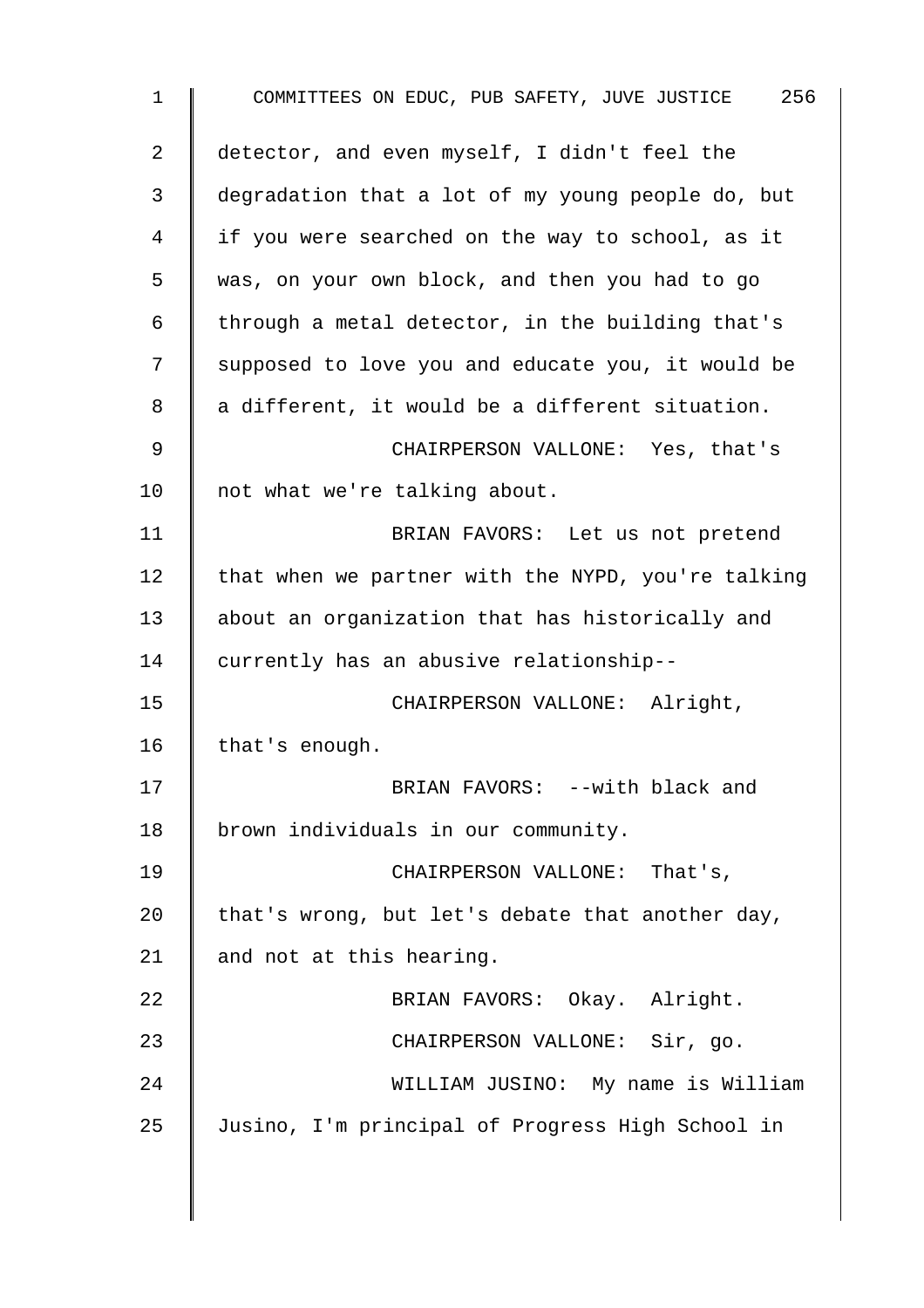1 COMMITTEES ON EDUC, PUB SAFETY, JUVE JUSTICE 257 2 Bushwick, Brooklyn. I'm here to support the 3 passage of the Student Safety Act. I've been an 4 educator in the New York City school system for 5  $\parallel$  over 28 years, 14 as the founding principal of 6 | Progress High School. Progress High School is one 7 | of three schools that replaced the former Eastern 8 District High School at that location. Our 9 | schools were established in 1996, and have been  $10$  there since. I'd like to just paint the picture 11 | for you, metal detectors in 19--before our 12 | arrival; metal detectors; large numbers of school 13 safety agents monitoring those metal detectors, 14 and assigned to that task; NYPD squad cars 15 outside; ambulances outside; local businesses in 16 fear. And while we think what resources wasted on 17 | over policing, and not making those funds 18 available to the schools, was something we wanted 19  $\parallel$  to stand up against, we have been doing that since 20  $\parallel$  our arrival. We are proud to say that there's 21 been a transformation at that location 22 academically as well as within its educational  $23$  delimate. The transformation occurred because of a 24 partnership that focused in on collaborate and 25  $\parallel$  thoughtful dedication to a school community, not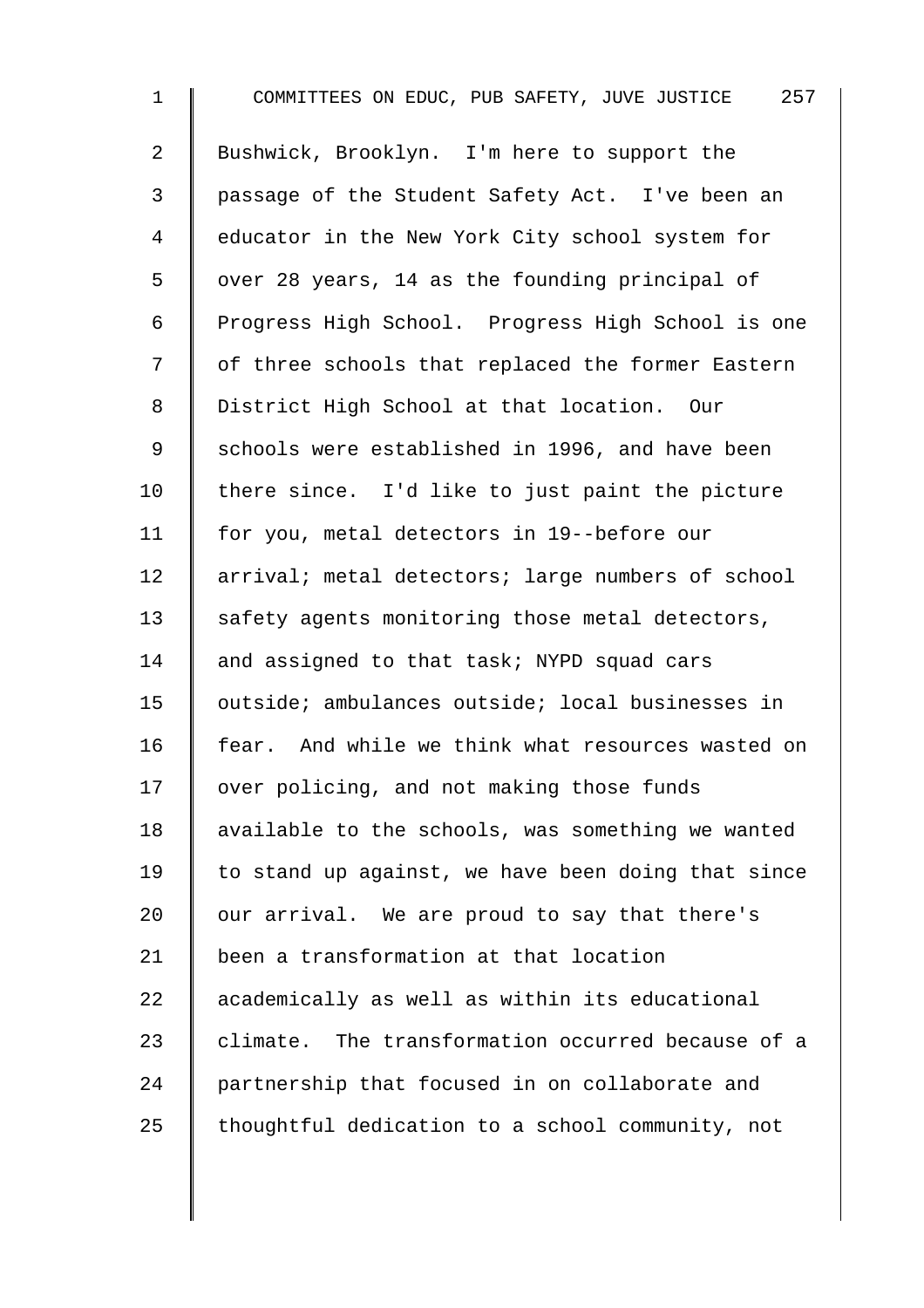1 COMMITTEES ON EDUC, PUB SAFETY, JUVE JUSTICE 258 2 | by implementing harsh disciplinary policies. Our 3 I incident rates, suspension rates, and scholarships 4 are all above average. Incident rates are lower  $5 \parallel$  than ever before. We expand all of our community 6 members to look at safe and successful schools by 7 participating in professional development by 8 | participating in shared decision making, we 9 | involve our students on a daily basis, our parents 10 and our entire school community. We ask our 11  $\parallel$  students to follow rules, we also expect that  $12$  they'll take ownership over those rules because  $13$  they helped to shape them. We use alternative 14 disciplinary measures such as conflict resolution 15 and peer mediation. Funding for those types of 16 programs are vital. Training students in conflict  $17$   $\parallel$  resolution allows them to contribute a unique  $18$  skill to their school, communities and homes. One 19 | of our greatest accomplishments that Progress High 20 School recognizes our routine communication 21 | between all members of the school community,  $22$  including our school safety agents, and the 23 | officers assigned to our school. It's important 24  $\parallel$  that roles are clarified and we do that on a daily  $25$  basis. When an incident occurs, we act swiftly,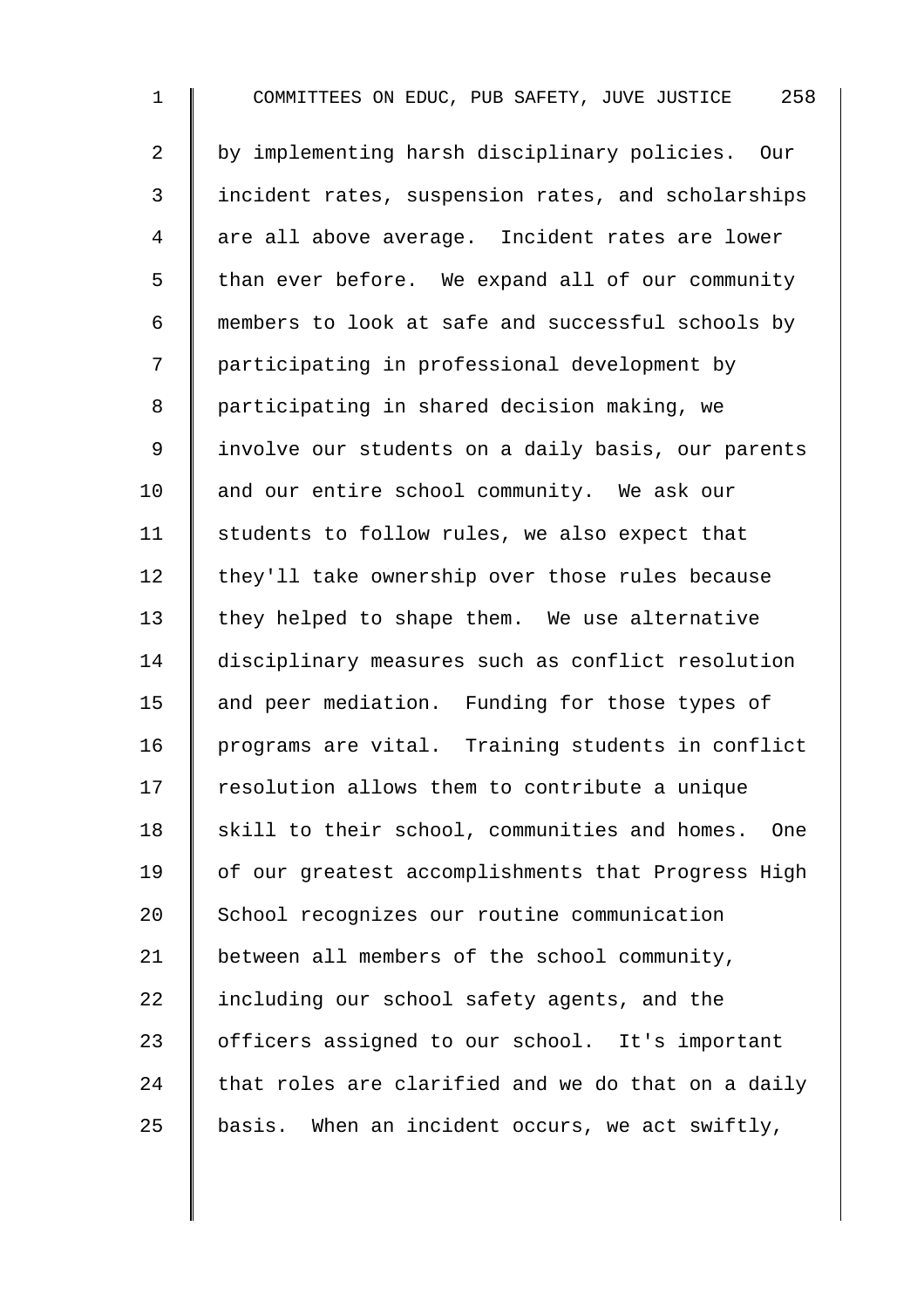1 COMMITTEES ON EDUC, PUB SAFETY, JUVE JUSTICE 259 2 | cohesively and in the best interests of our 3 Students. We have a strong partnership with the 4 | Office of School and Youth Development. As many  $5 \parallel$  of you know, that's the entity that's responsible 6 for conducting comprehensive assessments at our 7 School--I'm sure that Elayna Konstan and her staff 8 || testified earlier today. We've learned a lot 9 | through those assessments. There are a lot of 10 | positive outcomes that have come as a result of 11 | those assessments. We continue to use those 12 assessments and the results of those assessments 13 to inform our practice on a daily basis. I 14 | strongly believe that the Student Safety Act will 15 help educators and advocates understand the root 16  $\parallel$  of the problems that may exist with regard to 17 | school safety and provide us with a springboard 18 for creating solutions. There's been some 19 conservation here about offices being in charge, 20  $\parallel$  school safety agents being in charge in their 21 Schools. Principals are in charge of their  $22$  schools, and principals must assert their 23 | influence, must assert their authority, and not 24  $\parallel$  acquiesce that authority to any other entity. 25 When you have a principal that's in charge of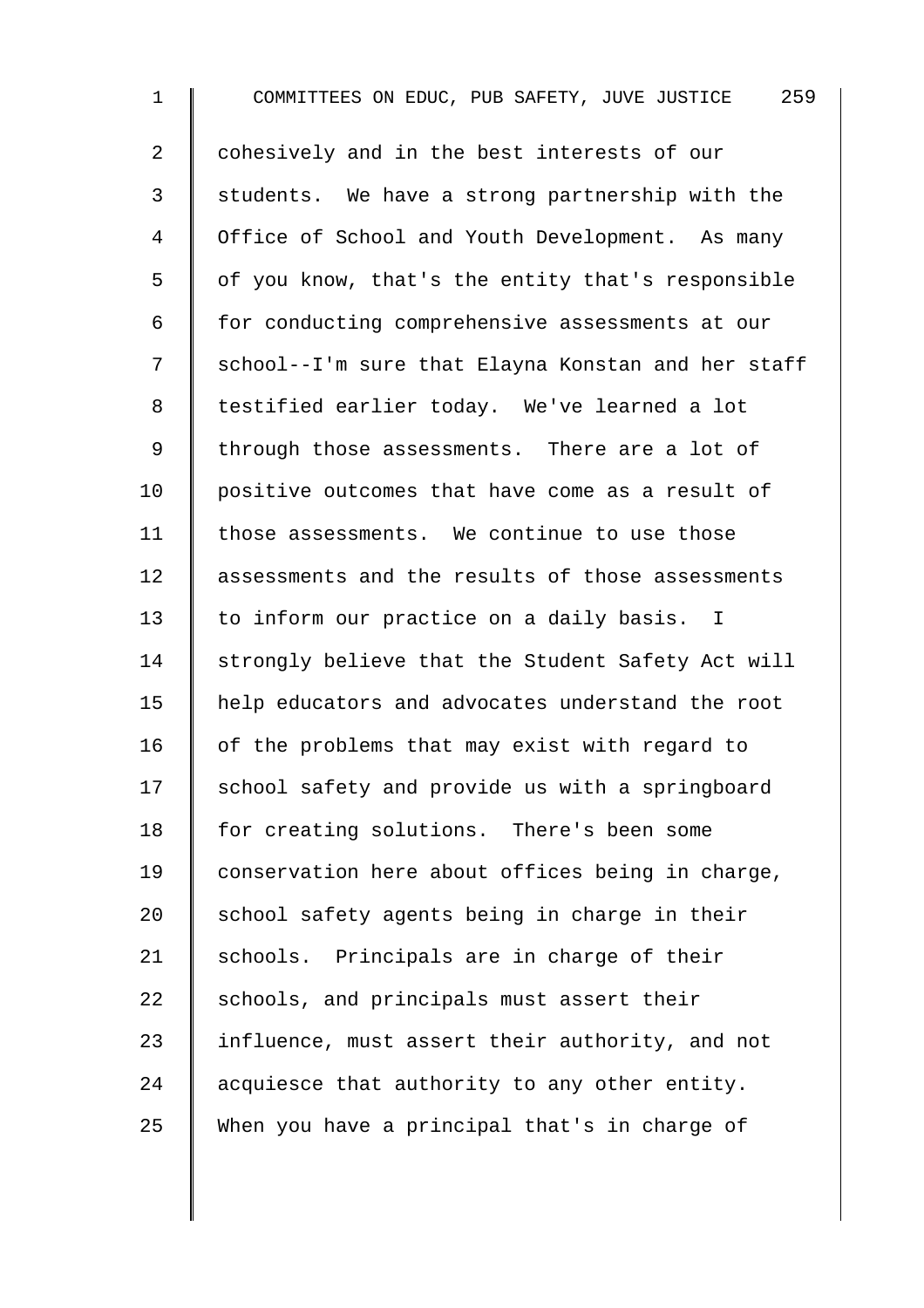| $\mathbf 1$    | 260<br>COMMITTEES ON EDUC, PUB SAFETY, JUVE JUSTICE |
|----------------|-----------------------------------------------------|
| $\overline{2}$ | their school, and you have a community supporting   |
| 3              | that principal--the school community and school     |
| 4              | safety agents, NYPD offices, and an informed        |
| 5              | faculty--then students will be better served.       |
| 6              | It's important that principals lead, it's           |
| 7              | important that principals sign on to the Act, and   |
| 8              | I'm proud to be here today representing the         |
| 9              | members of our school community. Thank you.         |
| 10             | CHAIRPERSON JACKSON: Well, let me                   |
| 11             | thank you all for coming in and giving testimony.   |
| 12             | I guess I just have a question, because it seems    |
| 13             | as though that both you as a leader of that         |
| 14             | school, and you as a leader of a CBO, and as an     |
| 15             | educator, I guess you're both, the environment to   |
| 16             | which your students come from are the same type of  |
| 17             | environments. Your school is located in Brooklyn.   |
| 18             | WILLIAM JUSINO: That's correct.                     |
| 19             | CHAIRPERSON JACKSON: And yours in                   |
| 20             | Brooklyn, also?                                     |
| 21             | BRIAN FAVORS: Bushwick, Brooklyn.                   |
| 22             | CHAIRPERSON JACKSON: Bush--And                      |
| 23             | when I listen to the news, a lot of the incidents   |
| 24             | as far as gun violence is in central Brooklyn. I    |
| 25             | mean, that's, that's a given.                       |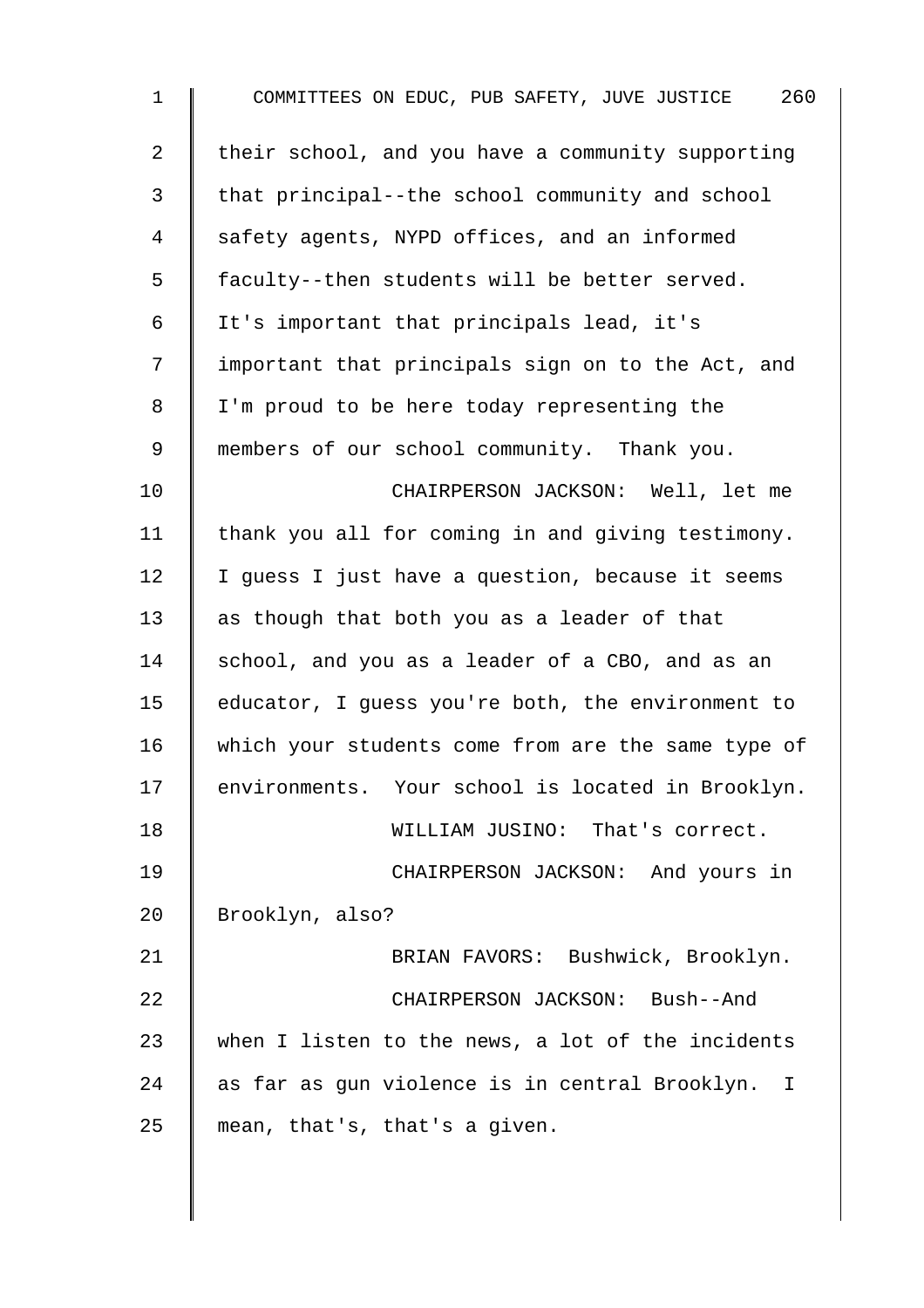| 1  | COMMITTEES ON EDUC, PUB SAFETY, JUVE JUSTICE 261   |
|----|----------------------------------------------------|
| 2  | BRIAN FAVORS: Right, it's a war                    |
| 3  | zone.                                              |
| 4  | CHAIRPERSON JACKSON: We know. So,                  |
| 5  | but you talked about, both of you talk about       |
| 6  | positive experiences in peer mediation and stuff   |
| 7  | like that, very proactive stuff. And               |
| 8  | communicating to students and to parents and to    |
| 9  | faculty and everyone, you know, to let's get away  |
| 10 | from the type of metal detectors and move towards  |
| 11 | a family, community, communicating appropriately,  |
| 12 | with students and what have you, and so forth.     |
| 13 | And I mean, how many students are in your school?  |
| 14 | I'm sorry, just identify yourself again, because   |
| 15 | you said that there had been one fight--           |
| 16 | BRIAN FAVORS: In seven years.                      |
| 17 | CHAIRPERSON JACKSON: --in seven                    |
| 18 | years.                                             |
| 19 | BRIAN FAVORS: Yes.                                 |
| 20 | CHAIRPERSON JACKSON: And that's,                   |
| 21 | in my opinion, that's kind of rare. Do you only    |
| 22 | have ten students in your school?                  |
| 23 | BRIAN FAVORS: No, we have 400, and                 |
| 24 | we have new students we, we're an alternative high |
| 25 | school.                                            |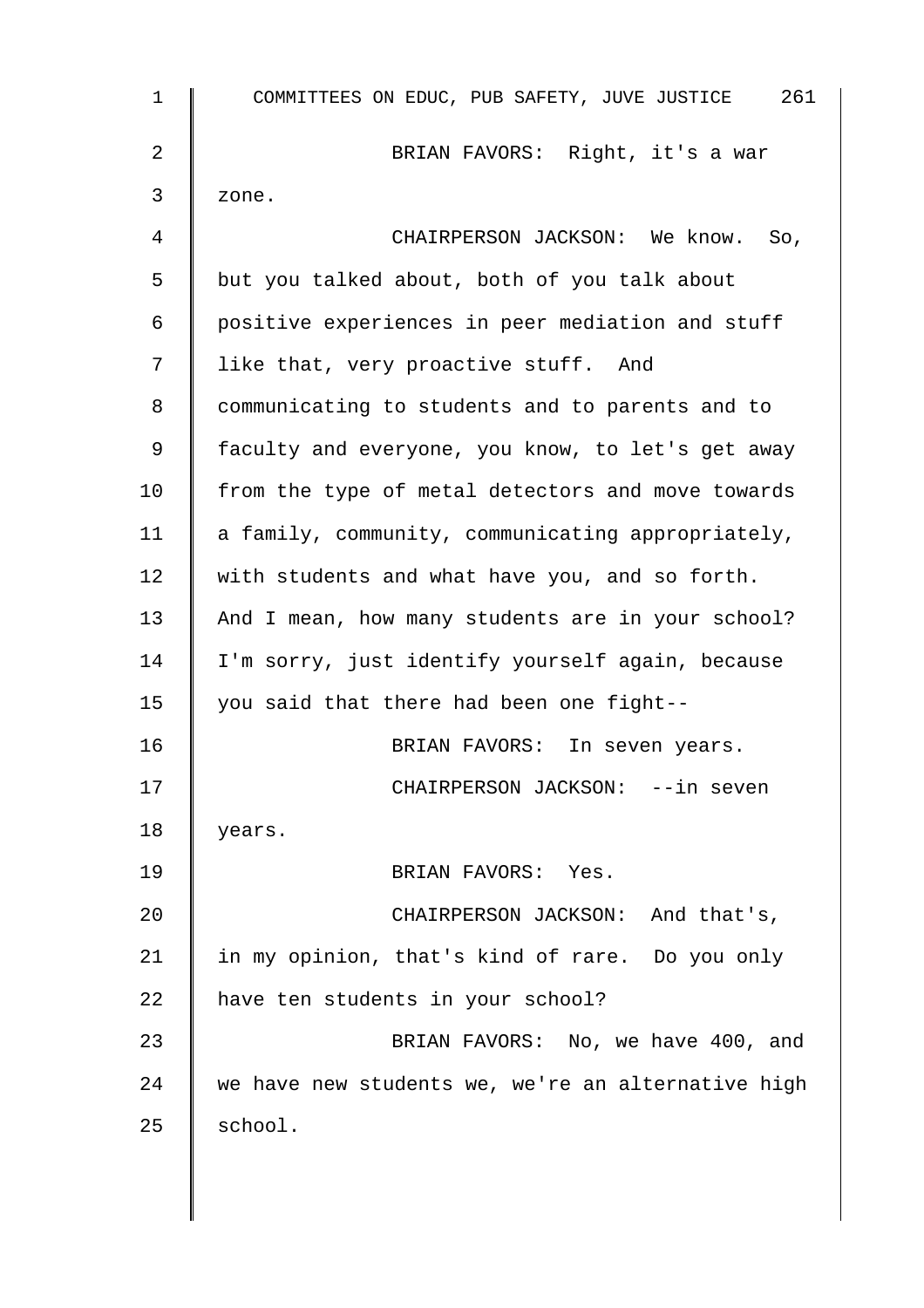| $\mathbf 1$ | COMMITTEES ON EDUC, PUB SAFETY, JUVE JUSTICE 262  |
|-------------|---------------------------------------------------|
| 2           | CHAIRPERSON JACKSON: Okay.                        |
| 3           | BRIAN FAVORS: So we get new                       |
| 4           | students every few months.                        |
| 5           | CHAIRPERSON JACKSON: Like you                     |
| 6           | said, you get--                                   |
| 7           | BRIAN FAVORS: New students, so we                 |
| 8           | got to go--                                       |
| 9           | CHAIRPERSON JACKSON: -- that have                 |
| 10          | not made it in the traditional high schools.      |
| 11          | BRIAN FAVORS: Right, right. So,                   |
| 12          | every few months, we're having to bring in a new  |
| 13          | crop and get them to buy into the culture, so the |
| 14          | culture's got to be strong.                       |
| 15          | CHAIRPERSON JACKSON: And how many,                |
| 16          | how many's--I mean, what's the message? How do    |
| 17          | you do that quickly, if you don't mind?           |
| 18          | BRIAN FAVORS: I mean, we hit it                   |
| 19          | direct, and I could, you know, make a long story  |
| 20          | short, Malcolm X said "Knowledge of self is       |
| 21          | violence prevention," so when the kids are        |
| 22          | learning about themselves, and they feel like the |
| 23          | teachers genuinely love them, the students love   |
| 24          | our school, because--                             |
| 25          | CHAIRPERSON JACKSON: Right.                       |
|             |                                                   |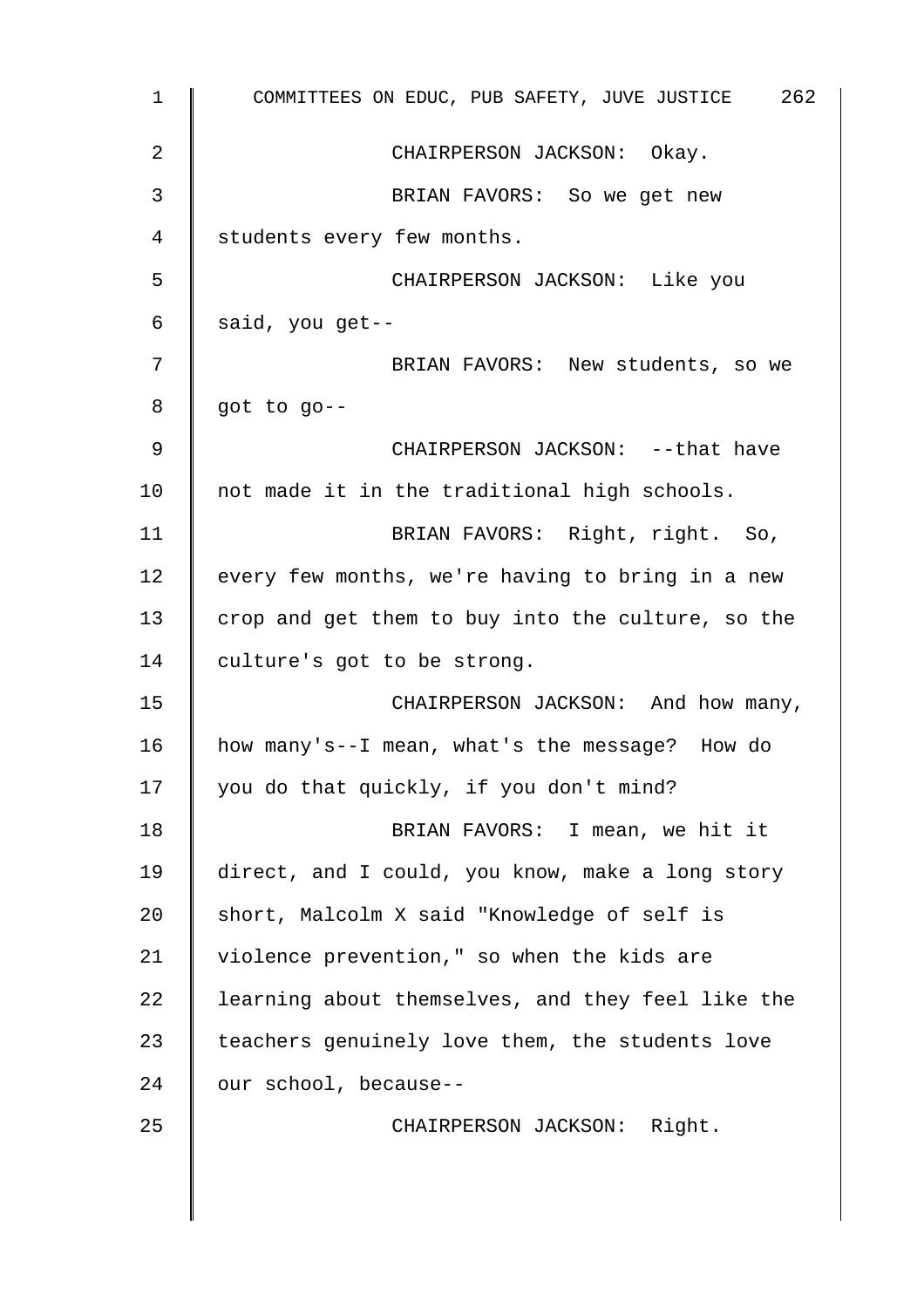| $\mathbf 1$ | COMMITTEES ON EDUC, PUB SAFETY, JUVE JUSTICE 263   |
|-------------|----------------------------------------------------|
| 2           | BRIAN FAVORS: --for the first                      |
| 3           | time, they're learning about their heritage and    |
| 4           | culture.                                           |
| 5           | CHAIRPERSON JACKSON: Uh-huh.                       |
| 6           | BRIAN FAVORS: And that's something                 |
| 7           | that's missing from the schools. They feel         |
| 8           | respected. And we could go on and on and on, but   |
| 9           | there's a whole body of research from Gloria - - I |
| 10          | could give a whole list of this is stuff that's    |
| 11          | documented and researched.                         |
| 12          | CHAIRPERSON JACKSON: But you must                  |
| 13          | have run into some students that say, you know,    |
| 14          | forget all this nonsense, you know, and just act   |
| 15          | out.                                               |
| 16          | BRIAN FAVORS: If--in my class, and                 |
| 17          | my students will vouch for it, if I get students   |
| 18          | who are, who bring that spirit to the classroom--  |
| 19          | CHAIRPERSON JACKSON: Right.                        |
| 20          | BRIAN FAVORS: -- I don't even have                 |
| 21          | to police it, they will police it, because this is |
| 22          | their family. The same way if you went into their  |
| 23          | $home--$                                           |
| 24          | CHAIRPERSON JACKSON: Right.                        |
| 25          | BRIAN FAVORS: -- and disrespected                  |
|             |                                                    |
|             |                                                    |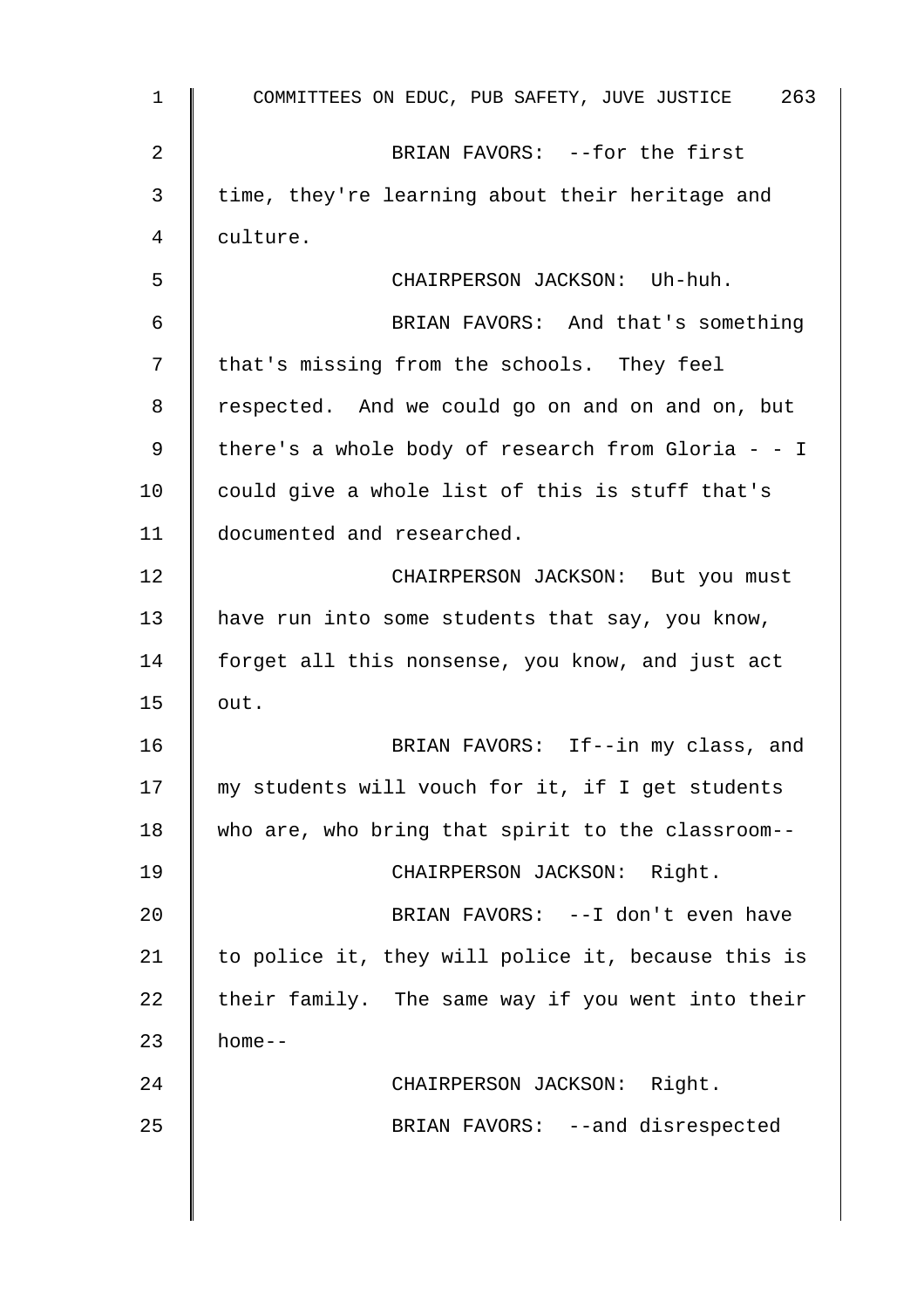1 COMMITTEES ON EDUC, PUB SAFETY, JUVE JUSTICE 264 2  $\parallel$  their house, they wouldn't allow it. And that's 3 very possible, it's very possible. 4 **Fig. 2** CHAIRPERSON JACKSON: Okay. Now, 5 and you're saying you've been an educator for 28 6 years, and the Principal of Promise Academy for  $7 \parallel 14$ , and you had metal--8 || WILLIAM JUSINO: Progress. 9 || CHAIRPERSON JACKSON: Progress, I'm 10 sorry. 11 WILLIAM JUSINO: Progress High 12  $|$  School. 13 CHAIRPERSON JACKSON: You had metal  $14$  detectors, you don't have metal detectors now. I 15 would assume you still have incidents there. Do 16 you, do you allocate more money towards peer 17 | mediation, you know, proactive things? I mean,  $18$  what? 19 WILLIAM JUSINO: Now there isn't 20  $\parallel$  any more money to allocate. As a matter of fact, 21  $\parallel$  I was hoping that we would hear--22 **CHAIRPERSON JACKSON:** [laughs] 23 || WILLIAM JUSINO: --that there would 24 be more money coming our way for those kinds of 25 programs. No, we involve an entire school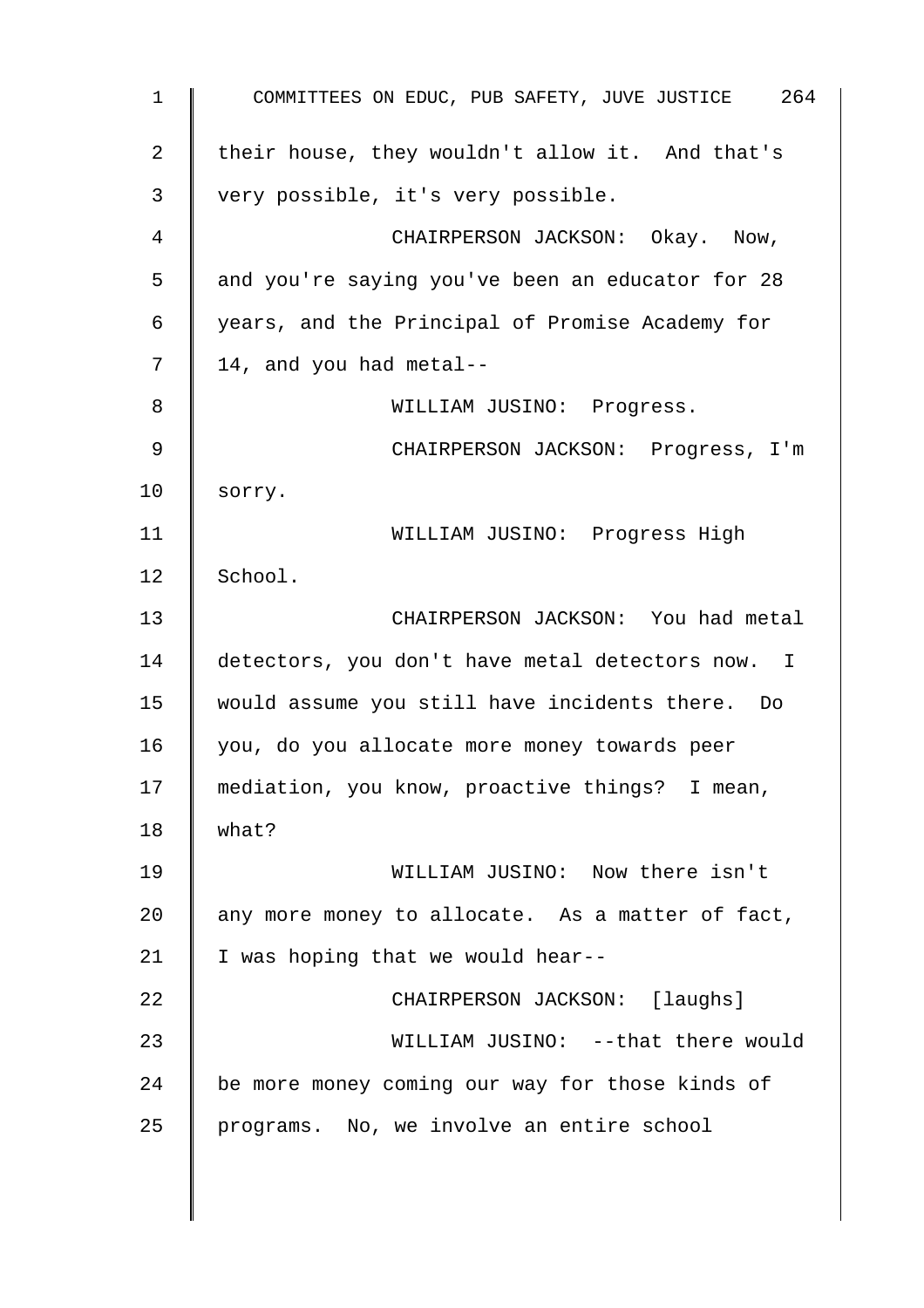| $\mathbf 1$ | COMMITTEES ON EDUC, PUB SAFETY, JUVE JUSTICE 265   |
|-------------|----------------------------------------------------|
| 2           | community. And I think, I think the resources are  |
| 3           | best spent and preserved when, at the              |
| 4           | identification and recruitment of teachers.        |
| 5           | That's your largest labor pool in any given        |
| 6           | school. In our school we have 65 teachers. It's    |
| 7           | important that you hire them one at a time and you |
| 8           | find people who have the kind of heart and         |
| 9           | sensitivity to work with your population.          |
| 10          | CHAIRPERSON JACKSON: How many                      |
| 11          | students in your school?                           |
| 12          | WILLIAM JUSINO: Over 1,000.                        |
| 13          | CHAIRPERSON JACKSON: And non-                      |
| 14          | selective? I mean, do you--                        |
| 15          | WILLIAM JUSINO: Non-selective,                     |
| 16          | $it's --$                                          |
| 17          | CHAIRPERSON JACKSON: Non-                          |
| 18          | selective.                                         |
| 19          | WILLIAM JUSINO: That's correct.                    |
| 20          | CHAIRPERSON JACKSON: And you have                  |
| 21          | safety, school safety agents like any other        |
| 22          | school.                                            |
| 23          | WILLIAM JUSINO: That's correct.                    |
| 24          | CHAIRPERSON JACKSON: Same as your                  |
| 25          | school, too?                                       |
|             |                                                    |

 $\overline{\phantom{a}}$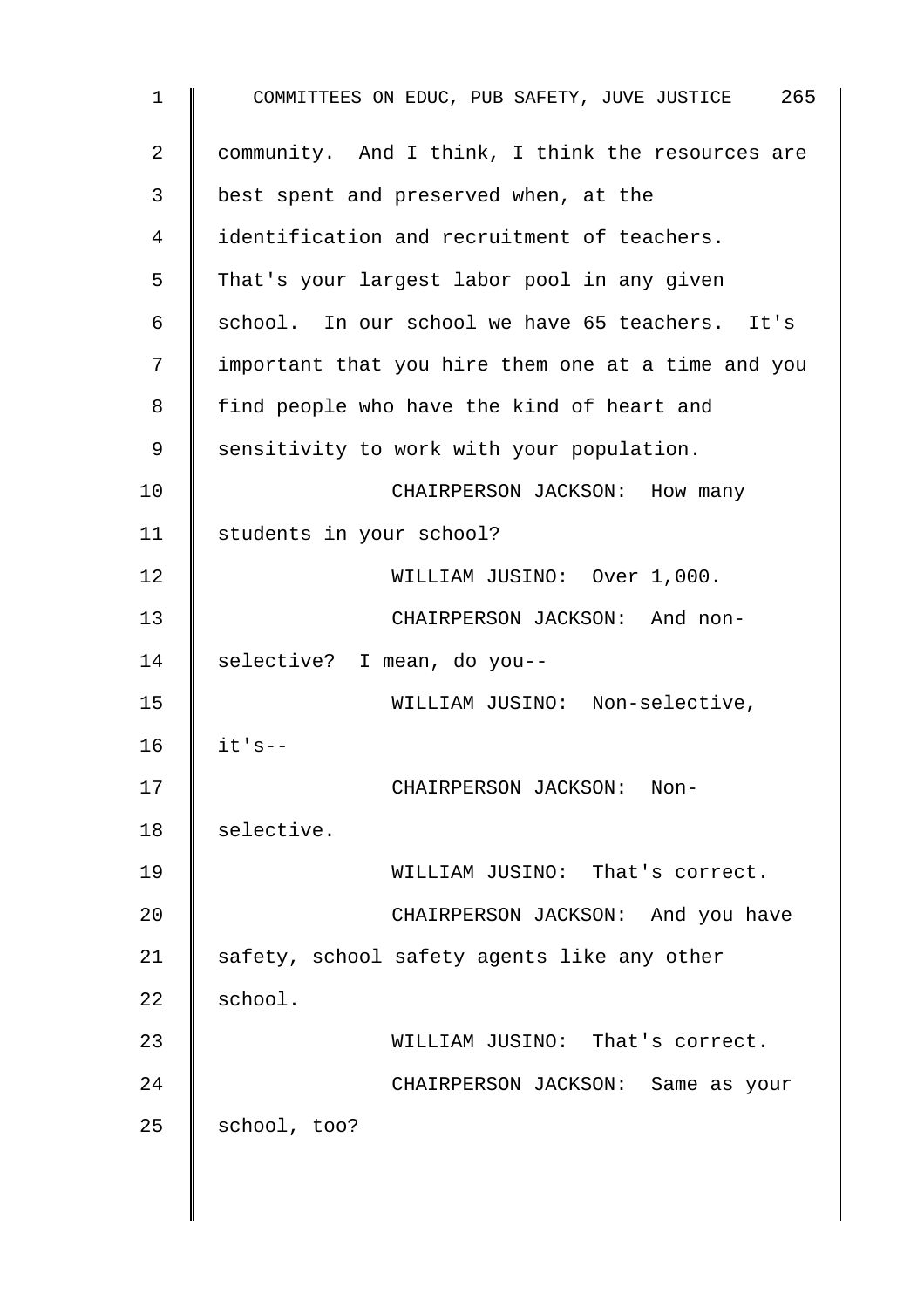| $\mathbf 1$ | COMMITTEES ON EDUC, PUB SAFETY, JUVE JUSTICE 266   |
|-------------|----------------------------------------------------|
| 2           | BRIAN FAVORS: We don't have many,                  |
| 3           | we have, we have a security guard who's been there |
| 4           | for a long time, who is everyone's grandmother. A  |
| 5           | whole different relationship, very non-            |
| 6           | threatening. Sometimes when she's on break, we     |
| 7           | have other ones that come in, but for the most     |
| 8           | part, our students know one security officer.      |
| 9           | CHAIRPERSON JACKSON: One safety                    |
| 10          | officer, not security, right, right.               |
| 11          | BRIAN FAVORS: Yes. Yeah, safety                    |
| 12          | officer, I'm sorry.                                |
| 13          | CHAIRPERSON JACKSON: Okay, how                     |
| 14          | many do you have?                                  |
| 15          | WILLIAM JUSINO: 13.                                |
| 16          | CHAIRPERSON JACKSON: Okay. Okay.                   |
| 17          | Well, let me thank you all for coming in, we       |
| 18          | appreciate your testimony. Our last panel of       |
| 19          | legal people, Nancy Ginsberg [applause], thank     |
| 20          | you. Nancy, from the Legal Aid Society; and Tara   |
| 21          | Foster, Esq., from Queens Legal Services; and      |
| 22          | Nelson Marr, Esq., Legal Services NYC, Bronx; and  |
| 23          | Nidrados Sheehan, Advocates for Children. Please   |
| 24          | come forward. Is there anyone that did not         |
| 25          | testify that was not, was not given the            |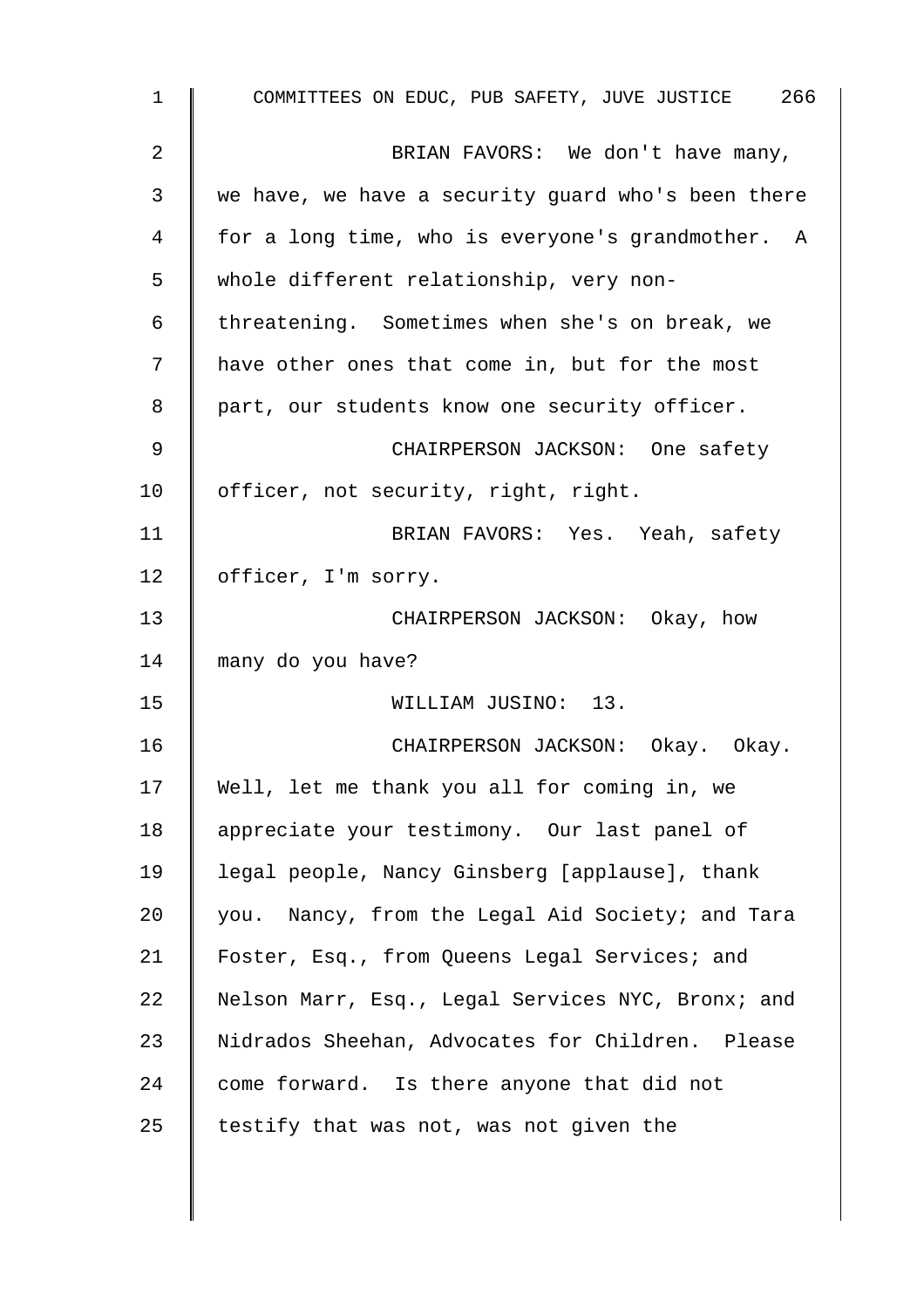1 COMMITTEES ON EDUC, PUB SAFETY, JUVE JUSTICE 267 2 | opportunity to testify? Okay. The last legal 3 panel, please come forward, and Nancy Ginsberg, or 4 Gins--Quiet, please, ladies and gents. Thank you. 5 NANCY ROSENBLOOM: Good evening. 6 CHAIRPERSON JACKSON: Good evening. 7 NANCY ROSENBLOOM: I'm actually 8 | Nancy Rosenbloom. 9 CHAIRPERSON JACKSON: Oh. 10 NANCY ROSENBLOOM: A colleague of 11 | Nancy Ginsberg, from the Legal Aid Society. 12 | CHAIRPERSON JACKSON: Okay, you're 13 Nancy Rosenbloom? 14 | NANCY ROSENBLOOM: Yes. 15 | CHAIRPERSON JACKSON: Okay, one 16 second please. Young people, please. We have one 17 | panel left, in the back. Shhh, quiet, please. 18 | SERGEANT-AT-ARMS: Quiet, please. 19 CHAIRPERSON JACKSON: Thank you. 20 Alright, Rosen--go ahead, Nancy. 21 | NANCY ROSENBLOOM: Thank you, sir. 22 From the Legal Aid Society, representing our  $23$  criminal defense practice and our juvenile rights  $24$  | practice. We are the people who represent 25 children when they're charged with crimes, many of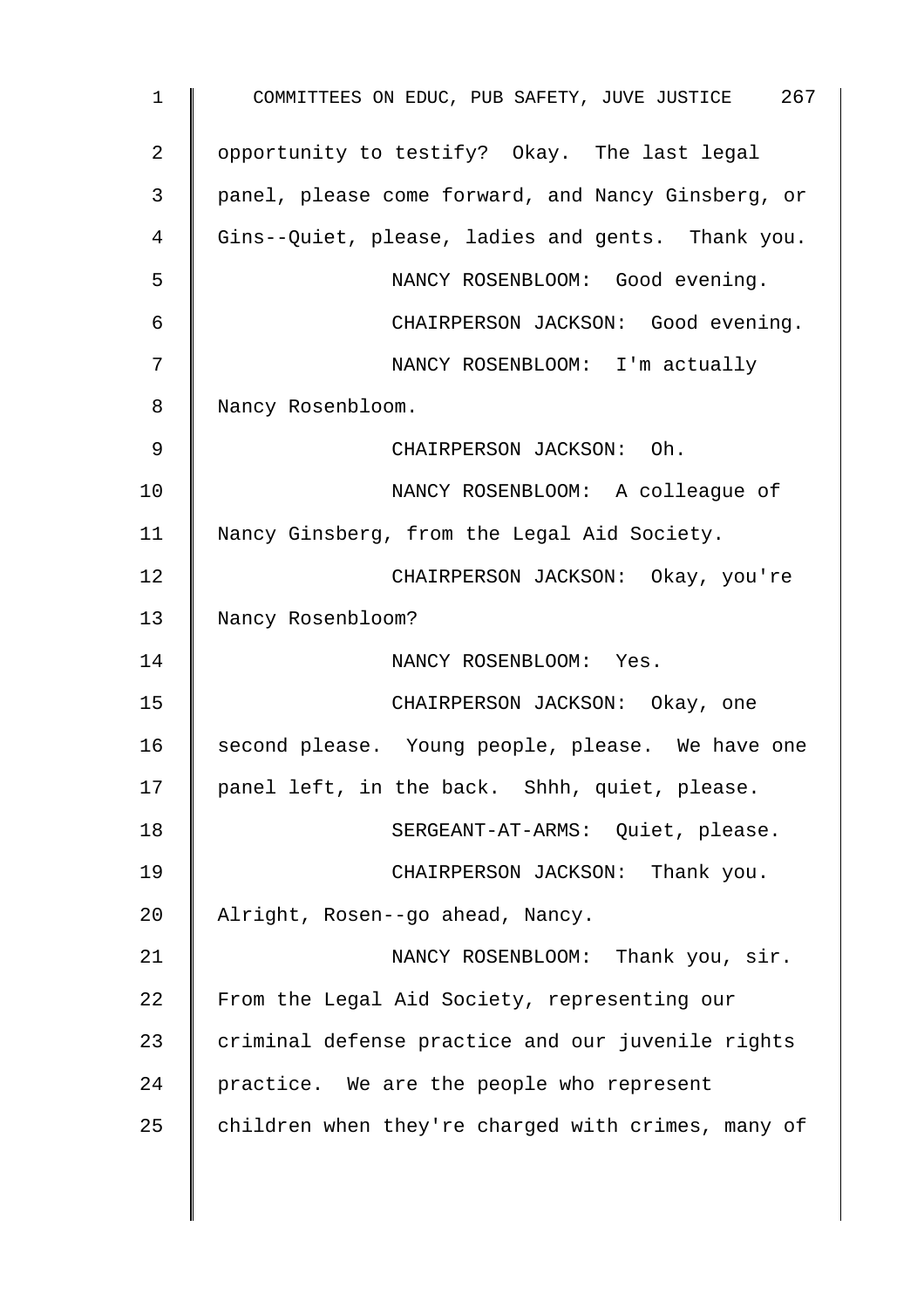1 COMMITTEES ON EDUC, PUB SAFETY, JUVE JUSTICE 268 2  $\parallel$  them when they're charged with doing things that 3 | really don't seem like crimes, that involve school 4 safety agents. We've submitted our written 5 | testimony, which is more extensive, and I'd like 6  $\parallel$  to just give you a few highlights. We do thank 7 | all of the Chairpersons and the Committees for 8 | this, this hearing, for hearing the young people 9 Some especially; and for the many concerned members of 10  $\parallel$  the Council, as well as the Speaker, for your 11 | support of the School Safety Act. This will 12  $\parallel$  really bring long awaited transparency to the 13 | policing and discipline issues in our schools. 14 Our biggest concerns, based on the clients we 15 Tepresent, who are as young as ten and all the way 16 | up through 16, for the children charged with 17 | juvenile offenses, are that students are 18 unnecessarily suspended and arrested for minor 19 | offenses, for normative teenage behavior; that 20 School suspensions and arrests disproportionately 21 | impact children of color, which we've heard a fair 22  $\parallel$  amount about today; and that students with special 23 educational needs are targeted for discipline and 24 arrest often because of behaviors that are part of  $25$  their disabilities. I'd like to just give a few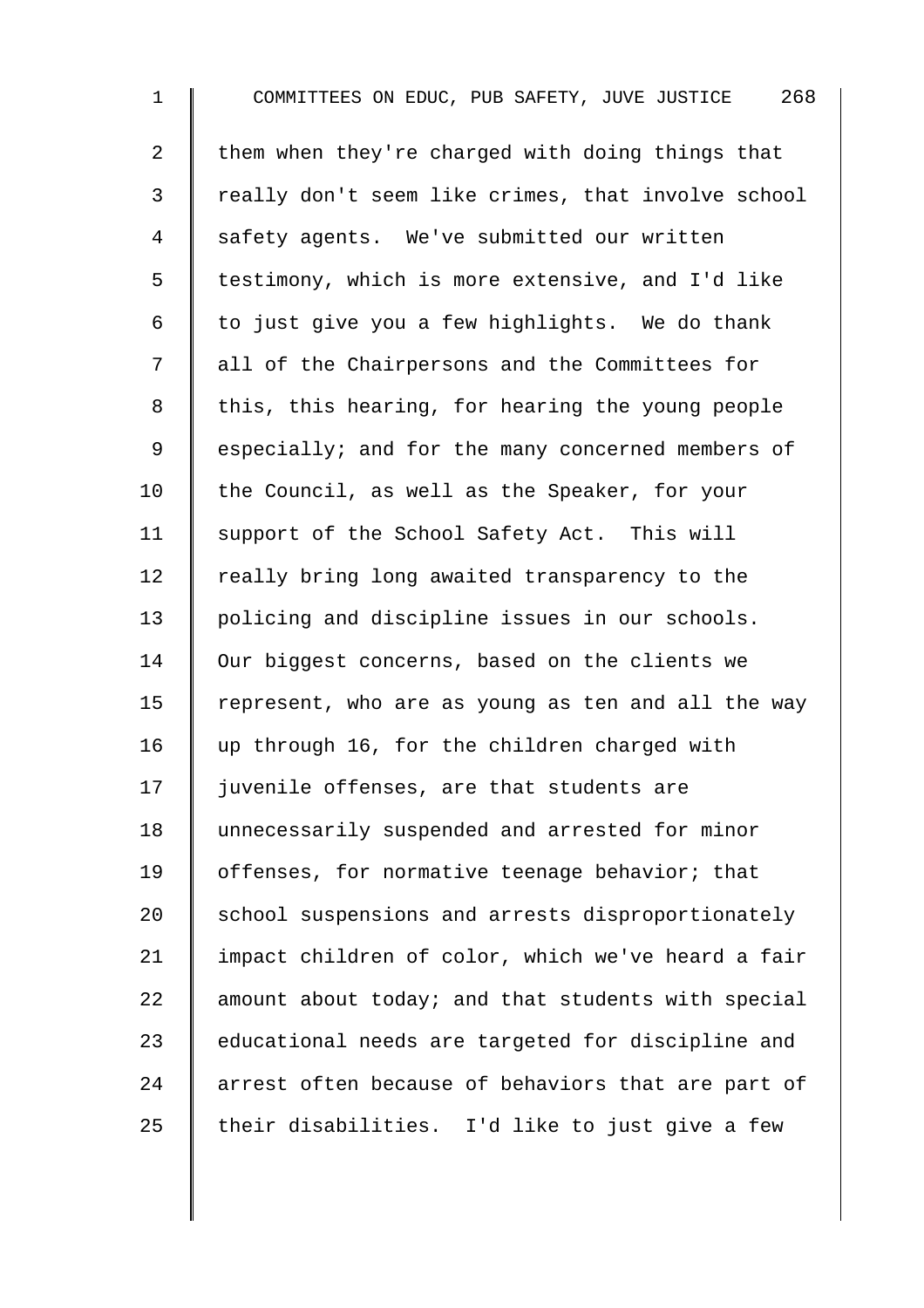1 COMMITTEES ON EDUC, PUB SAFETY, JUVE JUSTICE 269 2 examples of actual clients whom we've represented  $3 \parallel$  in the past year, and what has happened to them. 4 And we had a comment earlier, from someone who  $5 \parallel$  said, who made a general accusation that nothing 6  $\parallel$  the NYCLU and others have brought here has been 7 | substantiated. We represent children in court 8 whose cases, delinquency cases, have been 9 dismissed by judges, because they found the 10 | testimony of school safety agents to be not 11 | credible. We have videotape evidence, we have 12 | audiotape evidence, we have live testimony, and we 13 have judges repeatedly dismissing cases like this. 14 One of our cases in Brooklyn recently involved a 15  $\parallel$  twelve year old girl, twelve, in a public school, 16 who was suspended and arrested. We took the case  $17$  | to trial, she was charged with juvenile 18 | delinquency. A very large school safety agent 19  $\parallel$  claimed that this little girl, a very small twelve 20  $\parallel$  year old, had started a fight. The judge heard 21  $\parallel$  the testimony, saw the videotape involving the 22  $\parallel$  school safety agent being the initial aggressor, 23  $\parallel$  and dismissed the case. We represented a teenage 24 boy in family court who is actually our client on 25  $\parallel$  a child protective case; his parent had been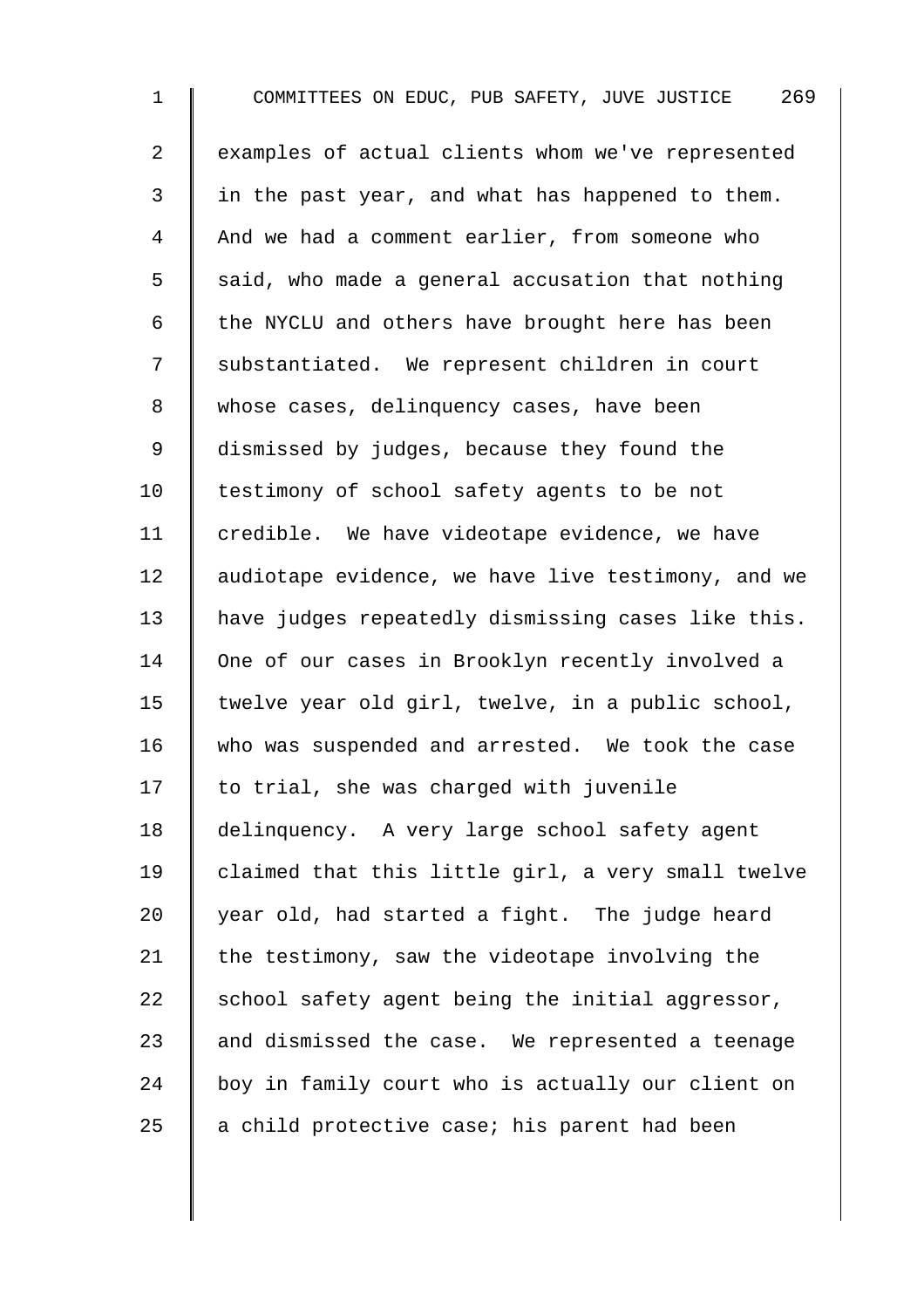1 COMMITTEES ON EDUC, PUB SAFETY, JUVE JUSTICE 270 2 charged with neglect. He was involved in a school 3 Suspension hearing. He was charged with allegedly 4 assaulting an SSA, a school safety agent, and 5 The refusing to show ID. The videotape, which 6  $\parallel$  captured that incident, showed something very 7 different. The tape showed several school safety 8 | agents pushing our client into a corner, hitting 9 | our client, and one of the school safety agents 10 | laughing. Our client was injured as a result of 11 | this beating. The Department of Ed suspension 12 | hearing officer dismissed the suspensions charges. 13 There was also a family court juvenile delinquency 14 case in which our client was prosecuted, which was 15 also dismissed. Our client had to miss school 16 while the charges were pending, as well. 17 | CHAIRPERSON VALLONE: Can you 18 | finish up, please. 19 NANCY ROSENBLOOM: We have--I will  $20$  | give one more example. We recently, at 21 | arraignment, represented a teenager who was 22 arrested at 2:45 p.m. by a school safety agent, 23  $\parallel$  just after school ended, for standing outside his  $24$   $\parallel$  own school, and not leaving when directed to do  $25$  so. He spent more than 24 hours incarcerated for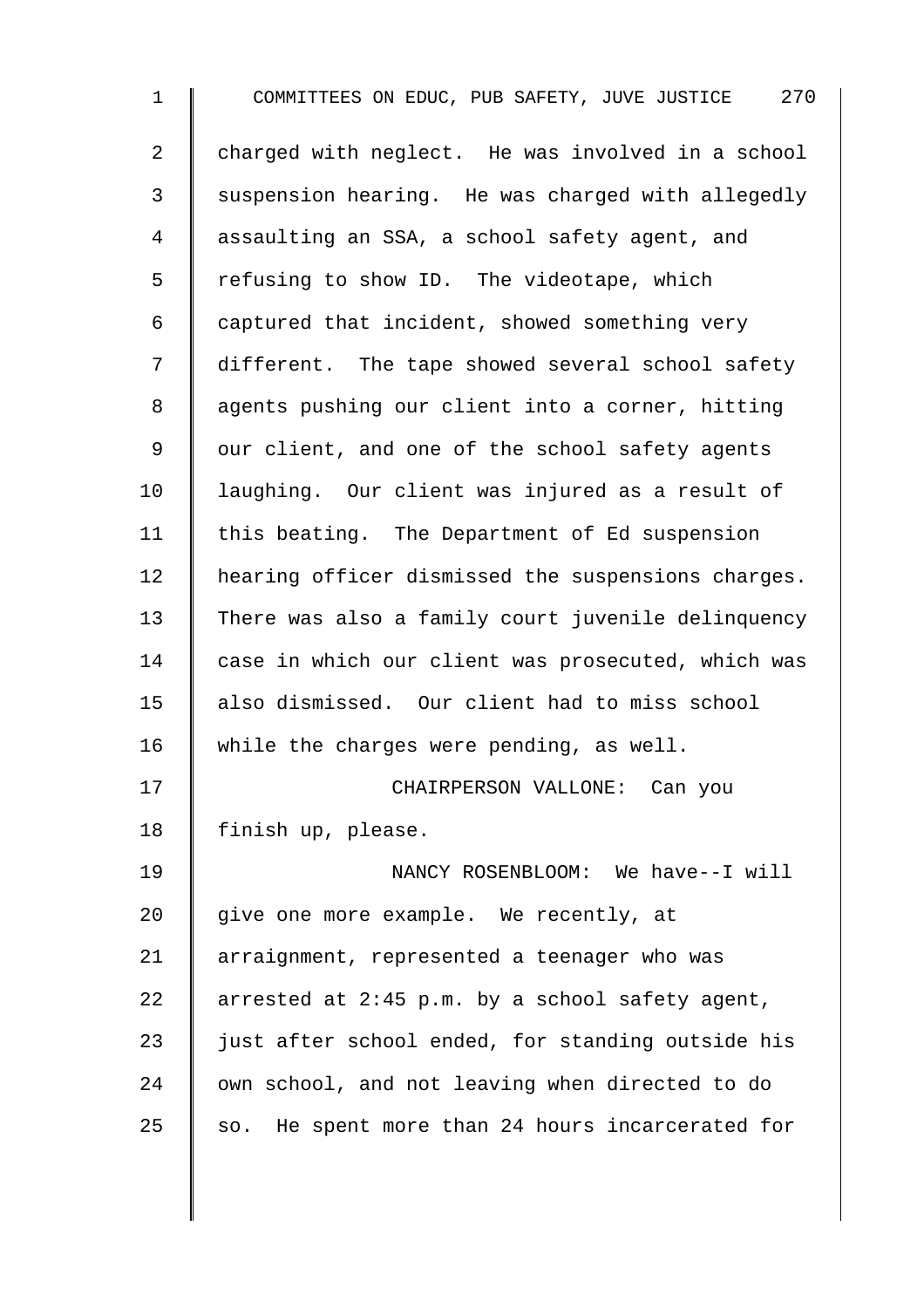| $\mathbf{1}$   | COMMITTEES ON EDUC, PUB SAFETY, JUVE JUSTICE 271   |
|----------------|----------------------------------------------------|
| $\overline{a}$ | something that does not even qualify as a crime.   |
| 3              | We urge you to pass this Act, it is long needed.   |
| 4              | Thank you.                                         |
| 5              | CHAIRPERSON JACKSON: Thank you.                    |
| 6              | Is that all of those cited in your testimony,      |
| 7              | written?                                           |
| 8              | NANCY ROSENBLOOM: Yes, they are,                   |
| 9              | and more, as well.                                 |
| 10             | CHAIRPERSON JACKSON: Okay, thank                   |
| 11             | you. Next, please, identify yourself and your      |
| 12             | position, and you may begin your testimony.        |
| 13             | TARA FOSTER: Yes, good evening.                    |
| 14             | My name is Tara Foster, and I'm an attorney in the |
| 15             | Education Rights Project at Queens Legal Services, |
| 16             | which is part of Legal Services, New York City.    |
| 17             | On behalf of my organization, as a parent of two   |
| 18             | New York City public school children, I support    |
| 19             | the Student Safety Act. In New York City each      |
| 20             | year, many, many students are suspended, thousands |
| 21             | of students are suspended, and many are arrested.  |
| 22             | CHAIRPERSON JACKSON: Push your mic                 |
| 23             | down towards your mouth, please. Thank you.        |
| 24             | TARA FOSTER: As advocates for low                  |
| 25             | income students, parents and families across the   |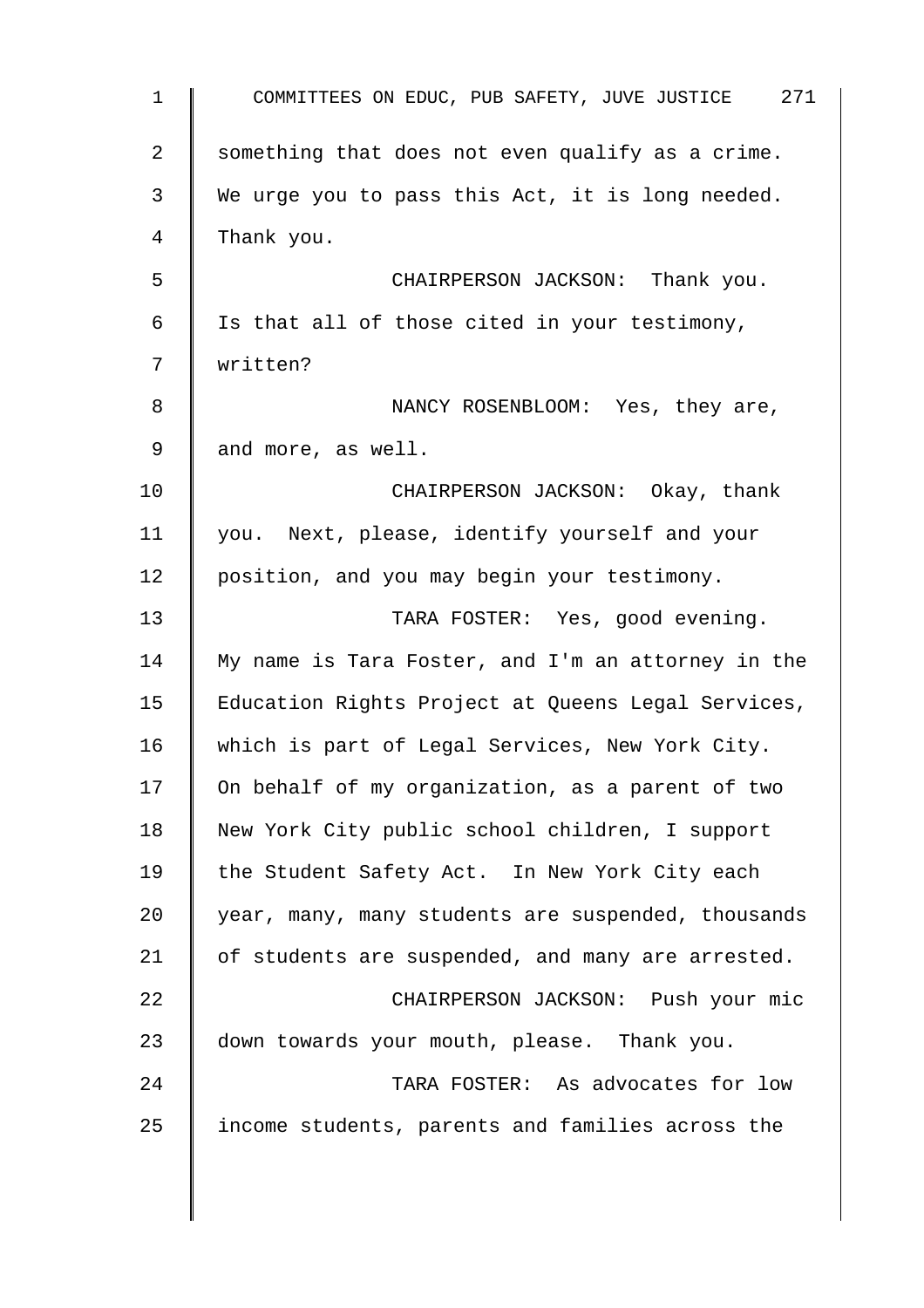1 COMMITTEES ON EDUC, PUB SAFETY, JUVE JUSTICE 272 2 City, Legal Services of New York City knows 3 | firsthand that these actions have serious negative 4 consequences on the educational progress of some 5 | of our most vulnerable students. And the public  $6$  | really deserves to know whether the costs outweigh 7 Ithe benefits. That's why it's so important that 8 you pass the Student Safety Act, which would 9 | require the New York City Police Department and 10 | the Department of Education to report very basic 11 | information to the City Council about what's going 12 | on in our schools. And you all have heard 13 extensive testimony for that, about that. We've 14 ahad a big trend moving away from preventive 15 Supports in schools, and school guidance 16 counselors, and have moved more into a process 17 | where we have larger police presence. And in many 18 cases that I've heard, this really hasn't 19 increased our safety and security. And in many 20 | respects, it's really damaged fragile 21  $\parallel$  relationships that we have been children, youth 22  $\parallel$  and the adults that are charged with educating and 23 | protecting them. My organization hears stories 24  $\parallel$  frequently about students who are taunted, harmed, 25 many of the stories that you've heard from youth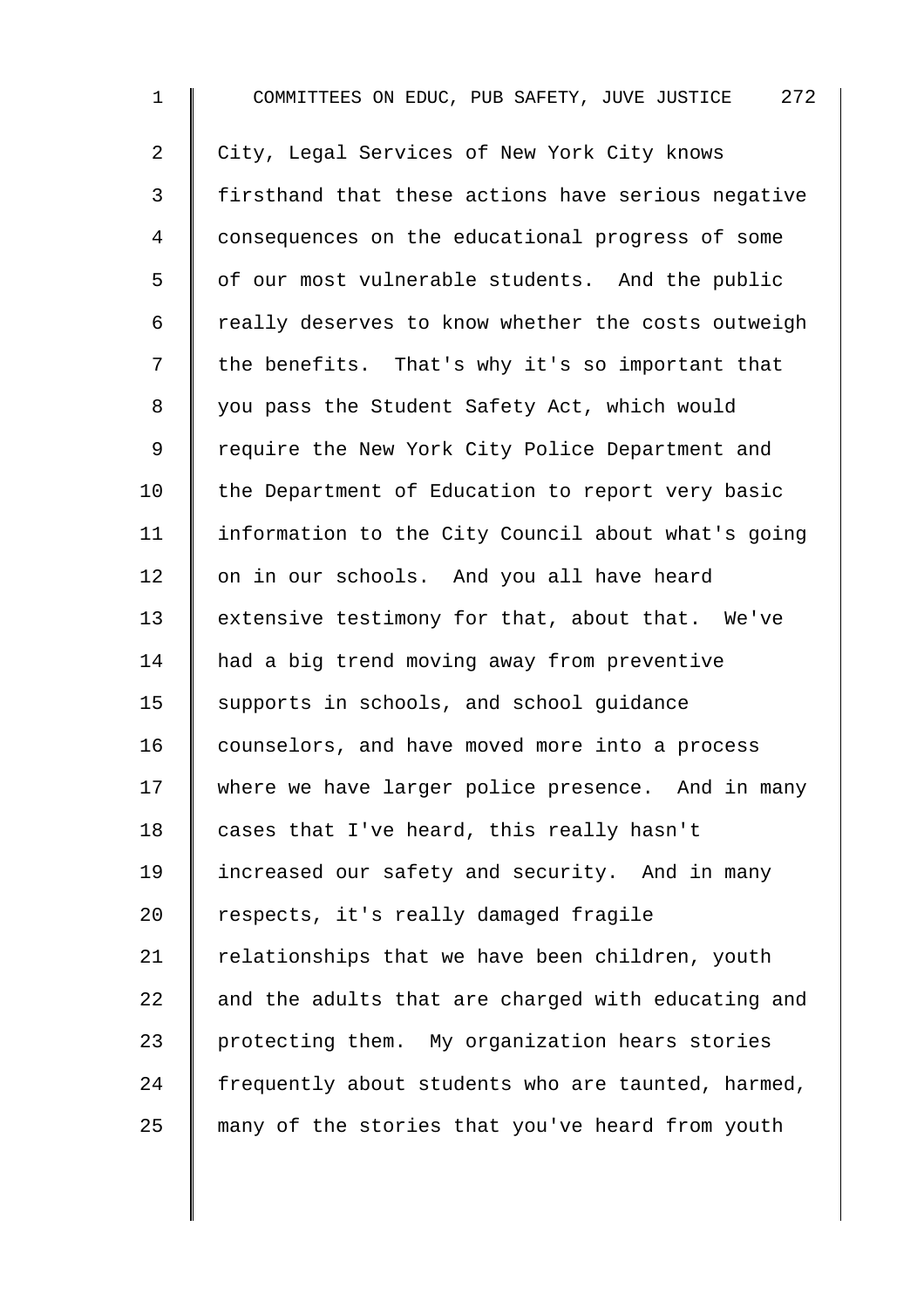| $\mathbf 1$    | 273<br>COMMITTEES ON EDUC, PUB SAFETY, JUVE JUSTICE |
|----------------|-----------------------------------------------------|
| $\overline{2}$ | that have been here earlier tonight. So, I'm        |
| 3              | going to just jump to an example of a case that I   |
| 4              | had. Similar to my colleagues, I do not do any      |
| 5              | work in family court or the criminal justice        |
| 6              | system, but I do see students who are arrested and  |
| 7              | represent them in discipline proceedings. And I     |
| 8              | also represent many students with disabilities      |
| 9              | with special education needs in other areas of      |
| 10             | education. I represented a student recently who     |
| 11             | was suspended for purportedly punching a school     |
| 12             | safety agent. She had student witnesses who         |
| 13             | viewed the incident, the students maintained that   |
| 14             | the SSA became verbally, physically aggressive      |
| 15             | toward the student, pushing her up against a wall,  |
| 16             | grabbing the accused by the hair, dragging her and  |
| 17             | punching her in the head. Student witnesses also    |
| 18             | reported that the same agent had stomped on a       |
| 19             | student's cell phone as he attempted to videotape   |
| 20             | the incident. The accused student was taken into    |
| 21             | the precinct and was subjected to a school          |
| 22             | suspension, as well. That was ultimately            |
| 23             | dismissed after a full fact finding hearing on the  |
| 24             | merits. You know, the family was very grateful,     |
| 25             | obviously, that the suspension was dismissed, but   |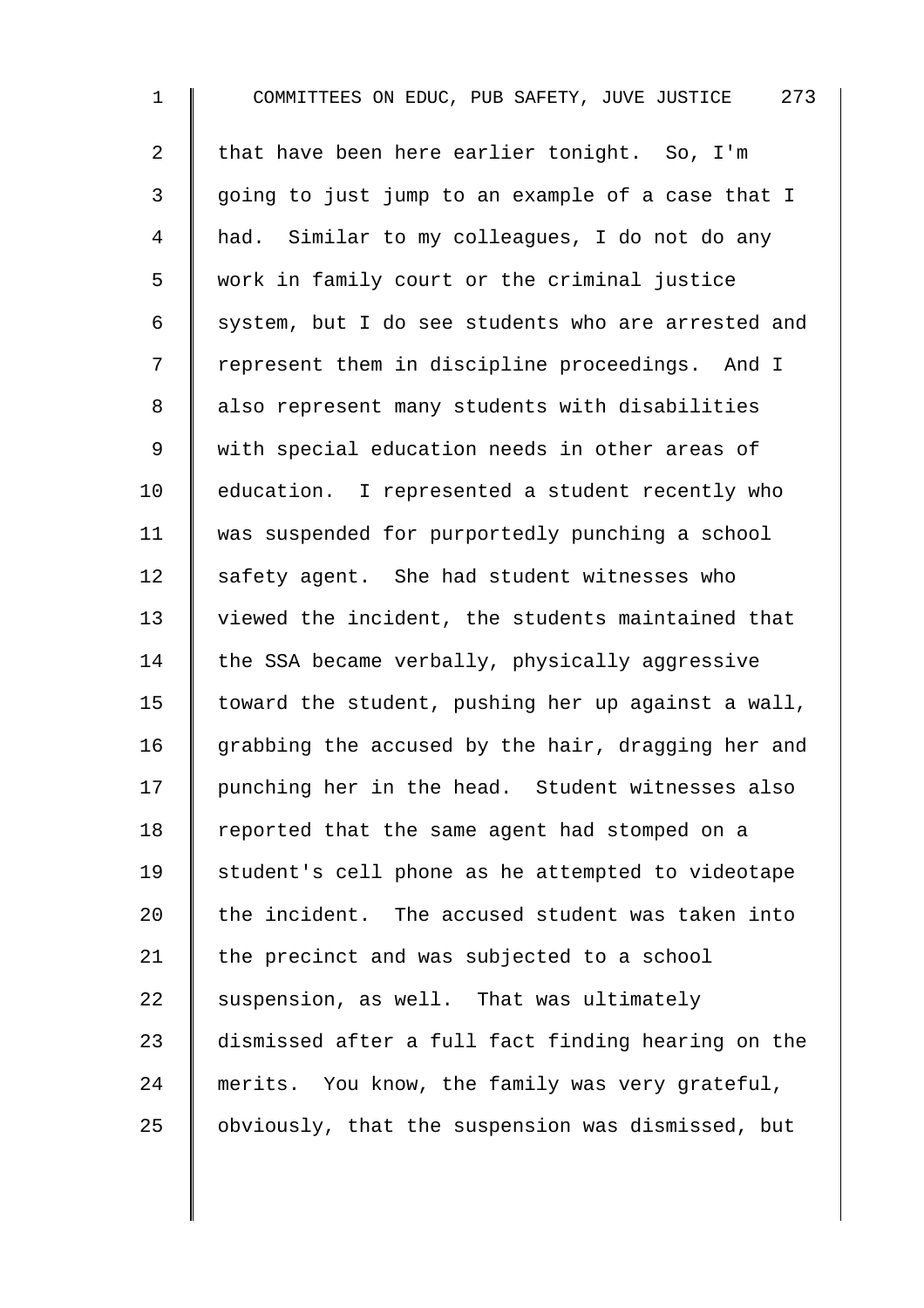| $\mathbf 1$ | COMMITTEES ON EDUC, PUB SAFETY, JUVE JUSTICE 274   |
|-------------|----------------------------------------------------|
| 2           | to date we are unaware of any punishment or even   |
| 3           | training given to the safety agent. And this was   |
| 4           | a case where the hearing officer took the unusual  |
| 5           | step, and this never happens, the unusual step of  |
| 6           | actually informing the Department of Education     |
| 7           | that they had to conduct an investigation. I see   |
| 8           | that I'm out of time. I have prepared comments     |
| 9           | with other examples, and other things, comments    |
| 10          | that I'd like to say, but I want to just urge you  |
| 11          | to pass this Act. And in closing, in order to      |
| 12          | evaluate and improve the current system, we need   |
| 13          | transparency and accountability, so that we all,   |
| 14          | can all sit down and talk. And the Student Safety  |
| 15          | Act is a good starting place for that. Thank you.  |
| 16          | CHAIRPERSON VALLONE: I mean,                       |
| 17          | thanks for cutting it short, but you realize, we   |
| 18          | completely understand there are bad school safety  |
| 19          | officers, and you can give us example after        |
| 20          | example, it's not, I mean, not all that helpful,   |
| 21          | we know they're out there, we know you represent   |
| 22          | kids, and--against bad ones all the time, I have   |
| 23          | 'em in my district. Just so you know we know       |
| 24          | they're out there, and we know there are examples, |
| 25          | we appreciate you telling us and supporting the    |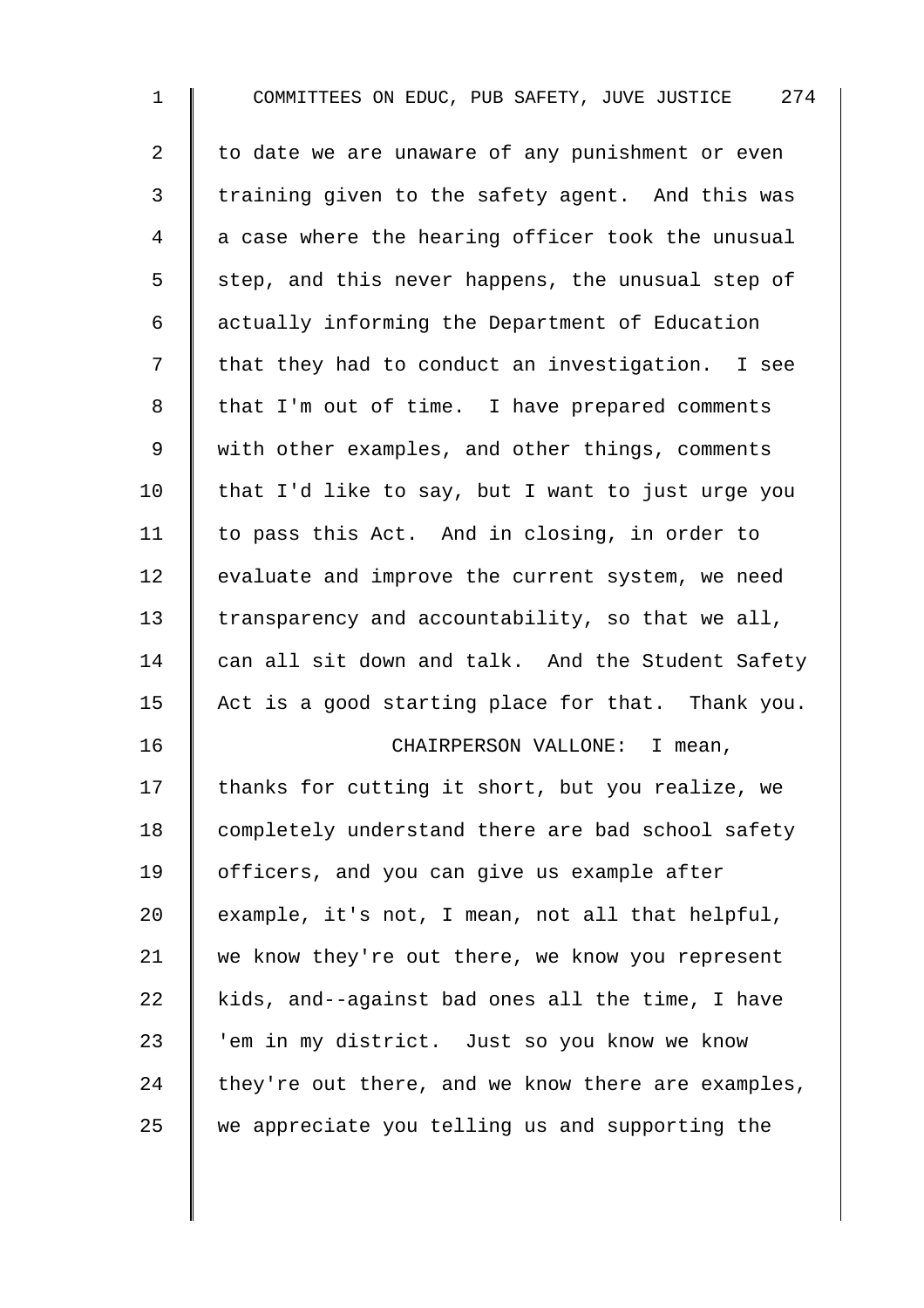| $\mathbf 1$    | COMMITTEES ON EDUC, PUB SAFETY, JUVE JUSTICE 275   |
|----------------|----------------------------------------------------|
| $\overline{a}$ | Act, but we'll read about 'em, but we are very     |
| 3              | well aware that these, these things are going on,  |
| 4              | that's why we're here today.                       |
| 5              | TARA FOSTER: Thank you.                            |
| $\epsilon$     | NELSON MARR: Well, I guess that                    |
| 7              | steals my thunder. [laughs] I was going to talk    |
| 8              | about a couple of other cases, as well. My name    |
| $\mathsf 9$    | is Nelson Marr. I'm an attorney at Legal Services  |
| 10             | NYC, Bronx, I'm an education attorney, education   |
| 11             | law specialist. Been working in The Bronx for      |
| 12             | over ten years now representing students in a      |
| 13             | variety of special education matters, and          |
| 14             | discipline related matters. We've seen example     |
| 15             | after example, and I could probably go through the |
| 16             | two, you know, that I mentioned in great detail in |
| 17             | my testimony, and also the four that I mentioned   |
| 18             | very briefly in my testimony. But I think it       |
| 19             | really does highlight, you know, the need for      |
| 20             | greater accountability. That the School, the       |
| 21             | Student Safety Act is necessary regardless of what |
| 22             | the costs may be at this point. And you know, to   |
| 23             | be honest with you, if it's 102 school safety      |
| 24             | agents, I really don't think that that's a lot.    |
| 25             | [laughs] You know, to try to diminish the number   |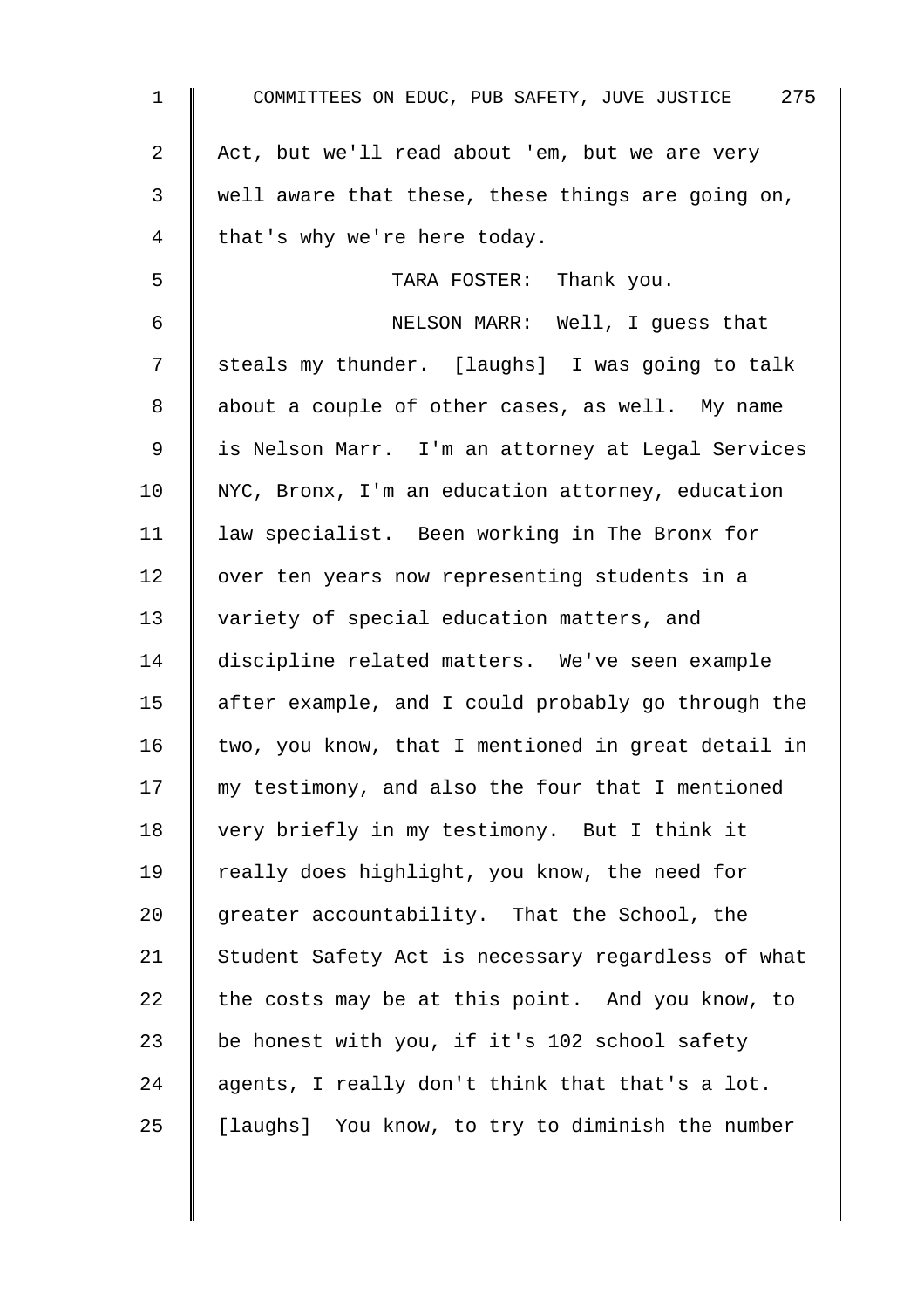1 COMMITTEES ON EDUC, PUB SAFETY, JUVE JUSTICE 276  $2 \parallel$  of cases that all of us have seen. In addition, I 3 | think, you know, it's worthwhile for me to take a 4 Few moments to try to address some of the 5 Department of Education's statements earlier 6 | today. I think, I think that, you know, there, 7 | there is a downward trend in the numbers. You 8 know, I suspect because, you know, I've been 9 dealing with a couple of schools up in The Bronx,  $10$  | there actually have been concerted efforts to try  $11$  to, you know, minimize reporting of incidents. 12  $\parallel$  But on the same token, we also see that there's a 13 | lot of informal suspensions, you know. I have a 14 document here in my hand, where a parent received, 15 informing them to keep their child home, until  $16$  they got a psychiatric evaluation. This happened  $17$  this year in The Bronx. And we do see these 18 | various types of informal suspensions and 19 expulsions going on. And it does happen to 20  $\parallel$  children with disabilities more often than not. 21 In fact, I do have a copy of a study that was done 22  $\parallel$  internally, by the Department of Education, where 23 they analyze, in The Bronx, the number of  $24$  suspensions that was going on in the 2007 academic  $25$  | year. And over half of those students who were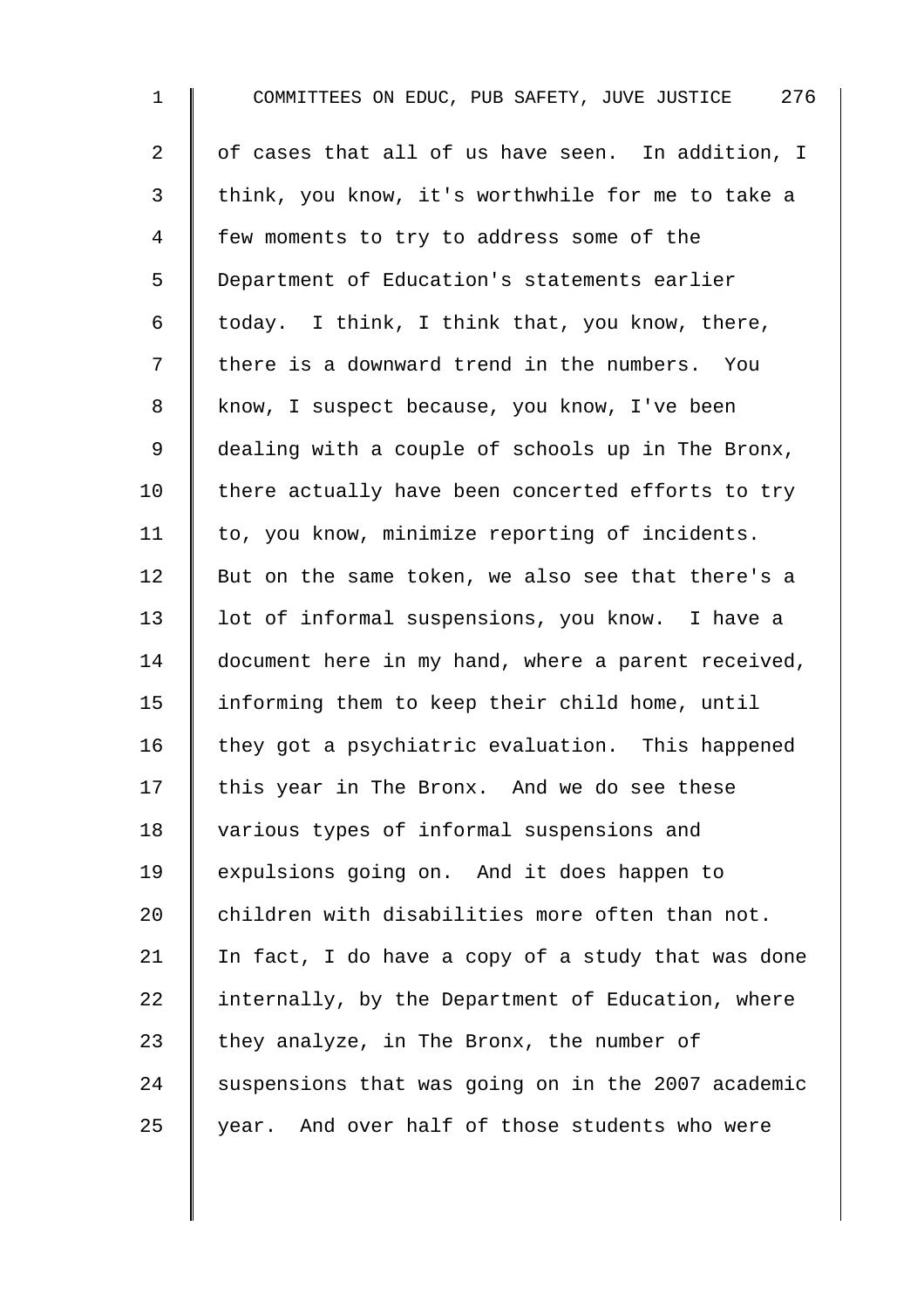| $\mathbf 1$    | COMMITTEES ON EDUC, PUB SAFETY, JUVE JUSTICE 277   |
|----------------|----------------------------------------------------|
| $\overline{a}$ | being suspended either had an IAP or were awaiting |
| 3              | evaluation for, to see if they qualified for       |
| $\overline{4}$ | disability services. So there is a huge need to    |
| 5              | get this data, and I was struck by the one class   |
| 6              | of students that Elayna Konstan did not mention    |
| 7              | when she said, you know, "There's already data     |
| 8              | being given," and that's data on students with     |
| 9              | disabilities who--We do need that data set, ever   |
| 10             | more so, given, you know, the experiences of the-- |
| 11             | CHAIRPERSON VALLONE: You know,                     |
| 12             | that's something we hadn't thought about, even if  |
| 13             | we get the information on suspensions, there's     |
| 14             | even a way around that, that's interesting.        |
| 15             | NELSON MARR: Yeah.                                 |
| 16             | CHAIRPERSON VALLONE: With these                    |
| 17             | informal suspensions.                              |
| 18             | NELSON MARR: I mean, I'll cede my                  |
| 19             | time because I think, you know, there may be some  |
| 20             | questions that you might have, I'll pass the mic   |
| 21             | over to my esteemed colleague, Chris Tan.          |
| 22             | CHRIS TAN: Hi, my name is Chris                    |
| 23             | Tan, Nick Sheehan had to leave early. But we both  |
| 24             | work at the same project, the Juvenile Justice     |
| 25             | Project, at Advocates for Children. I also wanted  |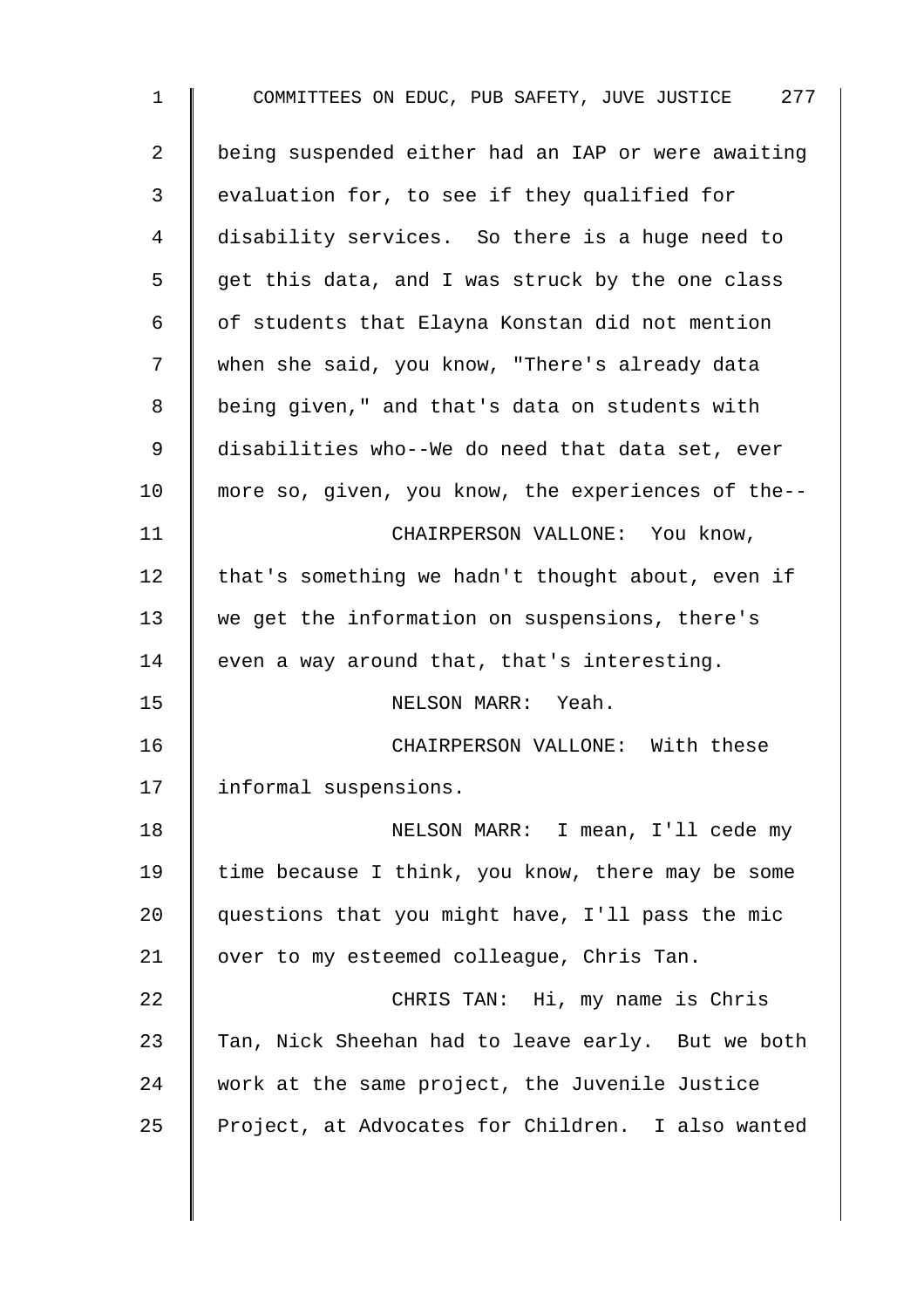1 COMMITTEES ON EDUC, PUB SAFETY, JUVE JUSTICE 278 2 to speak on a similar issue, about students with 3 disabilities who are often arrested, or at least 4 Suspended, for behavior that is related to their 5 disability. It happens way too often, and we do  $6 \parallel$  also experience many cases where that is  $7 \parallel$  happening. We have many students who maybe they, 8 | they already have been classified or listed in 9 | their IAPs as having oppositional defiant 10 disorder, or bipolar disorder. Different kinds of 11 psychiatric or psychological conditions, which are 12 very related to behavior that comes out in certain  $13$  situations that they end up getting arrested for, 14 or suspended without any examination about the 15  $\parallel$  relation of the behavior to their disability. And 16 it's a big concern, and it--and the statistics 17 Inationally show that African-American students 18 With disabilities are three times more likely to 19 Teceive short term suspensions and more than four 20  $\parallel$  times as likely to end up in correctional 21 | facilities. We think these rates are probably 22 similar in New York City, but without the 23  $\parallel$  systematic data, it's difficult to identify where 24 this is a problem, or to work with concerned 25 | parties to devise effective solutions. One thing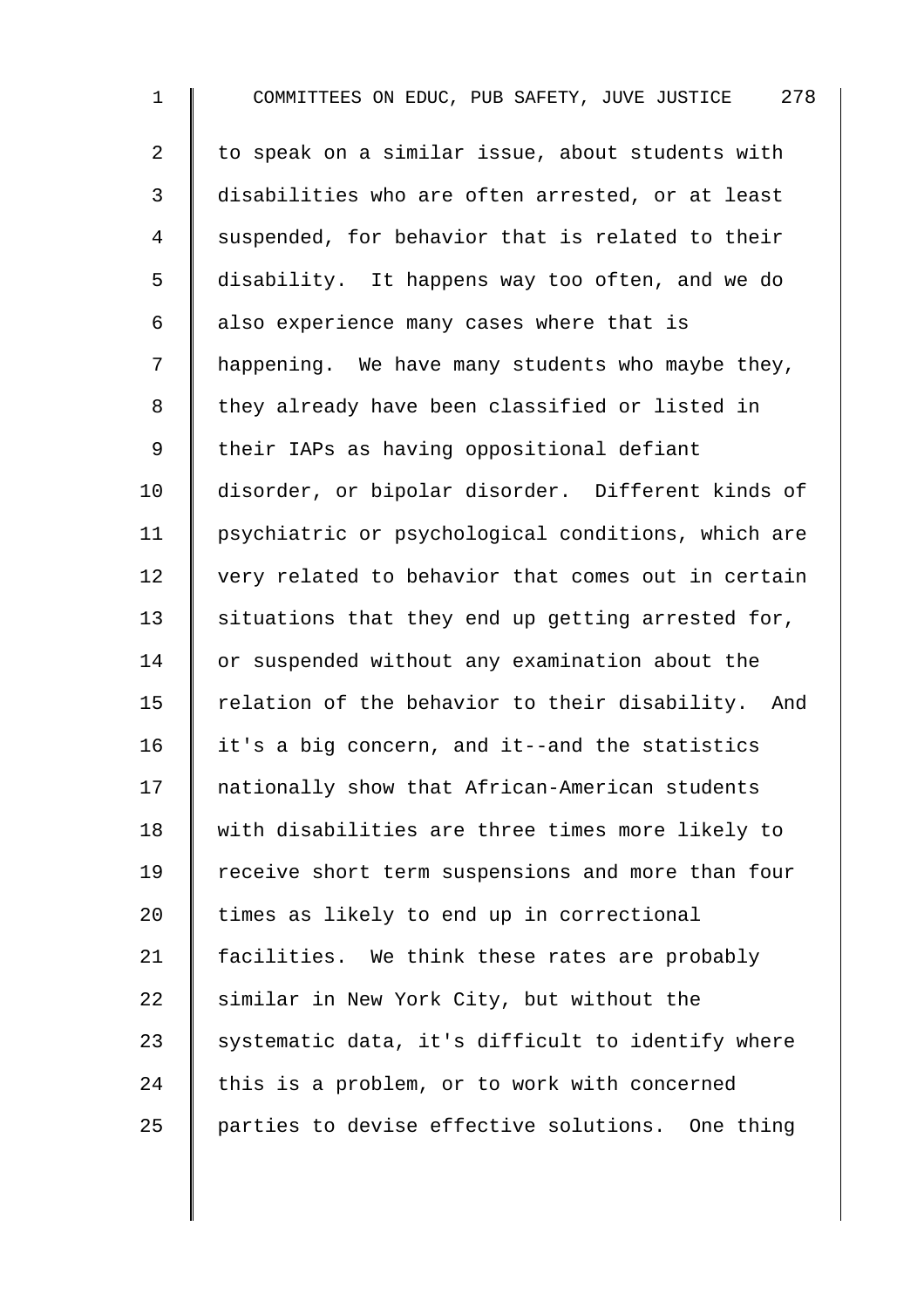1 COMMITTEES ON EDUC, PUB SAFETY, JUVE JUSTICE 279 2  $\parallel$  that the Department of Education mentioned before,  $3 \parallel$  also, is that there are only a couple of students 4 who are expelled a year. We think that's 5 manifestly misrepresenting what is really going 6  $\parallel$  on. We, Advocates for Children, has filed a 7 | number of lawsuits over the last several years, 8 about students being informally pushed out of 9 School. And there's so many different ways that  $10$  can happen. We have students who, instead of 11 | being formally expelled, are given a class 12 Schedule where they're only allowed to come to 13 | school for one period a day, or three periods a 14 day. Obviously, you can't earn enough credits to 15  $\parallel$  be promoted to the next grade; basically you're 16 | just being encouraged to not come to school any 17 more. We have students who are told that they're 18 too old to go to school, when they're only 16 or 19 | 17, or they don't have enough credits, because 20 they're overage for their grade, and they should 21 | just go to a GED program, or for any other reason 22  $\parallel$  they're just basically told they're not welcome at 23  $\parallel$  their school any more. So, there are a number of 24 ways that students are pushed out, if the school 25  $\parallel$  feels that there is a behavior issue, and they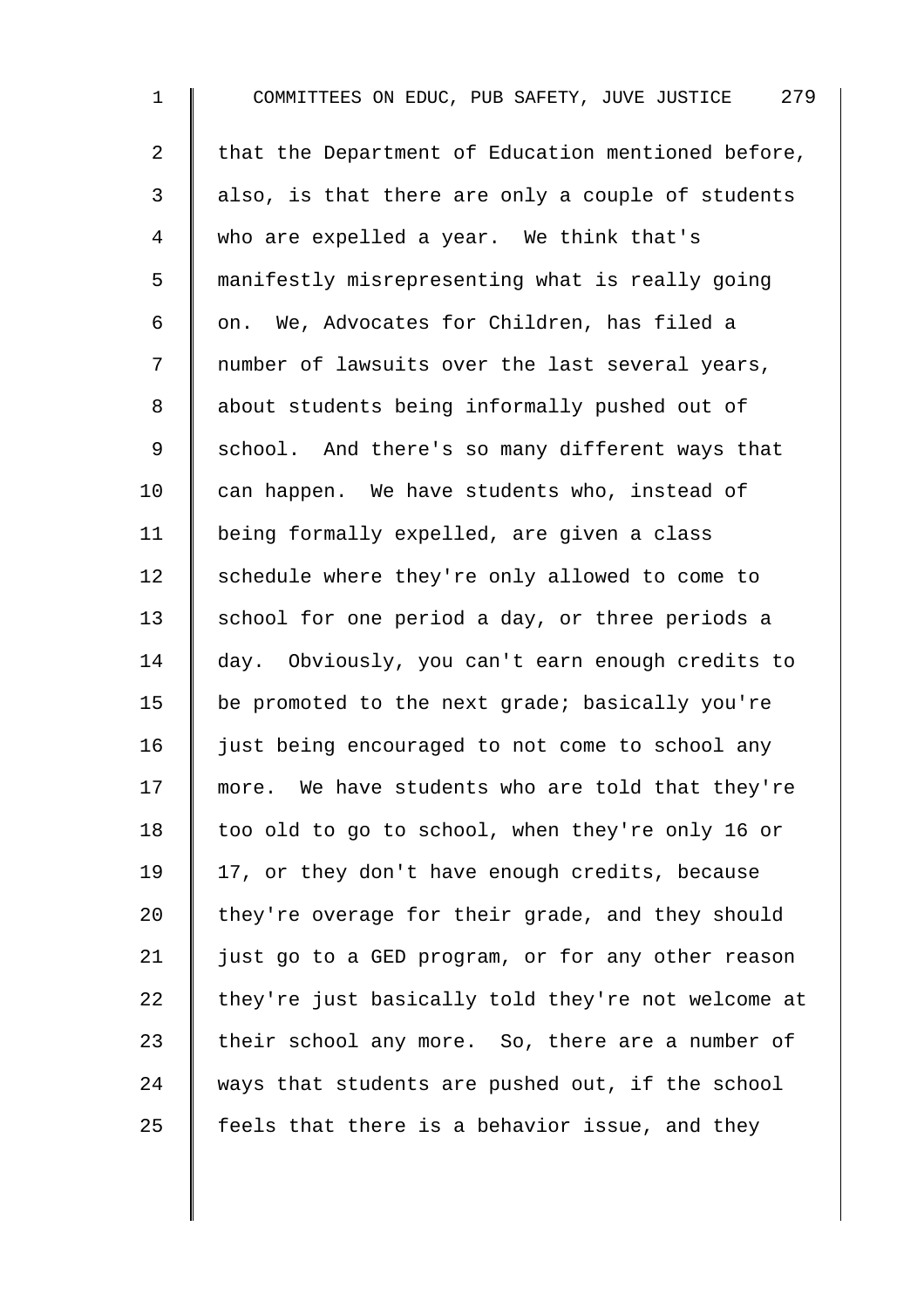1 COMMITTEES ON EDUC, PUB SAFETY, JUVE JUSTICE 280 2 don't want to deal with it in an appropriate 3 manner. So I just feel that it's important to 4 note that just saying that the school, that the 5 S chool system may only have two official 6 expulsions per year, does not in any way reflect 7 what, how many students are really being pushed  $8 \parallel$  out by the schools all across the City every year. 9 The other comments I was going to make have mostly 10 | been already addressed, but it is definitely a 11 major concern in general for us that students of 12 color, with disabilities, are being suspended and 13 || arrested for behavior related to those 14 disabilities, and we urge the passage of the 15  $\parallel$  Student Safety Act in part because of the data it 16 | will provide on these issues, and it will help us 17 | address these problems more appropriately. Thank 18 you. 19 CHAIRPERSON JACKSON: Well, you 20 Teferred to Elayna Konstan's testimony, and on 21 page five it, and I'll read it, and obviously 22  $\parallel$  based on your testimony, but for the other 23 | panelists who are involved in legal process, she 24 says here, ba-ba-ba, "Students are, students are  $25$  not discharged as a result of disciplinary action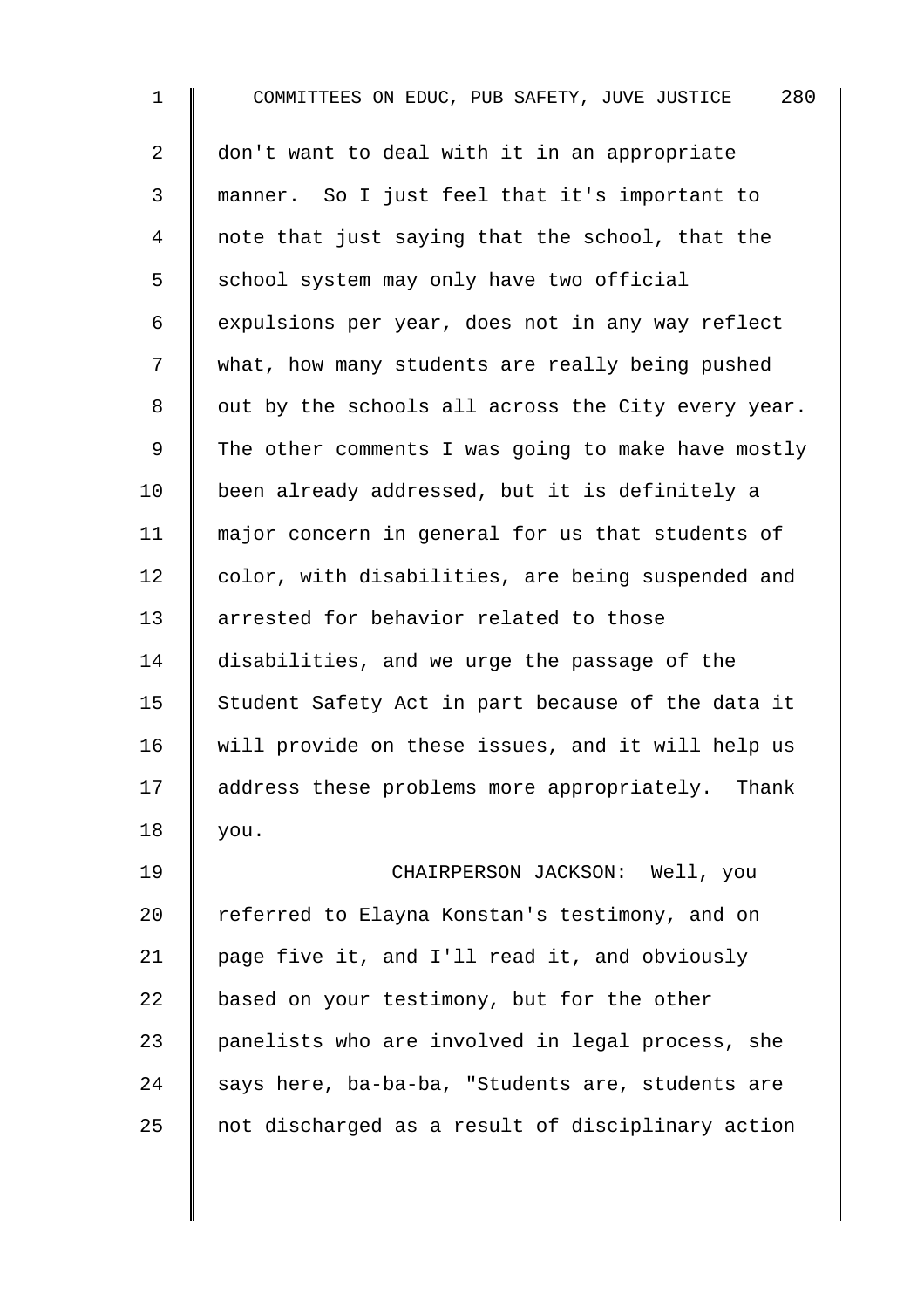| $\mathbf 1$ | COMMITTEES ON EDUC, PUB SAFETY, JUVE JUSTICE 281   |
|-------------|----------------------------------------------------|
| 2           | except in the rarest, most egregious cases         |
| 3           | resulting in only two expulsions over the past     |
| 4           | three school years." Based on what you said, I--   |
| 5           | you disagree with that. Advocates for Children.    |
| 6           | CHRIS TAN: If you have a student                   |
| 7           | who's given a report, given a class schedule where |
| 8           | they're only allowed to come to school for two     |
| $\mathsf 9$ | period a day, they're not officially discharged.   |
| 10          | But how are they going to earn the credits to make |
| 11          | it to the next grade, or have any hope of really   |
| 12          | succeeding in their education?                     |
| 13          | CHAIRPERSON JACKSON: So what                       |
| 14          | happens is they just stop coming.                  |
| 15          | CHRIS TAN: That's what happens,                    |
| 16          | yes.                                               |
| 17          | CHAIRPERSON JACKSON: Basically.                    |
| 18          | CHRIS TAN: That's just one                         |
| 19          | example.                                           |
| 20          | CHAIRPERSON JACKSON: Anybody else                  |
| 21          | disagree with this statement?                      |
| 22          | CHRIS TAN: We have other students                  |
| 23          | who are suspended repeatedly in the same year--    |
| 24          | CHAIRPERSON JACKSON: Right.                        |
| 25          | CHRIS TAN: --for behavior related                  |
|             |                                                    |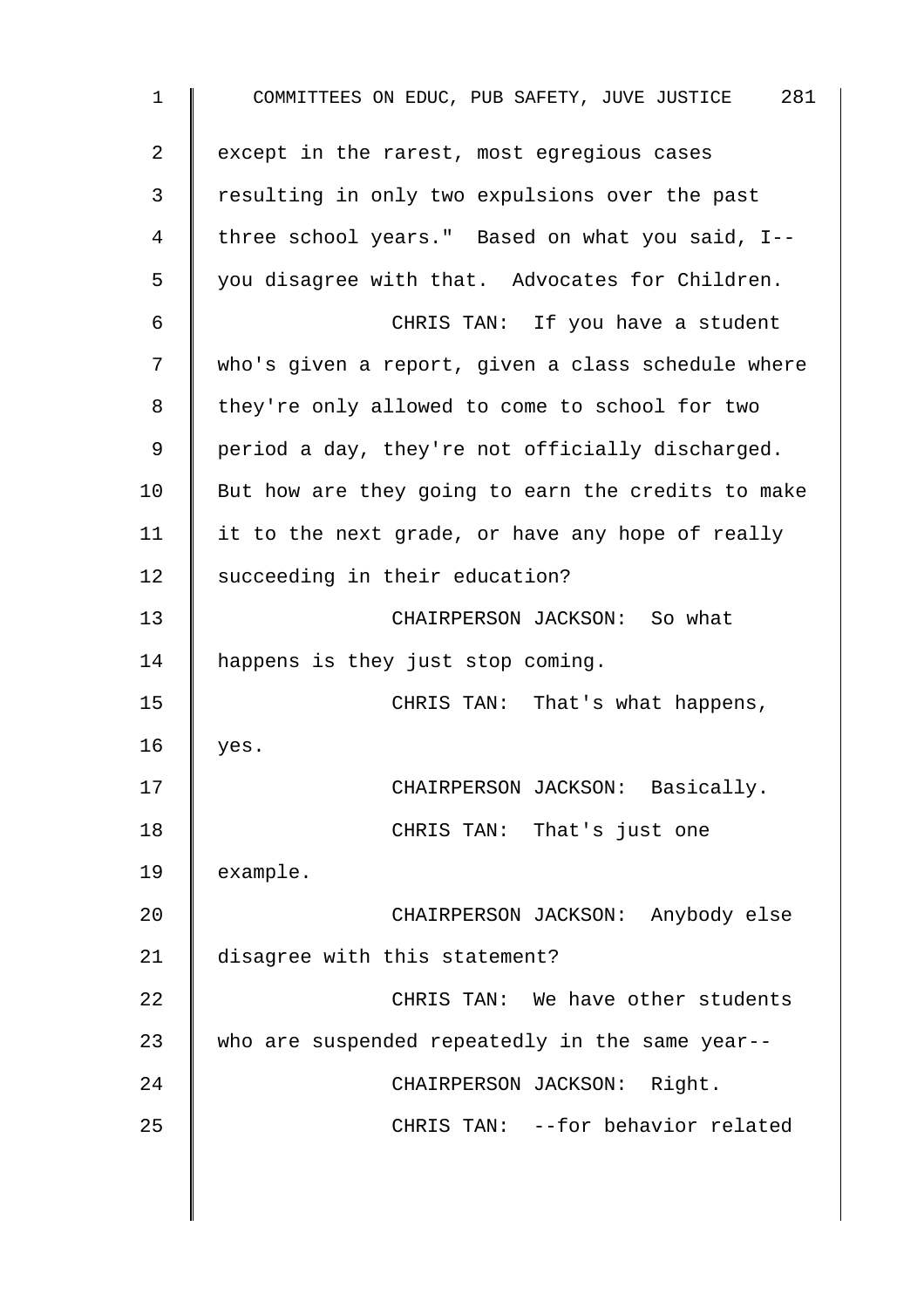1 COMMITTEES ON EDUC, PUB SAFETY, JUVE JUSTICE 282 2  $\parallel$  to the disability, but there is not an examination 3 made over whether that behavior is, should be 4 addressed in a different way. 5 CHAIRPERSON JACKSON: Because of 6 | that student's disability. 7 | CHRIS TAN: Exactly. 8 || NELSON MARR: Well, I think it's 9 | important to recognize that that is semantics,  $10$  | because there is actually a formal process to 11  $\parallel$  expel a student from the New York City public 12 | school system. And yes, it probably, there, it's 13 | only been utilized probably twice last year. I 14 can believe that. 15 | CHAIRPERSON JACKSON: It says two 16  $\parallel$  expulsions in the past three years. 17 | NELSON MARR: I can believe that. 18 That that's probably the case, but as, you know, 19 Chris Tan was mentioning, that there's a lot of 20  $\parallel$  these informal expulsions going on. 21 | CHAIRPERSON JACKSON: Okay. 22 **NELSON MARR:** Where, like for 23 | instance, my client, he got suspended when he was  $24$  | 15. That set him down on a spiral where 25 eventually now he's, he's you know, doing part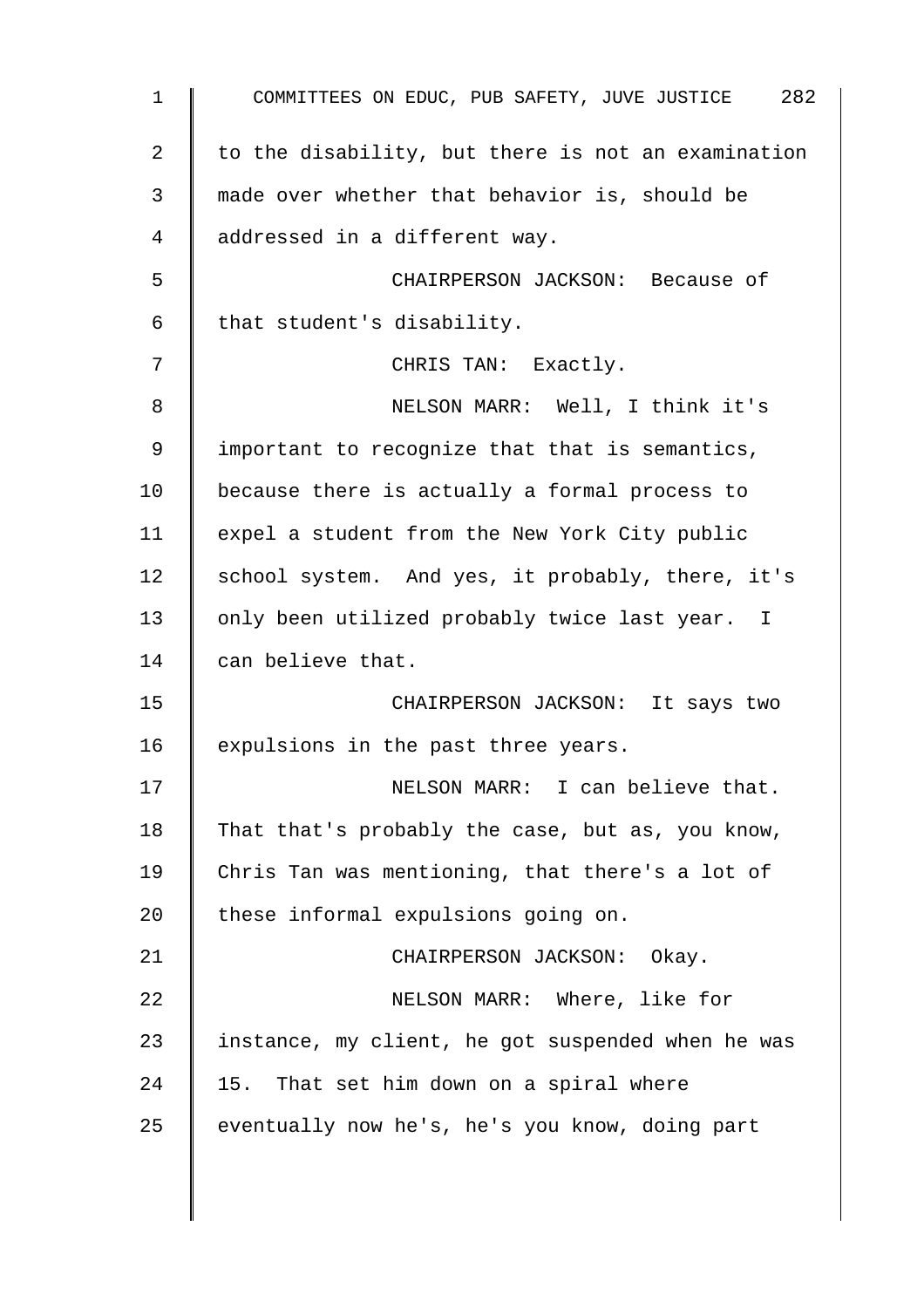1 COMMITTEES ON EDUC, PUB SAFETY, JUVE JUSTICE 283 2 | time work, didn't finish his high school, you  $3 \parallel$  know--4 | CHAIRPERSON JACKSON: Okay. 5 NELSON MARR: --career, and his  $6$  | prospects are limited. 7 TARA FOSTER: Could I just add that 8 when you're suspended to a long term suspension 9 || site for a year, most cities, you know, unlike New 10 | York City, would consider that an expulsion. So, 11 | just the term that we use for expulsion, and we 12 could supply you information--13 **CHAIRPERSON JACKSON:** I think that 14 Someone else testified to that, respect--what's 15  $\parallel$  his name, Uri, he testified that other states 16 classify what is expulsions, and we don't. Okay. 17 | NANCY ROSENBLOOM: We would 18 certainly agree with what's been said here, from 19 | the perspective Legal Aid. I also wanted to 20 address just one thing that the Department of 21 Education said before about the Federal Education 22 Rights and Privacy Act. Ms. Konstan and her 23  $\parallel$  lawyer, Mr. Best, said that it would be difficult 24 to report data by school rather than by district,  $25$   $\parallel$  because they assert that the Federal Education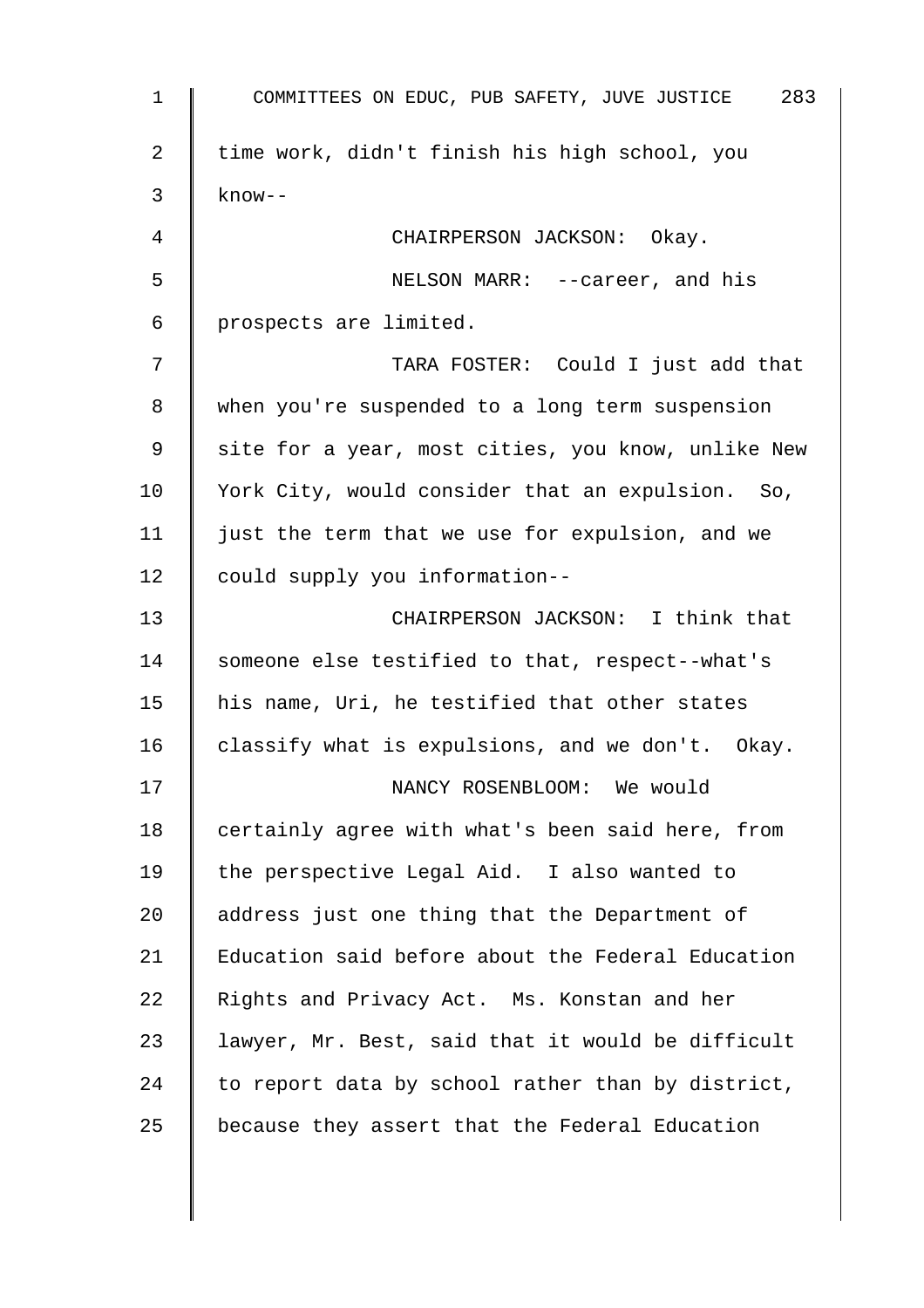| $\mathbf 1$    | COMMITTEES ON EDUC, PUB SAFETY, JUVE JUSTICE 284   |
|----------------|----------------------------------------------------|
| $\overline{2}$ | Rights and Privacy Act would prohibit that. That   |
| 3              | is not correct, we would be happy to provide more  |
| 4              | information or an analysis of that law. In fact,   |
| 5              | the Federal No Child Left Behind Act already       |
| 6              | requires the Department of Ed, and they do this,   |
| 7              | to report data disaggregated by school to the      |
| 8              | State. They do that already, and there is nothing  |
| 9              | preventing them. The only thing FERPA prevents is  |
| 10             | disclosing information that would individually     |
| 11             | identify a particular student.                     |
| 12             | CHAIRPERSON JACKSON: Okay.                         |
| 13             | CHAIRPERSON VALLONE: Can you                       |
| 14             | provide that information to us? It doesn't have    |
| 15             | to be right now, but we're working on that issue   |
| 16             | with the Administration. Thank you all.            |
| 17             | CHAIRPERSON JACKSON: Yes.                          |
| 18             | NANCY ROSENBLOOM: Absolutely.                      |
| 19             | CHAIRPERSON VALLONE: For coming                    |
| 20             | down, we have one more panel.                      |
| 21             | CHAIRPERSON JACKSON: Thank you.                    |
| 22             | Last panel of students, and we're out of here,     |
| 23             | Scarlet Spence, the Urban Assembly School for      |
| 24             | Performing Arts; Stephanie Hernandez, Franklin K.  |
| 25             | Lane High School; Elizabeth Reynoso, Brooklyn Lab; |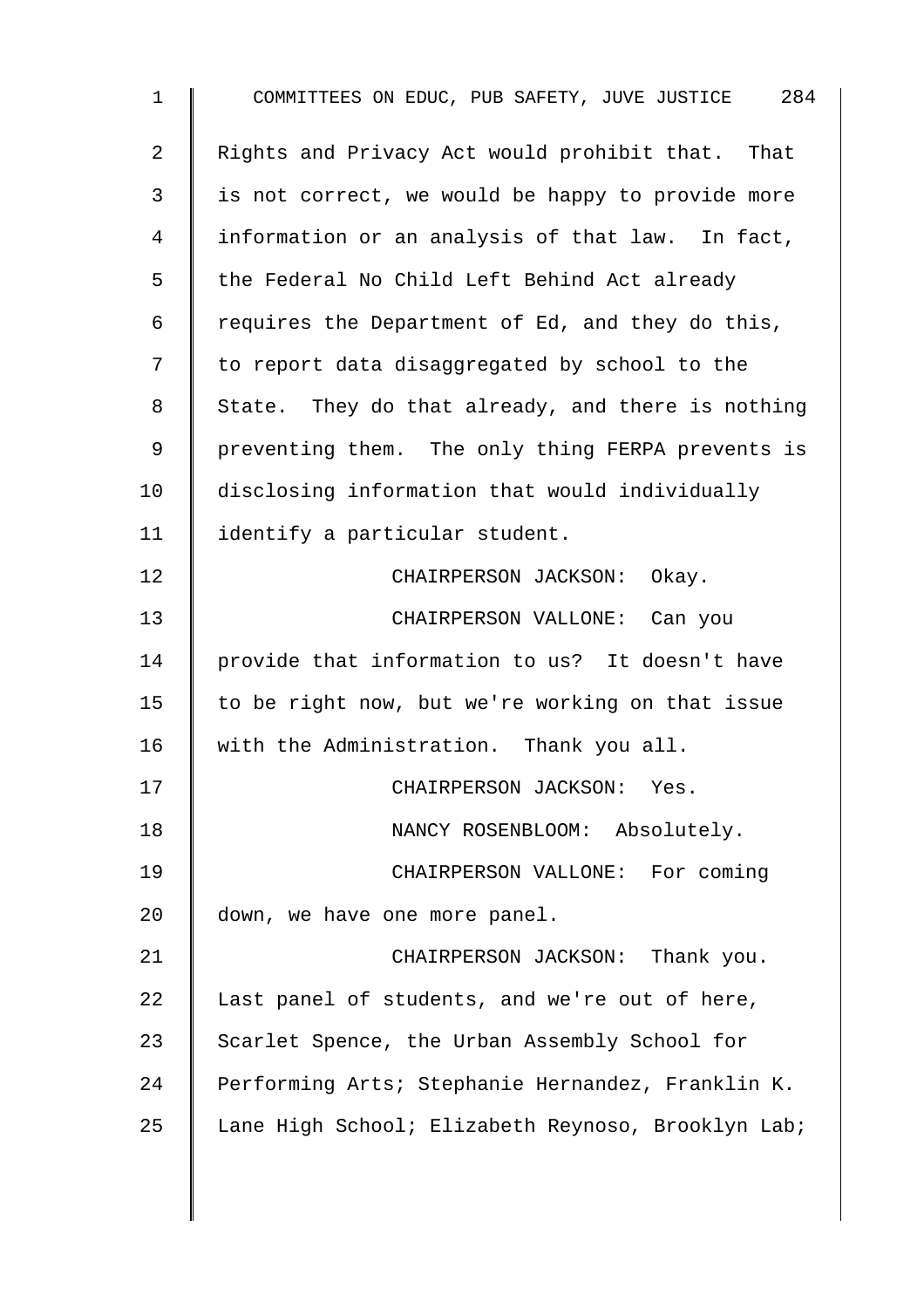| $\mathbf 1$    | 285<br>COMMITTEES ON EDUC, PUB SAFETY, JUVE JUSTICE       |
|----------------|-----------------------------------------------------------|
| $\overline{2}$ | and Jerome Jones from Franklin K. Lane; and Kalina        |
| 3              | Gonzalez, Franklin K. Lane. Please come forward           |
| 4              | and just identify yourself and you begin your             |
| 5              | testimony.                                                |
| 6              | SCARLET SPENCE: My name is Scarlet                        |
| 7              | Spence, I go to the Urban Assembly School for             |
| 8              | Performing Arts, and I'm currently a sophomore.           |
| $\mathsf 9$    | My school has about 300 kids in it, and it's              |
| 10             | located in Harlem, on 129 <sup>th</sup> and Amsterdam. My |
| 11             | school we do have permanent metal detectors, and          |
| 12             | we do have to put up with harsh discipline                |
| 13             | policies and outrageous criminal, security guards.        |
| 14             | And sometimes the security guards, they make fun          |
| 15             | of the students. And they just call them names            |
| 16             | and they talk about--if they have a bad headache,         |
| 17             | they talk about their hair, and stuff like that.          |
| 18             | And I remember this one time when I was going             |
| 19             | through the scanner, 'cause I had a lot of                |
| 20             | diamonds under, under my shirt, the security              |
| 21             | guard, she told me to go back through, and I told         |
| 22             | her, "I have diamonds on my shirt," and she said,         |
| 23             | "I don't care." When I went back through, I               |
| 24             | beeped again. She told me to empty out my                 |
| 25             | pockets, and take off all my jewelry, which I             |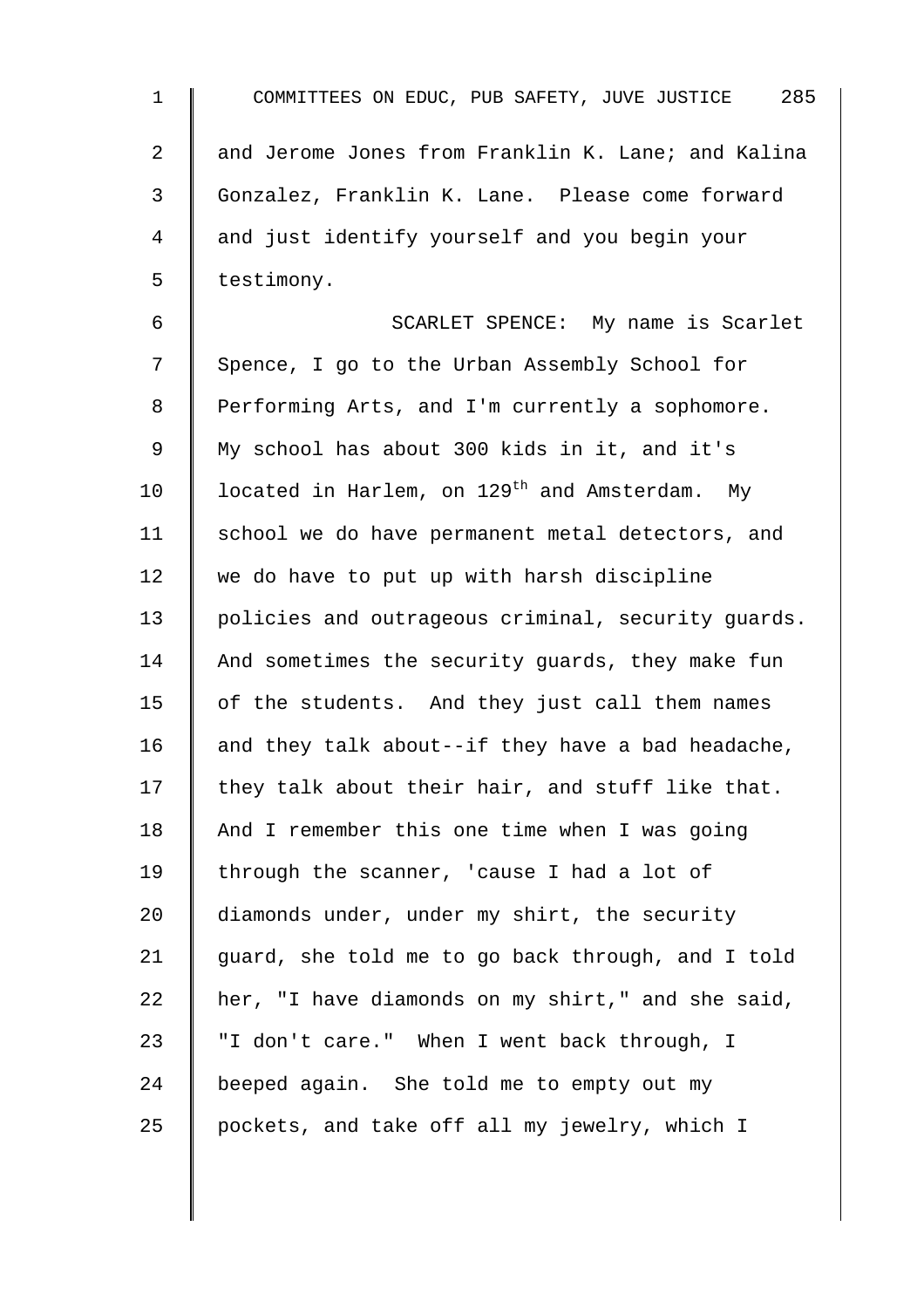| $\mathbf 1$    | COMMITTEES ON EDUC, PUB SAFETY, JUVE JUSTICE 286   |
|----------------|----------------------------------------------------|
| $\overline{a}$ | already did. She made me go back through again.    |
| 3              | I was still beeping and she made me take off my    |
| 4              | sneakers, and go back through again. And then      |
| 5              | after I took off my sneakers, they sent me to get  |
| 6              | wanded. And as I was getting wanded, she, they     |
| 7              | pressed the wand, they pressed it hard against my  |
| $\,8\,$        | arms, and then when it went against my chest, it   |
| $\mathsf 9$    | rang a lot. So then she told me to life up my      |
| 10             | shirt. And then, when she saw the diamonds was     |
| 11             | there, that I already told her. And then she made  |
| 12             | me shake my chest, and then just to see if         |
| 13             | anything would fall out, and nothing fell out.     |
| 14             | And then she scanned the rest of my body, and then |
| 15             | after that she made me walk through the scanner    |
| 16             | again. And then she let me go. And there was       |
| 17             | another incident where the security guards was     |
| 18             | making fun of another student about her glasses,   |
| 19             | because she had on these big pair of glasses and   |
| 20             | they was making fun of her. And she took it the    |
| 21             | wrong way. And she was offended. And they got      |
| 22             | into a argument, and then the dean came over. And  |
| 23             | then the dean, she started to yell at the student, |
| 24             | as if she was her age. She was in and like face-   |
| 25             | to-face with her, yelling at her, as if she was    |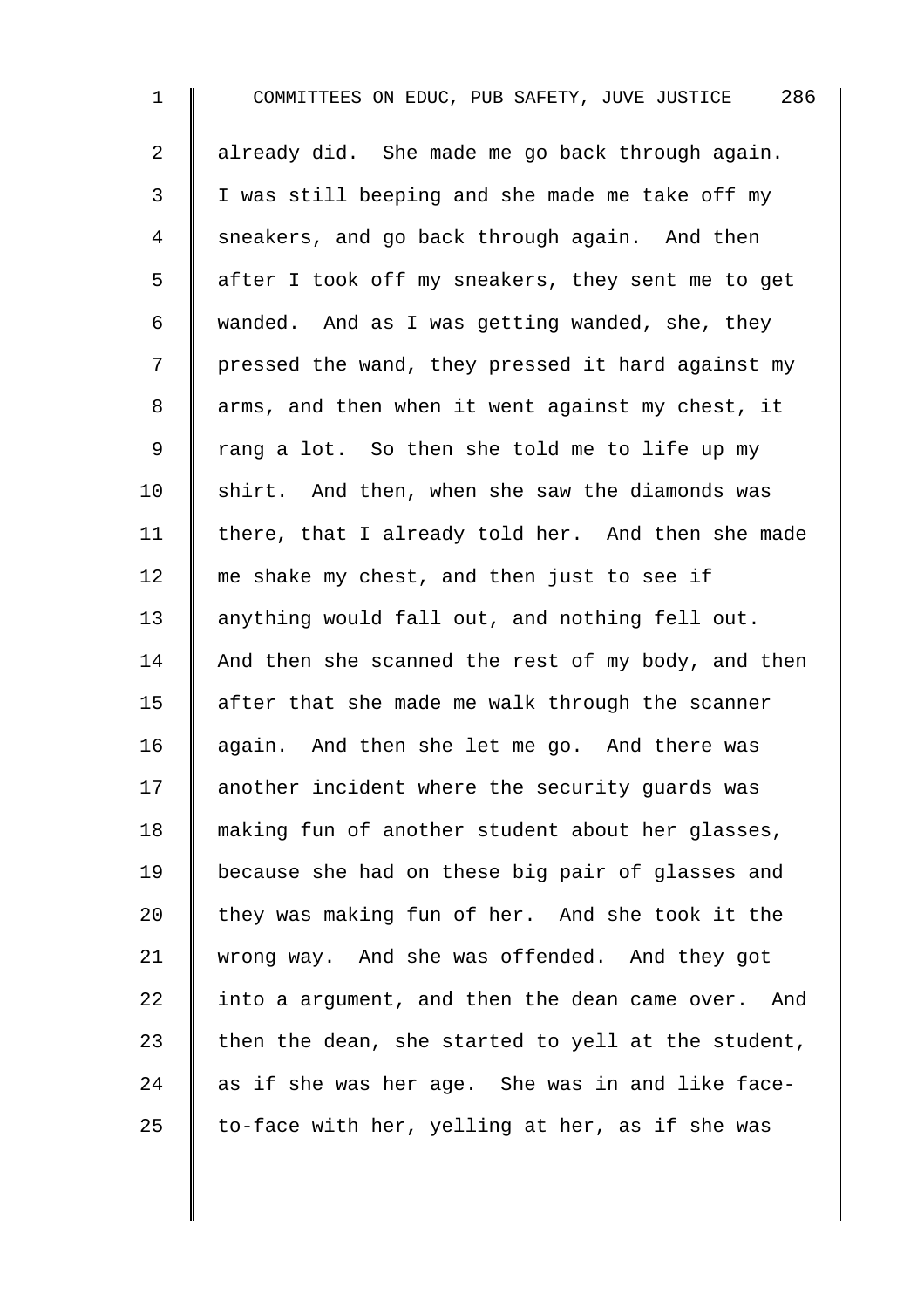| $\mathbf 1$    | COMMITTEES ON EDUC, PUB SAFETY, JUVE JUSTICE 287   |
|----------------|----------------------------------------------------|
| $\overline{a}$ | going to fight her. And the student was the one    |
| 3              | who got put in handcuffs. Kids in my school, they  |
| 4              | get suspended for things like being upstairs       |
| 5              | during lunch; people get suspended for walking out |
| 6              | the classroom without a pass; and sometimes kids   |
| 7              | get suspended for just being in the wrong place at |
| 8              | the wrong time, even if it's not that serious.     |
| $\mathsf 9$    | CHAIRPERSON JACKSON: Thank you.                    |
| 10             | Next, please, Stephanie Hernandez, Franklin K.     |
| 11             | Lane.                                              |
| 12             | STEPHANIE HERNANDEZ: Hello, my                     |
| 13             | name is Stephanie Hernandez, and I go to Franklin  |
| 14             | K. Lane. And I have metal detectors in my school.  |
| 15             | And I kind of want to discuss, earlier somebody    |
| 16             | said about the bras and, you know, I find it kind  |
| 17             | of hard that you ask if it would be okay for us to |
| 18             | lift up our bra or for you to see--You know, that  |
| 19             | they do this in Riker's Island? They do this with  |
| 20             | prisoners. Why, why do we have to go through       |
| 21             | that? I didn't do anything wrong, for me to lift   |
| 22             | up my bra. So, there have been times where         |
| 23             | security guards push around students. Is it        |
| 24             | alright for them to touch me? They're not my       |
| 25             | parents. Why are they allowed to touch me? And I   |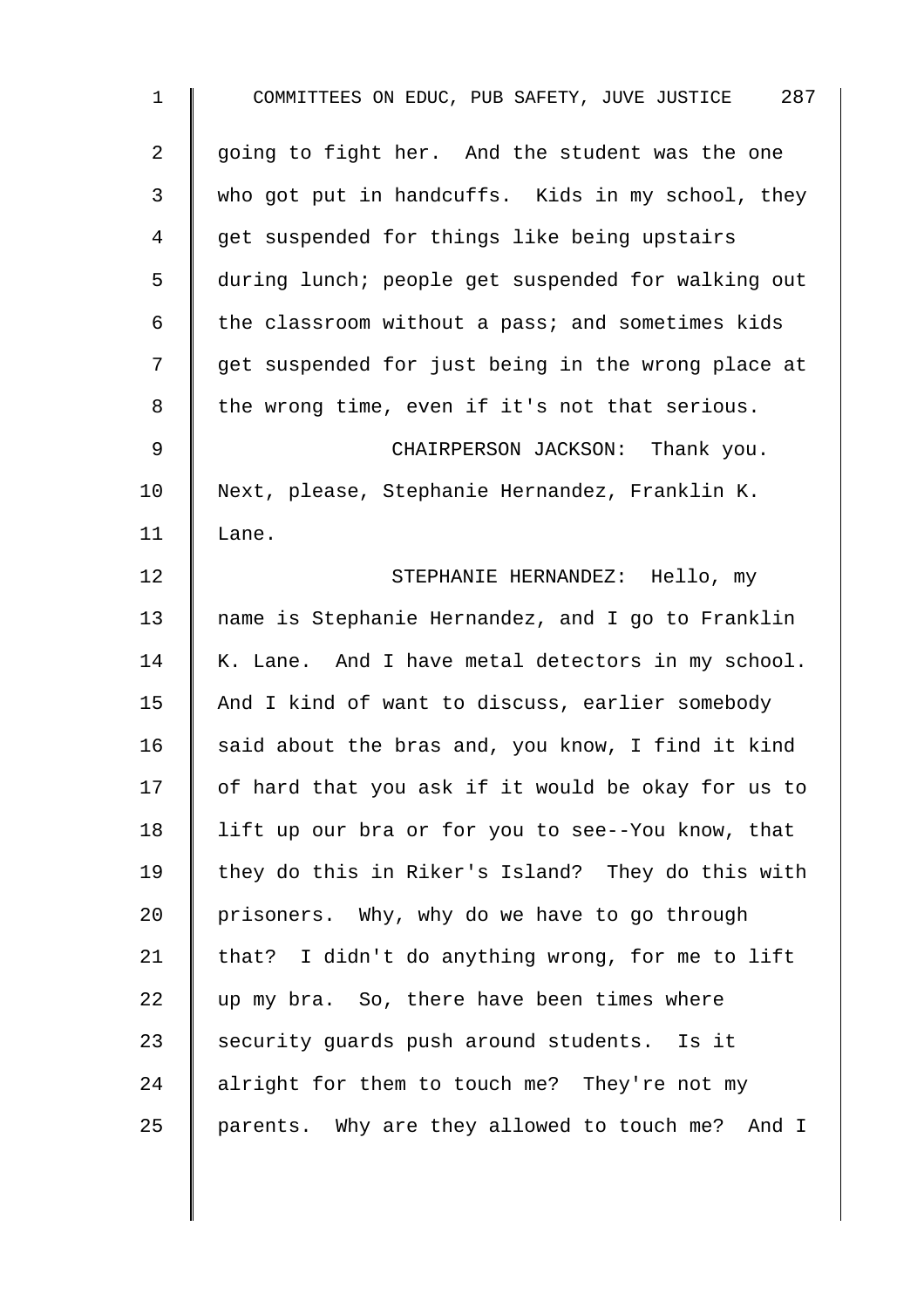| $\mathbf 1$    | COMMITTEES ON EDUC, PUB SAFETY, JUVE JUSTICE 288   |
|----------------|----------------------------------------------------|
| $\overline{a}$ | don't think it's right that we get handcuffed over |
| $\mathbf{3}$   | small things. We're not criminals, I didn't steal  |
| 4              | anything, I didn't kill anybody. So, yeah.         |
| 5              | [laughs] That's what I have to say.                |
| $\epsilon$     | CHAIRPERSON JACKSON: Thank you.                    |
| 7              | Next, Elizabeth Reynoso, Brooklyn Lab School.      |
| 8              | ELIZABETH REYNOSO: Good evening,                   |
| 9              | my name's Elizabeth Reynoso. I'm a freshman at     |
| 10             | Brooklyn Lab, I'm 14 years old. The metal          |
| 11             | detector seemed to be a big issue when it comes to |
| 12             | going to class. I live six blocks from school,     |
| 13             | and I still come like 15 minutes late from class,  |
| 14             | due to the cause that I have repeatedly go through |
| 15             | the metal detectors because of my earrings, my     |
| 16             | hairstyle, or just because they, or just because   |
| 17             | of my shoes. My, I've actually like had my socks   |
| 18             | dirty before, which kind of like put me in a bad   |
| 19             | mood, like it's raining, and I have to take my     |
| 20             | shoes off, walk on that muddy carpet, and have my  |
| 21             | socks dirty. I don't want to walk around with      |
| 22             | like soaky, like soaky feet. So, I go to class     |
| 23             | late, too, because like I have to keep going in,   |
| 24             | and they're not sure what it is. Like, okay, two   |
| 25             | times, okay, but then the third time, that's when  |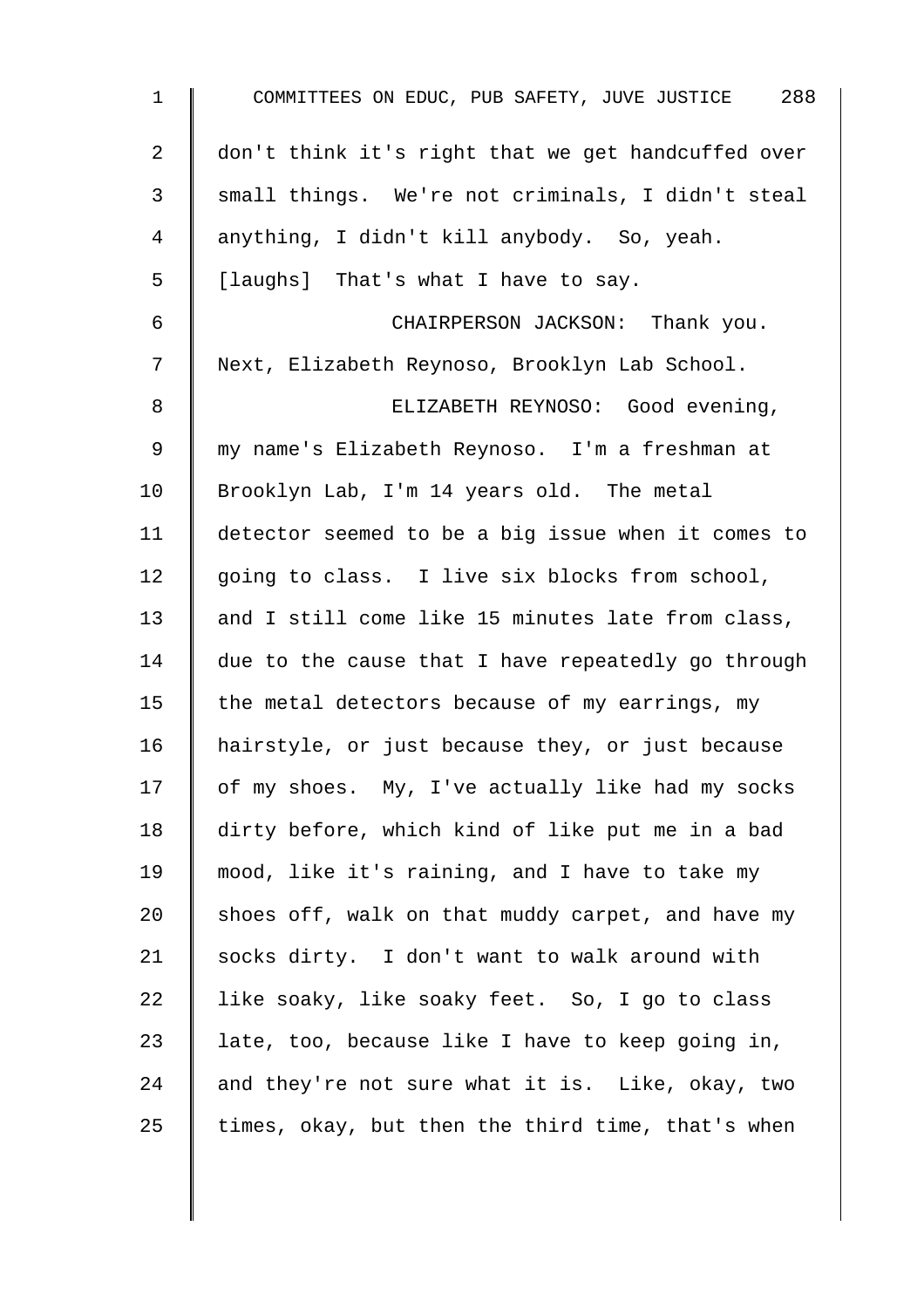| $\mathbf{1}$ | COMMITTEES ON EDUC, PUB SAFETY, JUVE JUSTICE 289   |
|--------------|----------------------------------------------------|
| 2            | they make you go through, get scanned. I have to   |
| 3            | get scanned, sometimes it doesn't work, so, so I   |
| 4            | don't know, like they just make you go through     |
| 5            | again. So, why make you go through all that many   |
| 6            | times when you know that you got scanned, it's     |
| 7            | your shoes, but they want to keep going. Like I'm  |
| 8            | coming late to class, and I live six blocks from   |
| 9            | school, and I come to class like 15 minutes late.  |
| 10           | That's bad for my academic and like, I want to be  |
| 11           | early to class. Like this, like, I get in trouble  |
| 12           | for coming late to class, too, like, and I'm       |
| 13           | telling 'em it's the security, it's the alarms.    |
| 14           | Like, it like, it bothers me that I come late to   |
| 15           | class all the time.                                |
| 16           | CHAIRPERSON JACKSON: Thank you.                    |
| 17           | ELIZABETH REYNOSO: Welcome.                        |
| 18           | CHAIRPERSON JACKSON: Next, Jerome                  |
| 19           | Jones, Franklin K. Lane High School.               |
| 20           | JEROME JONES: Hi, my name is                       |
| 21           | Jerome Jones, and I'm a proud graduate of Franklin |
| 22           | K. Lane High School. And I sometimes wonder how I  |
| 23           | survived my four years of high school. I was a     |
| 24           | victim of abuse by security guards, and at times   |
| 25           | I've been pushed against the walls, for simple     |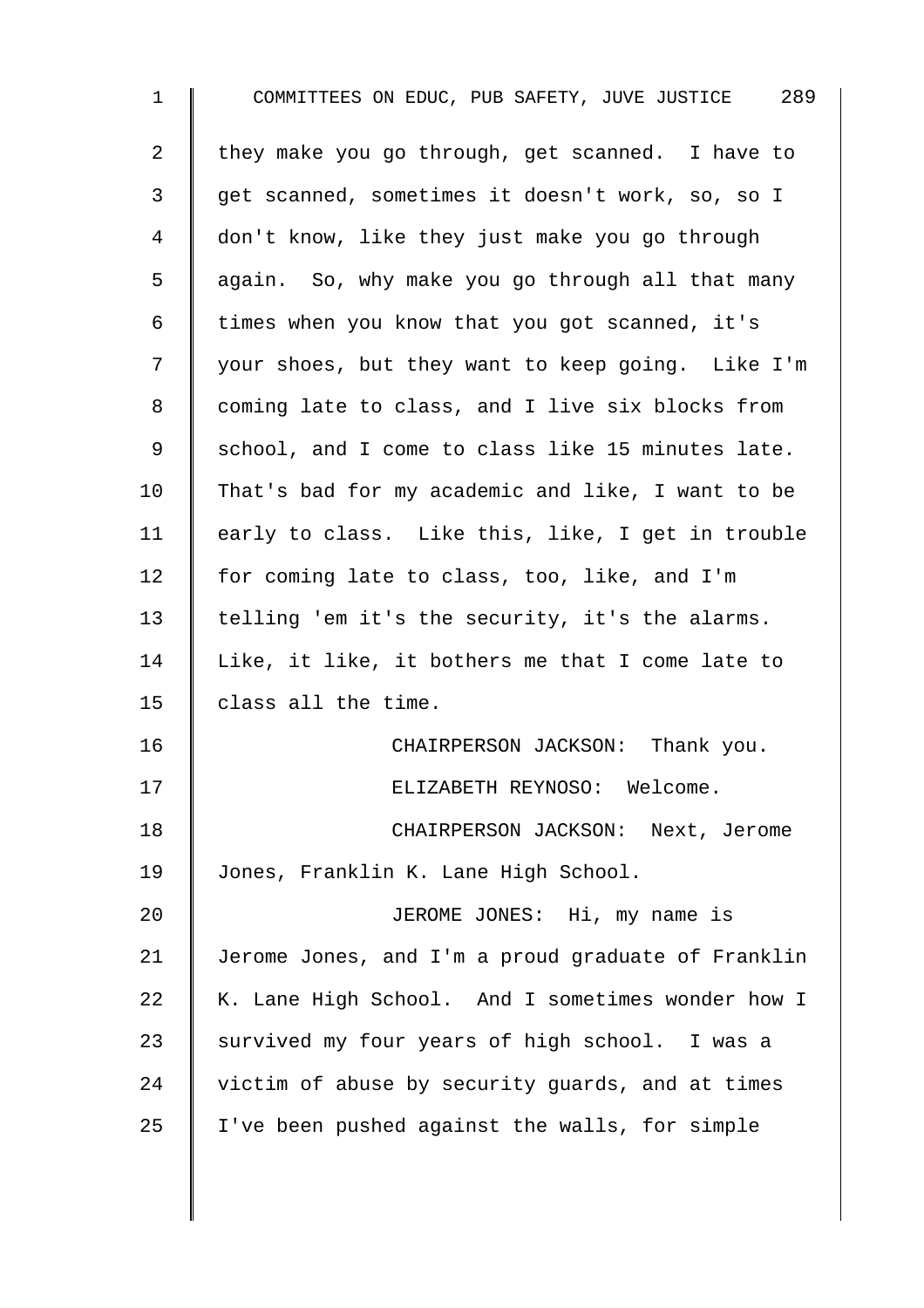1 COMMITTEES ON EDUC, PUB SAFETY, JUVE JUSTICE 290 2  $\parallel$  stuff like just walking in the hallway going to my 3 next class, and just laughing at a joke my friend 4 made, or just talking about some discussion that 5 we had in class. I was even spoken to very  $6 \parallel$  rudely, and a lot of comments regarding to me very 7 | rudely that I wasn't, that I don't like. I felt 8 that in school I never had a voice, like I never 9 | had one to go complain to, because if I said 10  $\parallel$  something to a teacher or principal, like my 11 comments or whatever I said was just disregarded 12  $\parallel$  and they never cared. And I felt like everything 13 | I said in school fell on deaf ears. This is why I 14 Feel that the Student Safety Act should be passed, 15 because I believe, although now I'm a graduate and  $16$  | I look back in my past years, I think the students 17  $\parallel$  should have a voice, in order to reason or say, 18 "Well, you know, this is what happened," not just 19 | a incident happened and they get handcuffed to a 20  $\parallel$  chair, or they get pushed to a wall, or they get 21  $\parallel$  slapped around by a security guard, it's still not 22 fair. Thank you. 23 CHAIRPERSON JACKSON: Thank you. 24 | Kalina Gonzalez, Franklin K. Lane. 25 | KALINA GONZALEZ: Yes, hi, my name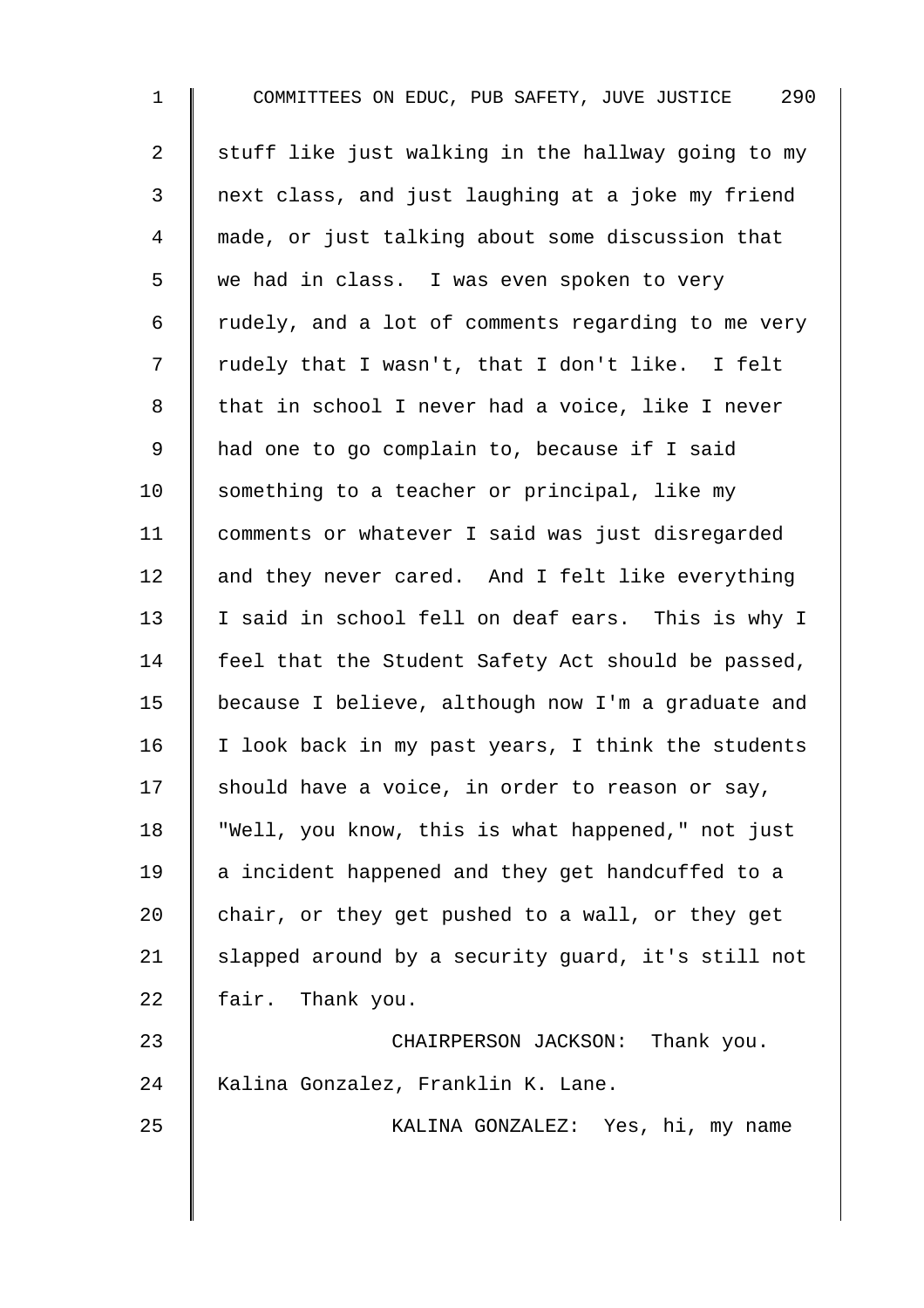| $\mathbf 1$    | COMMITTEES ON EDUC, PUB SAFETY, JUVE JUSTICE 291   |
|----------------|----------------------------------------------------|
| $\overline{2}$ | is Kalina Gonzalez, and I'm a part of the FOT,     |
| 3              | Future of Tomorrow, who is a part of the UYC. I    |
| 4              | am also from Franklin K. Lane. When I was about    |
| 5              | six, in sixth grade, I was like eleven, and I used |
| 6              | to go to, I think it's Elizabeth Blackwell, 210.   |
| 7              | And we didn't have metal detectors, we just had    |
| $8\,$          | like once in a while, they used to come around.    |
| $\mathsf 9$    | And there was one time where my friend had a       |
| 10             | little argument, a disagreement with another       |
| 11             | friend, and they were arguing not so loud, but it  |
| 12             | was in the lunchroom, and it's a really big        |
| 13             | lunchroom with 400 kids, and everyone's yelling.   |
| 14             | And for some reason, the dean kind of saw us like  |
| 15             | all disagreeing. He came rushing from like the     |
| 16             | door, rushing in to the middle of the lunchroom,   |
| 17             | grabbed the girl, struck her all the way across    |
| 18             | the room, with her neck and grabbed her, pushed    |
| 19             | her up on the wall, and started cursing her,       |
| 20             | verbally abusing her, and just screaming at her    |
| 21             | while the girl's like, like not saying a word,     |
| 22             | trying to, you know, shove the, the dean and the   |
| 23             | officers off of her. And once she was down, she    |
| 24             | was nervous and she was angry because of that, so  |
| 25             | she tries to fight back. And the dean just turned  |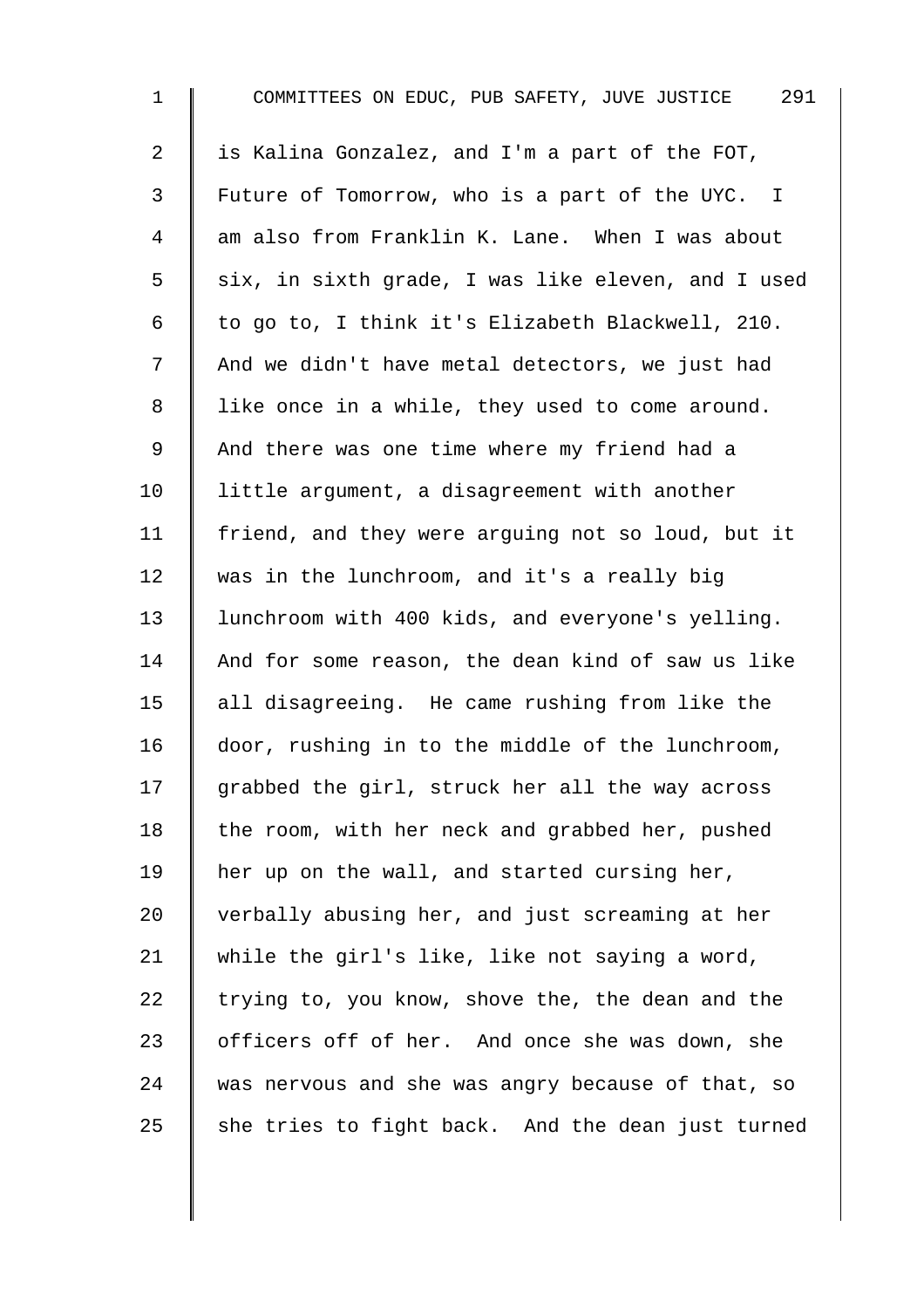| $\mathbf 1$    | COMMITTEES ON EDUC, PUB SAFETY, JUVE JUSTICE 292   |
|----------------|----------------------------------------------------|
| $\overline{2}$ | her around, and cuffed her. And ever since then,   |
| 3              | I haven't seen the girl, and I saw her just a      |
| 4              | couple of days ago. And now, she doesn't go to     |
| 5              | school. She, after she got suspended, she doesn't  |
| 6              | go to school, she doesn't want to go to school,    |
| 7              | and I feel that if that would've had happened, and |
| 8              | if the deans would've had took it another way,     |
| $\mathsf 9$    | that girl could've had a better life, and had a,   |
| 10             | you know, thought of it differently. And instead   |
| 11             | now she can't trust school and she doesn't want to |
| 12             | be in school. I also had a experience with         |
| 13             | myself. I was in school and every day in school,   |
| 14             | you know, we have metal detectors now in Lane.     |
| 15             | And I mean, I go into the school and I, I take off |
| 16             | my boots, my hair and everything. I live not so    |
| 17             | far away from the school. And I come in every day  |
| 18             | at 9:00 o'clock to my class, and school starts at  |
| 19             | 7:50. And I don't understand why. And the          |
| 20             | teachers ask me, my mother complains, asking me    |
| 21             | "Why? Why?" And I tell her, it's not my fault, I   |
| 22             | come and I try, and I come early, and it's just    |
| 23             | this long line, and I have to take off my boots, I |
| 24             | have to walk upstairs, 'cause they don't let me    |
| 25             | put on my boots in front of them, they yell at me  |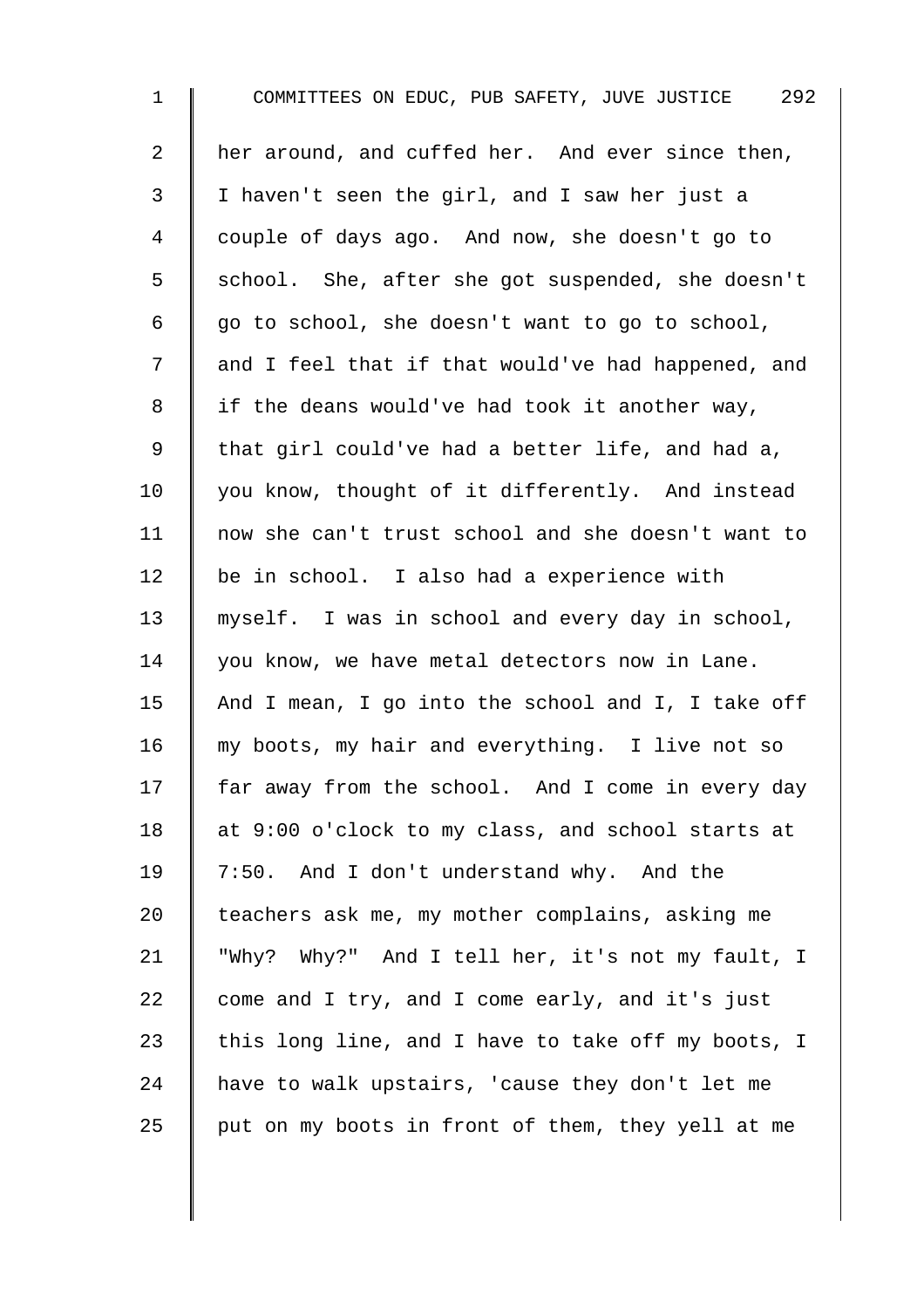| $\mathbf{1}$   | COMMITTEES ON EDUC, PUB SAFETY, JUVE JUSTICE 293                |
|----------------|-----------------------------------------------------------------|
| $\overline{a}$ | and tell me, "No, you can't put it here, you have               |
| 3              | to walk up." I have to walk up two flights of                   |
| 4              | stairs, and when I even try on back of the                      |
| 5              | staircase to try to put on my shoes, they yell at               |
| 6              | me, they're like, "Go to class." So I try to, I                 |
| 7              | put my shoes into the classroom, I'm always late,               |
| 8              | and I try to be early. I'm sorry. Well,                         |
| 9              | basically that's all that I, all that I know. I                 |
| 10             | think that the bill should be passed, because                   |
| 11             | students should have a right to an education.                   |
| 12             | And, yes.                                                       |
| 13             | CHAIRPERSON JACKSON: Let me thank                               |
| 14             | you all for coming in. I do have a question as                  |
| 15             | far as the, at Urban Academy, which is 129 <sup>th</sup> Street |
| 16             | and Amsterdam Avenue, and that's in my                          |
| 17             | Councilmatic District. I clearly got the                        |
| 18             | impression from your testimony, that the school                 |
| 19             | safety agents are making fun of students, and                   |
| 20             | that's a continuous basis, that's not an isolated               |
| 21             | situation. Am I wrong in that?                                  |
| 22             | SCARLET SPENCE: No, there's                                     |
| 23             | actually been fights where people have been                     |
| 24             | arrested for getting into fights with security                  |
| 25             | guards.                                                         |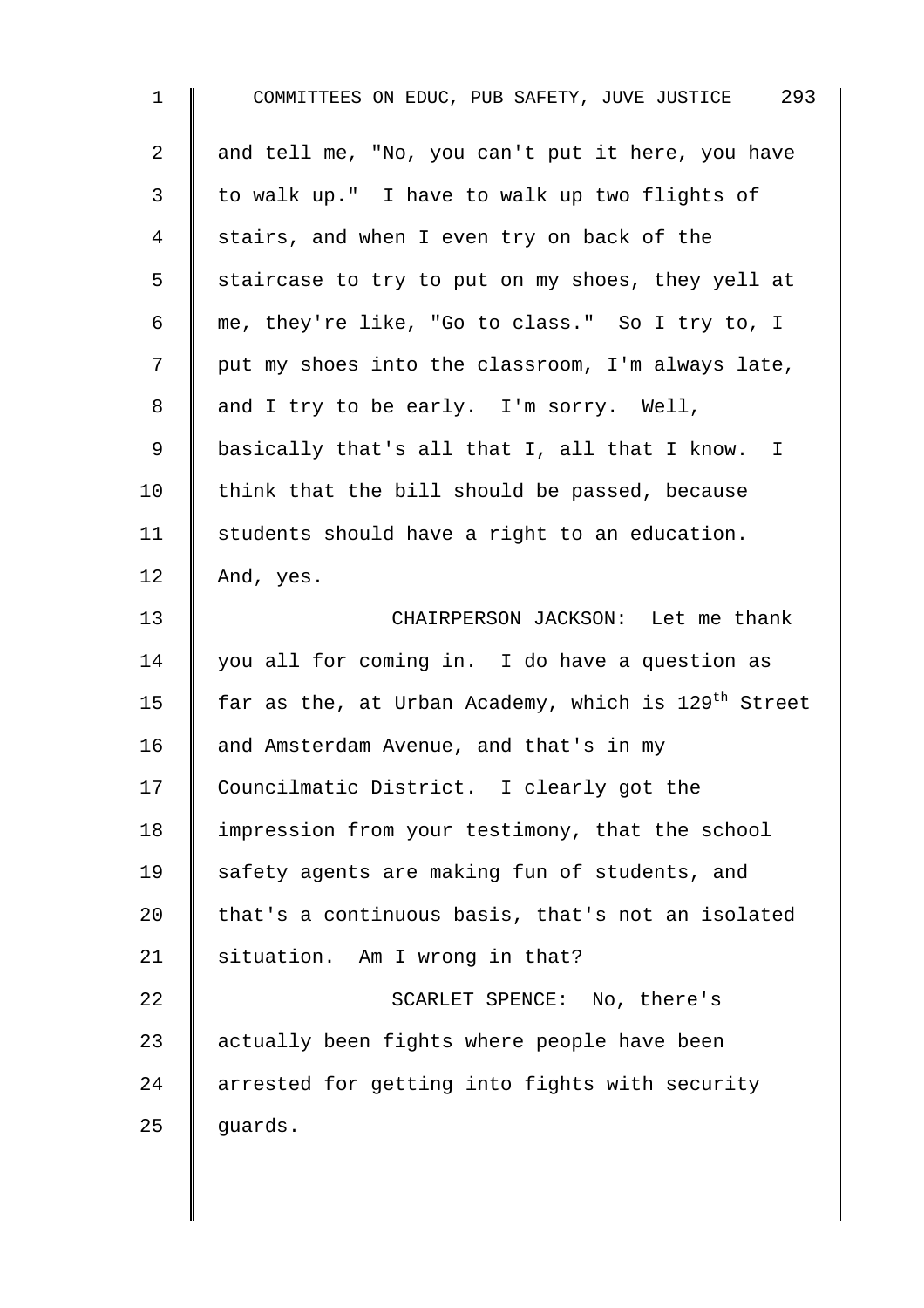1 COMMITTEES ON EDUC, PUB SAFETY, JUVE JUSTICE 294 2 CHAIRPERSON JACKSON: Because why? 3 Because they've made fun of them? 4 SCARLET SPENCE: Because--because  $5 \parallel$  they make fun of them, and have attitude, and that  $6 \parallel$  just--7 CHAIRPERSON JACKSON: And has, have  $8 \parallel -I$ 'm sorry, go ahead. 9 | SCARLET SPENCE: 'Cause they, they 10 | make fun of students and they have nasty 11  $\parallel$  attitudes, or some of - -12 CHAIRPERSON JACKSON: And have 13 y'all reported that to your appropriate 14 | principals? 15 | SCARLET SPENCE: The principal, 16 she's aware of it, and the dean, every--17 | CHAIRPERSON JACKSON: Okay. 18 | SCARLET SPENCE: --every staff 19 member's aware of it. 20 || CHAIRPERSON JACKSON: Well, I will 21 | be communicating that to the, to the head of 22 security myself, based on the testimony that 23 you've given. Yeah. And also, the sergeants, are 24 the sergeants still here, Nick? Yeah. I would 25  $\parallel$  like for you to go talk to the sergeants about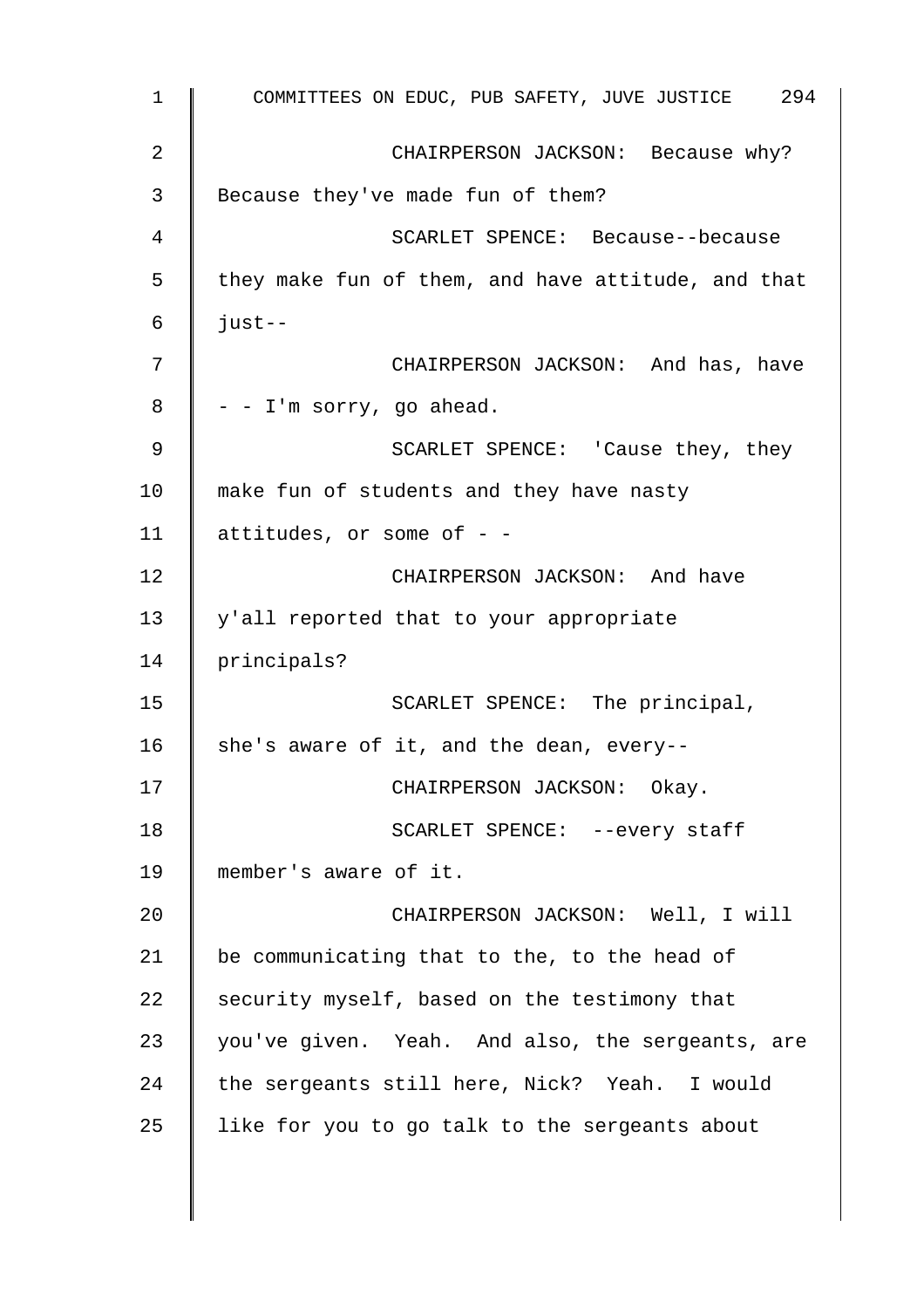| $\mathbf{1}$   | COMMITTEES ON EDUC, PUB SAFETY, JUVE JUSTICE 295  |
|----------------|---------------------------------------------------|
| $\overline{a}$ | that, please. That's very important, because if   |
| $\mathsf{3}$   | in fact--there's no reason for us to disbelieve   |
| 4              | you. We, there's an assumption that everyone      |
| 5              | that's testifying is telling the truth. And if in |
| 6              | that that is happening, I asked you is that an    |
| 7              | isolated incident, or that's the norm? It, you    |
| 8              | clearly expressed to me that that is normal, what |
| 9              | they do, and that should not be happening. So, I  |
| 10             | would like for you to go and communicate that to  |
| 11             | the sergeants, because that should not be         |
| 12             | happening, if it isn't happening. And then, also, |
| 13             | finally, you said you used, you're a graduate of  |
| 14             | Franklin K. Lane, you're in college now, I make   |
| 15             | the assumption, or out of school.                 |
| 16             | JEROME JONES:<br>Yes.                             |
| 17             | CHAIRPERSON JACKSON: How long have                |
| 18             | you been out of school?                           |
| 19             | JEROME JONES: I recently graduated                |
| 20             | in August.                                        |
| 21             | CHAIRPERSON JACKSON: In August, so                |
| 22             | okay, so just recently. And the situation which   |
| 23             | you testified happened, I assume, last year, is   |
| 24             | that correct?                                     |
| 25             | JEROME JONES: Yes.                                |
|                |                                                   |
|                |                                                   |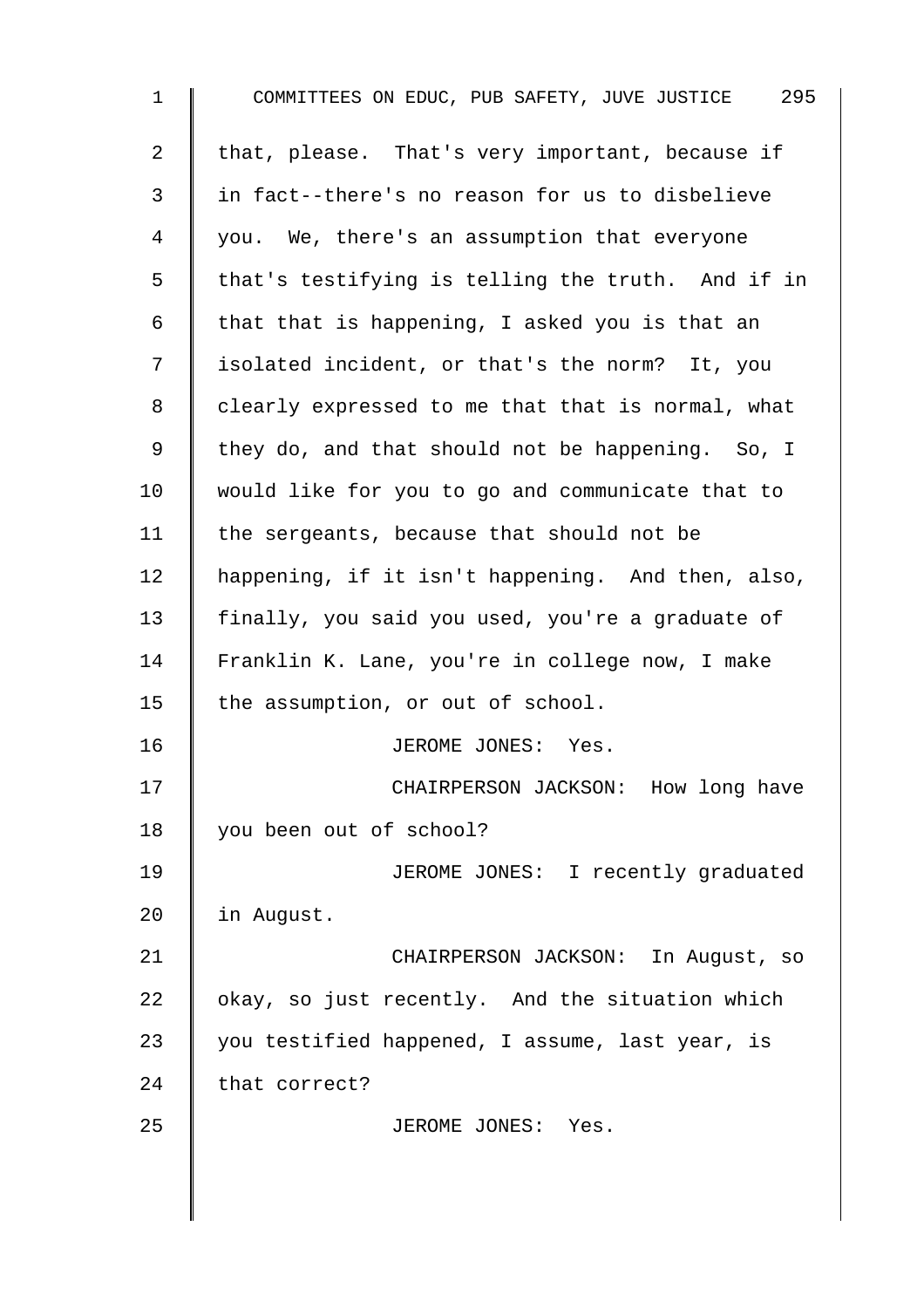1 COMMITTEES ON EDUC, PUB SAFETY, JUVE JUSTICE 296 2 CHAIRPERSON JACKSON: Okay. And as 3 far as walking with your shoes, you had, people 4 | have testified that you can't put the stuff on 5 | right away, you got to walk all the day down--how  $6 \parallel$  far do you have to walk before you can put on your 7 boots? 8 **B** KALINA GONZALEZ: I have to walk 9 | two flights of stairs. So, I, basically it's  $10$  like, one flight, then you have to go up another 11 flight, and then-- 12 **CHAIRPERSON JACKSON:** Before you 13 can even stop to put your shoes on? 14 | KALINA GONZALEZ: Yes. Yes, sir. 15  $\parallel$  And then I try to, to stop, and they yell at me 16  $\parallel$  to, to go to my class, so I have to go to my class 17 and actually on my shoes. 18 CHAIRPERSON JACKSON: And I can 19 understand, not yelling, I can understand them 20  $\parallel$  telling you to go to your class, I can understand 21  $\|$  that. 22 | KALINA GONZALEZ: Mmhm. 23 || CHAIRPERSON JACKSON: But to have  $24$  to walk up two flights of stairs before you can  $25$  | put on your shoes I think is not appropriate. I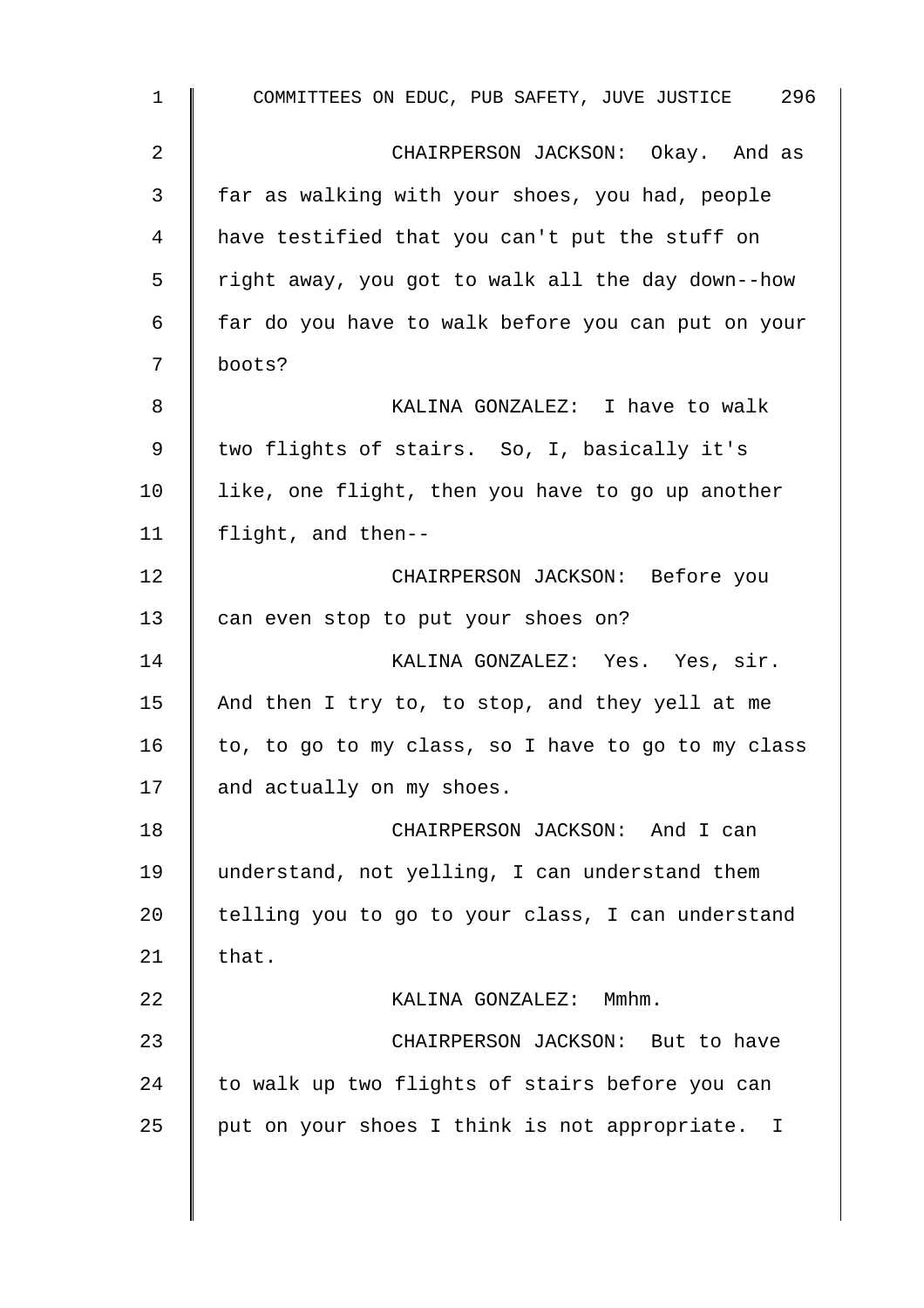1 COMMITTEES ON EDUC, PUB SAFETY, JUVE JUSTICE 297 2 mean, as a parent, that's not appropriate in my 3 | opinion. Now, but also I say that if you know it 4 | takes you five, 15-20 minutes to get through a 5 metal detector, I wish you can go through in one 6 minute. Sometimes as Peter said, he's the Chair 7 | of the Public Safety, the line is outside also, 8 where we have to go through, because one of our 9 | colleagues was killed right in here, as a result  $10$  | of someone came in here with a gun. And then, and 11 | now everyone has to go through a metal detector. 12 And appropriately so. But so I quess, if you know 13 that you, young lady, you're 14 you said, and you 14 | only live a couple blocks. Shouldn't that give 15 | you the message that you need to come maybe 20 16 minutes earlier so you can get through the metal 17 detector? 18 | KALINA GONZALEZ: Well, it starts 19  $\parallel$  at 9:00, 9:12, and I leave my house at like, like 20  $\parallel$  8:45, and I wake up at 7:30, that I think that's  $21$  enough time. 22 **CHAIRPERSON JACKSON:** Okay, but if  $23$  | you know sometimes that, not sometimes, it's going 24 to take you that much longer, just like if I 25  $\parallel$  notice the train is always late and I got to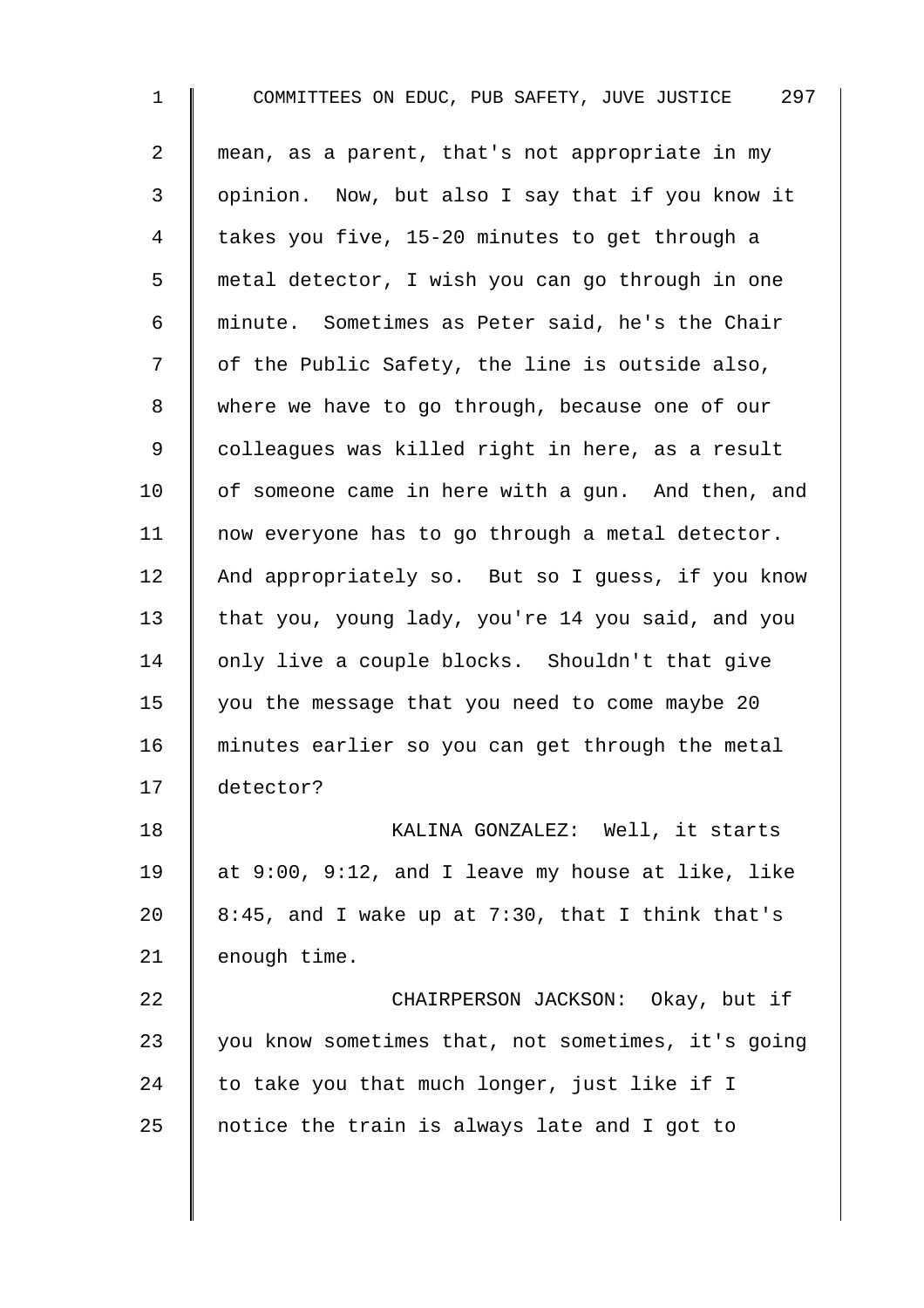| $\mathbf{1}$ | COMMITTEES ON EDUC, PUB SAFETY, JUVE JUSTICE 298   |
|--------------|----------------------------------------------------|
| 2            | report to work, I got to leave a little earlier.   |
| 3            | Don't you agree or disagree with that?             |
| 4            | KALINA GONZALEZ: Yeah.                             |
| 5            | CHAIRPERSON JACKSON: Okay.                         |
| 6            | STEPHANIE HERNANDEZ: Can I say                     |
| 7            | something?                                         |
| 8            | CHAIRPERSON JACKSON: Sure you can.                 |
| 9            | STEPHANIE HERNANDEZ: Okay. Well,                   |
| 10           | I know you say that we should leave earlier, but   |
| 11           | there's a lot of kids and every day it's           |
| 12           | different. Either like sometimes things can        |
| 13           | happen, you know, in school that holds us back and |
| 14           | makes the line bigger. So, that wouldn't really,   |
| 15           | like, assure us that we're going to get to class   |
| 16           | on time, just because we leave 20 minutes earlier. |
| 17           | CHAIRPERSON JACKSON: Well, no, I                   |
| 18           | understand that, but if, like, if in fact we're    |
| 19           | going to work, and there's always a train delay, I |
| 20           | have to factor in the train delay in getting to    |
| 21           | work on time. And the same thing I guess with      |
| 22           | students, knowing that there are metal detectors,  |
| 23           | you have to factor that in as part, to make sure   |
| 24           | you get to school on time. And I'm not saying      |
| 25           | that's always the case, because sometimes lines    |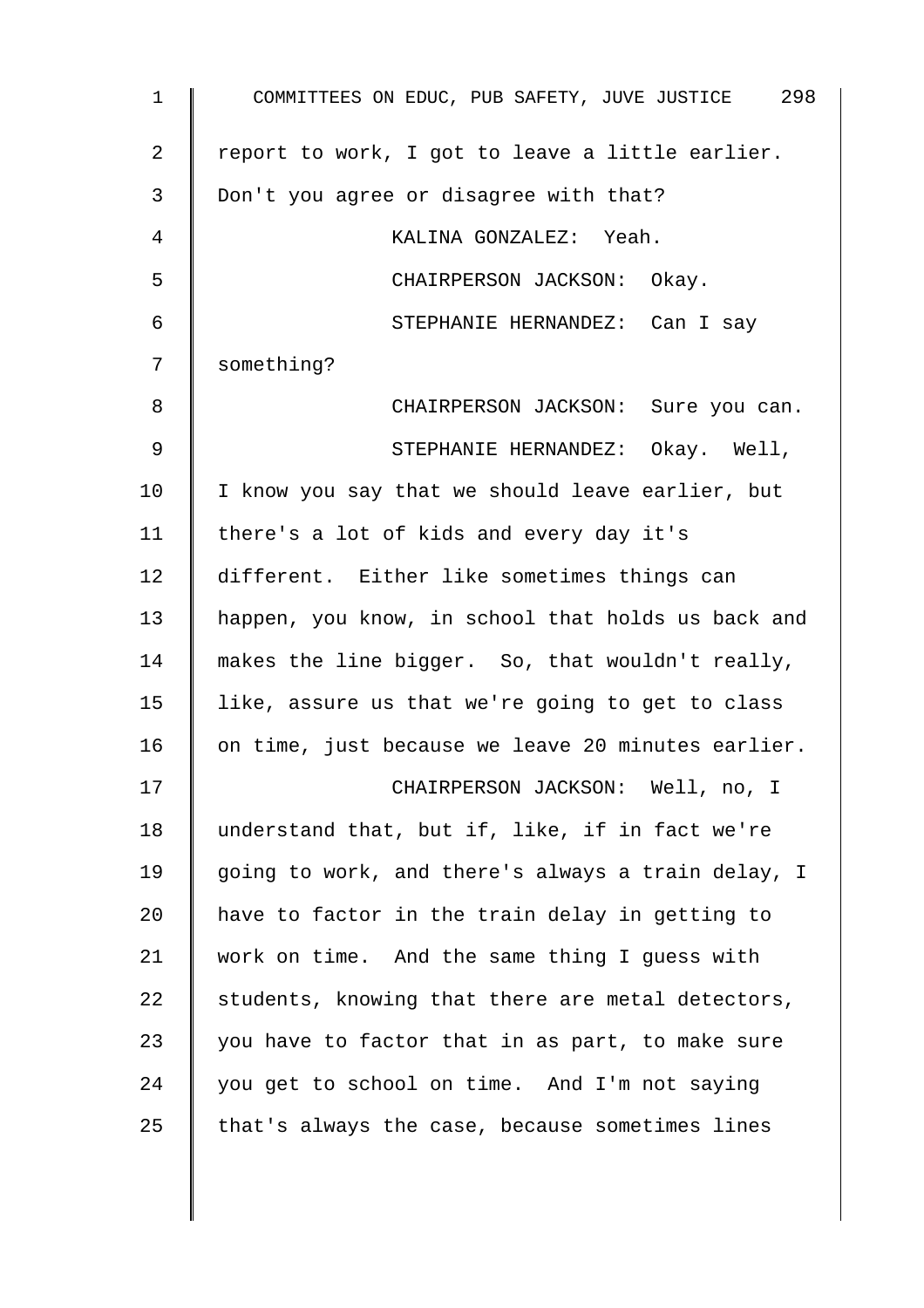| $\mathbf 1$    | COMMITTEES ON EDUC, PUB SAFETY, JUVE JUSTICE 299   |
|----------------|----------------------------------------------------|
| $\overline{a}$ | will be longer than others, but I just think that  |
| 3              | we have to make adjustments. And also, we need to  |
| 4              | address the situations where school safety agents  |
| 5              | overall, and not just isolated, are making fun of  |
| 6              | students. That's clearly inappropriate.            |
| 7              | STEPHANIE HERNANDEZ: Yeah.                         |
| 8              | CHAIRPERSON JACKSON: And having to                 |
| 9              | walk up two flights of stairs before you can stop  |
| 10             | to put your stuff on, is inappropriate also, in my |
| 11             | opinion. And I wrote those comments down. So.      |
| 12             | KALINA GONZALEZ: Can I say                         |
| 13             | something real quick? I live also six blocks       |
| 14             | away, and I actually wake up at 7:00 o'clock,      |
| 15             | before I got to school.                            |
| 16             | CHAIRPERSON VALLONE: You're going                  |
| 17             | to be, you're going to be late tomorrow if we keep |
| 18             | asking you questions, too, by the way, so let's    |
| 19             | let the girls go, everybody go home to do their    |
| 20             | homework and get up early tomorrow and go to       |
| 21             | school on time tomorrow.                           |
| 22             | KALINA GONZALEZ: It's Veteran's                    |
| 23             | Day tomorrow, so--                                 |
| 24             | CHAIRPERSON JACKSON: Well let me                   |
| 25             | thank--now, no school tomorrow, Peter! Veteran's   |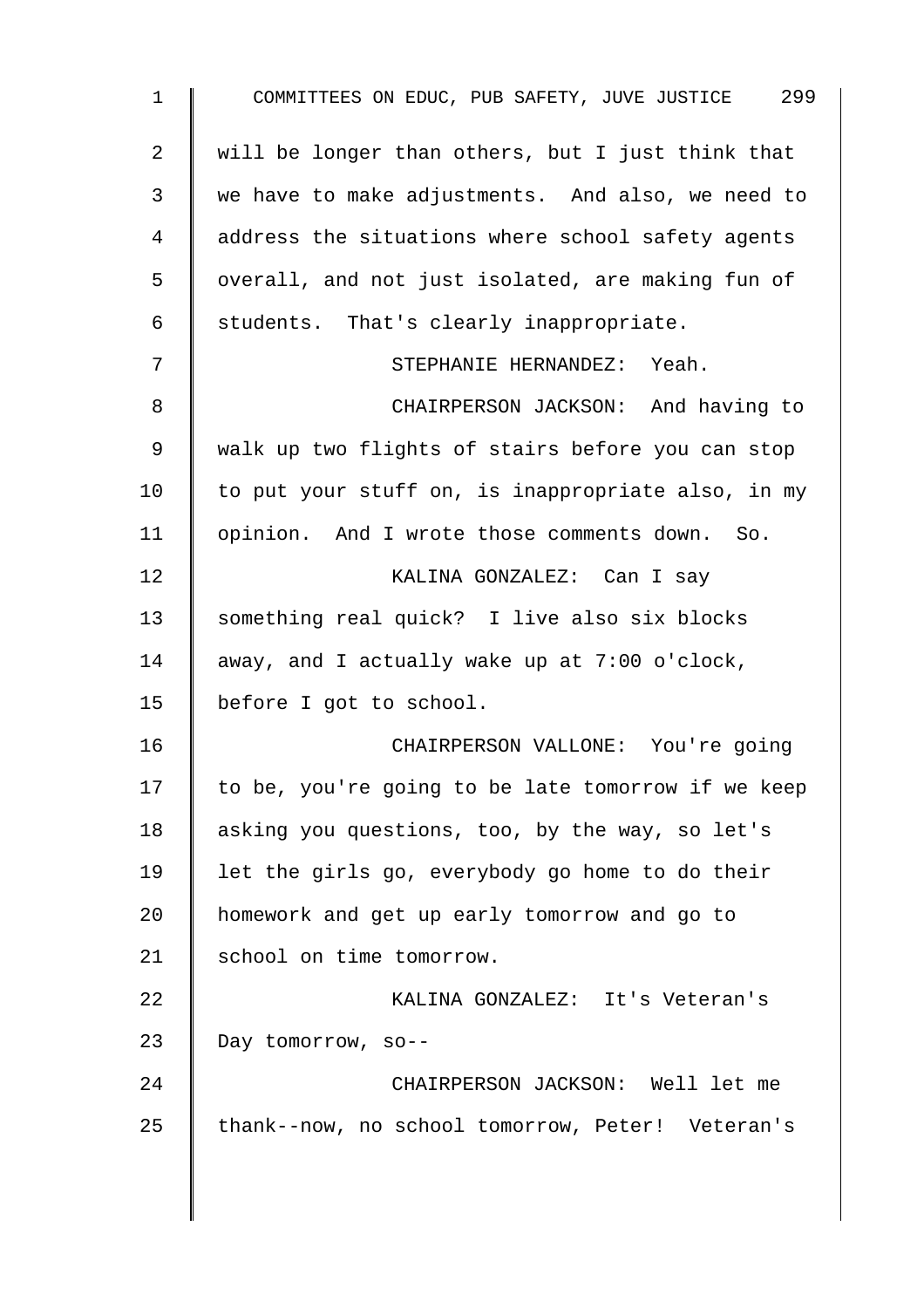| $\mathbf 1$ | COMMITTEES ON EDUC, PUB SAFETY, JUVE JUSTICE 300   |
|-------------|----------------------------------------------------|
| 2           | Day. [laughter] We want to thank you all for       |
| 3           | coming in and giving testimony. And it'd be        |
| 4           | appropriate, especially with the Urban Youth       |
| 5           | Collaborative, and also with the fact that you     |
| 6           | have to walk up two flights of stairs, that should |
| 7           | not be happening, in my opinion. And may           |
| 8           | hopefully, as a result of the testimony today,     |
| 9           | NYPD will be communicating with DOE, and we will   |
| 10          | also on some of the things in which all of the     |
| 11          | students raise. So let me thank you all for        |
| 12          | coming in and giving testimony. I'm sorry, last    |
| 13          | comment.                                           |
| 14          | SCARLET SPENCE: I also represent--                 |
| 15          | CHAIRPERSON JACKSON: And Peter                     |
| 16          | wants to go home, too. [laughter]                  |
| 17          | SCARLET SPENCE: I'm also                           |
| 18          | representing Youth Ministries of Peace and         |
| 19          | Justice, and here's some testimonies for students  |
| 20          | who couldn't be here today, but they wanted their  |
| 21          | voice to be heard.                                 |
| 22          | CHAIRPERSON JACKSON: Sergeant,                     |
| 23          | could you please the take the testimony. Thank     |
| 24          | you very much, young people, thank you. Now,       |
| 25          | Peter Vallone, Jr., it's now 6:30. Any final       |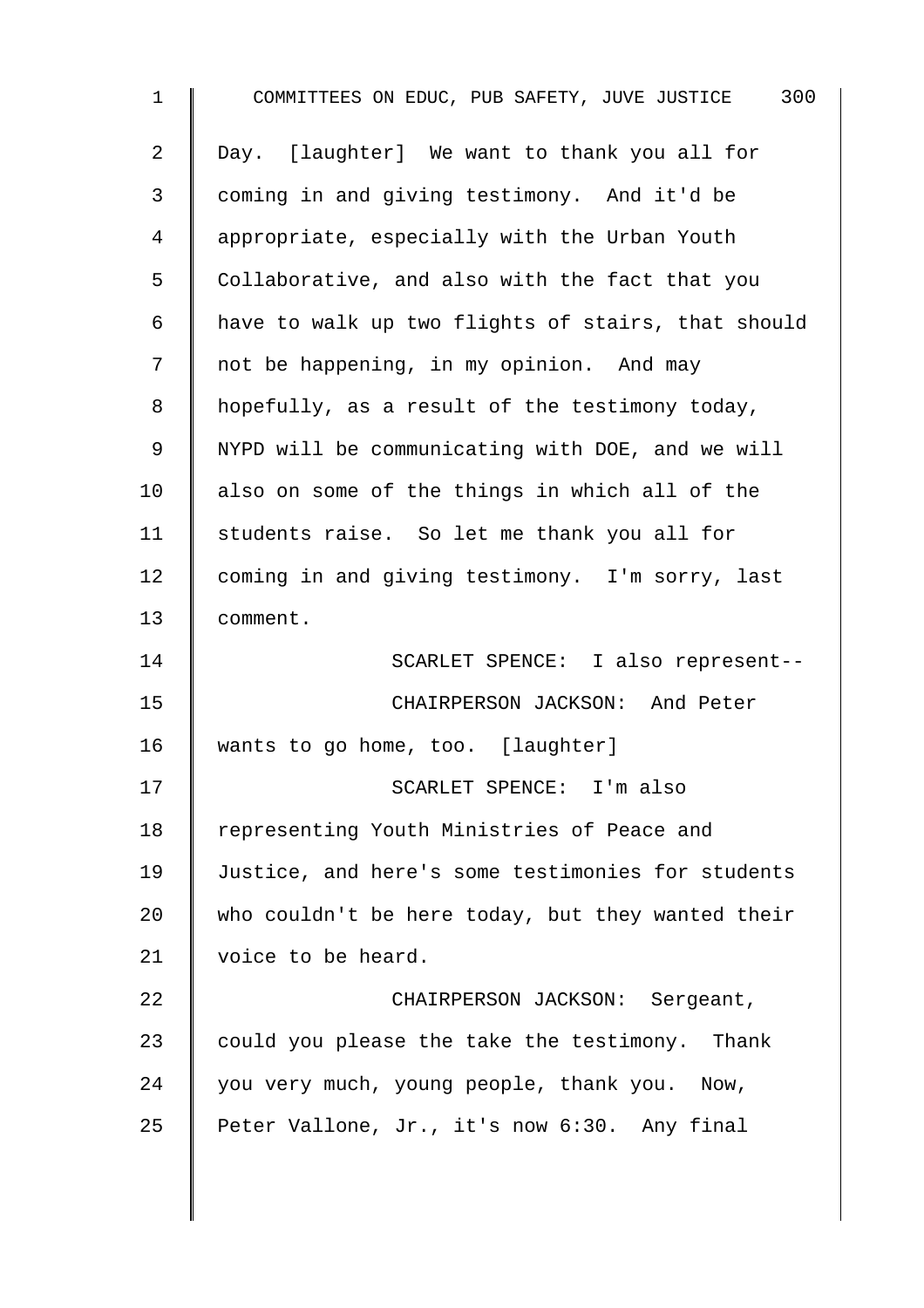| $\mathbf{1}$   | 301<br>COMMITTEES ON EDUC, PUB SAFETY, JUVE JUSTICE |
|----------------|-----------------------------------------------------|
| $\overline{2}$ | comments?                                           |
| 3              | CHAIRPERSON VALLONE: Close it out.                  |
| 4              | CHAIRPERSON JACKSON: [off mic]                      |
| 5              | Let's go home.                                      |
| 6              | CHAIRPERSON VALLONE: This meeting                   |
| 7              | is adjourned. [gavel] [laughter]                    |
| 8              |                                                     |
|                |                                                     |
|                |                                                     |